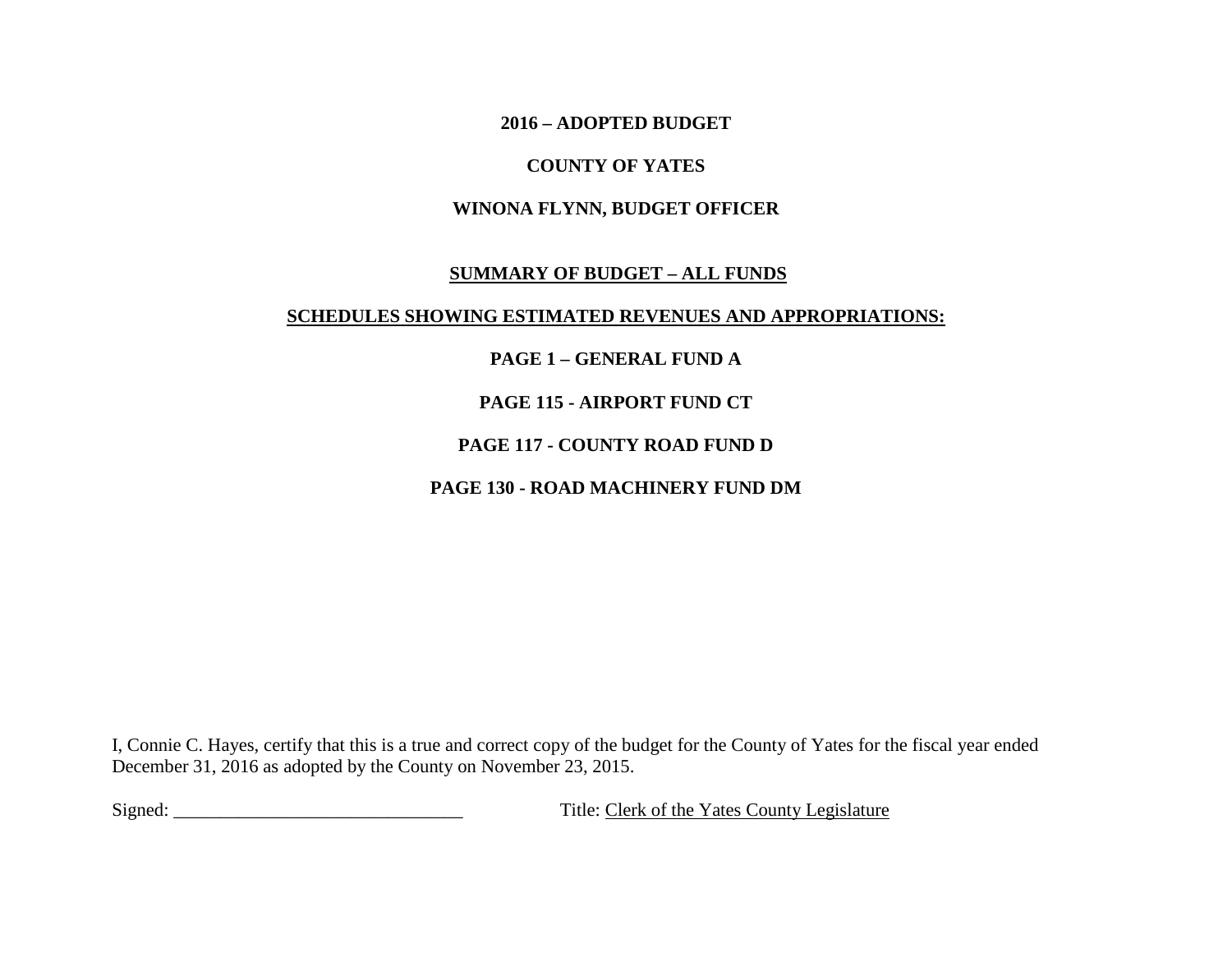# **2016 Adopted Budget Summary - All Funds**

| <b>Total Appropriations</b>            | \$41,893,513 |
|----------------------------------------|--------------|
| <b>Less Estimated Revenues</b>         | \$23,980,984 |
| Less Appropriated Reserve Funds:       |              |
| Airport                                | \$65,600     |
| Alternatives to Incarceration          | \$2,500      |
| Communications                         | \$35,000     |
| Environmental                          | \$13,000     |
| Insurance                              | \$74,840     |
| Road                                   | \$897,415    |
| Telephone Equipment                    | \$22,000     |
| Tourism                                | \$14,575     |
| Unemployment Insurance                 | \$24,900     |
| <b>Unassigned General</b>              | \$739,255    |
|                                        | \$1,889,085  |
| <b>Balance to be raised = Tax levy</b> | \$16,023,444 |

### **Summary of Budget by Funds:**

|                                        |              |             | Road             |                |              |
|----------------------------------------|--------------|-------------|------------------|----------------|--------------|
|                                        | General      | Road        | <b>Machinery</b> | <b>Airport</b> | <b>Total</b> |
| Appropriations                         | \$35,405,808 | \$5,253,311 | \$1,140,293      | \$94,101       | \$41,893,513 |
| Less Revenue                           | \$22,726,663 | \$1,182,725 | \$43,095         | \$28,501       | \$23,980,984 |
| Less Appropriated Reserve Funds        | \$926,070    | \$897,415   | \$0              | \$65,600       | \$1,889,085  |
| <b>Balance to be raised = Tax Levy</b> | \$11,753,075 | \$3,173,171 | \$1,097,198      | \$0            | \$16,023,444 |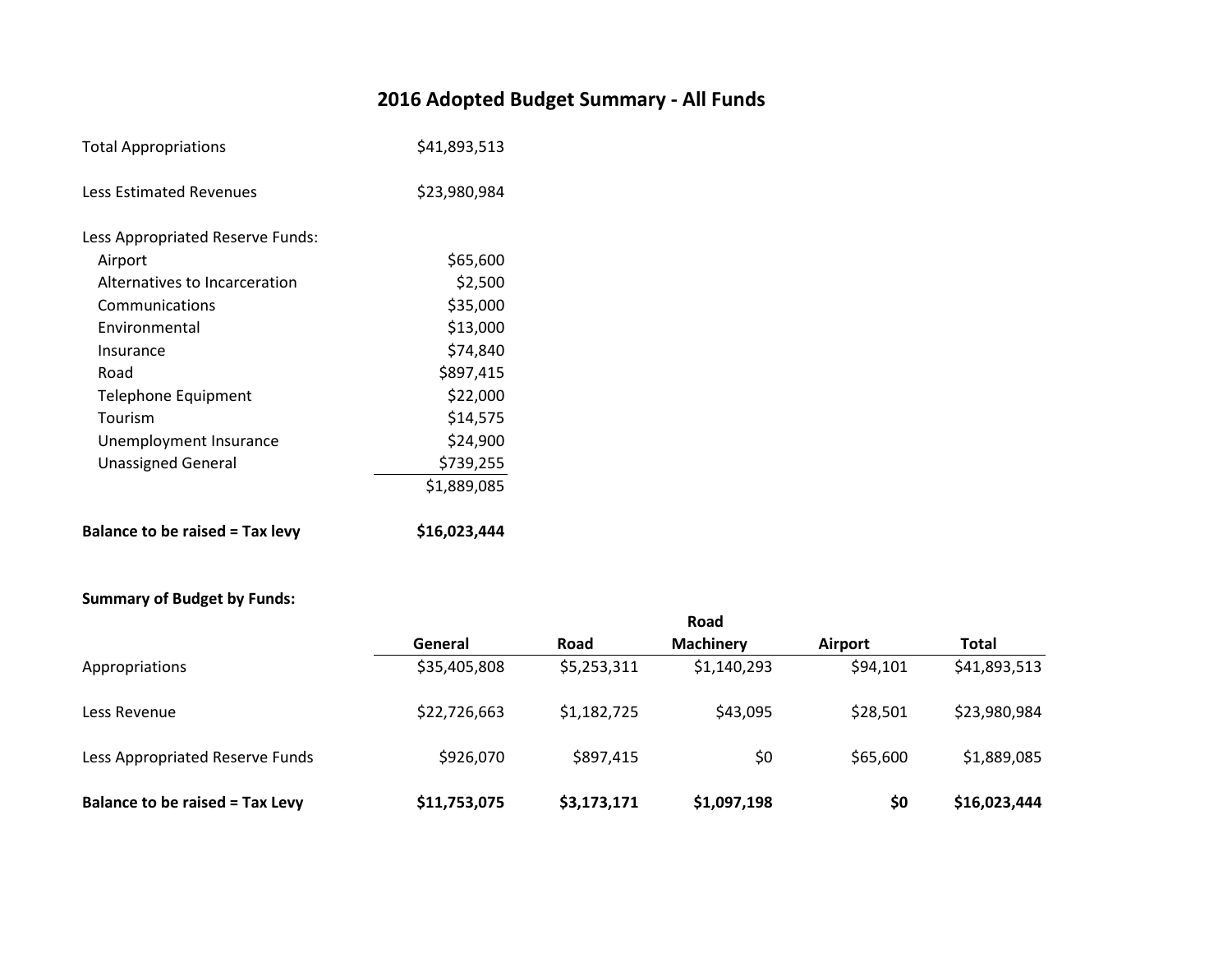## **INDEX**

| Account    | Department                             | Page           | Account     | Department                           | Page |
|------------|----------------------------------------|----------------|-------------|--------------------------------------|------|
| A1010      | Legislature                            | 1              | A3140       | Probation                            | 53   |
| A1165      | <b>District Attorney</b>               | $\overline{c}$ | A3150       | Jail                                 | 55   |
| A1170      | <b>Public Defender</b>                 | 4              | A3190       | <b>Court Security</b>                | 60   |
| A1171      | <b>Conflict Defender</b>               | 6              | A3350       | <b>STOP DWI</b>                      | 62   |
| A1180      | Justices & Constables                  | 7              | A3510       | <b>Control of Animals</b>            | 64   |
| A1185      | Coroners                               | 8              | A3645       | <b>Emergency Management</b>          | 66   |
| A1230      | County Administrator                   | 9              | A4010-4054  | <b>Public Health</b>                 | 68   |
| A1325      | Treasurer                              | 10             | A4320       | <b>Community Services</b>            | 74   |
| A1340      | <b>Budget Officer</b>                  | 12             | A4330       | YC Chapter NYSARC, Inc.              | 77   |
| A1355      | <b>Real Property</b>                   | 13             | A6010-6142  | <b>Social Services</b>               | 79   |
| A1362,1364 | Tax Advertising/TAP                    | 15             | A6410       | Economic Development & TPA           | 93   |
| A1410      | <b>County Clerk</b>                    | 17             | A6420       | Promotion of Industry                | 94   |
| A1420      | <b>County Attorney</b>                 | 19             | A6510       | <b>Veterans Services</b>             | 95   |
| A1430      | Personnel                              | 20             | A6772       | ProAction of Yates, Inc.             | 98   |
| A1450      | Elections                              | 22             | A7310       | <b>Youth Program</b>                 | 99   |
| A1460      | <b>Records Management</b>              | 24             | A7450       | <b>YC History Center</b>             | 100  |
| A1620-1625 | Buildings & Grounds                    | 25             | A7510       | Historian                            | 101  |
| A1640      | <b>Central Gasoline</b>                | 32             | A8020       | Planning                             | 102  |
| A1650      | <b>Central Communications</b>          | 33             | A8160       | Refuse & Gargage                     | 103  |
| A1670      | <b>Central Mailing</b>                 | 34             | A8710.54204 | <b>Cornell Cooperative Extension</b> | 104  |
| A1675      | <b>Central Copier</b>                  | 35             | A8710.54212 | YC Soil & Water Conservation         | 104  |
| A1680      | <b>Information Technology</b>          | 36             | A9010-9090  | Retiremt., Retirees Health Ins., HRA | 105  |
| A1910-1990 | Insurance, Dues, Judgments, Contingent | 38             | A9710       | Debt Service                         | 110  |
| A2490      | <b>Community College</b>               | 42             | A9902       | Transfers                            | 111  |
| A2960      | <b>Education-Handicapped Children</b>  | 43             | A9999       | <b>Other Revenue</b>                 | 112  |
| A3020      | Communications                         | 44             | CT5610      | <b>Airport Fund</b>                  | 113  |
| A3021      | Dispatch                               | 46             | D3310-9901  | Road Fund                            | 115  |
| A3110      | Sheriff                                | 48             |             | DM5130-9902 Road Machinery Fund      | 127  |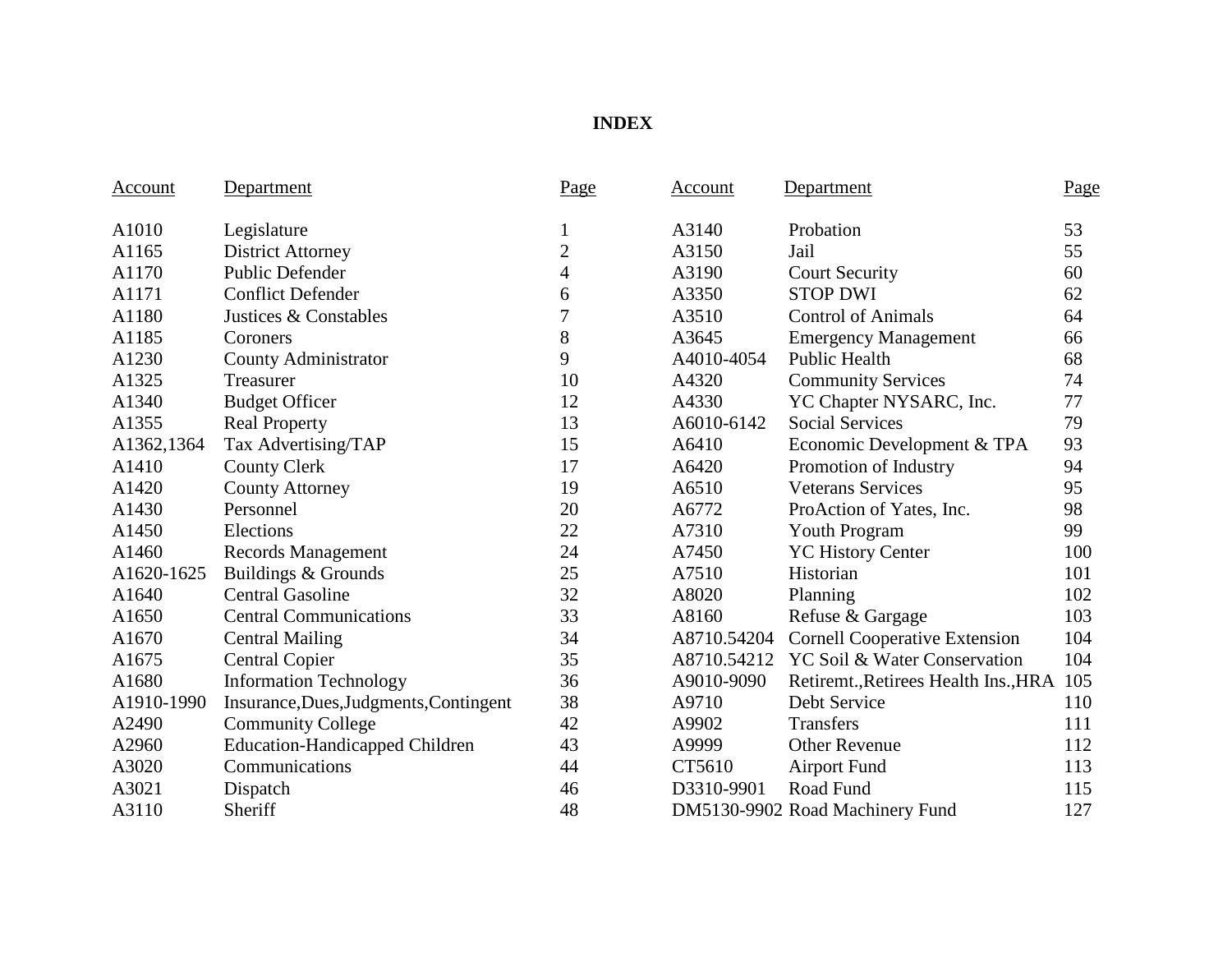|                                                                                        |                                                                                        |                                                                                                                              |                                                                                                          |                                                                                                        |                                                                                                        |                                                                                                        |                                                                                                        |                                                                                                        | munis<br>a tyler erp solution                                                   |
|----------------------------------------------------------------------------------------|----------------------------------------------------------------------------------------|------------------------------------------------------------------------------------------------------------------------------|----------------------------------------------------------------------------------------------------------|--------------------------------------------------------------------------------------------------------|--------------------------------------------------------------------------------------------------------|--------------------------------------------------------------------------------------------------------|--------------------------------------------------------------------------------------------------------|--------------------------------------------------------------------------------------------------------|---------------------------------------------------------------------------------|
| nflynn                                                                                 | 11/24/2015 16:07                                                                       |                                                                                                                              | YATES COUNTY<br>NEXT YEAR BUDGET COMPARISON REPORT                                                       |                                                                                                        |                                                                                                        |                                                                                                        |                                                                                                        |                                                                                                        | l P<br>  bgnyrpts                                                               |
|                                                                                        | PROJECTION: 2016                                                                       | 2016 BUDGET                                                                                                                  |                                                                                                          |                                                                                                        |                                                                                                        |                                                                                                        |                                                                                                        |                                                                                                        | FOR PERIOD 99                                                                   |
| <b>ACCOUNTS FOR:</b><br><b>GENERAL FUND</b>                                            |                                                                                        |                                                                                                                              | 2014<br><b>ACTUAL</b>                                                                                    | 2015<br>ORIG BUD                                                                                       | 2015<br><b>REVISED BUD</b>                                                                             | 2016<br>DEPT REQ                                                                                       | 2016<br><b>TENTATIVE</b>                                                                               | 2016<br>ADOPTED CHANGE                                                                                 | PCT                                                                             |
| 1010                                                                                   | LEGISLATURE                                                                            |                                                                                                                              |                                                                                                          |                                                                                                        |                                                                                                        |                                                                                                        |                                                                                                        |                                                                                                        |                                                                                 |
| 1                                                                                      | PERSONAL SERVICES                                                                      |                                                                                                                              |                                                                                                          |                                                                                                        |                                                                                                        |                                                                                                        |                                                                                                        |                                                                                                        |                                                                                 |
| A1010<br>A1010<br>A1010<br>A1010                                                       | 51000<br>51020<br>51045<br>51661                                                       | CHAIRMAN<br>LEGISLATOR<br>CLRK LEGIS<br>COMP NONUN                                                                           | 8,183.00<br>114,466.26<br>50,790.00<br>11.93                                                             | 8,183.00<br>114,562.00<br>50,790.00<br>.00                                                             | 8,183.00<br>114,562.00<br>51,806.00<br>.00                                                             | 8,183.00<br>114,562.00<br>51,806.00<br>.00                                                             | 8,183.00<br>114,562.00<br>51,806.00<br>.00                                                             | 8,183.00<br>114,562.00<br>51,806.00<br>.00                                                             | .0 <sub>8</sub><br>$.0\%$<br>2.0%<br>.0%                                        |
|                                                                                        | TOTAL PERSONAL SERVICES                                                                |                                                                                                                              | 173, 451.19                                                                                              | 173,535.00                                                                                             | 174,551.00                                                                                             | 174,551.00                                                                                             | 174,551.00                                                                                             | 174,551.00                                                                                             | .6%                                                                             |
| 4                                                                                      |                                                                                        | CONTRACTUAL EXPENSES                                                                                                         |                                                                                                          |                                                                                                        |                                                                                                        |                                                                                                        |                                                                                                        |                                                                                                        |                                                                                 |
| A1010<br>A1010<br>A1010<br>A1010<br>A1010<br>A1010<br>A1010<br>A1010<br>A1010<br>A1010 | 54152<br>54470<br>54501<br>54507<br>54515<br>54654<br>54660<br>54682<br>54907<br>54915 | CONFERENCE<br>SUPP:OFF<br>ADVERTISIN<br>COPIER CHR<br>POSTAGE<br>MILEAGE<br>TRAV EXP<br>TEL/FAX<br><b>DUES</b><br>PROCEEDING | 610.00<br>276.72<br>1,398.84<br>1,706.40<br>216.57<br>4,208.76<br>1,081.90<br>502.62<br>150.00<br>648.00 | 950.00<br>200.00<br>700.00<br>1,900.00<br>200.00<br>4,350.00<br>3,150.00<br>400.00<br>150.00<br>650.00 | 950.00<br>350.00<br>700.00<br>1,900.00<br>200.00<br>4,350.00<br>2,750.00<br>650.00<br>150.00<br>650.00 | 950.00<br>350.00<br>700.00<br>1,900.00<br>200.00<br>4,350.00<br>3,000.00<br>400.00<br>150.00<br>670.00 | 950.00<br>350.00<br>700.00<br>1,900.00<br>200.00<br>3,843.00<br>3,000.00<br>400.00<br>150.00<br>670.00 | 950.00<br>350.00<br>700.00<br>1,900.00<br>200.00<br>3,843.00<br>3,000.00<br>400.00<br>150.00<br>670.00 | .0%<br>75.0%<br>.0%<br>$.0\%$<br>.0%<br>$.0\%$<br>$-4.8%$<br>.0%<br>.0%<br>3.1% |
|                                                                                        |                                                                                        | TOTAL CONTRACTUAL EXPENSES                                                                                                   | 10,799.81                                                                                                | 12,650.00                                                                                              | 12,650.00                                                                                              | 12,670.00                                                                                              | 12,163.00                                                                                              | 12,163.00                                                                                              | .2%                                                                             |
| 8                                                                                      | EMPLOYEE BENEFITS                                                                      |                                                                                                                              |                                                                                                          |                                                                                                        |                                                                                                        |                                                                                                        |                                                                                                        |                                                                                                        |                                                                                 |
| A1010<br>A1010                                                                         | 58100<br>58305                                                                         | FICA/MED<br>INS-NON UN                                                                                                       | 13,369.18<br>6,432.60                                                                                    | 13,267.00<br>6,433.00                                                                                  | 13,345.00<br>5,430.00                                                                                  | 13,267.00<br>6,413.00                                                                                  | 13,270.00<br>6,186.00                                                                                  | 13,270.00<br>6,186.00                                                                                  | $.0\%$<br>$-.3%$                                                                |
|                                                                                        | TOTAL EMPLOYEE BENEFITS<br>TOTAL LEGISLATURE                                           |                                                                                                                              | 19,801.78<br>204,052.78                                                                                  | 19,700.00<br>205,885.00                                                                                | 18,775.00<br>205,976.00                                                                                | 19,680.00<br>206,901.00                                                                                | 19,456.00<br>206,170.00                                                                                | 19,456.00<br>206,170.00                                                                                | $-.1$ $%$<br>.5%                                                                |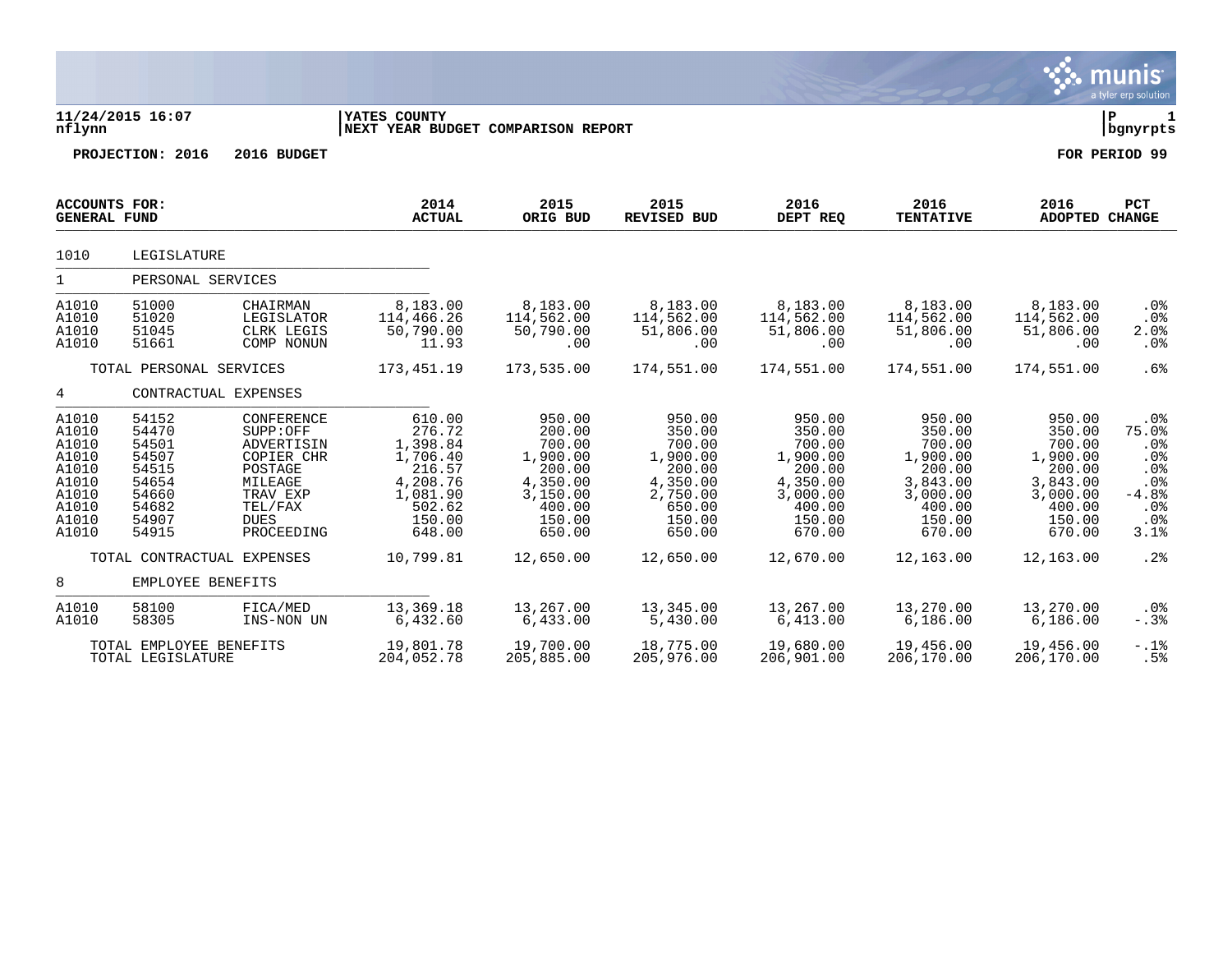| nflynn                                                                                                                                                | 11/24/2015 16:07                                                                                                                                      |                                                                                                                                                                                                                           | YATES COUNTY<br>NEXT YEAR BUDGET COMPARISON REPORT                                                                                                                     |                                                                                                                                                                                                      |                                                                                                                                                                                                      |                                                                                                                                                                                                    |                                                                                                                                                                                                    |                                                                                                                                                                                                    | ∣P<br>  bgnyrpts                                                                                                                                         |
|-------------------------------------------------------------------------------------------------------------------------------------------------------|-------------------------------------------------------------------------------------------------------------------------------------------------------|---------------------------------------------------------------------------------------------------------------------------------------------------------------------------------------------------------------------------|------------------------------------------------------------------------------------------------------------------------------------------------------------------------|------------------------------------------------------------------------------------------------------------------------------------------------------------------------------------------------------|------------------------------------------------------------------------------------------------------------------------------------------------------------------------------------------------------|----------------------------------------------------------------------------------------------------------------------------------------------------------------------------------------------------|----------------------------------------------------------------------------------------------------------------------------------------------------------------------------------------------------|----------------------------------------------------------------------------------------------------------------------------------------------------------------------------------------------------|----------------------------------------------------------------------------------------------------------------------------------------------------------|
|                                                                                                                                                       | PROJECTION: 2016                                                                                                                                      | 2016 BUDGET                                                                                                                                                                                                               |                                                                                                                                                                        |                                                                                                                                                                                                      |                                                                                                                                                                                                      |                                                                                                                                                                                                    |                                                                                                                                                                                                    |                                                                                                                                                                                                    | FOR PERIOD 99                                                                                                                                            |
| <b>ACCOUNTS FOR:</b><br><b>GENERAL FUND</b>                                                                                                           |                                                                                                                                                       |                                                                                                                                                                                                                           | 2014<br><b>ACTUAL</b>                                                                                                                                                  | 2015<br>ORIG BUD                                                                                                                                                                                     | 2015<br><b>REVISED BUD</b>                                                                                                                                                                           | 2016<br>DEPT REQ                                                                                                                                                                                   | 2016<br><b>TENTATIVE</b>                                                                                                                                                                           | 2016<br><b>ADOPTED CHANGE</b>                                                                                                                                                                      | PCT                                                                                                                                                      |
| 1165                                                                                                                                                  | DISTRICT ATTORNEY                                                                                                                                     |                                                                                                                                                                                                                           |                                                                                                                                                                        |                                                                                                                                                                                                      |                                                                                                                                                                                                      |                                                                                                                                                                                                    |                                                                                                                                                                                                    |                                                                                                                                                                                                    |                                                                                                                                                          |
| 0                                                                                                                                                     | <b>REVENUES</b>                                                                                                                                       |                                                                                                                                                                                                                           |                                                                                                                                                                        |                                                                                                                                                                                                      |                                                                                                                                                                                                      |                                                                                                                                                                                                    |                                                                                                                                                                                                    |                                                                                                                                                                                                    |                                                                                                                                                          |
| A1165<br>A1165<br>A1165<br>A1165<br>A1165<br>A1165                                                                                                    | 41290<br>42610<br>42701<br>43030<br>43032<br>43033                                                                                                    | DA-DWI<br>FINES, REST<br>PR YR RFND<br>ATP<br>DA WAGE RE<br>LEGIS GRNT                                                                                                                                                    | $-12,500.00$<br>.00<br>.00<br>$-39,065.00$<br>$-72,189.00$<br>$-7, 143.00$                                                                                             | $-12,500.00$<br>.00<br>.00<br>$-29, 200.00$<br>$-72,189.00$<br>.00                                                                                                                                   | $-12,500.00$<br>.00<br>.00<br>$-29, 200.00$<br>$-72, 189.00$<br>.00                                                                                                                                  | $-12,500.00$<br>.00<br>.00<br>$-29, 200.00$<br>$-72, 189.00$<br>.00                                                                                                                                | $-12,500.00$<br>$.00 \,$<br>$.00 \,$<br>$-29, 200.00$<br>$-72, 189.00$<br>$.00 \,$                                                                                                                 | $-12,500.00$<br>.00<br>.00<br>$-29, 200.00$<br>$-72,189.00$<br>.00                                                                                                                                 | $.0\%$<br>.0 <sub>8</sub><br>.0%<br>.0%<br>$.0\%$<br>.0 <sub>8</sub>                                                                                     |
|                                                                                                                                                       | TOTAL REVENUES                                                                                                                                        |                                                                                                                                                                                                                           | $-130,897.00$                                                                                                                                                          | $-113,889.00$                                                                                                                                                                                        | $-113,889.00$                                                                                                                                                                                        | $-113,889.00$                                                                                                                                                                                      | $-113,889.00$                                                                                                                                                                                      | $-113,889.00$                                                                                                                                                                                      | .0%                                                                                                                                                      |
| $\mathbf{1}$                                                                                                                                          | PERSONAL SERVICES                                                                                                                                     |                                                                                                                                                                                                                           |                                                                                                                                                                        |                                                                                                                                                                                                      |                                                                                                                                                                                                      |                                                                                                                                                                                                    |                                                                                                                                                                                                    |                                                                                                                                                                                                    |                                                                                                                                                          |
| A1165<br>A1165<br>A1165<br>A1165<br>A1165                                                                                                             | 51010<br>51037<br>51038<br>51109<br>51661                                                                                                             | DA<br>ASST DA<br>ASST DA<br>DA SECR<br>COMP NONUN                                                                                                                                                                         | 151,003.01<br>64,020.00<br>34,866.00<br>36,091.20<br>2,002.33                                                                                                          | 152,500.00<br>64,020.00<br>35,000.00<br>33,936.00<br>.00                                                                                                                                             | 152,500.00<br>65,061.00<br>35,700.00<br>34,615.00<br>321.07                                                                                                                                          | 152,500.00<br>65,061.00<br>35,700.00<br>34,615.00<br>.00                                                                                                                                           | 152,500.00<br>65,061.00<br>35,700.00<br>34,615.00<br>.00                                                                                                                                           | 152,500.00<br>65,061.00<br>35,700.00<br>34,615.00<br>.00                                                                                                                                           | .0%<br>1.6%<br>2.0%<br>2.0%<br>.0%                                                                                                                       |
|                                                                                                                                                       | TOTAL PERSONAL SERVICES                                                                                                                               |                                                                                                                                                                                                                           | 287,982.54                                                                                                                                                             | 285,456.00                                                                                                                                                                                           | 288,197.07                                                                                                                                                                                           | 287,876.00                                                                                                                                                                                         | 287,876.00                                                                                                                                                                                         | 287,876.00                                                                                                                                                                                         | .8 <sup>°</sup>                                                                                                                                          |
| 4                                                                                                                                                     | CONTRACTUAL EXPENSES                                                                                                                                  |                                                                                                                                                                                                                           |                                                                                                                                                                        |                                                                                                                                                                                                      |                                                                                                                                                                                                      |                                                                                                                                                                                                    |                                                                                                                                                                                                    |                                                                                                                                                                                                    |                                                                                                                                                          |
| A1165<br>A1165<br>A1165<br>A1165<br>A1165<br>A1165<br>A1165<br>A1165<br>A1165<br>A1165<br>A1165<br>A1165<br>A1165<br>A1165<br>A1165<br>A1165<br>A1165 | 54049<br>54050<br>54051<br>54072<br>54074<br>54152<br>54406<br>54470<br>54507<br>54515<br>54516<br>54572<br>54654<br>54660<br>54676<br>54682<br>54740 | STENO-CRT<br>STENO-GJ<br>PROS FEES<br>EXPERT WIT<br>INVESTIGAT<br>CONFERENCE<br>COPIER AGR<br>SUPP:OFF<br>COPIER CHR<br>POSTAGE<br>PRINTING<br>COMP ACCES<br>MILEAGE<br>TRAVEL EXP<br>UTIL: CELL<br>TEL/FAX<br>SEC TRANSP | 1,667.00<br>2,700.00<br>2,751.47<br>.00<br>.00<br>.00<br>356.91<br>1,232.24<br>536.85<br>1,075.55<br>.00<br>3,694.50<br>1,086.40<br>.00<br>1,685.08<br>1,188.17<br>.00 | 4,400.00<br>7,200.00<br>3,000.00<br>8,000.00<br>1,000.00<br>1,500.00<br>450.00<br>2,000.00<br>1,500.00<br>1,500.00<br>500.00<br>3,800.00<br>1,400.00<br>2,500.00<br>1,500.00<br>2,000.00<br>3,000.00 | 4,400.00<br>7,200.00<br>3,000.00<br>8,000.00<br>1,000.00<br>1,500.00<br>450.00<br>1,997.00<br>1,500.00<br>1,500.00<br>500.00<br>3,800.00<br>1,400.00<br>2,178.93<br>1,500.00<br>2,000.00<br>3,000.00 | 4,400.00<br>7,200.00<br>3,000.00<br>8,000.00<br>1,000.00<br>1,500.00<br>500.00<br>2,000.00<br>1,500.00<br>1,000.00<br>500.00<br>3,800.00<br>1,000.00<br>2,500.00<br>800.00<br>1,500.00<br>3,000.00 | 4,400.00<br>7,200.00<br>3,000.00<br>8,000.00<br>1,000.00<br>1,500.00<br>500.00<br>2,000.00<br>1,500.00<br>1,000.00<br>500.00<br>3,800.00<br>1,000.00<br>2,500.00<br>800.00<br>1,500.00<br>3,000.00 | 4,400.00<br>7,200.00<br>3,000.00<br>8,000.00<br>1,000.00<br>1,500.00<br>500.00<br>2,000.00<br>1,500.00<br>1,000.00<br>500.00<br>3,800.00<br>1,000.00<br>2,500.00<br>800.00<br>1,500.00<br>3,000.00 | $.0\%$<br>.0%<br>.0%<br>.0%<br>.0%<br>.0%<br>11.1%<br>.0%<br>.0%<br>$-33.3%$<br>.0%<br>.0%<br>$-28.6%$<br>.0%<br>$-46.7%$<br>$-25.0%$<br>.0 <sub>8</sub> |

**SA munis**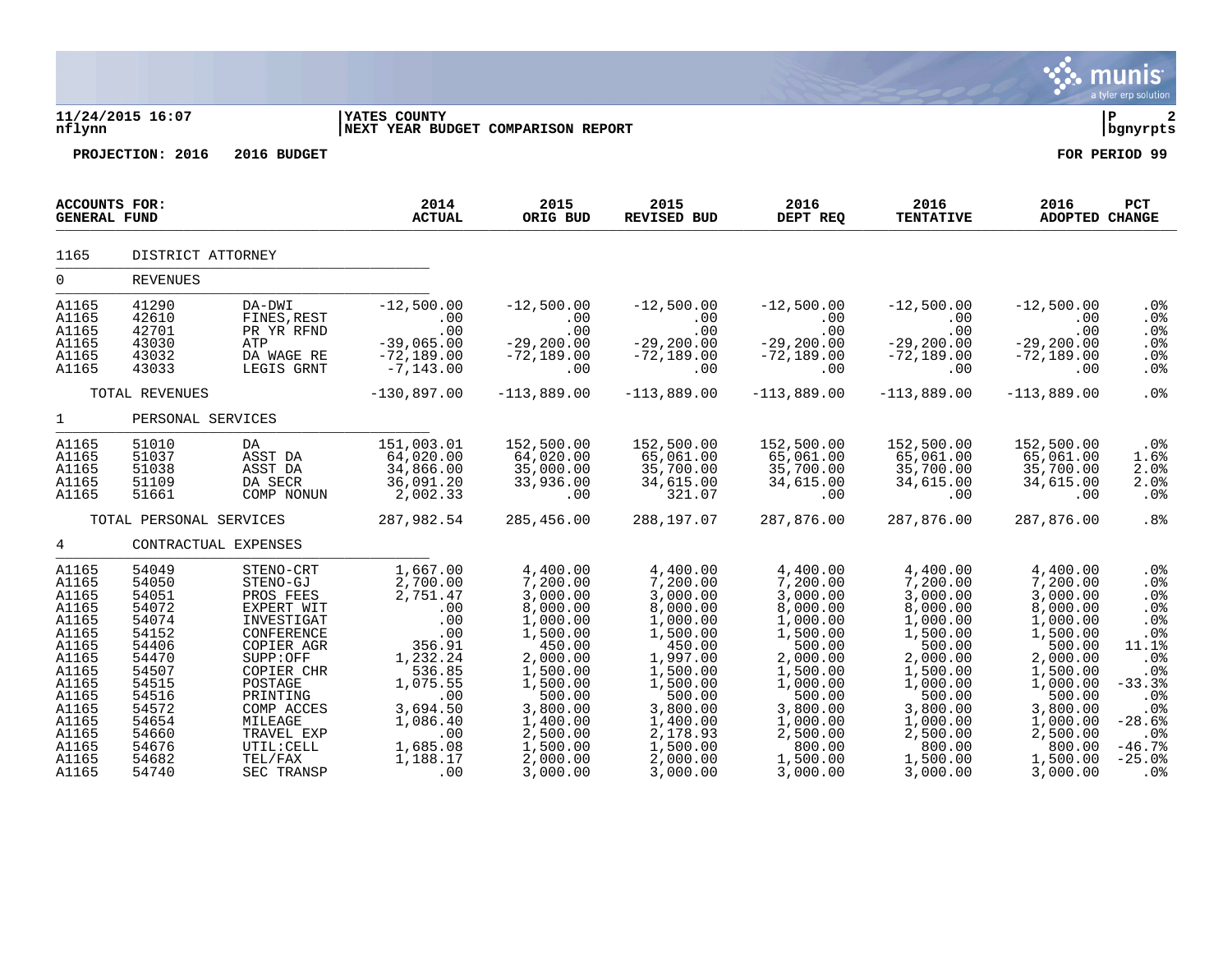

#### **11/24/2015 16:07 |YATES COUNTY |P 3 nflynn |NEXT YEAR BUDGET COMPARISON REPORT |bgnyrpts**

| <b>ACCOUNTS FOR:</b><br><b>GENERAL FUND</b> |                                                    |                                                      | 2014<br><b>ACTUAL</b>                  | 2015<br>ORIG BUD                           | 2015<br><b>REVISED BUD</b>                 | 2016<br>DEPT REO                             | 2016<br><b>TENTATIVE</b>                     | 2016<br><b>ADOPTED</b>                       | <b>PCT</b><br><b>CHANGE</b>                             |
|---------------------------------------------|----------------------------------------------------|------------------------------------------------------|----------------------------------------|--------------------------------------------|--------------------------------------------|----------------------------------------------|----------------------------------------------|----------------------------------------------|---------------------------------------------------------|
| A1165<br>A1165<br>A1165<br>A1165            | 54755<br>54756<br>54907<br>54916                   | WITNESS FE<br>WITNESS-GJ<br><b>DUES</b><br>PUBLICATN | 187.12<br>124.28<br>793.00<br>5,537.05 | 2,000.00<br>1,000.00<br>793.00<br>4,500.00 | 2,000.00<br>1,000.00<br>796.00<br>4,500.00 | 2,000.00<br>1,000.00<br>1,100.00<br>4,000.00 | 2,000.00<br>1,000.00<br>1,100.00<br>4,000.00 | 2,000.00<br>1,000.00<br>1,100.00<br>4,000.00 | .0%<br>.0 <sub>8</sub><br>38.7%<br>$-11.1$ <sup>2</sup> |
|                                             |                                                    | TOTAL CONTRACTUAL EXPENSES                           | 24,615.62                              | 53,543.00                                  | 53, 221, 93                                | 51,300.00                                    | 51,300.00                                    | 51,300.00                                    | $-4.2%$                                                 |
| 8                                           | EMPLOYEE BENEFITS                                  |                                                      |                                        |                                            |                                            |                                              |                                              |                                              |                                                         |
| A1165<br>A1165                              | 58100<br>58305                                     | FICA/MED<br>INS-NON UN                               | 19,945.32<br>17,805.83                 | 19,106.00<br>21,228.00                     | 19,292.00<br>16,290.00                     | 21,089.00<br>19,238.00                       | 21,368.00<br>22,847.00                       | 21,368.00<br>22,847.00                       | 10.4%<br>$-9.4%$                                        |
|                                             | TOTAL EMPLOYEE BENEFITS<br>TOTAL DISTRICT ATTORNEY |                                                      | 37,751.15<br>219, 452.31               | 40,334.00<br>265,444.00                    | 35,582.00<br>263,112.00                    | 40,327.00<br>265,614.00                      | 44,215.00<br>269,502.00                      | 44,215.00<br>269,502.00                      | $.0\%$<br>.1%                                           |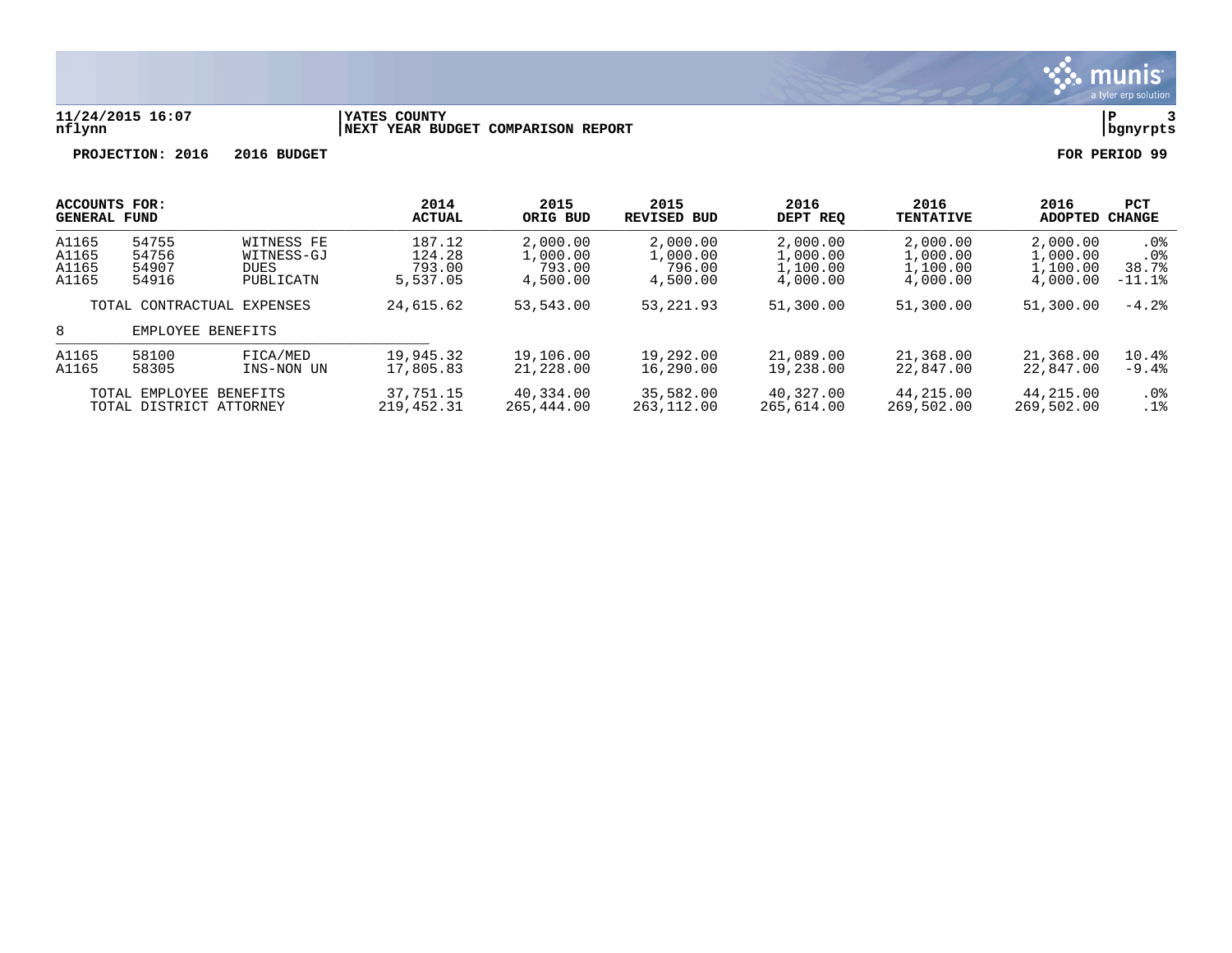|                                                                                                                                                                |                                                                                                                                                                |                                                                                                                                                                                                                              |                                                                                                                                                                                                   |                                                                                                                                                                                                      |                                                                                                                                                                                                        |                                                                                                                                                                                  |                                                                                                                                                                                  |                                                                                                                                                                    | munis<br>a tyler erp solution                                                                                                                       |
|----------------------------------------------------------------------------------------------------------------------------------------------------------------|----------------------------------------------------------------------------------------------------------------------------------------------------------------|------------------------------------------------------------------------------------------------------------------------------------------------------------------------------------------------------------------------------|---------------------------------------------------------------------------------------------------------------------------------------------------------------------------------------------------|------------------------------------------------------------------------------------------------------------------------------------------------------------------------------------------------------|--------------------------------------------------------------------------------------------------------------------------------------------------------------------------------------------------------|----------------------------------------------------------------------------------------------------------------------------------------------------------------------------------|----------------------------------------------------------------------------------------------------------------------------------------------------------------------------------|--------------------------------------------------------------------------------------------------------------------------------------------------------------------|-----------------------------------------------------------------------------------------------------------------------------------------------------|
| nflynn                                                                                                                                                         | 11/24/2015 16:07<br>PROJECTION: 2016                                                                                                                           | 2016 BUDGET                                                                                                                                                                                                                  | <b>YATES COUNTY</b><br>NEXT YEAR BUDGET COMPARISON REPORT                                                                                                                                         |                                                                                                                                                                                                      |                                                                                                                                                                                                        |                                                                                                                                                                                  |                                                                                                                                                                                  |                                                                                                                                                                    | l P<br>  bgnyrpts<br>FOR PERIOD 99                                                                                                                  |
|                                                                                                                                                                |                                                                                                                                                                |                                                                                                                                                                                                                              |                                                                                                                                                                                                   |                                                                                                                                                                                                      |                                                                                                                                                                                                        |                                                                                                                                                                                  |                                                                                                                                                                                  |                                                                                                                                                                    |                                                                                                                                                     |
| <b>ACCOUNTS FOR:</b><br><b>GENERAL FUND</b>                                                                                                                    |                                                                                                                                                                |                                                                                                                                                                                                                              | 2014<br><b>ACTUAL</b>                                                                                                                                                                             | 2015<br>ORIG BUD                                                                                                                                                                                     | 2015<br>REVISED BUD                                                                                                                                                                                    | 2016<br>DEPT REQ                                                                                                                                                                 | 2016<br><b>TENTATIVE</b>                                                                                                                                                         | 2016<br>ADOPTED CHANGE                                                                                                                                             | PCT                                                                                                                                                 |
| 1170                                                                                                                                                           | PUBLIC DEFENDER                                                                                                                                                |                                                                                                                                                                                                                              |                                                                                                                                                                                                   |                                                                                                                                                                                                      |                                                                                                                                                                                                        |                                                                                                                                                                                  |                                                                                                                                                                                  |                                                                                                                                                                    |                                                                                                                                                     |
| $\Omega$                                                                                                                                                       | <b>REVENUES</b>                                                                                                                                                |                                                                                                                                                                                                                              |                                                                                                                                                                                                   |                                                                                                                                                                                                      |                                                                                                                                                                                                        |                                                                                                                                                                                  |                                                                                                                                                                                  |                                                                                                                                                                    |                                                                                                                                                     |
| A1170<br>A1170<br>A1170                                                                                                                                        | 42413<br>42701<br>43025                                                                                                                                        | RENT-AC<br>PR YR RFND<br>INDIGENT                                                                                                                                                                                            | $-2, 395.20$<br>$\overline{00}$<br>$-16, 228.00$                                                                                                                                                  | $-2,395.00$<br>$\overline{00}$<br>$-50,600.00$                                                                                                                                                       | $-2,395.00$<br>.00<br>$-24,038.25$                                                                                                                                                                     | $-2,395.00$<br>.00<br>$-50,600.00$                                                                                                                                               | $-2,395.00$<br>$\sim 00$<br>$-50,600.00$                                                                                                                                         | $-2,395.00$<br>.00<br>$-50,600.00$                                                                                                                                 | .0%<br>$.0\%$<br>.0%                                                                                                                                |
|                                                                                                                                                                | TOTAL REVENUES                                                                                                                                                 |                                                                                                                                                                                                                              | $-18,623.20$                                                                                                                                                                                      | $-52,995.00$                                                                                                                                                                                         | $-26, 433.25$                                                                                                                                                                                          | $-52,995.00$                                                                                                                                                                     | $-52,995.00$                                                                                                                                                                     | $-52,995.00$                                                                                                                                                       | .0 <sup>8</sup>                                                                                                                                     |
| $1 \quad \blacksquare$                                                                                                                                         | PERSONAL SERVICES                                                                                                                                              |                                                                                                                                                                                                                              |                                                                                                                                                                                                   |                                                                                                                                                                                                      |                                                                                                                                                                                                        |                                                                                                                                                                                  |                                                                                                                                                                                  |                                                                                                                                                                    |                                                                                                                                                     |
| A1170<br>A1170<br>A1170<br>A1170                                                                                                                               | 51565<br>51566<br>51640<br>51646                                                                                                                               | ASST PD<br>ASST PD<br>PD<br>SECRETARY                                                                                                                                                                                        | 40,234.00<br>29,839.12<br>69,277.00<br>.00                                                                                                                                                        | 40,234.00<br>33,000.00<br>69,277.00<br>.00                                                                                                                                                           | 41,039.00<br>33,660.00<br>70,663.00<br>7,632.00                                                                                                                                                        | 41,039.00<br>33,660.00<br>70,663.00<br>30,409.00                                                                                                                                 | 41,039.00<br>33,660.00<br>70,663.00<br>30,409.00                                                                                                                                 | 41,039.00<br>33,660.00<br>70,663.00<br>30,409.00                                                                                                                   | 2.0%<br>2.0%<br>2.0%<br>.0%                                                                                                                         |
|                                                                                                                                                                | TOTAL PERSONAL SERVICES                                                                                                                                        |                                                                                                                                                                                                                              | 139,350.12                                                                                                                                                                                        | 142,511.00                                                                                                                                                                                           | 152,994.00                                                                                                                                                                                             | 175,771.00                                                                                                                                                                       | 175,771.00                                                                                                                                                                       | 175,771.00                                                                                                                                                         | 23.3%                                                                                                                                               |
| $4\overline{ }$                                                                                                                                                | CONTRACTUAL EXPENSES                                                                                                                                           |                                                                                                                                                                                                                              |                                                                                                                                                                                                   |                                                                                                                                                                                                      |                                                                                                                                                                                                        |                                                                                                                                                                                  |                                                                                                                                                                                  |                                                                                                                                                                    |                                                                                                                                                     |
| A1170<br>A1170<br>A1170<br>A1170<br>A1170<br>A1170<br>A1170<br>A1170<br>A1170<br>A1170<br>A1170<br>A1170<br>A1170<br>A1170<br>A1170<br>A1170<br>A1170<br>A1170 | 54003<br>54004<br>54024<br>54039<br>54042<br>54045<br>54156<br>54470<br>54507<br>54515<br>54516<br>54572<br>54654<br>54682<br>54755<br>54916<br>54929<br>54941 | AC ADMIN<br>ATTY FEES<br>INTERPRETR<br>SEC AST PD<br>SEC PD<br>TRANSCRIPT<br>TRAINING<br>SUPP:OFF<br>COPIER CHR<br>POSTAGE<br>PRINTING<br>COMP ACCES<br>MILEAGE<br>TEL/FAX<br>WITNESS FE<br>PUBLICATN<br>AC EXP<br>IND LEGAL | 5,793.24<br>234,209.14<br>210.00<br>10,527.96<br>27,723.96<br>385.00<br>210.00<br>839.29<br>164.05<br>347.29<br>.00<br>1,614.58<br>7,860.82<br>2,118.72<br>184.46<br>315.85<br>37.20<br>12,211.56 | 5,794.00<br>155,000.00<br>$\sim 00$<br>10,528.00<br>27,724.00<br>400.00<br>250.00<br>750.00<br>450.00<br>500.00<br>200.00<br>1,650.00<br>$8,400.00$<br>2,200.00<br>250.00<br>600.00<br>500.00<br>.00 | 5,910.00<br>155,000.00<br>8.012.00<br>8,043.67<br>21, 181.47<br>400.00<br>250.00<br>727.65<br>195.32<br>500.00<br>477.03<br>1,650.00<br>8,400.00<br>2,200.00<br>250.00<br>600.00<br>500.00<br>5,438.25 | 6,127.00<br>155,000.00<br>.00<br>.00<br>.00<br>400.00<br>250.00<br>750.00<br>450.00<br>500.00<br>250.00<br>1,650.00<br>8,400.00<br>2,200.00<br>250.00<br>600.00<br>500.00<br>.00 | 6,127.00<br>155,000.00<br>.00<br>.00<br>.00<br>400.00<br>250.00<br>750.00<br>450.00<br>500.00<br>250.00<br>1,650.00<br>8,400.00<br>2,200.00<br>250.00<br>600.00<br>500.00<br>.00 | 6,127.00<br>155,000.00<br>.00<br>400.00<br>250.00<br>750.00<br>450.00<br>500.00<br>250.00<br>1,650.00<br>8,400.00<br>2,200.00<br>250.00<br>600.00<br>500.00<br>.00 | 5.7%<br>.0%<br>.0%<br>$.00 - 100.08$<br>$.00 - 100.0%$<br>.0%<br>.0%<br>.0%<br>.0%<br>.0%<br>25.0%<br>.0%<br>.0%<br>.0%<br>.0%<br>.0%<br>.0%<br>.0% |
|                                                                                                                                                                | TOTAL CONTRACTUAL EXPENSES                                                                                                                                     |                                                                                                                                                                                                                              | 304,753.12                                                                                                                                                                                        | 215,196.00                                                                                                                                                                                           | 211,723.39                                                                                                                                                                                             | 177,327.00                                                                                                                                                                       | 177,327.00                                                                                                                                                                       | 177,327.00                                                                                                                                                         | $-17.6%$                                                                                                                                            |
| 8                                                                                                                                                              | EMPLOYEE BENEFITS                                                                                                                                              |                                                                                                                                                                                                                              |                                                                                                                                                                                                   |                                                                                                                                                                                                      |                                                                                                                                                                                                        |                                                                                                                                                                                  |                                                                                                                                                                                  |                                                                                                                                                                    |                                                                                                                                                     |
| A1170                                                                                                                                                          | 58100                                                                                                                                                          | FICA/MED                                                                                                                                                                                                                     | 10,660.19                                                                                                                                                                                         | 10,903.00                                                                                                                                                                                            | 11,704.84                                                                                                                                                                                              | 13,448.00                                                                                                                                                                        | 13,447.00                                                                                                                                                                        | 13,447.00                                                                                                                                                          | 23.3%                                                                                                                                               |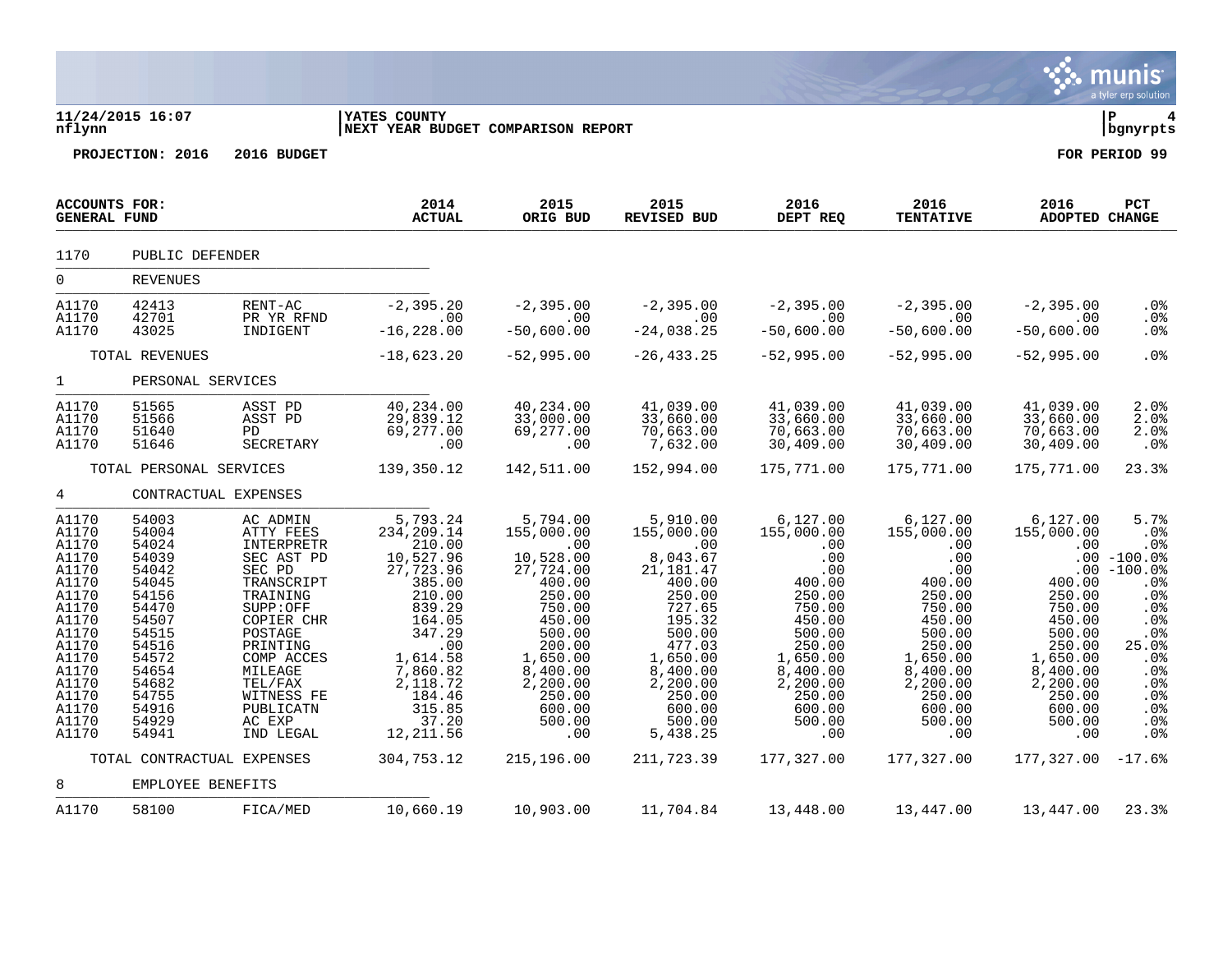|                                                  |                                                            |                         |                            |                         |                          |                         | munis<br>a tyler erp solution |
|--------------------------------------------------|------------------------------------------------------------|-------------------------|----------------------------|-------------------------|--------------------------|-------------------------|-------------------------------|
| 11/24/2015 16:07<br>nflynn                       | <b>IYATES COUNTY</b><br>NEXT YEAR BUDGET COMPARISON REPORT |                         |                            |                         |                          |                         | P<br>5<br>bgnyrpts            |
| PROJECTION: 2016<br>2016 BUDGET                  |                                                            |                         |                            |                         |                          |                         | FOR PERIOD 99                 |
| ACCOUNTS FOR:<br><b>GENERAL FUND</b>             | 2014<br><b>ACTUAL</b>                                      | 2015<br>ORIG BUD        | 2015<br><b>REVISED BUD</b> | 2016<br>DEPT REQ        | 2016<br><b>TENTATIVE</b> | 2016<br>ADOPTED CHANGE  | <b>PCT</b>                    |
| TOTAL EMPLOYEE BENEFITS<br>TOTAL PUBLIC DEFENDER | 10,660.19<br>436,140.23                                    | 10,903.00<br>315,615.00 | 11,704.84<br>349,988.98    | 13,448.00<br>313,551.00 | 13,447.00<br>313,550.00  | 13,447.00<br>313,550.00 | 23.3%<br>$-0.7%$              |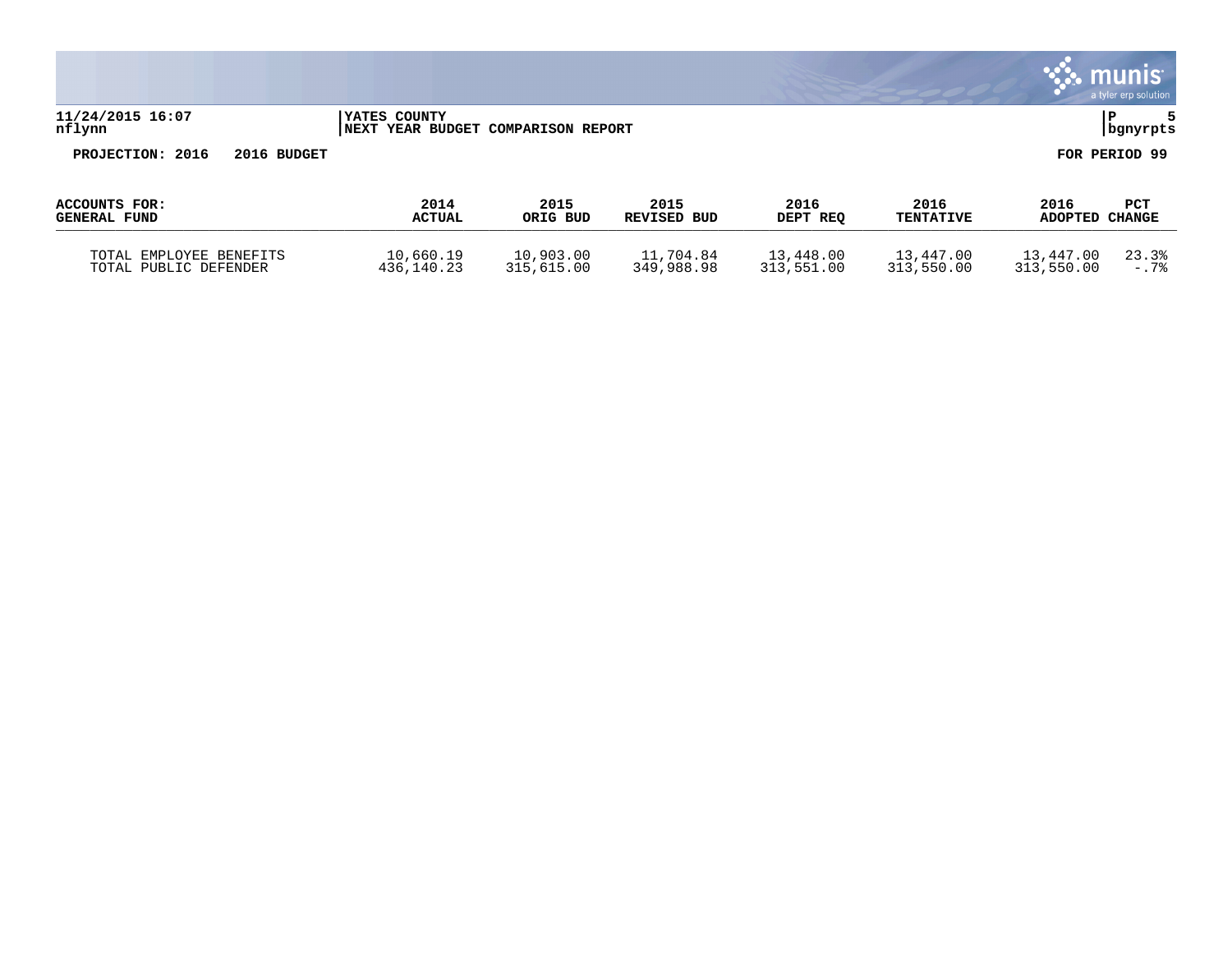|                                                                                                          |                                                                                                          |                                                                                                                                                |                                                                                  |                                                                                                                            |                                                                                                                         |                                                                                                                       |                                                                                                                       |                                                                                                                | <b>munis</b><br>a tyler erp solution                                                           |
|----------------------------------------------------------------------------------------------------------|----------------------------------------------------------------------------------------------------------|------------------------------------------------------------------------------------------------------------------------------------------------|----------------------------------------------------------------------------------|----------------------------------------------------------------------------------------------------------------------------|-------------------------------------------------------------------------------------------------------------------------|-----------------------------------------------------------------------------------------------------------------------|-----------------------------------------------------------------------------------------------------------------------|----------------------------------------------------------------------------------------------------------------|------------------------------------------------------------------------------------------------|
| nflynn                                                                                                   | 11/24/2015 16:07                                                                                         |                                                                                                                                                | YATES COUNTY<br>NEXT YEAR BUDGET COMPARISON REPORT                               |                                                                                                                            |                                                                                                                         |                                                                                                                       |                                                                                                                       |                                                                                                                | ΙP<br>  bgnyrpts                                                                               |
|                                                                                                          | PROJECTION: 2016                                                                                         | 2016 BUDGET                                                                                                                                    |                                                                                  |                                                                                                                            |                                                                                                                         |                                                                                                                       |                                                                                                                       |                                                                                                                | FOR PERIOD 99                                                                                  |
| ACCOUNTS FOR:<br><b>GENERAL FUND</b>                                                                     |                                                                                                          |                                                                                                                                                | 2014<br><b>ACTUAL</b>                                                            | 2015<br>ORIG BUD                                                                                                           | 2015<br><b>REVISED BUD</b>                                                                                              | 2016<br>DEPT REQ                                                                                                      | 2016<br><b>TENTATIVE</b>                                                                                              | 2016<br>ADOPTED CHANGE                                                                                         | PCT                                                                                            |
| 1171                                                                                                     | CONFLICT DEFENDER                                                                                        |                                                                                                                                                |                                                                                  |                                                                                                                            |                                                                                                                         |                                                                                                                       |                                                                                                                       |                                                                                                                |                                                                                                |
| $\overline{0}$                                                                                           | <b>REVENUES</b>                                                                                          |                                                                                                                                                |                                                                                  |                                                                                                                            |                                                                                                                         |                                                                                                                       |                                                                                                                       |                                                                                                                |                                                                                                |
| A1171                                                                                                    | 43025                                                                                                    | INDIGENT                                                                                                                                       | .00                                                                              | .00                                                                                                                        | $-32,000.00$                                                                                                            | .00                                                                                                                   | .00                                                                                                                   | .00                                                                                                            | .0%                                                                                            |
|                                                                                                          | TOTAL REVENUES                                                                                           |                                                                                                                                                | .00                                                                              | .00                                                                                                                        | $-32,000.00$                                                                                                            | .00                                                                                                                   | .00                                                                                                                   | .00                                                                                                            | .0%                                                                                            |
| 1                                                                                                        | PERSONAL SERVICES                                                                                        |                                                                                                                                                |                                                                                  |                                                                                                                            |                                                                                                                         |                                                                                                                       |                                                                                                                       |                                                                                                                |                                                                                                |
| A1171<br>A1171                                                                                           | 51642<br>51646                                                                                           | CONFL DEF<br>SECRETARY                                                                                                                         | .00<br>.00                                                                       | 33,000.00<br>.00                                                                                                           | 33,000.00<br>3,945.21                                                                                                   | 45,000.00<br>7,941.00                                                                                                 | 45,000.00<br>7,941.00                                                                                                 | 45,000.00<br>7,941.00                                                                                          | 36.4%<br>$.0\%$                                                                                |
|                                                                                                          | TOTAL PERSONAL SERVICES                                                                                  |                                                                                                                                                | .00                                                                              | 33,000.00                                                                                                                  | 36,945.21                                                                                                               | 52,941.00                                                                                                             | 52,941.00                                                                                                             | 52,941.00                                                                                                      | 60.4%                                                                                          |
| 4                                                                                                        |                                                                                                          | CONTRACTUAL EXPENSES                                                                                                                           |                                                                                  |                                                                                                                            |                                                                                                                         |                                                                                                                       |                                                                                                                       |                                                                                                                |                                                                                                |
| A1171<br>A1171<br>A1171<br>A1171<br>A1171<br>A1171<br>A1171<br>A1171<br>A1171<br>A1171<br>A1171<br>A1171 | 54039<br>54045<br>54156<br>54470<br>54507<br>54515<br>54516<br>54572<br>54654<br>54682<br>54755<br>54916 | SECR<br>TRANSCRIPT<br>TRAINING<br>SUPP:OFF<br>COPIER CHR<br>POSTAGE<br>PRINTING<br>COMP ACCES<br>MILEAGE<br>TEL/FAX<br>WITNESS FE<br>PUBLICATN | .00<br>.00<br>.00<br>.00<br>.00<br>.00<br>.00<br>.00<br>.00<br>.00<br>.00<br>.00 | 5,000.00<br>200.00<br>250.00<br>300.00<br>200.00<br>250.00<br>100.00<br>1,600.00<br>2,000.00<br>800.00<br>200.00<br>500.00 | 31.40<br>200.00<br>250.00<br>300.00<br>200.00<br>250.00<br>100.00<br>1,600.00<br>2,000.00<br>800.00<br>200.00<br>500.00 | .00<br>200.00<br>250.00<br>300.00<br>200.00<br>250.00<br>100.00<br>1,600.00<br>2,000.00<br>800.00<br>200.00<br>500.00 | .00<br>200.00<br>250.00<br>300.00<br>200.00<br>250.00<br>100.00<br>1,600.00<br>2,000.00<br>800.00<br>200.00<br>500.00 | 200.00<br>250.00<br>300.00<br>200.00<br>250.00<br>100.00<br>1,600.00<br>2,000.00<br>800.00<br>200.00<br>500.00 | $.00 - 100.0%$<br>.0%<br>.0%<br>.0%<br>.0%<br>.0%<br>.0%<br>.0%<br>.0%<br>.0%<br>$.0\%$<br>.0% |
|                                                                                                          |                                                                                                          | TOTAL CONTRACTUAL EXPENSES                                                                                                                     | .00                                                                              | 11,400.00                                                                                                                  | 6,431.40                                                                                                                | 6,400.00                                                                                                              | 6,400.00                                                                                                              | 6,400.00                                                                                                       | $-43.9%$                                                                                       |
| 8                                                                                                        | EMPLOYEE BENEFITS                                                                                        |                                                                                                                                                |                                                                                  |                                                                                                                            |                                                                                                                         |                                                                                                                       |                                                                                                                       |                                                                                                                |                                                                                                |
| A1171                                                                                                    | 58100                                                                                                    | FICA/MED                                                                                                                                       | .00                                                                              | 2,525.00                                                                                                                   | 2,826.81                                                                                                                | 4,051.00                                                                                                              | 4,050.00                                                                                                              | 4,050.00                                                                                                       | 60.4%                                                                                          |
|                                                                                                          | TOTAL EMPLOYEE BENEFITS<br>TOTAL CONFLICT DEFENDER                                                       |                                                                                                                                                | .00<br>.00                                                                       | 2,525.00<br>46,925.00                                                                                                      | 2,826.81<br>14,203.42                                                                                                   | 4,051.00<br>63,392.00                                                                                                 | 4,050.00<br>63,391.00                                                                                                 | 4,050.00<br>63,391.00                                                                                          | 60.4%<br>35.1%                                                                                 |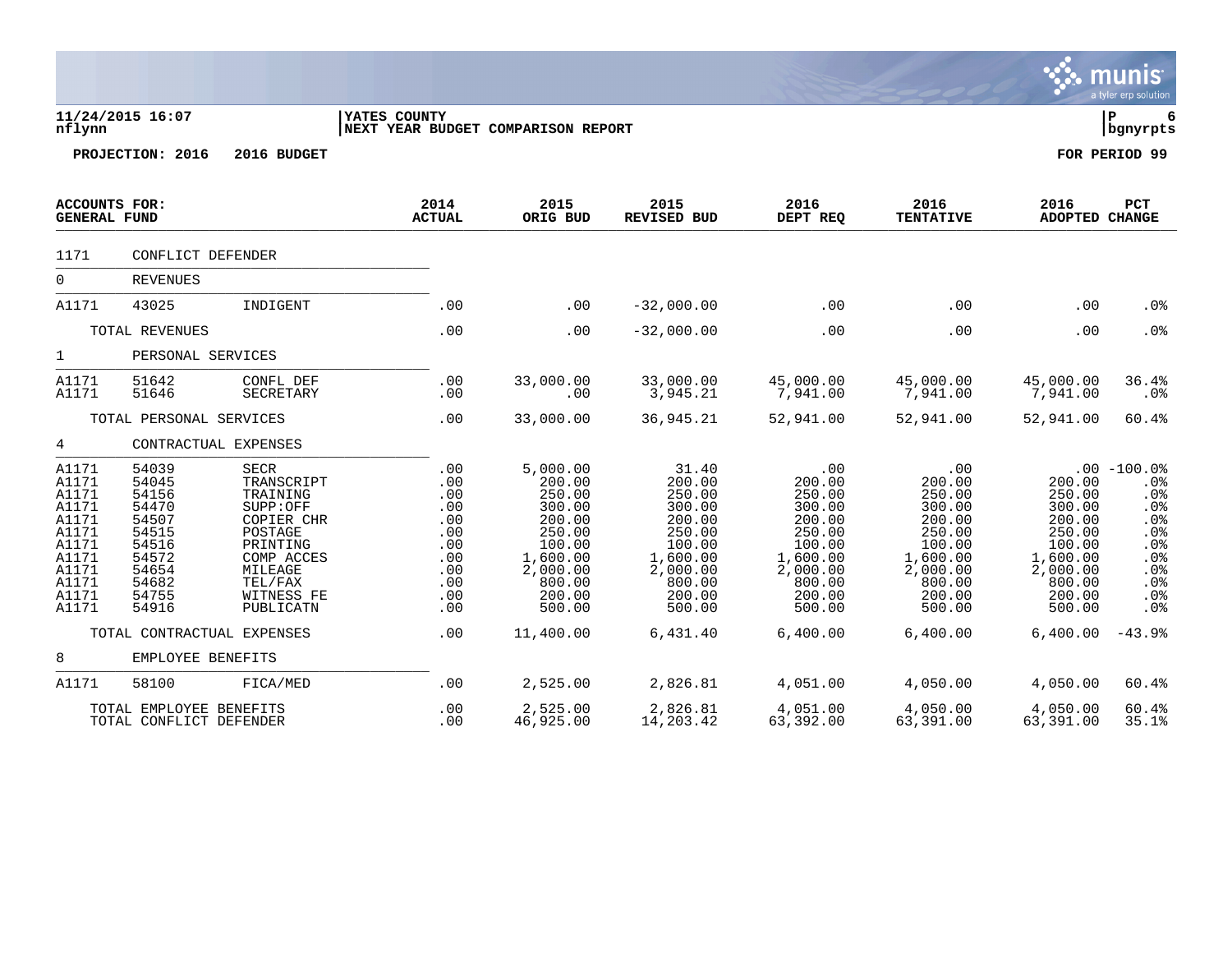|                                      |                                                            |                         |                       |                               |                     |                  |                          |                        | munis l<br>a tyler erp solution |
|--------------------------------------|------------------------------------------------------------|-------------------------|-----------------------|-------------------------------|---------------------|------------------|--------------------------|------------------------|---------------------------------|
| nflynn                               | 11/24/2015 16:07                                           |                         | YATES COUNTY<br>NEXT  | YEAR BUDGET COMPARISON REPORT |                     |                  |                          | l P                    | 7<br>  bgnyrpts                 |
|                                      | PROJECTION: 2016                                           | 2016 BUDGET             |                       |                               |                     |                  |                          | FOR PERIOD 99          |                                 |
| ACCOUNTS FOR:<br><b>GENERAL FUND</b> |                                                            |                         | 2014<br><b>ACTUAL</b> | 2015<br>ORIG BUD              | 2015<br>REVISED BUD | 2016<br>DEPT REQ | 2016<br><b>TENTATIVE</b> | 2016<br>ADOPTED CHANGE | <b>PCT</b>                      |
| 1180                                 |                                                            | JUSTICES AND CONSTABLES |                       |                               |                     |                  |                          |                        |                                 |
| 4                                    | CONTRACTUAL EXPENSES                                       |                         |                       |                               |                     |                  |                          |                        |                                 |
| A1180                                | 54706                                                      | CT TWN&VIL              | 760.00                | 950.00                        | 950.00              | 950.00           | 950.00                   | 950.00                 | $.0\%$                          |
|                                      | TOTAL CONTRACTUAL EXPENSES<br>TOTAL JUSTICES AND CONSTABLE |                         | 760.00<br>760.00      | 950.00<br>950.00              | 950.00<br>950.00    | 950.00<br>950.00 | 950.00<br>950.00         | 950.00<br>950.00       | .0%<br>.0 <sub>8</sub>          |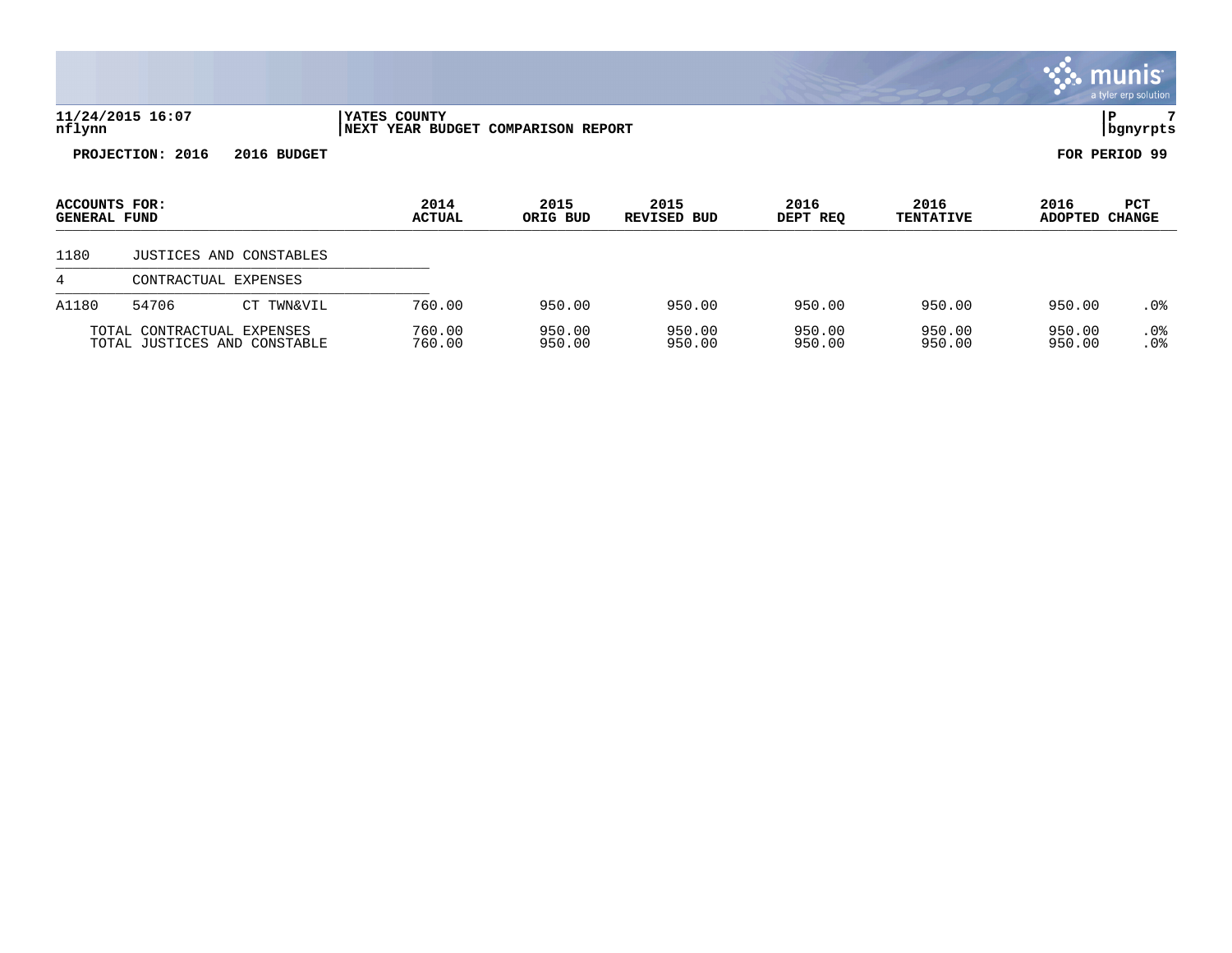|                                                    |                                                    |                                                                                   |                                                          |                                                              |                                                              |                                                              |                                                              |                                                              | a tyler erp solution                                     |
|----------------------------------------------------|----------------------------------------------------|-----------------------------------------------------------------------------------|----------------------------------------------------------|--------------------------------------------------------------|--------------------------------------------------------------|--------------------------------------------------------------|--------------------------------------------------------------|--------------------------------------------------------------|----------------------------------------------------------|
| nflynn                                             | 11/24/2015 16:07                                   |                                                                                   | YATES COUNTY<br>NEXT YEAR BUDGET COMPARISON REPORT       |                                                              |                                                              |                                                              |                                                              |                                                              | ΙP<br>  bgnyrpts                                         |
|                                                    | PROJECTION: 2016                                   | 2016 BUDGET                                                                       |                                                          |                                                              |                                                              |                                                              |                                                              |                                                              | FOR PERIOD 99                                            |
| ACCOUNTS FOR:<br><b>GENERAL FUND</b>               |                                                    |                                                                                   | 2014<br><b>ACTUAL</b>                                    | 2015<br>ORIG BUD                                             | 2015<br><b>REVISED BUD</b>                                   | 2016<br>DEPT REQ                                             | 2016<br><b>TENTATIVE</b>                                     | 2016<br>ADOPTED                                              | <b>PCT</b><br><b>CHANGE</b>                              |
| 1185                                               |                                                    | MED EXAMINERS & CORONERS                                                          |                                                          |                                                              |                                                              |                                                              |                                                              |                                                              |                                                          |
|                                                    | PERSONAL SERVICES                                  |                                                                                   |                                                          |                                                              |                                                              |                                                              |                                                              |                                                              |                                                          |
| A1185                                              | 51983                                              | CORONER                                                                           | 4,000.00                                                 | 4,000.00                                                     | 4,000.00                                                     | 4,000.00                                                     | 4,000.00                                                     | 4,000.00                                                     | .0%                                                      |
|                                                    | TOTAL PERSONAL SERVICES                            |                                                                                   | 4,000.00                                                 | 4,000.00                                                     | 4,000.00                                                     | 4,000.00                                                     | 4,000.00                                                     | 4,000.00                                                     | .0%                                                      |
| 4                                                  |                                                    | CONTRACTUAL EXPENSES                                                              |                                                          |                                                              |                                                              |                                                              |                                                              |                                                              |                                                          |
| A1185<br>A1185<br>A1185<br>A1185<br>A1185<br>A1185 | 54006<br>54008<br>54023<br>54156<br>54654<br>54660 | AUTOPSIES<br><b>BODY REMOV</b><br>HOSP CHRGS<br>TRAINING<br>MILEAGE<br>TRAVEL EXP | 13, 173.62<br>476.13<br>5,159.58<br>.00<br>.00<br>464.16 | 15,000.00<br>1,000.00<br>8,500.00<br>300.00<br>.00<br>600.00 | 15,000.00<br>1,000.00<br>8,500.00<br>300.00<br>.00<br>600.00 | 15,000.00<br>1,000.00<br>8,500.00<br>300.00<br>.00<br>600.00 | 15,000.00<br>1,000.00<br>8,500.00<br>300.00<br>.00<br>600.00 | 15,000.00<br>1,000.00<br>8,500.00<br>300.00<br>.00<br>600.00 | $.0\%$<br>$.0\%$<br>.0%<br>.0%<br>.0%<br>.0 <sub>8</sub> |
|                                                    |                                                    | TOTAL CONTRACTUAL EXPENSES                                                        | 19,273.49                                                | 25,400.00                                                    | 25,400.00                                                    | 25,400.00                                                    | 25,400.00                                                    | 25,400.00                                                    | $.0\%$                                                   |
| 8                                                  | EMPLOYEE BENEFITS                                  |                                                                                   |                                                          |                                                              |                                                              |                                                              |                                                              |                                                              |                                                          |
| A1185                                              | 58100                                              | FICA/MED                                                                          | 306.00                                                   | 306.00                                                       | 306.00                                                       | 306.00                                                       | 306.00                                                       | 306.00                                                       | .0 <sub>8</sub>                                          |
|                                                    | TOTAL EMPLOYEE BENEFITS                            | TOTAL MED EXAMINERS & CORONE                                                      | 306.00<br>23,579.49                                      | 306.00<br>29,706.00                                          | 306.00<br>29,706.00                                          | 306.00<br>29,706.00                                          | 306.00<br>29,706.00                                          | 306.00<br>29,706.00                                          | $.0\%$<br>.0%                                            |

 $\ddot{\mathbf{w}}$  munis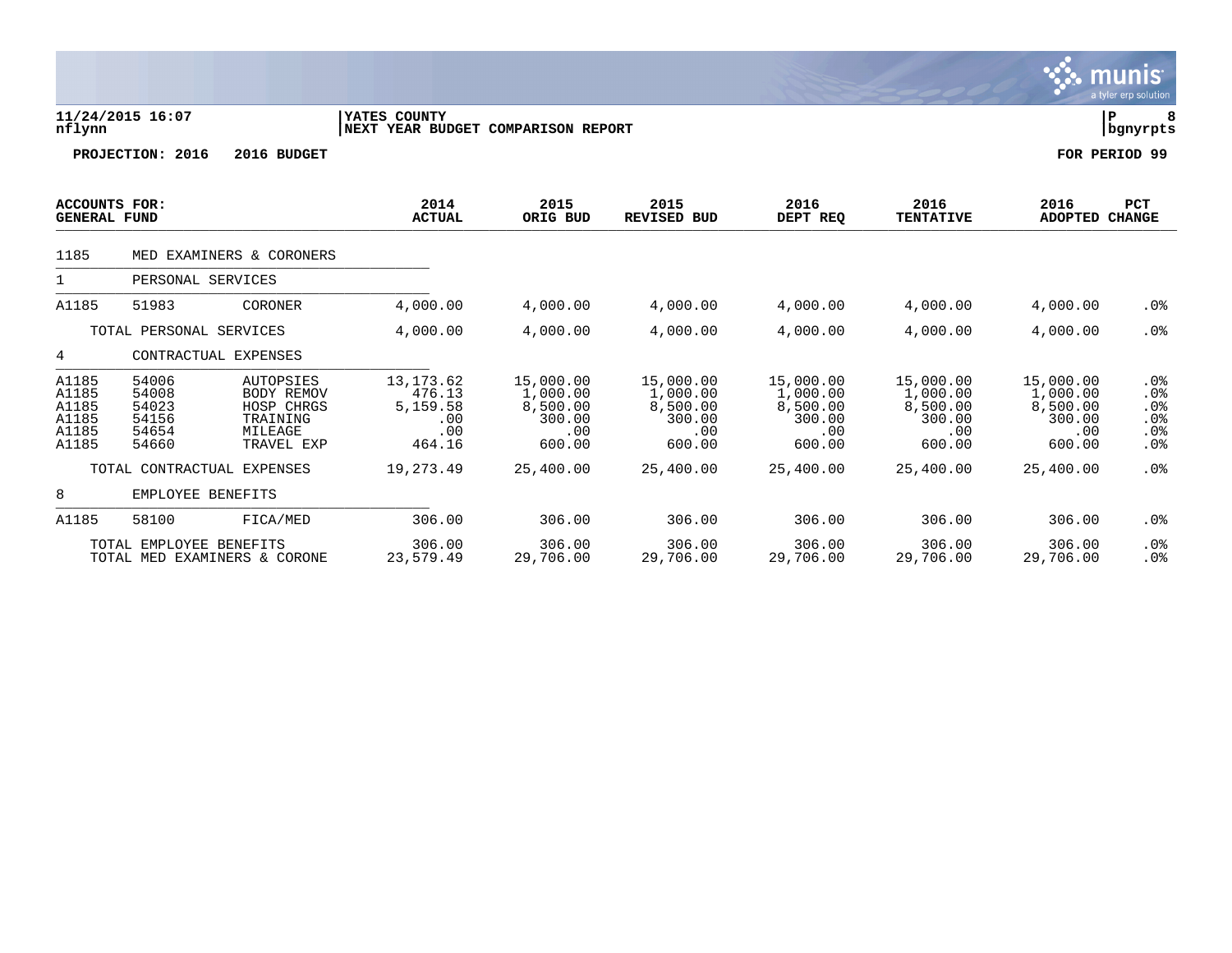|                                                                                        |                                                                                        |                                                                                                                                 |                                                                                                     |                                                                                             |                                                                                             |                                                                                             |                                                                                             |                                                                                             | <b>munis</b><br>a tyler erp solution                                                           |
|----------------------------------------------------------------------------------------|----------------------------------------------------------------------------------------|---------------------------------------------------------------------------------------------------------------------------------|-----------------------------------------------------------------------------------------------------|---------------------------------------------------------------------------------------------|---------------------------------------------------------------------------------------------|---------------------------------------------------------------------------------------------|---------------------------------------------------------------------------------------------|---------------------------------------------------------------------------------------------|------------------------------------------------------------------------------------------------|
| nflynn                                                                                 | 11/24/2015 16:07                                                                       |                                                                                                                                 | YATES COUNTY<br>NEXT YEAR BUDGET COMPARISON REPORT                                                  |                                                                                             |                                                                                             |                                                                                             |                                                                                             |                                                                                             | l P<br>9<br>  bgnyrpts                                                                         |
|                                                                                        | PROJECTION: 2016                                                                       | 2016 BUDGET                                                                                                                     |                                                                                                     |                                                                                             |                                                                                             |                                                                                             |                                                                                             |                                                                                             | FOR PERIOD 99                                                                                  |
| <b>ACCOUNTS FOR:</b><br><b>GENERAL FUND</b>                                            |                                                                                        |                                                                                                                                 | 2014<br><b>ACTUAL</b>                                                                               | 2015<br>ORIG BUD                                                                            | 2015<br>REVISED BUD                                                                         | 2016<br>DEPT REQ                                                                            | 2016<br><b>TENTATIVE</b>                                                                    | 2016<br><b>ADOPTED CHANGE</b>                                                               | <b>PCT</b>                                                                                     |
| 1230                                                                                   |                                                                                        | COUNTY ADMINISTRATOR                                                                                                            |                                                                                                     |                                                                                             |                                                                                             |                                                                                             |                                                                                             |                                                                                             |                                                                                                |
| $\mathbf{1}$                                                                           | PERSONAL SERVICES                                                                      |                                                                                                                                 |                                                                                                     |                                                                                             |                                                                                             |                                                                                             |                                                                                             |                                                                                             |                                                                                                |
| A1230                                                                                  | 51035                                                                                  | ADMIN                                                                                                                           | 97,539.90                                                                                           | 97,540.00                                                                                   | 99,491.00                                                                                   | 99,491.00                                                                                   | 99,491.00                                                                                   | 99,491.00                                                                                   | 2.0%                                                                                           |
|                                                                                        | TOTAL PERSONAL SERVICES                                                                |                                                                                                                                 | 97,539.90                                                                                           | 97,540.00                                                                                   | 99,491.00                                                                                   | 99,491.00                                                                                   | 99,491.00                                                                                   | 99,491.00                                                                                   | 2.0%                                                                                           |
| 4                                                                                      |                                                                                        | CONTRACTUAL EXPENSES                                                                                                            |                                                                                                     |                                                                                             |                                                                                             |                                                                                             |                                                                                             |                                                                                             |                                                                                                |
| A1230<br>A1230<br>A1230<br>A1230<br>A1230<br>A1230<br>A1230<br>A1230<br>A1230<br>A1230 | 54011<br>54152<br>54156<br>54470<br>54507<br>54515<br>54660<br>54676<br>54682<br>54907 | CONSULTANT<br>CONFERENCE<br>TRAINING<br>SUPP:OFF<br>COPIER CHR<br>POSTAGE<br>TRAVEL EXP<br>UTIL: CELL<br>TEL/FAX<br><b>DUES</b> | 2,500.00<br>360.00<br>110.00<br>225.27<br>122.15<br>27.79<br>1,191.00<br>554.71<br>151.03<br>400.00 | .00<br>380.00<br>.00<br>300.00<br>250.00<br>50.00<br>1,200.00<br>575.00<br>225.00<br>400.00 | .00<br>360.00<br>.00<br>300.00<br>250.00<br>50.00<br>1,333.00<br>462.00<br>225.00<br>400.00 | .00<br>380.00<br>.00<br>200.00<br>200.00<br>40.00<br>1,300.00<br>575.00<br>225.00<br>400.00 | .00<br>380.00<br>.00<br>200.00<br>200.00<br>40.00<br>1,300.00<br>575.00<br>225.00<br>400.00 | .00<br>380.00<br>.00<br>200.00<br>200.00<br>40.00<br>1,300.00<br>575.00<br>225.00<br>400.00 | .0%<br>.0%<br>.0%<br>$-33.3%$<br>$-20.0%$<br>$-20.0%$<br>8.3%<br>.0%<br>.0%<br>.0 <sub>8</sub> |
|                                                                                        |                                                                                        | TOTAL CONTRACTUAL EXPENSES                                                                                                      | 5,641.95                                                                                            | 3,380.00                                                                                    | 3,380.00                                                                                    | 3,320.00                                                                                    | 3,320.00                                                                                    | 3,320.00                                                                                    | $-1.8%$                                                                                        |
| 8                                                                                      | EMPLOYEE BENEFITS                                                                      |                                                                                                                                 |                                                                                                     |                                                                                             |                                                                                             |                                                                                             |                                                                                             |                                                                                             |                                                                                                |
| A1230<br>A1230                                                                         | 58100<br>58305                                                                         | FICA/MED<br>INS-NON UN                                                                                                          | 7,277.81<br>6,432.60                                                                                | 7,455.00<br>6,433.00                                                                        | 7,604.00<br>5,430.00                                                                        | 7,525.00<br>6,413.00                                                                        | 7,528.00<br>6, 186.00                                                                       | 7,528.00<br>6.186.00                                                                        | .9%<br>$-.3%$                                                                                  |
|                                                                                        | TOTAL EMPLOYEE BENEFITS                                                                | TOTAL COUNTY ADMINISTRATOR                                                                                                      | 13,710.41<br>116,892.26                                                                             | 13,888.00<br>114,808.00                                                                     | 13,034.00<br>115,905.00                                                                     | 13,938.00<br>116,749.00                                                                     | 13,714.00<br>116,525.00                                                                     | 13,714.00<br>116,525.00                                                                     | $.4\%$<br>1.7%                                                                                 |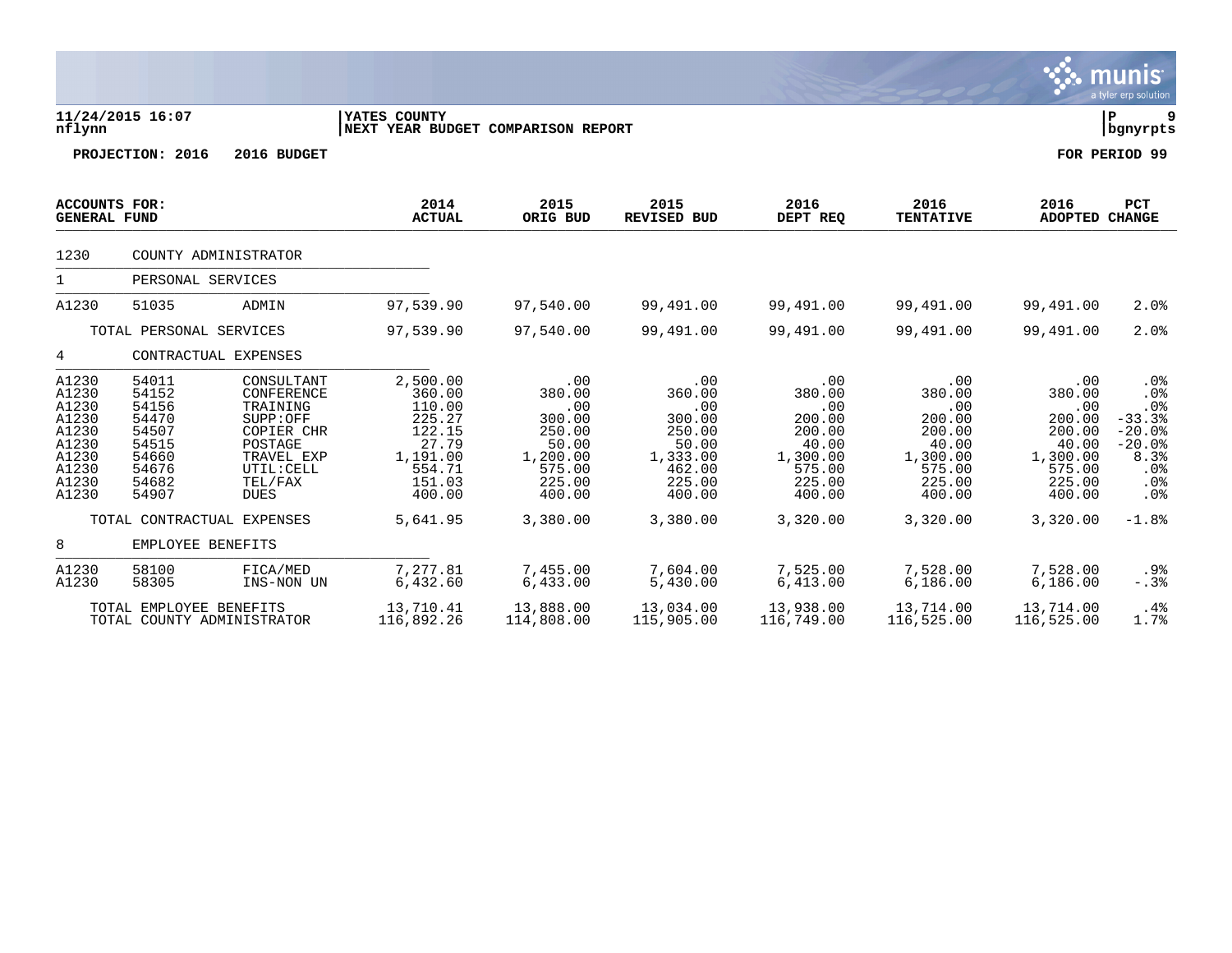|                                                                                        |                                                                                        |                                                                                                                                         |                                                                                                                |                                                                                                             |                                                                                                             |                                                                                                             |                                                                                                             |                                                                                                             | munis<br>a tyler erp solution                                                                 |
|----------------------------------------------------------------------------------------|----------------------------------------------------------------------------------------|-----------------------------------------------------------------------------------------------------------------------------------------|----------------------------------------------------------------------------------------------------------------|-------------------------------------------------------------------------------------------------------------|-------------------------------------------------------------------------------------------------------------|-------------------------------------------------------------------------------------------------------------|-------------------------------------------------------------------------------------------------------------|-------------------------------------------------------------------------------------------------------------|-----------------------------------------------------------------------------------------------|
| nflynn                                                                                 | 11/24/2015 16:07                                                                       |                                                                                                                                         | YATES COUNTY<br>NEXT YEAR BUDGET COMPARISON REPORT                                                             |                                                                                                             |                                                                                                             |                                                                                                             |                                                                                                             |                                                                                                             | ΙP<br>10<br>bgnyrpts                                                                          |
|                                                                                        | PROJECTION: 2016                                                                       | 2016 BUDGET                                                                                                                             |                                                                                                                |                                                                                                             |                                                                                                             |                                                                                                             |                                                                                                             |                                                                                                             | FOR PERIOD 99                                                                                 |
| <b>ACCOUNTS FOR:</b><br><b>GENERAL FUND</b>                                            |                                                                                        |                                                                                                                                         | 2014<br><b>ACTUAL</b>                                                                                          | 2015<br>ORIG BUD                                                                                            | 2015<br><b>REVISED BUD</b>                                                                                  | 2016<br>DEPT REQ                                                                                            | 2016<br><b>TENTATIVE</b>                                                                                    | 2016<br>ADOPTED CHANGE                                                                                      | PCT                                                                                           |
| 1325                                                                                   | <b>TREASURER</b>                                                                       |                                                                                                                                         |                                                                                                                |                                                                                                             |                                                                                                             |                                                                                                             |                                                                                                             |                                                                                                             |                                                                                               |
| $\overline{0}$                                                                         | <b>REVENUES</b>                                                                        |                                                                                                                                         |                                                                                                                |                                                                                                             |                                                                                                             |                                                                                                             |                                                                                                             |                                                                                                             |                                                                                               |
| A1325<br>A1325<br>A1325<br>A1325<br>A1325<br>A1325                                     | 41090<br>41233<br>42401<br>42412<br>42701<br>43089                                     | INT & PEN-<br>TREAS FEES<br>INT<br>RENT-TASC<br>PR YR RFND<br>OTHER                                                                     | $-426, 136.36$<br>$-23,703.99$<br>$-16, 108.40$<br>$-10,000.00$<br>-203,692.99<br>.00                          | $-400,000.00$<br>$-24,000.00$<br>$-7,300.00$<br>$-10,000.00$<br>$-15,000.00$<br>.00                         | $-400,000.00$<br>$-24,000.00$<br>$-7,300.00$<br>$-10,000.00$<br>.00<br>$-2,886.00$                          | $-410,000.00$<br>$-28,500.00$<br>$-7,500.00$<br>$-10,000.00$<br>.00<br>.00                                  | $-410,000.00$<br>$-28,500.00$<br>$-7,500.00$<br>$-10,000.00$<br>.00<br>.00                                  | $-410,000.00$<br>$-28,500.00$<br>$-7,500.00$<br>$-10,000.00$<br>$.00 \,$<br>.00                             | 2.5%<br>18.8%<br>2.7%<br>.0 <sub>8</sub><br>$-100.0$ %<br>.0%                                 |
|                                                                                        | TOTAL REVENUES                                                                         |                                                                                                                                         | $-679,641.74$                                                                                                  | $-456, 300.00$                                                                                              | $-444, 186.00$                                                                                              | $-456,000.00$                                                                                               | $-456,000.00$                                                                                               | $-456,000.00$                                                                                               | $-.1$ <sup>8</sup>                                                                            |
| $\mathbf{1}$                                                                           | PERSONAL SERVICES                                                                      |                                                                                                                                         |                                                                                                                |                                                                                                             |                                                                                                             |                                                                                                             |                                                                                                             |                                                                                                             |                                                                                               |
| A1325<br>A1325<br>A1325<br>A1325<br>A1325<br>A1325<br>A1325                            | 51030<br>51121<br>51123<br>51270<br>51271<br>51509<br>51661                            | TREASURER<br>DEP TREAS<br>DEP TR PT<br>SR ACT<br>SR ACT<br>COMP CSEA<br>COMP NONUN                                                      | 68,222.00<br>45,900.00<br>.00<br>32,009.04<br>35,005.32<br>561.15<br>183.04                                    | 68,222.00<br>45,900.00<br>.00<br>32,978.00<br>36,571.00<br>.00<br>.00                                       | 69,587.00<br>46,818.00<br>.00<br>32,978.00<br>36,571.00<br>.00<br>.00                                       | 69,587.00<br>46,818.00<br>11,705.00<br>34,528.00<br>38,039.00<br>.00<br>.00                                 | 69,587.00<br>46,818.00<br>11,705.00<br>34,528.00<br>38,039.00<br>.00<br>.00                                 | 69,587.00<br>46,818.00<br>11,705.00<br>34,528.00<br>38,039.00<br>.00<br>.00                                 | 2.0%<br>2.0%<br>.0%<br>4.7%<br>4.0%<br>.0%<br>.0%                                             |
|                                                                                        | TOTAL PERSONAL SERVICES                                                                |                                                                                                                                         | 181,880.55                                                                                                     | 183,671.00                                                                                                  | 185,954.00                                                                                                  | 200,677.00                                                                                                  | 200,677.00                                                                                                  | 200,677.00                                                                                                  | 9.3%                                                                                          |
| 4                                                                                      | CONTRACTUAL EXPENSES                                                                   |                                                                                                                                         |                                                                                                                |                                                                                                             |                                                                                                             |                                                                                                             |                                                                                                             |                                                                                                             |                                                                                               |
| A1325<br>A1325<br>A1325<br>A1325<br>A1325<br>A1325<br>A1325<br>A1325<br>A1325<br>A1325 | 54005<br>54011<br>54152<br>54470<br>54515<br>54571<br>54576<br>54660<br>54682<br>54907 | <b>AUDIT FEES</b><br>CONSULTANT<br>CONFERENCE<br>SUPP:OFF<br>POSTAGE<br>COMP SOFT<br>COMP SFT A<br>TRAVEL EXP<br>TEL/FAX<br><b>DUES</b> | 31,260.00<br>6,676.90<br>339.00<br>5,860.62<br>3,201.18<br>23,598.50<br>24,442.52<br>675.72<br>469.43<br>50.00 | 29,332.00<br>13,750.00<br>435.00<br>5,250.00<br>3,200.00<br>.00<br>27,548.00<br>1,175.00<br>480.00<br>75.00 | 29,332.00<br>13,750.00<br>435.00<br>5,250.00<br>3,200.00<br>.00<br>29,198.00<br>1,175.00<br>480.00<br>75.00 | 29,332.00<br>3,000.00<br>650.00<br>6,400.00<br>3,200.00<br>.00<br>31,231.00<br>1,860.00<br>480.00<br>100.00 | 29,332.00<br>3,000.00<br>650.00<br>6,400.00<br>3,200.00<br>.00<br>31,231.00<br>1,860.00<br>480.00<br>100.00 | 29,332.00<br>3,000.00<br>650.00<br>6,400.00<br>3,200.00<br>.00<br>31,231.00<br>1,860.00<br>480.00<br>100.00 | .0%<br>$-78.2%$<br>49.4%<br>21.9%<br>.0%<br>.0%<br>13.4%<br>58.3%<br>.0 <sub>8</sub><br>33.3% |
|                                                                                        | TOTAL CONTRACTUAL EXPENSES                                                             |                                                                                                                                         | 96,573.87                                                                                                      | 81,245.00                                                                                                   | 82,895.00                                                                                                   | 76,253.00                                                                                                   | 76,253.00                                                                                                   | 76,253.00                                                                                                   | $-6.1%$                                                                                       |
| 8                                                                                      | EMPLOYEE BENEFITS                                                                      |                                                                                                                                         |                                                                                                                |                                                                                                             |                                                                                                             |                                                                                                             |                                                                                                             |                                                                                                             |                                                                                               |
| A1325                                                                                  | 58100                                                                                  | FICA/MED                                                                                                                                | 13, 144. 22                                                                                                    | 14,000.00                                                                                                   | 14,174.00                                                                                                   | 14,409.00                                                                                                   | 14,020.00                                                                                                   | 14,020.00                                                                                                   | 2.9%                                                                                          |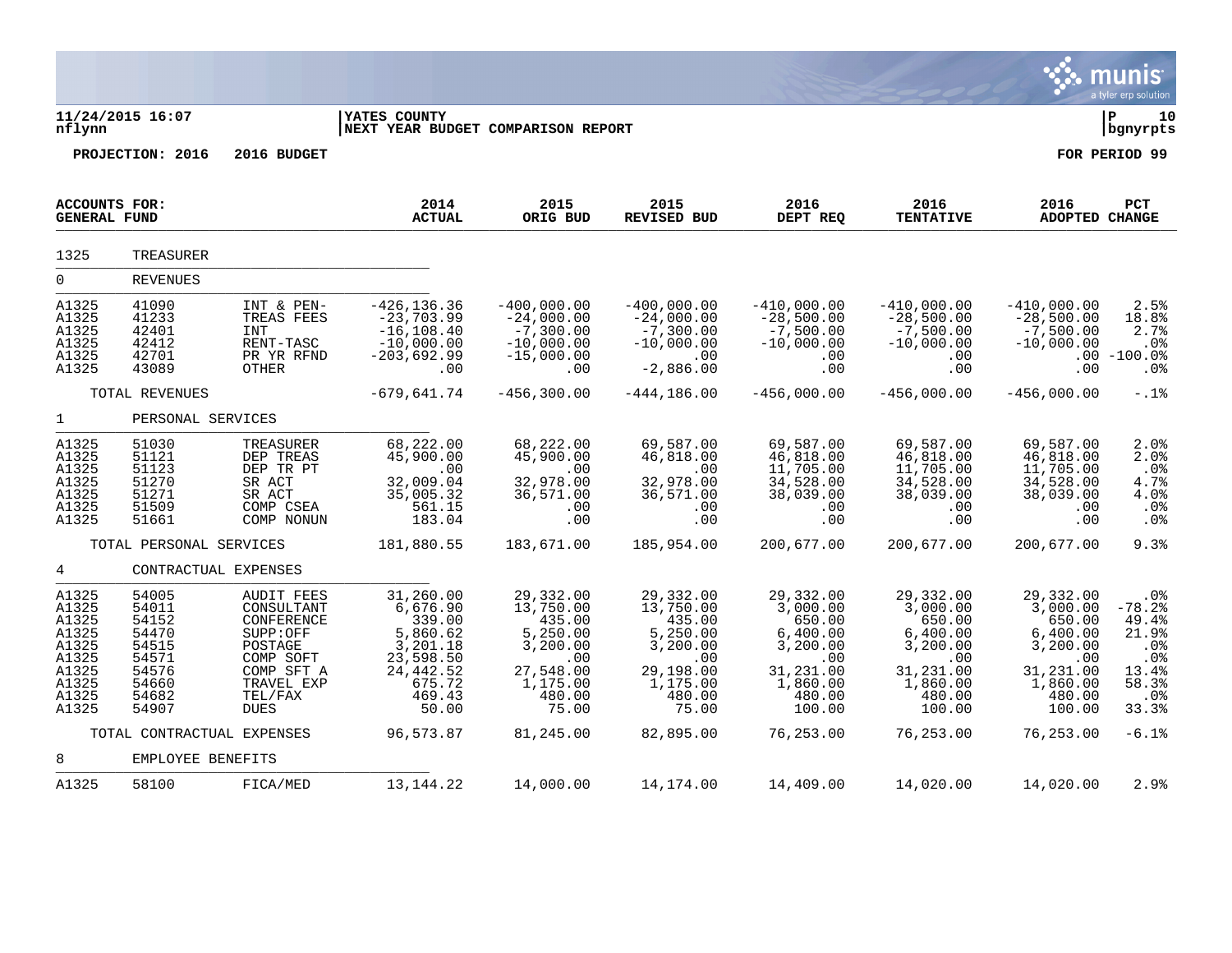

### **11/24/2015 16:07 |YATES COUNTY |P 11 nflynn |NEXT YEAR BUDGET COMPARISON REPORT |bgnyrpts**

| ACCOUNTS FOR:<br><b>GENERAL FUND</b> |       |               | 2014<br><b>ACTUAL</b> | 2015<br>ORIG BUD | 2015<br>REVISED BUD | 2016<br>DEPT REO | 2016<br><b>TENTATIVE</b> | 2016<br><b>ADOPTED</b> | PCT<br>CHANGE |
|--------------------------------------|-------|---------------|-----------------------|------------------|---------------------|------------------|--------------------------|------------------------|---------------|
| A1325                                | 58303 | INS-CSEA      | 23,036.92             | 24,602.00        | 24,602.00           | 38,994.00        | 39,006.00                | 39,006.00              | 58.5%         |
| A1325                                | 58305 | INS-NON UN    | 21,227.52             | 21,228.00        | 16,290.00           | 21,040.00        | 25,224.00                | 25,224.00              | $-.9%$        |
| TOTAL EMPLOYEE BENEFITS              |       | 57,408.66     | 59,830.00             | 55,066.00        | 74,443.00           | 78,250.00        | 78,250.00                | 24.4%                  |               |
| TOTAL TREASURER                      |       | $-343.778.66$ | $-131.554.00$         | -120,271.00      | $-104.627.00$       | $-100.820.00$    | $-100.820.00$            | $-20.5%$               |               |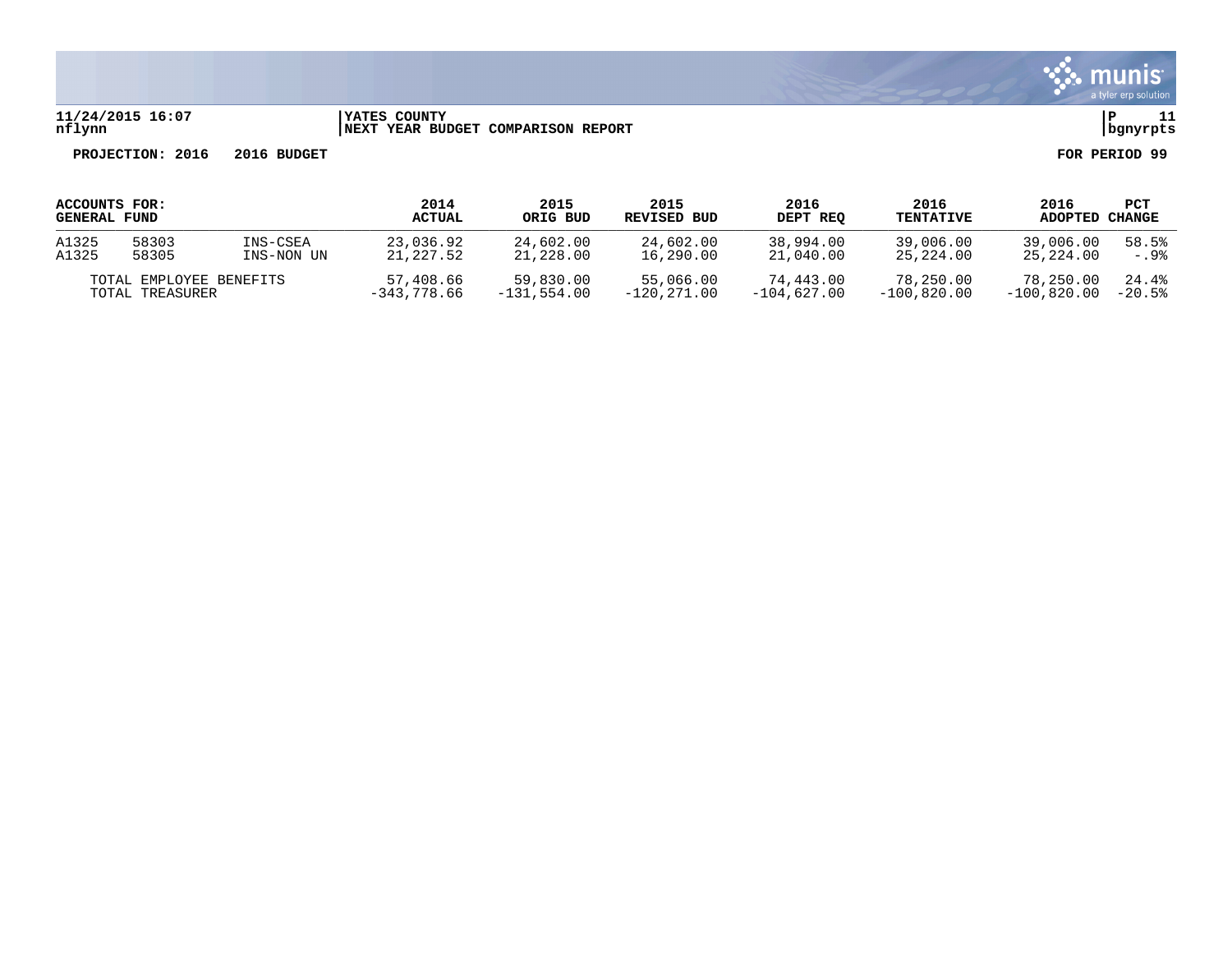a tyler erp solutior **11/24/2015 16:07 |YATES COUNTY |P 12 nflynn |NEXT YEAR BUDGET COMPARISON REPORT |bgnyrpts PROJECTION: 2016 2016 BUDGET FOR PERIOD 99 ACCOUNTS FOR: 2014 2015 2015 2016 2016 2016 PCT GENERAL FUND ACTUAL ORIG BUD REVISED BUD DEPT REQ TENTATIVE ADOPTED CHANGE**  ARISPERSE LOUD ACTORE ONLY NOT RESIDENCE OF THIS INVESTIGATION ON A REPORT OF THE CHANGE 1340 BUDGET OFFICER \_\_\_\_\_\_\_\_\_\_\_\_\_\_\_\_\_\_\_\_\_\_\_\_\_\_\_\_\_\_\_\_\_\_\_\_\_\_\_\_\_\_\_\_ 1 PERSONAL SERVICES \_\_\_\_\_\_\_\_\_\_\_\_\_\_\_\_\_\_\_\_\_\_\_\_\_\_\_\_\_\_\_\_\_\_\_\_\_\_\_\_\_\_\_\_ A1340 51575 BUDGET OFF 8,925.10 8,925.00 9,104.00 9,104.00 9,104.00 9,104.00 2.0% TOTAL PERSONAL SERVICES 8,925.10 8,925.00 9,104.00 9,104.00 9,104.00 9,104.00 2.0% 4 CONTRACTUAL EXPENSES

munis

A1340 54507 COPIER CHR 400.95 600.00 600.00 .00 .00 .00 -100.0% TOTAL CONTRACTUAL EXPENSES 400.95 600.00 600.00 .00 .00 .00 -100.0%

A1340 58100 FICA/MED 666.47 683.00 697.00 697.00 697.00 697.00 2.0%

TOTAL EMPLOYEE BENEFITS 666.47 683.00 697.00 697.00 697.00 697.00 2.0%

8 EMPLOYEE BENEFITS

TOTAL BUDGET OFFICER

\_\_\_\_\_\_\_\_\_\_\_\_\_\_\_\_\_\_\_\_\_\_\_\_\_\_\_\_\_\_\_\_\_\_\_\_\_\_\_\_\_\_\_\_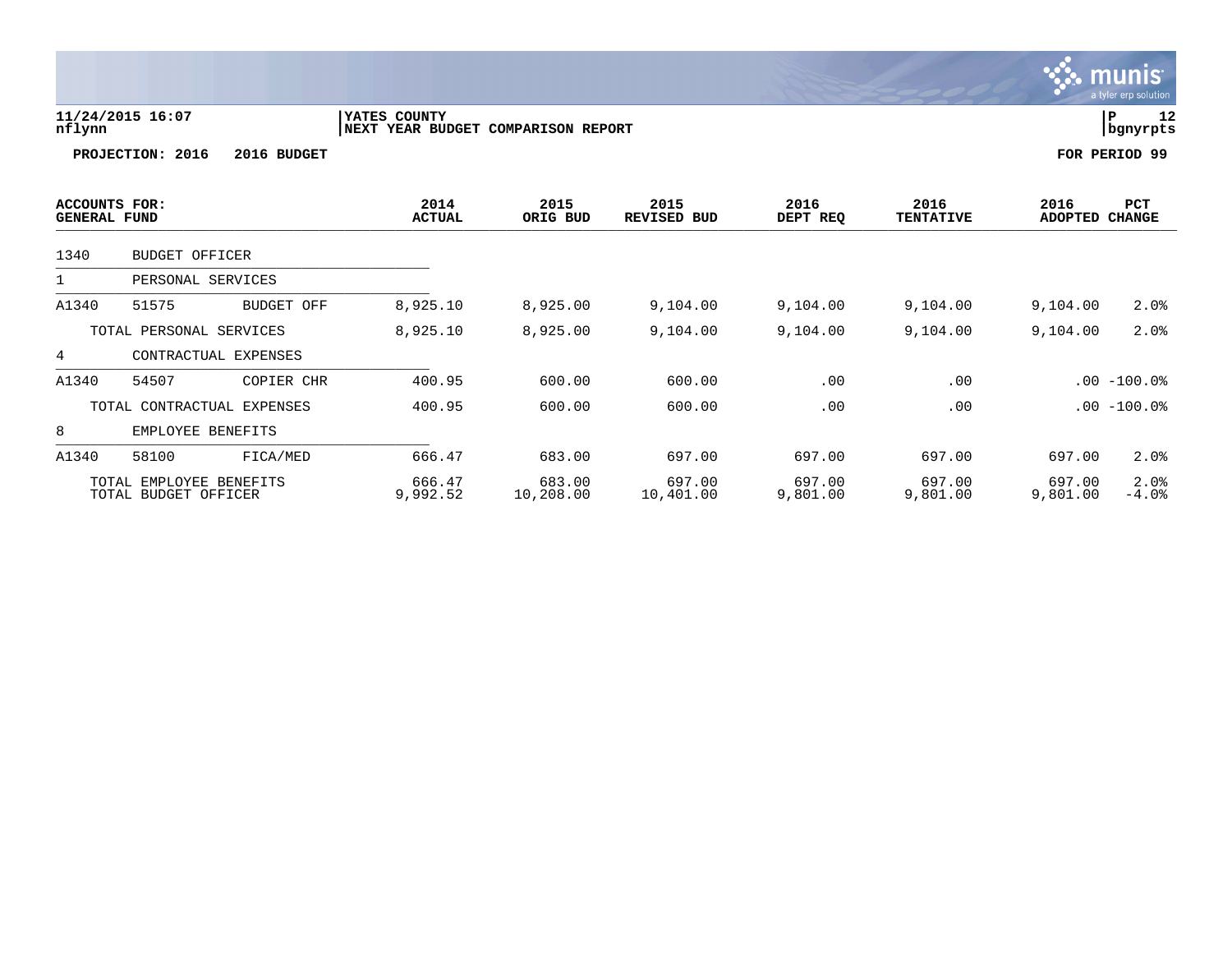|                                                                                                                   |                                                                                                                   |                                                                                                                                                                   |                                                                                                                                 |                                                                                                                                                   |                                                                                                                               |                                                                                                                                                 |                                                                                                                                                          |                                                                                                                                 | munis<br>a tyler erp solution                                                                                                                   |
|-------------------------------------------------------------------------------------------------------------------|-------------------------------------------------------------------------------------------------------------------|-------------------------------------------------------------------------------------------------------------------------------------------------------------------|---------------------------------------------------------------------------------------------------------------------------------|---------------------------------------------------------------------------------------------------------------------------------------------------|-------------------------------------------------------------------------------------------------------------------------------|-------------------------------------------------------------------------------------------------------------------------------------------------|----------------------------------------------------------------------------------------------------------------------------------------------------------|---------------------------------------------------------------------------------------------------------------------------------|-------------------------------------------------------------------------------------------------------------------------------------------------|
| nflynn                                                                                                            | 11/24/2015 16:07                                                                                                  |                                                                                                                                                                   | <b>YATES COUNTY</b><br>NEXT YEAR BUDGET COMPARISON REPORT                                                                       |                                                                                                                                                   |                                                                                                                               |                                                                                                                                                 |                                                                                                                                                          |                                                                                                                                 | l P<br>13<br>  bgnyrpts                                                                                                                         |
|                                                                                                                   | PROJECTION: 2016                                                                                                  | 2016 BUDGET                                                                                                                                                       |                                                                                                                                 |                                                                                                                                                   |                                                                                                                               |                                                                                                                                                 |                                                                                                                                                          |                                                                                                                                 | FOR PERIOD 99                                                                                                                                   |
| <b>ACCOUNTS FOR:</b><br><b>GENERAL FUND</b>                                                                       |                                                                                                                   |                                                                                                                                                                   | 2014<br><b>ACTUAL</b>                                                                                                           | 2015<br>ORIG BUD                                                                                                                                  | 2015<br>REVISED BUD                                                                                                           | 2016<br>DEPT REQ                                                                                                                                | 2016<br><b>TENTATIVE</b>                                                                                                                                 | 2016<br><b>ADOPTED CHANGE</b>                                                                                                   | PCT                                                                                                                                             |
| 1355                                                                                                              | REAL PROPERTY                                                                                                     |                                                                                                                                                                   |                                                                                                                                 |                                                                                                                                                   |                                                                                                                               |                                                                                                                                                 |                                                                                                                                                          |                                                                                                                                 |                                                                                                                                                 |
| $\overline{0}$                                                                                                    | <b>REVENUES</b>                                                                                                   |                                                                                                                                                                   |                                                                                                                                 |                                                                                                                                                   |                                                                                                                               |                                                                                                                                                 |                                                                                                                                                          |                                                                                                                                 |                                                                                                                                                 |
| A1355<br>A1355<br>A1355                                                                                           | 41250<br>43040<br>43089                                                                                           | RP FEES<br><b>RP</b><br>OTHER                                                                                                                                     | $-36, 288.74$<br>$\cdot\frac{00}{22}$<br>.00                                                                                    | $-35,287.00$<br>$\begin{array}{c} . & 0 & 0 \\ . & 0 & 0 \end{array}$                                                                             | $-35,287.00$<br>$-5,700.00$<br>.00                                                                                            | $-35,558.00$<br>$\begin{array}{c} 00 \\ 0 \\ 0 \\ 0 \end{array}$                                                                                | $-35,558.00$<br>$\begin{array}{c} \texttt{.00} \\ \texttt{.00} \end{array}$                                                                              | $-35,558.00$<br>.00<br>.00                                                                                                      | .8%<br>.0%<br>$.0\%$                                                                                                                            |
|                                                                                                                   | TOTAL REVENUES                                                                                                    |                                                                                                                                                                   | $-36, 288.74$                                                                                                                   | $-35, 287.00$                                                                                                                                     | $-40,987.00$                                                                                                                  | $-35,558.00$                                                                                                                                    | $-35,558.00$                                                                                                                                             | $-35,558.00$                                                                                                                    | .8%                                                                                                                                             |
| $1 \quad \blacksquare$                                                                                            | PERSONAL SERVICES                                                                                                 |                                                                                                                                                                   |                                                                                                                                 |                                                                                                                                                   |                                                                                                                               |                                                                                                                                                 |                                                                                                                                                          |                                                                                                                                 |                                                                                                                                                 |
| A1355<br>A1355<br>A1355<br>A1355<br>A1355<br>A1355                                                                | 51060<br>51271<br>51508<br>51651<br>51661<br>51999                                                                | DIR RP<br>SR ACT<br>$35-40$ HRS<br>SACT TEMP<br>COMP NONUN<br>TM TECH                                                                                             | 64,486.00<br>32, 264.40<br>$\begin{array}{r} 133.80 \\ 133.80 \\ .00 \\ 17.30 \end{array}$<br>46,387.57                         | 64,486.00<br>33,916.00<br>.00<br>.00<br>.00<br>ںں .<br>47,777.00                                                                                  | 65,776.00<br>33,916.00<br>00.00<br>5,146.40<br>47,777.00                                                                      | 65,776.00<br>33,024.00<br>$\overline{00}$ .<br>$00$<br>.00<br>50,076.00                                                                         | 65,776.00<br>33,024.00<br>$\frac{0}{0}$ .<br>$\frac{1}{2}$<br>.00<br>50,076.00                                                                           | 65,776.00<br>33,024.00<br>.00<br>.00<br>.00<br>50,076.00                                                                        | 2.0%<br>$-2.6%$<br>.0%<br>.0%<br>.0%<br>4.8%                                                                                                    |
|                                                                                                                   |                                                                                                                   |                                                                                                                                                                   | TOTAL PERSONAL SERVICES 143,289.07                                                                                              | 146,179.00                                                                                                                                        | 152,615.40                                                                                                                    | 148,876.00                                                                                                                                      | 148,876.00                                                                                                                                               | 148,876.00                                                                                                                      | 1.8%                                                                                                                                            |
| $\overline{a}$                                                                                                    | EQUIPMENT                                                                                                         |                                                                                                                                                                   |                                                                                                                                 |                                                                                                                                                   |                                                                                                                               |                                                                                                                                                 |                                                                                                                                                          |                                                                                                                                 |                                                                                                                                                 |
| A1355                                                                                                             | 52115                                                                                                             | COMP HRDWR                                                                                                                                                        | .00                                                                                                                             | .00                                                                                                                                               | 553.60                                                                                                                        | $\sim$ 00                                                                                                                                       | .00                                                                                                                                                      | .00                                                                                                                             | .0%                                                                                                                                             |
|                                                                                                                   | TOTAL EQUIPMENT                                                                                                   |                                                                                                                                                                   | .00                                                                                                                             | .00                                                                                                                                               | 553.60                                                                                                                        | .00                                                                                                                                             | .00                                                                                                                                                      | .00                                                                                                                             | .0%                                                                                                                                             |
| $4\overline{ }$                                                                                                   | CONTRACTUAL EXPENSES                                                                                              |                                                                                                                                                                   |                                                                                                                                 |                                                                                                                                                   |                                                                                                                               |                                                                                                                                                 |                                                                                                                                                          |                                                                                                                                 |                                                                                                                                                 |
| A1355<br>A1355<br>A1355<br>A1355<br>A1355<br>A1355<br>A1355<br>A1355<br>A1355<br>A1355<br>A1355<br>A1355<br>A1355 | 54152<br>54156<br>54407<br>54408<br>54426<br>54470<br>54507<br>54515<br>54571<br>54575<br>54653<br>54654<br>54660 | CONFERENCE<br>TRAINING<br>EQUIP AGRE<br>EQ MAINT<br>MAP MAINT<br>SUPP:OFF<br>COPIER CHR<br>POSTAGE<br>COMP SOFT<br>COMP SOFT<br>GASOLINE<br>MILEAGE<br>TRAVEL EXP | 325.00<br>245.00<br>2,054.16<br>94.50<br>500.00<br>2,296.14<br>$145.45$<br>$59.77$<br>9,750.00<br>$14.56$<br>733.60<br>1,318.10 | 175.00<br>1,500.00<br>1,860.00<br>1,000.00<br>500.00<br>2,200.00<br>250.00<br>90.00<br>11,350.00<br>400.00<br>400.00<br>50.00<br>500.00<br>730.00 | 175.00<br>1,020.00<br>2,115.75<br>744.25<br>500.00<br>2,445.98<br>404.02<br>90.00<br>11,350.00<br>50.00<br>500.00<br>1,210.00 | 300.00<br>1,500.00<br>2,200.00<br>1,000.00<br>500.00<br>2,500.00<br>400.00<br>100.00<br>$9,750.00$<br>$8,400.00$<br>50.00<br>600.00<br>1,300.00 | 300.00<br>1,500.00<br>2,200.00<br>$\overline{1}$ , 000.00<br>500.00<br>2,500.00<br>400.00<br>100.00<br>9,750.00<br>400.00<br>50.00<br>600.00<br>1,300.00 | 300.00<br>1,500.00<br>2,200.00<br>1,000.00<br>500.00<br>2,500.00<br>400.00<br>100.00<br>9,750.00<br>50.00<br>600.00<br>1,300.00 | 71.4%<br>.0 <sup>°</sup><br>18.3%<br>.0 <sup>°</sup><br>.0%<br>13.6%<br>60.0%<br>11.1%<br>$-14.1%$<br>100.002000.08<br>$.0\%$<br>20.0%<br>78.1% |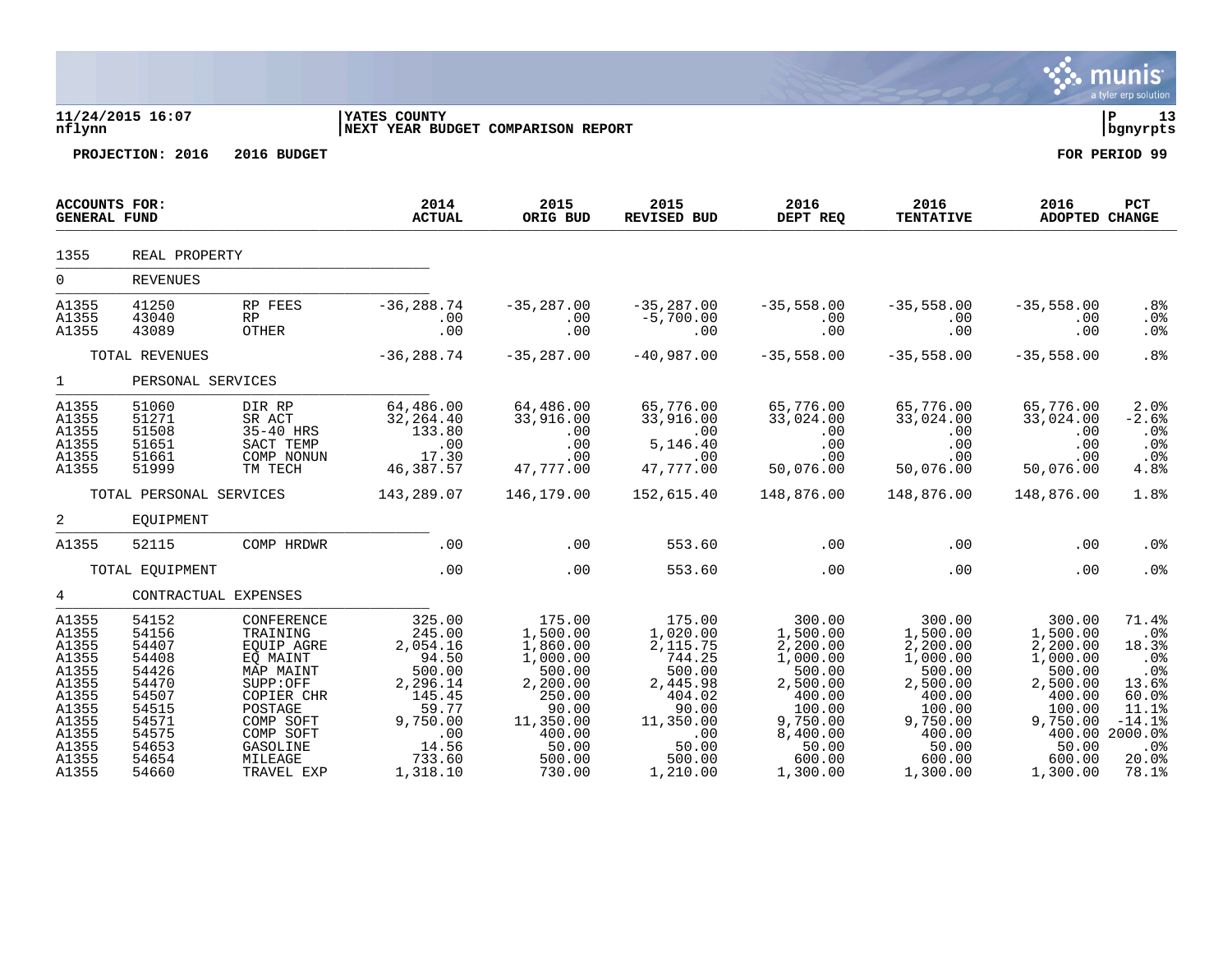

#### **11/24/2015 16:07 |YATES COUNTY |P 14 nflynn |NEXT YEAR BUDGET COMPARISON REPORT |bgnyrpts**

| <b>ACCOUNTS FOR:</b><br>GENERAL FUND |                            |             | 2014<br><b>ACTUAL</b> | 2015<br>ORIG BUD | 2015<br><b>REVISED BUD</b> | 2016<br>DEPT REQ | 2016<br><b>TENTATIVE</b> | 2016<br><b>ADOPTED</b> | PCT<br><b>CHANGE</b> |
|--------------------------------------|----------------------------|-------------|-----------------------|------------------|----------------------------|------------------|--------------------------|------------------------|----------------------|
| A1355                                | 54682                      | TEL/FAX     | 677.98                | 800.00           | 800.00                     | 800.00           | 800.00                   | 800.00                 | .0%                  |
| A1355                                | 54763                      | PICTOMETRY  | 21,635.17             | 21,635.00        | 21,635.00                  | 21,635.00        | 21,635.00                | 21,635.00              | .0 <sub>8</sub>      |
| A1355                                | 54907                      | <b>DUES</b> | 210.00                | 275.00           | 275.00                     | 275.00           | 275.00                   | 275.00                 | .0%                  |
| A1355                                | 54916                      | PUBLICATN   | 216.50                | 280.00           | 280.00                     | 280.00           | 280.00                   | 280.00                 | .0 <sub>8</sub>      |
| A1355                                | 54964                      | LEASE:REC   | 40.00                 | 40.00            | 40.00                      | 40.00            | 40.00                    | 40.00                  | .0%                  |
|                                      | TOTAL CONTRACTUAL EXPENSES |             | 40,315.93             | 43,635.00        | 43,635.00                  | 51,630.00        | 43,630.00                | 43,630.00              | 18.3%                |
| 8                                    | EMPLOYEE BENEFITS          |             |                       |                  |                            |                  |                          |                        |                      |
| A1355                                | 58100                      | FICA/MED    | 10,275.80             | 11,141.00        | 11,240.00                  | 10,624.00        | 10,705.00                | 10,705.00              | $-4.6%$              |
| A1355                                | 58303                      | INS-CSEA    | 23,478.48             | 25,005.00        | 25,005.00                  | 27,983.00        | 27,992.00                | 27,992.00              | 11.9%                |
| A1355                                | 58305                      | INS-NON UN  | 14,794.92             | 14,795.00        | 10,860.00                  | 12,826.00        | 12,371.00                | 12,371.00              | $-13.3%$             |
| TOTAL EMPLOYEE BENEFITS              |                            | 48,549.20   | 50,941.00             | 47,105.00        | 51,433.00                  | 51,068.00        | 51,068.00                | 1.0%                   |                      |
| TOTAL REAL PROPERTY                  |                            | 195,865.46  | 205,468.00            | 202,922.00       | 216,381.00                 | 208,016.00       | 208,016.00               | 5.3%                   |                      |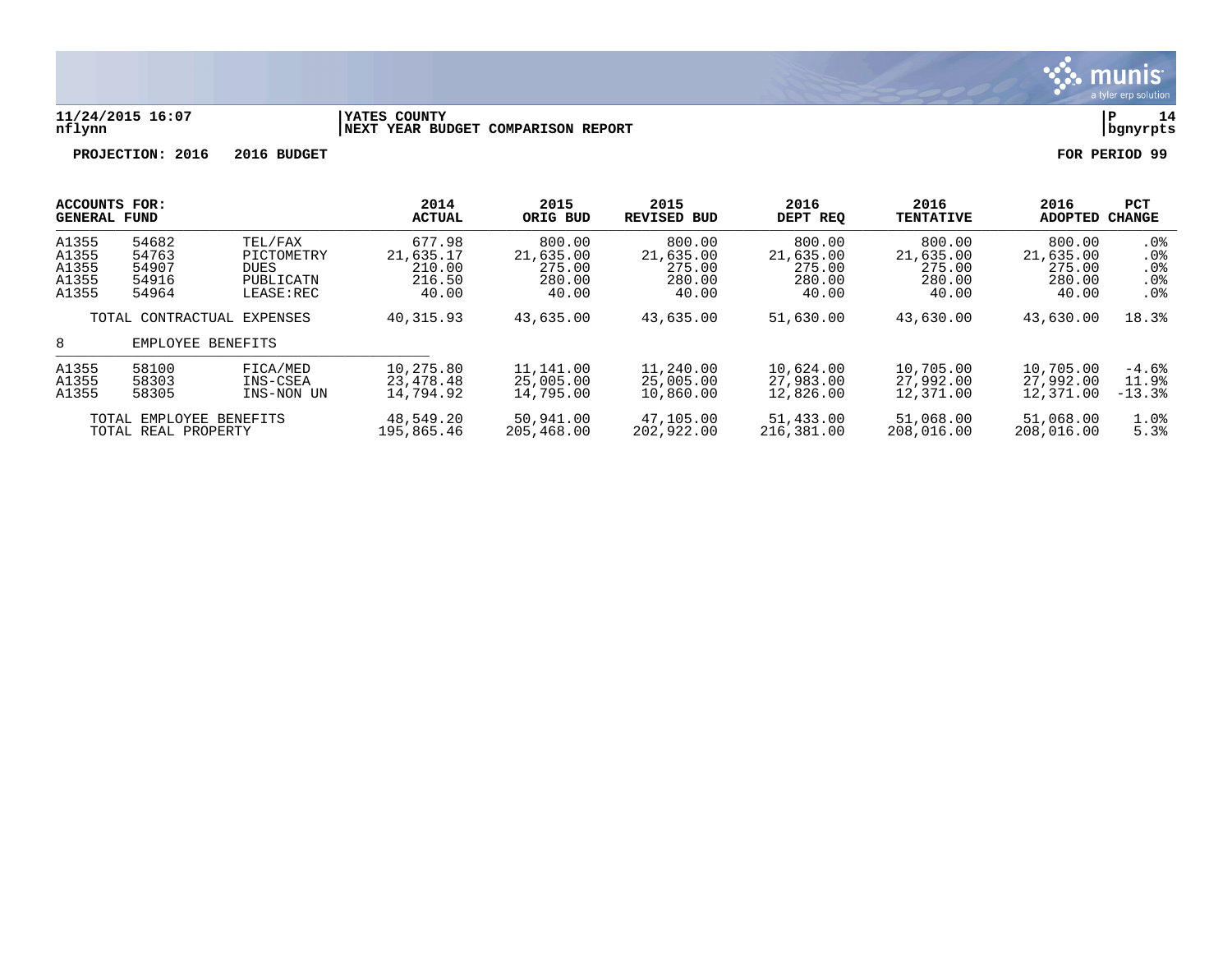|                                      |                                                     |                           |                                                              |                  |                            |                  |                          |                        | the contract of the contract of the |
|--------------------------------------|-----------------------------------------------------|---------------------------|--------------------------------------------------------------|------------------|----------------------------|------------------|--------------------------|------------------------|-------------------------------------|
| nflynn                               | 11/24/2015 16:07<br>PROJECTION: 2016<br>2016 BUDGET |                           | YATES COUNTY<br>NEXT YEAR BUDGET<br><b>COMPARISON REPORT</b> | ∣P               | 15<br>  bgnyrpts           |                  |                          |                        |                                     |
|                                      |                                                     |                           |                                                              |                  |                            |                  |                          | FOR PERIOD 99          |                                     |
| ACCOUNTS FOR:<br><b>GENERAL FUND</b> |                                                     |                           | 2014<br><b>ACTUAL</b>                                        | 2015<br>ORIG BUD | 2015<br><b>REVISED BUD</b> | 2016<br>DEPT REQ | 2016<br><b>TENTATIVE</b> | 2016<br>ADOPTED CHANGE | <b>PCT</b>                          |
| 1362                                 |                                                     | TAX ADVERTISING & EXPENSE |                                                              |                  |                            |                  |                          |                        |                                     |
| 0                                    | REVENUES                                            |                           |                                                              |                  |                            |                  |                          |                        |                                     |
| A1362                                | 41235                                               | TX ADV&SRC                | $-25,810.00$                                                 | $-22,000.00$     | $-22,000.00$               | $-22,000.00$     | $-22,000.00$             | $-22,000.00$           | . 0 %                               |
|                                      | TOTAL REVENUES                                      |                           | $-25,810.00$                                                 | $-22,000.00$     | $-22,000.00$               | $-22,000.00$     | $-22,000.00$             | $-22,000.00$           | .0 <sub>8</sub>                     |
| 4                                    | CONTRACTUAL EXPENSES                                |                           |                                                              |                  |                            |                  |                          |                        |                                     |
| A1362                                | 54922                                               | TX ENF<br>EXP             | 19,521.38                                                    | 24,100.00        | 24,100.00                  | 24,100.00        | 24,100.00                | 24,100.00              | . 0 %                               |

 $\ddot{\mathbf{w}}$  munis

TOTAL CONTRACTUAL EXPENSES 19,521.38 24,100.00 24,100.00 24,100.00 24,100.00 24,100.00 .0% TOTAL TAX ADVERTISING & EXPE -6,288.62 2,100.00 2,100.00 2,100.00 2,100.00 2,100.00 .0%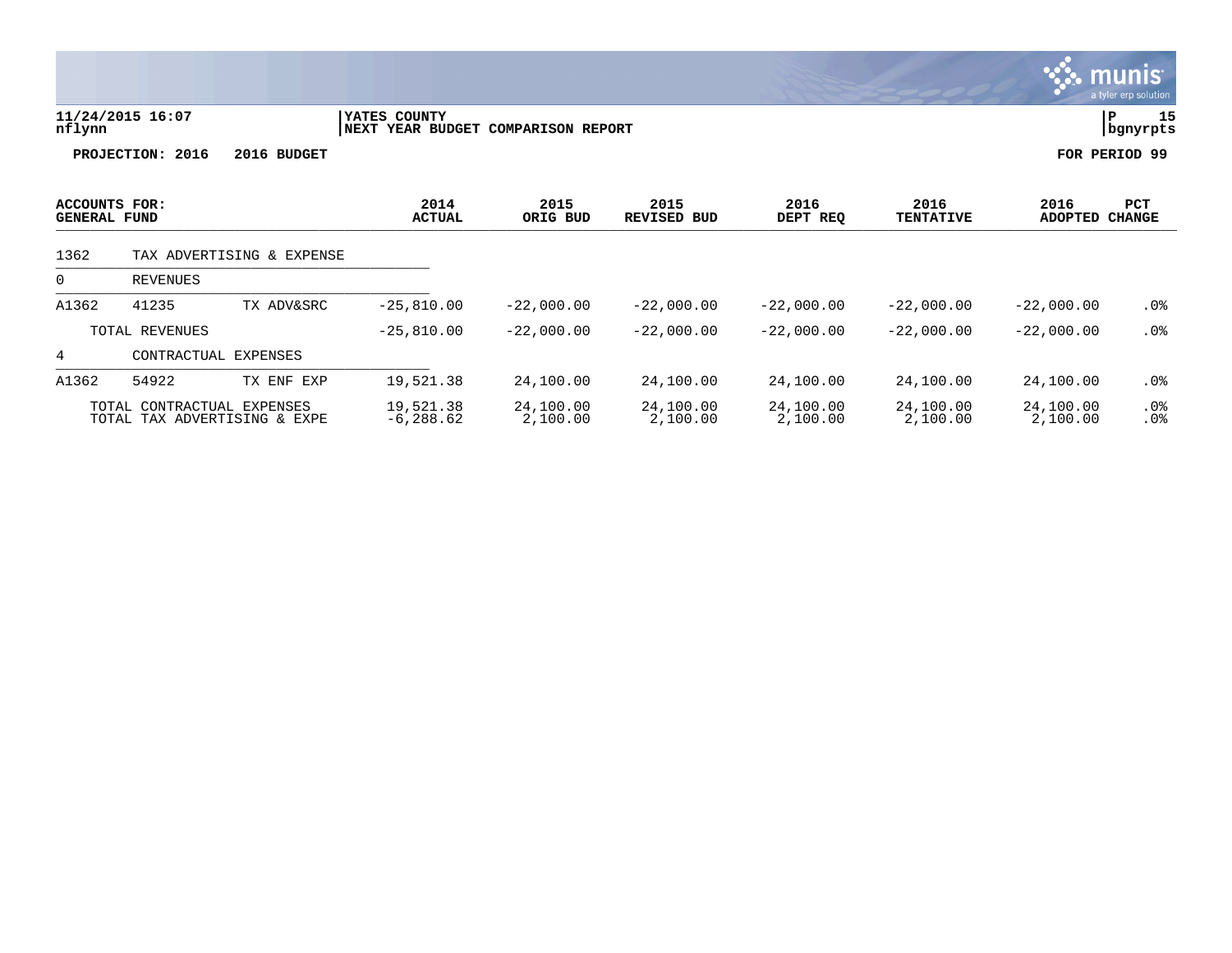|                                             |                                           |                                                                  |                                                    |                                           |                                                |                                           |                                           |                                           | $\overline{\mathsf{munis}}$<br>a tyler erp solution. |
|---------------------------------------------|-------------------------------------------|------------------------------------------------------------------|----------------------------------------------------|-------------------------------------------|------------------------------------------------|-------------------------------------------|-------------------------------------------|-------------------------------------------|------------------------------------------------------|
| nflynn                                      | 11/24/2015 16:07                          |                                                                  | YATES COUNTY<br>NEXT YEAR BUDGET COMPARISON REPORT |                                           |                                                |                                           |                                           |                                           | ΙP<br>16<br>  bgnyrpts                               |
|                                             | PROJECTION: 2016                          | 2016 BUDGET                                                      |                                                    |                                           |                                                |                                           |                                           |                                           | FOR PERIOD 99                                        |
| <b>ACCOUNTS FOR:</b><br><b>GENERAL FUND</b> |                                           |                                                                  | 2014<br><b>ACTUAL</b>                              | 2015<br>ORIG BUD                          | 2015<br><b>REVISED BUD</b>                     | 2016<br>DEPT REQ                          | 2016<br><b>TENTATIVE</b>                  | 2016<br><b>ADOPTED</b>                    | <b>PCT</b><br><b>CHANGE</b>                          |
| 1364                                        |                                           | TAX-ACOD PROP EXPENSES                                           |                                                    |                                           |                                                |                                           |                                           |                                           |                                                      |
| $\overline{0}$                              | <b>REVENUES</b>                           |                                                                  |                                                    |                                           |                                                |                                           |                                           |                                           |                                                      |
| A1364<br>A1364<br>A1364                     | 41051<br>42401<br>42620                   | SALE TAP<br>INT-ENV CL<br>FORF DEP                               | $-60, 206.90$<br>.00<br>$-102.00$                  | $-86,000.00$<br>.00<br>.00                | $-86,000.00$<br>.00<br>.00                     | $-86,000.00$<br>.00<br>.00                | $-86,000.00$<br>$.00 \ \rm$<br>.00        | $-86,000.00$<br>.00<br>.00                | $.0\%$<br>$.0\%$<br>$.0\%$                           |
|                                             | TOTAL REVENUES                            |                                                                  | $-60, 308.90$                                      | $-86,000.00$                              | $-86,000.00$                                   | $-86,000.00$                              | $-86,000.00$                              | $-86,000.00$                              | .0%                                                  |
| 4                                           | CONTRACTUAL EXPENSES                      |                                                                  |                                                    |                                           |                                                |                                           |                                           |                                           |                                                      |
| A1364<br>A1364<br>A1364<br>A1364<br>A1364   | 54027<br>54501<br>54677<br>54918<br>54936 | MISC CONTR<br>ADVERTISIN<br>UTIL: ELECT<br>REF&TAP TX<br>CLEANUP | 1,110.00<br>218.44<br>47.68<br>859.21<br>.00       | .00<br>1,000.00<br>.00<br>1,000.00<br>.00 | .00<br>1,114.56<br>.00<br>885.44<br>225,000.00 | .00<br>1,300.00<br>.00<br>1,000.00<br>.00 | .00<br>1,300.00<br>.00<br>1,000.00<br>.00 | .00<br>1,300.00<br>.00<br>1,000.00<br>.00 | .0 <sub>8</sub><br>30.0%<br>$.0\%$<br>.0%<br>.0%     |
|                                             | TOTAL CONTRACTUAL EXPENSES                | TOTAL TAX-ACOD PROP EXPENSES                                     | 2,235.33<br>$-58,073.57$                           | 2,000.00<br>$-84,000.00$                  | 227,000.00<br>141,000.00                       | 2,300.00<br>$-83,700.00$                  | 2,300.00<br>$-83,700.00$                  | 2,300.00<br>$-83,700.00$                  | 15.0%<br>$-0.4%$                                     |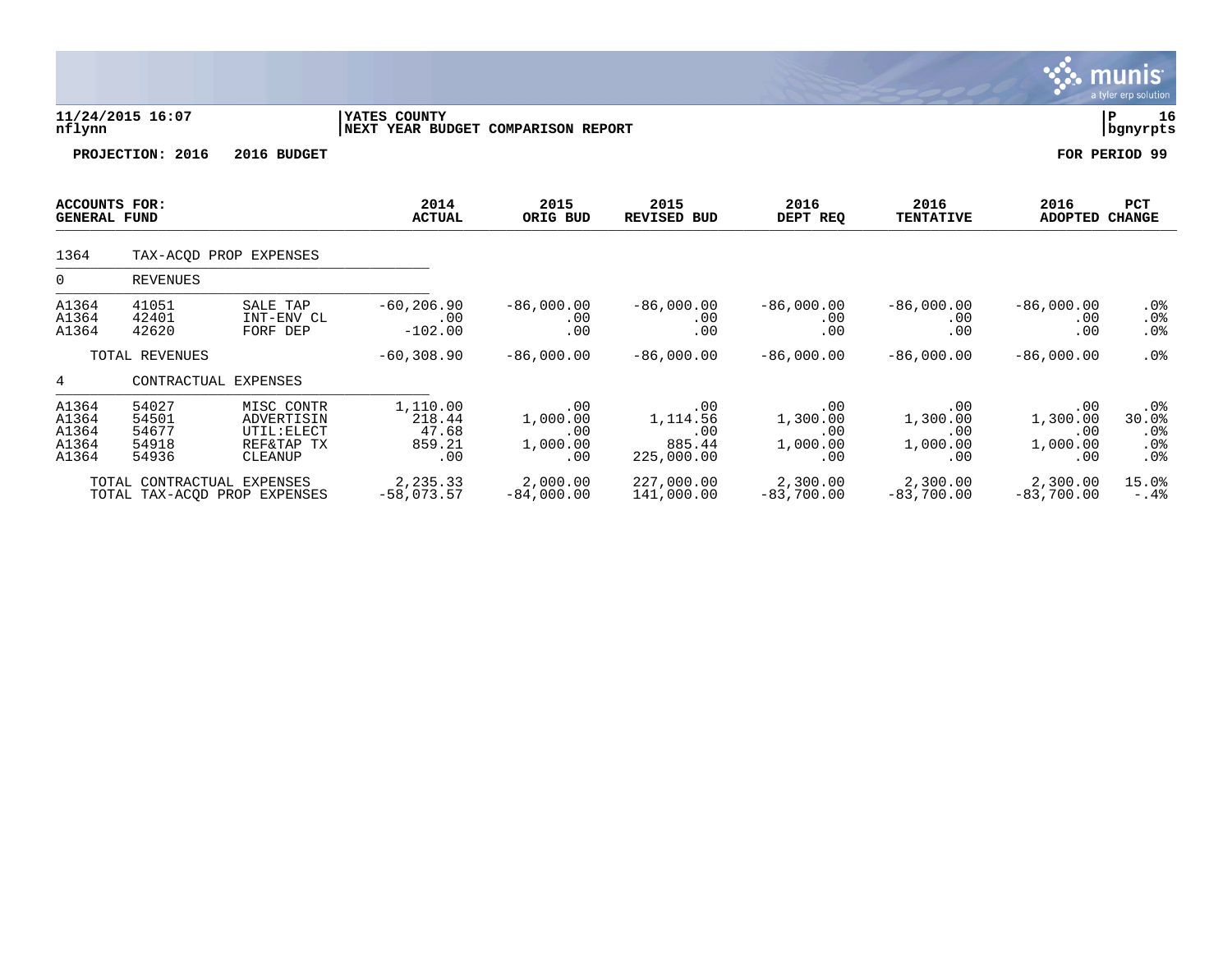|                                                                                                                   |                                                                                                                   |                                                                                                                                                                     |                                                                                                                                             |                                                                                                                                          |                                                                                                                                          |                                                                                                                                          |                                                                                                                                          |                                                                                                                                          | munis<br>a tyler erp solution                                                                              |
|-------------------------------------------------------------------------------------------------------------------|-------------------------------------------------------------------------------------------------------------------|---------------------------------------------------------------------------------------------------------------------------------------------------------------------|---------------------------------------------------------------------------------------------------------------------------------------------|------------------------------------------------------------------------------------------------------------------------------------------|------------------------------------------------------------------------------------------------------------------------------------------|------------------------------------------------------------------------------------------------------------------------------------------|------------------------------------------------------------------------------------------------------------------------------------------|------------------------------------------------------------------------------------------------------------------------------------------|------------------------------------------------------------------------------------------------------------|
| nflynn                                                                                                            | 11/24/2015 16:07                                                                                                  |                                                                                                                                                                     | <b>YATES COUNTY</b><br>NEXT YEAR BUDGET COMPARISON REPORT                                                                                   |                                                                                                                                          |                                                                                                                                          |                                                                                                                                          |                                                                                                                                          |                                                                                                                                          | l P<br>17<br>  bgnyrpts                                                                                    |
|                                                                                                                   | PROJECTION: 2016                                                                                                  | 2016 BUDGET                                                                                                                                                         |                                                                                                                                             |                                                                                                                                          |                                                                                                                                          |                                                                                                                                          |                                                                                                                                          |                                                                                                                                          | FOR PERIOD 99                                                                                              |
| <b>ACCOUNTS FOR:</b><br><b>GENERAL FUND</b>                                                                       |                                                                                                                   |                                                                                                                                                                     | 2014<br><b>ACTUAL</b>                                                                                                                       | 2015<br>ORIG BUD                                                                                                                         | 2015<br><b>REVISED BUD</b>                                                                                                               | 2016<br>DEPT REQ                                                                                                                         | 2016<br><b>TENTATIVE</b>                                                                                                                 | 2016<br>ADOPTED CHANGE                                                                                                                   | PCT                                                                                                        |
| 1410                                                                                                              | COUNTY CLERK                                                                                                      |                                                                                                                                                                     |                                                                                                                                             |                                                                                                                                          |                                                                                                                                          |                                                                                                                                          |                                                                                                                                          |                                                                                                                                          |                                                                                                            |
| $\overline{0}$                                                                                                    | <b>REVENUES</b>                                                                                                   |                                                                                                                                                                     |                                                                                                                                             |                                                                                                                                          |                                                                                                                                          |                                                                                                                                          |                                                                                                                                          |                                                                                                                                          |                                                                                                            |
| A1410<br>A1410<br>A1410<br>A1410<br>A1410                                                                         | 41136<br>41255<br>42410<br>42545<br>43005                                                                         | AUTO TAX<br>CO CLRK FE<br>RENT-CLERK<br>PISTOL PER<br>MORTG TAX                                                                                                     | $-145, 547.58$<br>$-463,988.16$<br>$-3,000.00$<br>$-4,669.00$<br>$-191, 466.77$                                                             | $-146,000.00$<br>$-475,000.00$<br>$-3,000.00$<br>$-4,500.00$<br>$-185,000.00$                                                            | $-146,000.00$<br>$-475,000.00$<br>$-3,000.00$<br>$-4,500.00$<br>$-185,000.00$                                                            | $-148,000.00$<br>$-478,000.00$<br>$-3,000.00$<br>$-4,500.00$<br>$-186,000.00$                                                            | $-148,000.00$<br>$-478,000.00$<br>$-3,000.00$<br>$-4,500.00$<br>$-190,000.00$                                                            | $-148,000.00$<br>$-478,000.00$<br>$-3,000.00$<br>$-4,500.00$<br>$-190,000.00$                                                            | 1.4%<br>.6%<br>.0%<br>.0%<br>.5%                                                                           |
|                                                                                                                   | TOTAL REVENUES                                                                                                    |                                                                                                                                                                     | $-808,671.51$                                                                                                                               | $-813,500.00$                                                                                                                            | $-813,500.00$                                                                                                                            | $-819,500.00$                                                                                                                            | $-823,500.00$                                                                                                                            | $-823,500.00$                                                                                                                            | .7%                                                                                                        |
| $\mathbf{1}$                                                                                                      | PERSONAL SERVICES                                                                                                 |                                                                                                                                                                     |                                                                                                                                             |                                                                                                                                          |                                                                                                                                          |                                                                                                                                          |                                                                                                                                          |                                                                                                                                          |                                                                                                            |
| A1410<br>A1410<br>A1410<br>A1410<br>A1410<br>A1410<br>A1410                                                       | 51005<br>51110<br>51135<br>51235<br>51236<br>51250<br>51251                                                       | CO CLERK<br>DEP CLERK<br>MV SUPER<br>MV CASHIER<br>MV CASHIER<br>RECORD CLK<br>RECORD CLK                                                                           | 60,590.00<br>37,289.00<br>36,720.00<br>30,705.31<br>36,280.05<br>34,402.51<br>34,402.43                                                     | 60,590.00<br>37,289.00<br>36,720.00<br>32,000.00<br>37,746.00<br>35,426.00<br>35,426.00                                                  | 61,802.00<br>38,035.00<br>37,455.00<br>32,000.00<br>37,746.00<br>35,426.00<br>35,426.00                                                  | 61,802.00<br>38,035.00<br>37,455.00<br>33,718.00<br>38,879.00<br>36,839.00<br>36,486.00                                                  | 61,802.00<br>38,035.00<br>37,455.00<br>33,718.00<br>38,879.00<br>36,839.00<br>36,486.00                                                  | 61,802.00<br>38,035.00<br>37,455.00<br>33,718.00<br>38,879.00<br>36,839.00<br>36,486.00                                                  | 2.0%<br>2.0%<br>2.0%<br>5.4%<br>3.0%<br>4.0%<br>3.0%                                                       |
|                                                                                                                   | TOTAL PERSONAL SERVICES                                                                                           |                                                                                                                                                                     | 270,389.30                                                                                                                                  | 275,197.00                                                                                                                               | 277,890.00                                                                                                                               | 283, 214.00                                                                                                                              | 283, 214.00                                                                                                                              | 283, 214.00                                                                                                                              | 2.9%                                                                                                       |
| 4                                                                                                                 | CONTRACTUAL EXPENSES                                                                                              |                                                                                                                                                                     |                                                                                                                                             |                                                                                                                                          |                                                                                                                                          |                                                                                                                                          |                                                                                                                                          |                                                                                                                                          |                                                                                                            |
| A1410<br>A1410<br>A1410<br>A1410<br>A1410<br>A1410<br>A1410<br>A1410<br>A1410<br>A1410<br>A1410<br>A1410<br>A1410 | 54002<br>54408<br>54470<br>54471<br>54507<br>54515<br>54516<br>54522<br>54660<br>54682<br>54907<br>54916<br>54964 | ARCHIVAL<br>EQ MAINT<br>SUPP:OFF<br>SUPP: PHOTO<br>COPIER CHR<br>POSTAGE<br>PRINTING<br>SHIPMENTS<br>TRAVEL EXP<br>TEL/FAX<br><b>DUES</b><br>PUBLICATN<br>LEASE:REC | 46,193.94<br>814.50<br>2,496.67<br>219.12<br>1,043.60<br>2,013.10<br>214.00<br>610.11<br>618.00<br>1,062.69<br>225.00<br>1,526.05<br>894.65 | 47,200.00<br>.00<br>2,700.00<br>250.00<br>1,150.00<br>2,100.00<br>215.00<br>660.00<br>640.00<br>1,100.00<br>225.00<br>1,700.00<br>995.00 | 47,167.26<br>.00<br>2,379.63<br>449.37<br>1,150.00<br>2,100.00<br>336.00<br>660.00<br>672.74<br>1,100.00<br>225.00<br>1,700.00<br>995.00 | 46,500.00<br>.00<br>2,700.00<br>475.00<br>1,100.00<br>2,100.00<br>350.00<br>660.00<br>640.00<br>1,150.00<br>225.00<br>1,700.00<br>995.00 | 45,540.00<br>.00<br>2,700.00<br>475.00<br>1,100.00<br>2,100.00<br>350.00<br>660.00<br>640.00<br>1,150.00<br>225.00<br>1,700.00<br>995.00 | 45,540.00<br>.00<br>2,700.00<br>475.00<br>1,100.00<br>2,100.00<br>350.00<br>660.00<br>640.00<br>1,150.00<br>225.00<br>1,700.00<br>995.00 | $-1.5%$<br>.0%<br>.0%<br>90.0%<br>$-4.3%$<br>.0%<br>62.8%<br>.0%<br>$.0\%$<br>4.5%<br>.0%<br>$.0\%$<br>.0% |
|                                                                                                                   | TOTAL CONTRACTUAL EXPENSES                                                                                        |                                                                                                                                                                     | 57,931.43                                                                                                                                   | 58,935.00                                                                                                                                | 58,935.00                                                                                                                                | 58,595.00                                                                                                                                | 57,635.00                                                                                                                                | 57,635.00                                                                                                                                | $-.6%$                                                                                                     |
| 8                                                                                                                 | EMPLOYEE BENEFITS                                                                                                 |                                                                                                                                                                     |                                                                                                                                             |                                                                                                                                          |                                                                                                                                          |                                                                                                                                          |                                                                                                                                          |                                                                                                                                          |                                                                                                            |
| A1410                                                                                                             | 58100                                                                                                             | FICA/MED                                                                                                                                                            | 19,220.47                                                                                                                                   | 20,978.00                                                                                                                                | 21,184.00                                                                                                                                | 20,003.00                                                                                                                                | 20,456.00                                                                                                                                | 20,456.00                                                                                                                                | $-4.6%$                                                                                                    |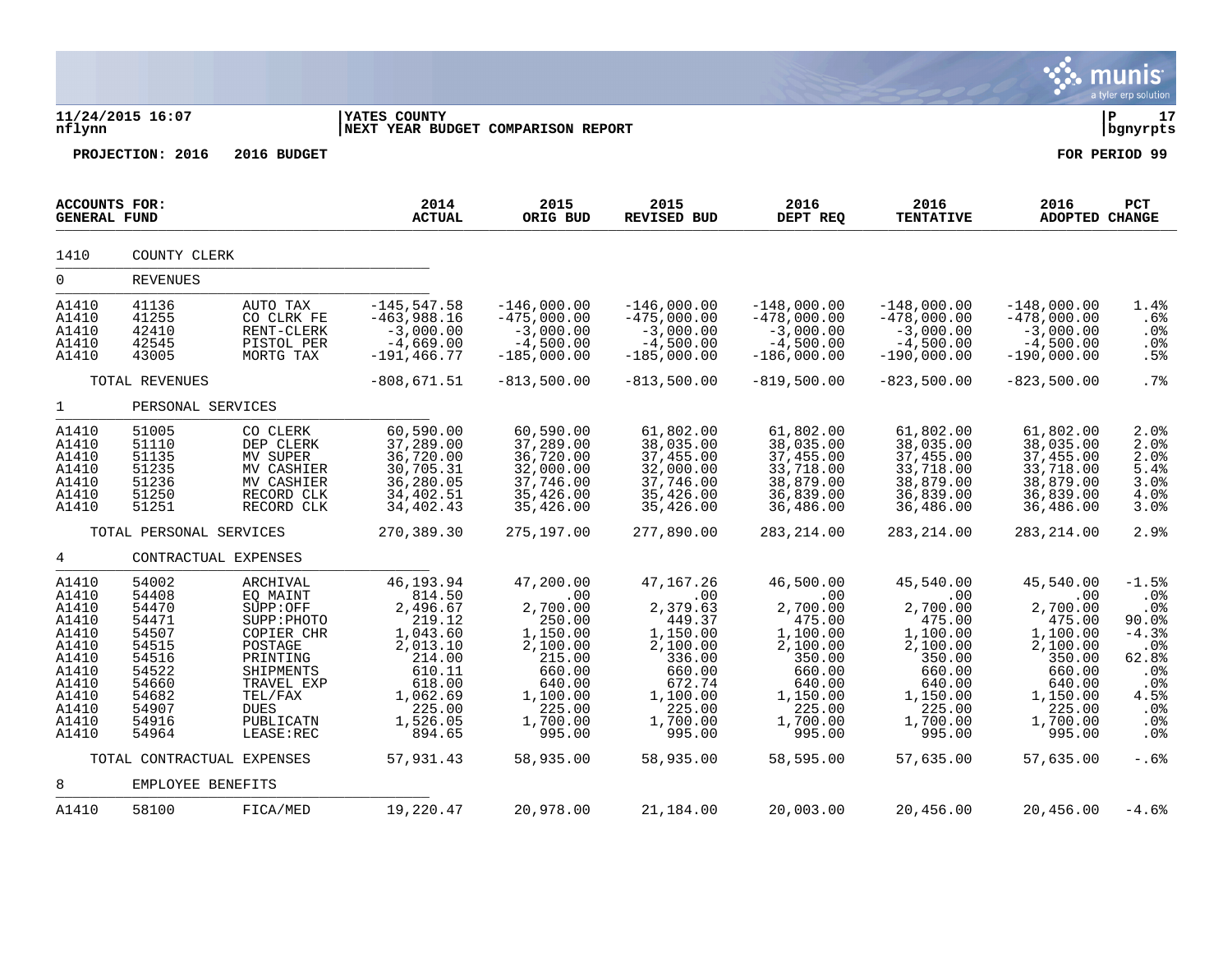

### **11/24/2015 16:07 |YATES COUNTY |P 18 nflynn |NEXT YEAR BUDGET COMPARISON REPORT |bgnyrpts**

| ACCOUNTS FOR:<br><b>GENERAL FUND</b> |       |               | 2014<br><b>ACTUAL</b> | 2015<br>ORIG BUD | 2015<br>REVISED BUD | 2016<br>DEPT REQ | 2016<br><b>TENTATIVE</b> | 2016<br>ADOPTED | PCT<br>CHANGE |
|--------------------------------------|-------|---------------|-----------------------|------------------|---------------------|------------------|--------------------------|-----------------|---------------|
| A1410                                | 58303 | INS-CSEA      | 26,491.76             | 22,608.00        | 22,608.00           | 26,726.00        | 26,735.00                | 26,735.00       | 18.2%         |
| A1410                                | 58305 | INS-NON UN    | 46,635.71             | 46,636.00        | 38,298.00           | 45,228.00        | 37,439.00                | 37,439.00       | $-3.0%$       |
| TOTAL EMPLOYEE BENEFITS              |       | 92,347.94     | 90,222.00             | 82,090.00        | 91,957.00           | 84,630.00        | 84,630.00                | 1.9%            |               |
| TOTAL COUNTY CLERK                   |       | $-388,002.84$ | $-389.146.00$         | $-394.585.00$    | $-385.734.00$       | $-398.021.00$    | $-398.021.00$            | $-.9%$          |               |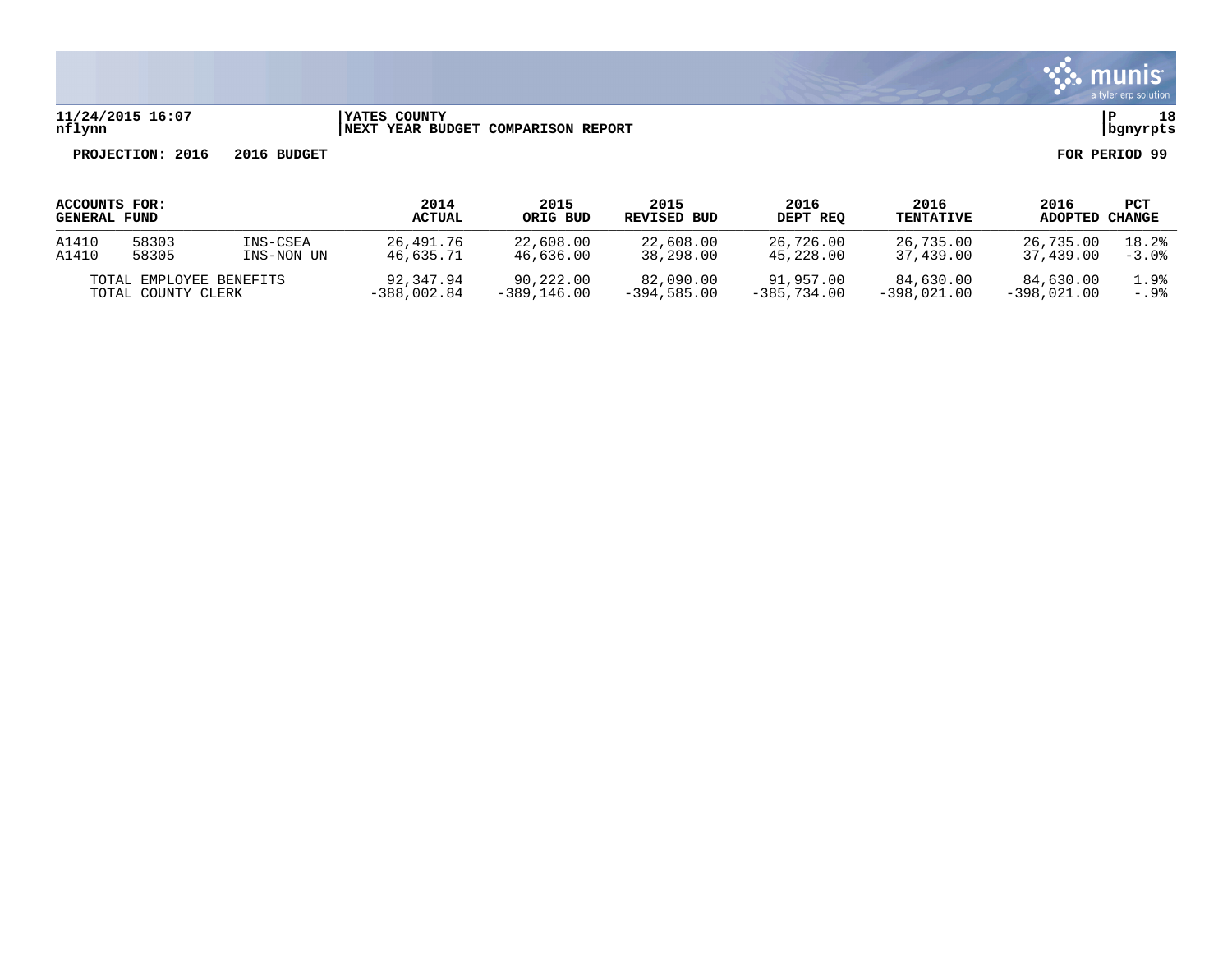|                                                                                                                                     |                                                                                                                                     |                                                                                                                                                                                                   |                                                                                                                                       |                                                                                                                                              |                                                                                                                                                   |                                                                                                                                                    |                                                                                                                                                    |                                                                                                                                                    | a tyler elp solution.                                                                                                   |
|-------------------------------------------------------------------------------------------------------------------------------------|-------------------------------------------------------------------------------------------------------------------------------------|---------------------------------------------------------------------------------------------------------------------------------------------------------------------------------------------------|---------------------------------------------------------------------------------------------------------------------------------------|----------------------------------------------------------------------------------------------------------------------------------------------|---------------------------------------------------------------------------------------------------------------------------------------------------|----------------------------------------------------------------------------------------------------------------------------------------------------|----------------------------------------------------------------------------------------------------------------------------------------------------|----------------------------------------------------------------------------------------------------------------------------------------------------|-------------------------------------------------------------------------------------------------------------------------|
| nflynn                                                                                                                              | 11/24/2015 16:07                                                                                                                    |                                                                                                                                                                                                   | YATES COUNTY<br>NEXT YEAR BUDGET COMPARISON REPORT                                                                                    |                                                                                                                                              |                                                                                                                                                   |                                                                                                                                                    |                                                                                                                                                    |                                                                                                                                                    | l P<br>19<br>  bgnyrpts                                                                                                 |
|                                                                                                                                     | PROJECTION: 2016                                                                                                                    | 2016 BUDGET                                                                                                                                                                                       |                                                                                                                                       |                                                                                                                                              |                                                                                                                                                   |                                                                                                                                                    |                                                                                                                                                    |                                                                                                                                                    | FOR PERIOD 99                                                                                                           |
| ACCOUNTS FOR:<br><b>GENERAL FUND</b>                                                                                                |                                                                                                                                     |                                                                                                                                                                                                   | 2014<br><b>ACTUAL</b>                                                                                                                 | 2015<br>ORIG BUD                                                                                                                             | 2015<br><b>REVISED BUD</b>                                                                                                                        | 2016<br>DEPT REQ                                                                                                                                   | 2016<br><b>TENTATIVE</b>                                                                                                                           | 2016<br><b>ADOPTED CHANGE</b>                                                                                                                      | <b>PCT</b>                                                                                                              |
| 1420                                                                                                                                | COUNTY ATTORNEY                                                                                                                     |                                                                                                                                                                                                   |                                                                                                                                       |                                                                                                                                              |                                                                                                                                                   |                                                                                                                                                    |                                                                                                                                                    |                                                                                                                                                    |                                                                                                                         |
| $\mathbf{1}$                                                                                                                        | PERSONAL SERVICES                                                                                                                   |                                                                                                                                                                                                   |                                                                                                                                       |                                                                                                                                              |                                                                                                                                                   |                                                                                                                                                    |                                                                                                                                                    |                                                                                                                                                    |                                                                                                                         |
| A1420<br>A1420<br>A1420                                                                                                             | 51560<br>51590<br>51644                                                                                                             | ASST CO AT<br>CO ATTY<br>SECR-ATTY                                                                                                                                                                | 33,945.68<br>70,748.00<br>26,990.00                                                                                                   | 33,039.00<br>70,748.00<br>26,990.00                                                                                                          | 33,700.00<br>72,163.00<br>27,530.00                                                                                                               | 33,700.00<br>72,163.00<br>27,530.00                                                                                                                | 33,700.00<br>72,163.00<br>27,530.00                                                                                                                | 33,700.00<br>72,163.00<br>27,530.00                                                                                                                | 2.0%<br>2.0%<br>2.0%                                                                                                    |
|                                                                                                                                     | TOTAL PERSONAL SERVICES                                                                                                             |                                                                                                                                                                                                   | 131,683.68                                                                                                                            | 130,777.00                                                                                                                                   | 133,393.00                                                                                                                                        | 133,393.00                                                                                                                                         | 133,393.00                                                                                                                                         | 133,393.00                                                                                                                                         | 2.0%                                                                                                                    |
| 4                                                                                                                                   |                                                                                                                                     | CONTRACTUAL EXPENSES                                                                                                                                                                              |                                                                                                                                       |                                                                                                                                              |                                                                                                                                                   |                                                                                                                                                    |                                                                                                                                                    |                                                                                                                                                    |                                                                                                                         |
| A1420<br>A1420<br>A1420<br>A1420<br>A1420<br>A1420<br>A1420<br>A1420<br>A1420<br>A1420<br>A1420<br>A1420<br>A1420<br>A1420<br>A1420 | 54011<br>54025<br>54044<br>54152<br>54408<br>54470<br>54507<br>54512<br>54515<br>54654<br>54660<br>54682<br>54755<br>54907<br>54916 | CONSULTANT<br>LEGAL ASST<br>STENO FEES<br>CONFERENCE<br>EO MAINT<br>SUPP:OFF<br>COPIER CHR<br>ON LINE DA<br>POSTAGE<br>MILEAGE<br>TRAVEL EXP<br>TEL/FAX<br>WITNESS FE<br><b>DUES</b><br>PUBLICATN | 2,775.00<br>47,788.47<br>.00<br>.00<br>.00<br>433.59<br>17.80<br>1,788.00<br>78.17<br>.00<br>.00<br>283.22<br>.00<br>284.00<br>173.39 | .00<br>75,000.00<br>150.00<br>.00<br>75.00<br>385.00<br>25.00<br>1,800.00<br>100.00<br>110.00<br>.00<br>275.00<br>300.00<br>300.00<br>500.00 | 4,647.50<br>70,352.50<br>150.00<br>.00<br>75.00<br>385.00<br>25.00<br>1,800.00<br>100.00<br>110.00<br>.00<br>275.00<br>300.00<br>300.00<br>500.00 | .00<br>70,000.00<br>150.00<br>350.00<br>75.00<br>385.00<br>25.00<br>1,980.00<br>100.00<br>110.00<br>475.00<br>275.00<br>300.00<br>300.00<br>500.00 | .00<br>60,000.00<br>150.00<br>350.00<br>75.00<br>385.00<br>25.00<br>1,980.00<br>100.00<br>110.00<br>475.00<br>275.00<br>300.00<br>300.00<br>500.00 | .00<br>60,000.00<br>150.00<br>350.00<br>75.00<br>385.00<br>25.00<br>1,980.00<br>100.00<br>110.00<br>475.00<br>275.00<br>300.00<br>300.00<br>500.00 | $.0\%$<br>$-6.7%$<br>.0%<br>.0%<br>.0%<br>.0%<br>.0%<br>10.0%<br>$.0\%$<br>$.0\%$<br>.0%<br>$.0\%$<br>.0%<br>.0%<br>.0% |
|                                                                                                                                     | TOTAL CONTRACTUAL EXPENSES                                                                                                          |                                                                                                                                                                                                   | 53,621.64                                                                                                                             | 79,020.00                                                                                                                                    | 79,020.00                                                                                                                                         | 75,025.00                                                                                                                                          | 65,025.00                                                                                                                                          | 65,025.00                                                                                                                                          | $-5.1%$                                                                                                                 |
| 8                                                                                                                                   | EMPLOYEE BENEFITS                                                                                                                   |                                                                                                                                                                                                   |                                                                                                                                       |                                                                                                                                              |                                                                                                                                                   |                                                                                                                                                    |                                                                                                                                                    |                                                                                                                                                    |                                                                                                                         |
| A1420                                                                                                                               | 58100                                                                                                                               | FICA/MED                                                                                                                                                                                          | 10,070.73                                                                                                                             | 10,005.00                                                                                                                                    | 10,205.00                                                                                                                                         | 10,205.00                                                                                                                                          | 10,205.00                                                                                                                                          | 10,205.00                                                                                                                                          | 2.0%                                                                                                                    |
|                                                                                                                                     | TOTAL EMPLOYEE BENEFITS<br>TOTAL COUNTY ATTORNEY                                                                                    |                                                                                                                                                                                                   | 10,070.73<br>195,376.05                                                                                                               | 10,005.00<br>219,802.00                                                                                                                      | 10,205.00<br>222,618.00                                                                                                                           | 10,205.00<br>218,623.00                                                                                                                            | 10,205.00<br>208,623.00                                                                                                                            | 10,205.00<br>208,623.00                                                                                                                            | 2.0%<br>$-.5%$                                                                                                          |

 $\ddot{\mathbf{w}}$  munis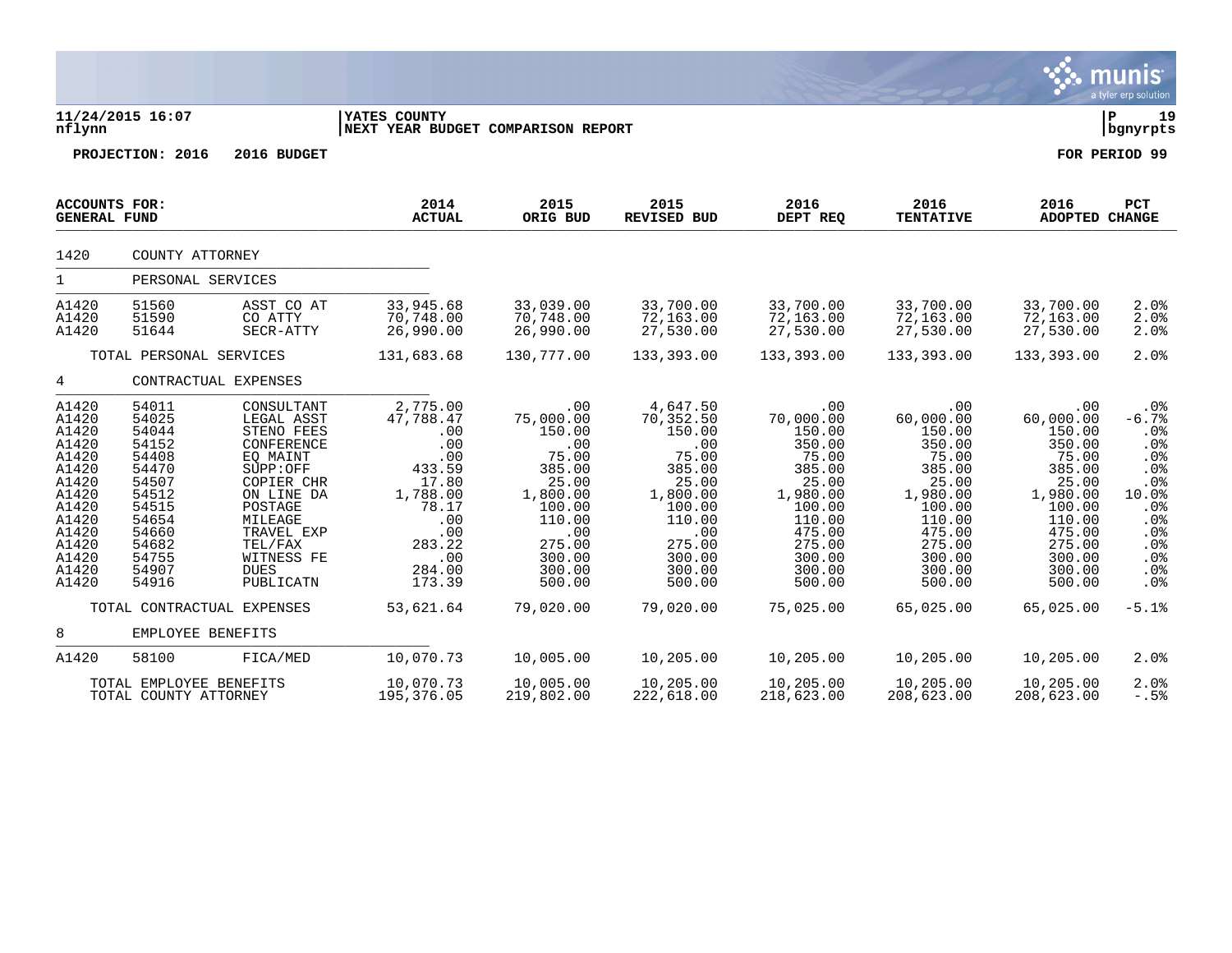|                                                                                                                                                                         |                                                                                                                                                                         |                                                                                                                                                                                                                                                    |                                                                                                                                                                                                        |                                                                                                                                                                                                                |                                                                                                                                                                                                             |                                                                                                                                                                                                         |                                                                                                                                                                                                      |                                                                                                                                                                                        | munis <sup>®</sup><br>a tyler erp solution                                                                                                                                                                |
|-------------------------------------------------------------------------------------------------------------------------------------------------------------------------|-------------------------------------------------------------------------------------------------------------------------------------------------------------------------|----------------------------------------------------------------------------------------------------------------------------------------------------------------------------------------------------------------------------------------------------|--------------------------------------------------------------------------------------------------------------------------------------------------------------------------------------------------------|----------------------------------------------------------------------------------------------------------------------------------------------------------------------------------------------------------------|-------------------------------------------------------------------------------------------------------------------------------------------------------------------------------------------------------------|---------------------------------------------------------------------------------------------------------------------------------------------------------------------------------------------------------|------------------------------------------------------------------------------------------------------------------------------------------------------------------------------------------------------|----------------------------------------------------------------------------------------------------------------------------------------------------------------------------------------|-----------------------------------------------------------------------------------------------------------------------------------------------------------------------------------------------------------|
| nflynn                                                                                                                                                                  | 11/24/2015 16:07                                                                                                                                                        |                                                                                                                                                                                                                                                    | <b>YATES COUNTY</b><br>NEXT YEAR BUDGET COMPARISON REPORT                                                                                                                                              |                                                                                                                                                                                                                |                                                                                                                                                                                                             |                                                                                                                                                                                                         |                                                                                                                                                                                                      |                                                                                                                                                                                        | ΙP<br>20<br>  bgnyrpts                                                                                                                                                                                    |
|                                                                                                                                                                         | PROJECTION: 2016                                                                                                                                                        | 2016 BUDGET                                                                                                                                                                                                                                        |                                                                                                                                                                                                        |                                                                                                                                                                                                                |                                                                                                                                                                                                             |                                                                                                                                                                                                         |                                                                                                                                                                                                      |                                                                                                                                                                                        | FOR PERIOD 99                                                                                                                                                                                             |
| ACCOUNTS FOR:<br><b>GENERAL FUND</b>                                                                                                                                    |                                                                                                                                                                         |                                                                                                                                                                                                                                                    | 2014<br><b>ACTUAL</b>                                                                                                                                                                                  | 2015<br>ORIG BUD                                                                                                                                                                                               | 2015<br>REVISED BUD                                                                                                                                                                                         | 2016<br>DEPT REQ                                                                                                                                                                                        | 2016<br><b>TENTATIVE</b>                                                                                                                                                                             | 2016<br>ADOPTED CHANGE                                                                                                                                                                 | <b>PCT</b>                                                                                                                                                                                                |
| 1430                                                                                                                                                                    | PERSONNEL DEPARTMENT                                                                                                                                                    |                                                                                                                                                                                                                                                    |                                                                                                                                                                                                        |                                                                                                                                                                                                                |                                                                                                                                                                                                             |                                                                                                                                                                                                         |                                                                                                                                                                                                      |                                                                                                                                                                                        |                                                                                                                                                                                                           |
| $\mathbf 0$                                                                                                                                                             | <b>REVENUES</b>                                                                                                                                                         |                                                                                                                                                                                                                                                    |                                                                                                                                                                                                        |                                                                                                                                                                                                                |                                                                                                                                                                                                             |                                                                                                                                                                                                         |                                                                                                                                                                                                      |                                                                                                                                                                                        |                                                                                                                                                                                                           |
| A1430                                                                                                                                                                   | 41260                                                                                                                                                                   | PERSONNEL                                                                                                                                                                                                                                          | $-5,740.00$                                                                                                                                                                                            | $-6,018.00$                                                                                                                                                                                                    | $-6,018.00$                                                                                                                                                                                                 | $-5,000.00$                                                                                                                                                                                             | $-5,000.00$                                                                                                                                                                                          | $-5,000.00$                                                                                                                                                                            | $-16.9%$                                                                                                                                                                                                  |
|                                                                                                                                                                         | TOTAL REVENUES                                                                                                                                                          |                                                                                                                                                                                                                                                    | $-5,740.00$                                                                                                                                                                                            | $-6,018.00$                                                                                                                                                                                                    | $-6,018.00$                                                                                                                                                                                                 | $-5,000.00$                                                                                                                                                                                             | $-5,000.00$                                                                                                                                                                                          | $-5,000.00$                                                                                                                                                                            | $-16.9%$                                                                                                                                                                                                  |
| 1                                                                                                                                                                       | PERSONAL SERVICES                                                                                                                                                       |                                                                                                                                                                                                                                                    |                                                                                                                                                                                                        |                                                                                                                                                                                                                |                                                                                                                                                                                                             |                                                                                                                                                                                                         |                                                                                                                                                                                                      |                                                                                                                                                                                        |                                                                                                                                                                                                           |
| A1430<br>A1430<br>A1430<br>A1430<br>A1430<br>A1430<br>A1430                                                                                                             | 51080<br>51140<br>51505<br>51615<br>51630<br>51661<br>51961                                                                                                             | PERS OFFCR<br>PERS ASSIS<br>OVERTIME<br>EXAM MNTR<br>INS MNGR<br>COMP NONUN<br>35-40 HRS                                                                                                                                                           | 65,280.00<br>33, 375.00<br>.00<br>147.50<br>17,479.10<br>134.32<br>.00                                                                                                                                 | 65,280.00<br>33,375.00<br>.00<br>300.00<br>.00<br>.00<br>.00                                                                                                                                                   | 66,586.00<br>34,043.00<br>.00<br>330.00<br>4,448.71<br>182.68<br>.00                                                                                                                                        | 64,000.00<br>36,000.00<br>.00<br>300.00<br>.00<br>1,500.00<br>.00                                                                                                                                       | 64,000.00<br>36,000.00<br>.00<br>300.00<br>.00<br>1,500.00<br>.00                                                                                                                                    | 64,000.00<br>36,000.00<br>.00<br>300.00<br>.00<br>1,500.00<br>.00                                                                                                                      | $-2.0%$<br>7.9%<br>.0%<br>.0%<br>.0%<br>.0 <sub>8</sub><br>.0%                                                                                                                                            |
|                                                                                                                                                                         | TOTAL PERSONAL SERVICES                                                                                                                                                 |                                                                                                                                                                                                                                                    | 116, 415.92                                                                                                                                                                                            | 98,955.00                                                                                                                                                                                                      | 105,590.39                                                                                                                                                                                                  | 101,800.00                                                                                                                                                                                              | 101,800.00                                                                                                                                                                                           | 101,800.00                                                                                                                                                                             | 2.9%                                                                                                                                                                                                      |
| 4                                                                                                                                                                       | CONTRACTUAL EXPENSES                                                                                                                                                    |                                                                                                                                                                                                                                                    |                                                                                                                                                                                                        |                                                                                                                                                                                                                |                                                                                                                                                                                                             |                                                                                                                                                                                                         |                                                                                                                                                                                                      |                                                                                                                                                                                        |                                                                                                                                                                                                           |
| A1430<br>A1430<br>A1430<br>A1430<br>A1430<br>A1430<br>A1430<br>A1430<br>A1430<br>A1430<br>A1430<br>A1430<br>A1430<br>A1430<br>A1430<br>A1430<br>A1430<br>A1430<br>A1430 | 54005<br>54011<br>54019<br>54022<br>54034<br>54152<br>54156<br>54408<br>54457<br>54460<br>54470<br>54501<br>54507<br>54515<br>54516<br>54575<br>54654<br>54660<br>54682 | <b>AUDIT FEES</b><br>CONSULTANT<br>EAP<br>FSA ADMIN<br>PHYSICALS<br>CONFERENCE<br>TRAINING<br>EQ MAINT<br>SUPP: COMP<br>SUPP: DRUG<br>SUPP:OFF<br>ADVERTISIN<br>COPIER CHR<br>POSTAGE<br>PRINTING<br>COMP SOFT<br>MILEAGE<br>TRAVEL EXP<br>TEL/FAX | 4,000.00<br>3, 154.74<br>2,355.00<br>4,438.44<br>932.00<br>100.00<br>349.00<br>.00<br>364.15<br>987.00<br>701.39<br>4,512.31<br>411.45<br>617.17<br>312.20<br>5, 355. 74<br>433.44<br>374.03<br>361.93 | 4,000.00<br>19,336.00<br>3,618.00<br>4,500.00<br>1,300.00<br>100.00<br>1,575.00<br>200.00<br>250.00<br>1,100.00<br>550.00<br>5,000.00<br>400.00<br>550.00<br>400.00<br>22,990.00<br>650.00<br>700.00<br>500.00 | 3,063.41<br>14,972.00<br>3, 243.50<br>4,829.75<br>1,300.00<br>.00<br>199.00<br>77.66<br>250.00<br>1,100.00<br>796.00<br>5,000.00<br>1,140.75<br>550.00<br>857.26<br>22, 286.74<br>.00<br>2,948.34<br>500.00 | 4,000.00<br>$5,700.00$<br>3,374.00<br>4,500.00<br>13,000.00<br>.00<br>1,700.00<br>200.00<br>.00<br>.00<br>1,000.00<br>5,000.00<br>550.00<br>550.00<br>400.00<br>17,000.00<br>600.00<br>700.00<br>375.00 | 4,000.00<br>5,700.00<br>3,374.00<br>4,500.00<br>3,000.00<br>.00<br>1,700.00<br>200.00<br>.00<br>.00<br>1,000.00<br>5,000.00<br>550.00<br>550.00<br>400.00<br>17,000.00<br>600.00<br>700.00<br>375.00 | 4,000.00<br>5,700.00<br>3,374.00<br>4,500.00<br>3,000.00<br>.00<br>1,700.00<br>200.00<br>1,000.00<br>5,000.00<br>550.00<br>550.00<br>400.00<br>17,000.00<br>600.00<br>700.00<br>375.00 | .0 <sub>8</sub><br>$-70.5%$<br>$-6.7%$<br>.0%<br>900.0%<br>$-100.0$ %<br>7.9%<br>.0%<br>$.00 - 100.0%$<br>$.00 - 100.0%$<br>81.8%<br>.0%<br>37.5%<br>.0%<br>.0%<br>$-26.1%$<br>$-7.7%$<br>.0%<br>$-25.0%$ |

A1430 54903 AWARDS 1,028.16 2,500.00 3,082.00 2,000.00 2,000.00 2,000.00 -20.0%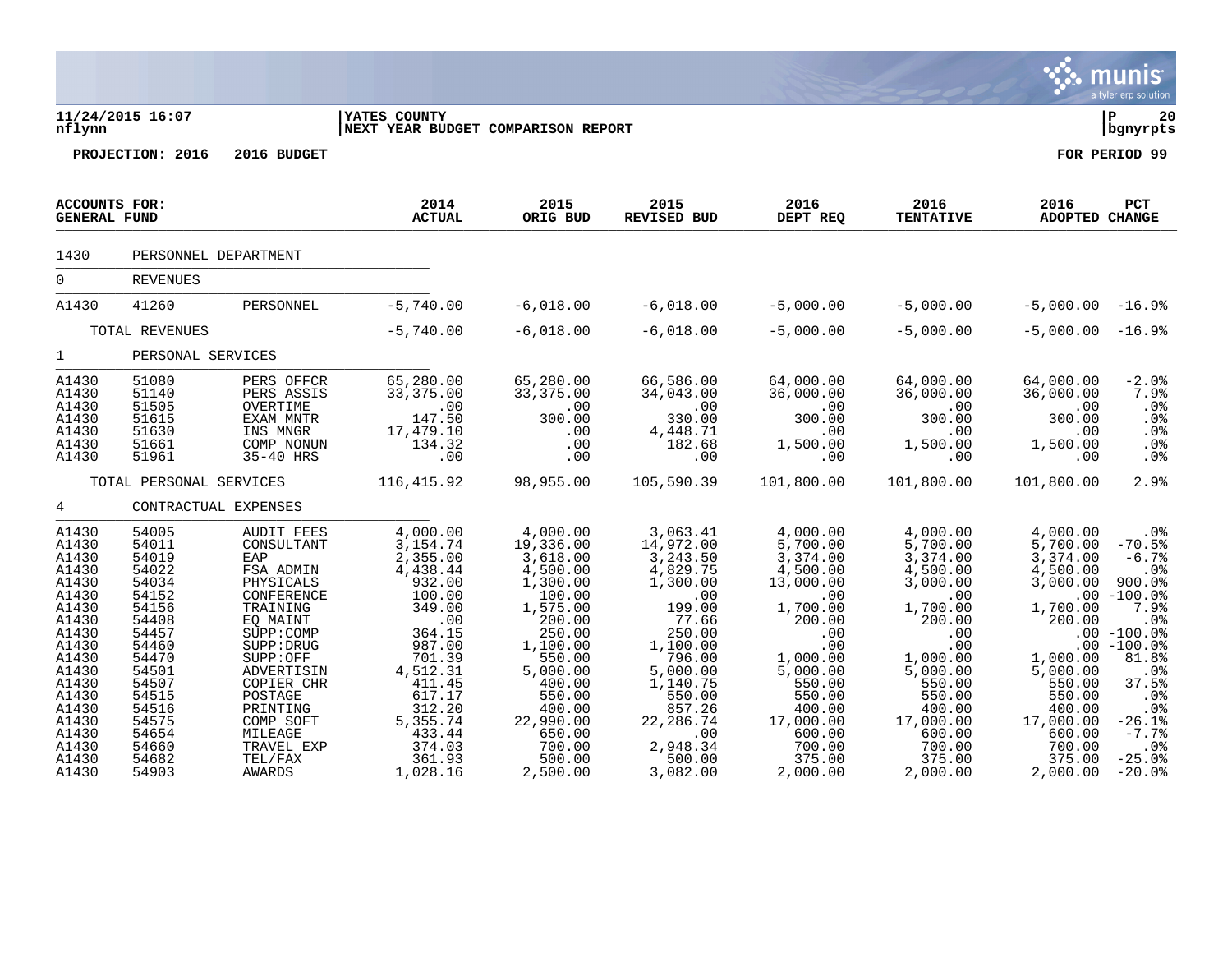

### **11/24/2015 16:07 |YATES COUNTY |P 21 nflynn |NEXT YEAR BUDGET COMPARISON REPORT |bgnyrpts**

| <b>ACCOUNTS FOR:</b><br><b>GENERAL FUND</b>           |                                          |                                        | 2014<br><b>ACTUAL</b>        | 2015<br>ORIG BUD<br>245.00<br>.00<br>2,075.00 | 2015<br>REVISED BUD<br>245.00<br>$.00 \,$<br>1,892.32 | 2016<br>DEPT REO<br>300.00<br>.00<br>1,600.00 | 2016<br><b>TENTATIVE</b><br>300.00<br>.00<br>1,600.00 | 2016<br>ADOPTED<br>300.00<br>.00<br>1,600.00 | <b>PCT</b><br>CHANGE     |
|-------------------------------------------------------|------------------------------------------|----------------------------------------|------------------------------|-----------------------------------------------|-------------------------------------------------------|-----------------------------------------------|-------------------------------------------------------|----------------------------------------------|--------------------------|
| A1430<br>A1430<br>A1430                               | 54907<br>54916<br>54920                  | <b>DUES</b><br>PUBLICATN<br>STATE FEES | 290.00<br>220.48<br>1,476.50 |                                               |                                                       |                                               |                                                       |                                              | 22.4%<br>.0%<br>$-22.9%$ |
| TOTAL CONTRACTUAL EXPENSES                            |                                          | 32,775.13                              | 72,539.00                    | 68,333.73                                     | 62,549.00                                             | 52,549.00                                     | 52,549.00                                             | $-13.8%$                                     |                          |
| 8                                                     |                                          | EMPLOYEE BENEFITS                      |                              |                                               |                                                       |                                               |                                                       |                                              |                          |
| A1430<br>A1430                                        | 58100<br>FICA/MED<br>58305<br>INS-NON UN |                                        | 8,036.30<br>30,407.86        | 7,538.00<br>29,590.00                         | 7,814.88<br>21,720.00                                 | 7,290.00<br>24,071.00                         | 7,467.00<br>16,406.00                                 | 7,467.00<br>16,406.00                        | $-3.3%$<br>$-18.7%$      |
| TOTAL EMPLOYEE BENEFITS<br>TOTAL PERSONNEL DEPARTMENT |                                          | 38,444.16<br>181,895.21                | 37,128.00<br>202,604.00      | 29,534.88<br>197,441.00                       | 31,361.00<br>190,710.00                               | 23,873.00<br>173, 222, 00                     | 23,873.00<br>173,222.00                               | $-15.5%$<br>$-5.9%$                          |                          |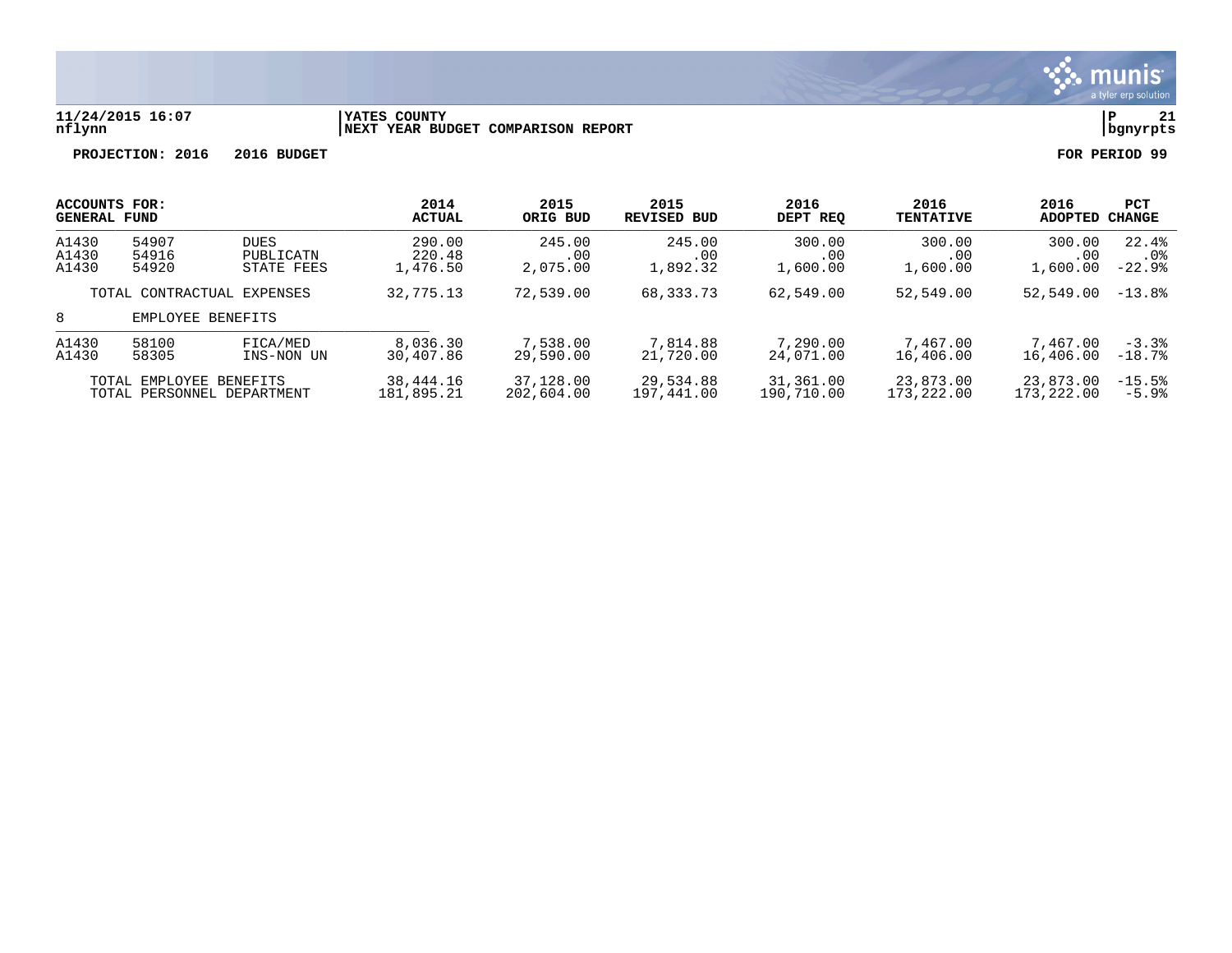|                                                                                                          |                                                                                                          |                                                                                                                                                         |                                                                                                                         |                                                                                                                                 |                                                                                                                                    |                                                                                                                                      |                                                                                                                                      |                                                                                                                                      | munis<br>a tyler erp solution                                                                                           |
|----------------------------------------------------------------------------------------------------------|----------------------------------------------------------------------------------------------------------|---------------------------------------------------------------------------------------------------------------------------------------------------------|-------------------------------------------------------------------------------------------------------------------------|---------------------------------------------------------------------------------------------------------------------------------|------------------------------------------------------------------------------------------------------------------------------------|--------------------------------------------------------------------------------------------------------------------------------------|--------------------------------------------------------------------------------------------------------------------------------------|--------------------------------------------------------------------------------------------------------------------------------------|-------------------------------------------------------------------------------------------------------------------------|
| nflynn                                                                                                   | 11/24/2015 16:07                                                                                         |                                                                                                                                                         | <b>YATES COUNTY</b><br>NEXT YEAR BUDGET COMPARISON REPORT                                                               |                                                                                                                                 |                                                                                                                                    |                                                                                                                                      |                                                                                                                                      |                                                                                                                                      | ∣ P<br>22<br>  bgnyrpts                                                                                                 |
|                                                                                                          | PROJECTION: 2016                                                                                         | 2016 BUDGET                                                                                                                                             |                                                                                                                         |                                                                                                                                 |                                                                                                                                    |                                                                                                                                      |                                                                                                                                      |                                                                                                                                      | FOR PERIOD 99                                                                                                           |
| ACCOUNTS FOR:<br><b>GENERAL FUND</b>                                                                     |                                                                                                          |                                                                                                                                                         | 2014<br><b>ACTUAL</b>                                                                                                   | 2015<br>ORIG BUD                                                                                                                | 2015<br>REVISED BUD                                                                                                                | 2016<br>DEPT REQ                                                                                                                     | 2016<br><b>TENTATIVE</b>                                                                                                             | 2016<br><b>ADOPTED CHANGE</b>                                                                                                        | PCT                                                                                                                     |
| 1450                                                                                                     | ELECTIONS                                                                                                |                                                                                                                                                         |                                                                                                                         |                                                                                                                                 |                                                                                                                                    |                                                                                                                                      |                                                                                                                                      |                                                                                                                                      |                                                                                                                         |
| $\Omega$                                                                                                 | <b>REVENUES</b>                                                                                          |                                                                                                                                                         |                                                                                                                         |                                                                                                                                 |                                                                                                                                    |                                                                                                                                      |                                                                                                                                      |                                                                                                                                      |                                                                                                                         |
| A1450<br>A1450<br>A1450<br>A1450                                                                         | 41289<br>42210<br>42701<br>44089                                                                         | <b>BOE FEES</b><br>ELECTIONS<br>PR YR RFND<br>OTHER                                                                                                     | $-6,882.07$<br>$-241,782.00$<br>$-4,580.00$                                                                             | $-5,671.00$<br>$-304,872.00$<br>.00<br>.00                                                                                      | $-5,671.00$<br>$-304,872.00$<br>.00<br>.00                                                                                         | $-11,180.00$<br>$-273,097.00$<br>.00<br>.00                                                                                          | $-11,180.00$<br>$-273,097.00$<br>.00<br>.00                                                                                          | $-11,180.00$<br>$-273,097.00$<br>.00<br>.00                                                                                          | 97.1%<br>$-10.4%$<br>.0%<br>.0%                                                                                         |
|                                                                                                          | TOTAL REVENUES                                                                                           |                                                                                                                                                         | $-253, 244.07$                                                                                                          | $-310,543.00$                                                                                                                   | $-310, 543.00$                                                                                                                     | $-284, 277.00$                                                                                                                       | $-284, 277.00$                                                                                                                       | $-284, 277.00$                                                                                                                       | $-8.5%$                                                                                                                 |
| $\mathbf{1}$                                                                                             | PERSONAL SERVICES                                                                                        |                                                                                                                                                         |                                                                                                                         |                                                                                                                                 |                                                                                                                                    |                                                                                                                                      |                                                                                                                                      |                                                                                                                                      |                                                                                                                         |
| A1450<br>A1450<br>A1450<br>A1450<br>A1450<br>A1450                                                       | 51050<br>51051<br>51595<br>51596<br>51660<br>51661                                                       | COMMISS-EL<br>COMMISS-EL<br>DEP EL COM<br>ELECT WORK<br>INS BUYOUT<br>COMP NONUN                                                                        | 37,177.00<br>37,177.00<br>40, 166.67<br>58, 411.25<br>2,958.96<br>9.97                                                  | 37,177.00<br>37,177.00<br>38,999.00<br>62,431.00<br>2,959.00<br>.00                                                             | 37,921.00<br>37,921.00<br>39,779.00<br>62,431.00<br>3,155.00<br>.00                                                                | 37,921.00<br>37,921.00<br>46,800.00<br>107,770.00<br>3,726.00<br>.00                                                                 | 37,921.00<br>37,921.00<br>39,779.00<br>101,620.00<br>2,475.00<br>$.00 \,$                                                            | 37,921.00<br>37,921.00<br>39,779.00<br>101,620.00<br>2,475.00<br>.00                                                                 | 2.0%<br>2.0%<br>20.0%<br>72.6%<br>25.9%<br>.0%                                                                          |
|                                                                                                          | TOTAL PERSONAL SERVICES                                                                                  |                                                                                                                                                         | 175,900.85                                                                                                              | 178,743.00                                                                                                                      | 181,207.00                                                                                                                         | 234,138.00                                                                                                                           | 219,716.00                                                                                                                           | 219,716.00                                                                                                                           | 31.0%                                                                                                                   |
| 2                                                                                                        | EOUIPMENT                                                                                                |                                                                                                                                                         |                                                                                                                         |                                                                                                                                 |                                                                                                                                    |                                                                                                                                      |                                                                                                                                      |                                                                                                                                      |                                                                                                                         |
| A1450                                                                                                    | 52120                                                                                                    | COPIER                                                                                                                                                  | 4,580.00                                                                                                                | .00                                                                                                                             | .00                                                                                                                                | .00                                                                                                                                  | .00                                                                                                                                  | .00                                                                                                                                  | .0%                                                                                                                     |
|                                                                                                          | TOTAL EQUIPMENT                                                                                          |                                                                                                                                                         | 4,580.00                                                                                                                | .00                                                                                                                             | .00                                                                                                                                | .00                                                                                                                                  | .00                                                                                                                                  | .00                                                                                                                                  | .0%                                                                                                                     |
| 4                                                                                                        | CONTRACTUAL EXPENSES                                                                                     |                                                                                                                                                         |                                                                                                                         |                                                                                                                                 |                                                                                                                                    |                                                                                                                                      |                                                                                                                                      |                                                                                                                                      |                                                                                                                         |
| A1450<br>A1450<br>A1450<br>A1450<br>A1450<br>A1450<br>A1450<br>A1450<br>A1450<br>A1450<br>A1450<br>A1450 | 54152<br>54156<br>54408<br>54461<br>54470<br>54481<br>54484<br>54501<br>54507<br>54515<br>54516<br>54522 | CONFERENCE<br>TRAINING<br>EQ MAINT<br>SUPP: ELECT<br>SUPP:OFF<br>TRNG SUPP<br>VOTE SUPP<br>ADVERTISIN<br>COPIER CHR<br>POSTAGE<br>PRINTING<br>SHIPMENTS | 90.00<br>.00<br>6,574.47<br>14,001.82<br>872.46<br>65.78<br>1,971.55<br>897.45<br>71.25<br>5,189.15<br>1,773.40<br>7.81 | 180.00<br>3,200.00<br>1,000.00<br>18,513.00<br>1,000.00<br>400.00<br>2,500.00<br>1,000.00<br>.00<br>7,500.00<br>2,200.00<br>.00 | 180.00<br>3,200.00<br>1,000.00<br>18,013.00<br>1,000.00<br>400.00<br>2,500.00<br>1,000.00<br>500.00<br>7,500.00<br>2,200.00<br>.00 | 120.00<br>3,200.00<br>1,000.00<br>37,550.00<br>1,000.00<br>400.00<br>2,800.00<br>1,200.00<br>2,000.00<br>8,100.00<br>3,500.00<br>.00 | 120.00<br>3,200.00<br>1,000.00<br>37,550.00<br>1,000.00<br>400.00<br>2,800.00<br>1,200.00<br>2,000.00<br>8,100.00<br>3,500.00<br>.00 | 120.00<br>3,200.00<br>1,000.00<br>37,550.00<br>1,000.00<br>400.00<br>2,800.00<br>1,200.00<br>2,000.00<br>8,100.00<br>3,500.00<br>.00 | $-33.3%$<br>.0 <sub>8</sub><br>.0%<br>102.8%<br>.0%<br>.0%<br>12.0%<br>20.0%<br>.0%<br>8.0%<br>59.1%<br>.0 <sup>8</sup> |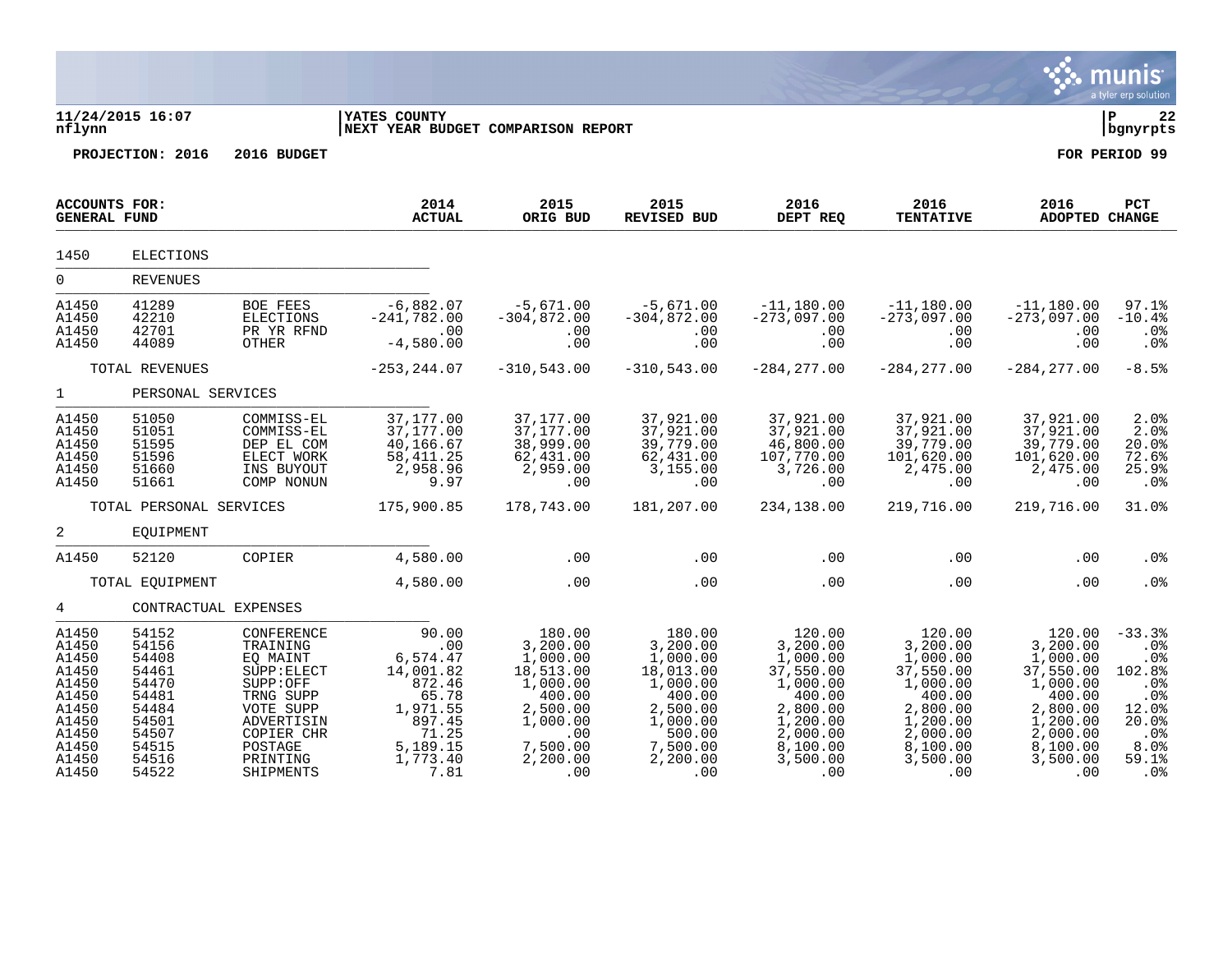

#### **11/24/2015 16:07 |YATES COUNTY |P 23 nflynn |NEXT YEAR BUDGET COMPARISON REPORT |bgnyrpts**

|                         | ACCOUNTS FOR:              |                   | 2014          | 2015         | 2015        | 2016       | 2016                 | 2016       | PCT           |
|-------------------------|----------------------------|-------------------|---------------|--------------|-------------|------------|----------------------|------------|---------------|
|                         | <b>GENERAL FUND</b>        |                   | <b>ACTUAL</b> | ORIG BUD     | REVISED BUD | DEPT REQ   | <b>TENTATIVE</b>     | ADOPTED    | <b>CHANGE</b> |
| A1450                   | 54571                      | COMP SOFT         | 19,576.16     | 12,577.00    | 12,577.00   | 12,577.00  | 12,577.00            | 12,577.00  | . 0 %         |
| A1450                   | 54576                      | COMP SFT A        | 39,030.76     | 20,219.00    | 20,219.00   | 20,219.00  | 20,219.00            | 20,219.00  | .0%           |
| A1450                   | 54653                      | GASOLINE          | 461.76        | 800.00       | 800.00      | 1,000.00   | 1,000.00             | 1,000.00   | 25.0%         |
| A1450                   | 54654                      | MILEAGE           | 68.32         | 800.00       | 800.00      | 800.00     | 800.00               | 800.00     | . 0 %         |
| A1450                   | 54660                      | TRAVEL EXP        | 1,863.37      | 4,358.00     | 4,358.00    | 4,200.00   | 4,200.00             | 4,200.00   | $-3.6%$       |
| A1450                   | 54682                      | TEL/FAX           | 449.94        | 1,660.00     | 1,660.00    | 1,660.00   | 1,660.00             | 1,660.00   | $.0\%$        |
| A1450                   | 54907                      | <b>DUES</b>       | 140.00        | 140.00       | 140.00      | 140.00     | 140.00               | 140.00     | $.0\%$        |
|                         | TOTAL CONTRACTUAL EXPENSES |                   | 93,105.45     | 78,047.00    | 78,047.00   | 101,466.00 | 101,466.00           | 101,466.00 | 30.0%         |
| 8                       |                            | EMPLOYEE BENEFITS |               |              |             |            |                      |            |               |
| A1450                   | 58100                      | FICA/MED          | 10,935.83     | 13,910.00    | 14,084.00   | 17,825.00  | 16,458.00            | 16,458.00  | 28.1%         |
| A1450                   | 58305                      | INS-NON UN        | 6.432.60      | 6,433.00     | 5,430.00    | 6,413.00   | 6.186.00             | 6,186.00   | $-0.3\%$      |
| TOTAL EMPLOYEE BENEFITS |                            | 17,368.43         | 20,343.00     | 19,514.00    | 24,238.00   | 22,644.00  | 22,644.00            | 19.1%      |               |
| TOTAL ELECTIONS         |                            | 37,710.66         | $-33,410.00$  | $-31,775.00$ | 75,565.00   | 59,549.00  | $59.549.00 - 326.28$ |            |               |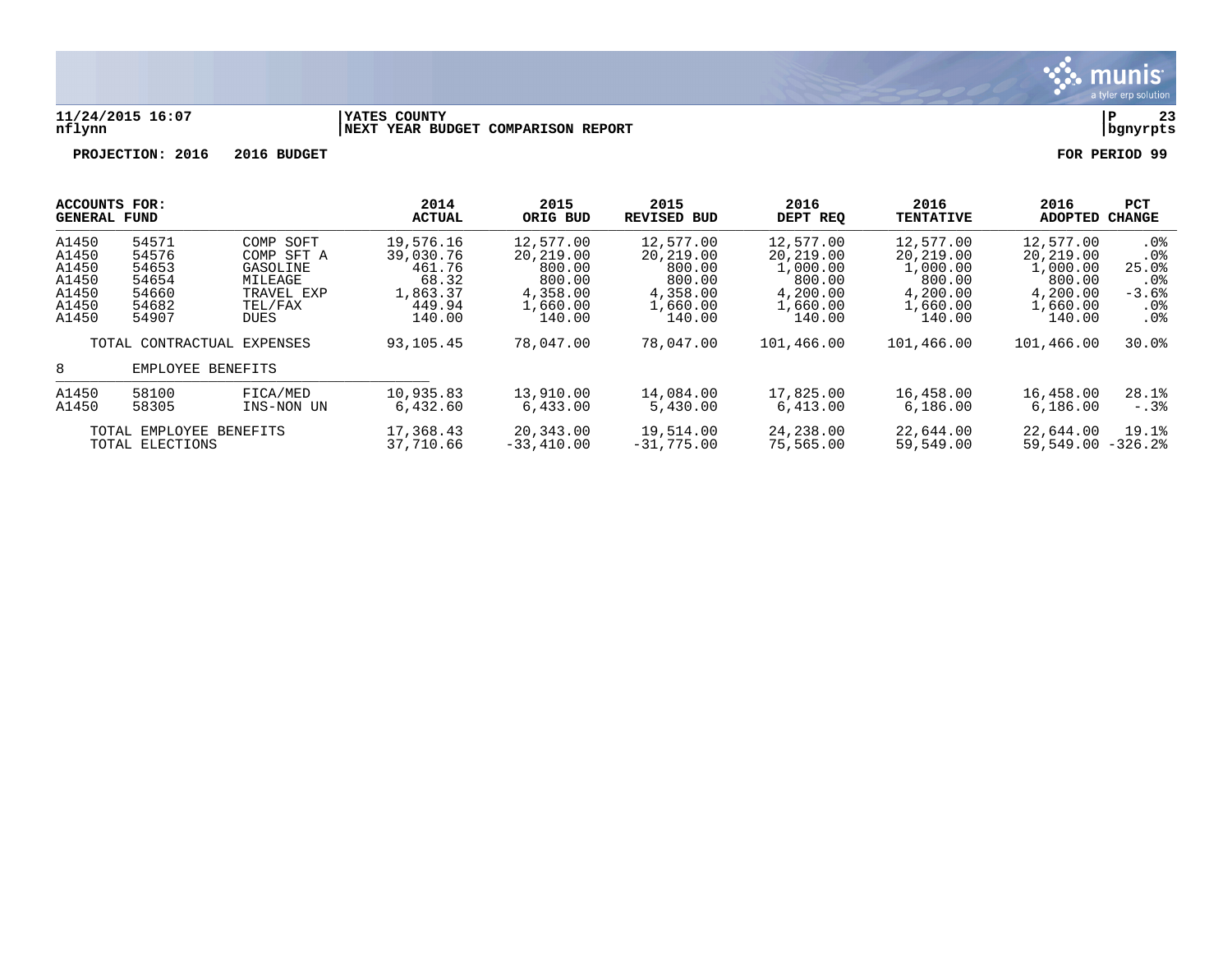|                                                                                                          |                                                                                                          |                                                                                                                                                          |                                                                                                     |                                                                                                                             |                                                                                                                             |                                                                                                                             |                                                                                                                             |                                                                                                                             | munis<br>a tyler erp solution                                                       |  |  |
|----------------------------------------------------------------------------------------------------------|----------------------------------------------------------------------------------------------------------|----------------------------------------------------------------------------------------------------------------------------------------------------------|-----------------------------------------------------------------------------------------------------|-----------------------------------------------------------------------------------------------------------------------------|-----------------------------------------------------------------------------------------------------------------------------|-----------------------------------------------------------------------------------------------------------------------------|-----------------------------------------------------------------------------------------------------------------------------|-----------------------------------------------------------------------------------------------------------------------------|-------------------------------------------------------------------------------------|--|--|
| nflynn                                                                                                   | 11/24/2015 16:07                                                                                         |                                                                                                                                                          | YATES COUNTY<br>NEXT YEAR BUDGET COMPARISON REPORT                                                  |                                                                                                                             |                                                                                                                             |                                                                                                                             |                                                                                                                             |                                                                                                                             | l P<br>24<br>  bgnyrpts                                                             |  |  |
|                                                                                                          | PROJECTION: 2016                                                                                         | 2016 BUDGET                                                                                                                                              |                                                                                                     |                                                                                                                             |                                                                                                                             |                                                                                                                             |                                                                                                                             |                                                                                                                             | FOR PERIOD 99                                                                       |  |  |
| <b>GENERAL FUND</b>                                                                                      | ACCOUNTS FOR:                                                                                            |                                                                                                                                                          | 2014<br><b>ACTUAL</b>                                                                               | 2015<br>ORIG BUD                                                                                                            | 2015<br><b>REVISED BUD</b>                                                                                                  | 2016<br>DEPT REQ                                                                                                            | 2016<br><b>TENTATIVE</b>                                                                                                    | 2016<br><b>ADOPTED CHANGE</b>                                                                                               | PCT                                                                                 |  |  |
| 1460                                                                                                     |                                                                                                          | RECORDS MANAGEMENT                                                                                                                                       |                                                                                                     |                                                                                                                             |                                                                                                                             |                                                                                                                             |                                                                                                                             |                                                                                                                             |                                                                                     |  |  |
| $\mathbf{1}$                                                                                             | PERSONAL SERVICES                                                                                        |                                                                                                                                                          |                                                                                                     |                                                                                                                             |                                                                                                                             |                                                                                                                             |                                                                                                                             |                                                                                                                             |                                                                                     |  |  |
| A1460<br>A1460                                                                                           | 51581<br>51641                                                                                           | <b>CLERK</b><br>RCRDS PT                                                                                                                                 | 10,846.51<br>11,187.80                                                                              | 11,116.00<br>11,722.00                                                                                                      | 11,116.00<br>11,722.00                                                                                                      | 11,116.00<br>11,722.00                                                                                                      | 11,116.00<br>11,722.00                                                                                                      | 11,116.00<br>11,722.00                                                                                                      | $.0\%$<br>$.0\%$                                                                    |  |  |
| TOTAL PERSONAL SERVICES                                                                                  |                                                                                                          |                                                                                                                                                          | 22,034.31                                                                                           | 22,838.00                                                                                                                   | 22,838.00                                                                                                                   | 22,838.00                                                                                                                   | 22,838.00                                                                                                                   | 22,838.00                                                                                                                   | .0%                                                                                 |  |  |
| 4                                                                                                        |                                                                                                          | CONTRACTUAL EXPENSES                                                                                                                                     |                                                                                                     |                                                                                                                             |                                                                                                                             |                                                                                                                             |                                                                                                                             |                                                                                                                             |                                                                                     |  |  |
| A1460<br>A1460<br>A1460<br>A1460<br>A1460<br>A1460<br>A1460<br>A1460<br>A1460<br>A1460<br>A1460<br>A1460 | 54002<br>54011<br>54408<br>54451<br>54457<br>54470<br>54507<br>54571<br>54575<br>54682<br>54907<br>54964 | ARCHIVAL<br>CONSULTANT<br>EO MAINT<br>SUPP: ARCH<br>SUPP:COMP<br>SUPP:OFF<br>COPIER CHR<br>COMP SOFT<br>COMP SOFT<br>TEL/FAX<br><b>DUES</b><br>LEASE:REC | .00<br>.00<br>.00<br>210.00<br>.00<br>77.85<br>.00<br>.00<br>3,440.00<br>48.00<br>.00<br>3, 171. 17 | 500.00<br>5,400.00<br>150.00<br>500.00<br>300.00<br>200.00<br>150.00<br>13,300.00<br>3,440.00<br>50.00<br>30.00<br>3,000.00 | 500.00<br>3,068.33<br>150.00<br>277.87<br>300.00<br>422.13<br>150.00<br>15,631.67<br>3,440.00<br>50.00<br>30.00<br>3,000.00 | 500.00<br>5,400.00<br>150.00<br>500.00<br>300.00<br>200.00<br>150.00<br>13,300.00<br>3,440.00<br>50.00<br>30.00<br>3,000.00 | 500.00<br>5,400.00<br>150.00<br>500.00<br>300.00<br>200.00<br>150.00<br>13,300.00<br>3,440.00<br>50.00<br>30.00<br>3,000.00 | 500.00<br>5,400.00<br>150.00<br>500.00<br>300.00<br>200.00<br>150.00<br>13,300.00<br>3,440.00<br>50.00<br>30.00<br>3,000.00 | .0%<br>.0%<br>.0%<br>$.0\%$<br>.0%<br>.0%<br>.0%<br>.0%<br>.0%<br>.0%<br>.0%<br>.0% |  |  |
|                                                                                                          |                                                                                                          | TOTAL CONTRACTUAL EXPENSES                                                                                                                               | 6,947.02                                                                                            | 27,020.00                                                                                                                   | 27,020.00                                                                                                                   | 27,020.00                                                                                                                   | 27,020.00                                                                                                                   | 27,020.00                                                                                                                   | .0%                                                                                 |  |  |
| 8                                                                                                        | EMPLOYEE BENEFITS                                                                                        |                                                                                                                                                          |                                                                                                     |                                                                                                                             |                                                                                                                             |                                                                                                                             |                                                                                                                             |                                                                                                                             |                                                                                     |  |  |
| A1460                                                                                                    | 58100                                                                                                    | FICA/MED                                                                                                                                                 | 1,685.70                                                                                            | 1,748.00                                                                                                                    | 1,748.00                                                                                                                    | 1,748.00                                                                                                                    | 1,748.00                                                                                                                    | 1,748.00                                                                                                                    | .0 <sub>8</sub>                                                                     |  |  |
|                                                                                                          | TOTAL EMPLOYEE BENEFITS<br>TOTAL RECORDS MANAGEMENT                                                      |                                                                                                                                                          | 1,685.70<br>30,667.03                                                                               | 1,748.00<br>51,606.00                                                                                                       | 1,748.00<br>51,606.00                                                                                                       | 1,748.00<br>51,606.00                                                                                                       | 1,748.00<br>51,606.00                                                                                                       | 1,748.00<br>51,606.00                                                                                                       | .0 <sub>8</sub><br>.0 <sub>8</sub>                                                  |  |  |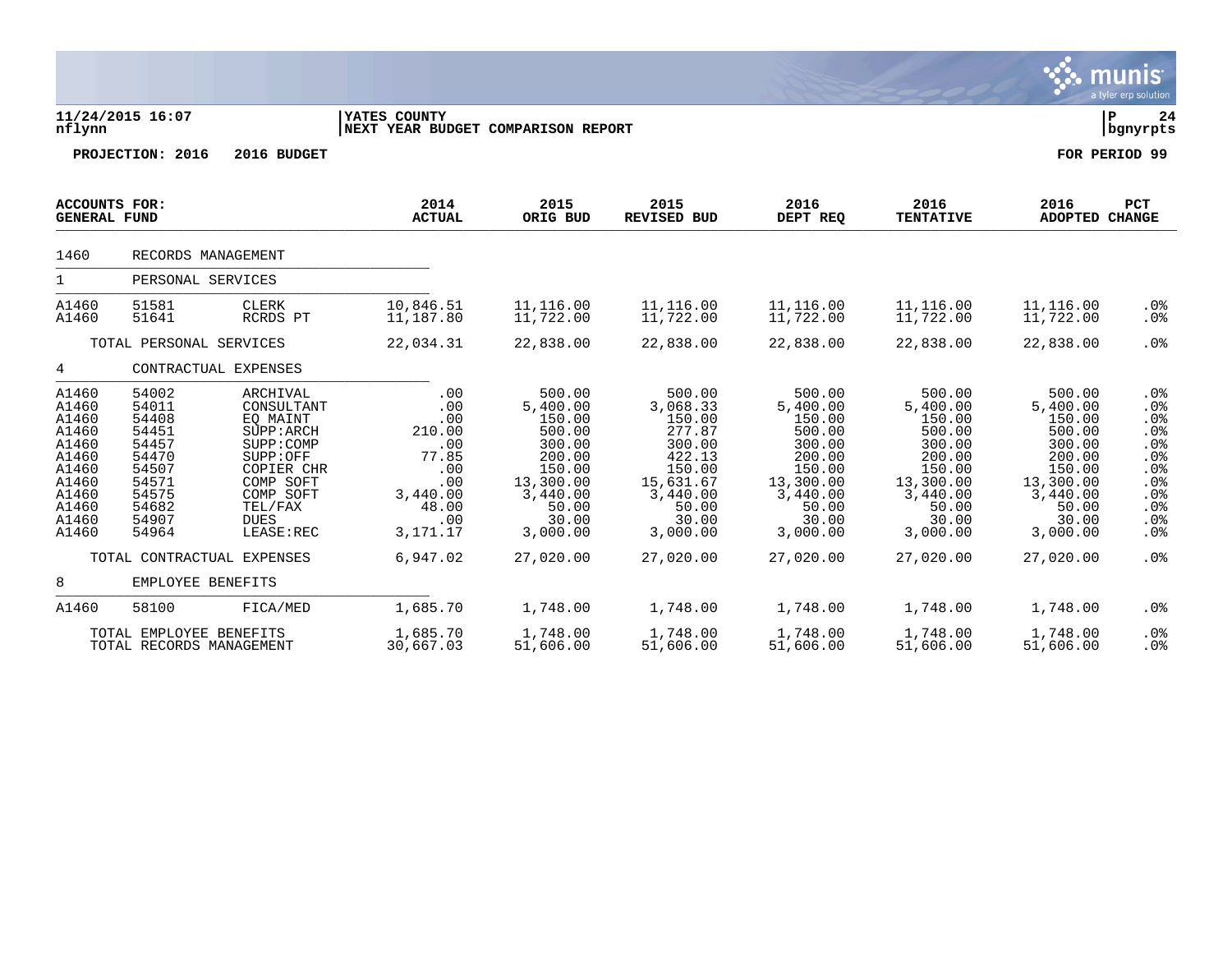|                                                                                                                                                                                                                               |                                                                                                                                                                                                                               |                                                                                                                                                                                                                                                                                                                              |                                                                                                                                                                                                                                                                                |                                                                                                                                                                                                                                               |                                                                                                                                                                                                                                               |                                                                                                                                                                                                                                                 |                                                                                                                                                                                                                                                     |                                                                                                                                                                                                                                                | nis<br><u>mul</u><br>a tyler erp solution                                                                                                                                                                |
|-------------------------------------------------------------------------------------------------------------------------------------------------------------------------------------------------------------------------------|-------------------------------------------------------------------------------------------------------------------------------------------------------------------------------------------------------------------------------|------------------------------------------------------------------------------------------------------------------------------------------------------------------------------------------------------------------------------------------------------------------------------------------------------------------------------|--------------------------------------------------------------------------------------------------------------------------------------------------------------------------------------------------------------------------------------------------------------------------------|-----------------------------------------------------------------------------------------------------------------------------------------------------------------------------------------------------------------------------------------------|-----------------------------------------------------------------------------------------------------------------------------------------------------------------------------------------------------------------------------------------------|-------------------------------------------------------------------------------------------------------------------------------------------------------------------------------------------------------------------------------------------------|-----------------------------------------------------------------------------------------------------------------------------------------------------------------------------------------------------------------------------------------------------|------------------------------------------------------------------------------------------------------------------------------------------------------------------------------------------------------------------------------------------------|----------------------------------------------------------------------------------------------------------------------------------------------------------------------------------------------------------|
| nflynn                                                                                                                                                                                                                        | 11/24/2015 16:07                                                                                                                                                                                                              |                                                                                                                                                                                                                                                                                                                              | YATES COUNTY<br>NEXT YEAR BUDGET COMPARISON REPORT                                                                                                                                                                                                                             |                                                                                                                                                                                                                                               |                                                                                                                                                                                                                                               |                                                                                                                                                                                                                                                 |                                                                                                                                                                                                                                                     |                                                                                                                                                                                                                                                | lР<br>25<br>bgnyrpts                                                                                                                                                                                     |
|                                                                                                                                                                                                                               | PROJECTION: 2016                                                                                                                                                                                                              | 2016 BUDGET                                                                                                                                                                                                                                                                                                                  |                                                                                                                                                                                                                                                                                |                                                                                                                                                                                                                                               |                                                                                                                                                                                                                                               |                                                                                                                                                                                                                                                 |                                                                                                                                                                                                                                                     |                                                                                                                                                                                                                                                | FOR PERIOD 99                                                                                                                                                                                            |
| <b>ACCOUNTS FOR:</b><br><b>GENERAL FUND</b>                                                                                                                                                                                   |                                                                                                                                                                                                                               |                                                                                                                                                                                                                                                                                                                              | 2014<br><b>ACTUAL</b>                                                                                                                                                                                                                                                          | 2015<br>ORIG BUD                                                                                                                                                                                                                              | 2015<br><b>REVISED BUD</b>                                                                                                                                                                                                                    | 2016<br>DEPT REQ                                                                                                                                                                                                                                | 2016<br><b>TENTATIVE</b>                                                                                                                                                                                                                            | 2016<br><b>ADOPTED CHANGE</b>                                                                                                                                                                                                                  | PCT                                                                                                                                                                                                      |
| 1620                                                                                                                                                                                                                          |                                                                                                                                                                                                                               | COUNTY OFFICE BUILDING                                                                                                                                                                                                                                                                                                       |                                                                                                                                                                                                                                                                                |                                                                                                                                                                                                                                               |                                                                                                                                                                                                                                               |                                                                                                                                                                                                                                                 |                                                                                                                                                                                                                                                     |                                                                                                                                                                                                                                                |                                                                                                                                                                                                          |
| $\overline{0}$                                                                                                                                                                                                                | <b>REVENUES</b>                                                                                                                                                                                                               |                                                                                                                                                                                                                                                                                                                              |                                                                                                                                                                                                                                                                                |                                                                                                                                                                                                                                               |                                                                                                                                                                                                                                               |                                                                                                                                                                                                                                                 |                                                                                                                                                                                                                                                     |                                                                                                                                                                                                                                                |                                                                                                                                                                                                          |
| A1620<br>A1620                                                                                                                                                                                                                | 41710<br>42416                                                                                                                                                                                                                | PUB WORKS<br>AUD & GAZ                                                                                                                                                                                                                                                                                                       | $-3,961.68$<br>$-120.00$                                                                                                                                                                                                                                                       | $-2,500.00$<br>$-80.00$                                                                                                                                                                                                                       | $-2,500.00$<br>$-80.00$                                                                                                                                                                                                                       | $-2,500.00$<br>$-40.00$                                                                                                                                                                                                                         | $-2,500.00$<br>$-40.00$                                                                                                                                                                                                                             | $-2,500.00$<br>$-40.00$                                                                                                                                                                                                                        | $.0\%$<br>$-50.0%$                                                                                                                                                                                       |
|                                                                                                                                                                                                                               | TOTAL REVENUES                                                                                                                                                                                                                |                                                                                                                                                                                                                                                                                                                              | $-4,081.68$                                                                                                                                                                                                                                                                    | $-2,580.00$                                                                                                                                                                                                                                   | $-2,580.00$                                                                                                                                                                                                                                   | $-2,540.00$                                                                                                                                                                                                                                     | $-2,540.00$                                                                                                                                                                                                                                         | $-2,540.00$                                                                                                                                                                                                                                    | $-1.6%$                                                                                                                                                                                                  |
| $4\overline{ }$                                                                                                                                                                                                               | CONTRACTUAL EXPENSES                                                                                                                                                                                                          |                                                                                                                                                                                                                                                                                                                              |                                                                                                                                                                                                                                                                                |                                                                                                                                                                                                                                               |                                                                                                                                                                                                                                               |                                                                                                                                                                                                                                                 |                                                                                                                                                                                                                                                     |                                                                                                                                                                                                                                                |                                                                                                                                                                                                          |
| A1620<br>A1620<br>A1620<br>A1620<br>A1620<br>A1620<br>A1620<br>A1620<br>A1620<br>A1620<br>A1620<br>A1620<br>A1620<br>A1620<br>A1620<br>A1620<br>A1620<br>A1620<br>A1620<br>A1620<br>A1620<br>A1620<br>A1620<br>A1620<br>A1620 | 54414<br>54415<br>54416<br>54417<br>54418<br>54419<br>54420<br>54422<br>54423<br>54435<br>54453<br>54464<br>54474<br>54507<br>54511<br>54521<br>54616<br>54653<br>54654<br>54661<br>54676<br>54677<br>54678<br>54682<br>54684 | <b>HVAC</b><br>YARD-TREE<br>PRKNG LOT<br>FIRE/SPRIN<br>ELEVATOR<br>YARD EO<br>WINDOWS<br>BLDG EQ MA<br>B&G PARTS<br>EMERG GEN<br>SUPP: B&G<br>SUPP: JAN<br>SUPP: SAFTY<br>COPIER<br>MOTORS<br>TRASH REM<br>HAND TOOLS<br>GASOLINE<br>MILEAGE<br>VEH MAINT<br>UTIL: CELL<br>UTIL: ELECT<br>UTIL:GAS<br>TEL/FAX<br>UTIL: WAT/S | 3,002.18<br>113.85<br>2,360.60<br>5,806.42<br>4,446.00<br>100.00<br>400.00<br>7,684.88<br>1,373.84<br>310.06<br>2,764.74<br>6,388.96<br>131.22<br>37.50<br>.00<br>3,081.67<br>150.00<br>1,554.47<br>214.04<br>807.87<br>129.88<br>37,989.35<br>24,085.57<br>273.77<br>5,746.28 | 2,500.00<br>.00<br>.00<br>5,000.00<br>4,700.00<br>.00<br>400.00<br>1,500.00<br>1,000.00<br>200.00<br>5,000.00<br>6,000.00<br>.00<br>.00<br>500.00<br>3,500.00<br>.00<br>.00<br>.00<br>.00<br>.00<br>37,500.00<br>25,000.00<br>.00<br>6,000.00 | 2,500.00<br>.00<br>.00<br>4,415.00<br>4,700.00<br>.00<br>645.00<br>1,500.00<br>1,823.00<br>200.00<br>3,904.00<br>6,028.00<br>.00<br>.00<br>220.00<br>3,500.00<br>.00<br>.00<br>.00<br>.00<br>.00<br>37,500.00<br>25,000.00<br>.00<br>6,000.00 | 4,181.00<br>.00<br>.00<br>5,000.00<br>4,800.00<br>.00<br>600.00<br>1,500.00<br>1,500.00<br>200.00<br>10,000.00<br>6,300.00<br>.00<br>.00<br>500.00<br>3,800.00<br>.00<br>.00<br>.00<br>.00<br>.00<br>38,000.00<br>25,000.00<br>.00<br>6, 250.00 | 4,181.00<br>.00<br>.00<br>5,000.00<br>4,800.00<br>.00<br>600.00<br>1,500.00<br>1,500.00<br>200.00<br>5,000.00<br>6,300.00<br>.00<br>.00<br>500.00<br>3,800.00<br>$.00 \,$<br>.00<br>.00<br>.00<br>.00<br>38,000.00<br>25,000.00<br>.00<br>6, 250.00 | 4,181.00<br>.00<br>.00<br>5,000.00<br>4,800.00<br>.00<br>600.00<br>1,500.00<br>1,500.00<br>200.00<br>5,000.00<br>6,300.00<br>.00<br>.00<br>500.00<br>3,800.00<br>.00<br>.00<br>.00<br>.00<br>.00<br>38,000.00<br>25,000.00<br>.00<br>6, 250.00 | 67.2%<br>.0%<br>.0%<br>.0 <sub>8</sub><br>2.1%<br>.0%<br>50.0%<br>.0%<br>50.0%<br>.0%<br>100.0%<br>5.0%<br>.0%<br>.0%<br>.0%<br>8.6%<br>.0%<br>.0%<br>.0%<br>.0%<br>.0%<br>1.3%<br>.0%<br>$.0\%$<br>4.2% |
|                                                                                                                                                                                                                               | TOTAL CONTRACTUAL EXPENSES                                                                                                                                                                                                    | TOTAL COUNTY OFFICE BUILDING                                                                                                                                                                                                                                                                                                 | 108,953.15<br>104,871.47                                                                                                                                                                                                                                                       | 98,800.00<br>96,220.00                                                                                                                                                                                                                        | 97,935.00<br>95,355.00                                                                                                                                                                                                                        | 107,631.00<br>105,091.00                                                                                                                                                                                                                        | 102,631.00<br>100,091.00                                                                                                                                                                                                                            | 102,631.00<br>100,091.00                                                                                                                                                                                                                       | 8.9%<br>9.2%                                                                                                                                                                                             |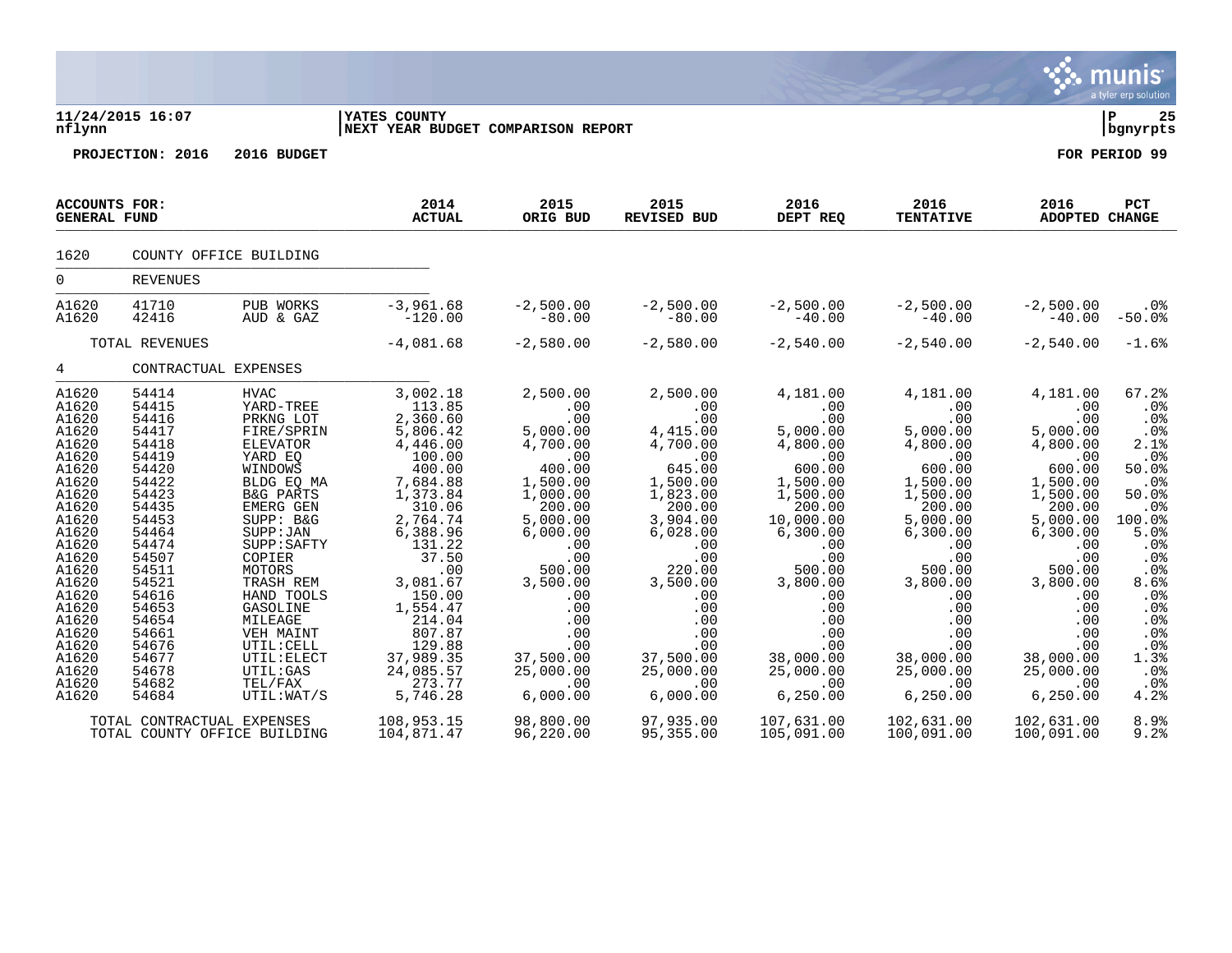|                                                                                                                                                       |                                                                                                                                                       |                                                                                                                                                                                                                                                  |                                                                                                                                                                                           |                                                                                                                                                                                |                                                                                                                                                                               |                                                                                                                                                                                |                                                                                                                                                                                |                                                                                                                                                                                | a tyler erp solution                                                                                                                           |
|-------------------------------------------------------------------------------------------------------------------------------------------------------|-------------------------------------------------------------------------------------------------------------------------------------------------------|--------------------------------------------------------------------------------------------------------------------------------------------------------------------------------------------------------------------------------------------------|-------------------------------------------------------------------------------------------------------------------------------------------------------------------------------------------|--------------------------------------------------------------------------------------------------------------------------------------------------------------------------------|-------------------------------------------------------------------------------------------------------------------------------------------------------------------------------|--------------------------------------------------------------------------------------------------------------------------------------------------------------------------------|--------------------------------------------------------------------------------------------------------------------------------------------------------------------------------|--------------------------------------------------------------------------------------------------------------------------------------------------------------------------------|------------------------------------------------------------------------------------------------------------------------------------------------|
| nflynn                                                                                                                                                | 11/24/2015 16:07                                                                                                                                      |                                                                                                                                                                                                                                                  | <b>IYATES COUNTY</b><br>NEXT YEAR BUDGET COMPARISON REPORT                                                                                                                                |                                                                                                                                                                                |                                                                                                                                                                               |                                                                                                                                                                                |                                                                                                                                                                                |                                                                                                                                                                                | 26<br>${\bf P}$<br>  bgnyrpts                                                                                                                  |
|                                                                                                                                                       | PROJECTION: 2016                                                                                                                                      | 2016 BUDGET                                                                                                                                                                                                                                      |                                                                                                                                                                                           |                                                                                                                                                                                |                                                                                                                                                                               |                                                                                                                                                                                |                                                                                                                                                                                |                                                                                                                                                                                | FOR PERIOD 99                                                                                                                                  |
| ACCOUNTS FOR:<br><b>GENERAL FUND</b>                                                                                                                  |                                                                                                                                                       |                                                                                                                                                                                                                                                  | 2014<br><b>ACTUAL</b>                                                                                                                                                                     | 2015<br>ORIG BUD                                                                                                                                                               | 2015<br><b>REVISED BUD</b>                                                                                                                                                    | 2016<br>DEPT REQ                                                                                                                                                               | 2016<br><b>TENTATIVE</b>                                                                                                                                                       | 2016<br><b>ADOPTED CHANGE</b>                                                                                                                                                  | <b>PCT</b>                                                                                                                                     |
| 1621                                                                                                                                                  |                                                                                                                                                       | PUBLIC SAFETY BUILDING                                                                                                                                                                                                                           |                                                                                                                                                                                           |                                                                                                                                                                                |                                                                                                                                                                               |                                                                                                                                                                                |                                                                                                                                                                                |                                                                                                                                                                                |                                                                                                                                                |
| 4                                                                                                                                                     | CONTRACTUAL EXPENSES                                                                                                                                  |                                                                                                                                                                                                                                                  |                                                                                                                                                                                           |                                                                                                                                                                                |                                                                                                                                                                               |                                                                                                                                                                                |                                                                                                                                                                                |                                                                                                                                                                                |                                                                                                                                                |
| A1621<br>A1621<br>A1621<br>A1621<br>A1621<br>A1621<br>A1621<br>A1621<br>A1621<br>A1621<br>A1621<br>A1621<br>A1621<br>A1621<br>A1621<br>A1621<br>A1621 | 54414<br>54415<br>54416<br>54417<br>54419<br>54422<br>54423<br>54435<br>54453<br>54464<br>54474<br>54511<br>54521<br>54616<br>54677<br>54678<br>54684 | <b>HVAC</b><br>YARD-TREE<br>PRKNG LOT<br>FIRE/SPRIN<br>YARD EO<br>BLDG EQ MA<br><b>B&amp;G PARTS</b><br>EMERG GEN<br>SUPP: B&G<br>SUPP: JAN<br>SUPP: SAFTY<br>MOTORS<br>TRASH REM<br>HAND TOOLS<br>UTIL: ELECT<br><b>UTIL:GAS</b><br>UTIL: WAT/S | 2,308.56<br>300.00<br>2,588.43<br>433.00<br>100.00<br>933.60<br>3,924.88<br>.00<br>5,063.71<br>4,489.09<br>131.23<br>360.08<br>1,560.00<br>150.00<br>31, 229.32<br>15,496.86<br>29,394.40 | 2,500.00<br>.00<br>.00<br>550.00<br>.00<br>8,200.00<br>5,000.00<br>200.00<br>9,000.00<br>5,500.00<br>.00<br>1,000.00<br>1,560.00<br>.00<br>30,500.00<br>15,500.00<br>30,000.00 | 3,043.00<br>.00<br>.00<br>1,985.00<br>.00<br>5,426.00<br>7,900.00<br>339.00<br>7,857.00<br>5,200.00<br>.00<br>35.50<br>1,724.50<br>.00<br>30,500.00<br>14,500.00<br>29,500.00 | 3,000.00<br>.00<br>.00<br>550.00<br>.00<br>8,200.00<br>5,000.00<br>200.00<br>9,000.00<br>5,500.00<br>.00<br>1,000.00<br>1,560.00<br>.00<br>31,000.00<br>15,500.00<br>30,000.00 | 3,000.00<br>.00<br>.00<br>550.00<br>.00<br>8,200.00<br>5,000.00<br>200.00<br>9,000.00<br>5,500.00<br>.00<br>1,000.00<br>1,560.00<br>.00<br>31,000.00<br>15,500.00<br>30,000.00 | 3,000.00<br>.00<br>.00<br>550.00<br>.00<br>8,200.00<br>5,000.00<br>200.00<br>9,000.00<br>5,500.00<br>.00<br>1,000.00<br>1,560.00<br>.00<br>31,000.00<br>15,500.00<br>30,000.00 | 20.0%<br>.0%<br>.0%<br>$.0\%$<br>.0%<br>.0%<br>.0%<br>$.0\%$<br>.0%<br>$.0\%$<br>$.0\%$<br>$.0\%$<br>$.0\%$<br>$.0\%$<br>1.6%<br>$.0\%$<br>.0% |
|                                                                                                                                                       | TOTAL CONTRACTUAL EXPENSES                                                                                                                            | TOTAL PUBLIC SAFETY BUILDING                                                                                                                                                                                                                     | 98,463.16<br>98,463.16                                                                                                                                                                    | 109,510.00<br>109,510.00                                                                                                                                                       | 108,010.00<br>108,010.00                                                                                                                                                      | 110,510.00<br>110,510.00                                                                                                                                                       | 110,510.00<br>110,510.00                                                                                                                                                       | 110,510.00<br>110,510.00                                                                                                                                                       | .9%<br>.9%                                                                                                                                     |

 $\ddot{\ddot{\mathbf{u}}}$  munis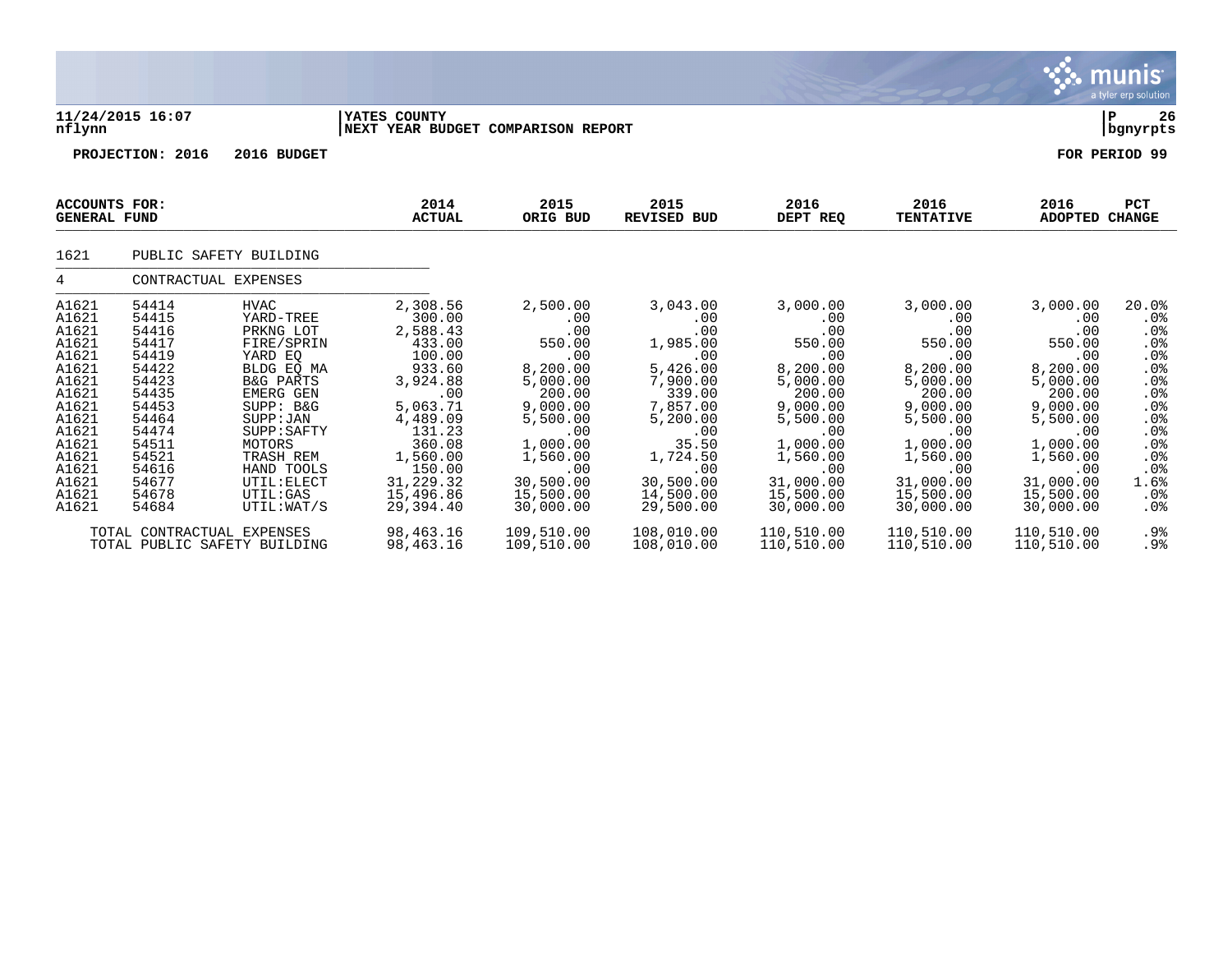|                                                                                                                                                                         |                                                                                                                                                                                                       |                                                                                                                                                                                                                                                                          |                                                                                                                                                                                                                                   |                                                                                                                                                                                                                  |                                                                                                                                                                                                                  |                                                                                                                                                                                                                  |                                                                                                                                                                                                                  |                                                                                                                                                                                                                  | a tyler erp suidtium                                                                                                                                          |
|-------------------------------------------------------------------------------------------------------------------------------------------------------------------------|-------------------------------------------------------------------------------------------------------------------------------------------------------------------------------------------------------|--------------------------------------------------------------------------------------------------------------------------------------------------------------------------------------------------------------------------------------------------------------------------|-----------------------------------------------------------------------------------------------------------------------------------------------------------------------------------------------------------------------------------|------------------------------------------------------------------------------------------------------------------------------------------------------------------------------------------------------------------|------------------------------------------------------------------------------------------------------------------------------------------------------------------------------------------------------------------|------------------------------------------------------------------------------------------------------------------------------------------------------------------------------------------------------------------|------------------------------------------------------------------------------------------------------------------------------------------------------------------------------------------------------------------|------------------------------------------------------------------------------------------------------------------------------------------------------------------------------------------------------------------|---------------------------------------------------------------------------------------------------------------------------------------------------------------|
| nflynn                                                                                                                                                                  | 11/24/2015 16:07                                                                                                                                                                                      |                                                                                                                                                                                                                                                                          | YATES COUNTY<br>NEXT YEAR BUDGET COMPARISON REPORT                                                                                                                                                                                |                                                                                                                                                                                                                  |                                                                                                                                                                                                                  |                                                                                                                                                                                                                  |                                                                                                                                                                                                                  |                                                                                                                                                                                                                  | l P<br>27<br>bgnyrpts                                                                                                                                         |
|                                                                                                                                                                         | PROJECTION: 2016                                                                                                                                                                                      | 2016 BUDGET                                                                                                                                                                                                                                                              |                                                                                                                                                                                                                                   |                                                                                                                                                                                                                  |                                                                                                                                                                                                                  |                                                                                                                                                                                                                  |                                                                                                                                                                                                                  |                                                                                                                                                                                                                  | FOR PERIOD 99                                                                                                                                                 |
| <b>GENERAL FUND</b>                                                                                                                                                     | <b>ACCOUNTS FOR:</b>                                                                                                                                                                                  |                                                                                                                                                                                                                                                                          | 2014<br><b>ACTUAL</b>                                                                                                                                                                                                             | 2015<br>ORIG BUD                                                                                                                                                                                                 | 2015<br>REVISED BUD                                                                                                                                                                                              | 2016<br>DEPT REQ                                                                                                                                                                                                 | 2016<br><b>TENTATIVE</b>                                                                                                                                                                                         | 2016<br><b>ADOPTED CHANGE</b>                                                                                                                                                                                    | PCT                                                                                                                                                           |
| 1623                                                                                                                                                                    | COURTHOUSE                                                                                                                                                                                            |                                                                                                                                                                                                                                                                          |                                                                                                                                                                                                                                   |                                                                                                                                                                                                                  |                                                                                                                                                                                                                  |                                                                                                                                                                                                                  |                                                                                                                                                                                                                  |                                                                                                                                                                                                                  |                                                                                                                                                               |
| $\overline{0}$                                                                                                                                                          | <b>REVENUES</b>                                                                                                                                                                                       |                                                                                                                                                                                                                                                                          |                                                                                                                                                                                                                                   |                                                                                                                                                                                                                  |                                                                                                                                                                                                                  |                                                                                                                                                                                                                  |                                                                                                                                                                                                                  |                                                                                                                                                                                                                  |                                                                                                                                                               |
| A1623                                                                                                                                                                   | 43022                                                                                                                                                                                                 | CT FAC                                                                                                                                                                                                                                                                   | $-71, 202.00$                                                                                                                                                                                                                     | $-73,000.00$                                                                                                                                                                                                     | $-73,000.00$                                                                                                                                                                                                     | $-71,000.00$                                                                                                                                                                                                     | $-71,000.00$                                                                                                                                                                                                     | $-71,000.00$                                                                                                                                                                                                     | $-2.7%$                                                                                                                                                       |
|                                                                                                                                                                         | TOTAL REVENUES                                                                                                                                                                                        |                                                                                                                                                                                                                                                                          | $-71, 202.00$                                                                                                                                                                                                                     | $-73,000.00$                                                                                                                                                                                                     | $-73,000.00$                                                                                                                                                                                                     | $-71,000.00$                                                                                                                                                                                                     | $-71,000.00$                                                                                                                                                                                                     | $-71,000.00$                                                                                                                                                                                                     | $-2.7%$                                                                                                                                                       |
| $\mathbf{1}$                                                                                                                                                            | PERSONAL SERVICES                                                                                                                                                                                     |                                                                                                                                                                                                                                                                          |                                                                                                                                                                                                                                   |                                                                                                                                                                                                                  |                                                                                                                                                                                                                  |                                                                                                                                                                                                                  |                                                                                                                                                                                                                  |                                                                                                                                                                                                                  |                                                                                                                                                               |
| A1623<br>A1623                                                                                                                                                          | 51166<br>51510                                                                                                                                                                                        | <b>CLEANER</b><br>CLOTHING                                                                                                                                                                                                                                               | 33, 366. 25<br>250.00                                                                                                                                                                                                             | 34,369.00<br>250.00                                                                                                                                                                                              | 34,369.00<br>250.00                                                                                                                                                                                              | 36, 352.00<br>250.00                                                                                                                                                                                             | 36, 352.00<br>250.00                                                                                                                                                                                             | 36, 352.00<br>250.00                                                                                                                                                                                             | 5.8%<br>$.0\%$                                                                                                                                                |
|                                                                                                                                                                         | TOTAL PERSONAL SERVICES                                                                                                                                                                               |                                                                                                                                                                                                                                                                          | 33,616.25                                                                                                                                                                                                                         | 34,619.00                                                                                                                                                                                                        | 34,619.00                                                                                                                                                                                                        | 36,602.00                                                                                                                                                                                                        | 36,602.00                                                                                                                                                                                                        | 36,602.00                                                                                                                                                                                                        | 5.7%                                                                                                                                                          |
| 4                                                                                                                                                                       |                                                                                                                                                                                                       | CONTRACTUAL EXPENSES                                                                                                                                                                                                                                                     |                                                                                                                                                                                                                                   |                                                                                                                                                                                                                  |                                                                                                                                                                                                                  |                                                                                                                                                                                                                  |                                                                                                                                                                                                                  |                                                                                                                                                                                                                  |                                                                                                                                                               |
| A1623<br>A1623<br>A1623<br>A1623<br>A1623<br>A1623<br>A1623<br>A1623<br>A1623<br>A1623<br>A1623<br>A1623<br>A1623<br>A1623<br>A1623<br>A1623<br>A1623<br>A1623<br>A1623 | 54414<br>54415<br>54416<br>54417<br>54418<br>54419<br>54420<br>54422<br>54423<br>54429<br>54435<br>54453<br>54464<br>54474<br>54511<br>54616<br>54677<br>54678<br>54684<br>TOTAL CONTRACTUAL EXPENSES | <b>HVAC</b><br>YARD-TREE<br>PRKNG LOT<br>FIRE/SPRIN<br><b>ELEVATOR</b><br>YARD EQ<br>WINDOWS<br>BLDG EQ MA<br><b>B&amp;G PARTS</b><br>MAINT-SEC<br>EMERG GEN<br>SUPP: B&G<br>SUPP: JAN<br>SUPP: SAFTY<br>MOTORS<br>HAND TOOLS<br>UTIL: ELECT<br>UTIL: GAS<br>UTIL: WAT/S | 2,439.00<br>210.07<br>2,300.00<br>6,231.95<br>5,007.52<br>100.00<br>480.00<br>2,673.00<br>1,358.70<br>3,975.92<br>290.08<br>1,756.42<br>3,503.09<br>175.98<br>464.12<br>150.00<br>21,664.36<br>18,212.98<br>3,039.16<br>74,032.35 | 2,500.00<br>.00<br>.00<br>5,000.00<br>5,500.00<br>.00<br>600.00<br>2,500.00<br>1,000.00<br>4,500.00<br>200.00<br>4,500.00<br>3,500.00<br>.00<br>500.00<br>.00<br>21,000.00<br>18,000.00<br>3,000.00<br>72,300.00 | 2,800.00<br>.00<br>.00<br>5,000.00<br>5,500.00<br>.00<br>800.00<br>2,200.00<br>1,000.00<br>5,733.00<br>200.00<br>3,067.00<br>3,500.00<br>.00<br>213.00<br>.00<br>20,300.00<br>18,000.00<br>3,700.00<br>72,013.00 | 5,350.00<br>.00<br>.00<br>5,000.00<br>5,500.00<br>.00<br>800.00<br>2,500.00<br>1,000.00<br>5,000.00<br>200.00<br>4,500.00<br>3,700.00<br>.00<br>500.00<br>.00<br>21,500.00<br>18,000.00<br>3,500.00<br>77,050.00 | 5,350.00<br>.00<br>.00<br>5,000.00<br>5,500.00<br>.00<br>800.00<br>2,500.00<br>1,000.00<br>5,000.00<br>200.00<br>4,500.00<br>3,700.00<br>.00<br>500.00<br>.00<br>21,500.00<br>18,000.00<br>3,500.00<br>77,050.00 | 5,350.00<br>.00<br>.00<br>5,000.00<br>5,500.00<br>.00<br>800.00<br>2,500.00<br>1,000.00<br>5,000.00<br>200.00<br>4,500.00<br>3,700.00<br>.00<br>500.00<br>.00<br>21,500.00<br>18,000.00<br>3,500.00<br>77,050.00 | 114.0%<br>$.0\%$<br>$.0\%$<br>.0%<br>.0%<br>.0%<br>33.3%<br>.0%<br>.0%<br>11.1%<br>.0%<br>.0%<br>5.7%<br>.0%<br>.0%<br>$.0\%$<br>2.4%<br>.0%<br>16.7%<br>6.6% |
| 8                                                                                                                                                                       | EMPLOYEE BENEFITS                                                                                                                                                                                     |                                                                                                                                                                                                                                                                          |                                                                                                                                                                                                                                   |                                                                                                                                                                                                                  |                                                                                                                                                                                                                  |                                                                                                                                                                                                                  |                                                                                                                                                                                                                  |                                                                                                                                                                                                                  |                                                                                                                                                               |
| A1623                                                                                                                                                                   | 58100                                                                                                                                                                                                 | FICA/MED                                                                                                                                                                                                                                                                 | 2,245.55                                                                                                                                                                                                                          | 2,630.00                                                                                                                                                                                                         | 2,630.00                                                                                                                                                                                                         | 2,511.00                                                                                                                                                                                                         | 2,511.00                                                                                                                                                                                                         | 2,511.00                                                                                                                                                                                                         | $-4.5%$                                                                                                                                                       |

**V** munis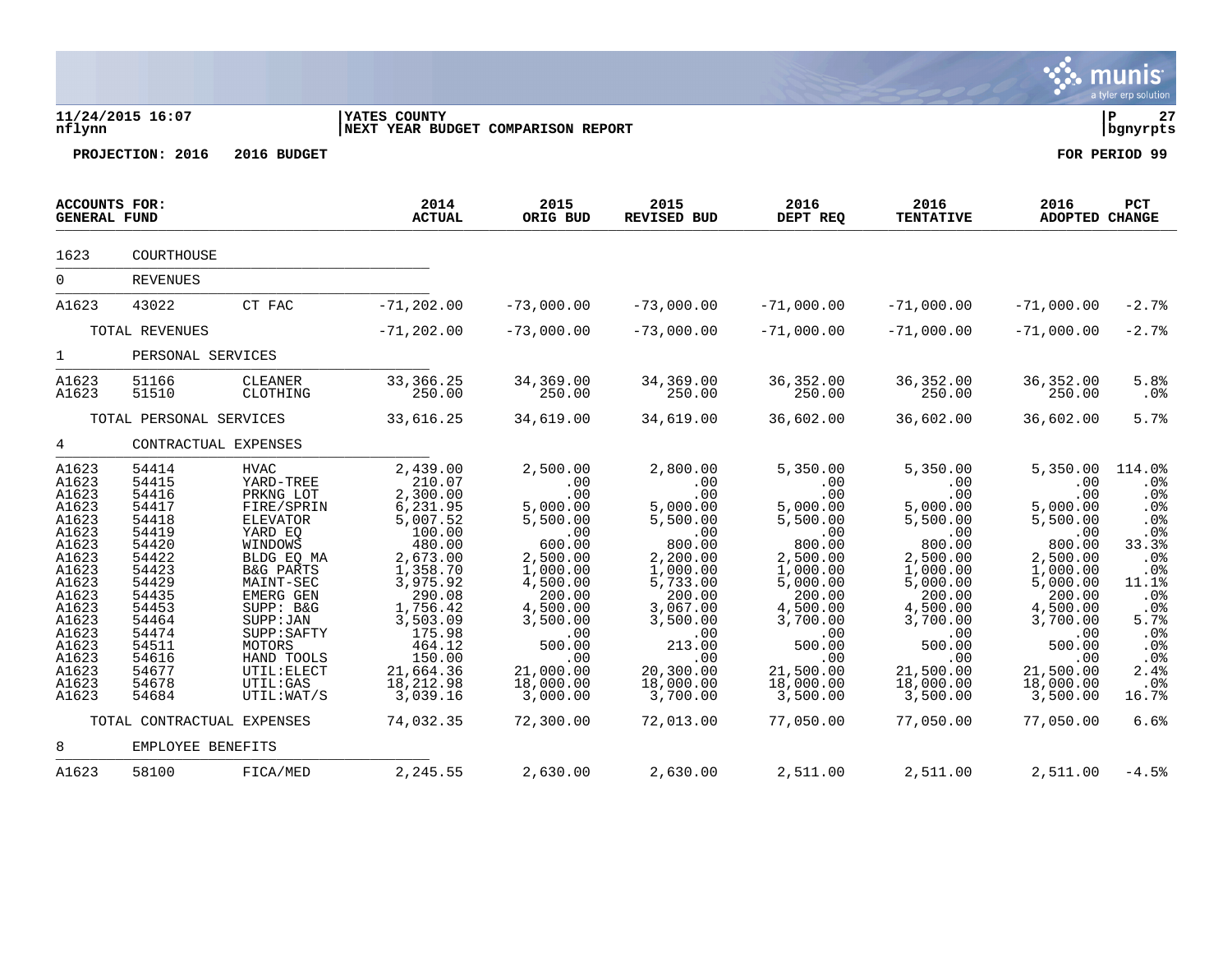

### **11/24/2015 16:07 |YATES COUNTY |P 28 nflynn |NEXT YEAR BUDGET COMPARISON REPORT |bgnyrpts**

| ACCOUNTS FOR:           |       |          | 2014          | 2015      | 2015        | 2016      | 2016             | 2016      | PCT    |
|-------------------------|-------|----------|---------------|-----------|-------------|-----------|------------------|-----------|--------|
| <b>GENERAL FUND</b>     |       |          | <b>ACTUAL</b> | ORIG BUD  | REVISED BUD | DEPT REO  | <b>TENTATIVE</b> | ADOPTED   | CHANGE |
| A1623                   | 58303 | INS-CSEA | 17,045.88     | 18,155.00 | 18,155.00   | 21,462.00 | 21,469.00        | 21,469.00 | 18.2%  |
| TOTAL EMPLOYEE BENEFITS |       |          | 19,291.43     | 20,785.00 | 20,785.00   | 23,973.00 | 23,980.00        | 23,980.00 | 15.3%  |
| TOTAL COURTHOUSE        |       |          | 55,738.03     | 54,704.00 | 54,417.00   | 66,625.00 | 66,632.00        | 66,632.00 | 21.8%  |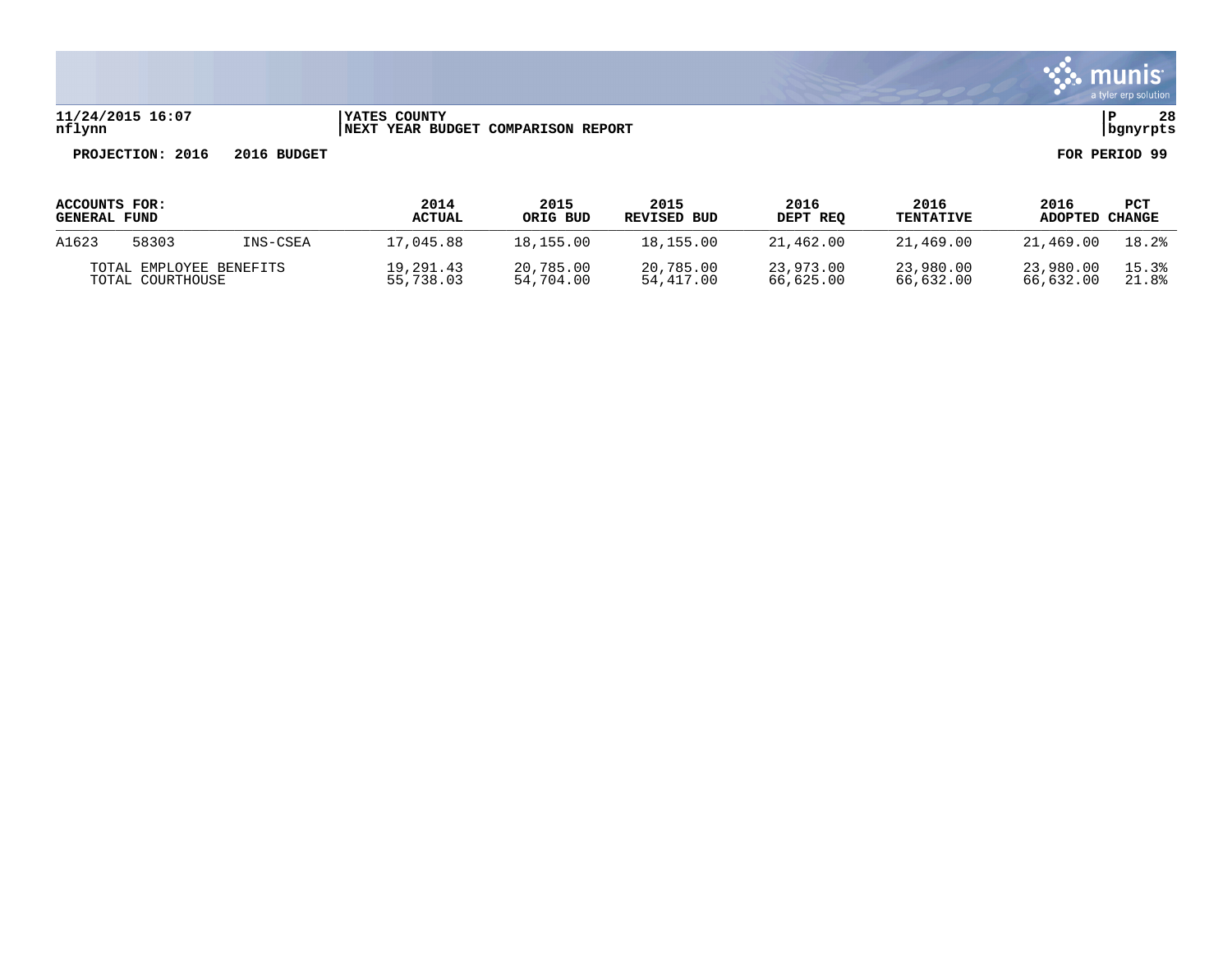|                                      |                                                |                       |                      |                       |                                    |                          |                  |                          |                        | munist<br>a tyler erp solution  |
|--------------------------------------|------------------------------------------------|-----------------------|----------------------|-----------------------|------------------------------------|--------------------------|------------------|--------------------------|------------------------|---------------------------------|
| nflynn                               | 11/24/2015 16:07                               |                       | <b> YATES COUNTY</b> |                       | NEXT YEAR BUDGET COMPARISON REPORT |                          |                  |                          | IΡ                     | 29<br>  bgnyrpts                |
|                                      | PROJECTION: 2016                               | 2016 BUDGET           |                      |                       |                                    |                          |                  |                          | FOR PERIOD 99          |                                 |
| ACCOUNTS FOR:<br><b>GENERAL FUND</b> |                                                |                       |                      | 2014<br><b>ACTUAL</b> | 2015<br>ORIG BUD                   | 2015<br>REVISED BUD      | 2016<br>DEPT REQ | 2016<br><b>TENTATIVE</b> | 2016<br><b>ADOPTED</b> | PCT<br><b>CHANGE</b>            |
| 1624                                 |                                                | HIGHWAY/BENTON CENTER |                      |                       |                                    |                          |                  |                          |                        |                                 |
| 2                                    | EQUIPMENT                                      |                       |                      |                       |                                    |                          |                  |                          |                        |                                 |
| A1624                                | 52703                                          | <b>ROOF</b>           |                      | .00                   | 108,000.00                         | 108,000.00               | .00              | .00                      |                        | $.00 - 100.08$                  |
|                                      | TOTAL EQUIPMENT<br>TOTAL HIGHWAY/BENTON CENTER |                       |                      | .00<br>.00            | 108,000.00<br>108,000.00           | 108,000.00<br>108,000.00 | .00<br>.00       | .00<br>.00               |                        | $.00 - 100.0$<br>$.00 - 100.08$ |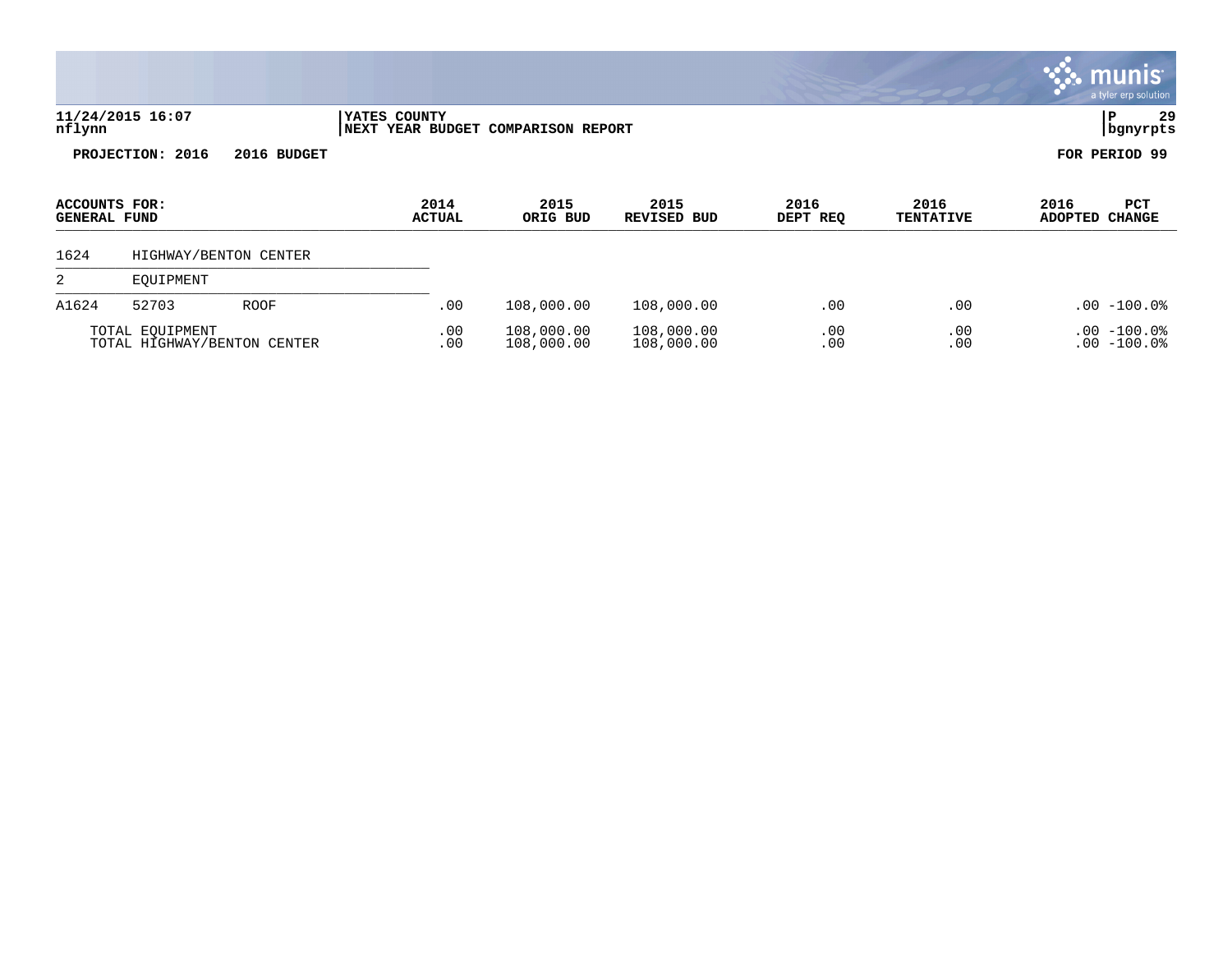|                                                                                                                                     |                                                                                                                                     |                                                                                                                                                                                                                                 |                                                                                                                                                                        |                                                                                                                                                                      |                                                                                                                                                                             |                                                                                                                                                                      |                                                                                                                                                                             |                                                                                                                                                                        | munis<br>a tyler erp solution                                                                                                               |
|-------------------------------------------------------------------------------------------------------------------------------------|-------------------------------------------------------------------------------------------------------------------------------------|---------------------------------------------------------------------------------------------------------------------------------------------------------------------------------------------------------------------------------|------------------------------------------------------------------------------------------------------------------------------------------------------------------------|----------------------------------------------------------------------------------------------------------------------------------------------------------------------|-----------------------------------------------------------------------------------------------------------------------------------------------------------------------------|----------------------------------------------------------------------------------------------------------------------------------------------------------------------|-----------------------------------------------------------------------------------------------------------------------------------------------------------------------------|------------------------------------------------------------------------------------------------------------------------------------------------------------------------|---------------------------------------------------------------------------------------------------------------------------------------------|
| nflynn                                                                                                                              | 11/24/2015 16:07                                                                                                                    |                                                                                                                                                                                                                                 | <b>YATES COUNTY</b><br>NEXT YEAR BUDGET COMPARISON REPORT                                                                                                              |                                                                                                                                                                      |                                                                                                                                                                             |                                                                                                                                                                      |                                                                                                                                                                             |                                                                                                                                                                        | ΙP<br>30<br>bgnyrpts                                                                                                                        |
|                                                                                                                                     | PROJECTION: 2016                                                                                                                    | 2016 BUDGET                                                                                                                                                                                                                     |                                                                                                                                                                        |                                                                                                                                                                      |                                                                                                                                                                             |                                                                                                                                                                      |                                                                                                                                                                             |                                                                                                                                                                        | FOR PERIOD 99                                                                                                                               |
| <b>ACCOUNTS FOR:</b><br><b>GENERAL FUND</b>                                                                                         |                                                                                                                                     |                                                                                                                                                                                                                                 | 2014<br><b>ACTUAL</b>                                                                                                                                                  | 2015<br>ORIG BUD                                                                                                                                                     | 2015<br><b>REVISED BUD</b>                                                                                                                                                  | 2016<br>DEPT REQ                                                                                                                                                     | 2016<br><b>TENTATIVE</b>                                                                                                                                                    | 2016<br><b>ADOPTED CHANGE</b>                                                                                                                                          | <b>PCT</b>                                                                                                                                  |
| 1625                                                                                                                                | BUILDINGS & GROUNDS                                                                                                                 |                                                                                                                                                                                                                                 |                                                                                                                                                                        |                                                                                                                                                                      |                                                                                                                                                                             |                                                                                                                                                                      |                                                                                                                                                                             |                                                                                                                                                                        |                                                                                                                                             |
| $\mathbf 0$                                                                                                                         | <b>REVENUES</b>                                                                                                                     |                                                                                                                                                                                                                                 |                                                                                                                                                                        |                                                                                                                                                                      |                                                                                                                                                                             |                                                                                                                                                                      |                                                                                                                                                                             |                                                                                                                                                                        |                                                                                                                                             |
| A1625<br>A1625<br>A1625                                                                                                             | 42650<br>42665<br>43789                                                                                                             | <b>SCRAP SALE</b><br>SALE OF EQ<br>PETROL Q                                                                                                                                                                                     | $-2,706.96$<br>$-12, 422.84$<br>.00                                                                                                                                    | $-1,500.00$<br>$-7,500.00$<br>.00                                                                                                                                    | $-1,500.00$<br>.00<br>$-1,450.00$                                                                                                                                           | $-1,500.00$<br>$-2,000.00$<br>.00                                                                                                                                    | $-1,500.00$<br>$-2,000.00$<br>.00                                                                                                                                           | $-1,500.00$<br>$-2,000.00$<br>.00                                                                                                                                      | .0 <sub>8</sub><br>$-73.3%$<br>.0%                                                                                                          |
|                                                                                                                                     | TOTAL REVENUES                                                                                                                      |                                                                                                                                                                                                                                 | $-15, 129.80$                                                                                                                                                          | $-9,000.00$                                                                                                                                                          | $-2,950.00$                                                                                                                                                                 | $-3,500.00$                                                                                                                                                          | $-3,500.00$                                                                                                                                                                 | $-3,500.00$                                                                                                                                                            | $-61.1%$                                                                                                                                    |
| $\mathbf{1}$                                                                                                                        | PERSONAL SERVICES                                                                                                                   |                                                                                                                                                                                                                                 |                                                                                                                                                                        |                                                                                                                                                                      |                                                                                                                                                                             |                                                                                                                                                                      |                                                                                                                                                                             |                                                                                                                                                                        |                                                                                                                                             |
| A1625<br>A1625<br>A1625<br>A1625<br>A1625<br>A1625<br>A1625<br>A1625<br>A1625<br>A1625<br>A1625<br>A1625<br>A1625<br>A1625<br>A1625 | 51040<br>51160<br>51161<br>51162<br>51163<br>51166<br>51170<br>51500<br>51501<br>51502<br>51504<br>51505<br>51509<br>51510<br>51660 | <b>BLDG SUPER</b><br><b>BLDG MECH</b><br><b>BLDG MECH</b><br><b>BLDG MECH</b><br><b>BLD HELPER</b><br>CLEANER<br>SR CLEANER<br>CB CSEA<br>DIFF CSEA<br>HOLIDAY OT<br>ON CALL<br>OVERTIME<br>COMP CSEA<br>CLOTHING<br>INS BUYOUT | 54,621.00<br>43,012.80<br>43,005.28<br>42,001.35<br>30,837.91<br>33, 366. 26<br>38,770.41<br>202.49<br>626.40<br>.00<br>2,612.20<br>399.00<br>64.59<br>1,500.00<br>.00 | 54,621.00<br>44,308.00<br>44,308.00<br>43,285.00<br>32,398.00<br>34,369.00<br>40,863.00<br>150.00<br>630.00<br>25.00<br>2,475.00<br>600.00<br>.00<br>1,500.00<br>.00 | 55,714.00<br>44,308.00<br>44,308.00<br>43,285.00<br>32,398.00<br>34,369.00<br>40,863.00<br>300.00<br>630.00<br>25.00<br>2,475.00<br>388.41<br>61.59<br>1,500.00<br>3,635.00 | 55,714.00<br>45,644.00<br>45,644.00<br>45,273.00<br>34,010.00<br>36,337.00<br>42,095.00<br>300.00<br>630.00<br>25.00<br>2,620.00<br>600.00<br>.00<br>1,500.00<br>.00 | 55,714.00<br>45,644.00<br>45,644.00<br>45, 273.00<br>34,010.00<br>36, 337.00<br>42,095.00<br>300.00<br>630.00<br>25.00<br>2,620.00<br>600.00<br>$.00 \,$<br>1,500.00<br>.00 | 55,714.00<br>45,644.00<br>45,644.00<br>45, 273.00<br>34,010.00<br>36, 337.00<br>42,095.00<br>300.00<br>630.00<br>25.00<br>2,620.00<br>600.00<br>.00<br>1,500.00<br>.00 | 2.0%<br>3.0%<br>3.0%<br>4.6%<br>5.0%<br>5.7%<br>3.0%<br>100.0%<br>.0%<br>$.0\%$<br>5.9%<br>.0%<br>.0%<br>.0 <sub>8</sub><br>.0 <sub>8</sub> |
|                                                                                                                                     | TOTAL PERSONAL SERVICES                                                                                                             |                                                                                                                                                                                                                                 | 291,019.69                                                                                                                                                             | 299,532.00                                                                                                                                                           | 304,260.00                                                                                                                                                                  | 310,392.00                                                                                                                                                           | 310,392.00                                                                                                                                                                  | 310,392.00                                                                                                                                                             | 3.6%                                                                                                                                        |
| 2<br>A1625<br>A1625<br>A1625                                                                                                        | EQUIPMENT<br>52309<br>52336<br>52516                                                                                                | LIFT<br>TRACT MOW<br>W&M EQUIP                                                                                                                                                                                                  | .00<br>.00<br>.00                                                                                                                                                      | .00<br>.00<br>.00                                                                                                                                                    | .00<br>15,010.00<br>3,843.67                                                                                                                                                | .00<br>15,010.00<br>3,843.00                                                                                                                                         | .00<br>.00<br>.00                                                                                                                                                           | .00<br>.00<br>.00                                                                                                                                                      | .0%<br>.0%<br>.0 <sub>8</sub>                                                                                                               |
|                                                                                                                                     | TOTAL EQUIPMENT                                                                                                                     |                                                                                                                                                                                                                                 | .00                                                                                                                                                                    | .00                                                                                                                                                                  | 18,853.67                                                                                                                                                                   | 18,853.00                                                                                                                                                            | .00                                                                                                                                                                         | .00                                                                                                                                                                    | .0%                                                                                                                                         |
| 4                                                                                                                                   | CONTRACTUAL EXPENSES                                                                                                                |                                                                                                                                                                                                                                 |                                                                                                                                                                        |                                                                                                                                                                      |                                                                                                                                                                             |                                                                                                                                                                      |                                                                                                                                                                             |                                                                                                                                                                        |                                                                                                                                             |
| A1625<br>A1625                                                                                                                      | 54402<br>54415                                                                                                                      | <b>WTS&amp;MEAS</b><br>YARD-TREE                                                                                                                                                                                                | .00<br>.00                                                                                                                                                             | .00<br>500.00                                                                                                                                                        | 22,000.00<br>582.00                                                                                                                                                         | 22,720.00<br>650.00                                                                                                                                                  | 22,720.00<br>650.00                                                                                                                                                         | 22,720.00<br>650.00                                                                                                                                                    | $.0\%$<br>30.0%                                                                                                                             |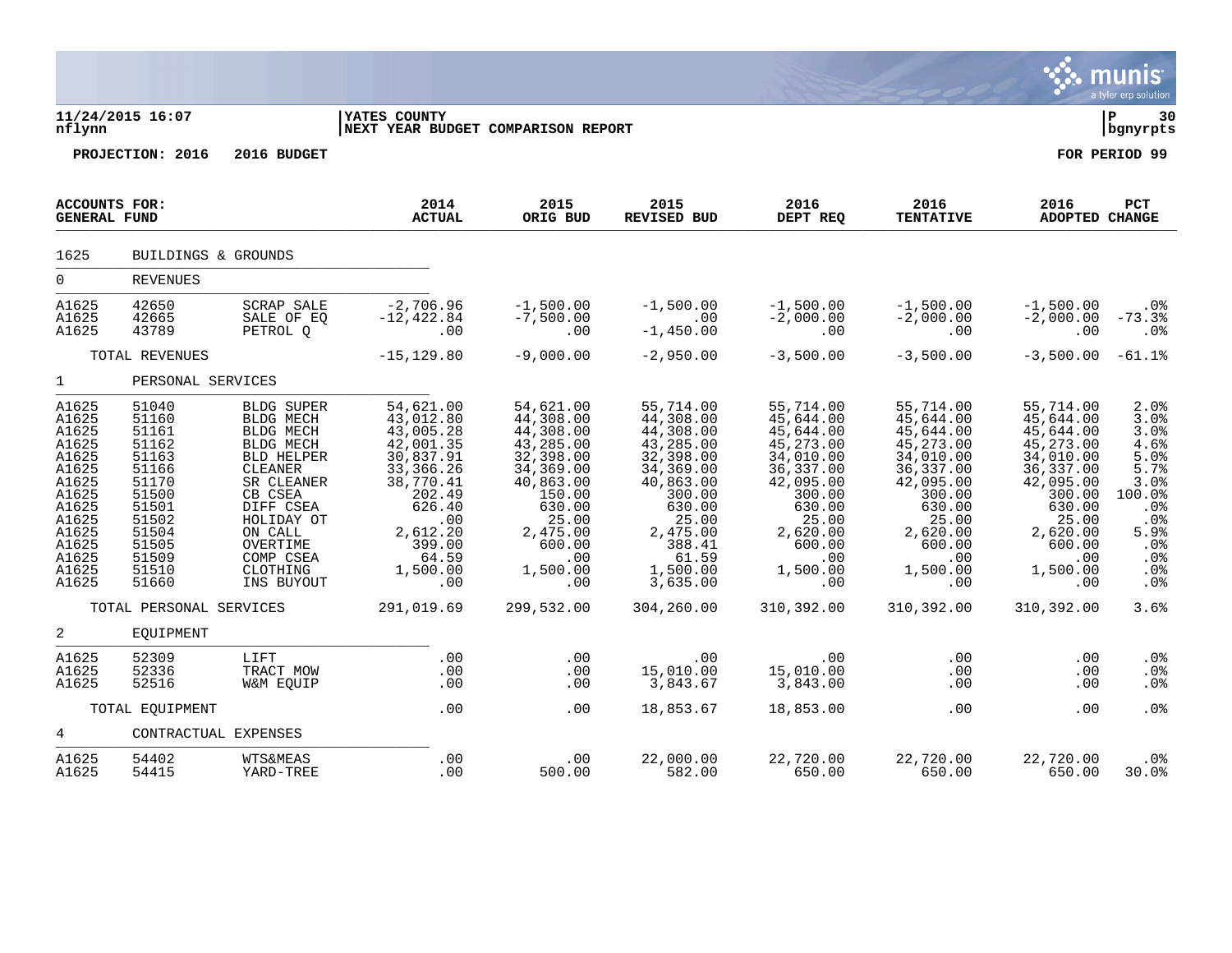

#### **11/24/2015 16:07 |YATES COUNTY |P 31 nflynn |NEXT YEAR BUDGET COMPARISON REPORT |bgnyrpts**

| <b>ACCOUNTS FOR:</b><br><b>GENERAL FUND</b> |                           |                            | 2014<br><b>ACTUAL</b> | 2015<br>ORIG BUD | 2015<br><b>REVISED BUD</b> | 2016<br>DEPT REQ | 2016<br><b>TENTATIVE</b> | 2016<br><b>ADOPTED</b> | PCT<br><b>CHANGE</b> |
|---------------------------------------------|---------------------------|----------------------------|-----------------------|------------------|----------------------------|------------------|--------------------------|------------------------|----------------------|
| A1625                                       | 54416                     | PRKNG LOT                  | .00                   | 2,000.00         | 2,000.00                   | 8,000.00         | 8,000.00                 | 8,000.00               | 300.0%               |
| A1625                                       | 54419                     | YARD EO                    | .00                   | 300.00           | 518.00                     | 300.00           | 300.00                   | 300.00                 | $.0\%$               |
| A1625                                       | 54457                     | SUPP:COMP                  | 192.16                | 50.00            | 50.00                      | 50.00            | 50.00                    | 50.00                  | $.0\%$               |
| A1625                                       | 54470                     | SUPP:OFF                   | 29.91                 | 125.00           | 125.00                     | 125.00           | 125.00                   | 125.00                 | $.0\%$               |
| A1625                                       | 54474                     | SUPP: SAFTY                | .00                   | 500.00           | 350.00                     | 500.00           | 500.00                   | 500.00                 | .0%                  |
| A1625                                       | 54507                     | COPIER CHR                 | .00                   | 65.00            | 65.00                      | 55.00            | 55.00                    | 55.00                  | $-15.4%$             |
| A1625                                       | 54515                     | POSTAGE                    | .00                   | 3.00             | 3.00                       | 3.00             | 3.00                     | 3.00                   | $.0\%$               |
| A1625                                       | 54522                     | SHIPMENTS                  | 12.35                 | 60.00            | 60.00                      | 30.00            | 30.00                    | 30.00                  | $-50.0$ %            |
| A1625                                       | 54571                     | COMP SOFT                  | .00                   | 20,000.00        | 20,000.00                  | 20,000.00        | 20,000.00                | 20,000.00              | $.0\%$               |
| A1625                                       | 54616                     | HAND TOOLS                 | .00                   | 450.00           | 450.00                     | 450.00           | 450.00                   | 450.00                 | $.0\%$               |
| A1625                                       | 54653                     | GASOLINE                   | .00                   | 1,600.00         | 1,550.00                   | 1,600.00         | 1,600.00                 | 1,600.00               | $.0\%$               |
| A1625                                       | 54654                     | MILEAGE                    | .00                   | 250.00           | 250.00                     | 250.00           | 250.00                   | 250.00                 | .0 <sub>8</sub>      |
| A1625                                       | 54661                     | VEH MAINT                  | .00                   | 800.00           | 700.00                     | 2,350.00         | 2,350.00                 | 2,350.00               | 193.8%               |
| A1625                                       | 54676                     | UTIL: CELL                 | .00                   | 130.00           | 210.00                     | 200.00           | 200.00                   | 200.00                 | 53.8%                |
| A1625                                       | 54678                     | UTIL:GAS                   | 2,547.32              | 2,500.00         | 2,500.00                   | 2,500.00         | 2,500.00                 | 2,500.00               | .0%                  |
| A1625                                       | 54682                     | TEL/FAX                    | .00                   | 350.00           | 270.00                     | 350.00           | 350.00                   | 350.00                 | . 0%                 |
| A1625                                       | 54684                     | UTIL: WAT/S                | 266.67                | 280.00           | 280.00                     | 330.00           | 330.00                   | 330.00                 | 17.9%                |
|                                             |                           | TOTAL CONTRACTUAL EXPENSES | 3,048.41              | 29,963.00        | 51,963.00                  | 60,463.00        | 60,463.00                | 60,463.00              | 101.8%               |
| 8                                           | EMPLOYEE BENEFITS         |                            |                       |                  |                            |                  |                          |                        |                      |
| A1625                                       | 58100                     | FICA/MED                   | 20,491.29             | 22,791.00        | 22,875.00                  | 21,423.00        | 21,866.00                | 21,866.00              | $-6.0%$              |
| A1625                                       | 58303                     | INS-CSEA                   | 94,937.62             | 101,732.00       | 101,732.00                 | 120,267.00       | 120,305.00               | 120,305.00             | 18.2%                |
| A1625                                       | 58305                     | INS-NON UN                 | 17,045.88             | 17,046.00        | .00                        | 19,578.00        | 18,883.00                | 18,883.00              | 14.9%                |
|                                             | TOTAL EMPLOYEE BENEFITS   |                            | 132,474.79            | 141,569.00       | 124,607.00                 | 161,268.00       | 161,054.00               | 161,054.00             | 13.9%                |
|                                             | TOTAL BUILDINGS & GROUNDS |                            | 411,413.09            | 462,064.00       | 496,733.67                 | 547,476.00       | 528,409.00               | 528,409.00             | 18.5%                |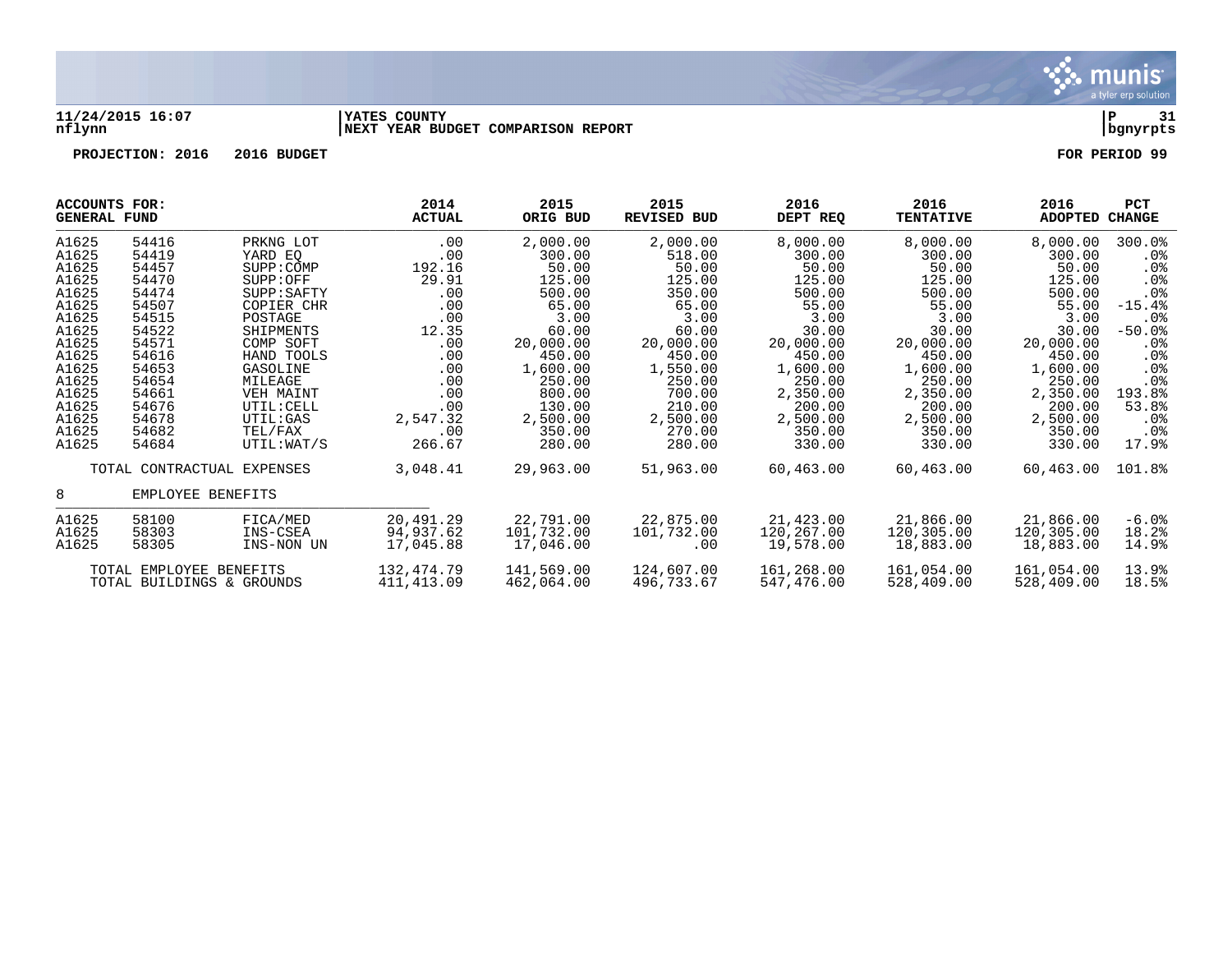|                                             |                                                      |                                  |                                                    |                               |                               |                              |                              |                              | munis<br>a tyler erp solution         |  |
|---------------------------------------------|------------------------------------------------------|----------------------------------|----------------------------------------------------|-------------------------------|-------------------------------|------------------------------|------------------------------|------------------------------|---------------------------------------|--|
| nflynn                                      | 11/24/2015 16:07                                     |                                  | YATES COUNTY<br>NEXT YEAR BUDGET COMPARISON REPORT |                               |                               |                              |                              |                              | 32<br>í ₽<br>bgnyrpts                 |  |
|                                             | PROJECTION:<br>2016                                  | 2016 BUDGET                      |                                                    |                               |                               |                              |                              |                              | FOR PERIOD 99                         |  |
| <b>ACCOUNTS FOR:</b><br><b>GENERAL FUND</b> |                                                      |                                  | 2014<br><b>ACTUAL</b>                              | 2015<br>ORIG BUD              | 2015<br><b>REVISED BUD</b>    | 2016<br>DEPT REQ             | 2016<br><b>TENTATIVE</b>     | 2016<br><b>ADOPTED</b>       | <b>PCT</b><br><b>CHANGE</b>           |  |
| 1640                                        | CENTRAL GASOLINE                                     |                                  |                                                    |                               |                               |                              |                              |                              |                                       |  |
| 0                                           | <b>REVENUES</b>                                      |                                  |                                                    |                               |                               |                              |                              |                              |                                       |  |
| A1640<br>A1640                              | 41276<br>41277                                       | GASOLINE<br>$E-Z$ PASS           | $-9, 274.67$<br>$-308.77$                          | $-10, 300.00$<br>$-300.00$    | $-10, 300.00$<br>$-300.00$    | $-9,000.00$<br>$-300.00$     | $-9,000.00$<br>$-300.00$     | $-9,000.00$<br>$-300.00$     | $-12.6%$<br>. 0 %                     |  |
|                                             | TOTAL REVENUES                                       |                                  | $-9,583.44$                                        | $-10,600.00$                  | $-10,600.00$                  | $-9,300.00$                  | $-9,300.00$                  | $-9,300.00$                  | $-12.3%$                              |  |
| 4                                           | CONTRACTUAL EXPENSES                                 |                                  |                                                    |                               |                               |                              |                              |                              |                                       |  |
| A1640<br>A1640<br>A1640                     | 54653<br>54663<br>54664                              | GASOLINE<br>USER FEE<br>E-Z PASS | 9,124.06<br>295.71<br>311.10                       | 10,000.00<br>300.00<br>300.00 | 10,000.00<br>300.00<br>300.00 | 9,000.00<br>300.00<br>300.00 | 9,000.00<br>300.00<br>300.00 | 9,000.00<br>300.00<br>300.00 | $-10.0%$<br>$.0\%$<br>.0 <sub>8</sub> |  |
|                                             | TOTAL CONTRACTUAL EXPENSES<br>TOTAL CENTRAL GASOLINE |                                  | 9,730.87<br>147.43                                 | 10,600.00<br>.00              | 10,600.00<br>.00              | 9,600.00<br>300.00           | 9,600.00<br>300.00           | 9,600.00<br>300.00           | $-9.4%$<br>.0%                        |  |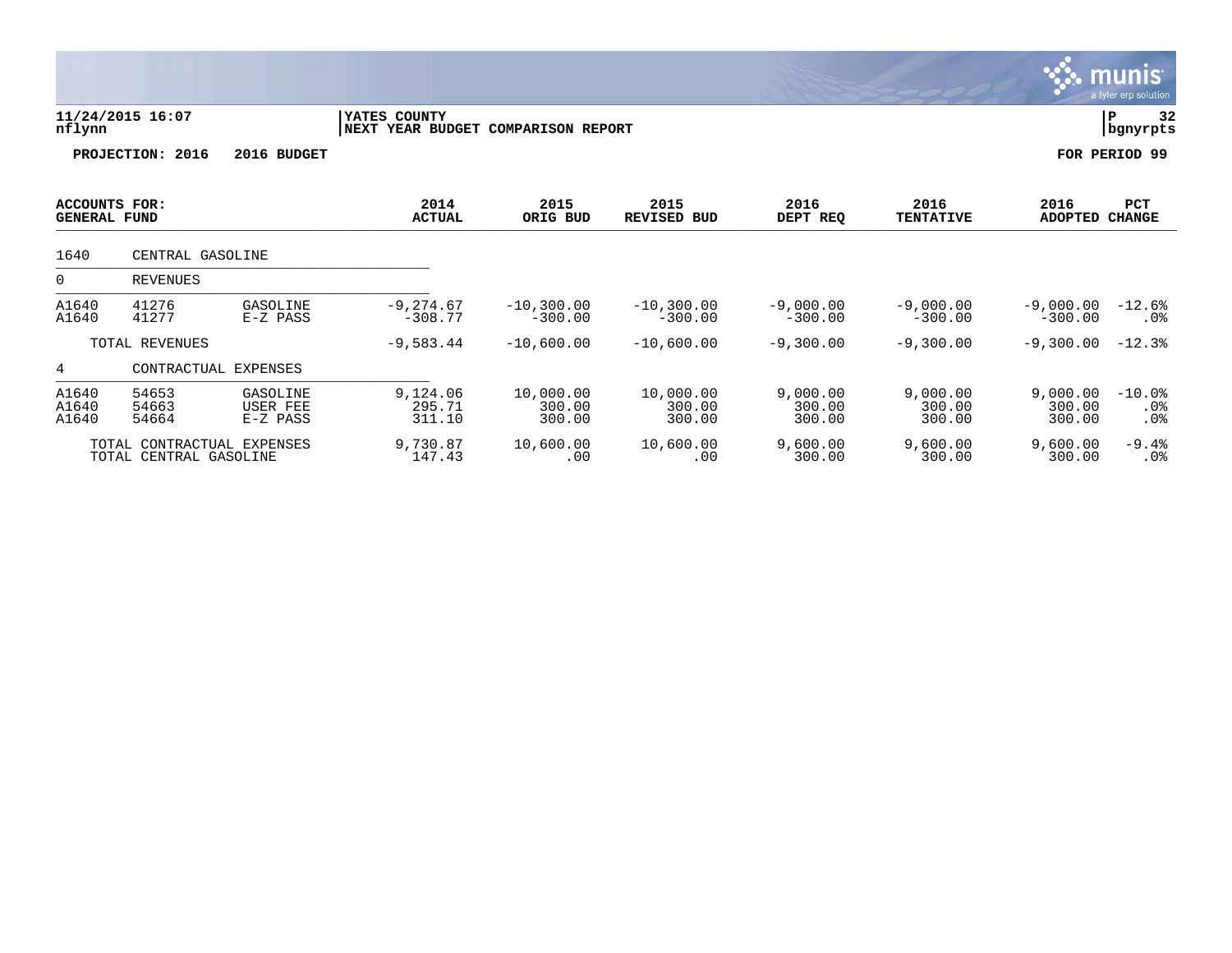|                                             |                                                   |                         |              |                       |                                    |                            |                          |                          |                          | munis<br>a tyler erp solution |
|---------------------------------------------|---------------------------------------------------|-------------------------|--------------|-----------------------|------------------------------------|----------------------------|--------------------------|--------------------------|--------------------------|-------------------------------|
| nflynn                                      | 11/24/2015 16:07                                  |                         | YATES COUNTY |                       | NEXT YEAR BUDGET COMPARISON REPORT |                            |                          |                          |                          | P<br>33<br>  bgnyrpts         |
|                                             | PROJECTION: 2016                                  | 2016 BUDGET             |              |                       |                                    |                            |                          |                          |                          | FOR PERIOD 99                 |
| <b>ACCOUNTS FOR:</b><br><b>GENERAL FUND</b> |                                                   |                         |              | 2014<br><b>ACTUAL</b> | 2015<br>ORIG BUD                   | 2015<br><b>REVISED BUD</b> | 2016<br>DEPT REQ         | 2016<br><b>TENTATIVE</b> | 2016<br><b>ADOPTED</b>   | PCT<br><b>CHANGE</b>          |
| 1650                                        |                                                   | APP-CENTRAL COMM SYSTEM |              |                       |                                    |                            |                          |                          |                          |                               |
| $\mathbf 0$                                 | <b>REVENUES</b>                                   |                         |              |                       |                                    |                            |                          |                          |                          |                               |
| A1650<br>A1650                              | 41275<br>42401                                    | TEL CHRGS<br>INT TEL    |              | .00<br>.00            | $-66, 540.00$<br>$-60.00$          | $-66, 540.00$<br>$-60.00$  | $-64,970.00$<br>$-30.00$ | $-64,970.00$<br>$-30.00$ | $-64,970.00$<br>$-30.00$ | $-2.4%$<br>$-50.0%$           |
|                                             | TOTAL REVENUES                                    |                         |              | .00                   | $-66,600.00$                       | $-66,600.00$               | $-65,000.00$             | $-65,000.00$             | $-65,000.00$             | $-2.4%$                       |
| 2                                           | EOUIPMENT                                         |                         |              |                       |                                    |                            |                          |                          |                          |                               |
| A1650                                       | 52115                                             | COMP HRDWR              |              | .00                   | 40,000.00                          | 40,000.00                  | 40,000.00                | 40,000.00                | 40,000.00                | .0%                           |
|                                             | TOTAL EQUIPMENT                                   |                         |              | .00                   | 40,000.00                          | 40,000.00                  | 40,000.00                | 40,000.00                | 40,000.00                | .0%                           |
| 4                                           | CONTRACTUAL                                       | EXPENSES                |              |                       |                                    |                            |                          |                          |                          |                               |
| A1650<br>A1650                              | 54577<br>54682                                    | COMP TECH<br>TEL/FAX    |              | .00<br>.00            | .00<br>56,600.00                   | .00<br>56,600.00           | 29,000.00<br>18,000.00   | 29,000.00<br>18,000.00   | 29,000.00<br>18,000.00   | $.0\%$<br>$-68.2%$            |
|                                             | TOTAL CONTRACTUAL<br>TOTAL APP-CENTRAL COMM SYSTE | EXPENSES                |              | .00<br>.00            | 56,600.00<br>30,000.00             | 56,600.00<br>30,000.00     | 47,000.00<br>22,000.00   | 47,000.00<br>22,000.00   | 47,000.00<br>22,000.00   | $-17.0%$<br>$-26.7%$          |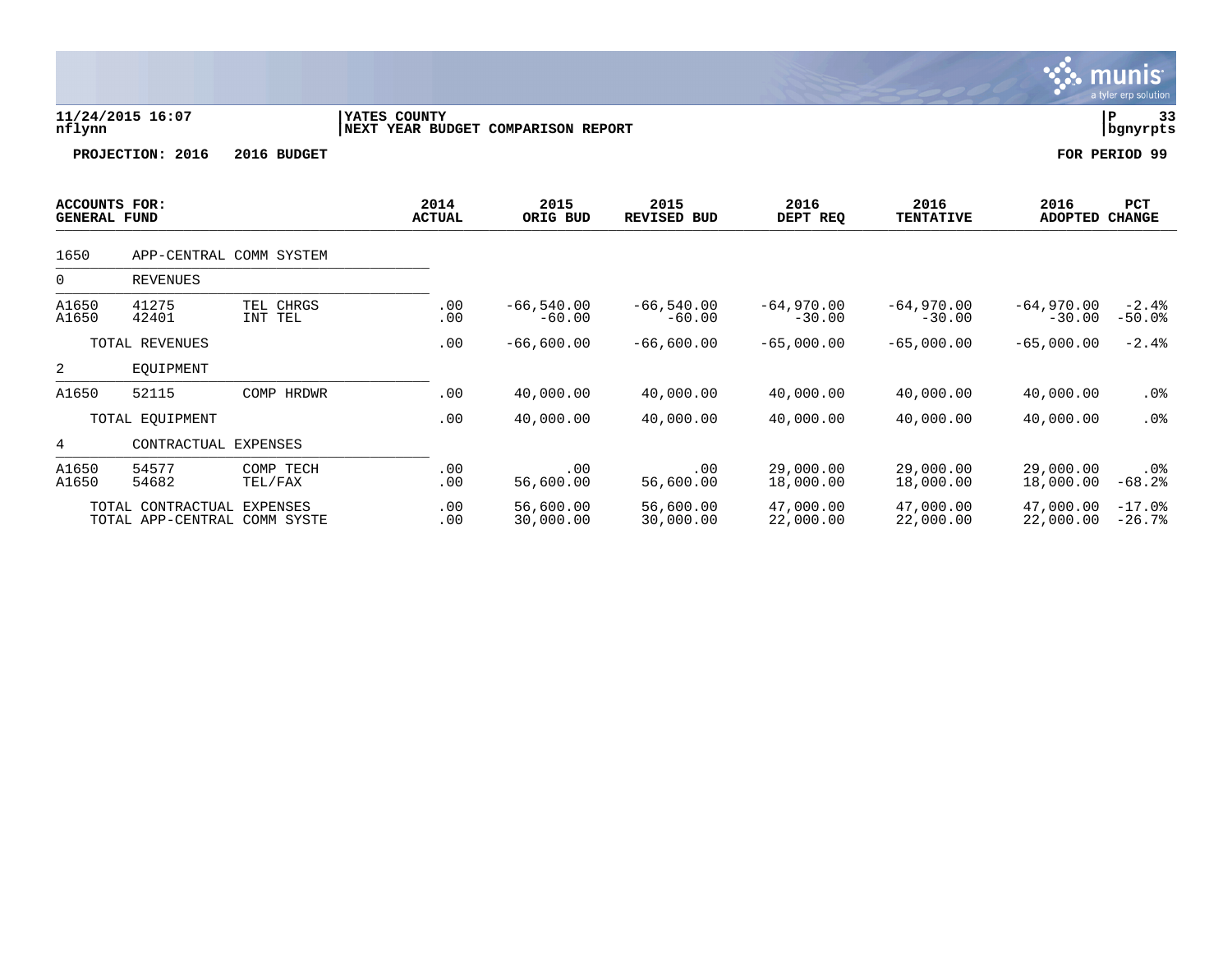|                                           |                                                     |                                                                      |                                                       |                                                       |                                                       |                                                       |                                                       |                                                       | munis<br>a tyler erp solution                               |
|-------------------------------------------|-----------------------------------------------------|----------------------------------------------------------------------|-------------------------------------------------------|-------------------------------------------------------|-------------------------------------------------------|-------------------------------------------------------|-------------------------------------------------------|-------------------------------------------------------|-------------------------------------------------------------|
| nflynn                                    | 11/24/2015 16:07                                    |                                                                      | YATES COUNTY<br>NEXT YEAR BUDGET COMPARISON REPORT    |                                                       |                                                       |                                                       |                                                       |                                                       | l P<br>34<br>  bgnyrpts                                     |
|                                           | PROJECTION: 2016                                    | 2016 BUDGET                                                          |                                                       |                                                       |                                                       |                                                       |                                                       |                                                       | FOR PERIOD 99                                               |
| ACCOUNTS FOR:<br><b>GENERAL FUND</b>      |                                                     |                                                                      | 2014<br><b>ACTUAL</b>                                 | 2015<br>ORIG BUD                                      | 2015<br><b>REVISED BUD</b>                            | 2016<br>DEPT REQ                                      | 2016<br><b>TENTATIVE</b>                              | 2016<br>ADOPTED                                       | <b>PCT</b><br><b>CHANGE</b>                                 |
| 1670                                      | CENTRAL MAILING                                     |                                                                      |                                                       |                                                       |                                                       |                                                       |                                                       |                                                       |                                                             |
| $\Omega$                                  | <b>REVENUES</b>                                     |                                                                      |                                                       |                                                       |                                                       |                                                       |                                                       |                                                       |                                                             |
| A1670<br>A1670                            | 41272<br>41274                                      | CNTRL MAIL<br>SHIPPING                                               | $-31,931.97$<br>$-891.43$                             | $-30,000,00$<br>$-960.00$                             | $-30,000.00$<br>$-960.00$                             | $-30.000.00$<br>$-960.00$                             | $-30.000.00$<br>$-1,260.00$                           | $-30,000,00$<br>$-1, 260, 00$                         | $.0\%$<br>.0%                                               |
|                                           | TOTAL REVENUES                                      |                                                                      | $-32,823.40$                                          | $-30,960.00$                                          | $-30,960.00$                                          | $-30,960.00$                                          | $-31, 260.00$                                         | $-31, 260.00$                                         | .0%                                                         |
| 4                                         | CONTRACTUAL EXPENSES                                |                                                                      |                                                       |                                                       |                                                       |                                                       |                                                       |                                                       |                                                             |
| A1670<br>A1670<br>A1670<br>A1670<br>A1670 | 54407<br>54470<br>54515<br>54522<br>54980           | <b>EOUIP AGRE</b><br>SUPP:OFF<br>POSTAGE<br>SHIPMENTS<br>LEASE: PSTC | 1,824.00<br>136.44<br>35,000.00<br>2,037.54<br>768.00 | 2,225.00<br>400.00<br>35,000.00<br>2,000.00<br>768.00 | 2,225.00<br>400.00<br>35,000.00<br>2,000.00<br>768.00 | 2,116.00<br>400.00<br>30,000.00<br>2,300.00<br>650.00 | 2,116.00<br>400.00<br>30,000.00<br>2,300.00<br>650.00 | 2,116.00<br>400.00<br>30,000.00<br>2,300.00<br>650.00 | $-4.9%$<br>.0 <sub>8</sub><br>$-14.3%$<br>15.0%<br>$-15.4%$ |
|                                           | TOTAL CONTRACTUAL EXPENSES<br>TOTAL CENTRAL MAILING |                                                                      | 39,765.98<br>6,942.58                                 | 40,393.00<br>9,433.00                                 | 40,393.00<br>9,433.00                                 | 35,466.00<br>4,506.00                                 | 35,466.00<br>4,206.00                                 | 35,466.00<br>4,206.00                                 | $-12.2$<br>$-52.2$                                          |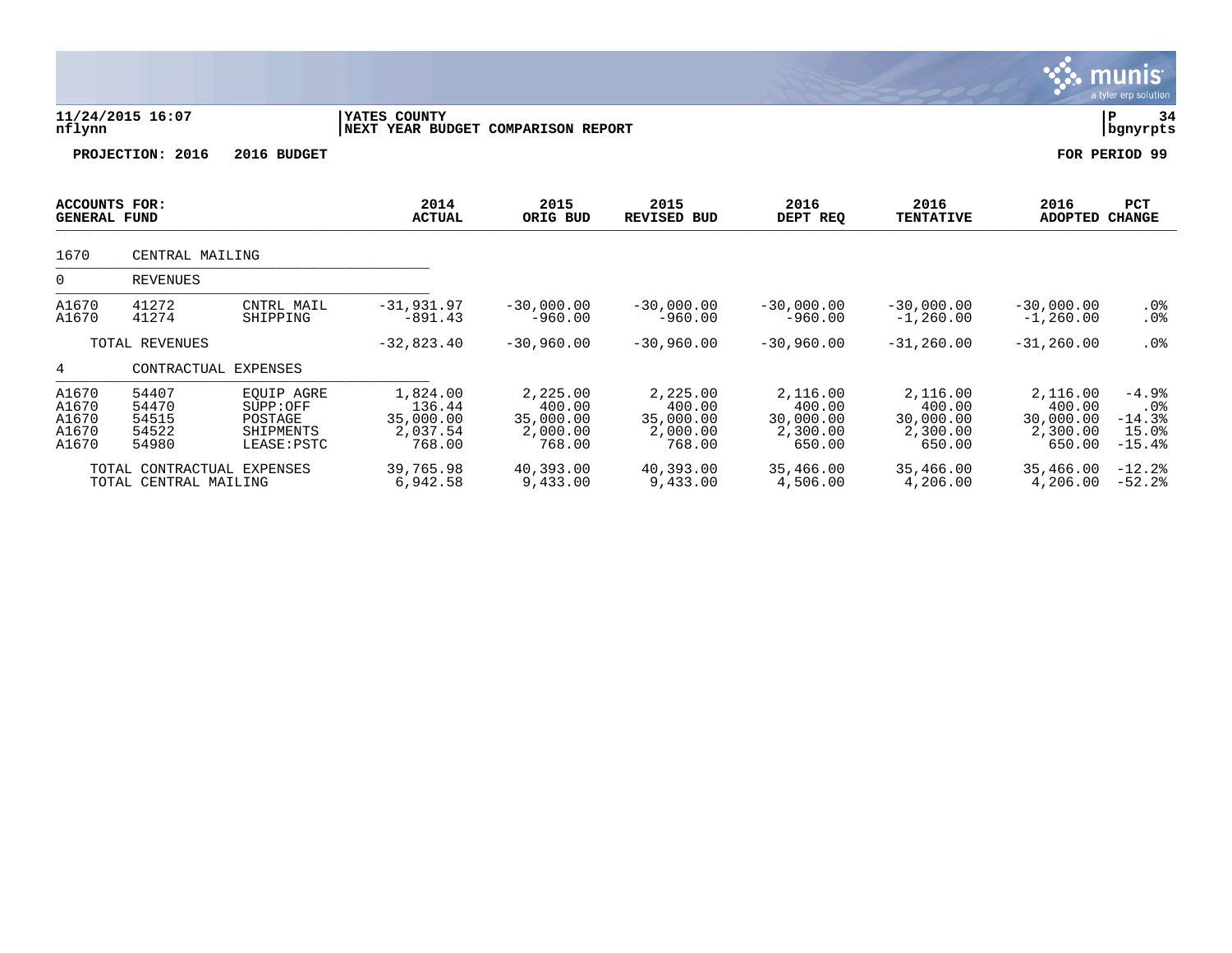| nflynn                                      |                      |                           | YATES COUNTY                       |                       |                            |                       |                          |                        |                      |
|---------------------------------------------|----------------------|---------------------------|------------------------------------|-----------------------|----------------------------|-----------------------|--------------------------|------------------------|----------------------|
|                                             | 11/24/2015 16:07     |                           | NEXT YEAR BUDGET COMPARISON REPORT |                       |                            |                       |                          |                        | 35<br>P<br>bgnyrpts  |
|                                             | PROJECTION: 2016     | 2016 BUDGET               |                                    |                       |                            |                       |                          |                        | FOR PERIOD 99        |
| <b>ACCOUNTS FOR:</b><br><b>GENERAL FUND</b> |                      |                           | 2014<br><b>ACTUAL</b>              | 2015<br>ORIG BUD      | 2015<br><b>REVISED BUD</b> | 2016<br>DEPT REQ      | 2016<br><b>TENTATIVE</b> | 2016<br><b>ADOPTED</b> | PCT<br><b>CHANGE</b> |
| 1675                                        | CENTRAL COPIER       |                           |                                    |                       |                            |                       |                          |                        |                      |
| 0                                           | <b>REVENUES</b>      |                           |                                    |                       |                            |                       |                          |                        |                      |
| A1675                                       | 41271                | COPIER                    | $-18,633.15$                       | $-18,000.00$          | $-18,000.00$               | $-17,000.00$          | $-17,000.00$             | $-17,000.00$           | $-5.6%$              |
|                                             | TOTAL REVENUES       |                           | $-18,633.15$                       | $-18,000.00$          | $-18,000.00$               | $-17,000.00$          | $-17,000.00$             | $-17,000.00$           | $-5.6%$              |
| $\overline{a}$                              | EQUIPMENT            |                           |                                    |                       |                            |                       |                          |                        |                      |
| A1675                                       | 52120                | COPIER                    | .00                                | 2,850.00              | 2,850.00                   | .00                   | .00                      |                        | $.00 - 100.0$        |
|                                             | TOTAL EQUIPMENT      |                           | .00                                | 2,850.00              | 2,850.00                   | .00                   | .00                      |                        | $.00 - 100.0$        |
| 4                                           | CONTRACTUAL EXPENSES |                           |                                    |                       |                            |                       |                          |                        |                      |
| A1675<br>A1675                              | 54406<br>54454       | COPIER AGR<br>SUPP: CNTRL | 10,389.75<br>2,376.78              | 11,000.00<br>3,000.00 | 11,000.00<br>3,000.00      | 11,000.00<br>3,000.00 | 11,000.00<br>3,000.00    | 11,000.00<br>3,000.00  | $.0\%$<br>.0%        |

TOTAL CONTRACTUAL EXPENSES 12,766.53 14,000.00 14,000.00 14,000.00 14,000.00 14,000.00 .0%

TOTAL CENTRAL COPIER -5,866.62 -1,150.00 -1,150.00 -3,000.00 -3,000.00 -3,000.00 160.9%

 $\ddot{\ddot{\mathbf{u}}}$  munis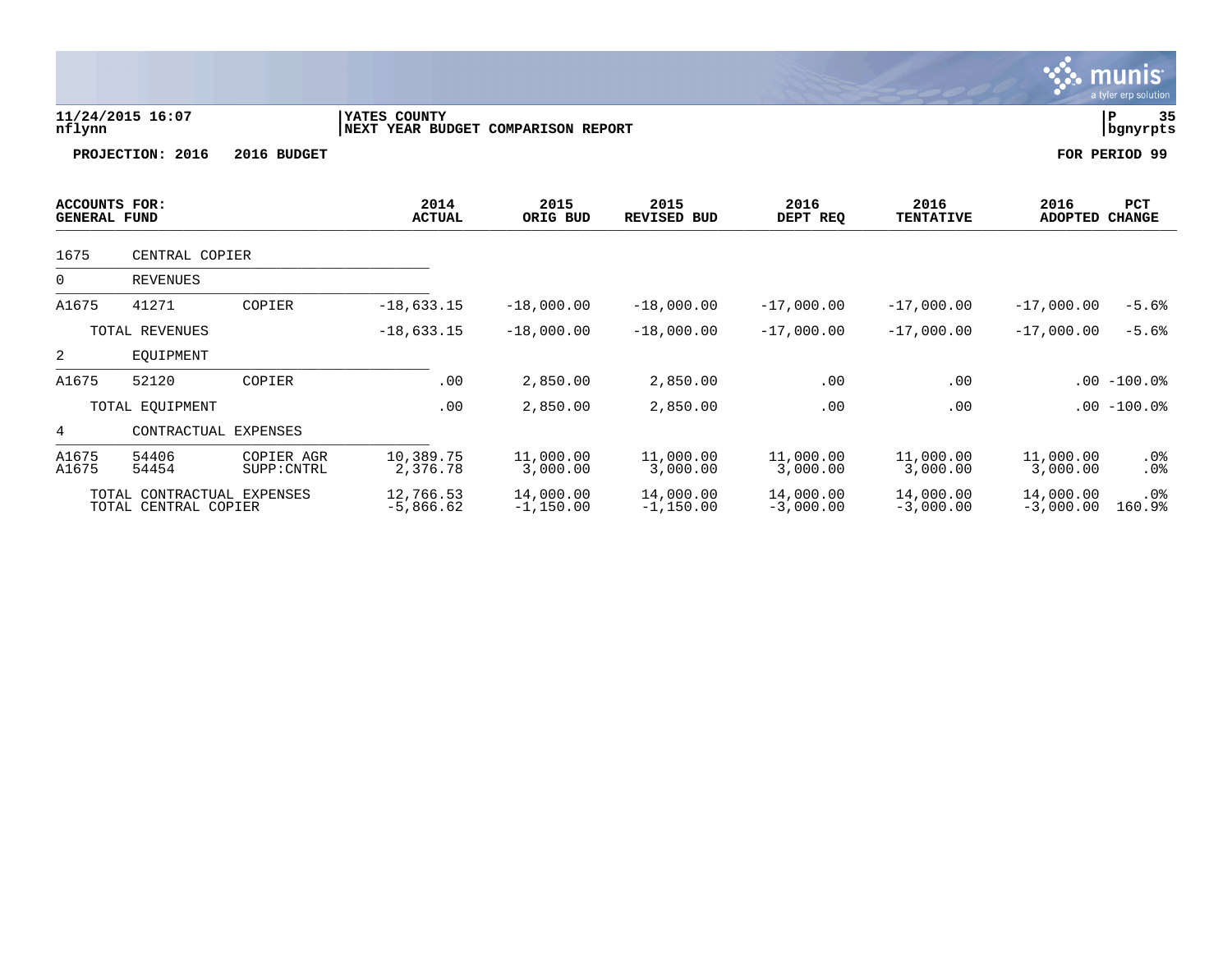|                                                                                        |                                                                                        |                                                                                                                                |                                                                                   |                                                                                                      |                                                                                                            |                                                                                                            |                                                                                                            |                                                                                                     | a tyler erp solution                                                                           |
|----------------------------------------------------------------------------------------|----------------------------------------------------------------------------------------|--------------------------------------------------------------------------------------------------------------------------------|-----------------------------------------------------------------------------------|------------------------------------------------------------------------------------------------------|------------------------------------------------------------------------------------------------------------|------------------------------------------------------------------------------------------------------------|------------------------------------------------------------------------------------------------------------|-----------------------------------------------------------------------------------------------------|------------------------------------------------------------------------------------------------|
| nflynn                                                                                 | 11/24/2015 16:07                                                                       |                                                                                                                                | YATES COUNTY<br>NEXT YEAR BUDGET COMPARISON REPORT                                |                                                                                                      |                                                                                                            |                                                                                                            |                                                                                                            |                                                                                                     | l P<br>36<br>  bgnyrpts                                                                        |
|                                                                                        | PROJECTION: 2016                                                                       | 2016 BUDGET                                                                                                                    |                                                                                   |                                                                                                      |                                                                                                            |                                                                                                            |                                                                                                            |                                                                                                     | FOR PERIOD 99                                                                                  |
| <b>ACCOUNTS FOR:</b><br><b>GENERAL FUND</b>                                            |                                                                                        |                                                                                                                                | 2014<br><b>ACTUAL</b>                                                             | 2015<br>ORIG BUD                                                                                     | 2015<br><b>REVISED BUD</b>                                                                                 | 2016<br>DEPT REQ                                                                                           | 2016<br><b>TENTATIVE</b>                                                                                   | 2016<br>ADOPTED CHANGE                                                                              | PCT                                                                                            |
| 1680                                                                                   |                                                                                        | INFORMATION TECHNOLOGY                                                                                                         |                                                                                   |                                                                                                      |                                                                                                            |                                                                                                            |                                                                                                            |                                                                                                     |                                                                                                |
| $\mathbf 0$                                                                            | <b>REVENUES</b>                                                                        |                                                                                                                                |                                                                                   |                                                                                                      |                                                                                                            |                                                                                                            |                                                                                                            |                                                                                                     |                                                                                                |
| A1680                                                                                  | 42230                                                                                  | IT SERV                                                                                                                        | .00                                                                               | .00                                                                                                  | .00                                                                                                        | $-35,000.00$                                                                                               | $-35,000.00$                                                                                               | $-35,000.00$                                                                                        | .0 <sub>8</sub>                                                                                |
|                                                                                        | TOTAL REVENUES                                                                         |                                                                                                                                | .00                                                                               | .00                                                                                                  | .00                                                                                                        | $-35,000.00$                                                                                               | $-35,000.00$                                                                                               | $-35,000.00$                                                                                        | .0 <sub>8</sub>                                                                                |
| $\mathbf{1}$                                                                           | PERSONAL SERVICES                                                                      |                                                                                                                                |                                                                                   |                                                                                                      |                                                                                                            |                                                                                                            |                                                                                                            |                                                                                                     |                                                                                                |
| A1680<br>A1680<br>A1680<br>A1680<br>A1680<br>A1680<br>A1680<br>A1680<br>A1680<br>A1680 | 51076<br>51077<br>51078<br>51079<br>51500<br>51502<br>51505<br>51508<br>51661<br>51961 | IT DIRECT<br>NETWORK AD<br>COMP SUPP<br>COMP TECH<br>CB CSEA<br>HOLIDAY OT<br>OVERTIME<br>35-40 HRS<br>COMP NONUN<br>35-40 HRS | 68,980.00<br>.00<br>14,587.75<br>.00<br>.00<br>.00<br>.00<br>.00<br>148.06<br>.00 | 68,980.00<br>50,000.00<br>41,039.00<br>.00<br>500.00<br>500.00<br>2,000.00<br>.00<br>.00<br>1,500.00 | 70,360.00<br>50,000.00<br>30,185.50<br>10,853.50<br>500.00<br>500.00<br>2,000.00<br>.00<br>.00<br>1,500.00 | 70,360.00<br>53,250.00<br>41,674.00<br>42,533.00<br>500.00<br>500.00<br>2,000.00<br>1,500.00<br>.00<br>.00 | 70,360.00<br>53,250.00<br>41,674.00<br>42,533.00<br>500.00<br>500.00<br>2,000.00<br>1,500.00<br>.00<br>.00 | 70,360.00<br>53,250.00<br>41,674.00<br>42,533.00<br>500.00<br>500.00<br>2,000.00<br>1,500.00<br>.00 | 2.0%<br>6.5%<br>1.5%<br>.0%<br>$.0\%$<br>.0%<br>.0%<br>.0%<br>.0 <sub>8</sub><br>$.00 - 100.0$ |
|                                                                                        | TOTAL PERSONAL SERVICES                                                                |                                                                                                                                | 83,715.81                                                                         | 164,519.00                                                                                           | 165,899.00                                                                                                 | 212,317.00                                                                                                 | 212, 317.00                                                                                                | 212,317.00                                                                                          | 29.1%                                                                                          |
| $\overline{2}$                                                                         | EOUIPMENT                                                                              |                                                                                                                                |                                                                                   |                                                                                                      |                                                                                                            |                                                                                                            |                                                                                                            |                                                                                                     |                                                                                                |
| A1680<br>A1680<br>A1680<br>A1680<br>A1680                                              | 52115<br>52125<br>52126<br>52127<br>52128                                              | COMP HRDWR<br><b>DESKTOPS</b><br>LAPTOPS<br>PRINTERS<br>COMP SUPP                                                              | 66, 449.76<br>21,896.00<br>5,280.02<br>607.89<br>9,921.79                         | 90,005.00<br>25,380.00<br>15,330.00<br>.00<br>.00                                                    | 86,008.78<br>25,380.00<br>15,330.00<br>970.72<br>3,025.50                                                  | 42,500.00<br>24,440.00<br>15,330.00<br>.00<br>4,000.00                                                     | 42,500.00<br>24,440.00<br>15,330.00<br>$.00 \,$<br>4,000.00                                                | 42,500.00<br>24,440.00<br>15,330.00<br>.00<br>4,000.00                                              | $-52.8%$<br>$-3.7%$<br>.0%<br>$.0\%$<br>.0%                                                    |
|                                                                                        | TOTAL EOUIPMENT                                                                        |                                                                                                                                | 104,155.46                                                                        | 130,715.00                                                                                           | 130,715.00                                                                                                 | 86,270.00                                                                                                  | 86,270.00                                                                                                  | 86,270.00                                                                                           | $-34.0%$                                                                                       |
| 4                                                                                      | CONTRACTUAL EXPENSES                                                                   |                                                                                                                                |                                                                                   |                                                                                                      |                                                                                                            |                                                                                                            |                                                                                                            |                                                                                                     |                                                                                                |
| A1680<br>A1680<br>A1680<br>A1680<br>A1680<br>A1680<br>A1680                            | 54011<br>54152<br>54407<br>54455<br>54470<br>54501<br>54507                            | CONSULTANT<br>CONFERENCE<br>EQUIP AGRE<br>SUPP:IT<br>SUPP:OFF<br>ADV<br>COPIER CHR                                             | 7,875.00<br>200.00<br>2,211.67<br>728.73<br>32.89<br>.00<br>3.70                  | 7,825.00<br>200.00<br>20,487.00<br>1,000.00<br>200.00<br>30.00<br>30.00                              | 15,610.00<br>200.00<br>20, 153. 44<br>1,000.00<br>200.00<br>30.00<br>30.00                                 | 7,875.00<br>1,000.00<br>17,109.00<br>1,000.00<br>200.00<br>30.00<br>30.00                                  | 7,875.00<br>1,000.00<br>10, 109.00<br>1,000.00<br>200.00<br>30.00<br>30.00                                 | 7,875.00<br>1,000.00<br>10,109.00<br>1,000.00<br>200.00<br>30.00<br>30.00                           | .6%<br>400.0%<br>$-16.5%$<br>.0 <sub>8</sub><br>.0%<br>.0%<br>.0 <sub>8</sub>                  |

 $\ddot{\mathbf{w}}$  munis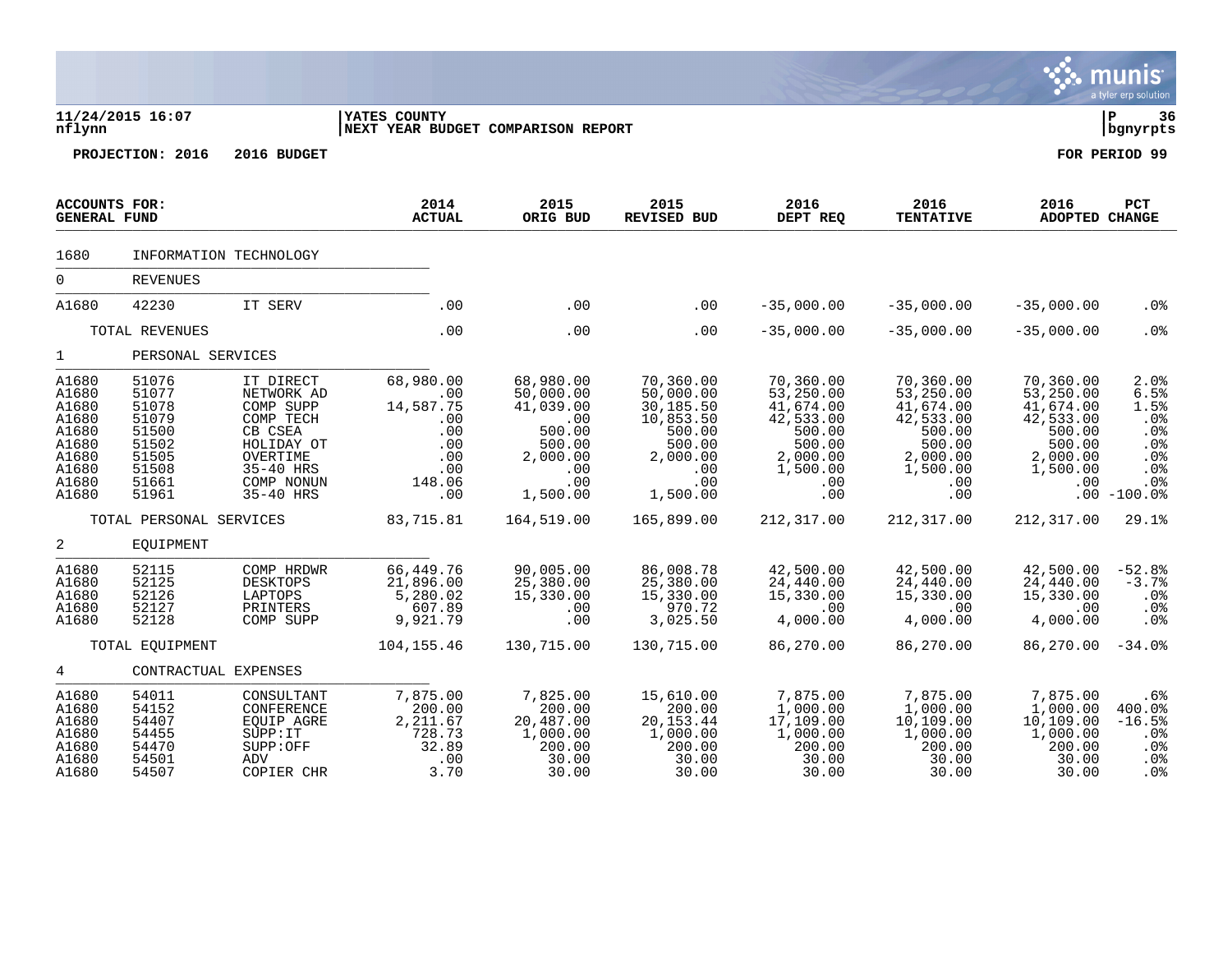

### **11/24/2015 16:07 |YATES COUNTY |P 37 nflynn |NEXT YEAR BUDGET COMPARISON REPORT |bgnyrpts**

| ACCOUNTS FOR:<br>GENERAL FUND |                              |             | 2014<br><b>ACTUAL</b> | 2015<br>ORIG BUD | 2015<br><b>REVISED BUD</b> | 2016<br>DEPT REQ | 2016<br><b>TENTATIVE</b> | 2016<br>ADOPTED | <b>PCT</b><br><b>CHANGE</b> |
|-------------------------------|------------------------------|-------------|-----------------------|------------------|----------------------------|------------------|--------------------------|-----------------|-----------------------------|
| A1680                         | 54515                        | POSTAGE     | $.00 \ \rm$           | $.00 \,$         | .00                        | 50.00            | 50.00                    | 50.00           | $.0\%$                      |
| A1680                         | 54571                        | COMP SOFT   | 38,659.50             | .00              | 3,783.15                   | 35,300.00        | 30,800.00                | 30,800.00       | .0 <sub>8</sub>             |
| A1680                         | 54575                        | COMP SOFT   | 23,758.13             | 33,215.00        | 29,431.85                  | 34,910.00        | 34,910.00                | 34,910.00       | 5.1%                        |
| A1680                         | 54577                        | COMP TECH   | 111,693.00            | 56,575.00        | 56,575.00                  | 61,575.00        | 61,575.00                | 61,575.00       | 8.8%                        |
| A1680                         | 54583                        | COMP SUPP   | 2,101.31              | 1,500.00         | 1,833.56                   | 3,000.00         | 3,000.00                 | 3,000.00        | $100.0$ <sup>8</sup>        |
| A1680                         | 54654                        | MILEAGE     | 255.36                | 300.00           | 300.00                     | 1,000.00         | 1,000.00                 | 1,000.00        | 233.3%                      |
| A1680                         | 54676                        | UTIL: CELL  | 705.82                | 900.00           | 900.00                     | 1,800.00         | 1,800.00                 | 1,800.00        | 100.0%                      |
| A1680                         | 54679                        | UTIL: INTER | 20,745.00             | 21,225.00        | 21,225.00                  | 21,600.00        | 21,600.00                | 21,600.00       | 1.8%                        |
| A1680                         | 54682                        | TEL/FAX     | 257.14                | 500.00           | 500.00                     | 500.00           | 500.00                   | 500.00          | .0%                         |
| A1680                         | 54907                        | <b>DUES</b> | 50.00                 | 50.00            | 50.00                      | 50.00            | 50.00                    | 50.00           | $.0\%$                      |
|                               | TOTAL CONTRACTUAL EXPENSES   |             | 209, 277. 25          | 144,037.00       | 151,822.00                 | 187,029.00       | 175,529.00               | 175,529.00      | 29.8%                       |
| 8                             | EMPLOYEE BENEFITS            |             |                       |                  |                            |                  |                          |                 |                             |
| A1680                         | 58100                        | FICA/MED    | 5,981.99              | 12,556.00        | 12,662.00                  | 14,868.00        | 14,871.00                | 14,871.00       | 18.4%                       |
| A1680                         | 58303                        | INS-CSEA    | 2,371.47              | 20,049.00        | 20,049.00                  | 58,915.00        | 58,933.00                | 58,933.00       | 193.9%                      |
| A1680                         | 58305                        | INS-NON UN  | 6,432.60              | 6,433.00         | 5,430.00                   | 6,413.00         | 6,186.00                 | 6,186.00        | $-0.38$                     |
|                               | TOTAL EMPLOYEE BENEFITS      |             | 14,786.06             | 39,038.00        | 38,141.00                  | 80,196.00        | 79,990.00                | 79,990.00       | 105.4%                      |
|                               | TOTAL INFORMATION TECHNOLOGY |             | 411,934.58            | 478,309.00       | 486,577.00                 | 530,812.00       | 519,106.00               | 519,106.00      | 11.0%                       |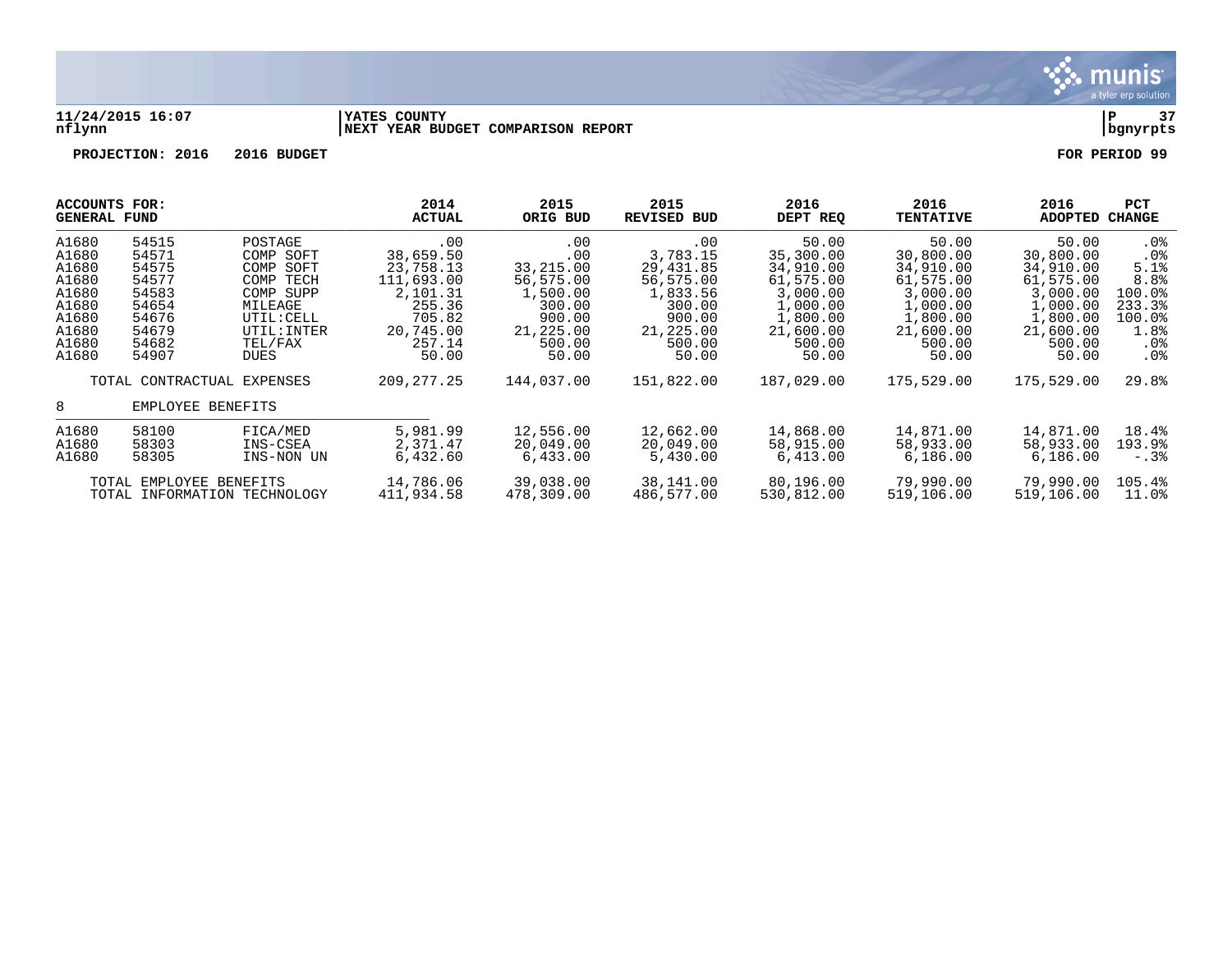|                                             |                                                 |             |                                            |                          |                            |                        |                          |                        | <b>munis</b><br>a tyler erp solution |
|---------------------------------------------|-------------------------------------------------|-------------|--------------------------------------------|--------------------------|----------------------------|------------------------|--------------------------|------------------------|--------------------------------------|
| nflynn                                      | 11/24/2015 16:07                                |             | YATES COUNTY<br>NEXT<br><b>YEAR BUDGET</b> | <b>COMPARISON REPORT</b> |                            |                        |                          |                        | 38<br>ΙP<br>  bgnyrpts               |
|                                             | PROJECTION: 2016                                | 2016 BUDGET |                                            |                          |                            |                        |                          |                        | FOR PERIOD 99                        |
| <b>ACCOUNTS FOR:</b><br><b>GENERAL FUND</b> |                                                 |             | 2014<br><b>ACTUAL</b>                      | 2015<br>ORIG BUD         | 2015<br><b>REVISED BUD</b> | 2016<br>DEPT REQ       | 2016<br><b>TENTATIVE</b> | 2016<br><b>ADOPTED</b> | PCT<br><b>CHANGE</b>                 |
| 1910                                        | UNALLOCATED                                     | INSURANCE   |                                            |                          |                            |                        |                          |                        |                                      |
| 4                                           | CONTRACTUAL                                     | EXPENSES    |                                            |                          |                            |                        |                          |                        |                                      |
| A1910                                       | 54923                                           | UNALL INS   | 65,538.22                                  | 69,000.00                | 69,000.00                  | 68,015.00              | 68,015.00                | 68,015.00              | $-1.4%$                              |
|                                             | TOTAL CONTRACTUAL EXPENSES<br>TOTAL UNALLOCATED | INSURANCE   | 65,538.22<br>65,538.22                     | 69,000.00<br>69,000.00   | 69,000.00<br>69,000.00     | 68,015.00<br>68,015.00 | 68,015.00<br>68,015.00   | 68,015.00<br>68,015.00 | $-1.4%$<br>$-1.4%$                   |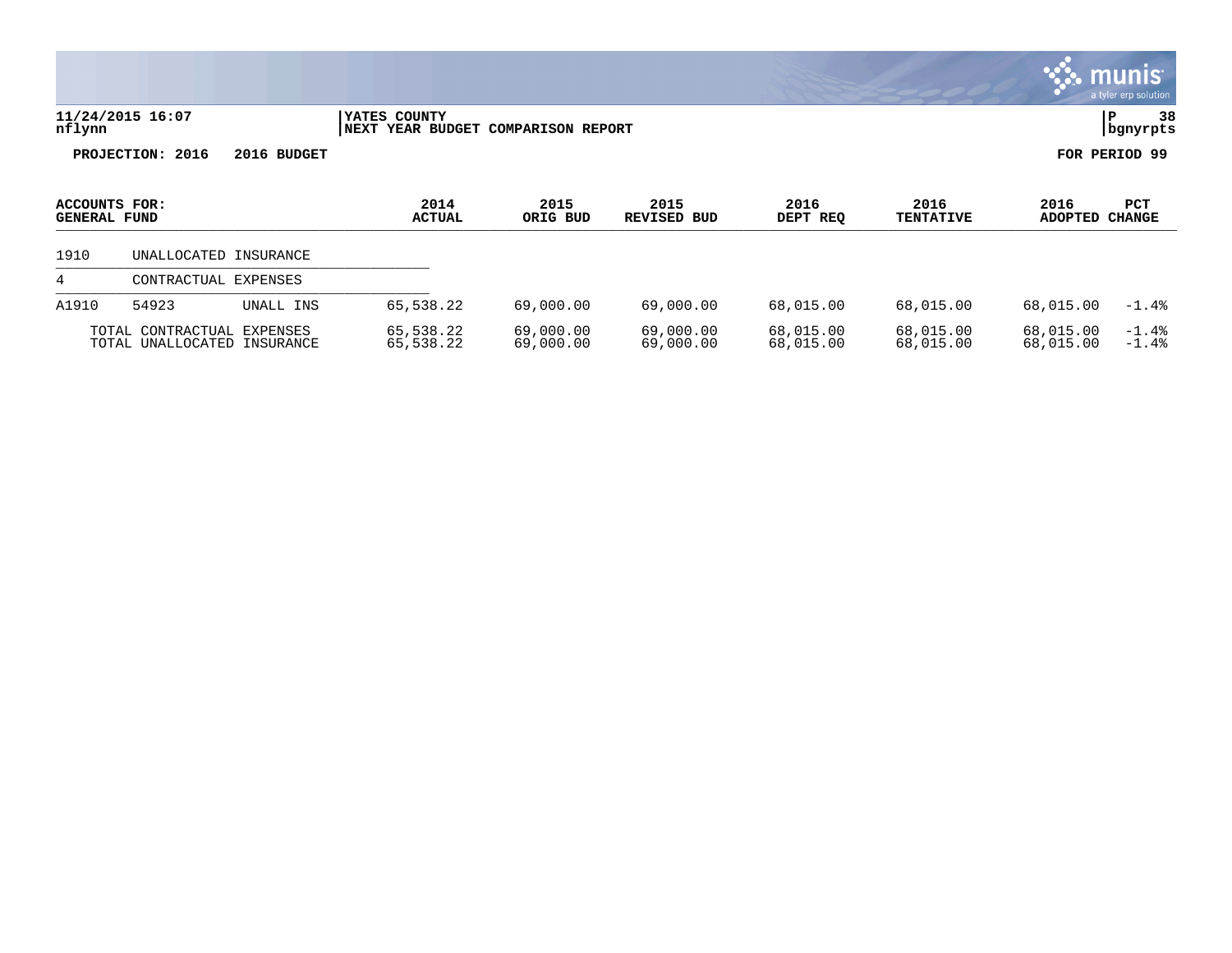|                                      |                                                          |                      |                                            |                          |                            |                      |                          |                        | $\overline{\mathsf{m} \mathsf{u}}$ nıs $\overline{\ }$<br>a tyler erp solution |
|--------------------------------------|----------------------------------------------------------|----------------------|--------------------------------------------|--------------------------|----------------------------|----------------------|--------------------------|------------------------|--------------------------------------------------------------------------------|
| nflynn                               | 11/24/2015 16:07                                         |                      | YATES COUNTY<br>NEXT<br><b>YEAR BUDGET</b> | <b>COMPARISON REPORT</b> |                            |                      |                          | ΙP                     | 39<br>bgnyrpts                                                                 |
|                                      | PROJECTION: 2016                                         | 2016 BUDGET          |                                            |                          |                            |                      |                          | FOR PERIOD 99          |                                                                                |
| ACCOUNTS FOR:<br><b>GENERAL FUND</b> |                                                          |                      | 2014<br><b>ACTUAL</b>                      | 2015<br>ORIG BUD         | 2015<br><b>REVISED BUD</b> | 2016<br>DEPT REQ     | 2016<br><b>TENTATIVE</b> | 2016<br>ADOPTED CHANGE | <b>PCT</b>                                                                     |
| 1920                                 |                                                          | MUNICIPAL ASSOC DUES |                                            |                          |                            |                      |                          |                        |                                                                                |
| 4                                    | CONTRACTUAL                                              | EXPENSES             |                                            |                          |                            |                      |                          |                        |                                                                                |
| A1920                                | 54907                                                    | <b>DUES</b>          | 4,868.00                                   | 4,868.00                 | 5,014.00                   | 5,164.00             | 5,671.00                 | 5,671.00               | 6.1%                                                                           |
|                                      | TOTAL CONTRACTUAL EXPENSES<br>TOTAL MUNICIPAL ASSOC DUES |                      | 4,868.00<br>4,868.00                       | 4,868.00<br>4,868.00     | 5,014.00<br>5,014.00       | 5,164.00<br>5,164.00 | 5,671.00<br>5,671.00     | 5,671.00<br>5,671.00   | 6.1%<br>6.1%                                                                   |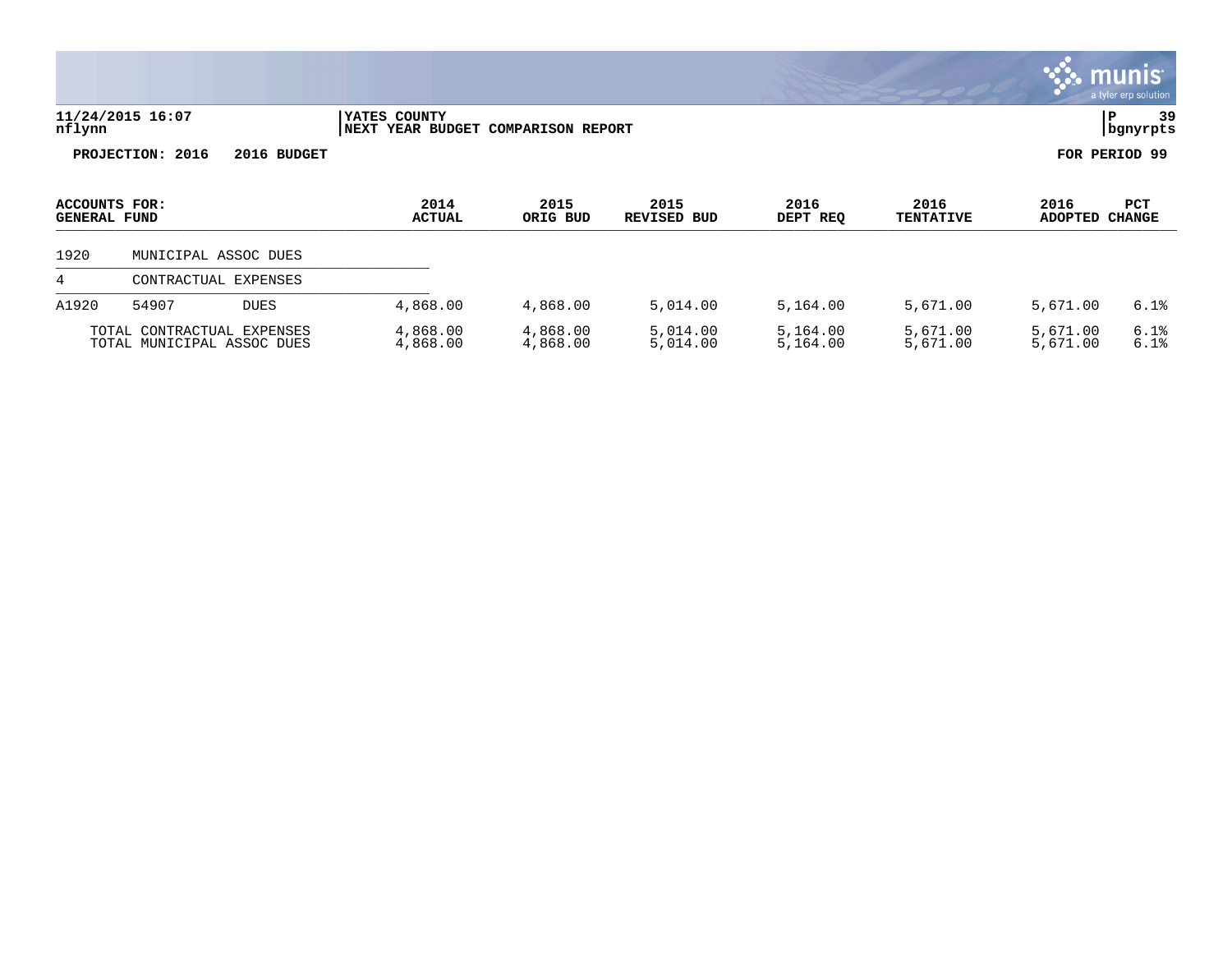|                                      |                                                |                         |              |                       |                                    |                            |                         |                          |                         | munis <sup>.</sup><br>a tyler erp solution |
|--------------------------------------|------------------------------------------------|-------------------------|--------------|-----------------------|------------------------------------|----------------------------|-------------------------|--------------------------|-------------------------|--------------------------------------------|
| nflynn                               | 11/24/2015 16:07                               |                         | YATES COUNTY |                       | NEXT YEAR BUDGET COMPARISON REPORT |                            |                         |                          |                         | P<br>40<br>bgnyrpts                        |
|                                      | PROJECTION: 2016                               | 2016 BUDGET             |              |                       |                                    |                            |                         |                          |                         | FOR PERIOD 99                              |
| ACCOUNTS FOR:<br><b>GENERAL FUND</b> |                                                |                         |              | 2014<br><b>ACTUAL</b> | 2015<br>ORIG BUD                   | 2015<br><b>REVISED BUD</b> | 2016<br>DEPT REQ        | 2016<br><b>TENTATIVE</b> | 2016<br>ADOPTED         | <b>PCT</b><br><b>CHANGE</b>                |
| 1930                                 | JUDGEMENTS & CLAIMS                            |                         |              |                       |                                    |                            |                         |                          |                         |                                            |
| $\mathbf 0$                          | <b>REVENUES</b>                                |                         |              |                       |                                    |                            |                         |                          |                         |                                            |
| A1930<br>A1930                       | 42401<br>42402                                 | INT-INS RE<br>INT-UNEMP |              | .00<br>.00            | $-200.00$<br>$-100.00$             | $-200.00$<br>$-100.00$     | $-160.00$<br>$-100.00$  | $-160.00$<br>$-100.00$   | $-160.00$<br>$-100.00$  | $-20.0%$<br>$.0\%$                         |
|                                      | TOTAL REVENUES                                 |                         |              | .00                   | $-300.00$                          | $-300.00$                  | $-260.00$               | $-260.00$                | $-260.00$               | $-13.3%$                                   |
| 4                                    |                                                | CONTRACTUAL EXPENSES    |              |                       |                                    |                            |                         |                          |                         |                                            |
| A1930<br>A1930                       | 54927<br>54928                                 | INS RES<br>UNEMPL INS   |              | .00<br>.00            | 150,000.00<br>25,000.00            | 150,000.00<br>25,000.00    | 75,000.00<br>25,000.00  | 75,000.00<br>25,000.00   | 75,000.00<br>25,000.00  | $-50.0%$<br>$.0\%$                         |
|                                      | TOTAL CONTRACTUAL<br>TOTAL JUDGEMENTS & CLAIMS | <b>EXPENSES</b>         |              | .00<br>.00            | 175,000.00<br>174,700.00           | 175,000.00<br>174,700.00   | 100,000.00<br>99,740.00 | 100,000.00<br>99,740.00  | 100,000.00<br>99,740.00 | $-42.9%$<br>$-42.9%$                       |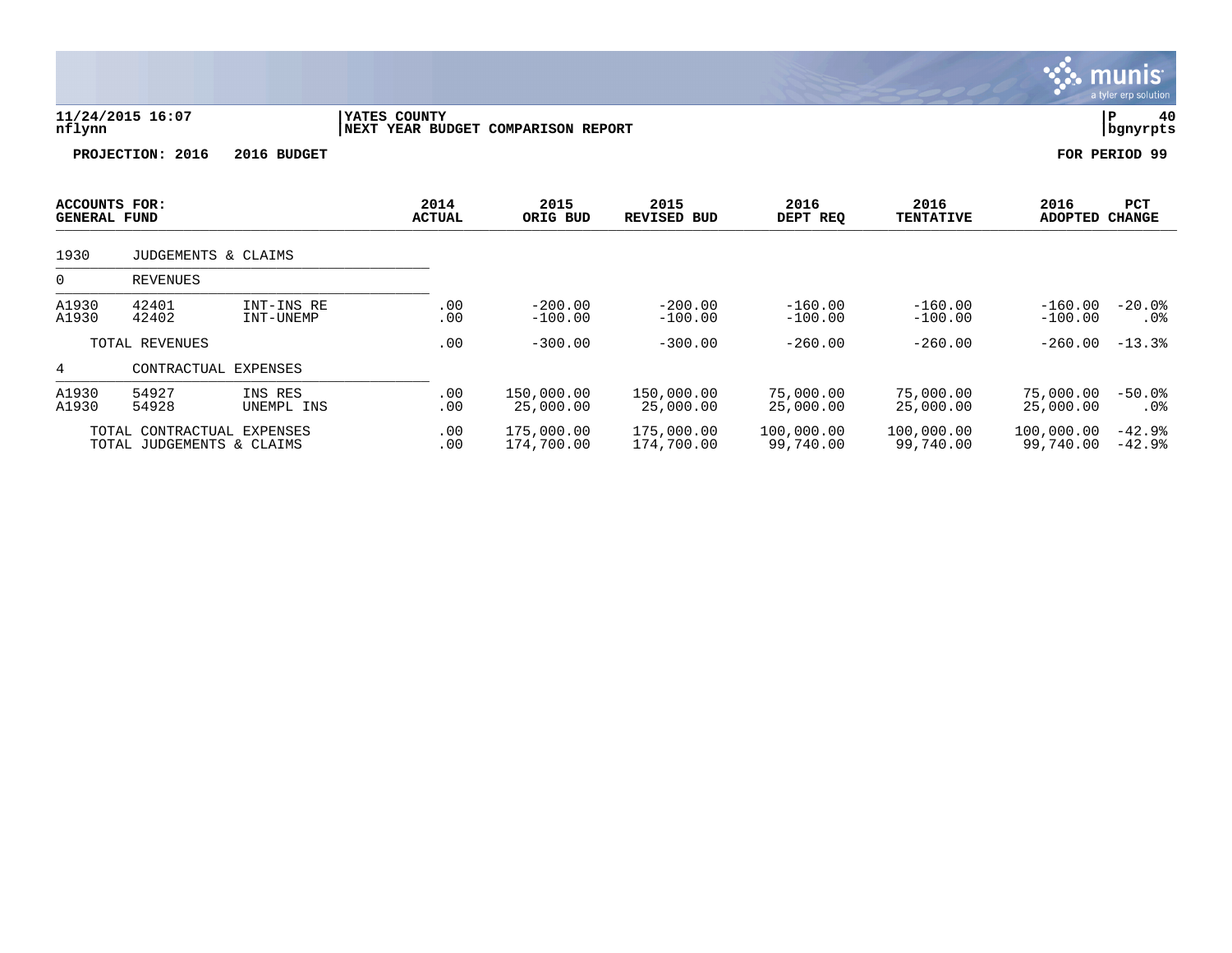|                                      |                                                        |             |              |                       |                                    |                            |                          |                          |                          | <b>munis</b><br>a tyler erp solution |
|--------------------------------------|--------------------------------------------------------|-------------|--------------|-----------------------|------------------------------------|----------------------------|--------------------------|--------------------------|--------------------------|--------------------------------------|
| nflynn                               | 11/24/2015 16:07                                       |             | YATES COUNTY |                       | NEXT YEAR BUDGET COMPARISON REPORT |                            |                          |                          |                          | 41<br>∣P<br>bgnyrpts                 |
|                                      | PROJECTION: 2016                                       | 2016 BUDGET |              |                       |                                    |                            |                          |                          |                          | FOR PERIOD 99                        |
| ACCOUNTS FOR:<br><b>GENERAL FUND</b> |                                                        |             |              | 2014<br><b>ACTUAL</b> | 2015<br>ORIG BUD                   | 2015<br><b>REVISED BUD</b> | 2016<br>DEPT REQ         | 2016<br><b>TENTATIVE</b> | 2016<br>ADOPTED CHANGE   | <b>PCT</b>                           |
| 1990                                 | CONTINGENT ACCOUNT                                     |             |              |                       |                                    |                            |                          |                          |                          |                                      |
| 4                                    | CONTRACTUAL EXPENSES                                   |             |              |                       |                                    |                            |                          |                          |                          |                                      |
| A1990                                | 54905                                                  | CONTINGENT  |              | .00                   | 550,000.00                         | 480,268.11                 | 507,850.00               | 507,850.00               | 507,850.00               | $-7.7%$                              |
|                                      | TOTAL CONTRACTUAL EXPENSES<br>TOTAL CONTINGENT ACCOUNT |             |              | .00<br>.00            | 550,000.00<br>550,000.00           | 480,268.11<br>480,268.11   | 507,850.00<br>507,850.00 | 507,850.00<br>507,850.00 | 507,850.00<br>507,850.00 | $-7.7%$<br>$-7.7%$                   |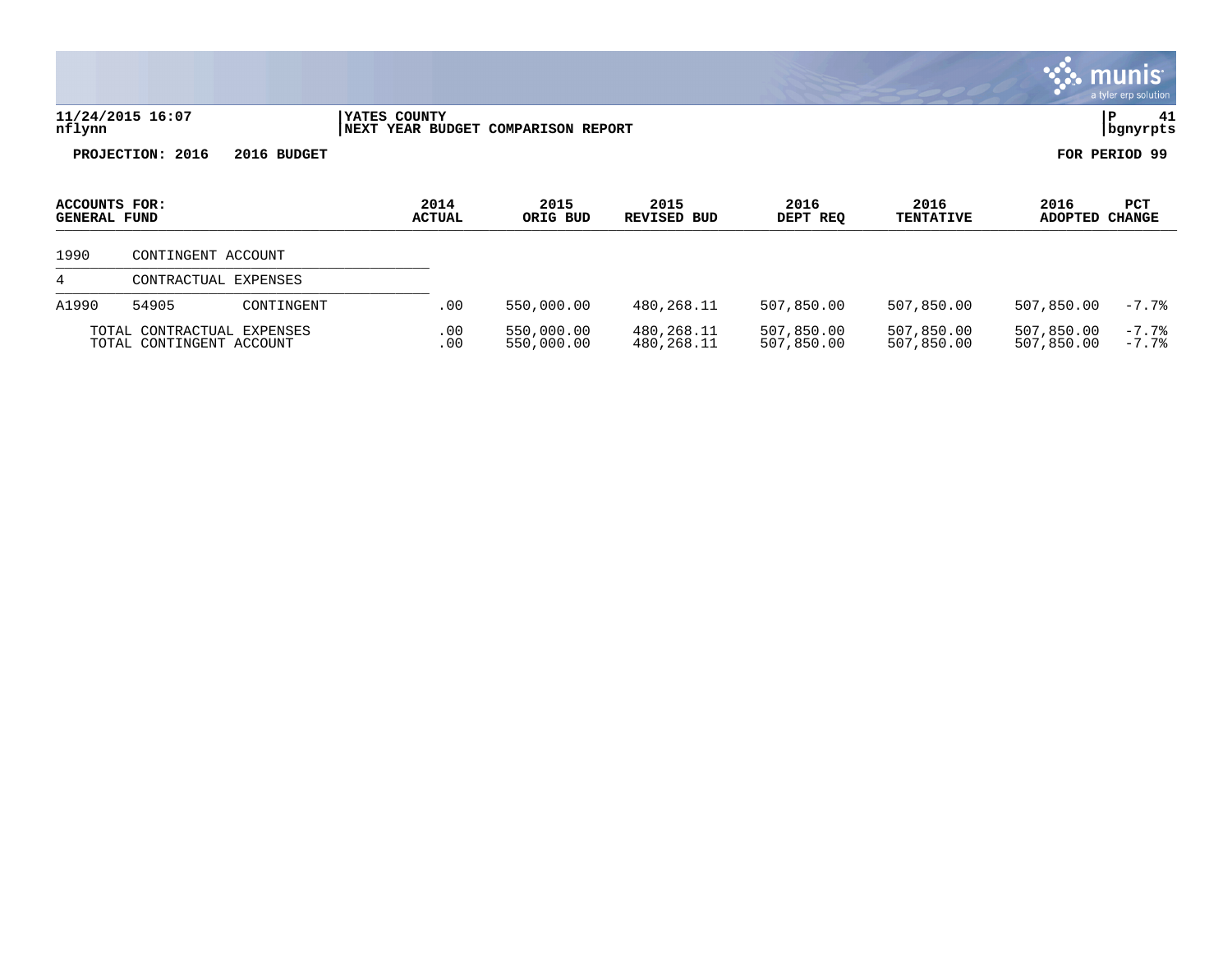|                                      |                                                            |                                                    |                              |                              |                          |                          |                          | munis <sup>®</sup><br>a tyler erp solution |
|--------------------------------------|------------------------------------------------------------|----------------------------------------------------|------------------------------|------------------------------|--------------------------|--------------------------|--------------------------|--------------------------------------------|
| nflynn                               | 11/24/2015 16:07                                           | YATES COUNTY<br>NEXT YEAR BUDGET COMPARISON REPORT |                              |                              |                          |                          |                          | 42<br>İР.<br>  bgnyrpts                    |
|                                      | PROJECTION: 2016<br>2016 BUDGET                            |                                                    |                              |                              |                          |                          |                          | FOR PERIOD 99                              |
| ACCOUNTS FOR:<br><b>GENERAL FUND</b> |                                                            | 2014<br><b>ACTUAL</b>                              | 2015<br>ORIG BUD             | 2015<br><b>REVISED BUD</b>   | 2016<br>DEPT REQ         | 2016<br><b>TENTATIVE</b> | 2016<br><b>ADOPTED</b>   | <b>PCT</b><br><b>CHANGE</b>                |
| 2490                                 | COMMUNITY COLLEGE TUITION                                  |                                                    |                              |                              |                          |                          |                          |                                            |
| 4                                    | CONTRACTUAL EXPENSES                                       |                                                    |                              |                              |                          |                          |                          |                                            |
| A2490                                | 54151<br>COMM COLL                                         | 838,083.41                                         | 1,000,000.00                 | 1,000,000.00                 | 930,000.00               | 930,000.00               | 930,000.00               | $-7.0%$                                    |
|                                      | TOTAL CONTRACTUAL EXPENSES<br>TOTAL COMMUNITY COLLEGE TUIT | 838,083.41<br>838,083.41                           | 1,000,000.00<br>1,000,000.00 | 1,000,000.00<br>1,000,000.00 | 930,000.00<br>930,000.00 | 930,000.00<br>930,000.00 | 930,000.00<br>930,000.00 | $-7.0$ $8$<br>$-7.0$ $8$                   |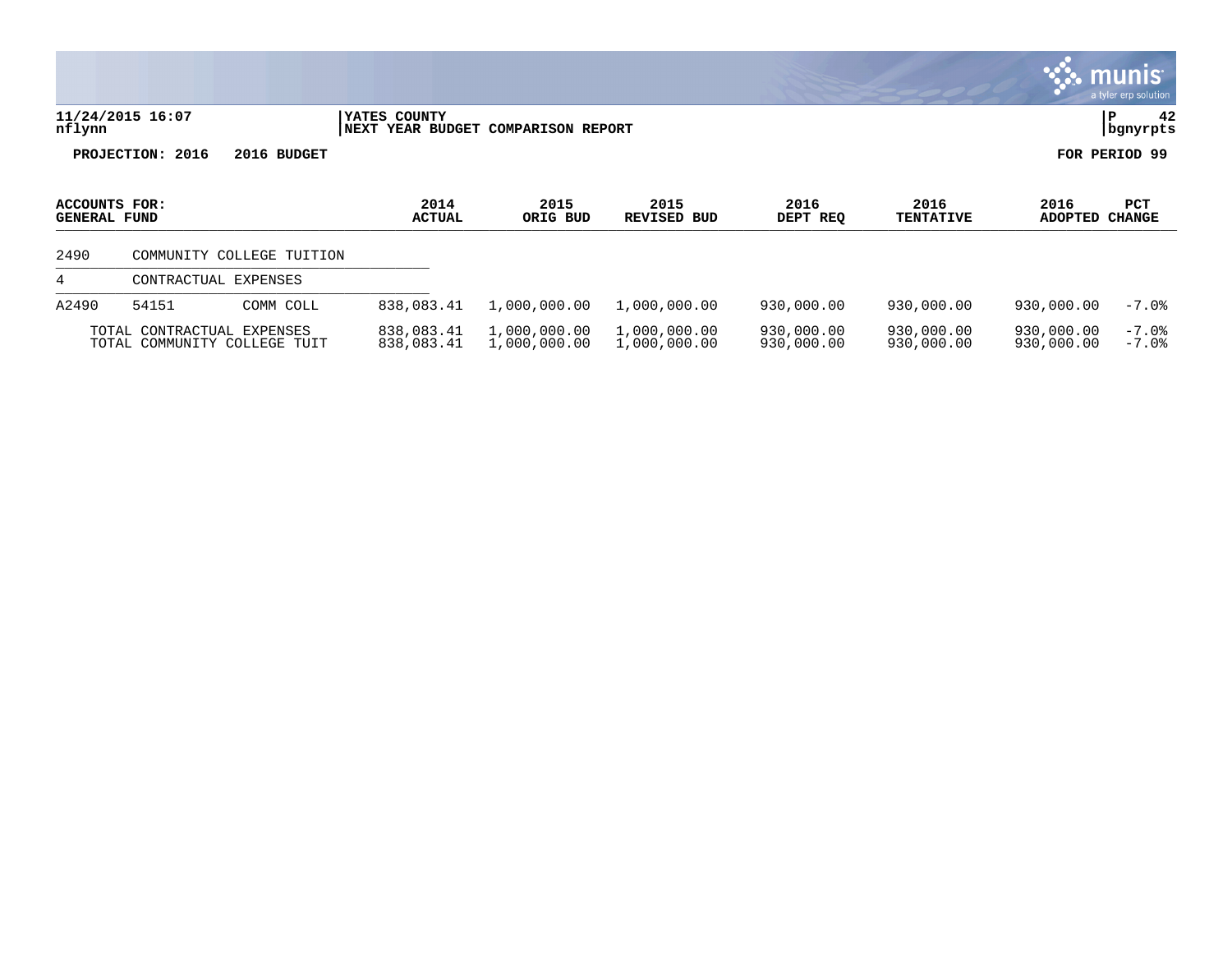|                                             |                      |                                          |                                                    |                                |                                |                            |                            |                            | <u>munis </u><br>a tyler erp solution |
|---------------------------------------------|----------------------|------------------------------------------|----------------------------------------------------|--------------------------------|--------------------------------|----------------------------|----------------------------|----------------------------|---------------------------------------|
| nflynn                                      | 11/24/2015 16:07     |                                          | YATES COUNTY<br>NEXT YEAR BUDGET COMPARISON REPORT |                                |                                |                            |                            |                            | 43<br>P<br>bgnyrpts                   |
|                                             | PROJECTION: 2016     | 2016 BUDGET                              |                                                    |                                |                                |                            |                            |                            | FOR PERIOD 99                         |
| <b>ACCOUNTS FOR:</b><br><b>GENERAL FUND</b> |                      |                                          | 2014<br><b>ACTUAL</b>                              | 2015<br>ORIG BUD               | 2015<br><b>REVISED BUD</b>     | 2016<br>DEPT REQ           | 2016<br><b>TENTATIVE</b>   | 2016<br><b>ADOPTED</b>     | PCT<br><b>CHANGE</b>                  |
| 2960                                        |                      | EDUCATION HANDCPD CHILDRN                |                                                    |                                |                                |                            |                            |                            |                                       |
| 0                                           | <b>REVENUES</b>      |                                          |                                                    |                                |                                |                            |                            |                            |                                       |
| A2960<br>A2960                              | 41606<br>43277       | PHC ED<br>PHC ED                         | $-168,996.86$<br>$-479, 242.74$                    | $-65,000.00$<br>$-594, 944.00$ | $-65,000.00$<br>$-594, 944.00$ | .00<br>$-500,000.00$       | .00<br>$-500,000.00$       | $-500,000.00$              | $.00 - 100.0$<br>$-16.0%$             |
|                                             | TOTAL REVENUES       |                                          | $-648, 239.60$                                     | $-659,944.00$                  | $-659,944.00$                  | $-500,000.00$              | $-500,000.00$              | $-500,000.00$              | $-24.2$ °                             |
| 4                                           | CONTRACTUAL EXPENSES |                                          |                                                    |                                |                                |                            |                            |                            |                                       |
| A2960                                       | 54154                | ED HNDCP                                 | 1,067,316.66                                       | 1,300,000.00                   | 1,300,000.00                   | 1,100,000.00               | 1,100,000.00               | 1,100,000.00               | $-15.4%$                              |
|                                             | TOTAL CONTRACTUAL    | EXPENSES<br>TOTAL EDUCATION HANDCPD CHIL | 1,067,316.66<br>419,077.06                         | 1,300,000.00<br>640,056.00     | 1,300,000.00<br>640,056.00     | 1,100,000.00<br>600,000.00 | 1,100,000.00<br>600,000.00 | 1,100,000.00<br>600,000.00 | $-15.4%$<br>$-6.3%$                   |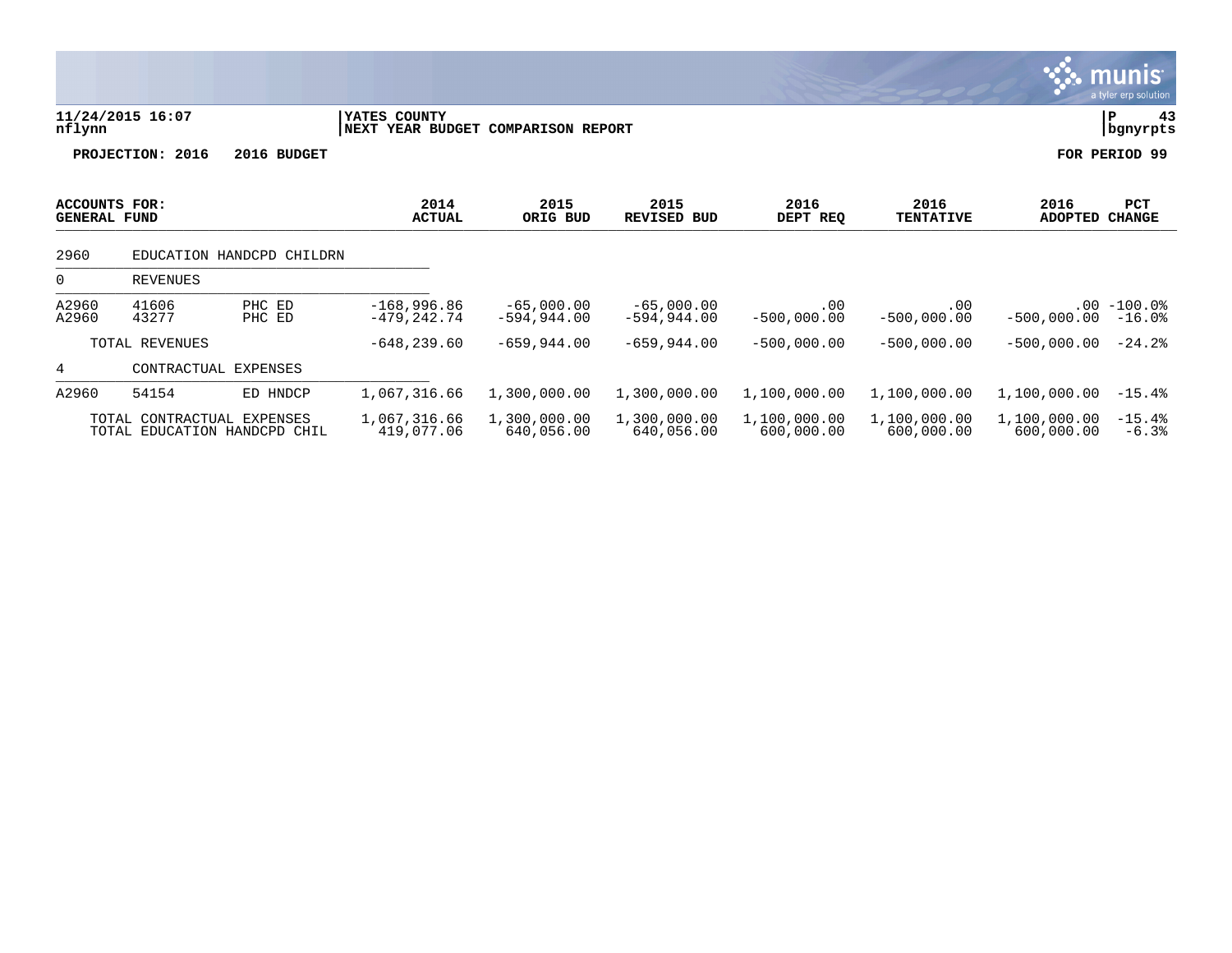|                                                                                                                            |                                                                                                                            |                                                                                                                                                                                         |                                                                                                                                                                   |                                                                                                                                                                               |                                                                                                                                                                               |                                                                                                                                                               |                                                                                                                                                                  |                                                                                                                                                                | <b>munis</b><br>a tyler erp solution                                                                                                 |
|----------------------------------------------------------------------------------------------------------------------------|----------------------------------------------------------------------------------------------------------------------------|-----------------------------------------------------------------------------------------------------------------------------------------------------------------------------------------|-------------------------------------------------------------------------------------------------------------------------------------------------------------------|-------------------------------------------------------------------------------------------------------------------------------------------------------------------------------|-------------------------------------------------------------------------------------------------------------------------------------------------------------------------------|---------------------------------------------------------------------------------------------------------------------------------------------------------------|------------------------------------------------------------------------------------------------------------------------------------------------------------------|----------------------------------------------------------------------------------------------------------------------------------------------------------------|--------------------------------------------------------------------------------------------------------------------------------------|
| nflynn                                                                                                                     | 11/24/2015 16:07                                                                                                           |                                                                                                                                                                                         | YATES COUNTY<br>NEXT YEAR BUDGET COMPARISON REPORT                                                                                                                |                                                                                                                                                                               |                                                                                                                                                                               |                                                                                                                                                               |                                                                                                                                                                  |                                                                                                                                                                | ∣ P<br>  bgnyrpts                                                                                                                    |
|                                                                                                                            | PROJECTION: 2016                                                                                                           | 2016 BUDGET                                                                                                                                                                             |                                                                                                                                                                   |                                                                                                                                                                               |                                                                                                                                                                               |                                                                                                                                                               |                                                                                                                                                                  |                                                                                                                                                                | FOR PERIOD 99                                                                                                                        |
| <b>ACCOUNTS FOR:</b><br><b>GENERAL FUND</b>                                                                                |                                                                                                                            |                                                                                                                                                                                         | 2014<br><b>ACTUAL</b>                                                                                                                                             | 2015<br>ORIG BUD                                                                                                                                                              | 2015<br>REVISED BUD                                                                                                                                                           | 2016<br>DEPT REQ                                                                                                                                              | 2016<br><b>TENTATIVE</b>                                                                                                                                         | 2016<br>ADOPTED CHANGE                                                                                                                                         | PCT                                                                                                                                  |
| 3020                                                                                                                       | PUBLIC SAFETY COMM SYSTMS                                                                                                  |                                                                                                                                                                                         |                                                                                                                                                                   |                                                                                                                                                                               |                                                                                                                                                                               |                                                                                                                                                               |                                                                                                                                                                  |                                                                                                                                                                |                                                                                                                                      |
| $\Omega$                                                                                                                   | <b>REVENUES</b>                                                                                                            |                                                                                                                                                                                         |                                                                                                                                                                   |                                                                                                                                                                               |                                                                                                                                                                               |                                                                                                                                                               |                                                                                                                                                                  |                                                                                                                                                                |                                                                                                                                      |
| A3020<br>A3020                                                                                                             | 42265<br>43322                                                                                                             | COMMUNICAT<br>INTEROP                                                                                                                                                                   | .00<br>$-366, 124.04$                                                                                                                                             | -200.00<br>00.                                                                                                                                                                | $-200.00$<br>$-114,803.62$ $-200.00$                                                                                                                                          |                                                                                                                                                               | $-200.38$                                                                                                                                                        | $-200.00$<br>.00                                                                                                                                               | .0 <sub>8</sub><br>.0%                                                                                                               |
|                                                                                                                            | TOTAL REVENUES                                                                                                             |                                                                                                                                                                                         | $-366, 124.04$                                                                                                                                                    | $-200.00$                                                                                                                                                                     | $-115,003.62$ $-200.00$                                                                                                                                                       |                                                                                                                                                               | $-200.00$                                                                                                                                                        | $-200.00$                                                                                                                                                      | .0%                                                                                                                                  |
| $1 \quad \blacksquare$                                                                                                     | PERSONAL SERVICES                                                                                                          |                                                                                                                                                                                         |                                                                                                                                                                   |                                                                                                                                                                               |                                                                                                                                                                               |                                                                                                                                                               |                                                                                                                                                                  |                                                                                                                                                                |                                                                                                                                      |
| A3020<br>A3020<br>A3020<br>A3020<br>A3020<br>A3020                                                                         | 51780<br>51949<br>51952<br>51953<br>51958<br>51961                                                                         | SR CO MECH<br>COMP BO 82<br>OT CO82<br>CB CO82<br>INS BO 82<br>35-40 HRS                                                                                                                | 39,209.05<br>39, 209.06<br>69.06<br>00.<br>1, 164.93<br>2, 958.96<br>227.64                                                                                       | 39,643.00<br>125.00<br>.00<br>200.00<br>3,152.00<br>500.00                                                                                                                    | 39,643.00<br>125.00<br>357.72<br>200.00<br>3,155.00<br>500.00                                                                                                                 | 40,487.00<br>125.00<br>.00<br>200.00<br>3,726.00<br>500.00                                                                                                    | 40,487.00<br>125.00<br>.00<br>200.00<br>3,727.00<br>500.00                                                                                                       | 40,487.00<br>125.00<br>.00<br>200.00<br>3,727.00<br>500.00                                                                                                     | 2.1%<br>.0%<br>.0%<br>.0%<br>18.2%<br>$.0\%$                                                                                         |
|                                                                                                                            | TOTAL PERSONAL SERVICES                                                                                                    |                                                                                                                                                                                         | 43,629.64                                                                                                                                                         | 43,620.00                                                                                                                                                                     | 43,980.72                                                                                                                                                                     | 45,038.00                                                                                                                                                     | 45,039.00                                                                                                                                                        | 45,039.00                                                                                                                                                      | 3.3%                                                                                                                                 |
| $\overline{a}$                                                                                                             | EQUIPMENT                                                                                                                  |                                                                                                                                                                                         |                                                                                                                                                                   |                                                                                                                                                                               |                                                                                                                                                                               |                                                                                                                                                               |                                                                                                                                                                  |                                                                                                                                                                |                                                                                                                                      |
| A3020                                                                                                                      | 52949                                                                                                                      | SLETPP                                                                                                                                                                                  | 364, 354.04                                                                                                                                                       | .00                                                                                                                                                                           | 107,960.40                                                                                                                                                                    | .00                                                                                                                                                           | .00                                                                                                                                                              | .00                                                                                                                                                            | .0 <sup>8</sup>                                                                                                                      |
|                                                                                                                            | TOTAL EQUIPMENT                                                                                                            |                                                                                                                                                                                         | 364, 354.04                                                                                                                                                       | .00                                                                                                                                                                           | 107,960.40                                                                                                                                                                    | .00                                                                                                                                                           | .00                                                                                                                                                              | .00                                                                                                                                                            | .0%                                                                                                                                  |
| $4\degree$                                                                                                                 | CONTRACTUAL EXPENSES                                                                                                       |                                                                                                                                                                                         |                                                                                                                                                                   |                                                                                                                                                                               |                                                                                                                                                                               |                                                                                                                                                               |                                                                                                                                                                  |                                                                                                                                                                |                                                                                                                                      |
| A3020<br>A3020<br>A3020<br>A3020<br>A3020<br>A3020<br>A3020<br>A3020<br>A3020<br>A3020<br>A3020<br>A3020<br>A3020<br>A3020 | 54011<br>54066<br>54230<br>54231<br>54463<br>54470<br>54522<br>54653<br>54661<br>54676<br>54680<br>54681<br>54682<br>54734 | CONSULTANT<br>PEST CNTRL<br>MICROWAVE<br>RADIO MAIN<br>SUPP: INSTA<br>SUPP:OFF<br>SHIPMENTS<br>GASOLINE<br>VEH MAINT<br>UTIL: CELL<br>UTIL:RS-EL<br>UTIL:RS-PR<br>TEL/FAX<br>RADIO PART | 4,507.40<br>1,850.00<br>54,095.88<br>36,407.34<br>465.43<br>106.45<br>121.41<br>2,343.79<br>$1,426.99$<br>$299.88$<br>12,678.62<br>3,034.98<br>745.30<br>4,251.71 | 5,000.00<br>$1,850.00$<br>$1,850.00$<br>54,096.00<br>36,408.00<br>600.00<br>200.00<br>100.00<br>2,400.00<br>1,800.00<br>300.00<br>11,000.00<br>4,000.00<br>200.00<br>6,000.00 | 4,642.28<br>$1,850.00$<br>$0.650.00$<br>54,096.00<br>36,408.00<br>901.91<br>200.00<br>100.00<br>2,400.00<br>1,800.00<br>300.00<br>11,000.00<br>4,000.00<br>200.00<br>6,000.00 | 5,000.00<br>1,850.00<br>55,190.00<br>39,612.00<br>600.00<br>200.00<br>100.00<br>2,400.00<br>1,800.00<br>300.00<br>11,000.00<br>4,000.00<br>200.00<br>6,000.00 | 5,000.00<br>1,850.00<br>55, 190.00<br>39,612.00<br>600.00<br>200.00<br>100.00<br>1,800.00<br>$1,800.00$<br>300.00<br>11,000.00<br>4,000.00<br>200.00<br>6,000.00 | 5,000.00<br>1,850.00<br>55, 190.00<br>39,612.00<br>600.00<br>200.00<br>100.00<br>1,800.00<br>1,800.00<br>300.00<br>11,000.00<br>4,000.00<br>200.00<br>6,000.00 | .0%<br>.0%<br>2.0%<br>8.8%<br>.0%<br>.0%<br>.0%<br>.0%<br>.0%<br>.0%<br>.0%<br>.0 <sup>8</sup><br>.0 <sup>8</sup><br>.0 <sub>8</sub> |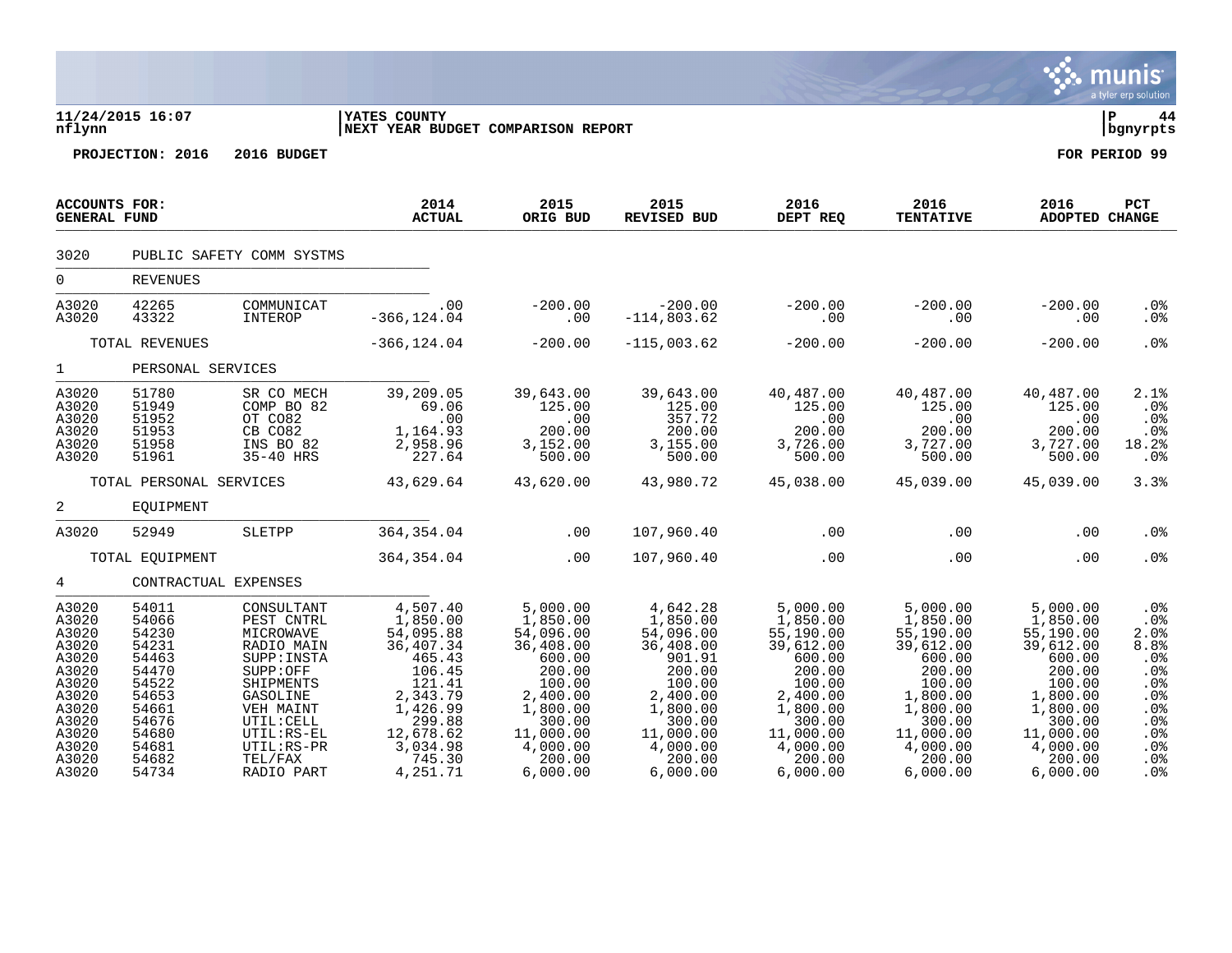

### **11/24/2015 16:07 |YATES COUNTY |P 45 nflynn |NEXT YEAR BUDGET COMPARISON REPORT |bgnyrpts**

| ACCOUNTS FOR:<br>GENERAL FUND |                         |                              | 2014<br><b>ACTUAL</b>  | 2015<br>ORIG BUD       | 2015<br><b>REVISED BUD</b> | 2016<br>DEPT REQ       | 2016<br><b>TENTATIVE</b> | 2016<br>ADOPTED        | <b>PCT</b><br><b>CHANGE</b>        |
|-------------------------------|-------------------------|------------------------------|------------------------|------------------------|----------------------------|------------------------|--------------------------|------------------------|------------------------------------|
| A3020<br>A3020                | 54735<br>54736          | TOWER SITE                   | 14,980.95              | 5,000.00               | 5,000.00                   | 5,000.00               | 5,000.00                 | 5,000.00               | . 0 %                              |
| A3020                         | 54749                   | TOWER TRAN                   | .00<br>338.91          | 75,000.00<br>350.00    | 75,000.00<br>350.00        | 70,000.00              | 95,000.00<br>350.00      | 95,000.00<br>350.00    | $-6.7%$                            |
| A3020                         | 54949                   | UNIFORMS<br>SLETPP           | 1,820.00               | .00                    | 25, 263, 22                | 350.00<br>.00          | .00                      | .00                    | .0 <sub>8</sub><br>.0 <sub>8</sub> |
| A3020                         | 54965                   | LEASE: ANGU                  | 250.00                 | 300.00                 | 300.00                     | 300.00                 | 300.00                   | 300.00                 | .0 <sub>8</sub>                    |
| A3020                         | 54967                   | LEASE: DUND                  | 17,876.43              | 17,016.00              | 17,016.00                  | 17,716.00              | 17,716.00                | 17,716.00              | 4.1%                               |
| A3020                         | 54968                   | LEASE: ITAL                  | 47,622.12              | 49,233.00              | 49,233.00                  | 51,202.00              | 51,202.00                | 51,202.00              | 4.0%                               |
| A3020                         | 54969                   | LEASE: PARR                  | 42, 139.83             | 17,914.00              | 17,914.00                  | .00                    | .00                      | $.00 \,$               | $-100.0$ °                         |
| A3020                         | 54970                   | LEASE: SBA                   | 33,268.31              | 14,143.00              | 14,143.00                  | 17,300.00              | 17,300.00                | 17,300.00              | 22.3%                              |
| A3020                         | 54971                   | LEASE: STH                   | 2,052.50               | 2,100.00               | 2,100.00                   | 2,200.00               | 2,200.00                 | 2,200.00               | 4.8%                               |
|                               |                         | TOTAL CONTRACTUAL EXPENSES   | 282,684.23             | 305,010.00             | 330, 217.41                | 292,320.00             | 316,720.00               | 316,720.00             | $-4.2%$                            |
| 8                             | EMPLOYEE BENEFITS       |                              |                        |                        |                            |                        |                          |                        |                                    |
| A3020                         | 58100                   | FICA/MED                     | 3,363.64               | 3,337.00               | 3,337.00                   | 3,369.00               | 3,446.00                 | 3,446.00               | 1.0%                               |
|                               | TOTAL EMPLOYEE BENEFITS | TOTAL PUBLIC SAFETY COMM SYS | 3,363.64<br>327,907.51 | 3,337.00<br>351,767.00 | 3,337.00<br>370,491.91     | 3,369.00<br>340,527.00 | 3,446.00<br>365,005.00   | 3,446.00<br>365,005.00 | 1.0%<br>$-3.2%$                    |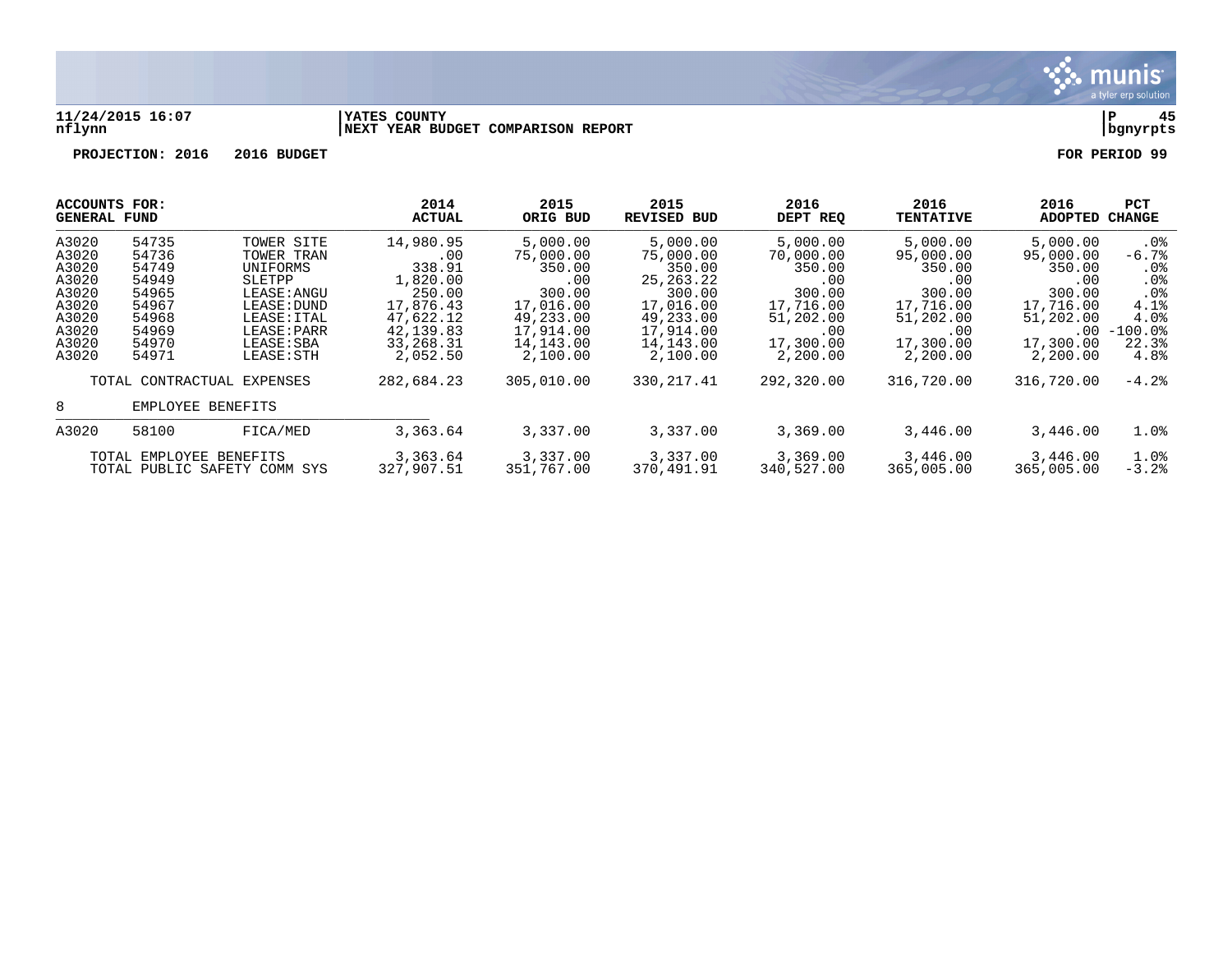|                                                                                                                                                                                                             |                                                                                                                                                                                                             |                                                                                                                                                                                                                                                                                                            |                                                                                                                                                                                                                                                                                              |                                                                                                                                                                                                                                                                                           |                                                                                                                                                                                                                                                                                        |                                                                                                                                                                                                                                                                                             |                                                                                                                                                                                                                                                                                            |                                                                                                                                                                                                                                                                                             | munis<br>a tyler erp solution                                                                                                                                                 |
|-------------------------------------------------------------------------------------------------------------------------------------------------------------------------------------------------------------|-------------------------------------------------------------------------------------------------------------------------------------------------------------------------------------------------------------|------------------------------------------------------------------------------------------------------------------------------------------------------------------------------------------------------------------------------------------------------------------------------------------------------------|----------------------------------------------------------------------------------------------------------------------------------------------------------------------------------------------------------------------------------------------------------------------------------------------|-------------------------------------------------------------------------------------------------------------------------------------------------------------------------------------------------------------------------------------------------------------------------------------------|----------------------------------------------------------------------------------------------------------------------------------------------------------------------------------------------------------------------------------------------------------------------------------------|---------------------------------------------------------------------------------------------------------------------------------------------------------------------------------------------------------------------------------------------------------------------------------------------|--------------------------------------------------------------------------------------------------------------------------------------------------------------------------------------------------------------------------------------------------------------------------------------------|---------------------------------------------------------------------------------------------------------------------------------------------------------------------------------------------------------------------------------------------------------------------------------------------|-------------------------------------------------------------------------------------------------------------------------------------------------------------------------------|
| nflynn                                                                                                                                                                                                      | 11/24/2015 16:07                                                                                                                                                                                            |                                                                                                                                                                                                                                                                                                            | <b>YATES COUNTY</b><br>NEXT YEAR BUDGET COMPARISON REPORT                                                                                                                                                                                                                                    |                                                                                                                                                                                                                                                                                           |                                                                                                                                                                                                                                                                                        |                                                                                                                                                                                                                                                                                             |                                                                                                                                                                                                                                                                                            |                                                                                                                                                                                                                                                                                             | ΙP<br>46<br>  bgnyrpts                                                                                                                                                        |
|                                                                                                                                                                                                             | PROJECTION: 2016                                                                                                                                                                                            | 2016 BUDGET                                                                                                                                                                                                                                                                                                |                                                                                                                                                                                                                                                                                              |                                                                                                                                                                                                                                                                                           |                                                                                                                                                                                                                                                                                        |                                                                                                                                                                                                                                                                                             |                                                                                                                                                                                                                                                                                            |                                                                                                                                                                                                                                                                                             | FOR PERIOD 99                                                                                                                                                                 |
| <b>ACCOUNTS FOR:</b><br><b>GENERAL FUND</b>                                                                                                                                                                 |                                                                                                                                                                                                             |                                                                                                                                                                                                                                                                                                            | 2014<br><b>ACTUAL</b>                                                                                                                                                                                                                                                                        | 2015<br>ORIG BUD                                                                                                                                                                                                                                                                          | 2015<br>REVISED BUD                                                                                                                                                                                                                                                                    | 2016<br>DEPT REQ                                                                                                                                                                                                                                                                            | 2016<br><b>TENTATIVE</b>                                                                                                                                                                                                                                                                   | 2016<br>ADOPTED CHANGE                                                                                                                                                                                                                                                                      | PCT                                                                                                                                                                           |
| 3021                                                                                                                                                                                                        | E911 DISPATCH CENTER                                                                                                                                                                                        |                                                                                                                                                                                                                                                                                                            |                                                                                                                                                                                                                                                                                              |                                                                                                                                                                                                                                                                                           |                                                                                                                                                                                                                                                                                        |                                                                                                                                                                                                                                                                                             |                                                                                                                                                                                                                                                                                            |                                                                                                                                                                                                                                                                                             |                                                                                                                                                                               |
| $\mathbf 0$                                                                                                                                                                                                 | <b>REVENUES</b>                                                                                                                                                                                             |                                                                                                                                                                                                                                                                                                            |                                                                                                                                                                                                                                                                                              |                                                                                                                                                                                                                                                                                           |                                                                                                                                                                                                                                                                                        |                                                                                                                                                                                                                                                                                             |                                                                                                                                                                                                                                                                                            |                                                                                                                                                                                                                                                                                             |                                                                                                                                                                               |
| A3021<br>A3021<br>A3021<br>A3021<br>A3021<br>A3021                                                                                                                                                          | 41140<br>41141<br>42612<br>43324<br>44395<br>44396                                                                                                                                                          | E911<br><b>W911</b><br>FALSE ALRM<br>PSAP CONSO<br>MONITORS<br>PS ANSWER                                                                                                                                                                                                                                   | .00<br>$-44, 261.08$<br>.00<br>$-166,047.88$<br>.00<br>.00                                                                                                                                                                                                                                   | $-37,000.00$<br>$-48,000.00$<br>$-200.00$<br>.00<br>.00<br>.00                                                                                                                                                                                                                            | $-37,000.00$<br>$-48,000.00$<br>$-200.00$<br>$-390, 919.11$<br>$-10,000.00$<br>$-156, 569.00$                                                                                                                                                                                          | $-37,000.00$<br>$-48,000.00$<br>$-200.00$<br>.00<br>.00<br>.00                                                                                                                                                                                                                              | $-31,000.00$<br>$-44,000.00$<br>$-200.00$<br>.00<br>.00<br>.00                                                                                                                                                                                                                             | $-31,000.00$<br>$-44,000.00$<br>$-200.00$<br>.00<br>.00<br>.00                                                                                                                                                                                                                              | .0%<br>.0%<br>.0%<br>.0%<br>.0%<br>.0%                                                                                                                                        |
|                                                                                                                                                                                                             | TOTAL REVENUES                                                                                                                                                                                              |                                                                                                                                                                                                                                                                                                            | $-210, 308.96$                                                                                                                                                                                                                                                                               | $-85, 200.00$                                                                                                                                                                                                                                                                             | $-642,688.11$                                                                                                                                                                                                                                                                          | $-85, 200.00$                                                                                                                                                                                                                                                                               | $-75, 200.00$                                                                                                                                                                                                                                                                              | $-75, 200.00$                                                                                                                                                                                                                                                                               | .0%                                                                                                                                                                           |
| $\mathbf{1}$                                                                                                                                                                                                | PERSONAL SERVICES                                                                                                                                                                                           |                                                                                                                                                                                                                                                                                                            |                                                                                                                                                                                                                                                                                              |                                                                                                                                                                                                                                                                                           |                                                                                                                                                                                                                                                                                        |                                                                                                                                                                                                                                                                                             |                                                                                                                                                                                                                                                                                            |                                                                                                                                                                                                                                                                                             |                                                                                                                                                                               |
| A3021<br>A3021<br>A3021<br>A3021<br>A3021<br>A3021<br>A3021<br>A3021<br>A3021<br>A3021<br>A3021<br>A3021<br>A3021<br>A3021<br>A3021<br>A3021<br>A3021<br>A3021<br>A3021<br>A3021<br>A3021<br>A3021<br>A3021 | 51700<br>51701<br>51702<br>51703<br>51704<br>51706<br>51707<br>51710<br>51712<br>51713<br>51714<br>51715<br>51716<br>51717<br>51949<br>51950<br>51951<br>51952<br>51953<br>51955<br>51956<br>51958<br>51986 | CHIEF DISP<br>SR DISP<br>SR DISP<br>SR DISP<br>SR DISP<br>DISPATCHER<br>DISPATCHER<br><b>DISPATCHER</b><br>DISPATCHER<br>DISPATCHER<br>DISPATCHER<br>DISPATCHER<br>DISPATCHER<br>DISPATCHER<br>COMP BO 82<br>DIFF CO82<br>HOL OT 82<br>OT CO82<br>CB CO82<br>OIC CO82<br>ED BON 82<br>INS BO 82<br>DISP PT | 52, 347.00<br>49,875.52<br>49,861.44<br>48,882.80<br>$\sim$ 00<br>45,850.01<br>7,708.42<br>46,905.10<br>45,858.61<br>46,281.32<br>46, 418.30<br>46,918.31<br>23,079.50<br>45,632.70<br>1,206.67<br>5, 318.15<br>34,170.66<br>55, 345.46<br>3,265.65<br>20.00<br>223.03<br>3,409.20<br>197.10 | 53,084.00<br>50, 321.00<br>50, 321.00<br>49,972.00<br>49,319.00<br>.00<br>41,893.00<br>47,335.00<br>47,136.00<br>47, 335.00<br>47,335.00<br>47,335.00<br>42,074.00<br>46,838.00<br>1,000.00<br>5,700.00<br>30,000.00<br>25,000.00<br>1,000.00<br>325.00<br>300.00<br>3,410.00<br>1,000.00 | 53,084.00<br>50,321.00<br>50,321.00<br>49,972.00<br>46,706.48<br>5,096.80<br>35,469.36<br>47,335.00<br>47,136.00<br>47,335.00<br>47,335.00<br>47,335.00<br>42,074.00<br>46,838.00<br>2,326.84<br>5,700.00<br>30,000.00<br>25,000.00<br>4,445.73<br>325.00<br>300.00<br>3,635.00<br>.00 | 53,892.00<br>50,321.00<br>51,349.00<br>50, 321.00<br>50, 321.00<br>.00<br>41,890.00<br>47, 335.00<br>41,890.00<br>47,335.00<br>47,335.00<br>47, 335.00<br>42,946.00<br>47, 335.00<br>1,000.00<br>5,700.00<br>30,000.00<br>25,000.00<br>1,000.00<br>325.00<br>300.00<br>4,293.00<br>1,000.00 | 53,892.00<br>50, 321.00<br>51,349.00<br>50, 321.00<br>50,321.00<br>.00<br>41,890.00<br>47,335.00<br>41,890.00<br>47, 335.00<br>47, 335.00<br>47,335.00<br>42,946.00<br>47,335.00<br>1,000.00<br>5,700.00<br>30,000.00<br>25,000.00<br>1,000.00<br>325.00<br>300.00<br>4,294.00<br>1,000.00 | 53,892.00<br>50,321.00<br>51,349.00<br>50,321.00<br>50, 321.00<br>.00<br>41,890.00<br>47, 335.00<br>41,890.00<br>47, 335.00<br>47,335.00<br>47, 335.00<br>42,946.00<br>47, 335.00<br>1,000.00<br>5,700.00<br>30,000.00<br>25,000.00<br>1,000.00<br>325.00<br>300.00<br>4,294.00<br>1,000.00 | 1.5%<br>$.0\%$<br>2.0%<br>.7%<br>2.0%<br>.0%<br>.0%<br>.0%<br>$-11.1$ %<br>.0%<br>.0%<br>.0%<br>2.1%<br>1.1%<br>.0%<br>.0%<br>.0%<br>.0%<br>.0%<br>.0%<br>.0%<br>25.9%<br>.0% |
|                                                                                                                                                                                                             | TOTAL PERSONAL SERVICES                                                                                                                                                                                     |                                                                                                                                                                                                                                                                                                            | 658,774.95                                                                                                                                                                                                                                                                                   | 688,033.00                                                                                                                                                                                                                                                                                | 688,091.21                                                                                                                                                                                                                                                                             | 688,223.00                                                                                                                                                                                                                                                                                  | 688,224.00                                                                                                                                                                                                                                                                                 | 688,224.00                                                                                                                                                                                                                                                                                  | .0%                                                                                                                                                                           |
| 2                                                                                                                                                                                                           | EQUIPMENT                                                                                                                                                                                                   |                                                                                                                                                                                                                                                                                                            |                                                                                                                                                                                                                                                                                              |                                                                                                                                                                                                                                                                                           |                                                                                                                                                                                                                                                                                        |                                                                                                                                                                                                                                                                                             |                                                                                                                                                                                                                                                                                            |                                                                                                                                                                                                                                                                                             |                                                                                                                                                                               |
| A3021                                                                                                                                                                                                       | 52504                                                                                                                                                                                                       | <b>W911</b>                                                                                                                                                                                                                                                                                                | 9,462.73                                                                                                                                                                                                                                                                                     | 11,000.00                                                                                                                                                                                                                                                                                 | 11,000.00                                                                                                                                                                                                                                                                              | 11,000.00                                                                                                                                                                                                                                                                                   | 11,000.00                                                                                                                                                                                                                                                                                  | 11,000.00                                                                                                                                                                                                                                                                                   | .0 <sub>8</sub>                                                                                                                                                               |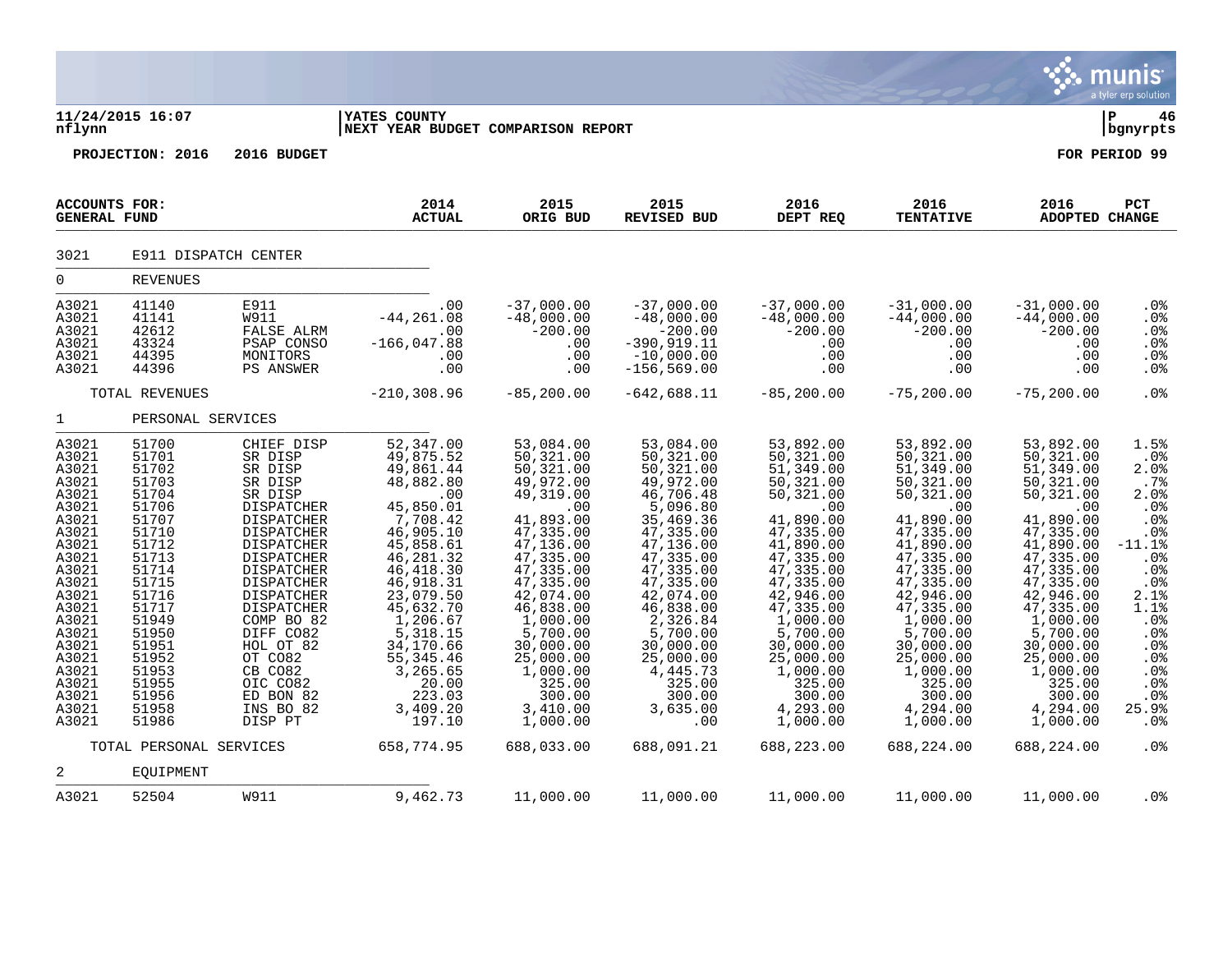

# **11/24/2015 16:07 |YATES COUNTY |P 47 nflynn |NEXT YEAR BUDGET COMPARISON REPORT |bgnyrpts**

| <b>ACCOUNTS FOR:</b><br><b>GENERAL FUND</b>                                                                                                  |                                                                                                                                              |                                                                                                                                                                                                                  | 2014<br><b>ACTUAL</b>                                                                                                                                                        | 2015<br>ORIG BUD                                                                                                                                                              | 2015<br><b>REVISED BUD</b>                                                                                                                                                           | 2016<br>DEPT REQ                                                                                                                                                                | 2016<br><b>TENTATIVE</b>                                                                                                                                                       | 2016<br><b>ADOPTED</b>                                                                                                                                                         | <b>PCT</b><br><b>CHANGE</b>                                                                                                                                                        |
|----------------------------------------------------------------------------------------------------------------------------------------------|----------------------------------------------------------------------------------------------------------------------------------------------|------------------------------------------------------------------------------------------------------------------------------------------------------------------------------------------------------------------|------------------------------------------------------------------------------------------------------------------------------------------------------------------------------|-------------------------------------------------------------------------------------------------------------------------------------------------------------------------------|--------------------------------------------------------------------------------------------------------------------------------------------------------------------------------------|---------------------------------------------------------------------------------------------------------------------------------------------------------------------------------|--------------------------------------------------------------------------------------------------------------------------------------------------------------------------------|--------------------------------------------------------------------------------------------------------------------------------------------------------------------------------|------------------------------------------------------------------------------------------------------------------------------------------------------------------------------------|
| A3021<br>A3021                                                                                                                               | 52954<br>52956                                                                                                                               | T974742<br>C198485                                                                                                                                                                                               | .00<br>.00                                                                                                                                                                   | .00<br>.00                                                                                                                                                                    | 10,000.00<br>156,569.00                                                                                                                                                              | .00<br>.00                                                                                                                                                                      | .00<br>.00                                                                                                                                                                     | .00<br>.00                                                                                                                                                                     | $.0\%$<br>$.0\%$                                                                                                                                                                   |
|                                                                                                                                              | TOTAL EQUIPMENT                                                                                                                              |                                                                                                                                                                                                                  | 9,462.73                                                                                                                                                                     | 11,000.00                                                                                                                                                                     | 177,569.00                                                                                                                                                                           | 11,000.00                                                                                                                                                                       | 11,000.00                                                                                                                                                                      | 11,000.00                                                                                                                                                                      | $.0\%$                                                                                                                                                                             |
| 4                                                                                                                                            |                                                                                                                                              | CONTRACTUAL EXPENSES                                                                                                                                                                                             |                                                                                                                                                                              |                                                                                                                                                                               |                                                                                                                                                                                      |                                                                                                                                                                                 |                                                                                                                                                                                |                                                                                                                                                                                |                                                                                                                                                                                    |
| A3021<br>A3021<br>A3021<br>A3021<br>A3021<br>A3021<br>A3021<br>A3021<br>A3021<br>A3021<br>A3021<br>A3021<br>A3021<br>A3021<br>A3021<br>A3021 | 54156<br>54470<br>54505<br>54516<br>54575<br>54660<br>54676<br>54682<br>54701<br>54734<br>54749<br>54763<br>54770<br>54771<br>54907<br>54951 | TRAINING<br>SUPP:OFF<br>DRY CLEANG<br>PRINTING<br>COMP SOFT<br>TRAVEL EXP<br>UTIL: CELL<br>TEL/FAX<br>ACCESS 911<br>RADIO PART<br>UNIFORMS<br>PICTOMETRY<br>E911 EXP<br><b>W911</b><br><b>DUES</b><br>PSAP CONSO | 905.99<br>2,288.03<br>1,622.22<br>201.00<br>974.00<br>780.02<br>299.88<br>6,171.19<br>.00<br>1,195.85<br>1,055.68<br>21,635.17<br>.00<br>35, 205.83<br>137.00<br>164, 347.89 | 2,000.00<br>2,000.00<br>1,300.00<br>400.00<br>974.00<br>400.00<br>300.00<br>6,000.00<br>13,000.00<br>800.00<br>800.00<br>21,636.00<br>27,000.00<br>34,000.00<br>300.00<br>.00 | 2,000.00<br>2,200.00<br>1,300.00<br>200.00<br>974.00<br>400.00<br>300.00<br>6,000.00<br>13,000.00<br>966.79<br>800.00<br>21,636.00<br>27,000.00<br>34,000.00<br>300.00<br>390,919.11 | 1,800.00<br>3,000.00<br>1,300.00<br>400.00<br>974.00<br>400.00<br>300.00<br>6,000.00<br>13,000.00<br>800.00<br>1,000.00<br>21,636.00<br>27,000.00<br>34,000.00<br>300.00<br>.00 | 1,800.00<br>3,000.00<br>1,300.00<br>400.00<br>974.00<br>400.00<br>300.00<br>6,000.00<br>8,000.00<br>800.00<br>1,000.00<br>21,636.00<br>23,000.00<br>33,000.00<br>300.00<br>.00 | 1,800.00<br>3,000.00<br>1,300.00<br>400.00<br>974.00<br>400.00<br>300.00<br>6,000.00<br>8,000.00<br>800.00<br>1,000.00<br>21,636.00<br>23,000.00<br>33,000.00<br>300.00<br>.00 | $-10.0$ %<br>50.0%<br>$.0\%$<br>.0%<br>.0 <sub>8</sub><br>.0%<br>.0 <sub>8</sub><br>$.0\%$<br>$.0\%$<br>.0 <sub>8</sub><br>25.0%<br>.0 <sub>8</sub><br>.0%<br>$.0\%$<br>.0%<br>.0% |
|                                                                                                                                              |                                                                                                                                              | TOTAL CONTRACTUAL EXPENSES                                                                                                                                                                                       | 236,819.75                                                                                                                                                                   | 110,910.00                                                                                                                                                                    | 501,995.90                                                                                                                                                                           | 111,910.00                                                                                                                                                                      | 101,910.00                                                                                                                                                                     | 101,910.00                                                                                                                                                                     | $.9\%$                                                                                                                                                                             |
| 8                                                                                                                                            | EMPLOYEE BENEFITS                                                                                                                            |                                                                                                                                                                                                                  |                                                                                                                                                                              |                                                                                                                                                                               |                                                                                                                                                                                      |                                                                                                                                                                                 |                                                                                                                                                                                |                                                                                                                                                                                |                                                                                                                                                                                    |
| A3021<br>A3021                                                                                                                               | 58100<br>58304                                                                                                                               | FICA/MED<br>INS CO82                                                                                                                                                                                             | 47,588.00<br>151,898.54                                                                                                                                                      | 52,450.00<br>178,296.00                                                                                                                                                       | 52,450.00<br>178,296.00                                                                                                                                                              | 49,586.00<br>197,493.00                                                                                                                                                         | 49,485.00<br>197,556.00                                                                                                                                                        | 49,485.00<br>197,556.00                                                                                                                                                        | $-5.5%$<br>10.8%                                                                                                                                                                   |
|                                                                                                                                              | TOTAL EMPLOYEE BENEFITS                                                                                                                      | TOTAL E911 DISPATCH CENTER                                                                                                                                                                                       | 199,486.54<br>894,235.01                                                                                                                                                     | 230,746.00<br>955,489.00                                                                                                                                                      | 230,746.00<br>955,714.00                                                                                                                                                             | 247,079,00<br>973,012.00                                                                                                                                                        | 247,041.00<br>972,975.00                                                                                                                                                       | 247.041.00<br>972,975.00                                                                                                                                                       | 7.1%<br>1.8%                                                                                                                                                                       |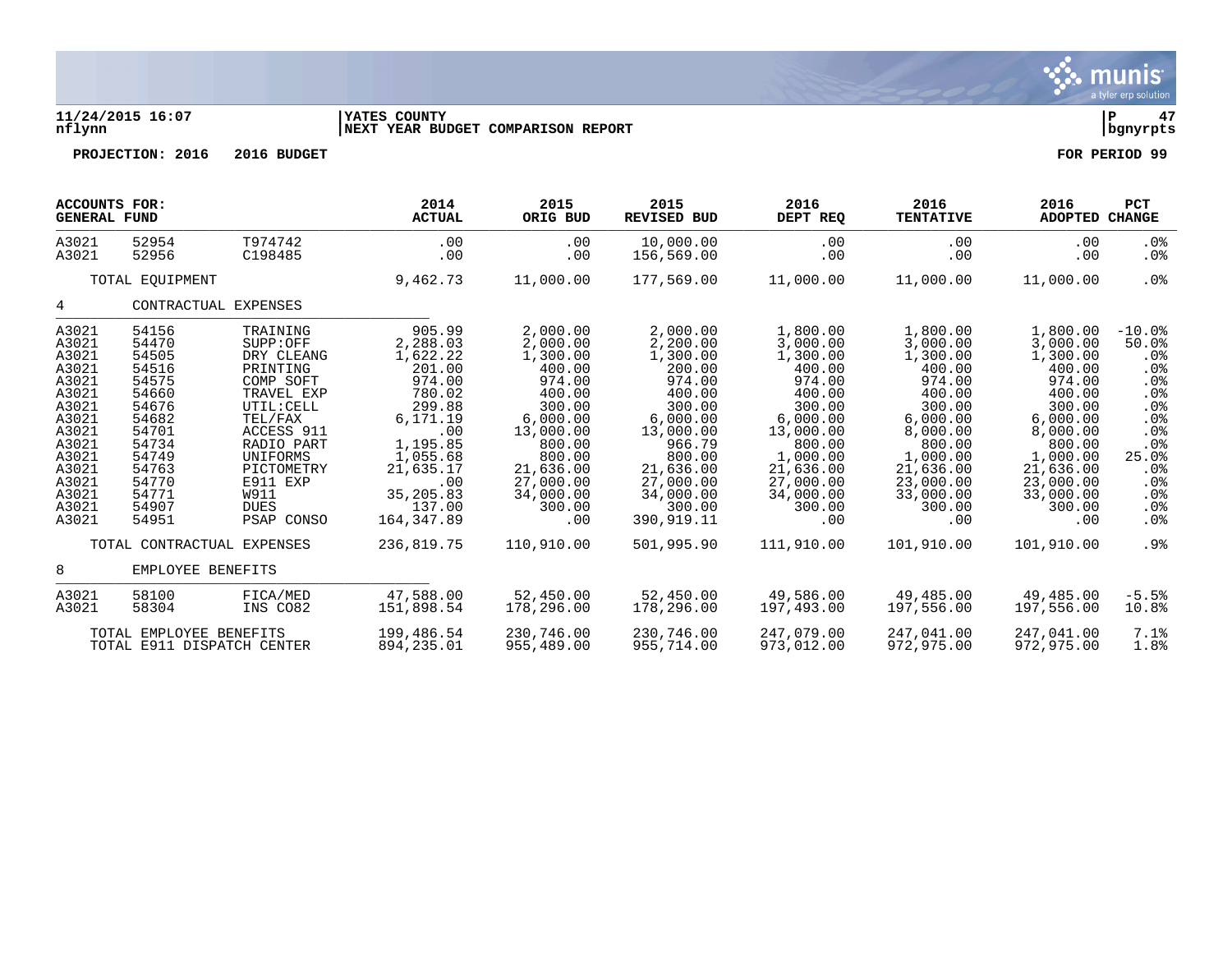|                                                                                                                                                                                  |                                                                                                                                                                                  |                                                                                                                                                                                                                                                                              |                                                                                                                                                                                                                                          |                                                                                                                                                                                                 |                                                                                                                                                                                                                                                |                                                                                                                                                                                                                                       |                                                                                                                                                                                                                                                      |                                                                                                                                                                                                                                               | munis<br>a tyler erp solution                                                                                                                                     |
|----------------------------------------------------------------------------------------------------------------------------------------------------------------------------------|----------------------------------------------------------------------------------------------------------------------------------------------------------------------------------|------------------------------------------------------------------------------------------------------------------------------------------------------------------------------------------------------------------------------------------------------------------------------|------------------------------------------------------------------------------------------------------------------------------------------------------------------------------------------------------------------------------------------|-------------------------------------------------------------------------------------------------------------------------------------------------------------------------------------------------|------------------------------------------------------------------------------------------------------------------------------------------------------------------------------------------------------------------------------------------------|---------------------------------------------------------------------------------------------------------------------------------------------------------------------------------------------------------------------------------------|------------------------------------------------------------------------------------------------------------------------------------------------------------------------------------------------------------------------------------------------------|-----------------------------------------------------------------------------------------------------------------------------------------------------------------------------------------------------------------------------------------------|-------------------------------------------------------------------------------------------------------------------------------------------------------------------|
| nflynn                                                                                                                                                                           | 11/24/2015 16:07                                                                                                                                                                 |                                                                                                                                                                                                                                                                              | <b>YATES COUNTY</b><br>NEXT YEAR BUDGET COMPARISON REPORT                                                                                                                                                                                |                                                                                                                                                                                                 |                                                                                                                                                                                                                                                |                                                                                                                                                                                                                                       |                                                                                                                                                                                                                                                      |                                                                                                                                                                                                                                               | ∣ P<br>48<br>  bgnyrpts                                                                                                                                           |
|                                                                                                                                                                                  | PROJECTION: 2016                                                                                                                                                                 | 2016 BUDGET                                                                                                                                                                                                                                                                  |                                                                                                                                                                                                                                          |                                                                                                                                                                                                 |                                                                                                                                                                                                                                                |                                                                                                                                                                                                                                       |                                                                                                                                                                                                                                                      |                                                                                                                                                                                                                                               | FOR PERIOD 99                                                                                                                                                     |
| ACCOUNTS FOR:<br><b>GENERAL FUND</b>                                                                                                                                             |                                                                                                                                                                                  |                                                                                                                                                                                                                                                                              | 2014<br><b>ACTUAL</b>                                                                                                                                                                                                                    | 2015<br>ORIG BUD                                                                                                                                                                                | 2015<br>REVISED BUD                                                                                                                                                                                                                            | 2016<br>DEPT REQ                                                                                                                                                                                                                      | 2016<br><b>TENTATIVE</b>                                                                                                                                                                                                                             | 2016<br><b>ADOPTED CHANGE</b>                                                                                                                                                                                                                 | <b>PCT</b>                                                                                                                                                        |
| 3110                                                                                                                                                                             | SHERIFF                                                                                                                                                                          |                                                                                                                                                                                                                                                                              |                                                                                                                                                                                                                                          |                                                                                                                                                                                                 |                                                                                                                                                                                                                                                |                                                                                                                                                                                                                                       |                                                                                                                                                                                                                                                      |                                                                                                                                                                                                                                               |                                                                                                                                                                   |
| $\mathbf 0$                                                                                                                                                                      | <b>REVENUES</b>                                                                                                                                                                  |                                                                                                                                                                                                                                                                              |                                                                                                                                                                                                                                          |                                                                                                                                                                                                 |                                                                                                                                                                                                                                                |                                                                                                                                                                                                                                       |                                                                                                                                                                                                                                                      |                                                                                                                                                                                                                                               |                                                                                                                                                                   |
| A3110<br>A3110<br>A3110<br>A3110<br>A3110<br>A3110<br>A3110<br>A3110<br>A3110<br>A3110<br>A3110<br>A3110<br>A3110<br>A3110<br>A3110<br>A3110<br>A3110<br>A3110<br>A3110<br>A3110 | 41510<br>41528<br>42260<br>42401<br>42616<br>42650<br>42655<br>42665<br>42682<br>42701<br>42706<br>42770<br>43315<br>43320<br>43323<br>43325<br>43326<br>44306<br>44388<br>44394 | SHER FEES<br>FRAUD INVE<br>PUB SAFE<br>INT-LAW EN<br>HNDCP PKNG<br>SCRAP SALE<br>FUEL SALES<br>EQUIP SALE<br>WC WAGE RE<br>PR YR RFND<br>DARE FEES<br>FINES ART<br>NAVIGATION<br>PUBLIC SAF<br>LIC READER<br>LEGIS INIT<br>DCJS<br><b>VESTS</b><br><b>GTSC</b><br>SLETPP '13 | $-72,855.13$<br>$-38, 104.44$<br>.00<br>.00<br>.00<br>$.00 \,$<br>$-1,749.32$<br>.00<br>$-2,052.48$<br>.00<br>.00<br>$-200.00$<br>$-25,540.92$<br>$-12,029.27$<br>$-37,880.00$<br>$-839.98$<br>.00<br>.00<br>$-3, 189.11$<br>$-9,871.51$ | $-71,000.00$<br>$-34,528.00$<br>.00<br>.00<br>.00<br>.00<br>$-4,500.00$<br>.00<br>.00<br>.00<br>$-100.00$<br>$-300.00$<br>$-30,000.00$<br>.00<br>.00<br>.00<br>.00<br>.00<br>$-3,500.00$<br>.00 | $-71,000.00$<br>$-34,528.00$<br>.00<br>.00<br>.00<br>.00<br>$-4,500.00$<br>$-7,500.00$<br>.00<br>.00<br>$-100.00$<br>$-300.00$<br>$-30,000.00$<br>.00<br>$-6,490.00$<br>$-10,570.04$<br>$-28,000.00$<br>$\overline{00}$<br>$-6, 415.33$<br>.00 | $-71,000.00$<br>$-51, 197.00$<br>.00<br>.00<br>$-100.00$<br>$-500.00$<br>$-3,500.00$<br>$-1,000.00$<br>.00<br>.00<br>$-100.00$<br>$-300.00$<br>$-33,000.00$<br>.00<br>.00<br>$-17,500.00$<br>.00<br>$-1,650.00$<br>$-3,500.00$<br>.00 | $-71,000.00$<br>$-51,197.00$<br>$-2,000.00$<br>.00<br>$-100.00$<br>$-500.00$<br>$-3,500.00$<br>$-1,000.00$<br>.00<br>.00<br>$-100.00$<br>$-300.00$<br>$-33,000.00$<br>$.00 \ \rm$<br>.00<br>$-17,500.00$<br>.00<br>$-1,650.00$<br>$-3,500.00$<br>.00 | $-71,000.00$<br>$-51, 197.00$<br>$-2,000.00$<br>.00<br>$-100.00$<br>$-500.00$<br>$-3,500.00$<br>$-1,000.00$<br>.00<br>.00<br>$-100.00$<br>$-300.00$<br>$-33,000.00$<br>.00<br>.00<br>$-17,500.00$<br>.00<br>$-1,650.00$<br>$-3,500.00$<br>.00 | .0%<br>48.3%<br>.0%<br>.0%<br>.0%<br>.0%<br>$-22.2$<br>.0 <sub>8</sub><br>.0%<br>.0%<br>.0%<br>$.0%$<br>10.0%<br>.0%<br>.0%<br>.0%<br>.0%<br>.0%<br>$.0\%$<br>.0% |
|                                                                                                                                                                                  | TOTAL REVENUES                                                                                                                                                                   |                                                                                                                                                                                                                                                                              | $-204, 312.16$                                                                                                                                                                                                                           | $-143,928.00$                                                                                                                                                                                   | $-199, 403.37$                                                                                                                                                                                                                                 | $-183, 347.00$                                                                                                                                                                                                                        | $-185, 347.00$                                                                                                                                                                                                                                       | $-185, 347.00$                                                                                                                                                                                                                                | 27.4%                                                                                                                                                             |
| $\mathbf{1}$                                                                                                                                                                     | PERSONAL SERVICES                                                                                                                                                                |                                                                                                                                                                                                                                                                              |                                                                                                                                                                                                                                          |                                                                                                                                                                                                 |                                                                                                                                                                                                                                                |                                                                                                                                                                                                                                       |                                                                                                                                                                                                                                                      |                                                                                                                                                                                                                                               |                                                                                                                                                                   |
| A3110<br>A3110<br>A3110<br>A3110<br>A3110<br>A3110<br>A3110<br>A3110<br>A3110<br>A3110<br>A3110<br>A3110<br>A3110                                                                | 51025<br>51105<br>51155<br>51290<br>51661<br>51730<br>51731<br>51734<br>51736<br>51737<br>51739<br>51740<br>51741                                                                | SHERIFF<br>ASST SHER<br>UNDERSHER<br>TYPIST<br>COMP NONUN<br>DEP SH LT<br>DEP SH LT<br>DEP INVEST<br>DEP SH INV<br>DEP SH INV<br>DEP SH-SGT<br>DEP SH SGT<br>DEP SH SGT                                                                                                      | 89,052.00<br>39,536.00<br>69,908.00<br>$\overline{00}$<br>1,207.73<br>69,062.87<br>43,685.11<br>59,941.22<br>49, 297.11<br>58,875.50<br>57,699.00<br>62, 337.44<br>19,861.61                                                             | 89,052.00<br>39,536.00<br>69,908.00<br>.00<br>1,000.00<br>64,770.00<br>64,770.00<br>59,905.00<br>58,567.00<br>58,840.00<br>57,671.00<br>62,286.00<br>.00                                        | 90,834.00<br>36,731.24<br>71,307.00<br>$\sim$ 00<br>1,160.54<br>64,770.00<br>64,770.00<br>59,905.00<br>58,567.00<br>58,840.00<br>57,671.00<br>62,286.00<br>.00                                                                                 | 90,834.00<br>40,327.00<br>71,307.00<br>28,958.00<br>1,000.00<br>64,770.00<br>64,770.00<br>59,905.00<br>58,840.00<br>58,840.00<br>57,671.00<br>62,286.00<br>.00                                                                        | 90,834.00<br>40,327.00<br>71,307.00<br>.00<br>1,000.00<br>64,770.00<br>64,770.00<br>59,905.00<br>62,995.00<br>58,840.00<br>57,671.00<br>57,771.00<br>.00                                                                                             | 90,834.00<br>40,327.00<br>71,307.00<br>.00<br>1,000.00<br>64,770.00<br>64,770.00<br>59,905.00<br>62,995.00<br>58,840.00<br>57,671.00<br>57,771.00<br>.00                                                                                      | 2.0%<br>2.0%<br>2.0%<br>.0 <sub>8</sub><br>.0 <sub>8</sub><br>.0%<br>.0%<br>.0%<br>.5%<br>.0%<br>.0%<br>.0%<br>.0 <sub>8</sub>                                    |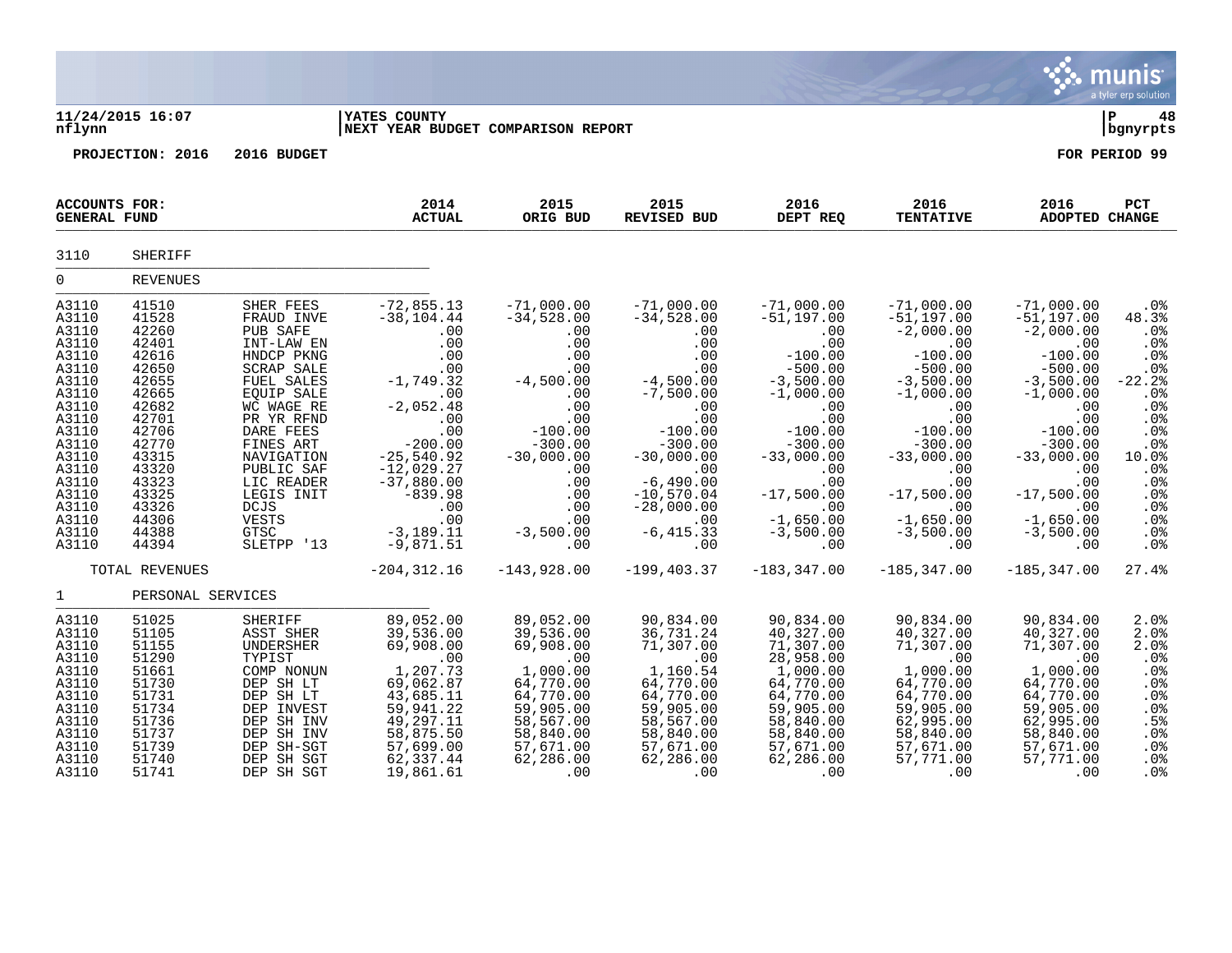

### **11/24/2015 16:07 |YATES COUNTY |P 49 nflynn |NEXT YEAR BUDGET COMPARISON REPORT |bgnyrpts**

|                                                                                                                                                                                                                                                                            | <b>ACCOUNTS FOR:</b><br><b>GENERAL FUND</b>                                                                                                                                                                                                                                |                                                                                                                                                                                                                                                                                                                                                                        | 2014<br><b>ACTUAL</b>                                                                                                                                                                                                                                                                                                                                                         | 2015<br>ORIG BUD                                                                                                                                                                                                                                                                                                                                                             | 2015<br>REVISED BUD                                                                                                                                                                                                                                                                                                                                                              | 2016<br>DEPT REQ                                                                                                                                                                                                                                                                                                                                                                   | 2016<br><b>TENTATIVE</b>                                                                                                                                                                                                                                                                                                                                                            | 2016<br>ADOPTED CHANGE                                                                                                                                                                                                                                                                                                                                                      | PCT                                                                                                                                                                                                                                                                                       |
|----------------------------------------------------------------------------------------------------------------------------------------------------------------------------------------------------------------------------------------------------------------------------|----------------------------------------------------------------------------------------------------------------------------------------------------------------------------------------------------------------------------------------------------------------------------|------------------------------------------------------------------------------------------------------------------------------------------------------------------------------------------------------------------------------------------------------------------------------------------------------------------------------------------------------------------------|-------------------------------------------------------------------------------------------------------------------------------------------------------------------------------------------------------------------------------------------------------------------------------------------------------------------------------------------------------------------------------|------------------------------------------------------------------------------------------------------------------------------------------------------------------------------------------------------------------------------------------------------------------------------------------------------------------------------------------------------------------------------|----------------------------------------------------------------------------------------------------------------------------------------------------------------------------------------------------------------------------------------------------------------------------------------------------------------------------------------------------------------------------------|------------------------------------------------------------------------------------------------------------------------------------------------------------------------------------------------------------------------------------------------------------------------------------------------------------------------------------------------------------------------------------|-------------------------------------------------------------------------------------------------------------------------------------------------------------------------------------------------------------------------------------------------------------------------------------------------------------------------------------------------------------------------------------|-----------------------------------------------------------------------------------------------------------------------------------------------------------------------------------------------------------------------------------------------------------------------------------------------------------------------------------------------------------------------------|-------------------------------------------------------------------------------------------------------------------------------------------------------------------------------------------------------------------------------------------------------------------------------------------|
| A3110<br>A3110<br>A3110<br>A3110<br>A3110<br>A3110<br>A3110<br>A3110<br>A3110<br>A3110<br>A3110<br>A3110<br>A3110<br>A3110<br>A3110<br>A3110<br>A3110<br>A3110<br>A3110<br>A3110<br>A3110<br>A3110<br>A3110<br>A3110<br>A3110<br>A3110<br>A3110<br>A3110<br>A3110<br>A3110 | 51742<br>51743<br>51750<br>51751<br>51752<br>51753<br>51755<br>51756<br>51757<br>51758<br>51759<br>51760<br>51761<br>51762<br>51763<br>51764<br>51765<br>51770<br>51771<br>51773<br>51939<br>51940<br>51941<br>51942<br>51943<br>51944<br>51945<br>51946<br>51947<br>51948 | DEP SH SGT<br>SERGEANT<br>DEP YOUTH<br>DEP SHER<br>DEP SHER<br>DEP SHER<br>DEP SHER<br>DEP SHER<br>DEP SHER<br>DEP SHER<br>DEP SHER<br>DEP SHER<br>DEP SHER<br>DEP SHER<br>DEP SHER<br>DEP SHER<br>DEP SHER<br>SECR SHER<br>ACT<br>TYPIST<br>COMP BO 82<br>DIFF CO82<br>HOL OT82<br>OT CO82<br>CB CO82<br>FIT OT 82<br>OIC CO82<br>ED BON 82<br>CANINE 82<br>INS BO 82 | 59,934.13<br>60,940.77<br>58,823.52<br>53,541.51<br>.00<br>53,541.53<br>57,021.30<br>.00<br>48, 241.39<br>37,928.66<br>44,597.35<br>50,387.21<br>53,560.42<br>37,928.66<br>55,733.80<br>55,962.74<br>53,896.28<br>37,985.36<br>32,578.47<br>29,718.57<br>495.47<br>8,702.05<br>72,673.21<br>123,535.66<br>12,107.98<br>148.33<br>757.39<br>2,559.02<br>12,359.34<br>14,280.12 | 59,905.00<br>61,074.00<br>59,007.00<br>53,516.00<br>.00<br>53,516.00<br>58,130.00<br>.00<br>45,408.00<br>46,162.00<br>46,695.00<br>53,516.00<br>53,516.00<br>46,170.00<br>55,687.00<br>55,687.00<br>54,623.00<br>38,367.00<br>33,665.00<br>30,583.00<br>1,000.00<br>8,000.00<br>70,000.00<br>95,000.00<br>3,500.00<br>800.00<br>500.00<br>3,300.00<br>12,000.00<br>13,637.00 | 59,905.00<br>61,074.00<br>59,007.00<br>53,516.00<br>38,250.00<br>53,516.00<br>58,130.00<br>.00<br>45,408.00<br>46,162.00<br>46,695.00<br>53,516.00<br>53,516.00<br>46,170.00<br>55,687.00<br>55,687.00<br>54,623.00<br>38,367.00<br>33,665.00<br>30,583.00<br>389.91<br>8,000.00<br>70,000.00<br>91,898.21<br>6,692.00<br>800.00<br>500.00<br>3,300.00<br>12,000.00<br>14,539.00 | 59,905.00<br>61,074.00<br>59,007.00<br>53,516.00<br>46,179.00<br>53,813.00<br>58,130.00<br>44,286.00<br>46,885.00<br>47,137.00<br>46,119.00<br>.00<br>53,537.00<br>47,137.00<br>55,687.00<br>55,687.00<br>54,623.00<br>38,367.00<br>33,928.00<br>31,133.00<br>1,000.00<br>8,000.00<br>70,000.00<br>95,000.00<br>3,500.00<br>800.00<br>500.00<br>3,300.00<br>12,000.00<br>25,188.00 | 59,905.00<br>61,074.00<br>59,007.00<br>44,287.00<br>46,179.00<br>53,813.00<br>58,130.00<br>44,286.00<br>46,885.00<br>47,137.00<br>46,119.00<br>.00<br>53,537.00<br>47,137.00<br>55,687.00<br>55,687.00<br>54,623.00<br>38,367.00<br>33,928.00<br>31, 133.00<br>1,000.00<br>8,000.00<br>70,000.00<br>95,000.00<br>3,500.00<br>800.00<br>500.00<br>3,300.00<br>12,000.00<br>25,196.00 | 59,905.00<br>61,074.00<br>59,007.00<br>44,287.00<br>46,179.00<br>53,813.00<br>58,130.00<br>44,286.00<br>46,885.00<br>47,137.00<br>46,119.00<br>53,537.00<br>47,137.00<br>55,687.00<br>55,687.00<br>54,623.00<br>38,367.00<br>33,928.00<br>31,133.00<br>1,000.00<br>8,000.00<br>70,000.00<br>95,000.00<br>3,500.00<br>800.00<br>500.00<br>3,300.00<br>12,000.00<br>25,196.00 | .0%<br>.0%<br>.0%<br>.0%<br>.0%<br>.6%<br>.0 <sub>8</sub><br>.0%<br>3.3%<br>2.1%<br>$-1.2%$<br>$.00 - 100.0%$<br>.0%<br>2.1%<br>.0%<br>$.0\%$<br>.0%<br>.0%<br>.8%<br>1.8%<br>.0%<br>.0%<br>$.0\%$<br>.0 <sub>8</sub><br>.0%<br>.0%<br>.0%<br>.0 <sub>8</sub><br>.0 <sub>8</sub><br>84.7% |
| A3110<br>A3110<br>A3110<br>A3110<br>A3110<br>A3110<br>A3110                                                                                                                                                                                                                | 51949<br>51952<br>51953<br>51954<br>51960<br>51961<br>51985                                                                                                                                                                                                                | COMP BO 82<br>OT CO82<br>CB CO82<br>YCFIT OT D<br>OT PT<br>35-40 HRS<br>DEP SH PT                                                                                                                                                                                                                                                                                      | 20.69<br>.00<br>.00<br>$.00 \,$<br>5,393.80<br>44.53<br>41,104.49                                                                                                                                                                                                                                                                                                             | 50.00<br>.00<br>.00<br>.00<br>.00<br>700.00<br>3,000.00                                                                                                                                                                                                                                                                                                                      | 13.87<br>.00<br>.00<br>.00<br>434.26<br>265.74<br>15,585.61                                                                                                                                                                                                                                                                                                                      | 50.00<br>.00<br>.00<br>.00<br>.00<br>700.00<br>13,000.00                                                                                                                                                                                                                                                                                                                           | 50.00<br>.00<br>.00<br>$.00 \,$<br>.00<br>700.00<br>13,000.00                                                                                                                                                                                                                                                                                                                       | 50.00<br>.00<br>.00<br>.00<br>.00<br>700.00<br>13,000.00                                                                                                                                                                                                                                                                                                                    | .0%<br>.0%<br>.0 <sub>8</sub><br>.0%<br>.0 <sub>8</sub><br>$.0\%$<br>333.3%                                                                                                                                                                                                               |
| A3110<br>A3110                                                                                                                                                                                                                                                             | 51995<br>51997                                                                                                                                                                                                                                                             | MAR OFF PT<br>ACT PT                                                                                                                                                                                                                                                                                                                                                   | 39,531.51<br>5,759.62                                                                                                                                                                                                                                                                                                                                                         | 46,000.00<br>10,000.00                                                                                                                                                                                                                                                                                                                                                       | 46,000.00<br>10,000.00                                                                                                                                                                                                                                                                                                                                                           | 46,000.00<br>.00                                                                                                                                                                                                                                                                                                                                                                   | 46,000.00<br>10,000.00                                                                                                                                                                                                                                                                                                                                                              | 46,000.00<br>$10,000.00 - 100.08$                                                                                                                                                                                                                                                                                                                                           | .0%                                                                                                                                                                                                                                                                                       |
|                                                                                                                                                                                                                                                                            | TOTAL PERSONAL SERVICES                                                                                                                                                                                                                                                    |                                                                                                                                                                                                                                                                                                                                                                        | 1,842,258.47                                                                                                                                                                                                                                                                                                                                                                  | 1,799,019.00                                                                                                                                                                                                                                                                                                                                                                 | 1,850,737.38                                                                                                                                                                                                                                                                                                                                                                     | 1,884,696.00                                                                                                                                                                                                                                                                                                                                                                       | 1,856,157.00                                                                                                                                                                                                                                                                                                                                                                        | 1,856,157.00                                                                                                                                                                                                                                                                                                                                                                | 4.8%                                                                                                                                                                                                                                                                                      |
| 2                                                                                                                                                                                                                                                                          | EOUIPMENT                                                                                                                                                                                                                                                                  |                                                                                                                                                                                                                                                                                                                                                                        |                                                                                                                                                                                                                                                                                                                                                                               |                                                                                                                                                                                                                                                                                                                                                                              |                                                                                                                                                                                                                                                                                                                                                                                  |                                                                                                                                                                                                                                                                                                                                                                                    |                                                                                                                                                                                                                                                                                                                                                                                     |                                                                                                                                                                                                                                                                                                                                                                             |                                                                                                                                                                                                                                                                                           |
| A3110                                                                                                                                                                                                                                                                      | 52110                                                                                                                                                                                                                                                                      | CHAIR                                                                                                                                                                                                                                                                                                                                                                  | 596.67                                                                                                                                                                                                                                                                                                                                                                        | 1,800.00                                                                                                                                                                                                                                                                                                                                                                     | 1,800.00                                                                                                                                                                                                                                                                                                                                                                         | 1,000.00                                                                                                                                                                                                                                                                                                                                                                           | 1,000.00                                                                                                                                                                                                                                                                                                                                                                            | $1,000.00 -44.4$                                                                                                                                                                                                                                                                                                                                                            |                                                                                                                                                                                                                                                                                           |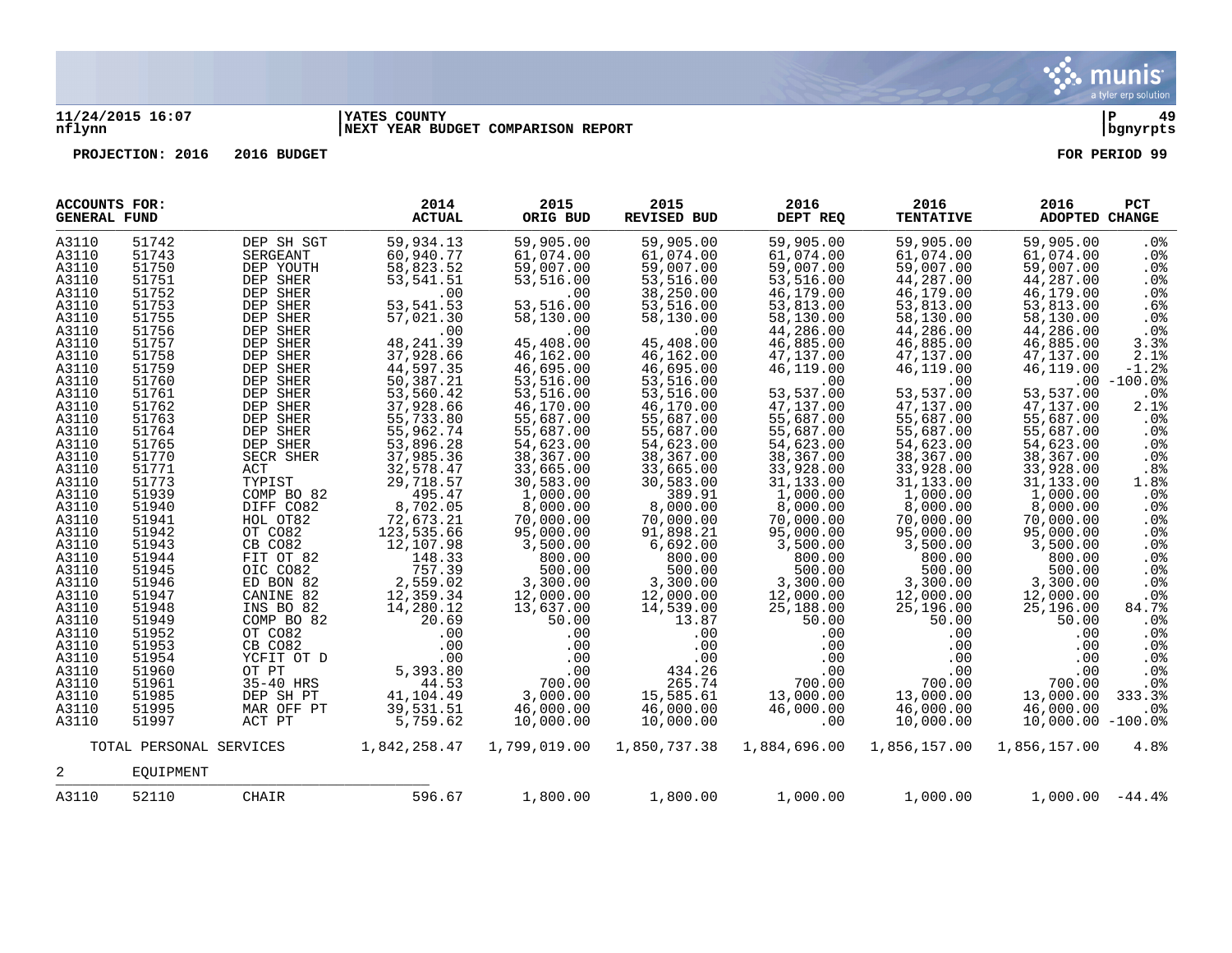

### **11/24/2015 16:07 |YATES COUNTY |P 50 nflynn |NEXT YEAR BUDGET COMPARISON REPORT |bgnyrpts**

| <b>ACCOUNTS FOR:</b><br><b>GENERAL FUND</b>                                                                                                                                      |                                                                                                                                                                                  |                                                                                                                                                                                                                                                           | 2014<br><b>ACTUAL</b>                                                                                                                                                                                                        | 2015<br>ORIG BUD                                                                                                                                                                                                                                                       | 2015<br>REVISED BUD                                                                                                                                                                                                          | 2016<br>DEPT REQ                                                                                                                                                                                                               | 2016<br><b>TENTATIVE</b>                                                                                                                                                                                                | 2016<br><b>ADOPTED CHANGE</b>                                                                                                                                                                                          | <b>PCT</b>                                                                                                                                                               |
|----------------------------------------------------------------------------------------------------------------------------------------------------------------------------------|----------------------------------------------------------------------------------------------------------------------------------------------------------------------------------|-----------------------------------------------------------------------------------------------------------------------------------------------------------------------------------------------------------------------------------------------------------|------------------------------------------------------------------------------------------------------------------------------------------------------------------------------------------------------------------------------|------------------------------------------------------------------------------------------------------------------------------------------------------------------------------------------------------------------------------------------------------------------------|------------------------------------------------------------------------------------------------------------------------------------------------------------------------------------------------------------------------------|--------------------------------------------------------------------------------------------------------------------------------------------------------------------------------------------------------------------------------|-------------------------------------------------------------------------------------------------------------------------------------------------------------------------------------------------------------------------|------------------------------------------------------------------------------------------------------------------------------------------------------------------------------------------------------------------------|--------------------------------------------------------------------------------------------------------------------------------------------------------------------------|
| A3110<br>A3110<br>A3110<br>A3110<br>A3110<br>A3110<br>A3110<br>A3110<br>A3110<br>A3110<br>A3110<br>A3110<br>A3110<br>A3110<br>A3110<br>A3110<br>A3110<br>A3110                   | 52111<br>52127<br>52213<br>52214<br>52215<br>52216<br>52410<br>52411<br>52413<br>52415<br>52424<br>52435<br>52437<br>52438<br>52439<br>52514<br>52521<br>52988                   | DESK<br>DESK .00<br>PRINTERS 3,375.89<br>VEH-MARKED<br>PUSH BUMP<br>VEH SCREEN<br>VEH-UNMARK<br>RADAR<br>RADIOS<br>SIREN<br>WEAPONS<br>LIGHT BAR<br>YCFIT EQ<br>LIC READER<br>EXTRACTION<br>VOICE ANA<br>EQ-TRNG RM<br>DOCK<br>LEGIS GRNT                 | .00<br>52,116.72<br>4,765.40<br>200.00<br>4,331.00<br>$\begin{array}{c} .00 \\ .00 \\ .00 \\ 462.69 \end{array}$<br>3,492.41<br>1,754.79<br>225.00<br>37,880.00<br>$\sim 00$<br>3,985.00<br>$415.98$<br>3,034.95<br>3,599.10 | 4,000.00<br>$\sim 00$<br>28,000.00<br>500.00<br>500.00<br>$\sim 00$<br>1,300.00<br>.00<br>1,000.00<br>$\sim 00$<br>1,375.00<br>500.00<br>.00<br>17,533.00<br>$\begin{array}{c} 00 \ 600.00 \end{array}$<br>$\begin{array}{c} \texttt{.00} \\ \texttt{.00} \end{array}$ | 4,000.00<br>.00<br>57,162.56<br>198.09<br>80.52<br>.00<br>.00<br>5,703.80<br>1,000.00<br>1,885.79<br>1,940.08<br>500.00<br>6,490.00<br>16,421.59<br>.00<br>600.00                                                            | 1,000.00<br>.00<br>17,125.00<br>1,000.00<br>500.00<br>17,125.00<br>2,600.00<br>$\sim 00$<br>1,000.00<br>15,000.00<br>2,750.00<br>500.00<br>.00<br>.00<br>.00<br>600.00<br>.00<br>.00                                           | 1,000.00<br>.00<br>45,125.00<br>1,000.00<br>500.00<br>17,125.00<br>2,600.00<br>.00<br>1,000.00<br>10,000.00<br>2,750.00<br>500.00<br>.00<br>.00<br>.00<br>600.00<br>.00<br>.00                                          | 1,000.00<br>.00<br>45,125.00<br>1,000.00<br>500.00<br>17,125.00<br>2,600.00<br>.00<br>1,000.00<br>10,000.00<br>2,750.00<br>500.00<br>.00<br>.00<br>600.00<br>.00<br>.00                                                | $-75.0%$<br>.0%<br>$-38.8$<br>100.0%<br>$.0\%$<br>$.0\%$<br>100.0%<br>$.0\%$<br>.0%<br>.0%<br>100.0%<br>.0%<br>.0%<br>$.00 - 100.0$<br>.0%<br>.0%<br>$.0\%$<br>$.0\%$    |
|                                                                                                                                                                                  | TOTAL EQUIPMENT                                                                                                                                                                  |                                                                                                                                                                                                                                                           | 120,235.60                                                                                                                                                                                                                   |                                                                                                                                                                                                                                                                        | $57,108.00$ $97,782.43$ $60,200.00$ $83,200.00$ $83,200.00$                                                                                                                                                                  |                                                                                                                                                                                                                                |                                                                                                                                                                                                                         |                                                                                                                                                                                                                        | 5.4%                                                                                                                                                                     |
| $4\degree$                                                                                                                                                                       |                                                                                                                                                                                  | CONTRACTUAL EXPENSES                                                                                                                                                                                                                                      |                                                                                                                                                                                                                              |                                                                                                                                                                                                                                                                        |                                                                                                                                                                                                                              |                                                                                                                                                                                                                                |                                                                                                                                                                                                                         |                                                                                                                                                                                                                        |                                                                                                                                                                          |
| A3110<br>A3110<br>A3110<br>A3110<br>A3110<br>A3110<br>A3110<br>A3110<br>A3110<br>A3110<br>A3110<br>A3110<br>A3110<br>A3110<br>A3110<br>A3110<br>A3110<br>A3110<br>A3110<br>A3110 | 54004<br>54005<br>54011<br>54019<br>54056<br>54152<br>54156<br>54157<br>54401<br>54407<br>54408<br>54424<br>54457<br>54470<br>54474<br>54476<br>54483<br>54485<br>54505<br>54507 | ATTY FEES<br>AUDIT FEES<br>CONSULTANT<br>EAP<br>POLY CONST<br>CONFERENCE<br>TRAINING<br>K-9 TRAIN<br>BOAT MAINT<br>EQUIP AGRE<br>EO MAINT<br>SNOWMOB<br>SUPP:COMP<br>SUPP:OFF<br>SUPP:SAFTY<br>SUPP: VEH<br>YCFIT SUPP<br>AED<br>DRY CLEANG<br>COPIER CHR | .00<br>.00<br>.00<br>3,323.40<br>1,750.00<br>.00<br>12,758.00<br>.00<br>5,167.29<br>1,500.00<br>$00$<br>339.90<br>239.79<br>8,479.59<br>834.46<br>88.31<br>1,660.69<br>506.83<br>1,297.72<br>2,791.70                        | 1,500.00<br>2,800.00<br>3,000.00<br>3,324.00<br>2,000.00<br>600.00<br>10,000.00<br>.00<br>5,000.00<br>1,000.00<br>100.00<br>200.00<br>250.00<br>9,000.00<br>500.00<br>.00<br>.00<br>1,000.00<br>2,000.00<br>3,000.00                                                   | 1,500.00<br>2,800.00<br>1,500.00<br>3,324.00<br>2,000.00<br>600.00<br>10,000.00<br>.00<br>1,577.72<br>1,000.00<br>100.00<br>200.00<br>250.00<br>9,000.00<br>1,611.41<br>$\sim$ 00<br>.00<br>1,000.00<br>2,000.00<br>3,000.00 | 1,500.00<br>.00<br>2,800.00<br>3,400.00<br>2,000.00<br>600.00<br>12,000.00<br>.00<br>5,000.00<br>1,000.00<br>100.00<br>200.00<br>250.00<br>9,000.00<br>500.00<br>$\overline{00}$<br>200.00<br>1,000.00<br>2,000.00<br>3,000.00 | 1,500.00<br>.00<br>2,800.00<br>3,400.00<br>2,000.00<br>600.00<br>12,000.00<br>2,000.00<br>5,000.00<br>1,000.00<br>100.00<br>200.00<br>250.00<br>9,000.00<br>500.00<br>.00<br>200.00<br>1,000.00<br>2,000.00<br>3,000.00 | 1,500.00<br>2,800.00<br>3,400.00<br>2,000.00<br>600.00<br>12,000.00<br>2,000.00<br>5,000.00<br>1,000.00<br>100.00<br>200.00<br>250.00<br>9,000.00<br>500.00<br>$\sim$ 00<br>200.00<br>1,000.00<br>2,000.00<br>3,000.00 | $.0\%$<br>$.00 - 100.0$<br>$-6.7%$<br>2.3%<br>$.0\%$<br>.0%<br>20.0%<br>$.0\%$<br>.0%<br>.0%<br>.0%<br>$.0\%$<br>.0%<br>.0%<br>.0%<br>$.0\%$<br>.0%<br>.0%<br>.0%<br>.0% |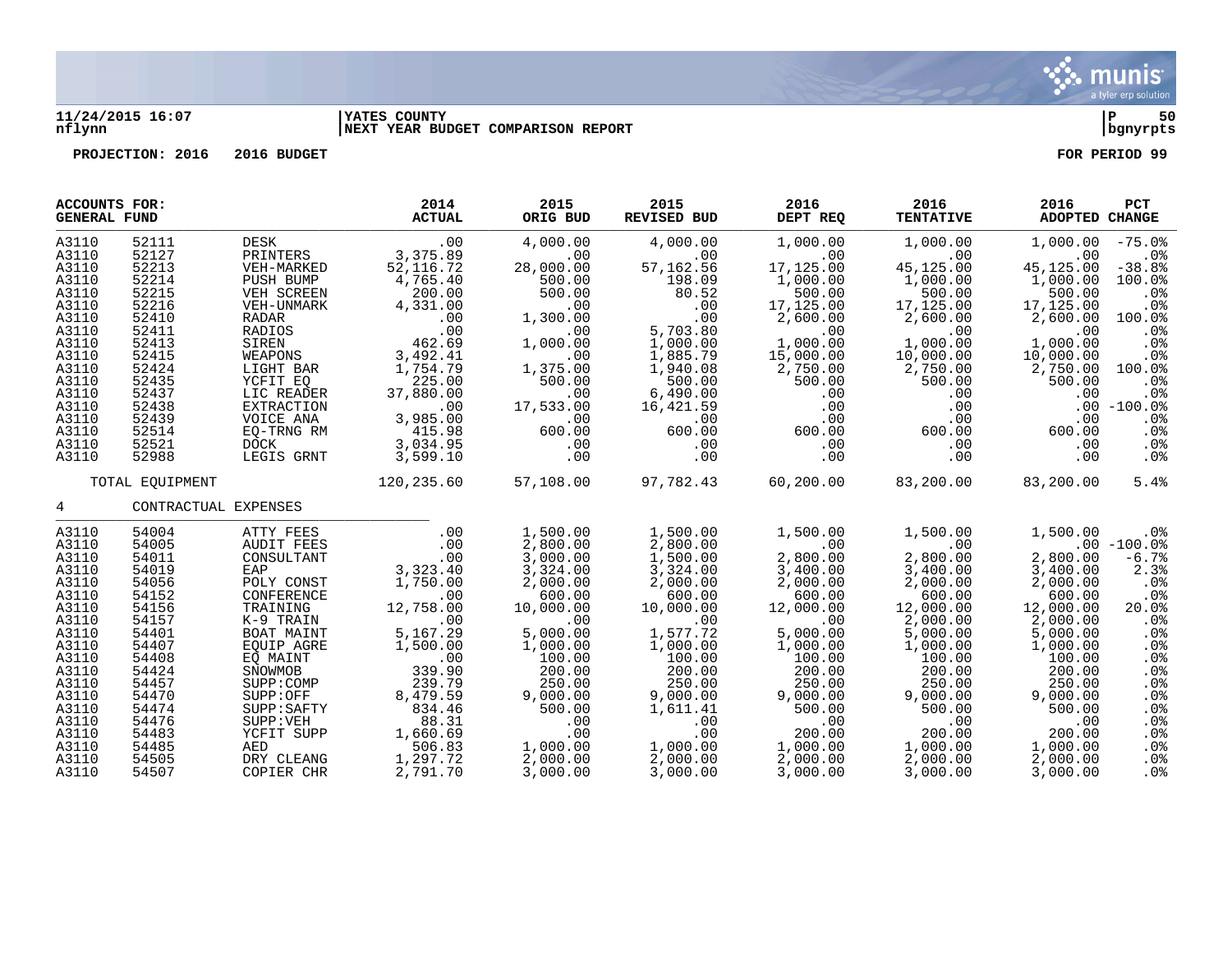

### **11/24/2015 16:07 |YATES COUNTY |P 51 nflynn |NEXT YEAR BUDGET COMPARISON REPORT |bgnyrpts**

| <b>ACCOUNTS FOR:</b><br><b>GENERAL FUND</b> |                   |                            | 2014<br><b>ACTUAL</b> | 2015<br>ORIG BUD | 2015<br>REVISED BUD | 2016<br>DEPT REQ | 2016<br><b>TENTATIVE</b> | 2016<br>ADOPTED CHANGE | <b>PCT</b>      |
|---------------------------------------------|-------------------|----------------------------|-----------------------|------------------|---------------------|------------------|--------------------------|------------------------|-----------------|
| A3110                                       | 54515             | POSTAGE                    | 2,868.25              | 3,000.00         | 3,000.00            | 3,000.00         | 3,000.00                 | 3,000.00               | .0%             |
| A3110                                       | 54516             | PRINTING                   | 1,107.75              | 1,500.00         | 1,500.00            | 1,500.00         | 1,500.00                 | 1,500.00               | $.0\%$          |
| A3110                                       | 54522             | SHIPMENTS                  | 45.36                 | 200.00           | 200.00              | 200.00           | 200.00                   | 200.00                 | .0%             |
| A3110                                       | 54571             | COMP SOFT                  | 6,996.46              | 200.00           | 4,527.00            | 200.00           | 200.00                   | 200.00                 | .0%             |
| A3110                                       | 54576             | COMP SFT A                 | 601.00                | 11,700.00        | 11,700.00           | 14,700.00        | 14,700.00                | 14,700.00              | 25.6%           |
| A3110                                       | 54653             | GASOLINE                   | 103,723.04            | 100,000.00       | 97,515.87           | 92,000.00        | 92,000.00                | 92,000.00              | $-8.0$ %        |
|                                             |                   |                            |                       |                  |                     | 2,200.00         |                          |                        |                 |
| A3110                                       | 54658             | TOWING VEH                 | 1,065.00              | 2,200.00         | 2,200.00            |                  | 2,200.00                 | 2,200.00               | .0%             |
| A3110                                       | 54660             | TRAVEL EXP                 | 5,220.19              | 3,000.00         | 3,596.42            | 4,000.00         | 4,000.00                 | 4,000.00               | 33.3%           |
| A3110                                       | 54661             | VEH MAINT                  | 57,984.69             | 55,000.00        | 53,076.01           | 65,000.00        | 65,000.00                | 65,000.00              | 18.2%           |
| A3110                                       | 54676             | UTIL: CELL                 | 6,579.34              | 7,000.00         | 7,000.00            | 7,000.00         | 7,000.00                 | 7,000.00               | .0%             |
| A3110                                       | 54682             | TEL/FAX                    | 12,776.48             | 13,000.00        | 13,000.00           | 13,000.00        | 13,000.00                | 13,000.00              | $.0\%$          |
| A3110                                       | 54707             | CRIME SCEN                 | 416.96                | 400.00           | 545.42              | 600.00           | 600.00                   | 600.00                 | 50.0%           |
| A3110                                       | 54708             | CRITICAL I                 | 2,200.00              | 2,200.00         | 2,200.00            | 2,200.00         | 2,200.00                 | 2,200.00               | .0%             |
| A3110                                       | 54724             | LAW ENF                    | 300.00                | .00              | .00                 | .00              | .00                      | .00                    | $.0\%$          |
| A3110                                       | 54727             | MONROE LAB                 | 18,419.00             | 18,872.00        | 18,872.00           | 36,000.00        | 36,000.00                | 36,000.00              | 90.8%           |
| A3110                                       | 54730             | PROTECT CL                 | 3,636.29              | 1,000.00         | 1,000.00            | 1,000.00         | 1,000.00                 | 1,000.00               | .0%             |
| A3110                                       | 54731             | PROTECT EQ                 | 3,978.00              | 1,000.00         | 325.55              | 2,500.00         | 2,500.00                 | 2,500.00               | 150.0%          |
| A3110                                       | 54734             | RADIO PART                 | 3,303.40              | 2,000.00         | 2,000.00            | 1,800.00         | 1,800.00                 | 1,800.00               | $-10.0%$        |
| A3110                                       | 54744             | STAR UNIT                  | .00                   | 2,000.00         | 990.00              | 2,000.00         | 2,000.00                 | 2,000.00               | .0%             |
| A3110                                       | 54749             | UNIFORMS                   | 13,210.24             | 9,000.00         | 10,742.29           | 11,000.00        | 11,000.00                | 11,000.00              | 22.2            |
|                                             | 54752             | AMMO                       |                       |                  |                     |                  |                          |                        |                 |
| A3110                                       |                   |                            | 5,225.56              | 4,000.00         | 3,202.96            | 4,000.00         | 4,000.00                 | 4,000.00               | .0%             |
| A3110                                       | 54753             | WEAP MAIN                  | 317.21                | 400.00           | 90.31               | 400.00           | 400.00                   | 400.00                 | .0%             |
| A3110                                       | 54754             | TARGETS                    | 500.00                | 500.00           | 468.16              | 500.00           | 500.00                   | 500.00                 | .0%             |
| A3110                                       | 54757             | BOAT EO                    | 98.23                 | 900.00           | 900.00              | 900.00           | 900.00                   | 900.00                 | .0%             |
| A3110                                       | 54761             | DARE EXP                   | 777.23                | 750.00           | 707.71              | 700.00           | 700.00                   | 700.00                 | $-6.7%$         |
| A3110                                       | 54765             | HNDCPPD ED                 | $\overline{0}$ .      | .00              | .00                 | 100.00           | 100.00                   | 100.00                 | .0%             |
| A3110                                       | 54850             | DOG EXP                    | .00                   | .00              | .00                 | .00              | .00                      | .00                    | $.0\%$          |
| A3110                                       | 54899             | ADM HEAR                   | 2,687.45              | 600.00           | 600.00              | 500.00           | 500.00                   | 500.00                 | $-16.7%$        |
| A3110                                       | 54903             | AWARDS                     | 537.25                | 500.00           | 500.00              | 500.00           | 500.00                   | 500.00                 | .0%             |
| A3110                                       | 54907             | DUES                       | 440.00                | 450.00           | 450.00              | 450.00           | 450.00                   | 450.00                 | $.0\%$          |
| A3110                                       | 54911             | INS                        | 102,056.77            | 110,966.00       | 102,330.95          | 106,000.00       | 106,000.00               | 106,000.00             | $-4.5%$         |
| A3110                                       | 54916             | PUBLICATN                  | 1,476.67              | 1,000.00         | 1,000.00            | 900.00           | 900.00                   | 900.00                 | $-10.0$ %       |
| A3110                                       | 54949             | SLETPP                     | 9,871.51              | .00              | .00                 | .00              | .00                      | .00                    | .0 <sub>8</sub> |
| A3110                                       | 54954             | GTSC-SUPP                  | 4,050.47              | 3,500.00         | 6,415.33            | 3,500.00         | 3,500.00                 | 3,500.00               | .0 <sub>8</sub> |
| A3110                                       | 54962             | LEASE: OUTS                | 946.00                | 800.00           | 800.00              | 800.00           | 800.00                   | 800.00                 | .0%             |
|                                             |                   |                            |                       |                  |                     |                  |                          |                        |                 |
| A3110                                       | 54963             | LEASE: ID                  | 408.00                | 408.00           | 408.00              | 408.00           | 408.00                   | 408.00                 | .0 <sub>8</sub> |
| A3110                                       | 54988             | LEGIS GRNT                 | 8,430.17              | .00              | .00                 | .00              | .00                      | .00                    | $.0\%$          |
| A3110                                       | 54990             | LEGIS INIA                 | 839.98                | .00              | 10,570.04           | .00              | .00                      | .00                    | .0%             |
|                                             |                   | TOTAL CONTRACTUAL EXPENSES | 423,831.63            | 403,320.00       | 403,897.15          | 424,108.00       | 426,108.00               | 426,108.00             | 5.2%            |
| 8                                           | EMPLOYEE BENEFITS |                            |                       |                  |                     |                  |                          |                        |                 |
| A3110                                       | 58100             | FICA/MED                   | 134,487.23            | 137,338.00       | 137,641.00          | 138,076.00       | 137,529.00               | 137,529.00             | .5%             |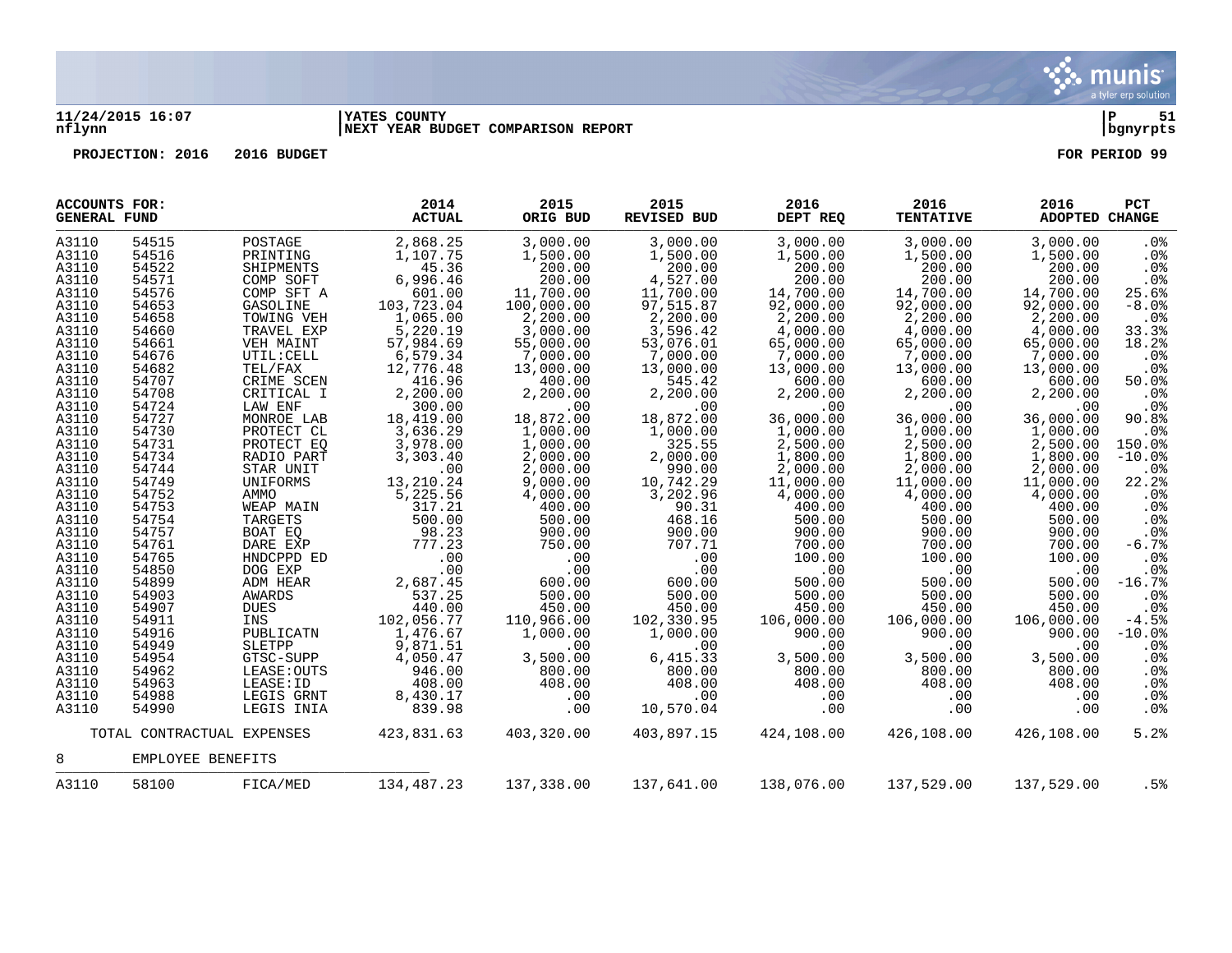

# **11/24/2015 16:07 |YATES COUNTY |P 52 nflynn |NEXT YEAR BUDGET COMPARISON REPORT |bgnyrpts**

| ACCOUNTS FOR:       |                                          |            | 2014                       | 2015                       | 2015                       | 2016                       | 2016                       | 2016                       | PCT         |
|---------------------|------------------------------------------|------------|----------------------------|----------------------------|----------------------------|----------------------------|----------------------------|----------------------------|-------------|
| <b>GENERAL FUND</b> |                                          |            | ACTUAL                     | ORIG BUD                   | REVISED BUD                | DEPT REO                   | <b>TENTATIVE</b>           | ADOPTED                    | CHANGE      |
| A3110               | 58302                                    | INS CO82   | 236,389.38                 | 287,833.00                 | 286,058.49                 | 264,591.00                 | 245,732.00                 | 245,732.00                 | $-8.1%$     |
| A3110               | 58304                                    | INS CO82   | 35,783.14                  | 38,364.00                  | 38,364.00                  | 64,290.00                  | 64,311.00                  | 64,311.00                  | 67.6%       |
| A3110               | 58305                                    | INS-NON UN | 48,886.68                  | 48,887.00                  | 44,016.00                  | 49.677.00                  | 37,439.00                  | 37,439.00                  | 1.6%        |
|                     | TOTAL EMPLOYEE BENEFITS<br>TOTAL SHERIFF |            | 455,546.43<br>2,637,559.97 | 512,422.00<br>2,627,941.00 | 506,079.49<br>2,659,093.08 | 516,634.00<br>2,702,291.00 | 485,011.00<br>2,665,129.00 | 485,011.00<br>2,665,129.00 | .8%<br>2.8% |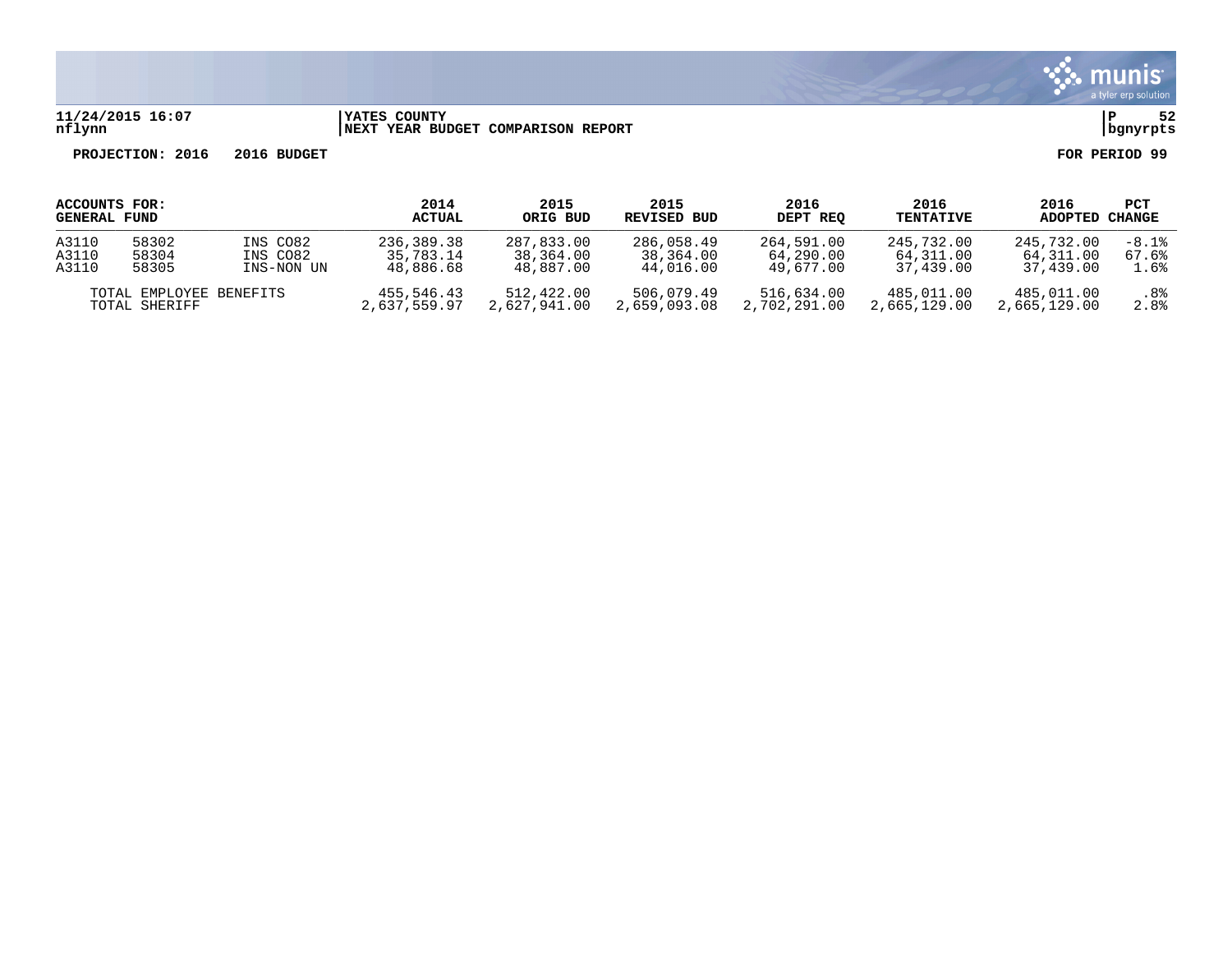|                                                                                                                            |                                                                                                                            |                                                                                                                                                                            |                                                                                                                                                     |                                                                                                                                                        |                                                                                                                                                        |                                                                                                                                                               |                                                                                                                                                                    |                                                                                                                                                               | munis <sup>®</sup><br>a tyler erp solution                                                                           |
|----------------------------------------------------------------------------------------------------------------------------|----------------------------------------------------------------------------------------------------------------------------|----------------------------------------------------------------------------------------------------------------------------------------------------------------------------|-----------------------------------------------------------------------------------------------------------------------------------------------------|--------------------------------------------------------------------------------------------------------------------------------------------------------|--------------------------------------------------------------------------------------------------------------------------------------------------------|---------------------------------------------------------------------------------------------------------------------------------------------------------------|--------------------------------------------------------------------------------------------------------------------------------------------------------------------|---------------------------------------------------------------------------------------------------------------------------------------------------------------|----------------------------------------------------------------------------------------------------------------------|
| nflynn                                                                                                                     | 11/24/2015 16:07                                                                                                           |                                                                                                                                                                            | <b>IYATES COUNTY</b><br>NEXT YEAR BUDGET COMPARISON REPORT                                                                                          |                                                                                                                                                        |                                                                                                                                                        |                                                                                                                                                               |                                                                                                                                                                    |                                                                                                                                                               | ∣ P<br>53<br>bgnyrpts                                                                                                |
|                                                                                                                            | PROJECTION: 2016                                                                                                           | 2016 BUDGET                                                                                                                                                                |                                                                                                                                                     |                                                                                                                                                        |                                                                                                                                                        |                                                                                                                                                               |                                                                                                                                                                    |                                                                                                                                                               | FOR PERIOD 99                                                                                                        |
| ACCOUNTS FOR:<br><b>GENERAL FUND</b>                                                                                       |                                                                                                                            |                                                                                                                                                                            | 2014<br><b>ACTUAL</b>                                                                                                                               | 2015<br>ORIG BUD                                                                                                                                       | 2015<br><b>REVISED BUD</b>                                                                                                                             | 2016<br>DEPT REQ                                                                                                                                              | 2016<br><b>TENTATIVE</b>                                                                                                                                           | 2016<br>ADOPTED CHANGE                                                                                                                                        | PCT                                                                                                                  |
| 3140                                                                                                                       | PROBATION                                                                                                                  |                                                                                                                                                                            |                                                                                                                                                     |                                                                                                                                                        |                                                                                                                                                        |                                                                                                                                                               |                                                                                                                                                                    |                                                                                                                                                               |                                                                                                                      |
| $\Omega$                                                                                                                   | <b>REVENUES</b>                                                                                                            |                                                                                                                                                                            |                                                                                                                                                     |                                                                                                                                                        |                                                                                                                                                        |                                                                                                                                                               |                                                                                                                                                                    |                                                                                                                                                               |                                                                                                                      |
| A3140<br>A3140<br>A3140<br>A3140<br>A3140<br>A3140<br>A3140                                                                | 41515<br>41527<br>41580<br>42610<br>42701<br>43310<br>43389                                                                | ATI FEES<br>PROB FEES<br>CT SURCH<br>FINES, REST<br>PR YR RFND<br>PROBATION<br>ATI                                                                                         | .00<br>$-25, 358.44$<br>$-3,540.02$<br>$-1,620.35$<br>.00<br>-59,721.24<br>.00                                                                      | .00<br>$-20,825.00$<br>$-3,000.00$<br>.00<br>.00<br>$-51,500.00$<br>.00                                                                                | .00<br>$-20,825.00$<br>$-3,000.00$<br>.00<br>.00<br>$-51,500.00$<br>.00                                                                                | $-1,000.00$<br>$-20,825.00$<br>$-3,000.00$<br>.00<br>.00<br>$-51,500.00$<br>$-4,000.00$                                                                       | $-1,000.00$<br>$-20,825.00$<br>$-3,000.00$<br>.00<br>.00<br>$-51,500.00$<br>$-4,000.00$                                                                            | $-1,000.00$<br>$-20,825.00$<br>$-3,000.00$<br>.00<br>.00<br>$-51,500.00$<br>$-4,000.00$                                                                       | .0%<br>.0%<br>.0%<br>.0%<br>.0%<br>.0%<br>.0%                                                                        |
|                                                                                                                            | TOTAL REVENUES                                                                                                             |                                                                                                                                                                            | $-90, 240.05$                                                                                                                                       | $-75, 325.00$                                                                                                                                          | $-75, 325.00$                                                                                                                                          | $-80, 325.00$                                                                                                                                                 | $-80, 325.00$                                                                                                                                                      | $-80, 325.00$                                                                                                                                                 | 6.6%                                                                                                                 |
| $\mathbf{1}$                                                                                                               | PERSONAL SERVICES                                                                                                          |                                                                                                                                                                            |                                                                                                                                                     |                                                                                                                                                        |                                                                                                                                                        |                                                                                                                                                               |                                                                                                                                                                    |                                                                                                                                                               |                                                                                                                      |
| A3140<br>A3140<br>A3140<br>A3140<br>A3140<br>A3140<br>A3140<br>A3140<br>A3140<br>A3140<br>A3140<br>A3140<br>A3140<br>A3140 | 51090<br>51175<br>51176<br>51177<br>51178<br>51180<br>51190<br>51270<br>51500<br>51505<br>51506<br>51508<br>51509<br>51661 | PROB DIR<br>PROB OFF<br>PROB OFF<br>PROB OFF<br>PROB OFF<br>PROB SUPER<br>PROB ASST<br>SR ACT<br>CB CSEA<br>OVERTIME<br>PHONE WORK<br>35-40 HRS<br>COMP CSEA<br>COMP NONUN | 59,079.00<br>48,835.82<br>48,303.62<br>45, 374.52<br>46,387.57<br>53,987.92<br>.00<br>36,649.62<br>24.85<br>.00<br>25.00<br>813.86<br>.00<br>982.77 | 59,079.00<br>50,298.00<br>50,298.00<br>47,750.00<br>47,777.00<br>55,614.00<br>.00<br>37,746.00<br>500.00<br>300.00<br>200.00<br>1,000.00<br>.00<br>.00 | 60,261.00<br>50,298.00<br>50,298.00<br>47,750.00<br>47,777.00<br>55,614.00<br>.00<br>37,746.00<br>500.00<br>46.70<br>200.00<br>1,250.00<br>3.30<br>.00 | 60,261.00<br>51,814.00<br>51,814.00<br>49,202.00<br>49,202.00<br>57,277.00<br>33, 325.00<br>38,879.00<br>500.00<br>300.00<br>200.00<br>1,000.00<br>.00<br>.00 | 60,261.00<br>51,814.00<br>51,814.00<br>49,202.00<br>49,202.00<br>57,277.00<br>33, 325.00<br>38,879.00<br>500.00<br>300.00<br>200.00<br>1,000.00<br>$.00 \,$<br>.00 | 60,261.00<br>51,814.00<br>51,814.00<br>49,202.00<br>49,202.00<br>57,277.00<br>33, 325.00<br>38,879.00<br>500.00<br>300.00<br>200.00<br>1,000.00<br>.00<br>.00 | 2.0%<br>3.0%<br>3.0%<br>3.0%<br>3.0%<br>3.0%<br>$.0\%$<br>3.0%<br>.0%<br>.0%<br>.0 <sub>8</sub><br>.0%<br>.0%<br>.0% |
|                                                                                                                            | TOTAL PERSONAL SERVICES                                                                                                    |                                                                                                                                                                            | 340,464.55                                                                                                                                          | 350,562.00                                                                                                                                             | 351,744.00                                                                                                                                             | 393,774.00                                                                                                                                                    | 393,774.00                                                                                                                                                         | 393,774.00                                                                                                                                                    | 12.3%                                                                                                                |
| 4                                                                                                                          | CONTRACTUAL EXPENSES                                                                                                       |                                                                                                                                                                            |                                                                                                                                                     |                                                                                                                                                        |                                                                                                                                                        |                                                                                                                                                               |                                                                                                                                                                    |                                                                                                                                                               |                                                                                                                      |
| A3140<br>A3140<br>A3140<br>A3140<br>A3140<br>A3140<br>A3140                                                                | 54024<br>54152<br>54156<br>54460<br>54470<br>54474<br>54507                                                                | INTERPRETR<br>CONFERENCE<br>TRAINING<br>SUPP: DRUG<br>SUPP:OFF<br>SUPP: SAFTY<br>COPIER CHR                                                                                | .00<br>210.00<br>215.00<br>662.60<br>1,689.45<br>.00<br>1,204.05                                                                                    | 100.00<br>500.00<br>1,000.00<br>700.00<br>1,700.00<br>150.00<br>1,700.00                                                                               | 100.00<br>500.00<br>820.00<br>850.00<br>2,120.00<br>.00<br>1,700.00                                                                                    | 100.00<br>500.00<br>1,000.00<br>900.00<br>1,865.00<br>150.00<br>1,700.00                                                                                      | 100.00<br>500.00<br>1,000.00<br>900.00<br>1,865.00<br>150.00<br>1,700.00                                                                                           | 100.00<br>500.00<br>1,000.00<br>900.00<br>1,865.00<br>150.00<br>1,700.00                                                                                      | .0%<br>.0%<br>.0%<br>28.6%<br>9.7%<br>.0%<br>.0 <sub>8</sub>                                                         |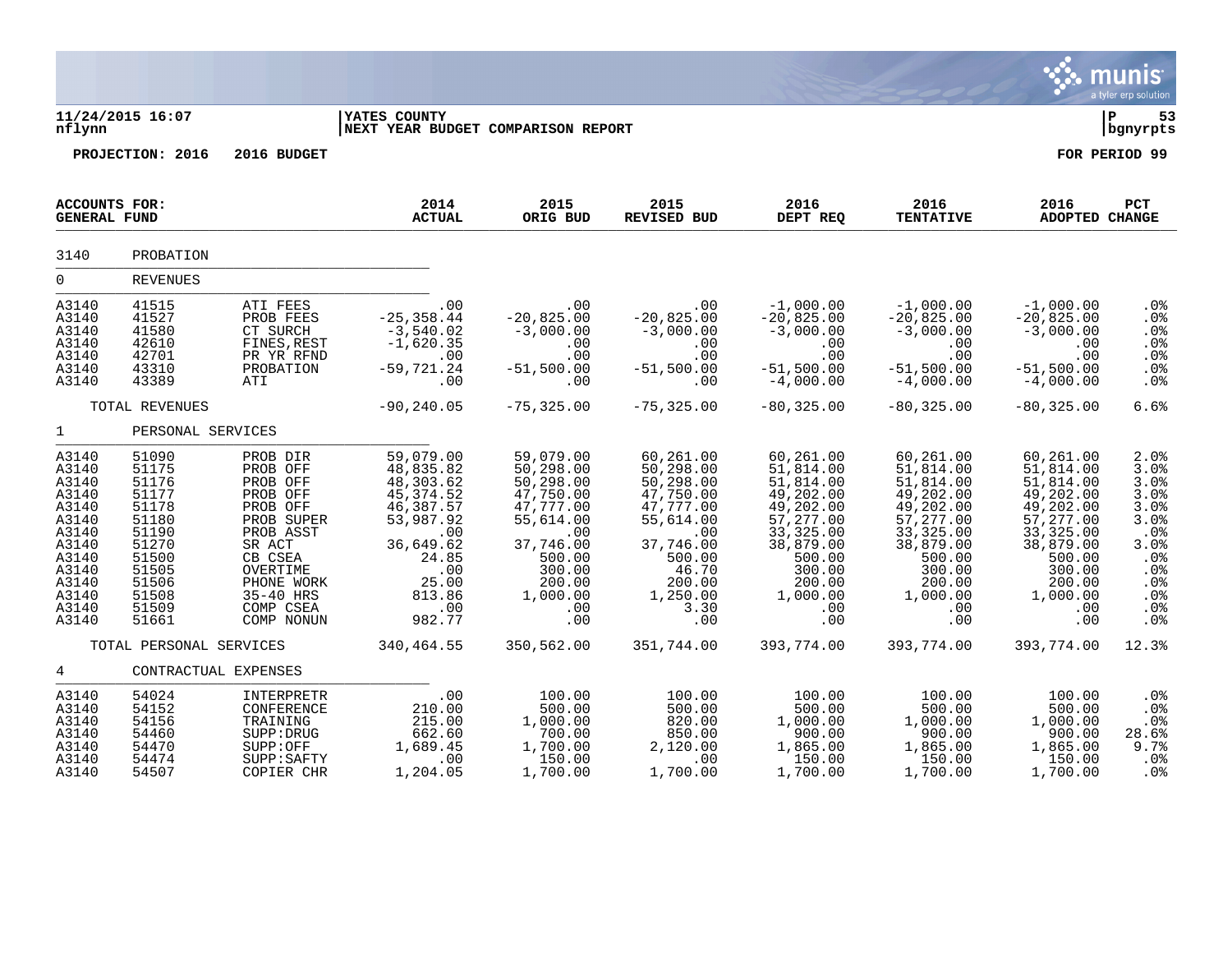

### **11/24/2015 16:07 |YATES COUNTY |P 54 nflynn |NEXT YEAR BUDGET COMPARISON REPORT |bgnyrpts**

|       | ACCOUNTS FOR:<br><b>GENERAL FUND</b> |                            | 2014<br><b>ACTUAL</b> | 2015<br>ORIG BUD | 2015<br><b>REVISED BUD</b> | 2016<br>DEPT REQ | 2016<br><b>TENTATIVE</b> | 2016<br>ADOPTED | <b>PCT</b><br><b>CHANGE</b> |
|-------|--------------------------------------|----------------------------|-----------------------|------------------|----------------------------|------------------|--------------------------|-----------------|-----------------------------|
| A3140 | 54515                                | POSTAGE                    | 1,281.83              | 1,300.00         | 1,300.00                   | 1,300.00         | 1,300.00                 | 1,300.00        | $.0\%$                      |
| A3140 | 54516                                | PRINTING                   | 53.00                 | 400.00           | 160.00                     | 400.00           | 400.00                   | 400.00          | $.0\%$                      |
| A3140 | 54576                                | COMP SFT A                 | 5,231.64              | 5,500.00         | 5,500.00                   | 5,500.00         | 5,500.00                 | 5,500.00        | .0 <sub>8</sub>             |
| A3140 | 54653                                | GASOLINE                   | 321.41                | 400.00           | 400.00                     | 400.00           | 400.00                   | 400.00          | .0%                         |
| A3140 | 54654                                | MILEAGE                    | 885.92                | 1,200.00         | 1,400.00                   | 1,225.00         | 1,225.00                 | 1,225.00        | 2.1%                        |
| A3140 | 54660                                | TRAVEL EXP                 | 237.70                | 800.00           | 600.00                     | 850.00           | 850.00                   | 850.00          | 6.3%                        |
| A3140 | 54676                                | UTIL: CELL                 | 144.23                | 200.00           | 200.00                     | 200.00           | 200.00                   | 200.00          | $.0\%$                      |
| A3140 | 54682                                | TEL/FAX                    | 1,200.07              | 1,500.00         | 1,500.00                   | 1,560.00         | 1,560.00                 | 1,560.00        | 4.0%                        |
| A3140 | 54803                                | EL MONITOR                 | .00                   | 1,750.00         | 1,749.63                   | 1,750.00         | 1,750.00                 | 1,750.00        | $.0\%$                      |
| A3140 | 54907                                | DUES                       | 500.00                | 500.00           | 500.00                     | 500.00           | 500.00                   | 500.00          | .0%                         |
| A3140 | 54916                                | PUBLICATN                  | 120.42                | 125.00           | 125.37                     | 125.00           | 125.00                   | 125.00          | .0%                         |
|       |                                      | TOTAL CONTRACTUAL EXPENSES | 13,957.32             | 19,525.00        | 19,525.00                  | 20,025.00        | 20,025.00                | 20,025.00       | 2.6%                        |
| 8     | EMPLOYEE BENEFITS                    |                            |                       |                  |                            |                  |                          |                 |                             |
| A3140 | 58100                                | FICA/MED                   | 24,333.39             | 26,727.00        | 26,817.00                  | 28,502.00        | 28,508.00                | 28,508.00       | 6.6%                        |
| A3140 | 58303                                | INS-CSEA                   | 68,184.48             | 72,617.00        | 72,617.00                  | 107,309.00       | 107,343.00               | 107,343.00      | 47.8%                       |
| A3140 | 58305                                | INS-NON UN                 | 14,794.92             | 14,795.00        | 10,860.00                  | 12,826.00        | 12,371.00                | 12,371.00       | $-13.3%$                    |
|       | TOTAL EMPLOYEE BENEFITS              |                            | 107,312.79            | 114,139.00       | 110,294.00                 | 148,637.00       | 148,222.00               | 148,222.00      | 30.2%                       |
|       | TOTAL PROBATION                      |                            | 371,494.61            | 408,901.00       | 406,238.00                 | 482,111.00       | 481,696.00               | 481,696.00      | 17.9%                       |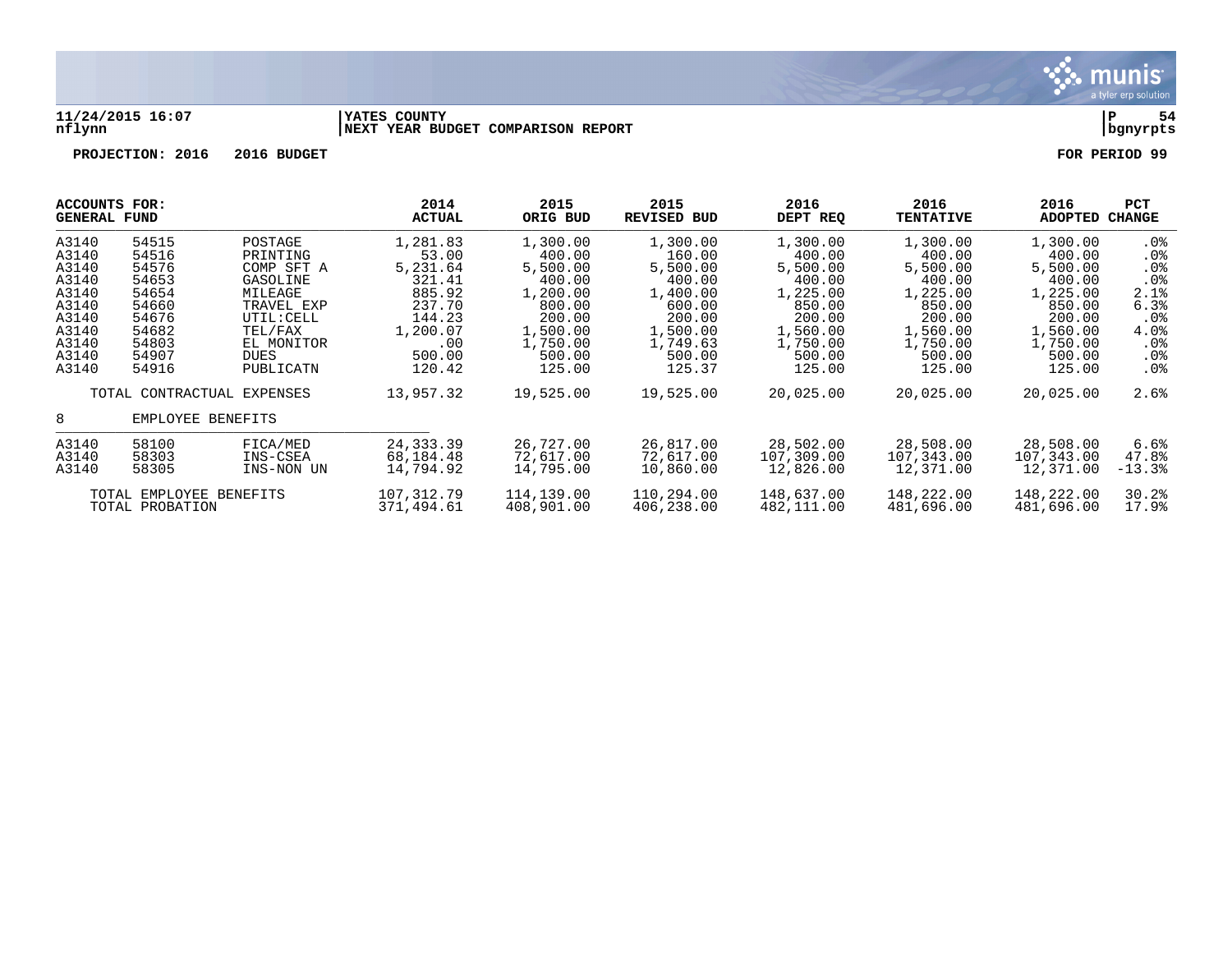|                                                                                                                                                                                                                               |                                                                                                                                                                                                                               |                                                                                                                                                                                                                                                                                                          |                                                                                                                                                                                                                                                                                                                                           |                                                                                                                                                                                                                                                                                                                                   |                                                                                                                                                                                                                                                                                                                                   |                                                                                                                                                                                                                                                                                                                                    |                                                                                                                                                                                                                                                                                                                                    |                                                                                                                                                                                                                                                                                                                                    | munis<br>a tyler erp solution                                                                                                                                                                        |
|-------------------------------------------------------------------------------------------------------------------------------------------------------------------------------------------------------------------------------|-------------------------------------------------------------------------------------------------------------------------------------------------------------------------------------------------------------------------------|----------------------------------------------------------------------------------------------------------------------------------------------------------------------------------------------------------------------------------------------------------------------------------------------------------|-------------------------------------------------------------------------------------------------------------------------------------------------------------------------------------------------------------------------------------------------------------------------------------------------------------------------------------------|-----------------------------------------------------------------------------------------------------------------------------------------------------------------------------------------------------------------------------------------------------------------------------------------------------------------------------------|-----------------------------------------------------------------------------------------------------------------------------------------------------------------------------------------------------------------------------------------------------------------------------------------------------------------------------------|------------------------------------------------------------------------------------------------------------------------------------------------------------------------------------------------------------------------------------------------------------------------------------------------------------------------------------|------------------------------------------------------------------------------------------------------------------------------------------------------------------------------------------------------------------------------------------------------------------------------------------------------------------------------------|------------------------------------------------------------------------------------------------------------------------------------------------------------------------------------------------------------------------------------------------------------------------------------------------------------------------------------|------------------------------------------------------------------------------------------------------------------------------------------------------------------------------------------------------|
| nflynn                                                                                                                                                                                                                        | 11/24/2015 16:07                                                                                                                                                                                                              |                                                                                                                                                                                                                                                                                                          | <b>IYATES COUNTY</b><br>NEXT YEAR BUDGET COMPARISON REPORT                                                                                                                                                                                                                                                                                |                                                                                                                                                                                                                                                                                                                                   |                                                                                                                                                                                                                                                                                                                                   |                                                                                                                                                                                                                                                                                                                                    |                                                                                                                                                                                                                                                                                                                                    |                                                                                                                                                                                                                                                                                                                                    | lР<br>55<br>  bgnyrpts                                                                                                                                                                               |
|                                                                                                                                                                                                                               | PROJECTION: 2016                                                                                                                                                                                                              | 2016 BUDGET                                                                                                                                                                                                                                                                                              |                                                                                                                                                                                                                                                                                                                                           |                                                                                                                                                                                                                                                                                                                                   |                                                                                                                                                                                                                                                                                                                                   |                                                                                                                                                                                                                                                                                                                                    |                                                                                                                                                                                                                                                                                                                                    |                                                                                                                                                                                                                                                                                                                                    | FOR PERIOD 99                                                                                                                                                                                        |
| <b>ACCOUNTS FOR:</b><br><b>GENERAL FUND</b>                                                                                                                                                                                   |                                                                                                                                                                                                                               |                                                                                                                                                                                                                                                                                                          | 2014<br><b>ACTUAL</b>                                                                                                                                                                                                                                                                                                                     | 2015<br>ORIG BUD                                                                                                                                                                                                                                                                                                                  | 2015<br>REVISED BUD                                                                                                                                                                                                                                                                                                               | 2016<br>DEPT REQ                                                                                                                                                                                                                                                                                                                   | 2016<br><b>TENTATIVE</b>                                                                                                                                                                                                                                                                                                           | 2016<br><b>ADOPTED CHANGE</b>                                                                                                                                                                                                                                                                                                      | PCT                                                                                                                                                                                                  |
| 3150                                                                                                                                                                                                                          | JAIL                                                                                                                                                                                                                          |                                                                                                                                                                                                                                                                                                          |                                                                                                                                                                                                                                                                                                                                           |                                                                                                                                                                                                                                                                                                                                   |                                                                                                                                                                                                                                                                                                                                   |                                                                                                                                                                                                                                                                                                                                    |                                                                                                                                                                                                                                                                                                                                    |                                                                                                                                                                                                                                                                                                                                    |                                                                                                                                                                                                      |
| $\overline{0}$                                                                                                                                                                                                                | <b>REVENUES</b>                                                                                                                                                                                                               |                                                                                                                                                                                                                                                                                                          |                                                                                                                                                                                                                                                                                                                                           |                                                                                                                                                                                                                                                                                                                                   |                                                                                                                                                                                                                                                                                                                                   |                                                                                                                                                                                                                                                                                                                                    |                                                                                                                                                                                                                                                                                                                                    |                                                                                                                                                                                                                                                                                                                                    |                                                                                                                                                                                                      |
| A3150<br>A3150<br>A3150<br>A3150<br>A3150<br>A3150<br>A3150<br>A3150                                                                                                                                                          | 41513<br>42260<br>42450<br>42701<br>43389<br>44306<br>44386<br>44389                                                                                                                                                          | <b>JAIL FEES</b><br>PUB SAFETY<br>VEND/TEL<br>PR YR RFND<br>PUB SAFETY<br>VESTS<br>INA<br>PUB SAFETY                                                                                                                                                                                                     | .00<br>$-285, 267.82$<br>$-31, 031.45$<br>.00<br>.00<br>.00<br>.00<br>.00                                                                                                                                                                                                                                                                 | $-400.00$<br>$-303, 480.00$<br>$-22,000.00$<br>.00<br>.00<br>$-6,074.00$<br>$-100.00$<br>.00                                                                                                                                                                                                                                      | $-400.00$<br>$-303, 480.00$<br>$-22,000.00$<br>.00<br>.00<br>$-6,074.00$<br>$-100.00$<br>.00                                                                                                                                                                                                                                      | $-400.00$<br>$-250,000.00$<br>$-23,000.00$<br>.00<br>.00<br>$-4,000.00$<br>$-100.00$<br>.00                                                                                                                                                                                                                                        | $-400.00$<br>$-4,000.00$<br>$-23,000.00$<br>.00<br>$-1,000.00$<br>$-4,000.00$<br>$-100.00$<br>$-245,000.00$                                                                                                                                                                                                                        | $-400.00$<br>$-4,000.00$<br>$-23,000.00$<br>.00<br>$-1,000.00$<br>$-4,000.00$<br>$-100.00$<br>$-245,000.00$                                                                                                                                                                                                                        | .0%<br>$-17.6%$<br>4.5%<br>.0%<br>.0%<br>$-34.1%$<br>.0%<br>.0%                                                                                                                                      |
|                                                                                                                                                                                                                               | TOTAL REVENUES                                                                                                                                                                                                                |                                                                                                                                                                                                                                                                                                          | $-316, 299.27$                                                                                                                                                                                                                                                                                                                            | $-332,054.00$                                                                                                                                                                                                                                                                                                                     | $-332,054.00$                                                                                                                                                                                                                                                                                                                     | $-277,500.00$                                                                                                                                                                                                                                                                                                                      | $-277,500.00$                                                                                                                                                                                                                                                                                                                      | $-277,500.00$                                                                                                                                                                                                                                                                                                                      | $-16.4%$                                                                                                                                                                                             |
| $\mathbf{1}$                                                                                                                                                                                                                  | PERSONAL SERVICES                                                                                                                                                                                                             |                                                                                                                                                                                                                                                                                                          |                                                                                                                                                                                                                                                                                                                                           |                                                                                                                                                                                                                                                                                                                                   |                                                                                                                                                                                                                                                                                                                                   |                                                                                                                                                                                                                                                                                                                                    |                                                                                                                                                                                                                                                                                                                                    |                                                                                                                                                                                                                                                                                                                                    |                                                                                                                                                                                                      |
| A3150<br>A3150<br>A3150<br>A3150<br>A3150<br>A3150<br>A3150<br>A3150<br>A3150<br>A3150<br>A3150<br>A3150<br>A3150<br>A3150<br>A3150<br>A3150<br>A3150<br>A3150<br>A3150<br>A3150<br>A3150<br>A3150<br>A3150<br>A3150<br>A3150 | 51790<br>51795<br>51796<br>51797<br>51798<br>51799<br>51800<br>51801<br>51802<br>51803<br>51804<br>51805<br>51806<br>51807<br>51808<br>51809<br>51810<br>51811<br>51812<br>51813<br>51814<br>51815<br>51816<br>51817<br>51818 | CORR LT<br>CORR SGT<br>CORR SGT<br>CORR SGT<br>CORR SGT<br>CORR SERG<br>CORR OFF<br>CORR OFF<br>CORR OFF<br>CORR OFF<br>CORR OFF<br>CORR OFF<br>CORR OFF<br>CORR OFF<br>CORR OFF<br>CORR OFF<br>CORR OFF<br>CORR OFF<br>CORR OFF<br>CORR OFF<br>CORR OFF<br>CORR OFF<br>CORR OFF<br>CORR OFF<br>CORR OFF | 56,782.82<br>50,082.90<br>51,246.11<br>50,190.37<br>52,073.77<br>51,568.31<br>51, 166.10<br>49,908.00<br>49,145.05<br>47, 419.93<br>50,582.64<br>44,090.64<br>45, 364.32<br>44,875.84<br>42,729.77<br>47, 103. 13<br>47, 419.92<br>48,456.96<br>46,604.48<br>43,914.09<br>49, 422.32<br>49, 401.92<br>48,078.24<br>49,083.22<br>44,418.00 | 57,358.00<br>52,033.00<br>52,033.00<br>52,033.00<br>53,057.00<br>52,033.00<br>51,094.00<br>50,388.00<br>50,029.00<br>47,899.00<br>51,094.00<br>45,874.00<br>46,897.00<br>46,897.00<br>43,952.00<br>48,943.00<br>48,635.00<br>48,943.00<br>46,897.00<br>45,406.00<br>50,029.00<br>50,029.00<br>48,943.00<br>50,029.00<br>46,804.00 | 57,358.00<br>52,033.00<br>52,033.00<br>52,033.00<br>53,057.00<br>52,033.00<br>51,094.00<br>50,388.00<br>50,029.00<br>47,899.00<br>51,094.00<br>45,874.00<br>46,897.00<br>46,897.00<br>43,952.00<br>48,943.00<br>48,635.00<br>48,943.00<br>46,897.00<br>45,406.00<br>50,029.00<br>50,029.00<br>48,943.00<br>50,029.00<br>46,804.00 | 57,358.00<br>52,625.00<br>52,033.00<br>53,045.00<br>53,057.00<br>52,033.00<br>44,028.00<br>51,094.00<br>50,494.00<br>47,899.00<br>51,094.00<br>46,759.00<br>47,899.00<br>43,952.00<br>44,830.00<br>48,943.00<br>48,943.00<br>49,551.00<br>46,897.00<br>46, 240.00<br>50,029.00<br>50,029.00<br>48,943.00<br>50,029.00<br>46,897.00 | 57,358.00<br>52,625.00<br>52,033.00<br>53,045.00<br>53,057.00<br>52,033.00<br>44,028.00<br>51,094.00<br>50,494.00<br>47,899.00<br>51,094.00<br>46,759.00<br>47,899.00<br>43,952.00<br>44,830.00<br>48,943.00<br>48,943.00<br>49,551.00<br>46,897.00<br>46, 240.00<br>50,029.00<br>50,029.00<br>48,943.00<br>50,029.00<br>46,897.00 | 57,358.00<br>52,625.00<br>52,033.00<br>53,045.00<br>53,057.00<br>52,033.00<br>44,028.00<br>51,094.00<br>50,494.00<br>47,899.00<br>51,094.00<br>46,759.00<br>47,899.00<br>43,952.00<br>44,830.00<br>48,943.00<br>48,943.00<br>49,551.00<br>46,897.00<br>46, 240.00<br>50,029.00<br>50,029.00<br>48,943.00<br>50,029.00<br>46,897.00 | .0%<br>1.1%<br>.0%<br>1.9%<br>.0%<br>.0%<br>$-13.8%$<br>1.4%<br>.9%<br>.0%<br>$.08$<br>$1.98$<br>$2.18$<br>$-6.3%$<br>2.0%<br>.0%<br>$.6%$<br>1.2%<br>.0%<br>1.8%<br>.0%<br>.0%<br>.0%<br>.0%<br>.2% |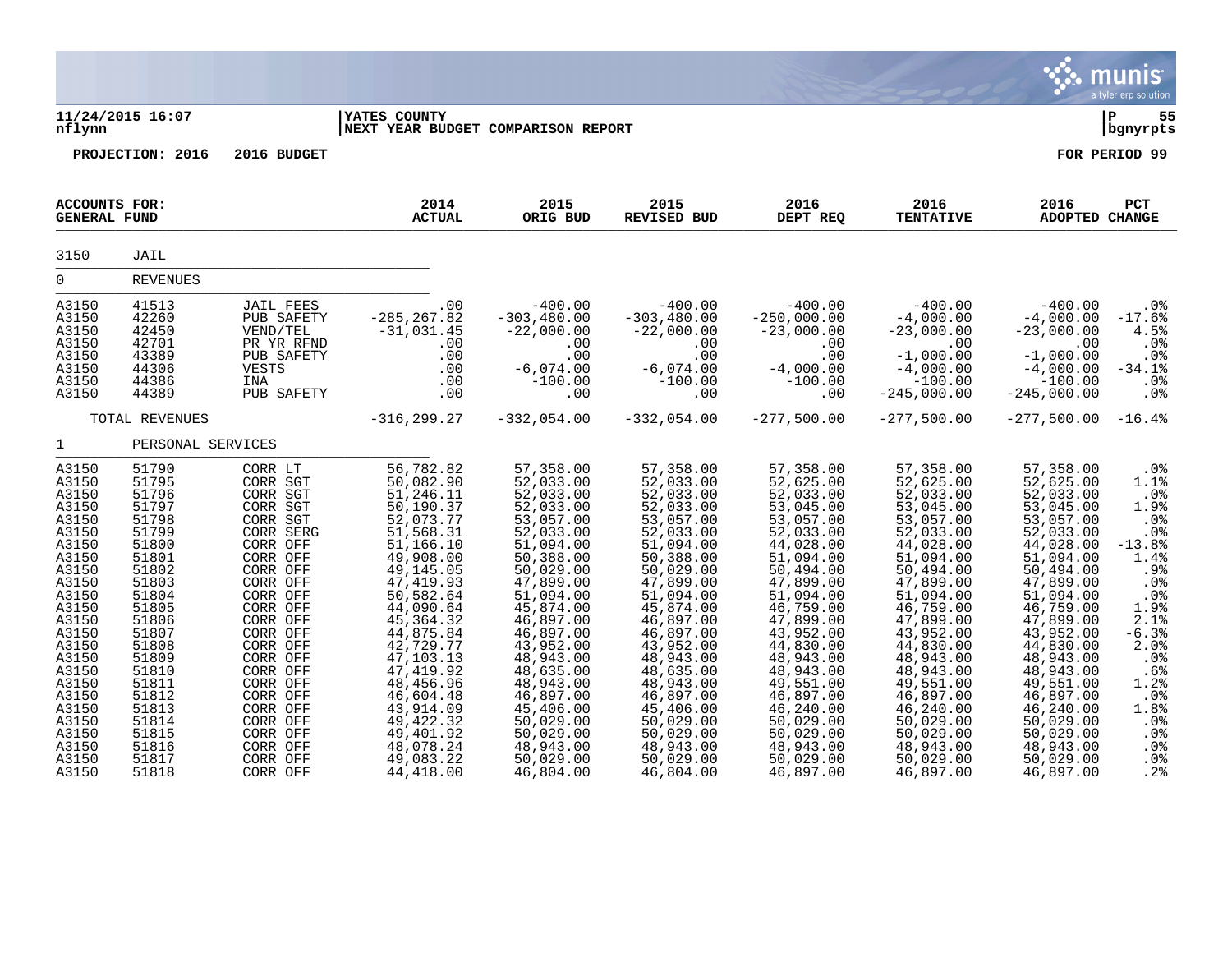

### **11/24/2015 16:07 |YATES COUNTY |P 56 nflynn |NEXT YEAR BUDGET COMPARISON REPORT |bgnyrpts**

| <b>ACCOUNTS FOR:</b><br><b>GENERAL FUND</b> |                                      |            | 2014<br><b>ACTUAL</b> | 2015<br>ORIG BUD | 2015<br>REVISED BUD | 2016<br>DEPT REQ | 2016<br><b>TENTATIVE</b> | 2016<br>ADOPTED CHANGE | <b>PCT</b>      |
|---------------------------------------------|--------------------------------------|------------|-----------------------|------------------|---------------------|------------------|--------------------------|------------------------|-----------------|
| A3150                                       | 51819                                | CORR OFF   | 47,596.24             | 48,115.00        | 48,115.00           | 48,943.00        | 48,943.00                | 48,943.00              | 1.7%            |
| A3150                                       | 51820                                | CORR OFF   | 45,899.84             | 47,062.00        | 47,062.00           | 47,899.00        | 47,899.00                | 47,899.00              | 1.8%            |
| A3150                                       | 51821                                | CORR OFF   | 48,081.92             | 50,012.00        | 50,012.00           | 50,029.00        | 50,029.00                | 50,029.00              | .0%             |
| A3150                                       | 51822                                | CORR OFF   | 48, 453. 28           | 48,943.00        | 48,943.00           | 49,896.00        | 49,896.00                | 49,896.00              | 1.9%            |
| A3150                                       | 51823                                | CORR OFF   | 45, 357. 28           | 46,897.00        | 46,897.00           | 46,897.00        | 46,897.00                | 46,897.00              | $.0\%$          |
| A3150                                       | 51824                                | CORR OFF   | 48,269.44             | 49,226.00        | 49,226.00           | 50,029.00        | 50,029.00                | 50,029.00              | 1.6%            |
| A3150                                       | 51825                                | CORR OFF   | 44,828.80             | 46,897.00        | 46,897.00           | 47,569.00        | 47,569.00                | 47,569.00              | 1.4%            |
| A3150                                       | 51826                                | CORR OFF   | 46,072.48             | 46,897.00        | 46,897.00           | 46,897.00        | 46,897.00                | 46,897.00              | .0%             |
| A3150                                       | 51827                                | CORR OFF   | 45, 133.87            | 46,636.00        | 46,636.00           | 46,897.00        | 46,897.00                | 46,897.00              | .6%             |
| A3150                                       | 51828                                | CORR OFF   | .00                   | .00              | .00                 | .00              | .00                      | .00                    | .0%             |
| A3150                                       | 51829                                | CORR OFF   | 45,892.80             | 46,897.00        | 46,897.00           | 47,300.00        | 47,300.00                | 47,300.00              | .9%             |
| A3150                                       | 51830                                | CORR OFF   | 48,463.40             | 47,899.00        | 47,899.00           | 47,899.00        | 47,899.00                | 47,899.00              | .0%             |
| A3150                                       | 51831                                | CORR OFF   | 45,529.92             | 46,897.00        | 46,897.00           | 46,897.00        | 46,897.00                | 46,897.00              | .0%             |
| A3150                                       | 51832                                | CORR OFF   | 44,083.76             | 45,403.00        | 45,403.00           | 46,240.00        | 46,240.00                | 46,240.00              | 1.8%            |
| A3150                                       | 51833                                | CORR OFF   | .00                   | .00              | .00                 | 43,430.00        | 43,430.00                | 43,430.00              | .0%             |
| A3150                                       | 51834                                | CORR OFF   | .00                   | .00              | .00                 | 43,430.00        | 43,430.00                | 43,430.00              | .0%             |
| A3150                                       | 51843                                | RN         | 50,461.26             | 50,974.00        | 50,974.00           | 50,974.00        | 50,974.00                | 50,974.00              | .0%             |
| A3150                                       | 51844                                | COOK MGR   | 32,392.54             | 32,905.00        | 32,905.00           | 32,905.00        | 32,905.00                | 32,905.00              | .0%             |
| A3150                                       | 51846                                | COOK       | 27,593.38             | 27,826.00        | 27,826.00           | 27,826.00        | 27,826.00                | 27,826.00              | .0 <sub>8</sub> |
| A3150                                       | 51850                                | CRIME PT   | .00                   | .00              | .00                 | 2,700.00         | 2,260.00                 | 2,260.00               | .0%             |
| A3150                                       | 51949                                | COMP BO 82 | 477.67                | 1,500.00         | 1,500.00            | 1,500.00         | 1,500.00                 | 1,500.00               | .0%             |
| A3150                                       | 51950                                | DIFF CO82  | 21,715.85             | 22,000.00        | 22,000.00           | 22,000.00        | 22,000.00                | 22,000.00              | .0%             |
| A3150                                       | 51951                                | HOL OT 82  | 96,619.02             | 100,000.00       | 100,000.00          | 95,000.00        | 95,000.00                | 95,000.00              | $-5.0$ $8$      |
| A3150                                       | 51952                                | OT CO82    | 286, 154.52           | 285,000.00       | 285,000.00          | 190,000.00       | 190,000.00               | 190,000.00             | $-33.3%$        |
| A3150                                       | 51953                                | CB CO82    | 1,295.36              | 750.00           | 750.00              | 750.00           | 750.00                   | 750.00                 | .0 <sub>8</sub> |
| A3150                                       | 51955                                | OIC CO82   | 85.19                 | 200.00           | 200.00              | 200.00           | 200.00                   | 200.00                 | .0%             |
| A3150                                       | 51956                                | ED BON 82  | 472.15                | 500.00           | 500.00              | 500.00           | 500.00                   | 500.00                 | .0%             |
| A3150                                       | 51958                                | INS BO 82  | 14,503.49             | 18,155.00        | 18,173.00           | 25,754.00        | 25,763.00                | 25,763.00              | 41.9%           |
| A3150                                       | 51960                                | OT PT      | 9,190.74              | 7,000.00         | 7,000.00            | 7,000.00         | 7,000.00                 | 7,000.00               | .0%             |
| A3150                                       | 51961                                | 35-40 HRS  | 412.15                | 400.00           | 400.00              | 400.00           | 400.00                   | 400.00                 | $.0\%$          |
| A3150                                       | 51975                                | COOK PT    | 14,900.52             | 14,000.00        | 14,000.00           | 14,000.00        | 14,000.00                | 14,000.00              | .0%             |
| A3150                                       | 51980                                | CO TEMP    | 84,246.00             | 5,000.00         | 5,000.00            | 5,000.00         | 5,000.00                 | 5,000.00               | $.0\%$          |
| A3150                                       | 51990                                | CO PT      | .00                   | 60,000.00        | 60,000.00           | 75,000.00        | 75,000.00                | 75,000.00              | 25.0%           |
| A3150                                       | 51991                                | JAIL DR    | 18,360.00             | 34,560.00        | .00                 | 34,560.00        | 34,560.00                | 34,560.00              | $.0\%$          |
| 2                                           | TOTAL PERSONAL SERVICES<br>EOUIPMENT |            | 2,473,671.72          | 2,515,880.00     | 2,481,338.00        | 2,531,022.00     | 2,530,591.00             | 2,530,591.00           | .6%             |
| A3150                                       | 52110                                | CHAIR      | 784.98                | 650.00           | 703.87              | 650.00           | 650.00                   | 650.00                 | $.0\%$          |
| A3150                                       | 52127                                | PRINTERS   | 2,502.00              | .00              | .00                 | .00              | .00                      | .00                    | $.0\%$          |
| A3150                                       | 52216                                | VEH-UNMARK | .00                   | 17,809.00        | 17,840.90           | 16,000.00        | 16,000.00                | 16,000.00              | $-10.2%$        |
| A3150                                       | 52415                                | WEAPONS    | 2,460.00              | .00              | 511.65              | 4,400.00         | .00                      | .00                    | .0%             |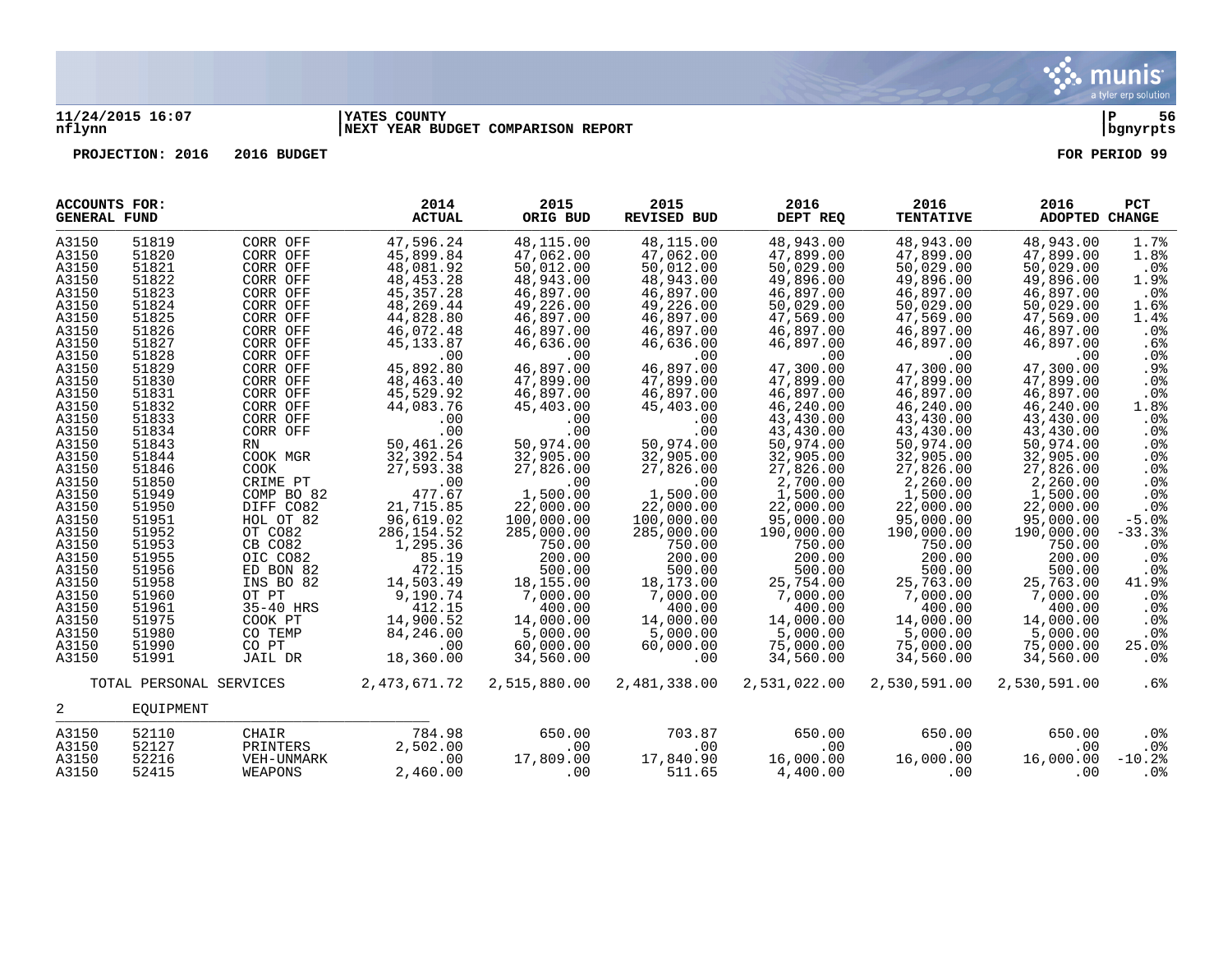

## **11/24/2015 16:07 |YATES COUNTY |P 57 nflynn |NEXT YEAR BUDGET COMPARISON REPORT |bgnyrpts**

| <b>ACCOUNTS FOR:</b><br><b>GENERAL FUND</b>                                                                                                                                                                                                                                                           |                                                                                                                                                                                                                                                                                                       |                                                                                                                                                                                                                                                                                                                                                                                                                                                   | 2014<br><b>ACTUAL</b>                                                                                                                                                                                                                                                                                                                                         | 2015<br>ORIG BUD                                                                                                                                                                                                                                                                                                                                                                   | 2015<br>REVISED BUD                                                                                                                                                                                                                                                                                                                                                                 | 2016<br>DEPT REQ                                                                                                                                                                                                                                                                                                                                                                    | 2016<br><b>TENTATIVE</b>                                                                                                                                                                                                                                                                                                                                                      | 2016<br>PCT<br>ADOPTED CHANGE                                                                                                                                                                                                                                                                                                                                                                                                                                                                                                                                                                                                                 |
|-------------------------------------------------------------------------------------------------------------------------------------------------------------------------------------------------------------------------------------------------------------------------------------------------------|-------------------------------------------------------------------------------------------------------------------------------------------------------------------------------------------------------------------------------------------------------------------------------------------------------|---------------------------------------------------------------------------------------------------------------------------------------------------------------------------------------------------------------------------------------------------------------------------------------------------------------------------------------------------------------------------------------------------------------------------------------------------|---------------------------------------------------------------------------------------------------------------------------------------------------------------------------------------------------------------------------------------------------------------------------------------------------------------------------------------------------------------|------------------------------------------------------------------------------------------------------------------------------------------------------------------------------------------------------------------------------------------------------------------------------------------------------------------------------------------------------------------------------------|-------------------------------------------------------------------------------------------------------------------------------------------------------------------------------------------------------------------------------------------------------------------------------------------------------------------------------------------------------------------------------------|-------------------------------------------------------------------------------------------------------------------------------------------------------------------------------------------------------------------------------------------------------------------------------------------------------------------------------------------------------------------------------------|-------------------------------------------------------------------------------------------------------------------------------------------------------------------------------------------------------------------------------------------------------------------------------------------------------------------------------------------------------------------------------|-----------------------------------------------------------------------------------------------------------------------------------------------------------------------------------------------------------------------------------------------------------------------------------------------------------------------------------------------------------------------------------------------------------------------------------------------------------------------------------------------------------------------------------------------------------------------------------------------------------------------------------------------|
| A3150<br>A3150<br>A3150<br>A3150                                                                                                                                                                                                                                                                      | 52420<br>52421<br>52506<br>52515                                                                                                                                                                                                                                                                      | CAMERA-IN<br>CAMERA-OUT<br>CORR EO<br>SEC EQUIP                                                                                                                                                                                                                                                                                                                                                                                                   | 306.00<br>2,039.00<br>.00<br>.00                                                                                                                                                                                                                                                                                                                              | 3,000.00<br>4,500.00<br>3,000.00<br>8,000.00                                                                                                                                                                                                                                                                                                                                       | 3,000.00<br>4,500.00<br>2,946.13<br>5,574.53                                                                                                                                                                                                                                                                                                                                        | 3,000.00<br>4,000.00<br>3,000.00<br>7,500.00                                                                                                                                                                                                                                                                                                                                        | 3,000.00<br>4,000.00<br>3,000.00<br>7,500.00                                                                                                                                                                                                                                                                                                                                  | 3,000.00<br>.0%<br>4,000.00<br>$-11.1$ %<br>3,000.00<br>$.0\%$<br>7,500.00<br>$-6.3%$                                                                                                                                                                                                                                                                                                                                                                                                                                                                                                                                                         |
|                                                                                                                                                                                                                                                                                                       | TOTAL EQUIPMENT                                                                                                                                                                                                                                                                                       |                                                                                                                                                                                                                                                                                                                                                                                                                                                   | 8,091.98                                                                                                                                                                                                                                                                                                                                                      | 36,959.00                                                                                                                                                                                                                                                                                                                                                                          | 35,077.08                                                                                                                                                                                                                                                                                                                                                                           | 38,550.00                                                                                                                                                                                                                                                                                                                                                                           | 34,150.00                                                                                                                                                                                                                                                                                                                                                                     | 34,150.00<br>4.3%                                                                                                                                                                                                                                                                                                                                                                                                                                                                                                                                                                                                                             |
| $4\overline{ }$                                                                                                                                                                                                                                                                                       |                                                                                                                                                                                                                                                                                                       | CONTRACTUAL EXPENSES                                                                                                                                                                                                                                                                                                                                                                                                                              |                                                                                                                                                                                                                                                                                                                                                               |                                                                                                                                                                                                                                                                                                                                                                                    |                                                                                                                                                                                                                                                                                                                                                                                     |                                                                                                                                                                                                                                                                                                                                                                                     |                                                                                                                                                                                                                                                                                                                                                                               |                                                                                                                                                                                                                                                                                                                                                                                                                                                                                                                                                                                                                                               |
| A3150<br>A3150<br>A3150<br>A3150<br>A3150<br>A3150<br>A3150<br>A3150<br>A3150<br>A3150<br>A3150<br>A3150<br>A3150<br>A3150<br>A3150<br>A3150<br>A3150<br>A3150<br>A3150<br>A3150<br>A3150<br>A3150<br>A3150<br>A3150<br>A3150<br>A3150<br>A3150<br>A3150<br>A3150<br>A3150<br>A3150<br>A3150<br>A3150 | 54011<br>54016<br>54021<br>54023<br>54030<br>54034<br>54035<br>54156<br>54196<br>54407<br>54409<br>54462<br>54465<br>54470<br>54472<br>54482<br>54505<br>54507<br>54515<br>54516<br>54522<br>54571<br>54653<br>54660<br>54661<br>54676<br>54682<br>54711<br>54720<br>54722<br>54725<br>54730<br>54731 | CONSULTANT<br>DENTAL<br>SUBSTANCE<br>HOSP CHRGS<br>OPTOMETRST<br>PHYSICALS<br>PHYSICIAN<br>TRAINING<br>PUB GOODS<br>EQUIP AGRE<br>JAIL MAINT<br>SUPP: GARAG<br>SUPP: KITCH<br>SUPP:OFF<br>SUPP:PRIS<br>LAUND SUPP<br>DRY CLEANG<br>COPIER CHR<br>POSTAGE<br>PRINTING<br>SHIPMENTS<br>COMP SOFT<br>GASOLINE<br>TRAVEL EXP<br>VEH MAINT<br>UTIL: CELL<br>TEL/FAX<br>EVACUATION<br>FORENSIC U<br>HANDCUFFS<br>MAG LIGHTS<br>PROTECT CL<br>PROTECT EO | 3,206.25<br>3,553.01<br>3,120.00<br>44,642.18<br>1,394.30<br>3,156.00<br>17,280.00<br>714.78<br>4,184.00<br>1,000.00<br>.00<br>868.02<br>138.42<br>4,133.30<br>5,558.68<br>1,924.04<br>3, 244.42<br>2,446.00<br>589.92<br>215.50<br>.00<br>5,500.00<br>7,872.79<br>2,595.47<br>7,182.68<br>539.64<br>2,715.75<br>.00<br>6,342.00<br>.00<br>.00<br>5.50<br>.00 | 2,500.00<br>7,000.00<br>3,500.00<br>65,000.00<br>2,000.00<br>2,500.00<br>.00<br>3,000.00<br>5,000.00<br>1,600.00<br>1,000.00<br>500.00<br>350.00<br>4,500.00<br>5,000.00<br>2,500.00<br>3,000.00<br>3,000.00<br>450.00<br>900.00<br>50.00<br>5,500.00<br>5,800.00<br>2,000.00<br>7,500.00<br>550.00<br>2,700.00<br>100.00<br>20,000.00<br>100.00<br>100.00<br>1,000.00<br>2,000.00 | 2,500.00<br>7,000.00<br>3,500.00<br>65,000.00<br>2,000.00<br>2,500.00<br>34,560.00<br>3,000.00<br>5,000.00<br>1,600.00<br>1,000.00<br>570.13<br>350.00<br>4,500.00<br>5,000.00<br>2,500.00<br>3,000.00<br>3,000.00<br>450.00<br>900.00<br>50.00<br>5,500.00<br>5,800.00<br>2,000.00<br>7,397.97<br>550.00<br>2,700.00<br>100.00<br>11,645.61<br>100.00<br>100.00<br>1,000.00<br>.00 | $\sim$ 00<br>7,000.00<br>3,500.00<br>75,000.00<br>2,000.00<br>2,500.00<br>.00<br>3,500.00<br>5,000.00<br>1,600.00<br>1,000.00<br>500.00<br>350.00<br>4,500.00<br>6,000.00<br>2,500.00<br>3,000.00<br>3,000.00<br>500.00<br>900.00<br>50.00<br>5,500.00<br>5,300.00<br>2,000.00<br>8,000.00<br>550.00<br>2,700.00<br>100.00<br>20,000.00<br>100.00<br>100.00<br>2,000.00<br>2,000.00 | .00<br>7,000.00<br>3,500.00<br>60,000.00<br>2,000.00<br>2,500.00<br>.00<br>3,500.00<br>5,000.00<br>1,600.00<br>1,000.00<br>500.00<br>350.00<br>4,500.00<br>6,000.00<br>2,500.00<br>3,000.00<br>3,000.00<br>500.00<br>900.00<br>50.00<br>5,500.00<br>5,300.00<br>2,000.00<br>8,000.00<br>550.00<br>2,700.00<br>100.00<br>20,000.00<br>100.00<br>100.00<br>2,000.00<br>2,000.00 | $.00 - 100.0$<br>7,000.00<br>.0%<br>3,500.00<br>.0%<br>60,000.00<br>15.4%<br>2,000.00<br>.0%<br>2,500.00<br>.0%<br>$.0\%$<br>.00<br>16.7%<br>3,500.00<br>5,000.00<br>.0%<br>1,600.00<br>$.0\%$<br>1,000.00<br>.0%<br>500.00<br>.0%<br>350.00<br>.0%<br>.0%<br>4,500.00<br>6,000.00<br>20.0%<br>2,500.00<br>.0%<br>3,000.00<br>.0%<br>3,000.00<br>.0%<br>11.1%<br>500.00<br>900.00<br>.0%<br>50.00<br>.0%<br>5,500.00<br>.0%<br>$-8.6%$<br>5,300.00<br>2,000.00<br>.0%<br>8,000.00<br>6.7%<br>550.00<br>.0%<br>2,700.00<br>.0%<br>100.00<br>.0%<br>20,000.00<br>.0%<br>100.00<br>.0%<br>100.00<br>.0%<br>100.0%<br>2,000.00<br>2,000.00<br>.0% |
| A3150                                                                                                                                                                                                                                                                                                 | 54734                                                                                                                                                                                                                                                                                                 | RADIO PART                                                                                                                                                                                                                                                                                                                                                                                                                                        | 661.32                                                                                                                                                                                                                                                                                                                                                        | 300.00                                                                                                                                                                                                                                                                                                                                                                             | 300.00                                                                                                                                                                                                                                                                                                                                                                              | 00 <sub>1</sub>                                                                                                                                                                                                                                                                                                                                                                     | $\sim$ 00                                                                                                                                                                                                                                                                                                                                                                     | $.00$ $-100.0$ $^{\circ}$                                                                                                                                                                                                                                                                                                                                                                                                                                                                                                                                                                                                                     |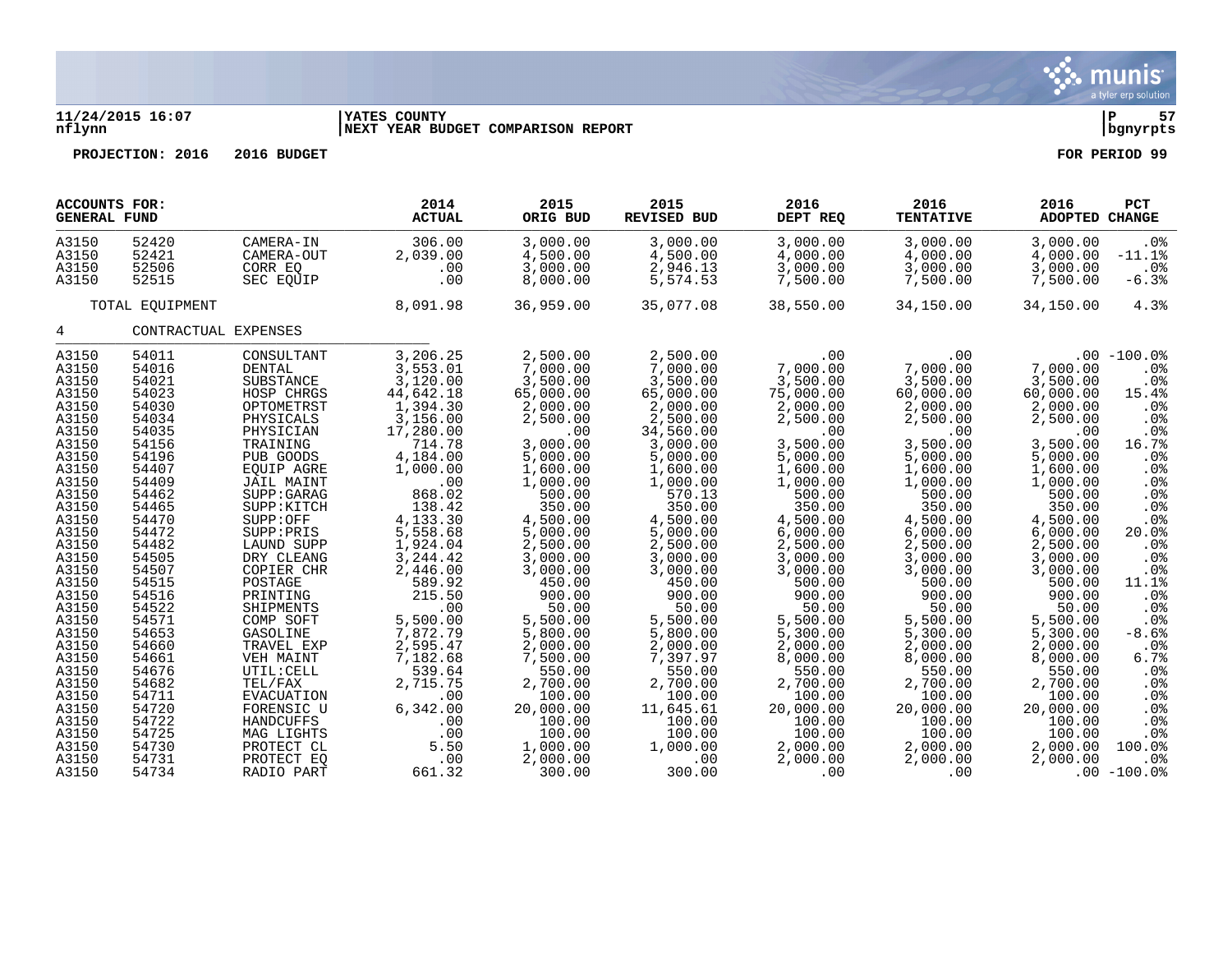

### **11/24/2015 16:07 |YATES COUNTY |P 58 nflynn |NEXT YEAR BUDGET COMPARISON REPORT |bgnyrpts**

| ACCOUNTS FOR:<br>GENERAL FUND |                                                 |                   | 2014<br><b>ACTUAL</b> | 2015<br>ORIG BUD | 2015<br><b>REVISED BUD</b> | 2016<br>DEPT REQ | 2016<br><b>TENTATIVE</b> | 2016<br><b>ADOPTED</b> | <b>PCT</b><br><b>CHANGE</b> |
|-------------------------------|-------------------------------------------------|-------------------|-----------------------|------------------|----------------------------|------------------|--------------------------|------------------------|-----------------------------|
| A3150                         | 54749                                           | UNIFORMS          | 31,299.95             | 7,500.00         | 9,500.00                   | 8,000.00         | 8,000.00                 | 8,000.00               | 6.7%                        |
| A3150                         | 54752                                           | AMMO              | 3,000.00              | 3,000.00         | 3,034.39                   | 3,000.00         | 3,000.00                 | 3,000.00               | $.0\%$                      |
| A3150                         | 54753                                           | WEAP MAIN         | 400.00                | 400.00           | .00                        | 400.00           | 400.00                   | 400.00                 | .0 <sub>8</sub>             |
| A3150                         | 54754                                           | TARGETS           | 165.25                | 200.00           | 200.00                     | 200.00           | 200.00                   | 200.00                 | .0%                         |
| A3150                         | 54804                                           | BOARDING          | 2,245.00              | 8,000.00         | 16,320.00                  | 20,000.00        | 20,000.00                | 20,000.00              | 150.0%                      |
| A3150                         | 54809                                           | CLOTHING          | 1,670.01              | 2,500.00         | 2,500.00                   | 2,500.00         | 2,500.00                 | 2,500.00               | $.0\%$                      |
| A3150                         | 54810                                           | DRUGS             | 33,852.44             | 32,000.00        | 32,000.00                  | 36,000.00        | 36,000.00                | 36,000.00              | 12.5%                       |
| A3150                         | 54811                                           | FOOD              | 85,905.02             | 85,000.00        | 85,000.00                  | 92,000.00        | 92,000.00                | 92,000.00              | 8.2%                        |
| A3150                         | 54812                                           | <b>JAIL MINIS</b> | 1,500.00              | 1,500.00         | 1,500.00                   | 1,500.00         | 1,500.00                 | 1,500.00               | $.0\%$                      |
| A3150                         | 54813                                           | LINENS/MAT        | 932.07                | 1,000.00         | 1,000.00                   | 1,000.00         | 1,000.00                 | 1,000.00               | .0 <sub>8</sub>             |
| A3150                         | 54815                                           | CORR EXP          | 8,258.59              | 15,000.00        | 15,000.00                  | 18,000.00        | 18,000.00                | 18,000.00              | 20.0%                       |
| A3150                         | 54916                                           | PUBLICATN         | 902.00                | 1,600.00         | 1,600.00                   | 1,500.00         | 1,500.00                 | 1,500.00               | $-6.3%$                     |
| 8                             | TOTAL CONTRACTUAL EXPENSES<br>EMPLOYEE BENEFITS |                   | 304,914.30            | 318,700.00       | 352,828.10                 | 354,850.00       | 339,850.00               | 339,850.00             | 11.3%                       |
| A3150                         | 58100                                           | FICA/MED          | 180, 178. 47          | 192,728.00       | 192,728.00                 | 185,500.00       | 185,464.00               | 185,464.00             | $-3.8%$                     |
| A3150                         | 58304                                           | INS CO82          | 452,671.51            | 467,591.00       | 467,591.00                 | 544,772.00       | 544,925.00               | 544,925,00             | 16.5%                       |
| TOTAL EMPLOYEE BENEFITS       |                                                 | 632,849.98        | 660,319.00            | 660,319.00       | 730,272.00                 | 730,389.00       | 730,389.00               | 10.6%                  |                             |
| TOTAL JAIL                    |                                                 | 3,103,228.71      | 3,199,804.00          | 3,197,508.18     | 3,377,194.00               | 3,357,480.00     | 3,357,480.00             | 5.5%                   |                             |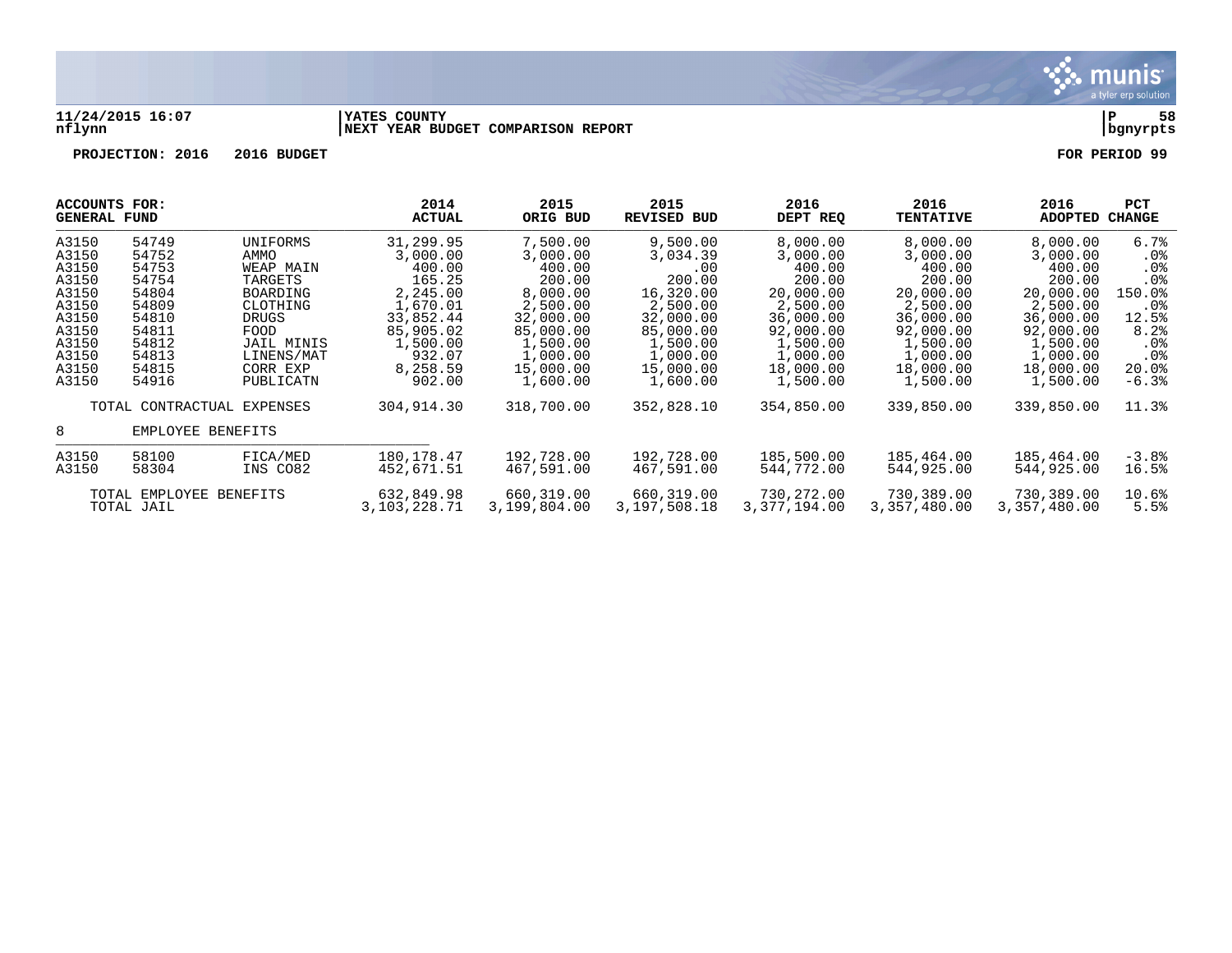|                                             |                                                       |                                                          |                                                     |                                          |                                           |                                 |                                 | a tyrch cip solution.                                                                        |
|---------------------------------------------|-------------------------------------------------------|----------------------------------------------------------|-----------------------------------------------------|------------------------------------------|-------------------------------------------|---------------------------------|---------------------------------|----------------------------------------------------------------------------------------------|
| nflynn                                      | 11/24/2015 16:07                                      |                                                          | YATES COUNTY<br>INEXT YEAR BUDGET COMPARISON REPORT |                                          |                                           |                                 |                                 | lР<br>59<br>  bgnyrpts                                                                       |
|                                             | PROJECTION: 2016                                      | 2016 BUDGET                                              |                                                     |                                          |                                           |                                 |                                 | FOR PERIOD 99                                                                                |
| <b>ACCOUNTS FOR:</b><br><b>GENERAL FUND</b> |                                                       |                                                          | 2014<br><b>ACTUAL</b>                               | 2015<br>ORIG BUD                         | 2015<br>REVISED BUD                       | 2016<br>DEPT REQ                | 2016<br><b>TENTATIVE</b>        | PCT<br>2016<br>ADOPTED CHANGE                                                                |
| 3189                                        | ALT TO INCARCERATION                                  |                                                          |                                                     |                                          |                                           |                                 |                                 |                                                                                              |
| $\overline{0}$                              | <b>REVENUES</b>                                       |                                                          |                                                     |                                          |                                           |                                 |                                 |                                                                                              |
| A3189<br>A3189                              | 41515<br>43389                                        | ATI FEES<br>ATI                                          | .00<br>$-4,995.00$                                  | $-1,000.00$<br>$-4.000.00$               | $-1,000.00$<br>$-4,000.00$                | .00<br>.00                      | .00<br>.00                      | $.00 - 100.0%$<br>$.00 - 100.0%$                                                             |
|                                             | TOTAL REVENUES                                        |                                                          | $-4,995.00$                                         | $-5,000.00$                              | $-5,000.00$                               | .00                             | .00                             | $.00 - 100.0%$                                                                               |
| 1                                           | PERSONAL SERVICES                                     |                                                          |                                                     |                                          |                                           |                                 |                                 |                                                                                              |
| A3189                                       | 51190                                                 | PROB ASST                                                | 31,400.76                                           | 32,357.00                                | 32,357.00                                 | .00                             | .00                             | $.00 - 100.0$                                                                                |
|                                             | TOTAL PERSONAL SERVICES                               |                                                          | 31,400.76                                           | 32,357.00                                | 32,357.00                                 | .00                             | .00                             | $.00 - 100.0%$                                                                               |
| $4^{\circ}$                                 | CONTRACTUAL EXPENSES                                  |                                                          |                                                     |                                          |                                           |                                 |                                 |                                                                                              |
| A3189<br>A3189<br>A3189<br>A3189<br>A3189   | 54408<br>54470<br>54654<br>54660<br>54682             | EQ MAINT<br>SUPP:OFF<br>MILEAGE<br>TRAVEL EXP<br>TEL/FAX | .00<br>165.00<br>.00<br>.00<br>48.00                | .00<br>165.00<br>25.00<br>50.00<br>60.00 | 97.00<br>68.00<br>25.00<br>50.00<br>60.00 | .00<br>.00<br>.00<br>.00<br>.00 | .00<br>.00<br>.00<br>.00<br>.00 | .00<br>.0 <sub>8</sub><br>$.00 - 100.0$<br>$.00 - 100.0%$<br>$.00 - 100.0$<br>$.00 - 100.0%$ |
|                                             | TOTAL CONTRACTUAL EXPENSES                            |                                                          | 213.00                                              | 300.00                                   | 300.00                                    | .00                             | .00                             | $.00 - 100.0%$                                                                               |
| 8                                           | EMPLOYEE BENEFITS                                     |                                                          |                                                     |                                          |                                           |                                 |                                 |                                                                                              |
| A3189<br>A3189                              | 58100<br>58303                                        | FICA/MED<br>INS-CSEA                                     | 2,171.94<br>17,045.88                               | 2,457.00<br>18,155.00                    | 2,457.00<br>18,155.00                     | .00<br>.00                      | .00<br>.00                      | $.00 - 100.0$<br>$.00 - 100.0$                                                               |
|                                             | TOTAL EMPLOYEE BENEFITS<br>TOTAL ALT TO INCARCERATION |                                                          | 19,217.82<br>45,836.58                              | 20,612.00<br>48,269.00                   | 20,612.00<br>48,269.00                    | .00<br>.00                      | .00<br>.00                      | $.00 - 100.0$<br>$.00 - 100.0$                                                               |

 $\ddot{\ddot{\mathbf{u}}}$  munis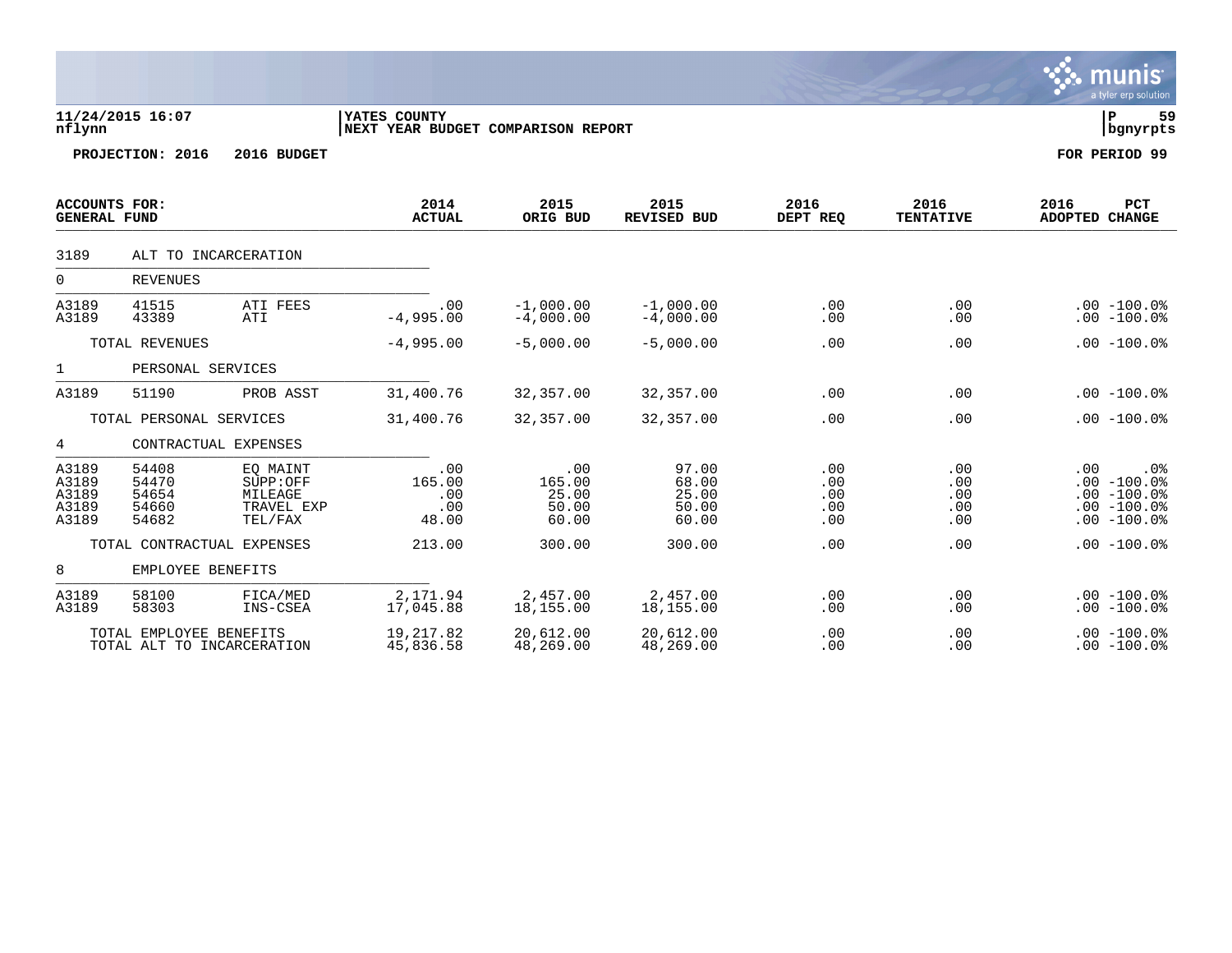|                                                                                                                                              |                                                                                                                                                                         |                                                                                                                                                                                                          |                                                                                                                                                                                                 |                                                                                                                                                                                                |                                                                                                                                                                                                |                                                                                                                                                                                                |                                                                                                                                                                                                |                                                                                                                                                                                                | munis<br>a tyler erp solution                                                                                                             |
|----------------------------------------------------------------------------------------------------------------------------------------------|-------------------------------------------------------------------------------------------------------------------------------------------------------------------------|----------------------------------------------------------------------------------------------------------------------------------------------------------------------------------------------------------|-------------------------------------------------------------------------------------------------------------------------------------------------------------------------------------------------|------------------------------------------------------------------------------------------------------------------------------------------------------------------------------------------------|------------------------------------------------------------------------------------------------------------------------------------------------------------------------------------------------|------------------------------------------------------------------------------------------------------------------------------------------------------------------------------------------------|------------------------------------------------------------------------------------------------------------------------------------------------------------------------------------------------|------------------------------------------------------------------------------------------------------------------------------------------------------------------------------------------------|-------------------------------------------------------------------------------------------------------------------------------------------|
| nflynn                                                                                                                                       | 11/24/2015 16:07                                                                                                                                                        |                                                                                                                                                                                                          | <b>IYATES COUNTY</b><br><b>NEXT YEAR BUDGET COMPARISON REPORT</b>                                                                                                                               |                                                                                                                                                                                                |                                                                                                                                                                                                |                                                                                                                                                                                                |                                                                                                                                                                                                |                                                                                                                                                                                                | ∣ P<br>60<br>  bgnyrpts                                                                                                                   |
|                                                                                                                                              | PROJECTION: 2016                                                                                                                                                        | 2016 BUDGET                                                                                                                                                                                              |                                                                                                                                                                                                 |                                                                                                                                                                                                |                                                                                                                                                                                                |                                                                                                                                                                                                |                                                                                                                                                                                                |                                                                                                                                                                                                | FOR PERIOD 99                                                                                                                             |
| ACCOUNTS FOR:<br><b>GENERAL FUND</b>                                                                                                         |                                                                                                                                                                         |                                                                                                                                                                                                          | 2014<br><b>ACTUAL</b>                                                                                                                                                                           | 2015<br>ORIG BUD                                                                                                                                                                               | 2015<br>REVISED BUD                                                                                                                                                                            | 2016<br>DEPT REQ                                                                                                                                                                               | 2016<br><b>TENTATIVE</b>                                                                                                                                                                       | 2016<br><b>ADOPTED CHANGE</b>                                                                                                                                                                  | <b>PCT</b>                                                                                                                                |
| 3190                                                                                                                                         | COURT SECURITY                                                                                                                                                          |                                                                                                                                                                                                          |                                                                                                                                                                                                 |                                                                                                                                                                                                |                                                                                                                                                                                                |                                                                                                                                                                                                |                                                                                                                                                                                                |                                                                                                                                                                                                |                                                                                                                                           |
| $\overline{0}$                                                                                                                               | <b>REVENUES</b>                                                                                                                                                         |                                                                                                                                                                                                          |                                                                                                                                                                                                 |                                                                                                                                                                                                |                                                                                                                                                                                                |                                                                                                                                                                                                |                                                                                                                                                                                                |                                                                                                                                                                                                |                                                                                                                                           |
| A3190<br>A3190                                                                                                                               | 42260<br>43330                                                                                                                                                          | PUB SAFE<br>CT SEC                                                                                                                                                                                       | .00<br>$-344, 159.25$                                                                                                                                                                           | $.00 \,$<br>$-383, 843.00$                                                                                                                                                                     | $\sim$ 00<br>$-383, 843.00$                                                                                                                                                                    | $.00 \,$<br>$-383, 843.00$                                                                                                                                                                     | .00<br>00.<br>383,843.00-                                                                                                                                                                      | $.00 \,$<br>$-383, 843.00$                                                                                                                                                                     | .0 <sub>8</sub><br>. 0 %                                                                                                                  |
|                                                                                                                                              | TOTAL REVENUES                                                                                                                                                          |                                                                                                                                                                                                          | $-344, 159.25$                                                                                                                                                                                  | $-383, 843.00$                                                                                                                                                                                 | $-383,843.00$                                                                                                                                                                                  | $-383, 843.00$                                                                                                                                                                                 | $-383, 843.00$                                                                                                                                                                                 | $-383, 843.00$                                                                                                                                                                                 | .0%                                                                                                                                       |
| $1 \quad \blacksquare$                                                                                                                       | PERSONAL SERVICES                                                                                                                                                       |                                                                                                                                                                                                          |                                                                                                                                                                                                 |                                                                                                                                                                                                |                                                                                                                                                                                                |                                                                                                                                                                                                |                                                                                                                                                                                                |                                                                                                                                                                                                |                                                                                                                                           |
| A3190<br>A3190<br>A3190<br>A3190<br>A3190<br>A3190<br>A3190<br>A3190<br>A3190<br>A3190<br>A3190<br>A3190<br>A3190<br>A3190<br>A3190<br>A3190 | 51859<br>51860<br>51861<br>51862<br>51863<br>51944<br>51949<br>51950<br>51951<br>51952<br>51953<br>51955<br>51956<br>51958<br>51960<br>51981<br>TOTAL PERSONAL SERVICES | SERGEANT<br>CORR OF-CT<br>CO CRT SEC<br>CO CRT SEC<br>CO CRT SEC<br>FIT OT 82<br>COMP BO 82<br>DIFF CO82<br>HOL OT 82<br>OT CO82<br>CB CO82<br>OIC CO82<br>ED BON 82<br>INS BO 82<br>OT PT<br>CORR/CT PT | 54,548.08<br>15,200.64<br>51, 530.64<br>47,551.79<br>50,095.34<br>325.78<br>325.78<br>1.80<br>524.60<br>2,915.63<br>$98.28$<br>354.50<br>633.40<br>6,368.16<br>65.21<br>43,330.70<br>273,544.55 | 55,312.00<br>45,756.00<br>52,827.00<br>49,506.00<br>50,634.00<br>800.00<br>200.00<br>50.00<br>300.00<br>3,000.00<br>100.00<br>500.00<br>1,000.00<br>6,369.00<br>.00<br>60,000.00<br>326,354.00 | 55, 312.00<br>45,756.00<br>52,827.00<br>49,506.00<br>50,634.00<br>600.00<br>51.65<br>50.00<br>300.00<br>3,000.00<br>448.35<br>500.00<br>1,000.00<br>7,270.00<br>.00<br>60,000.00<br>327,255.00 | 54,142.00<br>46,706.00<br>46,386.00<br>49,570.00<br>50,634.00<br>800.00<br>200.00<br>50.00<br>300.00<br>3,000.00<br>100.00<br>500.00<br>1,000.00<br>8,585.00<br>.00<br>57,910.00<br>319,883.00 | 54,142.00<br>46,706.00<br>46,386.00<br>49,570.00<br>50,634.00<br>800.00<br>200.00<br>50.00<br>300.00<br>3,000.00<br>100.00<br>500.00<br>1,000.00<br>8,588.00<br>.00<br>57,910.00<br>319,886.00 | 54,142.00<br>46,706.00<br>46,386.00<br>49,570.00<br>50,634.00<br>800.00<br>200.00<br>50.00<br>300.00<br>3,000.00<br>100.00<br>500.00<br>1,000.00<br>8,588.00<br>.00<br>57,910.00<br>319,886.00 | $-2.1%$<br>2.1%<br>$-12.2$<br>.1%<br>.0%<br>.0%<br>.0%<br>.0%<br>.0%<br>.0%<br>.0%<br>.0%<br>.0%<br>34.8%<br>$.0\%$<br>$-3.5%$<br>$-2.0%$ |
| $\overline{a}$                                                                                                                               | EQUIPMENT                                                                                                                                                               |                                                                                                                                                                                                          |                                                                                                                                                                                                 |                                                                                                                                                                                                |                                                                                                                                                                                                |                                                                                                                                                                                                |                                                                                                                                                                                                |                                                                                                                                                                                                |                                                                                                                                           |
| A3190<br>A3190<br>A3190                                                                                                                      | 52415<br>52514<br>52515                                                                                                                                                 | WEAPONS<br>EO-TRNG RM<br>SEC EOUIP                                                                                                                                                                       | .00<br>.00<br>19.99                                                                                                                                                                             | .00<br>400.00<br>1,200.00                                                                                                                                                                      | .00<br>400.00<br>1,200.00                                                                                                                                                                      | 4,000.00<br>400.00<br>1,200.00                                                                                                                                                                 | $\begin{array}{c}00\\400&00\end{array}$<br>400.00<br>1,200.00                                                                                                                                  | 00 .<br>400 .00<br>1,200.00                                                                                                                                                                    | .0%<br>.0%<br>.0 <sub>8</sub>                                                                                                             |
|                                                                                                                                              | TOTAL EOUIPMENT                                                                                                                                                         |                                                                                                                                                                                                          | 19.99                                                                                                                                                                                           | 1,600.00                                                                                                                                                                                       | 1,600.00                                                                                                                                                                                       | 5,600.00                                                                                                                                                                                       | 1,600.00                                                                                                                                                                                       | 1,600.00                                                                                                                                                                                       | 250.0%                                                                                                                                    |
| $4\overline{ }$                                                                                                                              | CONTRACTUAL EXPENSES                                                                                                                                                    |                                                                                                                                                                                                          |                                                                                                                                                                                                 |                                                                                                                                                                                                |                                                                                                                                                                                                |                                                                                                                                                                                                |                                                                                                                                                                                                |                                                                                                                                                                                                |                                                                                                                                           |
| A3190<br>A3190                                                                                                                               | 54156<br>54470                                                                                                                                                          | TRAINING<br>SUPP:OFF                                                                                                                                                                                     | 216.94<br>1,599.35                                                                                                                                                                              | 400.00<br>800.00                                                                                                                                                                               | 400.00<br>357.72                                                                                                                                                                               | 500.00<br>800.00                                                                                                                                                                               | 500.00<br>800.00                                                                                                                                                                               | 500.00<br>800.00                                                                                                                                                                               | 25.0%<br>.0%                                                                                                                              |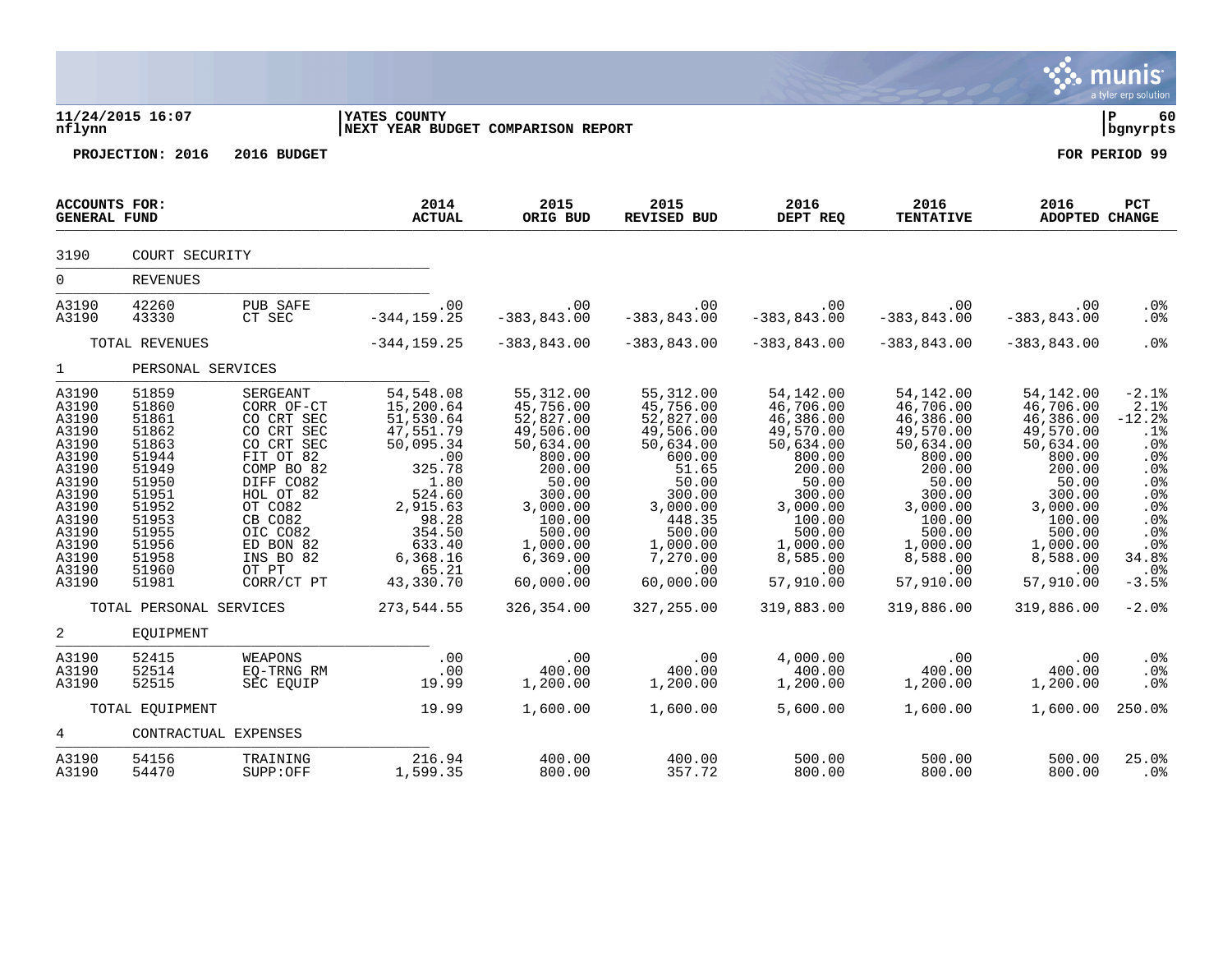

### **11/24/2015 16:07 |YATES COUNTY |P 61 nflynn |NEXT YEAR BUDGET COMPARISON REPORT |bgnyrpts**

| <b>ACCOUNTS FOR:</b><br><b>GENERAL FUND</b> |                                                 |                            | 2014<br><b>ACTUAL</b> | 2015<br>ORIG BUD | 2015<br>REVISED BUD | 2016<br>DEPT REQ | 2016<br><b>TENTATIVE</b> | 2016<br><b>ADOPTED</b> | PCT<br><b>CHANGE</b> |
|---------------------------------------------|-------------------------------------------------|----------------------------|-----------------------|------------------|---------------------|------------------|--------------------------|------------------------|----------------------|
| A3190                                       | 54505                                           | DRY CLEANG                 | 324.45                | 450.00           | 450.00              | 450.00           | 450.00                   | 450.00                 | . 0%                 |
| A3190                                       | 54676                                           | UTIL: CELL                 | 349.90                | .00              | .00                 | .00              | .00                      | .00                    | .0 <sub>8</sub>      |
| A3190                                       | 54682                                           | TEL/FAX                    | 385.96                | 400.00           | 400.00              | 400.00           | 400.00                   | 400.00                 | .0 <sub>8</sub>      |
| A3190                                       | 54730                                           | PROTECT CL                 | 1,506.00              | 1,000.00         | $-67.34$            | 1,000.00         | 1,000.00                 | 1,000.00               | .0 <sub>8</sub>      |
| A3190                                       | 54731                                           | PROTECT EO                 | .00                   | 600.00           | 600.00              | 600.00           | 600.00                   | 600.00                 | .0 <sub>8</sub>      |
| A3190                                       | 54734                                           | RADIO PART                 | 280.00                | 200.00           | 200.00              | 200.00           | 200.00                   | 200.00                 | .0 <sub>8</sub>      |
| A3190                                       | 54749                                           | UNIFORMS                   | 952.86                | 1,500.00         | 2,567.34            | 1,600.00         | 1,600.00                 | 1,600.00               | 6.7%                 |
| A3190                                       | 54752                                           | AMMO                       | 500.00                | 500.00           | 500.00              | 500.00           | 500.00                   | 500.00                 | $.0\%$               |
| A3190                                       | 54916                                           | PUBLICATN                  | 46.08                 | 50.00            | 50.00               | 50.00            | 50.00                    | 50.00                  | .0 <sub>8</sub>      |
|                                             |                                                 | TOTAL CONTRACTUAL EXPENSES | 6,161.54              | 5,900.00         | 5,457.72            | 6,100.00         | 6,100.00                 | 6,100.00               | 3.4%                 |
| 8                                           | EMPLOYEE                                        | BENEFITS                   |                       |                  |                     |                  |                          |                        |                      |
| A3190                                       | 58100                                           | FICA/MED                   | 20,429.72             | 24,972.00        | 24,972.00           | 24,030.00        | 24,030.00                | 24,030.00              | $-3.8%$              |
| A3190                                       | 58304                                           | INS CO82                   | 23, 478. 48           | 39,691.00        | 39,691.00           | 29,005.00        | 29,014.00                | 29,014.00              | $-26.9%$             |
|                                             |                                                 |                            | 43,908.20             | 64,663.00        | 64,663.00           | 53,035.00        | 53,044.00                | 53,044.00              | $-18.0$ .            |
|                                             | TOTAL EMPLOYEE BENEFITS<br>TOTAL COURT SECURITY |                            | $-20,524.97$          | 14,674.00        | 15,132.72           | 775.00           | $-3, 213.00$             | $-3, 213, 00$          | $-94.7%$             |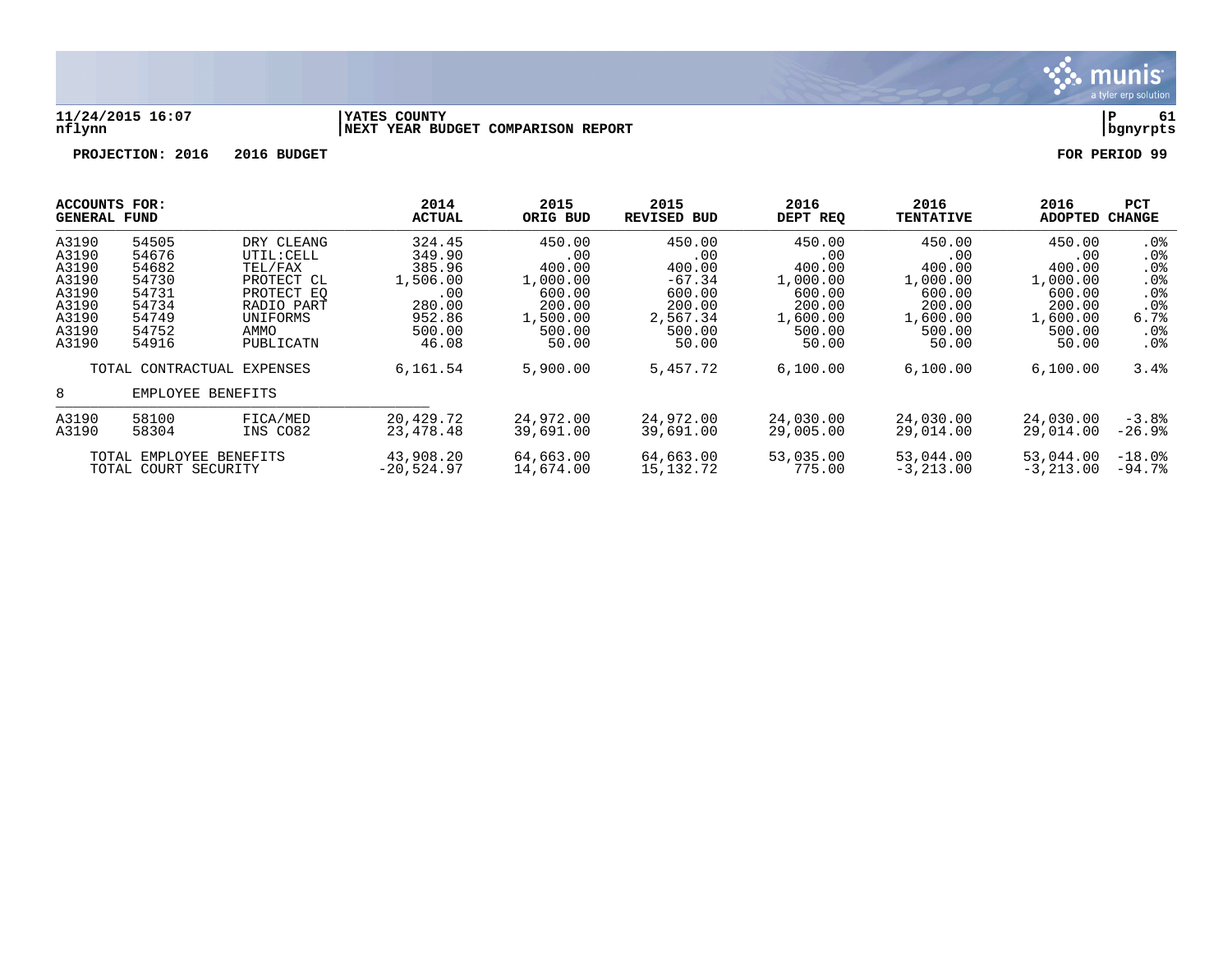|                                                                                        |                                                                                        |                                                                                                                            |                                                                    |                                                                                                          |                                                                                                          |                                                                                                       |                                                                                                       |                                                                                                       | <b>munis</b><br>a tyler erp solution                                                                     |
|----------------------------------------------------------------------------------------|----------------------------------------------------------------------------------------|----------------------------------------------------------------------------------------------------------------------------|--------------------------------------------------------------------|----------------------------------------------------------------------------------------------------------|----------------------------------------------------------------------------------------------------------|-------------------------------------------------------------------------------------------------------|-------------------------------------------------------------------------------------------------------|-------------------------------------------------------------------------------------------------------|----------------------------------------------------------------------------------------------------------|
| nflynn                                                                                 | 11/24/2015 16:07                                                                       |                                                                                                                            | YATES COUNTY<br>NEXT YEAR BUDGET COMPARISON REPORT                 |                                                                                                          |                                                                                                          |                                                                                                       |                                                                                                       |                                                                                                       | ∣ P<br>62<br>  bgnyrpts                                                                                  |
|                                                                                        | PROJECTION: 2016                                                                       | 2016 BUDGET                                                                                                                |                                                                    |                                                                                                          |                                                                                                          |                                                                                                       |                                                                                                       |                                                                                                       | FOR PERIOD 99                                                                                            |
| <b>ACCOUNTS FOR:</b><br><b>GENERAL FUND</b>                                            |                                                                                        |                                                                                                                            | 2014<br><b>ACTUAL</b>                                              | 2015<br>ORIG BUD                                                                                         | 2015<br><b>REVISED BUD</b>                                                                               | 2016<br>DEPT REQ                                                                                      | 2016<br><b>TENTATIVE</b>                                                                              | 2016<br>ADOPTED CHANGE                                                                                | PCT                                                                                                      |
| 3350                                                                                   | STOP DWI                                                                               |                                                                                                                            |                                                                    |                                                                                                          |                                                                                                          |                                                                                                       |                                                                                                       |                                                                                                       |                                                                                                          |
| $\Omega$                                                                               | <b>REVENUES</b>                                                                        |                                                                                                                            |                                                                    |                                                                                                          |                                                                                                          |                                                                                                       |                                                                                                       |                                                                                                       |                                                                                                          |
| A3350                                                                                  | 42615                                                                                  | DWI FINES                                                                                                                  | .00                                                                | $-90,579.00$                                                                                             | $-90,579.00$                                                                                             | $-90, 350.00$                                                                                         | $-90, 350.00$                                                                                         | $-90, 350.00$                                                                                         | $-.3%$                                                                                                   |
|                                                                                        | TOTAL REVENUES                                                                         |                                                                                                                            | .00                                                                | $-90,579.00$                                                                                             | $-90,579.00$                                                                                             | $-90, 350.00$                                                                                         | $-90, 350.00$                                                                                         | $-90, 350.00$                                                                                         | $-.3%$                                                                                                   |
| $\mathbf{1}$                                                                           | PERSONAL SERVICES                                                                      |                                                                                                                            |                                                                    |                                                                                                          |                                                                                                          |                                                                                                       |                                                                                                       |                                                                                                       |                                                                                                          |
| A3350<br>A3350<br>A3350<br>A3350<br>A3350<br>A3350<br>A3350                            | 51942<br>51950<br>51987<br>51988<br>51989<br>51994<br>51998                            | OT CO82<br>DIFF CO82<br>DWI COOR<br>DWI SECR<br>DWI FISCAL<br>MEO PT<br>PANEL COOR                                         | .00<br>.00<br>.00<br>.00<br>.00<br>.00<br>.00                      | 4,000.00<br>50.00<br>4,200.00<br>500.00<br>1,800.00<br>2,200.00<br>1,000.00                              | 4,000.00<br>50.00<br>4,200.00<br>500.00<br>1,800.00<br>2,200.00<br>1,000.00                              | 4,500.00<br>.00<br>4,200.00<br>500.00<br>1,800.00<br>2,300.00<br>1,000.00                             | 4,500.00<br>$.00 \,$<br>4,200.00<br>500.00<br>1,800.00<br>2,300.00<br>1,000.00                        | 4,500.00<br>4,200.00<br>500.00<br>1,800.00<br>2,300.00<br>1,000.00                                    | 12.5%<br>$.00 - 100.0%$<br>.0%<br>.0%<br>.0%<br>4.5%<br>.0%                                              |
|                                                                                        | TOTAL PERSONAL SERVICES                                                                |                                                                                                                            | .00                                                                | 13,750.00                                                                                                | 13,750.00                                                                                                | 14,300.00                                                                                             | 14,300.00                                                                                             | 14,300.00                                                                                             | 4.0%                                                                                                     |
| $\overline{a}$                                                                         | EQUIPMENT                                                                              |                                                                                                                            |                                                                    |                                                                                                          |                                                                                                          |                                                                                                       |                                                                                                       |                                                                                                       |                                                                                                          |
| A3350<br>A3350<br>A3350<br>A3350<br>A3350                                              | 52410<br>52419<br>52422<br>52426<br>52441                                              | <b>RADAR</b><br>BREATH TST<br>CAMERA<br>PYPD<br>CK PT SIGN                                                                 | .00<br>.00<br>.00<br>.00<br>.00                                    | 2,600.00<br>600.00<br>.00<br>700.00<br>13,500.00                                                         | 2,600.00<br>600.00<br>.00<br>700.00<br>13,500.00                                                         | 2,600.00<br>600.00<br>10,000.00<br>1,700.00<br>.00                                                    | 2,600.00<br>600.00<br>10,000.00<br>1,700.00<br>.00                                                    | 2,600.00<br>600.00<br>10,000.00<br>1,700.00                                                           | .0%<br>.0%<br>.0%<br>142.9%<br>$.00 - 100.0$                                                             |
|                                                                                        | TOTAL EQUIPMENT                                                                        |                                                                                                                            | .00                                                                | 17,400.00                                                                                                | 17,400.00                                                                                                | 14,900.00                                                                                             | 14,900.00                                                                                             | $14,900.00 - 14.48$                                                                                   |                                                                                                          |
| 4                                                                                      | CONTRACTUAL EXPENSES                                                                   |                                                                                                                            |                                                                    |                                                                                                          |                                                                                                          |                                                                                                       |                                                                                                       |                                                                                                       |                                                                                                          |
| A3350<br>A3350<br>A3350<br>A3350<br>A3350<br>A3350<br>A3350<br>A3350<br>A3350<br>A3350 | 54004<br>54021<br>54040<br>54152<br>54155<br>54156<br>54408<br>54457<br>54460<br>54470 | ATTY FEES<br>SUBSTANCE<br>SEC DA<br>CONFERENCE<br>PUB INFO<br>TRAINING<br>EQ MAINT<br>SUPP: COMP<br>SUPP: DRUG<br>SUPP:OFF | .00<br>.00<br>.00<br>.00<br>.00<br>.00<br>.00<br>.00<br>.00<br>.00 | 9,000.00<br>7,800.00<br>3,500.00<br>250.00<br>2,000.00<br>300.00<br>500.00<br>100.00<br>450.00<br>350.00 | 9,000.00<br>7,800.00<br>3,500.00<br>210.05<br>2,000.00<br>339.95<br>500.00<br>100.00<br>450.00<br>350.00 | 9,000.00<br>7,800.00<br>3,500.00<br>250.00<br>3,000.00<br>300.00<br>500.00<br>.00<br>750.00<br>350.00 | 9,000.00<br>7,800.00<br>3,500.00<br>250.00<br>3,000.00<br>300.00<br>500.00<br>.00<br>750.00<br>350.00 | 9,000.00<br>7,800.00<br>3,500.00<br>250.00<br>3,000.00<br>300.00<br>500.00<br>.00<br>750.00<br>350.00 | .0%<br>.0%<br>.0%<br>$0.0$ %<br>\$0.0<br>.0 <sub>8</sub><br>.0%<br>$-100.0%$<br>66.7%<br>.0 <sub>8</sub> |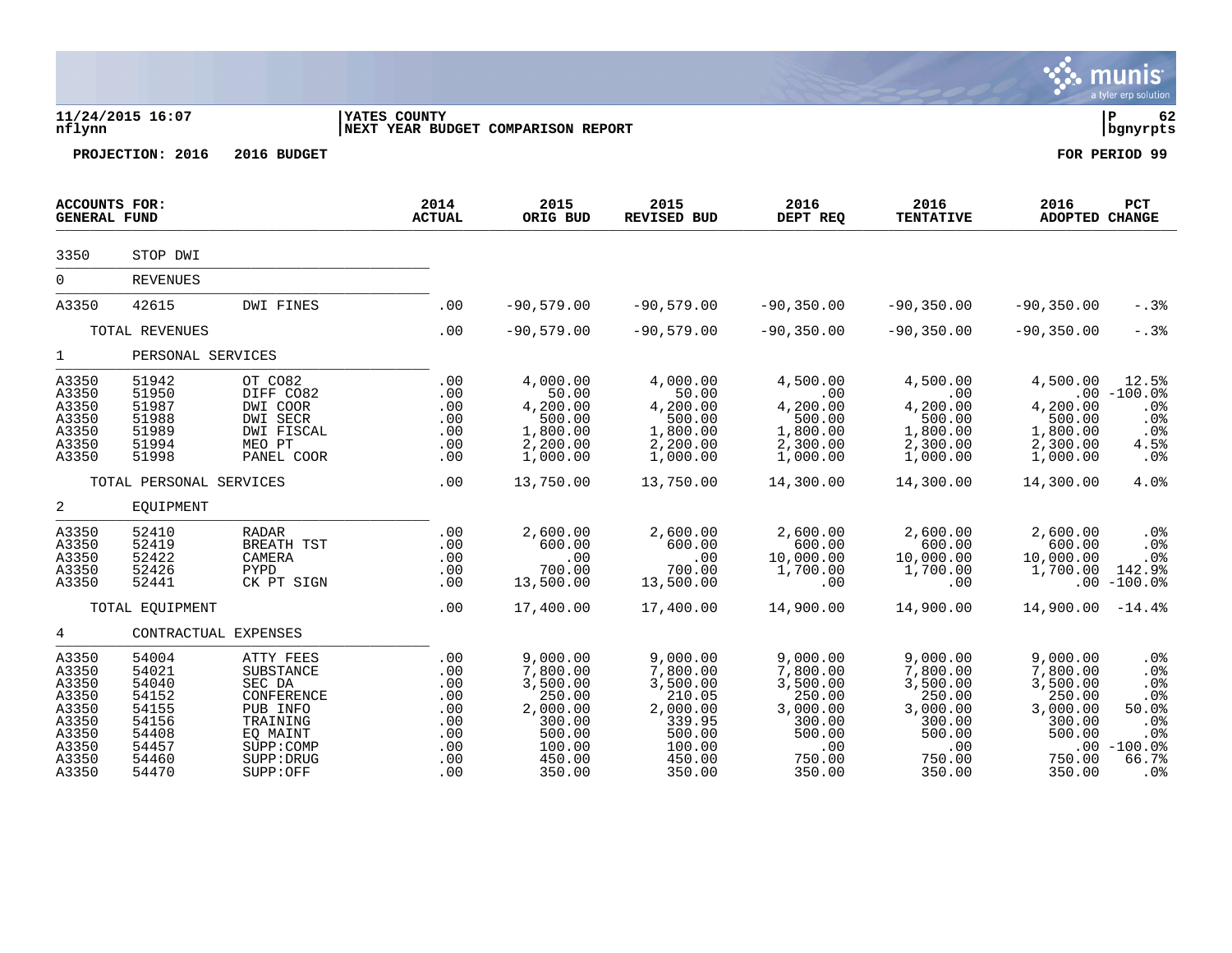

### **11/24/2015 16:07 |YATES COUNTY |P 63 nflynn |NEXT YEAR BUDGET COMPARISON REPORT |bgnyrpts**

| <b>ACCOUNTS FOR:</b><br><b>GENERAL FUND</b> |                                           |             | 2014<br><b>ACTUAL</b> | 2015<br>ORIG BUD | 2015<br><b>REVISED BUD</b> | 2016<br>DEPT REQ      | 2016<br><b>TENTATIVE</b> | 2016<br>ADOPTED | PCT<br><b>CHANGE</b> |
|---------------------------------------------|-------------------------------------------|-------------|-----------------------|------------------|----------------------------|-----------------------|--------------------------|-----------------|----------------------|
| A3350                                       | 54474                                     | SUPP: SAFTY | .00                   | 500.00           | 500.00                     | 500.00                | 500.00                   | 500.00          | $.0\%$               |
| A3350                                       | 54501                                     | ADVERTISIN  | .00                   | 3,500.00         | 3,500.00                   | 3,600.00              | 3,600.00                 | 3,600.00        | 2.9%                 |
| A3350                                       | 54507                                     | COPIER CHR  | .00                   | 50.00            | 50.00                      | 50.00                 | 50.00                    | 50.00           | .0%                  |
| A3350                                       | 54515                                     | POSTAGE     | .00                   | 50.00            | 50.00                      | 50.00                 | 50.00                    | 50.00           | .0%                  |
| A3350                                       | 54658                                     | TOWING VEH  | .00                   | 500.00           | 500.00                     | 500.00                | 500.00                   | 500.00          | .0%                  |
| A3350                                       | 54660                                     | TRAVEL EXP  | .00                   | 450.00           | 450.00                     | 400.00                | 400.00                   | 400.00          | $-11.1$ %            |
| A3350                                       | 54661                                     | VEH MAINT   | .00                   | 500.00           | 500.00                     | 500.00                | 500.00                   | 500.00          | $.0\%$               |
| A3350                                       | 54676                                     | UTIL: CELL  | .00                   | 600.00           | 600.00                     | 500.00                | 500.00                   | 500.00          | $-16.7%$             |
| A3350                                       | 54682                                     | TEL/FAX     | .00                   | 50.00            | 50.00                      | 50.00                 | 50.00                    | 50.00           | $.0\%$               |
| A3350                                       | 54703                                     | BREATH ACC  | .00                   | 400.00           | 400.00                     | 400.00                | 400.00                   | 400.00          | $.0\%$               |
| A3350                                       | 54705                                     | COUN ALC    | .00                   | 10,000.00        | 10,000.00                  | 10,000.00             | 10,000.00                | 10,000.00       | .0%                  |
| A3350                                       | 54743                                     | SMART OPER  | .00                   | 200.00           | 200.00                     | 200.00                | 200.00                   | 200.00          | .0%                  |
| A3350                                       | 54751                                     | VILL PY     | .00                   | 4,000.00         | 4,000.00                   | 4,500.00              | 4,500.00                 | 4,500.00        | 12.5%                |
| A3350                                       | 54761                                     | DARE EXP    | .00                   | 300.00           | 300.00                     | 350.00                | 350.00                   | 350.00          | 16.7%                |
| A3350                                       | 54764                                     | IMPACT PAN  | .00                   | 700.00           | 700.00                     | 700.00                | 700.00                   | 700.00          | $.0\%$               |
| A3350                                       | 54814                                     | PROBATION   | .00                   | 11,000.00        | 11,000.00                  | 11,000.00             | 11,000.00                | 11,000.00       | .0%                  |
| A3350                                       | 54903                                     | AWARDS      | .00                   | 500.00           | 500.00                     | 350.00                | 350.00                   | 350.00          | $-30.0%$             |
| A3350                                       | 54907                                     | <b>DUES</b> | .00                   | 400.00           | 400.00                     | 400.00                | 400.00                   | 400.00          | $.0\%$               |
| A3350                                       | 54916                                     | PUBLICATN   | .00                   | 450.00           | 450.00                     | 450.00                | 450.00                   | 450.00          | $.0\%$               |
|                                             | TOTAL CONTRACTUAL                         | EXPENSES    | $.00 \,$              | 58,400.00        | 58,400.00                  | 59,950.00             | 59,950.00                | 59,950.00       | 2.7%                 |
| 8                                           | EMPLOYEE BENEFITS                         |             |                       |                  |                            |                       |                          |                 |                      |
| A3350                                       | 58100                                     | FICA/MED    | .00                   | 1,029.00         | 1,029.00                   | 1,094.00              | 1,200.00                 | 1,200.00        | 6.3%                 |
|                                             | TOTAL EMPLOYEE BENEFITS<br>TOTAL STOP DWI |             | .00<br>.00            | 1,029.00<br>.00  | 1,029.00<br>.00            | 1,094.00<br>$-106.00$ | 1,200.00<br>.00          | 1,200.00<br>.00 | 6.3%<br>$.0\%$       |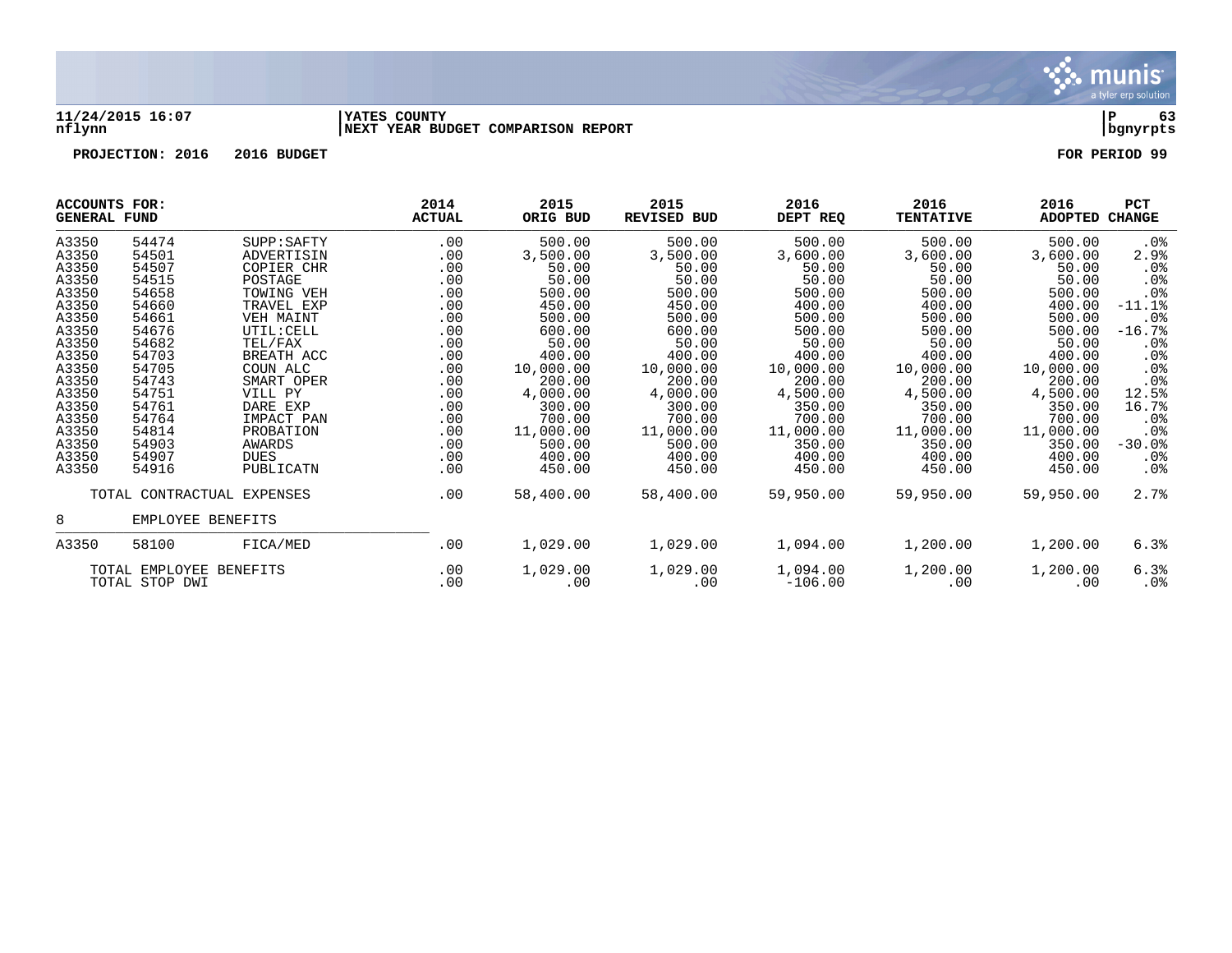|                                                                                                 |                                                                                                 |                                                                                                                                          |                                                                                                                   |                                                                                                                  |                                                                                                                  |                                                                                                                  |                                                                                                                  |                                                                                                                  | <b>munis</b><br>a tyler erp solution                                                       |
|-------------------------------------------------------------------------------------------------|-------------------------------------------------------------------------------------------------|------------------------------------------------------------------------------------------------------------------------------------------|-------------------------------------------------------------------------------------------------------------------|------------------------------------------------------------------------------------------------------------------|------------------------------------------------------------------------------------------------------------------|------------------------------------------------------------------------------------------------------------------|------------------------------------------------------------------------------------------------------------------|------------------------------------------------------------------------------------------------------------------|--------------------------------------------------------------------------------------------|
| nflynn                                                                                          | 11/24/2015 16:07                                                                                |                                                                                                                                          | <b>IYATES COUNTY</b><br>NEXT YEAR BUDGET COMPARISON REPORT                                                        |                                                                                                                  |                                                                                                                  |                                                                                                                  |                                                                                                                  |                                                                                                                  | ∣ P<br>64<br>bgnyrpts                                                                      |
|                                                                                                 | PROJECTION: 2016                                                                                | 2016 BUDGET                                                                                                                              |                                                                                                                   |                                                                                                                  |                                                                                                                  |                                                                                                                  |                                                                                                                  |                                                                                                                  | FOR PERIOD 99                                                                              |
| <b>ACCOUNTS FOR:</b><br><b>GENERAL FUND</b>                                                     |                                                                                                 |                                                                                                                                          | 2014<br><b>ACTUAL</b>                                                                                             | 2015<br>ORIG BUD                                                                                                 | 2015<br><b>REVISED BUD</b>                                                                                       | 2016<br>DEPT REQ                                                                                                 | 2016<br><b>TENTATIVE</b>                                                                                         | 2016<br><b>ADOPTED CHANGE</b>                                                                                    | <b>PCT</b>                                                                                 |
| 3510                                                                                            | CONTROL OF ANIMALS                                                                              |                                                                                                                                          |                                                                                                                   |                                                                                                                  |                                                                                                                  |                                                                                                                  |                                                                                                                  |                                                                                                                  |                                                                                            |
| $\overline{0}$                                                                                  | <b>REVENUES</b>                                                                                 |                                                                                                                                          |                                                                                                                   |                                                                                                                  |                                                                                                                  |                                                                                                                  |                                                                                                                  |                                                                                                                  |                                                                                            |
| A3510<br>A3510                                                                                  | 41550<br>42268                                                                                  | DOG FEES<br>ANIMAL LIC                                                                                                                   | $-1,528.00$<br>$-11,880.50$                                                                                       | $-3,000.00$<br>$-12,000.00$                                                                                      | $-3,000.00$<br>$-12,000.00$                                                                                      | $-3,000.00$<br>$-12,000.00$                                                                                      | $-3,000.00$<br>$-12,000.00$                                                                                      | $-3,000.00$<br>$-12,000.00$                                                                                      | .0 <sub>8</sub><br>$.0\%$                                                                  |
|                                                                                                 | TOTAL REVENUES                                                                                  |                                                                                                                                          | $-13,408.50$                                                                                                      | $-15,000.00$                                                                                                     | $-15,000.00$                                                                                                     | $-15,000.00$                                                                                                     | $-15,000.00$                                                                                                     | $-15,000.00$                                                                                                     | .0%                                                                                        |
| $1 \quad \blacksquare$                                                                          | PERSONAL SERVICES                                                                               |                                                                                                                                          |                                                                                                                   |                                                                                                                  |                                                                                                                  |                                                                                                                  |                                                                                                                  |                                                                                                                  |                                                                                            |
| A3510<br>A3510<br>A3510<br>A3510<br>A3510<br>A3510<br>A3510                                     | 51036<br>51551<br>51949<br>51951<br>51952<br>51953<br>51961                                     | ANIMAL CNT<br>ANIMAL PT<br>COMP BO 82<br>HOL OT 82<br>OT CO82<br>CB CO82<br>35-40 HRS                                                    | 36, 283.80<br>7,668.89<br>1,175.28<br>1,825.66<br>618.52<br>1,159.49<br>2,304.52                                  | 36,650.00<br>7,000.00<br>.00<br>1,000.00<br>600.00<br>1,000.00<br>1,250.00                                       | 36,650.00<br>7,000.00<br>.00<br>1,000.00<br>600.00<br>900.00<br>1,350.00                                         | 36,650.00<br>7,000.00<br>$\sim$ 00<br>1,000.00<br>600.00<br>1,000.00<br>1,250.00                                 | 36,650.00<br>7,000.00<br>.00<br>1,000.00<br>600.00<br>1,000.00<br>1,250.00                                       | 36,650.00<br>7,000.00<br>.00<br>1,000.00<br>600.00<br>1,000.00<br>1,250.00                                       | .0 <sub>8</sub><br>.0%<br>.0%<br>.0%<br>.0%<br>.0%<br>.0 <sub>8</sub>                      |
|                                                                                                 | TOTAL PERSONAL SERVICES                                                                         |                                                                                                                                          | 51,036.16                                                                                                         | 47,500.00                                                                                                        | 47,500.00                                                                                                        | 47,500.00                                                                                                        | 47,500.00                                                                                                        | 47,500.00                                                                                                        | .0%                                                                                        |
| $\overline{a}$                                                                                  | EQUIPMENT                                                                                       |                                                                                                                                          |                                                                                                                   |                                                                                                                  |                                                                                                                  |                                                                                                                  |                                                                                                                  |                                                                                                                  |                                                                                            |
| A3510<br>A3510<br>A3510                                                                         | 52213<br>52415<br>52428                                                                         | VEH-MARKED<br>WEAPONS<br>DOG CAGE                                                                                                        | .00<br>300.00<br>.00                                                                                              | 23,400.00<br>.00<br>200.00                                                                                       | 25, 315.83<br>$\overline{00}$<br>200.00                                                                          | .00<br>400.00<br>.00                                                                                             | .00<br>.00<br>.00                                                                                                | $.00 \,$                                                                                                         | $.00 - 100.0%$<br>$.0\%$<br>$.00 - 100.0%$                                                 |
|                                                                                                 | TOTAL EOUIPMENT                                                                                 |                                                                                                                                          | 300.00                                                                                                            | 23,600.00                                                                                                        | 25,515.83                                                                                                        | 400.00                                                                                                           | .00                                                                                                              | .00                                                                                                              | $-98.3%$                                                                                   |
| 4                                                                                               | CONTRACTUAL EXPENSES                                                                            |                                                                                                                                          |                                                                                                                   |                                                                                                                  |                                                                                                                  |                                                                                                                  |                                                                                                                  |                                                                                                                  |                                                                                            |
| A3510<br>A3510<br>A3510<br>A3510<br>A3510<br>A3510<br>A3510<br>A3510<br>A3510<br>A3510<br>A3510 | 54156<br>54470<br>54474<br>54653<br>54661<br>54676<br>54682<br>54685<br>54749<br>54852<br>54858 | TRAINING<br>SUPP:OFF<br>SUPP: SAFTY<br>GASOLINE<br>VEH MAINT<br>UTIL: CELL<br>TEL/FAX<br>UTILITIES<br>UNIFORMS<br>DOG FOOD<br>POUND SERV | 86.90<br>30.99<br>$\cdot$ 00<br>7,627.53<br>2,700.53<br>678.44<br>634.68<br>2,400.00<br>61.68<br>.00<br>12,000.00 | 100.00<br>.00<br>200.00<br>7,000.00<br>2,000.00<br>600.00<br>600.00<br>2,400.00<br>250.00<br>100.00<br>12,000.00 | 100.00<br>.00<br>200.00<br>7,000.00<br>2,000.00<br>600.00<br>600.00<br>2,400.00<br>250.00<br>100.00<br>12,000.00 | 100.00<br>.00<br>200.00<br>7,000.00<br>1,800.00<br>600.00<br>600.00<br>2,400.00<br>250.00<br>100.00<br>12,000.00 | 100.00<br>.00<br>200.00<br>7,000.00<br>1,800.00<br>600.00<br>600.00<br>2,400.00<br>250.00<br>100.00<br>12,000.00 | 100.00<br>.00<br>200.00<br>7,000.00<br>1,800.00<br>600.00<br>600.00<br>2,400.00<br>250.00<br>100.00<br>12,000.00 | .0%<br>.0%<br>.0%<br>.0%<br>$-10.0%$<br>.0%<br>.0%<br>.0%<br>.0%<br>.0%<br>.0 <sub>8</sub> |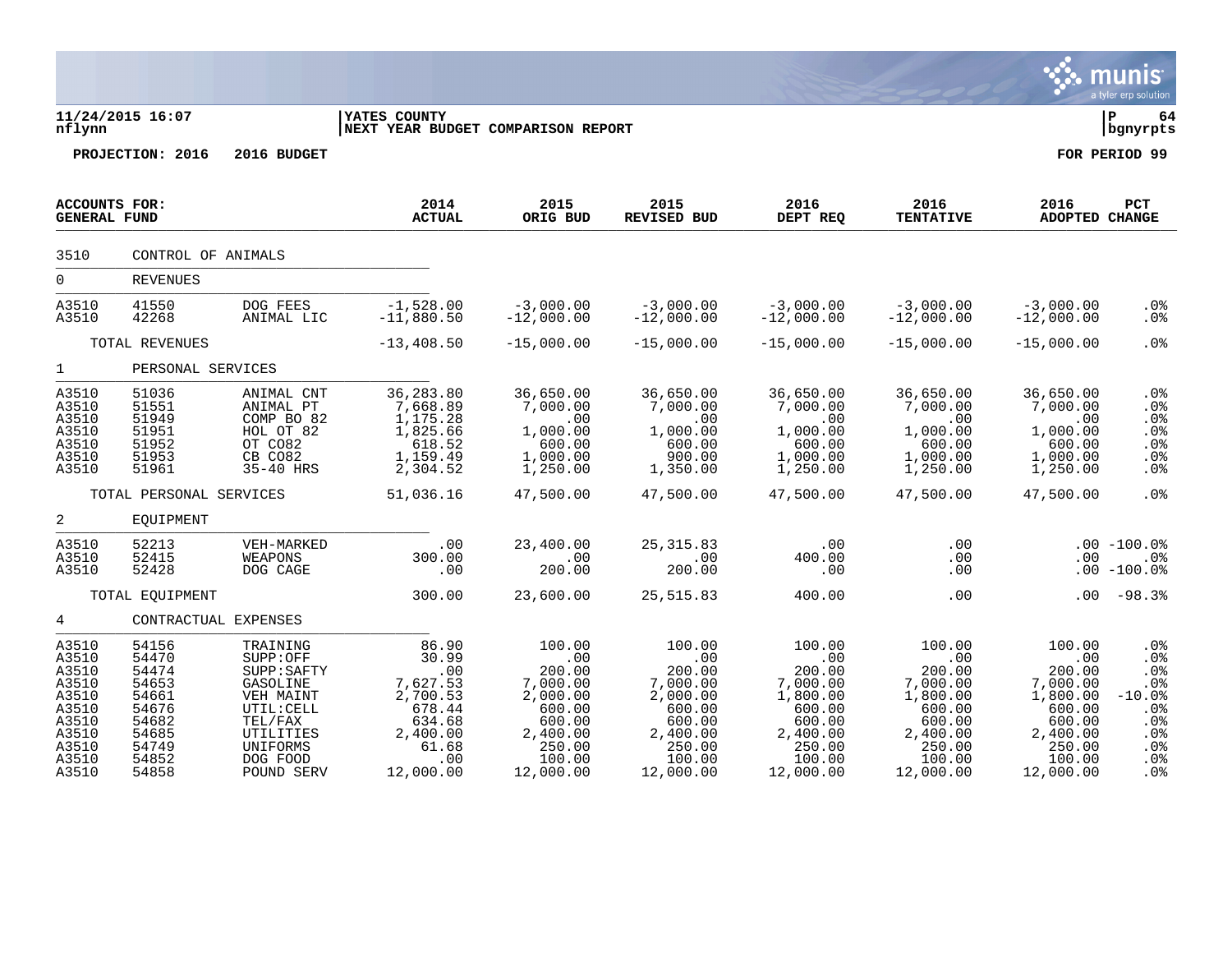

# **11/24/2015 16:07 |YATES COUNTY |P 65 nflynn |NEXT YEAR BUDGET COMPARISON REPORT |bgnyrpts**

|                            | <b>ACCOUNTS FOR:</b> |             | 2014          | 2015      | 2015        | 2016      | 2016             | 2016     | <b>PCT</b> |
|----------------------------|----------------------|-------------|---------------|-----------|-------------|-----------|------------------|----------|------------|
|                            | <b>GENERAL FUND</b>  |             | <b>ACTUAL</b> | ORIG BUD  | REVISED BUD | DEPT REO  | <b>TENTATIVE</b> | ADOPTED  | CHANGE     |
| A3510                      | 54859                | VET SERV    | 2,053.79      | 1,900.00  | 1,900.00    | 1,900.00  | 1,900.00         | 1,900.00 | $.0\%$     |
| A3510                      | 54966                | LEASE: BLDG | 2,700.00      | 2,700.00  | 2,700.00    | 3,900,00  | 3,900.00         | 3,900.00 | 44.4%      |
| TOTAL CONTRACTUAL EXPENSES |                      | 30,974.54   | 29,850.00     | 29,850.00 | 30,850.00   | 30,850.00 | 30,850.00        | 3.4%     |            |
| 8<br>EMPLOYEE BENEFITS     |                      |             |               |           |             |           |                  |          |            |
| A3510                      | 58100                | FICA/MED    | 3,817.43      | 3,627.00  | 3,627.00    | 3.525.00  | 3,525.00         | 3,525.00 | $-2.8%$    |
| A3510                      | 58304                | INS CO82    | 6.432.60      | 6,433.00  | 6.433.00    | 8,099.00  | 8.102.00         | 8,102.00 | 25.9%      |
| TOTAL EMPLOYEE BENEFITS    |                      | 10,250.03   | 10,060.00     | 10,060.00 | 11,624.00   | 11,627.00 | 11,627.00        | 15.5%    |            |
| TOTAL CONTROL OF ANIMALS   |                      | 79,152.23   | 96,010.00     | 97,925.83 | 75,374.00   | 74,977.00 | 74,977,00        | $-21.5%$ |            |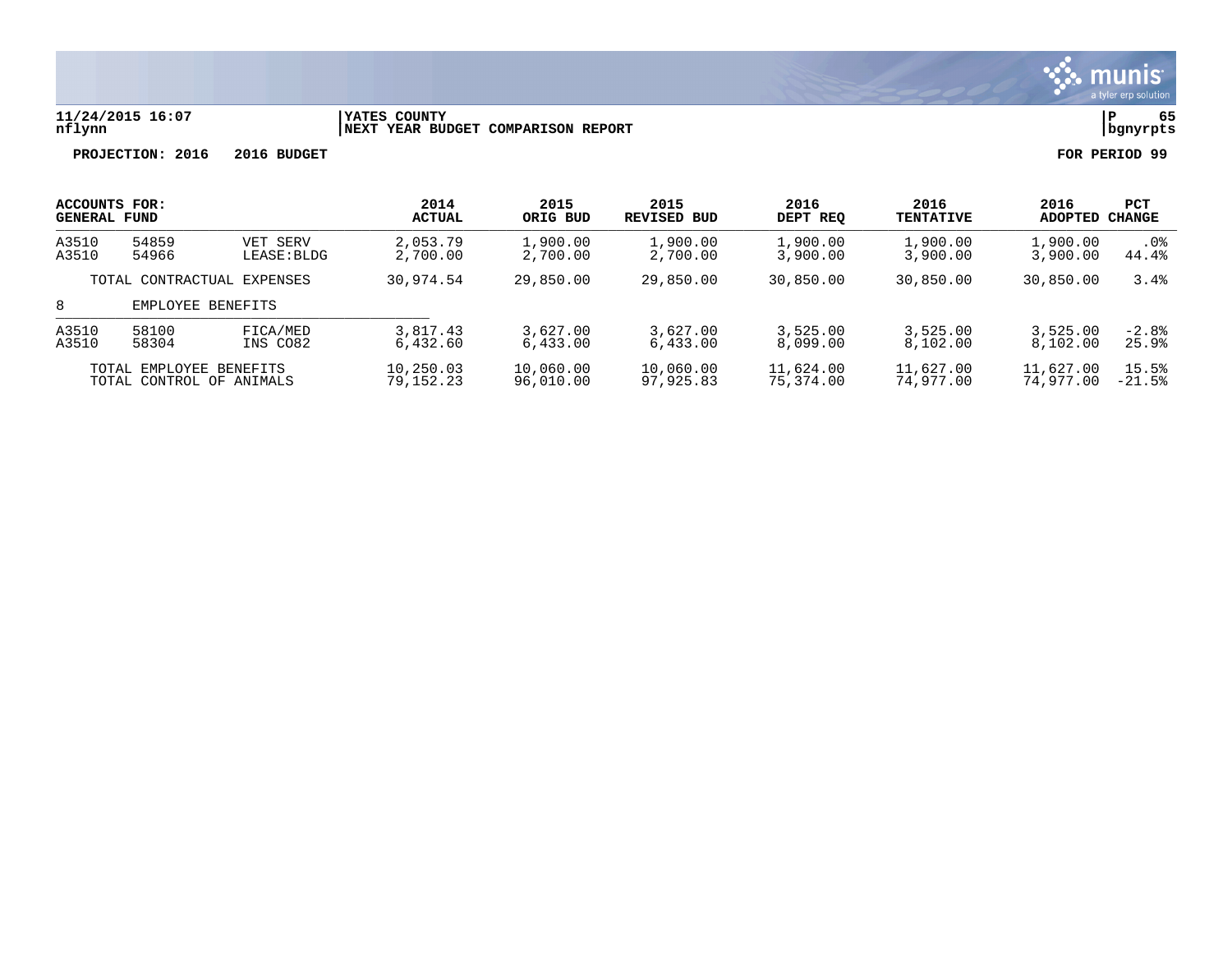|                                                                      |                                                                      |                                                                                                     |                                                                                           |                                                                         |                                                                                        |                                                                      |                                                                      |                                                               | a tyler erp solution                                             |
|----------------------------------------------------------------------|----------------------------------------------------------------------|-----------------------------------------------------------------------------------------------------|-------------------------------------------------------------------------------------------|-------------------------------------------------------------------------|----------------------------------------------------------------------------------------|----------------------------------------------------------------------|----------------------------------------------------------------------|---------------------------------------------------------------|------------------------------------------------------------------|
| nflynn                                                               | 11/24/2015 16:07                                                     |                                                                                                     | YATES COUNTY<br>NEXT YEAR BUDGET COMPARISON REPORT                                        |                                                                         |                                                                                        |                                                                      |                                                                      |                                                               | lР<br>66<br>  bgnyrpts                                           |
|                                                                      | PROJECTION: 2016                                                     | 2016 BUDGET                                                                                         |                                                                                           |                                                                         |                                                                                        |                                                                      |                                                                      |                                                               | FOR PERIOD 99                                                    |
| <b>ACCOUNTS FOR:</b><br><b>GENERAL FUND</b>                          |                                                                      |                                                                                                     | 2014<br><b>ACTUAL</b>                                                                     | 2015<br>ORIG BUD                                                        | 2015<br><b>REVISED BUD</b>                                                             | 2016<br>DEPT REQ                                                     | 2016<br><b>TENTATIVE</b>                                             | 2016<br><b>ADOPTED CHANGE</b>                                 | PCT                                                              |
| 3645                                                                 |                                                                      | OFFICE OF EMERGENCY MNGMT                                                                           |                                                                                           |                                                                         |                                                                                        |                                                                      |                                                                      |                                                               |                                                                  |
| $\mathbf 0$                                                          | <b>REVENUES</b>                                                      |                                                                                                     |                                                                                           |                                                                         |                                                                                        |                                                                      |                                                                      |                                                               |                                                                  |
| A3645<br>A3645<br>A3645<br>A3645<br>A3645<br>A3645<br>A3645<br>A3645 | 43960<br>44304<br>44305<br>44307<br>44308<br>44309<br>44310<br>44960 | HMLND-FEMA<br>SHSP '15<br>EMPG OEM<br>SHSP '13<br>SHSP '14<br>LEPC-HMEP<br>TECH RESCU<br>HMLND-FEMA | $-12, 175.08$<br>.00<br>$-10,615.50$<br>$-2,502.00$<br>.00<br>.00<br>.00<br>$-55, 545.27$ | .00<br>.00<br>.00<br>.00<br>.00<br>.00<br>.00<br>.00                    | .00<br>$-30,000.00$<br>.00<br>.00<br>$-30,000.00$<br>$-7,437.72$<br>$-1,047.35$<br>.00 | .00<br>.00<br>.00<br>.00<br>.00<br>.00<br>.00<br>.00                 | .00<br>.00<br>.00<br>.00<br>.00<br>.00<br>.00<br>.00                 | .00<br>.00<br>.00<br>.00<br>.00<br>.00<br>.00<br>.00          | .0 <sub>8</sub><br>.0%<br>.0%<br>.0%<br>.0%<br>.0%<br>.0%<br>.0% |
|                                                                      | TOTAL REVENUES                                                       |                                                                                                     | $-80,837.85$                                                                              | .00                                                                     | $-68, 485.07$                                                                          | .00                                                                  | .00                                                                  | .00                                                           | .0%                                                              |
| $\mathbf{1}$                                                         | PERSONAL SERVICES                                                    |                                                                                                     |                                                                                           |                                                                         |                                                                                        |                                                                      |                                                                      |                                                               |                                                                  |
| A3645<br>A3645<br>A3645<br>A3645<br>A3645<br>A3645<br>A3645          | 51070<br>51195<br>51505<br>51508<br>51509<br>51585<br>51660          | EMER DIR<br>DEP EMERG<br>OVERTIME<br>35-40 HRS<br>COMP CSEA<br>CODE ENF<br>INS BUYOUT               | 61,384.00<br>41,345.04<br>707.07<br>113.15<br>66.57<br>.00<br>3,409.20                    | 61,384.00<br>42,588.00<br>200.00<br>500.00<br>.00<br>700.00<br>3,410.00 | 62,612.00<br>42,588.00<br>200.00<br>500.00<br>.00<br>700.00<br>3,635.00                | 62,612.00<br>43,867.00<br>200.00<br>500.00<br>.00<br>.00<br>4,293.00 | 62,612.00<br>43,867.00<br>200.00<br>500.00<br>.00<br>.00<br>3,777.00 | 62,612.00<br>43,867.00<br>200.00<br>500.00<br>.00<br>3,777.00 | 2.0%<br>3.0%<br>.0%<br>.0%<br>.0%<br>$.00 - 100.08$<br>25.9%     |
|                                                                      | TOTAL PERSONAL SERVICES                                              |                                                                                                     | 107,025.03                                                                                | 108,782.00                                                              | 110,235.00                                                                             | 111,472.00                                                           | 110,956.00                                                           | 110,956.00                                                    | 2.5%                                                             |
| 2                                                                    | EQUIPMENT                                                            |                                                                                                     |                                                                                           |                                                                         |                                                                                        |                                                                      |                                                                      |                                                               |                                                                  |
| A3645<br>A3645<br>A3645<br>A3645<br>A3645<br>A3645                   | 52308<br>52959<br>52961<br>52962<br>52964<br>52985                   | <b>GATOR</b><br>LEPC<br>TECH RESCU<br>SHSP '13<br>SHSP '15<br>SHSP '14                              | .00<br>499.00<br>.00<br>2,502.00<br>.00<br>.00                                            | .00<br>.00<br>.00<br>.00<br>.00<br>.00                                  | 8,321.91<br>.00<br>572.35<br>.00<br>30,000.00<br>24,055.00                             | .00<br>.00<br>.00<br>.00<br>.00<br>.00                               | .00<br>.00<br>.00<br>.00<br>.00<br>.00                               | .00<br>.00<br>.00<br>.00<br>.00<br>.00                        | .0%<br>.0%<br>.0%<br>.0%<br>.0%<br>. 0%                          |
|                                                                      | TOTAL EQUIPMENT                                                      |                                                                                                     | 3,001.00                                                                                  | .00                                                                     | 62,949.26                                                                              | .00                                                                  | .00                                                                  | .00                                                           | .0%                                                              |
| 4                                                                    | CONTRACTUAL EXPENSES                                                 |                                                                                                     |                                                                                           |                                                                         |                                                                                        |                                                                      |                                                                      |                                                               |                                                                  |
| A3645<br>A3645                                                       | 54152<br>54156                                                       | CONFERENCE<br>TRAINING                                                                              | .00<br>4,189.30                                                                           | 300.00<br>4,200.00                                                      | 300.00<br>3,390.92                                                                     | 400.00<br>4,200.00                                                   | 400.00<br>4,200.00                                                   | 400.00<br>4,200.00                                            | 33.3%<br>. 0%                                                    |

 $\ddot{\mathbf{w}}$  munis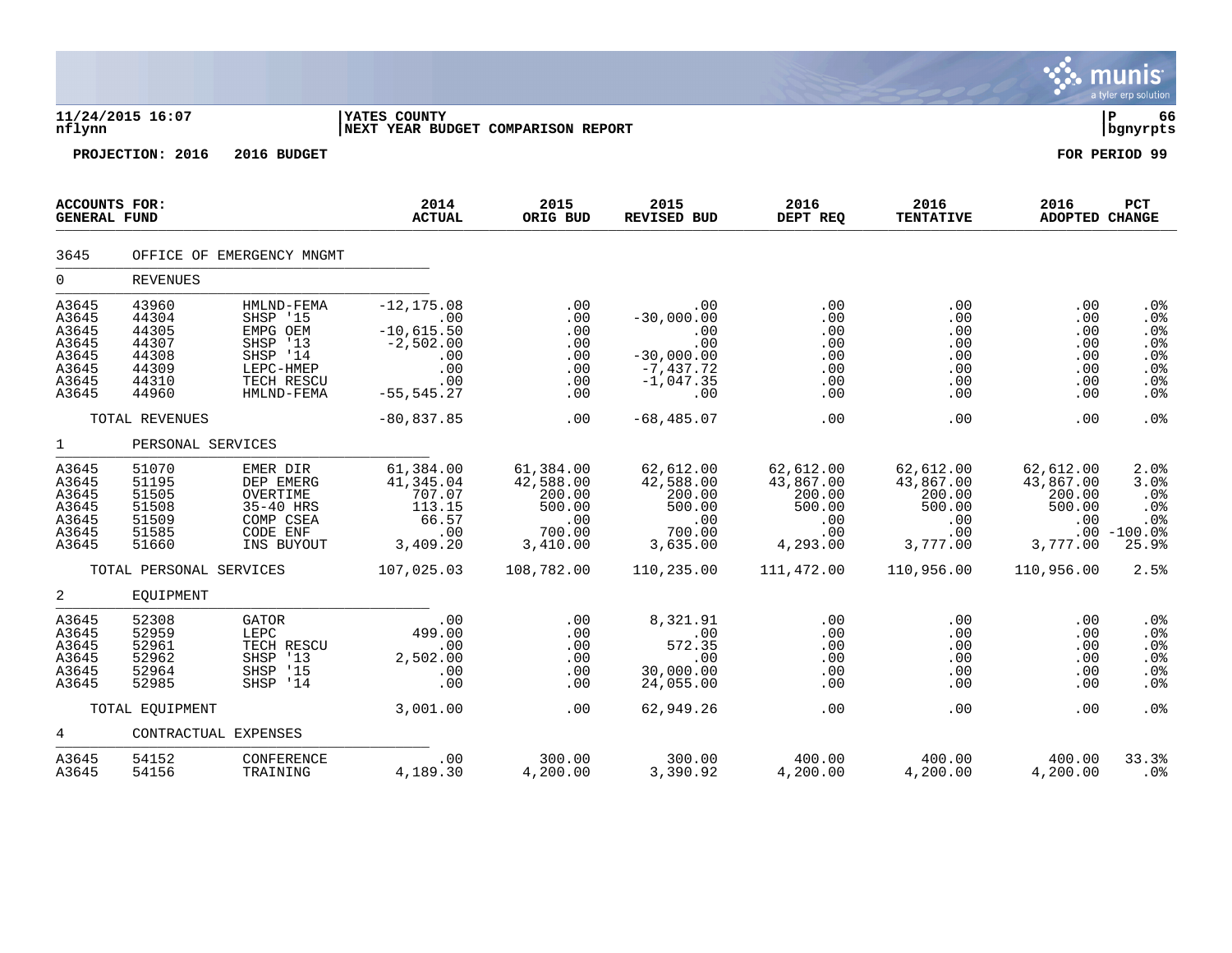

### **11/24/2015 16:07 |YATES COUNTY |P 67 nflynn |NEXT YEAR BUDGET COMPARISON REPORT |bgnyrpts**

| ACCOUNTS FOR:<br><b>GENERAL FUND</b>                                                                                                                                                                                 |                                                                                                                                                                                                                      |                                                                                                                                                                                                                                                                                                                         | 2014<br><b>ACTUAL</b>                                                                                                                                                                                                                                | 2015<br>ORIG BUD                                                                                                                                                                                                                                    | 2015<br><b>REVISED BUD</b>                                                                                                                                                                                                                                    | 2016<br>DEPT REQ                                                                                                                                                                                                                                         | 2016<br><b>TENTATIVE</b>                                                                                                                                                                                                                                 | 2016<br>ADOPTED CHANGE                                                                                                                                                                                                                                   | <b>PCT</b>                                                                                                                                                                                                                                                                                  |
|----------------------------------------------------------------------------------------------------------------------------------------------------------------------------------------------------------------------|----------------------------------------------------------------------------------------------------------------------------------------------------------------------------------------------------------------------|-------------------------------------------------------------------------------------------------------------------------------------------------------------------------------------------------------------------------------------------------------------------------------------------------------------------------|------------------------------------------------------------------------------------------------------------------------------------------------------------------------------------------------------------------------------------------------------|-----------------------------------------------------------------------------------------------------------------------------------------------------------------------------------------------------------------------------------------------------|---------------------------------------------------------------------------------------------------------------------------------------------------------------------------------------------------------------------------------------------------------------|----------------------------------------------------------------------------------------------------------------------------------------------------------------------------------------------------------------------------------------------------------|----------------------------------------------------------------------------------------------------------------------------------------------------------------------------------------------------------------------------------------------------------|----------------------------------------------------------------------------------------------------------------------------------------------------------------------------------------------------------------------------------------------------------|---------------------------------------------------------------------------------------------------------------------------------------------------------------------------------------------------------------------------------------------------------------------------------------------|
| A3645<br>A3645<br>A3645<br>A3645<br>A3645<br>A3645<br>A3645<br>A3645<br>A3645<br>A3645<br>A3645<br>A3645<br>A3645<br>A3645<br>A3645<br>A3645<br>A3645<br>A3645<br>A3645<br>A3645<br>A3645<br>A3645<br>A3645<br>A3645 | 54457<br>54459<br>54470<br>54507<br>54515<br>54521<br>54522<br>54653<br>54654<br>54660<br>54661<br>54676<br>54682<br>54704<br>54714<br>54715<br>54716<br>54717<br>54734<br>54774<br>54907<br>54916<br>54959<br>54983 | SUPP: COMP<br>SUPP: DEP<br>SUPP:OFF<br>COPIER CHR<br>POSTAGE<br>TRASH REM<br>SHIPMENTS<br>GASOLINE<br>MILEAGE<br>TRAVEL EXP<br>VEH MAINT<br>UTIL: CELL<br>TEL/FAX<br>BREATH SYS<br>FIRE INV<br>FIRE PREV<br>FIRE SAFET<br>CODE ENF.<br>RADIO PART<br>PUMB TESTI<br><b>DUES</b><br>PUBLICATN<br>EMERG PLNG<br>TECH RESUE | 200.00<br>1,300.00<br>800.00<br>500.05<br>301.98<br>23, 253.64<br>.00<br>2, 141. 13<br>.00<br>37.74<br>628.42<br>630.80<br>1,843.26<br>2,461.00<br>1,564.19<br>902.00<br>1,815.00<br>.00<br>1,718.02<br>2,000.00<br>175.00<br>22.90<br>475.66<br>.00 | 200.00<br>1,300.00<br>800.00<br>500.00<br>400.00<br>.00<br>10.00<br>2,900.00<br>250.00<br>500.00<br>1,100.00<br>725.00<br>1,600.00<br>3,500.00<br>1,800.00<br>1,300.00<br>3,000.00<br>.00<br>2,100.00<br>2,000.00<br>175.00<br>150.00<br>.00<br>.00 | 200.00<br>1,300.00<br>1,242.28<br>500.00<br>400.00<br>.00<br>10.00<br>2,123.84<br>250.00<br>500.00<br>1,876.16<br>725.00<br>1,600.00<br>3,500.00<br>1,800.00<br>1,300.00<br>2,940.00<br>.00<br>2,100.00<br>2,060.00<br>175.00<br>150.00<br>7,437.72<br>475.00 | 200.00<br>1,300.00<br>800.00<br>500.00<br>400.00<br>.00<br>10.00<br>1,800.00<br>250.00<br>400.00<br>1,100.00<br>725.00<br>1,600.00<br>3,500.00<br>1,800.00<br>1,200.00<br>2,900.00<br>3,000.00<br>2,100.00<br>2,200.00<br>175.00<br>150.00<br>.00<br>.00 | 200.00<br>1,300.00<br>800.00<br>500.00<br>400.00<br>.00<br>10.00<br>1,800.00<br>250.00<br>400.00<br>1,100.00<br>725.00<br>1,600.00<br>3,500.00<br>1,800.00<br>1,200.00<br>2,900.00<br>3,000.00<br>2,100.00<br>2,200.00<br>175.00<br>150.00<br>.00<br>.00 | 200.00<br>1,300.00<br>800.00<br>500.00<br>400.00<br>.00<br>10.00<br>1,800.00<br>250.00<br>400.00<br>1,100.00<br>725.00<br>1,600.00<br>3,500.00<br>1,800.00<br>1,200.00<br>2,900.00<br>3,000.00<br>2,100.00<br>2,200.00<br>175.00<br>150.00<br>.00<br>.00 | .0 <sub>8</sub><br>.0%<br>.0%<br>.0%<br>.0 <sub>8</sub><br>.0 <sub>8</sub><br>.0%<br>$-37.9%$<br>.0 <sub>8</sub><br>$-20.0%$<br>.0 <sub>8</sub><br>.0 <sub>8</sub><br>$.0\%$<br>.0%<br>$.0\%$<br>$-7.7%$<br>$-3.3%$<br>.0%<br>.0 <sub>8</sub><br>10.0%<br>$.0\%$<br>$.0\%$<br>.0%<br>$.0\%$ |
| A3645<br>A3645                                                                                                                                                                                                       | 54984<br>54985                                                                                                                                                                                                       | DIS PLNG<br>SHSP '14                                                                                                                                                                                                                                                                                                    | 10.10<br>.00                                                                                                                                                                                                                                         | .00<br>.00                                                                                                                                                                                                                                          | .00<br>5,945.00                                                                                                                                                                                                                                               | .00<br>.00                                                                                                                                                                                                                                               | .00<br>.00                                                                                                                                                                                                                                               | .00<br>.00                                                                                                                                                                                                                                               | $.0\%$<br>$.0\%$                                                                                                                                                                                                                                                                            |
|                                                                                                                                                                                                                      |                                                                                                                                                                                                                      | TOTAL CONTRACTUAL EXPENSES                                                                                                                                                                                                                                                                                              | 46,970.19                                                                                                                                                                                                                                            | 28,810.00                                                                                                                                                                                                                                           | 42,300.92                                                                                                                                                                                                                                                     | 30,710.00                                                                                                                                                                                                                                                | 30,710.00                                                                                                                                                                                                                                                | 30,710.00                                                                                                                                                                                                                                                | 6.6%                                                                                                                                                                                                                                                                                        |
| 8                                                                                                                                                                                                                    | EMPLOYEE BENEFITS                                                                                                                                                                                                    |                                                                                                                                                                                                                                                                                                                         |                                                                                                                                                                                                                                                      |                                                                                                                                                                                                                                                     |                                                                                                                                                                                                                                                               |                                                                                                                                                                                                                                                          |                                                                                                                                                                                                                                                          |                                                                                                                                                                                                                                                          |                                                                                                                                                                                                                                                                                             |
| A3645<br>A3645                                                                                                                                                                                                       | 58100<br>58303                                                                                                                                                                                                       | FICA/MED<br>INS-CSEA                                                                                                                                                                                                                                                                                                    | 8,029.53<br>6,432.60                                                                                                                                                                                                                                 | 8,355.00<br>6,851.00                                                                                                                                                                                                                                | 8,449.00<br>6,851.00                                                                                                                                                                                                                                          | 8,090.00<br>8,099.00                                                                                                                                                                                                                                     | 8,379.00<br>8,102.00                                                                                                                                                                                                                                     | 8,379.00<br>8,102.00                                                                                                                                                                                                                                     | $-3.2%$<br>18.2%                                                                                                                                                                                                                                                                            |
|                                                                                                                                                                                                                      | TOTAL EMPLOYEE BENEFITS                                                                                                                                                                                              | TOTAL OFFICE OF EMERGENCY MN                                                                                                                                                                                                                                                                                            | 14,462.13<br>90,620.50                                                                                                                                                                                                                               | 15,206.00<br>152,798.00                                                                                                                                                                                                                             | 15,300.00<br>162,300.11                                                                                                                                                                                                                                       | 16,189.00<br>158,371.00                                                                                                                                                                                                                                  | 16,481.00<br>158,147.00                                                                                                                                                                                                                                  | 16,481.00<br>158,147.00                                                                                                                                                                                                                                  | 6.5%<br>3.6%                                                                                                                                                                                                                                                                                |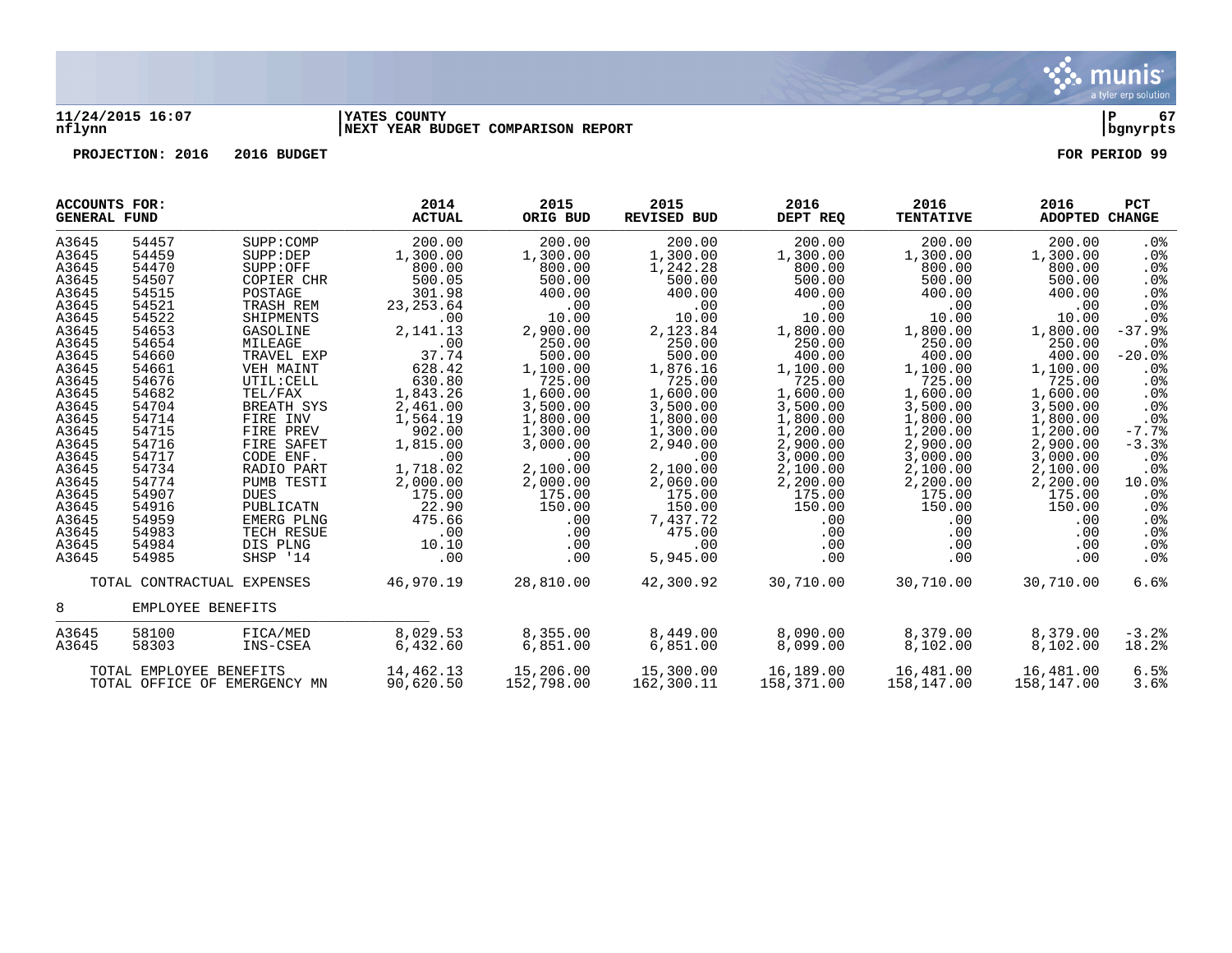|                                                                                                                                                                                  |                                                                                                                                                                                  |                                                                                                                                                                                                                          |                                                                                                                                                                                                                                                    |                                                                                                                                                                                                                                                |                                                                                                                                                                                                                                              |                                                                                                                                                                                                                                                            |                                                                                                                                                                                                                                                     |                                                                                                                                                                                                                                                      | munis<br>a tyler erp solution                                                                                                                                             |
|----------------------------------------------------------------------------------------------------------------------------------------------------------------------------------|----------------------------------------------------------------------------------------------------------------------------------------------------------------------------------|--------------------------------------------------------------------------------------------------------------------------------------------------------------------------------------------------------------------------|----------------------------------------------------------------------------------------------------------------------------------------------------------------------------------------------------------------------------------------------------|------------------------------------------------------------------------------------------------------------------------------------------------------------------------------------------------------------------------------------------------|----------------------------------------------------------------------------------------------------------------------------------------------------------------------------------------------------------------------------------------------|------------------------------------------------------------------------------------------------------------------------------------------------------------------------------------------------------------------------------------------------------------|-----------------------------------------------------------------------------------------------------------------------------------------------------------------------------------------------------------------------------------------------------|------------------------------------------------------------------------------------------------------------------------------------------------------------------------------------------------------------------------------------------------------|---------------------------------------------------------------------------------------------------------------------------------------------------------------------------|
| nflynn                                                                                                                                                                           | 11/24/2015 16:07                                                                                                                                                                 |                                                                                                                                                                                                                          | <b>IYATES COUNTY</b><br>NEXT YEAR BUDGET COMPARISON REPORT                                                                                                                                                                                         |                                                                                                                                                                                                                                                |                                                                                                                                                                                                                                              |                                                                                                                                                                                                                                                            |                                                                                                                                                                                                                                                     |                                                                                                                                                                                                                                                      | ∣ P<br>68<br>bgnyrpts                                                                                                                                                     |
|                                                                                                                                                                                  | PROJECTION: 2016                                                                                                                                                                 | 2016 BUDGET                                                                                                                                                                                                              |                                                                                                                                                                                                                                                    |                                                                                                                                                                                                                                                |                                                                                                                                                                                                                                              |                                                                                                                                                                                                                                                            |                                                                                                                                                                                                                                                     |                                                                                                                                                                                                                                                      | FOR PERIOD 99                                                                                                                                                             |
| <b>ACCOUNTS FOR:</b><br><b>GENERAL FUND</b>                                                                                                                                      |                                                                                                                                                                                  |                                                                                                                                                                                                                          | 2014<br><b>ACTUAL</b>                                                                                                                                                                                                                              | 2015<br>ORIG BUD                                                                                                                                                                                                                               | 2015<br>REVISED BUD                                                                                                                                                                                                                          | 2016<br>DEPT REQ                                                                                                                                                                                                                                           | 2016<br><b>TENTATIVE</b>                                                                                                                                                                                                                            | 2016<br><b>ADOPTED CHANGE</b>                                                                                                                                                                                                                        | <b>PCT</b>                                                                                                                                                                |
| 4010                                                                                                                                                                             | PUBLIC HEALTH                                                                                                                                                                    |                                                                                                                                                                                                                          |                                                                                                                                                                                                                                                    |                                                                                                                                                                                                                                                |                                                                                                                                                                                                                                              |                                                                                                                                                                                                                                                            |                                                                                                                                                                                                                                                     |                                                                                                                                                                                                                                                      |                                                                                                                                                                           |
| $\mathbf 0$                                                                                                                                                                      | <b>REVENUES</b>                                                                                                                                                                  |                                                                                                                                                                                                                          |                                                                                                                                                                                                                                                    |                                                                                                                                                                                                                                                |                                                                                                                                                                                                                                              |                                                                                                                                                                                                                                                            |                                                                                                                                                                                                                                                     |                                                                                                                                                                                                                                                      |                                                                                                                                                                           |
| A4010<br>A4010<br>A4010<br>A4010<br>A4010<br>A4010<br>A4010<br>A4010<br>A4010<br>A4010<br>A4010<br>A4010<br>A4010                                                                | 41610<br>41689<br>42411<br>42701<br>43401<br>43403<br>43404<br>43407<br>44401<br>44457<br>44488<br>44489<br>44671                                                                | PH FEES<br>DONATIONS<br>RENT-PH<br>PR YR RFND<br>PH<br>SAY<br>PHEP-EBOLA<br>EMS<br>PUB HLTH<br>LEAD<br>MED RES<br>DIS PLNG<br>ASTHO                                                                                      | $-39,624.47$<br>$-284.38$<br>.00<br>.00<br>$-592, 541.49$<br>$-234, 998.96$<br>$\sim$ 00<br>$-12,810.00$<br>$-18,974.77$<br>$-28,012.69$<br>$-3,500.00$<br>$-48,036.06$<br>$-567.39$                                                               | $-14,722.00$<br>$-1,000.00$<br>.00<br>.00<br>$-587, 374.00$<br>.00<br>.00<br>$-11,595.00$<br>$-34,509.00$<br>$-22,430.00$<br>.00<br>.00<br>.00                                                                                                 | $-14,722.00$<br>$-1,891.94$<br>.00<br>.00<br>$-587, 374.00$<br>$-293, 750.00$<br>$-38,000.00$<br>$-11,595.00$<br>$-42,509.00$<br>$-24, 229.00$<br>$-9, 263.07$<br>$-84, 496.00$<br>.00                                                       | $-28,000.00$<br>.00<br>$-997.00$<br>.00<br>$-562, 500.00$<br>.00<br>.00<br>$-7,000.00$<br>$-34,422.00$<br>$-22, 430.00$<br>.00<br>$-52,096.00$<br>.00                                                                                                      | $-28,000.00$<br>$.00 \,$<br>$-997.00$<br>.00<br>$-562,500.00$<br>.00<br>.00<br>$-7,000.00$<br>$-34, 422.00$<br>$-22, 430.00$<br>.00<br>$-52,096.00$<br>.00                                                                                          | $-28,000.00$<br>$-997.00$<br>.00<br>$-562, 500.00$<br>.00<br>.00<br>$-7,000.00$<br>$-34, 422.00$<br>$-22,430.00$<br>.00<br>$-52,096.00$<br>.00                                                                                                       | $90.2$ $%$<br>$.00 - 100.0$<br>.0%<br>.0%<br>$-4.2%$<br>.0%<br>.0%<br>$-39.6%$<br>$-.3%$<br>.0%<br>.0%<br>.0%<br>.0%                                                      |
|                                                                                                                                                                                  | TOTAL REVENUES                                                                                                                                                                   |                                                                                                                                                                                                                          | $-979, 350.21$                                                                                                                                                                                                                                     | $-671,630.00$                                                                                                                                                                                                                                  | $-1,107,830.01$                                                                                                                                                                                                                              | $-707, 445.00$                                                                                                                                                                                                                                             | $-707, 445.00$                                                                                                                                                                                                                                      | $-707, 445.00$                                                                                                                                                                                                                                       | 5.3%                                                                                                                                                                      |
| $\mathbf{1}$                                                                                                                                                                     | PERSONAL SERVICES                                                                                                                                                                |                                                                                                                                                                                                                          |                                                                                                                                                                                                                                                    |                                                                                                                                                                                                                                                |                                                                                                                                                                                                                                              |                                                                                                                                                                                                                                                            |                                                                                                                                                                                                                                                     |                                                                                                                                                                                                                                                      |                                                                                                                                                                           |
| A4010<br>A4010<br>A4010<br>A4010<br>A4010<br>A4010<br>A4010<br>A4010<br>A4010<br>A4010<br>A4010<br>A4010<br>A4010<br>A4010<br>A4010<br>A4010<br>A4010<br>A4010<br>A4010<br>A4010 | 51065<br>51145<br>51149<br>51150<br>51151<br>51200<br>51271<br>51300<br>51302<br>51320<br>51330<br>51332<br>51333<br>51334<br>51340<br>51349<br>51502<br>51504<br>51505<br>51506 | DIR PATNT<br>PH ASSIST<br>SR ADM AST<br>SR ADM AST<br>SUPV PHN<br>ACCT CL TY<br>SR ACT<br>EMS COORD<br>PROP COORD<br>PH EDUC<br>PHN<br>PHN<br>PHN<br>PHN<br>RN<br>LPN<br>HOLIDAY OT<br>ON CALL<br>OVERTIME<br>PHONE WORK | 66,493.00<br>.00<br>40,445.00<br>.00<br>53, 174.00<br>29,581.68<br>35, 134. 12<br>36, 028. 44<br>.00<br>51, 137.75<br>44, 048.29<br>51, 923.40<br>51, 923.36<br>34,550.25<br>47,583.20<br>38,458.41<br>103.53<br>5, 141.08<br>1,005.72<br>1,313.00 | 66,493.00<br>$\cdot$ 00<br>40,445.00<br>.00<br>53,174.00<br>30,977.00<br>36,924.00<br>37,107.00<br>.00<br>52,673.00<br>51,796.00<br>53,477.00<br>53,477.00<br>49,895.00<br>49,823.00<br>39,610.00<br>64.00<br>5,050.00<br>1,000.00<br>2,000.00 | 67,823.00<br>.00<br>41,254.00<br>.00<br>58,912.00<br>30,977.00<br>36,924.00<br>37,107.00<br>9,220.00<br>52,673.00<br>51,796.00<br>53, 477.00<br>53, 477.00<br>49,895.00<br>49,823.00<br>39,610.00<br>64.00<br>5,050.00<br>991.70<br>2,000.00 | 67,823.00<br>.00<br>50,578.00<br>$\overline{00}$<br>58,912.00<br>32,428.00<br>38,039.00<br>38, 357.00<br>26,738.00<br>54,634.00<br>53,349.00<br>55,085.00<br>55,955.00<br>51,303.00<br>51,321.00<br>40,797.00<br>65.00<br>5,129.00<br>1,000.00<br>2,000.00 | 67,823.00<br>.00<br>17,071.00<br>33,507.00<br>58,912.00<br>32,428.00<br>38,039.00<br>38,357.00<br>26,738.00<br>54,634.00<br>53,349.00<br>55,085.00<br>55,955.00<br>51,303.00<br>51,321.00<br>40,797.00<br>65.00<br>5,129.00<br>1,000.00<br>2,000.00 | 67,823.00<br>.00<br>17,071.00<br>33,507.00<br>58,912.00<br>32,428.00<br>38,039.00<br>38, 357.00<br>26,738.00<br>54,634.00<br>53,349.00<br>55,085.00<br>55,955.00<br>51,303.00<br>51,321.00<br>40,797.00<br>65.00<br>5,129.00<br>1,000.00<br>2,000.00 | 2.0%<br>.0%<br>25.1%<br>.0%<br>10.8%<br>4.7%<br>3.0%<br>3.4%<br>.0%<br>3.7%<br>3.0%<br>$3.0%$<br>$4.6%$<br>2.8%<br>3.0%<br>3.0%<br>1.6%<br>1.6%<br>.0%<br>.0 <sub>8</sub> |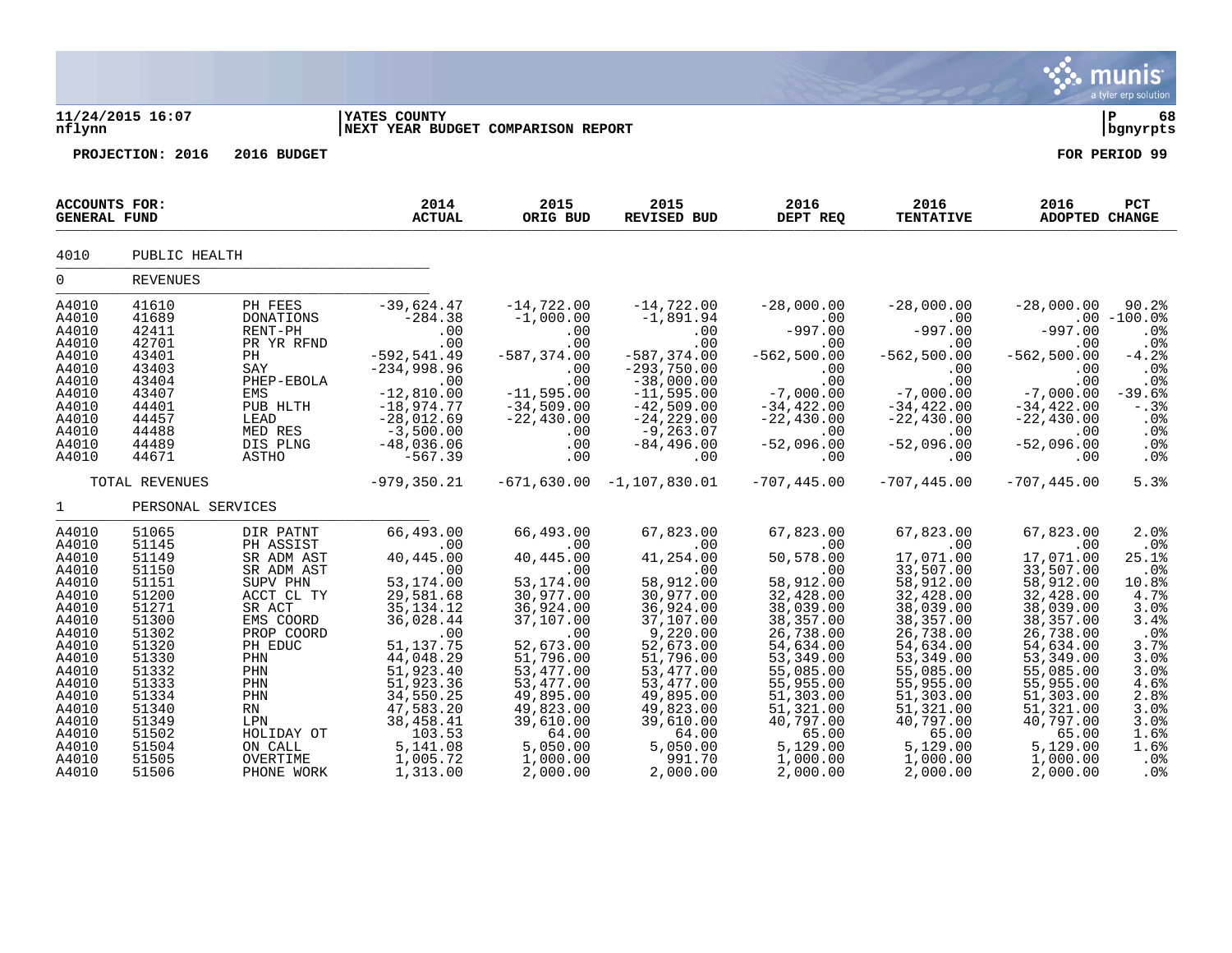

## **11/24/2015 16:07 |YATES COUNTY |P 69 nflynn |NEXT YEAR BUDGET COMPARISON REPORT |bgnyrpts**

| <b>ACCOUNTS FOR:</b><br><b>GENERAL FUND</b>                                                                                                                             |                                                                                                                                                                         |                                                                                                                                                                                                                                               | 2014<br><b>ACTUAL</b>                                                                                                                                                                                                       | 2015<br>ORIG BUD                                                                                                                                                                                                    | 2015<br><b>REVISED BUD</b>                                                                                                                                                                                    | 2016<br>DEPT REQ                                                                                                                                                                                             | 2016<br><b>TENTATIVE</b>                                                                                                                                                                                     | 2016<br>ADOPTED CHANGE                                                                                                                                                                                | PCT                                                                                                                                                                                                    |
|-------------------------------------------------------------------------------------------------------------------------------------------------------------------------|-------------------------------------------------------------------------------------------------------------------------------------------------------------------------|-----------------------------------------------------------------------------------------------------------------------------------------------------------------------------------------------------------------------------------------------|-----------------------------------------------------------------------------------------------------------------------------------------------------------------------------------------------------------------------------|---------------------------------------------------------------------------------------------------------------------------------------------------------------------------------------------------------------------|---------------------------------------------------------------------------------------------------------------------------------------------------------------------------------------------------------------|--------------------------------------------------------------------------------------------------------------------------------------------------------------------------------------------------------------|--------------------------------------------------------------------------------------------------------------------------------------------------------------------------------------------------------------|-------------------------------------------------------------------------------------------------------------------------------------------------------------------------------------------------------|--------------------------------------------------------------------------------------------------------------------------------------------------------------------------------------------------------|
| A4010<br>A4010<br>A4010<br>A4010<br>A4010                                                                                                                               | 51508<br>51509<br>51510<br>51660<br>51661                                                                                                                               | 35-40 HRS<br>COMP CSEA<br>CLOTHING<br>INS BUYOUT<br>COMP NONUN                                                                                                                                                                                | 1,163.31<br>150.39<br>1,500.00<br>3,409.20<br>570.89                                                                                                                                                                        | 2,500.00<br>200.00<br>1,750.00<br>3,410.00<br>.00                                                                                                                                                                   | 2,500.00<br>208.30<br>1,750.00<br>3,635.00<br>.00                                                                                                                                                             | 2,000.00<br>200.00<br>1,750.00<br>4,293.00<br>.00                                                                                                                                                            | 2,000.00<br>200.00<br>1,750.00<br>3,777.00<br>.00                                                                                                                                                            | 2,000.00<br>200.00<br>1,750.00<br>3,777.00<br>.00                                                                                                                                                     | $-20.0%$<br>.0 <sub>8</sub><br>.0%<br>25.9%<br>$.0\%$                                                                                                                                                  |
|                                                                                                                                                                         | TOTAL PERSONAL SERVICES                                                                                                                                                 |                                                                                                                                                                                                                                               | 594,838.02                                                                                                                                                                                                                  | 631,845.00                                                                                                                                                                                                          | 649,167.00                                                                                                                                                                                                    | 691,756.00                                                                                                                                                                                                   | 691,240.00                                                                                                                                                                                                   | 691,240.00                                                                                                                                                                                            | 9.5%                                                                                                                                                                                                   |
| $\overline{a}$                                                                                                                                                          | EQUIPMENT                                                                                                                                                               |                                                                                                                                                                                                                                               |                                                                                                                                                                                                                             |                                                                                                                                                                                                                     |                                                                                                                                                                                                               |                                                                                                                                                                                                              |                                                                                                                                                                                                              |                                                                                                                                                                                                       |                                                                                                                                                                                                        |
| A4010                                                                                                                                                                   | 52115                                                                                                                                                                   | COMP HRDWR                                                                                                                                                                                                                                    | 16,277.18                                                                                                                                                                                                                   | .00                                                                                                                                                                                                                 | 889.02                                                                                                                                                                                                        | .00                                                                                                                                                                                                          | .00                                                                                                                                                                                                          | .00                                                                                                                                                                                                   | .0 <sub>8</sub>                                                                                                                                                                                        |
|                                                                                                                                                                         | TOTAL EQUIPMENT                                                                                                                                                         |                                                                                                                                                                                                                                               | 16,277.18                                                                                                                                                                                                                   | .00                                                                                                                                                                                                                 | 889.02                                                                                                                                                                                                        | .00                                                                                                                                                                                                          | .00                                                                                                                                                                                                          | .00                                                                                                                                                                                                   | .0%                                                                                                                                                                                                    |
| $4\overline{ }$                                                                                                                                                         | CONTRACTUAL EXPENSES                                                                                                                                                    |                                                                                                                                                                                                                                               |                                                                                                                                                                                                                             |                                                                                                                                                                                                                     |                                                                                                                                                                                                               |                                                                                                                                                                                                              |                                                                                                                                                                                                              |                                                                                                                                                                                                       |                                                                                                                                                                                                        |
| A4010<br>A4010<br>A4010<br>A4010<br>A4010<br>A4010<br>A4010<br>A4010<br>A4010<br>A4010<br>A4010<br>A4010<br>A4010<br>A4010<br>A4010<br>A4010<br>A4010<br>A4010<br>A4010 | 54001<br>54015<br>54035<br>54103<br>54104<br>54106<br>54107<br>54109<br>54113<br>54116<br>54120<br>54152<br>54153<br>54156<br>54457<br>54469<br>54470<br>54507<br>54515 | ACCT SERV<br>COST ALLOC<br>PHYSICIAN<br>EMS EO<br>FL HLTH SY<br>VACCINE<br>IMMUN PROG<br>LEAD PROG<br>STD TX<br>TB CARE<br>CORP COMP<br>CONFERENCE<br>EDUCATION<br>TRAINING<br>SUPP: COMP<br>SUPP: NURSG<br>SUPP:OFF<br>COPIER CHR<br>POSTAGE | 7,000.00<br>2,260.20<br>2,000.04<br>544.50<br>4,000.00<br>1,428.83<br>34,083.52<br>4,429.47<br>2,917.31<br>2,893.21<br>17,000.00<br>441.19<br>1,000.78<br>12,193.49<br>146.79<br>2,825.59<br>2,176.58<br>548.88<br>1,167.08 | 7,000.00<br>.00<br>2,000.00<br>800.00<br>.00<br>1,100.00<br>35,803.00<br>4,000.00<br>6,100.00<br>5,000.00<br>17,000.00<br>750.00<br>1,750.00<br>16,810.00<br>200.00<br>3,000.00<br>1,750.00<br>1,500.00<br>2,000.00 | .00<br>.00<br>2,000.00<br>800.00<br>.00<br>1,100.00<br>38,564.89<br>4,000.00<br>6, 100.00<br>5,000.00<br>17,000.00<br>750.00<br>1,750.00<br>12,810.00<br>200.00<br>2,808.82<br>1,750.00<br>879.44<br>2,000.00 | .00<br>.00<br>2,000.00<br>800.00<br>.00<br>1,040.00<br>36,551.00<br>4,000.00<br>4,000.00<br>5,000.00<br>23,000.00<br>750.00<br>5,000.00<br>12,590.00<br>200.00<br>2,500.00<br>1,500.00<br>750.00<br>1,500.00 | .00<br>.00<br>2,000.00<br>800.00<br>.00<br>1,040.00<br>36,551.00<br>4,000.00<br>4,000.00<br>5,000.00<br>23,000.00<br>750.00<br>5,000.00<br>12,590.00<br>200.00<br>2,500.00<br>1,500.00<br>750.00<br>1,500.00 | .00<br>2,000.00<br>800.00<br>.00<br>1,040.00<br>36,551.00<br>4,000.00<br>4,000.00<br>5,000.00<br>23,000.00<br>750.00<br>5,000.00<br>12,590.00<br>200.00<br>2,500.00<br>1,500.00<br>750.00<br>1,500.00 | $.00 - 100.0%$<br>$.0\%$<br>.0%<br>.0 <sub>8</sub><br>.0%<br>$-5.5%$<br>2.1%<br>.0%<br>$-34.4%$<br>.0%<br>35.3%<br>.0%<br>185.7%<br>$-25.1%$<br>$.0\%$<br>$-16.7%$<br>$-14.3%$<br>$-50.0%$<br>$-25.0%$ |
| A4010<br>A4010<br>A4010<br>A4010<br>A4010<br>A4010<br>A4010<br>A4010                                                                                                    | 54516<br>54522<br>54571<br>54574<br>54653<br>54654<br>54660<br>54661                                                                                                    | PRINTING<br>SHIPMENTS<br>COMP SOFT<br>COMP MAINT<br><b>GASOLINE</b><br>MILEAGE<br>TRAVEL EXP<br>VEH MAINT                                                                                                                                     | 165.00<br>312.38<br>5,352.28<br>8,151.00<br>3, 123. 74<br>8,010.80<br>167.94<br>1,823.29                                                                                                                                    | 200.00<br>250.00<br>568.00<br>8,100.00<br>3,700.00<br>9,000.00<br>483.00<br>2,000.00                                                                                                                                | 400.00<br>1,074.00<br>568.00<br>7,253.56<br>3,700.00<br>9,000.00<br>483.00<br>2,000.00                                                                                                                        | 625.00<br>.00<br>.00<br>6, 565.00<br>3,200.00<br>9,250.00<br>475.00<br>2,000.00                                                                                                                              | 625.00<br>.00<br>.00<br>6,565.00<br>3,200.00<br>9,250.00<br>475.00<br>2,000.00                                                                                                                               | 625.00<br>6,565.00<br>3,200.00<br>9,250.00<br>475.00<br>2,000.00                                                                                                                                      | 212.5%<br>$.00 - 100.0$<br>$.00 - 100.0$<br>$-19.0%$<br>$-13.5%$<br>2.8%<br>$-1.7%$<br>.0%                                                                                                             |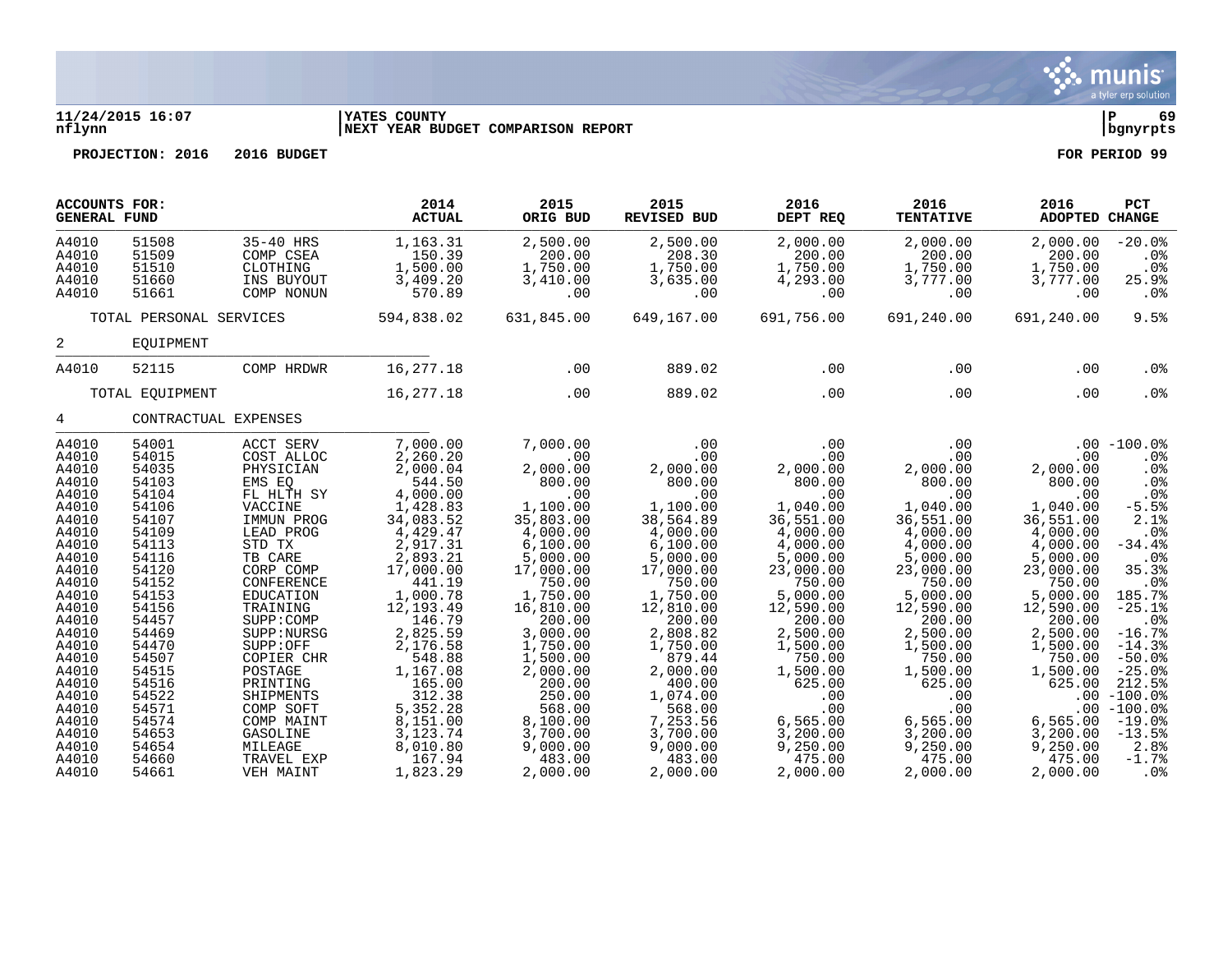

## **11/24/2015 16:07 |YATES COUNTY |P 70 nflynn |NEXT YEAR BUDGET COMPARISON REPORT |bgnyrpts**

| ACCOUNTS FOR:<br><b>GENERAL FUND</b>                                                                                       |                                                                                                                            |                                                                                                                                                                                   | 2014<br><b>ACTUAL</b>                                                                                                                             | 2015<br>ORIG BUD                                                                                                              | 2015<br><b>REVISED BUD</b>                                                                                                                                 | 2016<br>DEPT REQ                                                                                                            | 2016<br><b>TENTATIVE</b>                                                                                                                                              | 2016<br><b>ADOPTED</b>                                                                                                               | <b>PCT</b><br><b>CHANGE</b>                                                                                                                 |
|----------------------------------------------------------------------------------------------------------------------------|----------------------------------------------------------------------------------------------------------------------------|-----------------------------------------------------------------------------------------------------------------------------------------------------------------------------------|---------------------------------------------------------------------------------------------------------------------------------------------------|-------------------------------------------------------------------------------------------------------------------------------|------------------------------------------------------------------------------------------------------------------------------------------------------------|-----------------------------------------------------------------------------------------------------------------------------|-----------------------------------------------------------------------------------------------------------------------------------------------------------------------|--------------------------------------------------------------------------------------------------------------------------------------|---------------------------------------------------------------------------------------------------------------------------------------------|
| A4010<br>A4010<br>A4010<br>A4010<br>A4010<br>A4010<br>A4010<br>A4010<br>A4010<br>A4010<br>A4010<br>A4010<br>A4010<br>A4010 | 54676<br>54682<br>54767<br>54856<br>54904<br>54906<br>54907<br>54911<br>54938<br>54939<br>54942<br>54947<br>54956<br>54986 | UTIL: CELL<br>TEL/FAX<br>RELOCATE<br>RABIES TX<br><b>BID NOTICE</b><br>CO DESIGNE<br><b>DUES</b><br>INS<br>DISASTER P<br>LEARNING<br>PHEP-EBOLA<br>RURAL HEAL<br>MED RES<br>ASTHO | 1,423.80<br>3,290.62<br>.00<br>5,040.00<br>.00<br>3,747.00<br>1,290.00<br>5,338.70<br>42,582.63<br>.00<br>.00<br>229,095.06<br>4,036.76<br>764.03 | 1,500.00<br>3,600.00<br>.00<br>6,000.00<br>150.00<br>900.00<br>1,190.00<br>6,000.00<br>.00<br>.00<br>.00<br>.00<br>.00<br>.00 | 1,500.00<br>3,600.00<br>.00<br>5,750.00<br>150.00<br>626.00<br>7,785.16<br>6,000.00<br>75,276.00<br>8,000.00<br>38,000.00<br>293,750.00<br>9,263.07<br>.00 | 1,700.00<br>3,400.00<br>14,500.00<br>.00<br>150.00<br>.00<br>1,254.00<br>6,000.00<br>.00<br>.00<br>.00<br>.00<br>.00<br>.00 | 1,700.00<br>3,400.00<br>14,500.00<br>$.00 \ \rm$<br>150.00<br>.00<br>1,254.00<br>6,000.00<br>$.00 \ \rm$<br>$.00 \ \rm$<br>.00<br>$.00 \,$<br>$.00 \,$<br>$.00 \ \rm$ | 1,700.00<br>3,400.00<br>14,500.00<br>$.00\,$<br>150.00<br>$.00 \,$<br>1,254.00<br>6,000.00<br>.00<br>.00<br>.00<br>.00<br>.00<br>.00 | 13.3%<br>$-5.6%$<br>$.0\%$<br>$-100.0\%$<br>.0 <sub>8</sub><br>$-100.0$ %<br>5.4%<br>$.0\%$<br>$.0\%$<br>.0%<br>.0%<br>.0%<br>.0%<br>$.0\%$ |
|                                                                                                                            |                                                                                                                            | TOTAL CONTRACTUAL EXPENSES                                                                                                                                                        | 422,772.49                                                                                                                                        | 150,204.00                                                                                                                    | 571,691.94                                                                                                                                                 | 150,300.00                                                                                                                  | 150,300.00                                                                                                                                                            | 150,300.00                                                                                                                           | .1%                                                                                                                                         |
| 8                                                                                                                          | EMPLOYEE BENEFITS                                                                                                          |                                                                                                                                                                                   |                                                                                                                                                   |                                                                                                                               |                                                                                                                                                            |                                                                                                                             |                                                                                                                                                                       |                                                                                                                                      |                                                                                                                                             |
| A4010<br>A4010<br>A4010                                                                                                    | 58100<br>58303<br>58305                                                                                                    | FICA/MED<br>INS-CSEA<br>INS-NON UN                                                                                                                                                | 42, 244.35<br>136,576.62<br>29,589.84                                                                                                             | 47,198.00<br>143,015.00<br>29,590.00                                                                                          | 47,443.00<br>143,015.00<br>21,720.00                                                                                                                       | 50,584.00<br>147,398.00<br>25,651.00                                                                                        | 50,299.00<br>147,444.00<br>31,409.00                                                                                                                                  | 50,299.00<br>147,444.00<br>31,409.00                                                                                                 | 7.2%<br>3.1%<br>$-13.3%$                                                                                                                    |
|                                                                                                                            | TOTAL EMPLOYEE BENEFITS<br>TOTAL PUBLIC HEALTH                                                                             |                                                                                                                                                                                   | 208,410.81<br>262,948.29                                                                                                                          | 219,803.00<br>330,222.00                                                                                                      | 212,178.00<br>326,095.95                                                                                                                                   | 223,633.00<br>358,244.00                                                                                                    | 229,152.00<br>363,247.00                                                                                                                                              | 229,152.00<br>363,247.00                                                                                                             | 1.7%<br>8.5%                                                                                                                                |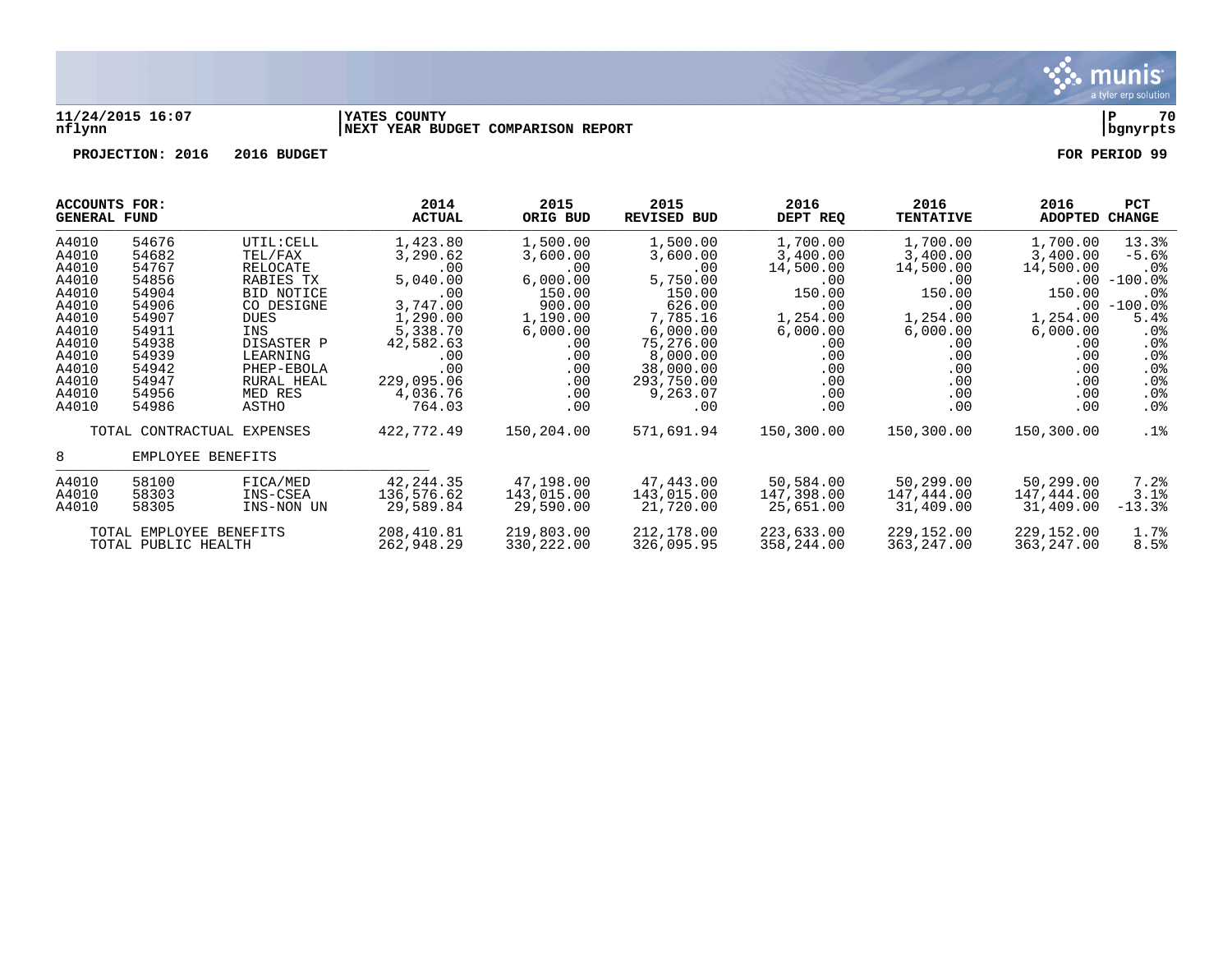|                                      |                                                    |                      |                                                    |                      |                      |                       |                          |                        | <b>munis</b><br>a tyler erp solution |
|--------------------------------------|----------------------------------------------------|----------------------|----------------------------------------------------|----------------------|----------------------|-----------------------|--------------------------|------------------------|--------------------------------------|
| nflynn                               | 11/24/2015 16:07                                   |                      | YATES COUNTY<br>NEXT YEAR BUDGET COMPARISON REPORT |                      |                      |                       |                          |                        | 71<br>∣P<br>  bgnyrpts               |
|                                      | PROJECTION: 2016                                   | 2016 BUDGET          |                                                    |                      |                      |                       |                          |                        | FOR PERIOD 99                        |
| ACCOUNTS FOR:<br><b>GENERAL FUND</b> |                                                    |                      | 2014<br><b>ACTUAL</b>                              | 2015<br>ORIG BUD     | 2015<br>REVISED BUD  | 2016<br>DEPT REQ      | 2016<br><b>TENTATIVE</b> | 2016<br><b>ADOPTED</b> | PCT<br><b>CHANGE</b>                 |
| 4042                                 | RABIES CONTROL                                     |                      |                                                    |                      |                      |                       |                          |                        |                                      |
| 0                                    | <b>REVENUES</b>                                    |                      |                                                    |                      |                      |                       |                          |                        |                                      |
| A4042                                | 43401                                              | RABIES/PH            | .00                                                | .00                  | .00                  | $-11,500.00$          | $-11,500.00$             | $-11,500.00$           | .0%                                  |
|                                      | TOTAL REVENUES                                     |                      | .00                                                | .00                  | .00                  | $-11,500.00$          | $-11,500.00$             | $-11,500.00$           | .0%                                  |
| $\overline{4}$                       |                                                    | CONTRACTUAL EXPENSES |                                                    |                      |                      |                       |                          |                        |                                      |
| A4042                                | 54855                                              | RABIES CNT           | 6,364.52                                           | 5,000.00             | 5,891.94             | 13,500.00             | 13,500.00                | 13,500.00              | 170.0%                               |
|                                      | TOTAL CONTRACTUAL EXPENSES<br>TOTAL RABIES CONTROL |                      | 6,364.52<br>6,364.52                               | 5,000.00<br>5,000.00 | 5,891.94<br>5,891.94 | 13,500.00<br>2,000.00 | 13,500.00<br>2,000.00    | 13,500.00<br>2,000.00  | 170.0%<br>$-60.0$ °                  |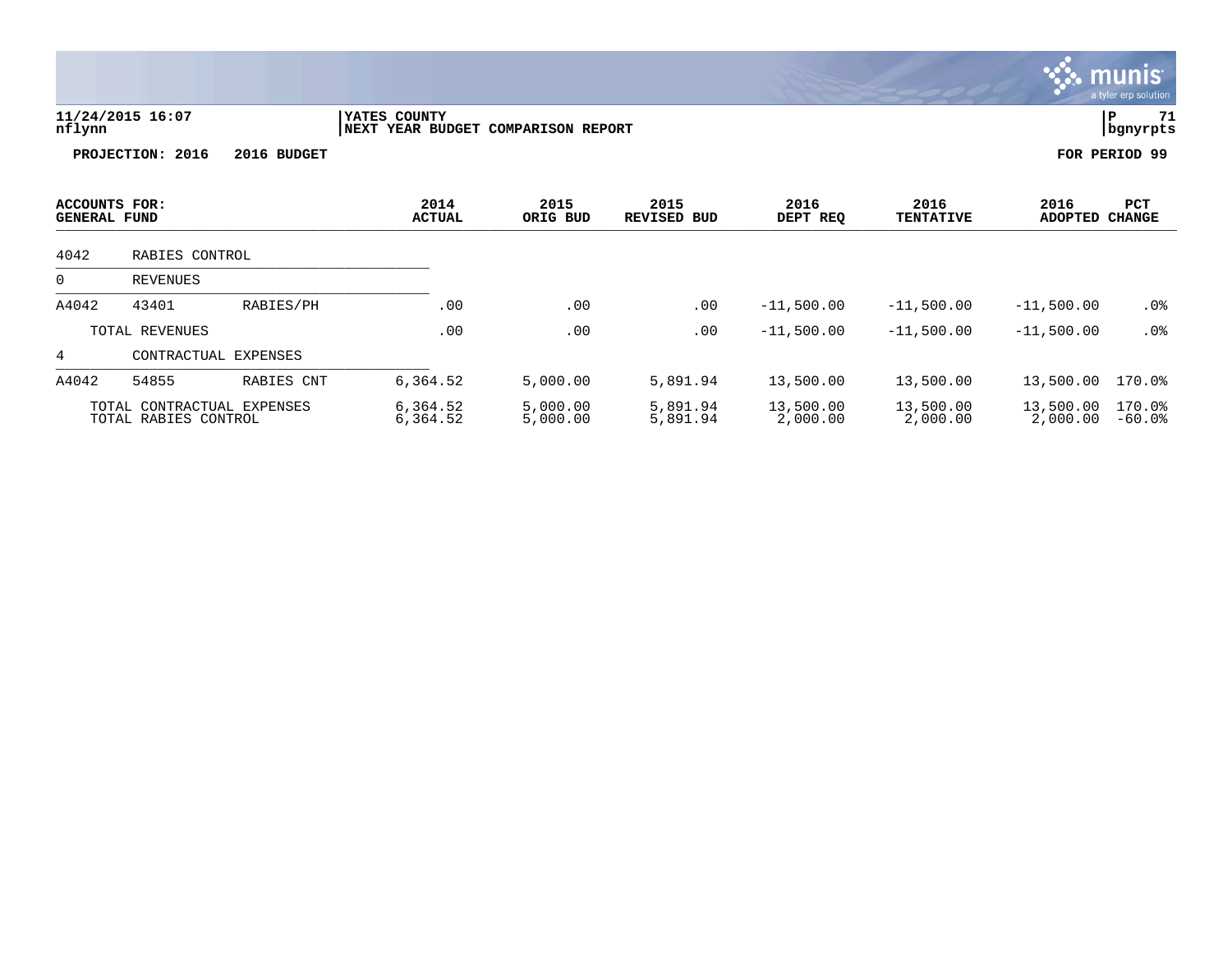|                                      |                            |                              |                                                           |                  |                     |                  |                          |                        | <u>munis l</u><br>a tyler erp solution |
|--------------------------------------|----------------------------|------------------------------|-----------------------------------------------------------|------------------|---------------------|------------------|--------------------------|------------------------|----------------------------------------|
| nflynn                               | 11/24/2015 16:07           |                              | <b>YATES COUNTY</b><br>NEXT YEAR BUDGET COMPARISON REPORT |                  |                     |                  |                          |                        | 72<br> P<br>  bgnyrpts                 |
|                                      | PROJECTION: 2016           | 2016 BUDGET                  |                                                           |                  |                     |                  |                          |                        | FOR PERIOD 99                          |
| ACCOUNTS FOR:<br><b>GENERAL FUND</b> |                            |                              | 2014<br><b>ACTUAL</b>                                     | 2015<br>ORIG BUD | 2015<br>REVISED BUD | 2016<br>DEPT REQ | 2016<br><b>TENTATIVE</b> | 2016<br><b>ADOPTED</b> | PCT<br><b>CHANGE</b>                   |
| 4046                                 |                            | PHYSICALLY HANDICAPPED       |                                                           |                  |                     |                  |                          |                        |                                        |
| 0                                    | REVENUES                   |                              |                                                           |                  |                     |                  |                          |                        |                                        |
| A4046                                | 43446                      | HNDCP CHLD                   | $-464.00$                                                 | $-464.00$        | $-464.00$           | $-87.00$         | $-87.00$                 | $-87.00$               | $-81.3%$                               |
|                                      | TOTAL REVENUES             |                              | $-464.00$                                                 | $-464.00$        | $-464.00$           | $-87.00$         | $-87.00$                 |                        | $-87.00 - 81.3$                        |
| 4                                    | CONTRACTUAL EXPENSES       |                              |                                                           |                  |                     |                  |                          |                        |                                        |
| A4046                                | 54112                      | PHC MED                      | 464.00                                                    | 928.00           | 1,392.00            | 174.00           | 174.00                   | 174.00                 | $-81.3%$                               |
|                                      | TOTAL CONTRACTUAL EXPENSES | TOTAL PHYSICALLY HANDICAPPED | 464.00<br>.00                                             | 928.00<br>464.00 | 1,392.00<br>928.00  | 174.00<br>87.00  | 174.00<br>87.00          | 174.00<br>87.00        | $-81.3%$<br>$-81.3%$                   |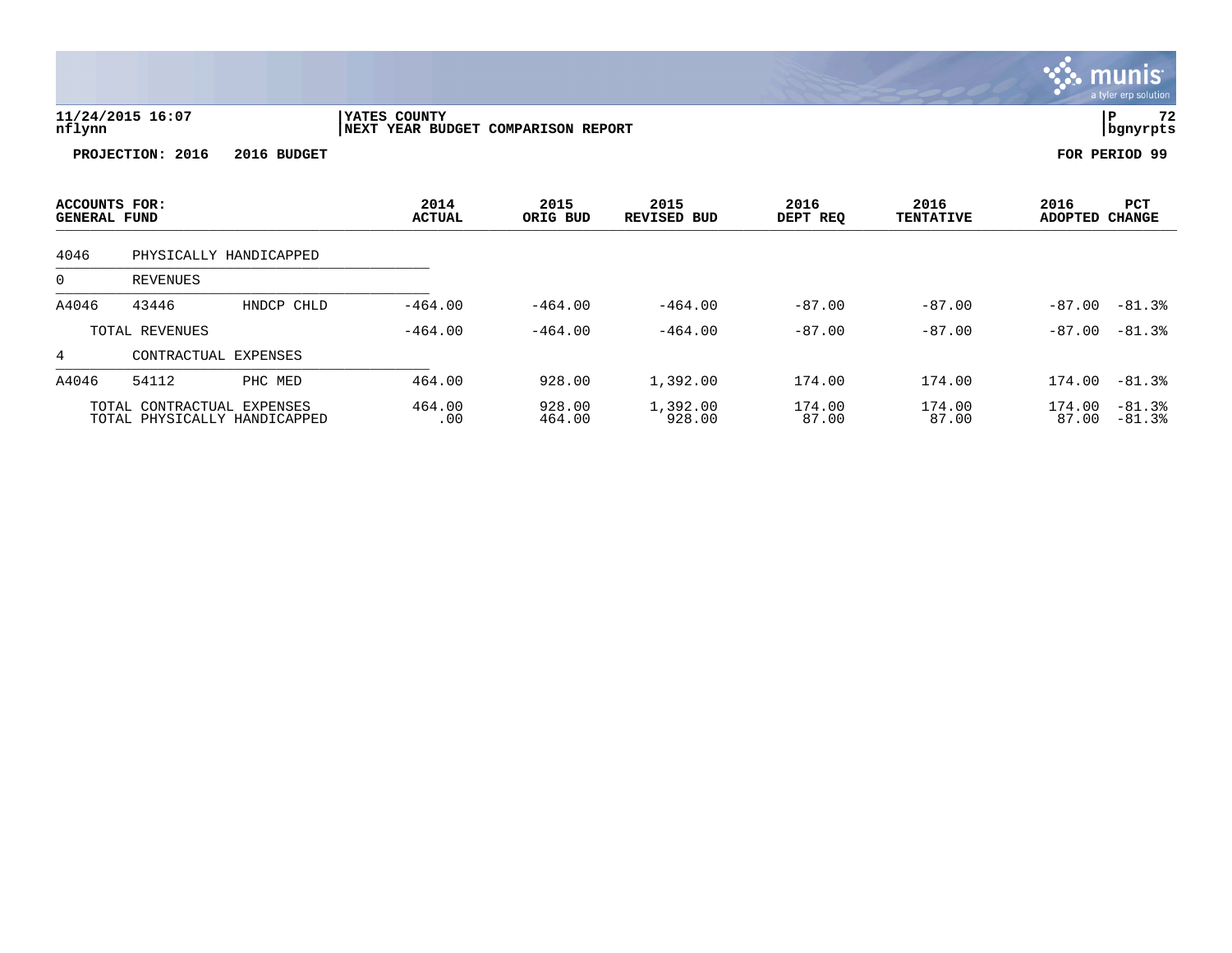|                                      |                            |                              |                                                    |                              |                              |                           |                             |                        | munis <sup>.</sup><br>a tyler erp solution |
|--------------------------------------|----------------------------|------------------------------|----------------------------------------------------|------------------------------|------------------------------|---------------------------|-----------------------------|------------------------|--------------------------------------------|
| nflynn                               | 11/24/2015 16:07           |                              | YATES COUNTY<br>NEXT YEAR BUDGET COMPARISON REPORT |                              |                              |                           |                             |                        | 73<br>∣P<br>bgnyrpts                       |
|                                      | PROJECTION: 2016           | 2016 BUDGET                  |                                                    |                              |                              |                           |                             |                        | FOR PERIOD 99                              |
| ACCOUNTS FOR:<br><b>GENERAL FUND</b> |                            |                              | 2014<br><b>ACTUAL</b>                              | 2015<br>ORIG BUD             | 2015<br>REVISED BUD          | 2016<br>DEPT REQ          | 2016<br><b>TENTATIVE</b>    | 2016<br><b>ADOPTED</b> | PCT<br><b>CHANGE</b>                       |
| 4054                                 |                            | EARLY INTERVENTION SERV      |                                                    |                              |                              |                           |                             |                        |                                            |
| 0                                    | REVENUES                   |                              |                                                    |                              |                              |                           |                             |                        |                                            |
| A4054<br>A4054                       | 41619<br>43449             | EI FEES<br>PHC-EI            | $-14,963.34$<br>$-53,721.70$                       | $-12,509.00$<br>$-54,600.00$ | $-12,509.00$<br>$-54,600.00$ | $.00 \,$<br>$-35, 280.00$ | $.00 \ \rm$<br>$-35,280.00$ | $-35,280.00$           | $.00 - 100.0$<br>$-35.4%$                  |
|                                      | TOTAL REVENUES             |                              | $-68,685.04$                                       | $-67, 109.00$                | $-67, 109.00$                | $-35,280.00$              | $-35,280.00$                | $-35,280.00$           | $-47.4%$                                   |
| 4                                    | CONTRACTUAL EXPENSES       |                              |                                                    |                              |                              |                           |                             |                        |                                            |
| A4054                                | 54102                      | EI SERV                      | 52,496.99                                          | 120,000.00                   | 119,037.11                   | 72,000.00                 | 72,000.00                   | 72,000.00              | $-40.0$ °                                  |
|                                      | TOTAL CONTRACTUAL EXPENSES | TOTAL EARLY INTERVENTION SER | 52,496.99<br>$-16, 188.05$                         | 120,000.00<br>52,891.00      | 119,037.11<br>51,928.11      | 72,000.00<br>36,720.00    | 72,000.00<br>36,720.00      | 72,000.00<br>36,720.00 | $-40.0%$<br>$-30.6%$                       |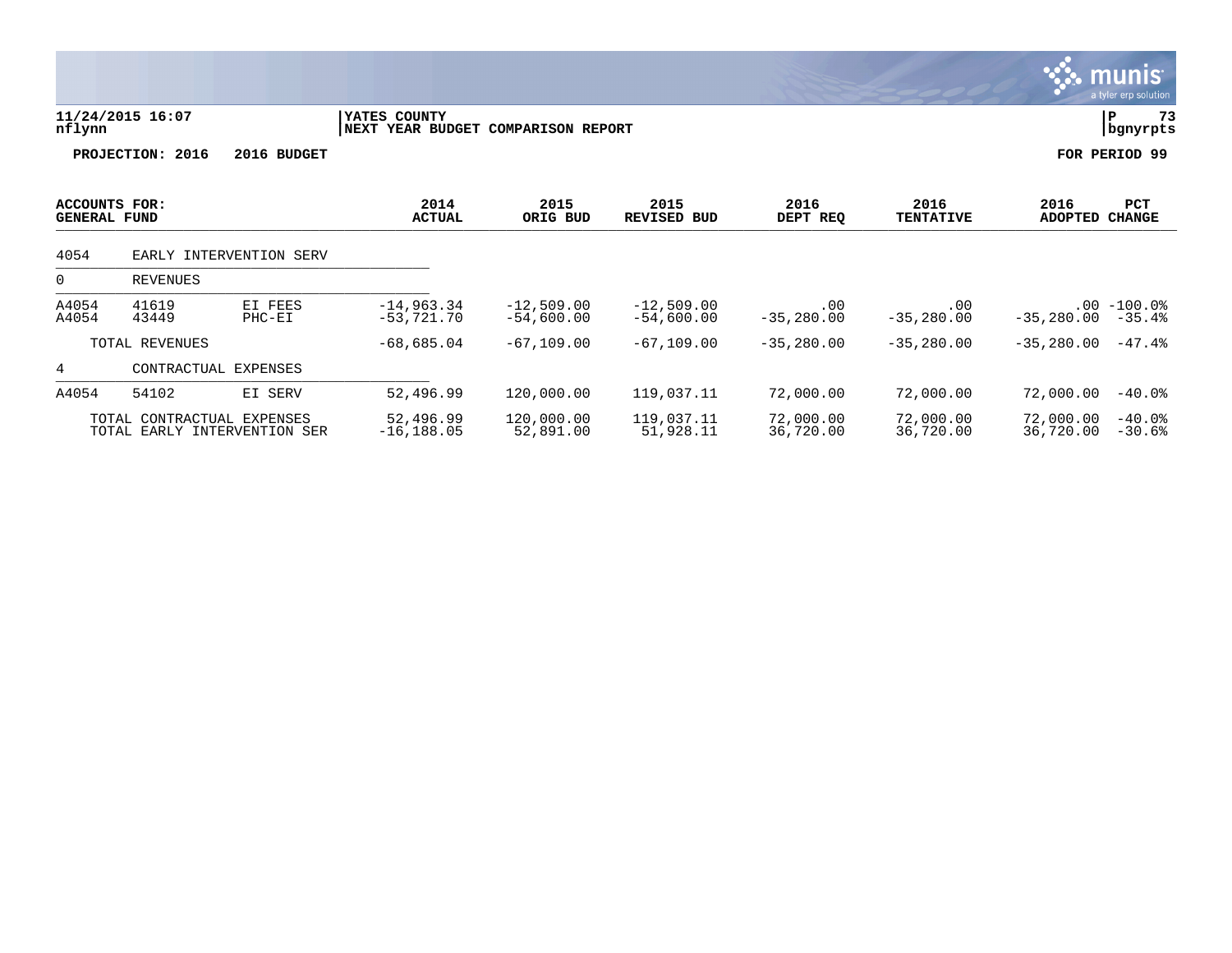|                                                                                                                                                                         |                                                                                                                                                                         |                                                                                                                                                                                                                                                   |                                                                                                                                                                                                                                                                                            |                                                                                                                                                                                                                                                                                    |                                                                                                                                                                                                                                                                                                     |                                                                                                                                                                                                                                                                                           |                                                                                                                                                                                                                                                                                           |                                                                                                                                                                                                                                                                                          | munis<br>a tyler erp solution                                                                                                                               |
|-------------------------------------------------------------------------------------------------------------------------------------------------------------------------|-------------------------------------------------------------------------------------------------------------------------------------------------------------------------|---------------------------------------------------------------------------------------------------------------------------------------------------------------------------------------------------------------------------------------------------|--------------------------------------------------------------------------------------------------------------------------------------------------------------------------------------------------------------------------------------------------------------------------------------------|------------------------------------------------------------------------------------------------------------------------------------------------------------------------------------------------------------------------------------------------------------------------------------|-----------------------------------------------------------------------------------------------------------------------------------------------------------------------------------------------------------------------------------------------------------------------------------------------------|-------------------------------------------------------------------------------------------------------------------------------------------------------------------------------------------------------------------------------------------------------------------------------------------|-------------------------------------------------------------------------------------------------------------------------------------------------------------------------------------------------------------------------------------------------------------------------------------------|------------------------------------------------------------------------------------------------------------------------------------------------------------------------------------------------------------------------------------------------------------------------------------------|-------------------------------------------------------------------------------------------------------------------------------------------------------------|
| nflynn                                                                                                                                                                  | 11/24/2015 16:07                                                                                                                                                        |                                                                                                                                                                                                                                                   | <b>YATES COUNTY</b><br>NEXT YEAR BUDGET COMPARISON REPORT                                                                                                                                                                                                                                  |                                                                                                                                                                                                                                                                                    |                                                                                                                                                                                                                                                                                                     |                                                                                                                                                                                                                                                                                           |                                                                                                                                                                                                                                                                                           |                                                                                                                                                                                                                                                                                          | ∣ P<br>74<br>  bgnyrpts                                                                                                                                     |
|                                                                                                                                                                         | PROJECTION: 2016                                                                                                                                                        | 2016 BUDGET                                                                                                                                                                                                                                       |                                                                                                                                                                                                                                                                                            |                                                                                                                                                                                                                                                                                    |                                                                                                                                                                                                                                                                                                     |                                                                                                                                                                                                                                                                                           |                                                                                                                                                                                                                                                                                           |                                                                                                                                                                                                                                                                                          | FOR PERIOD 99                                                                                                                                               |
| ACCOUNTS FOR:<br><b>GENERAL FUND</b>                                                                                                                                    |                                                                                                                                                                         |                                                                                                                                                                                                                                                   | 2014<br><b>ACTUAL</b>                                                                                                                                                                                                                                                                      | 2015<br>ORIG BUD                                                                                                                                                                                                                                                                   | 2015<br><b>REVISED BUD</b>                                                                                                                                                                                                                                                                          | 2016<br>DEPT REQ                                                                                                                                                                                                                                                                          | 2016<br><b>TENTATIVE</b>                                                                                                                                                                                                                                                                  | 2016<br><b>ADOPTED CHANGE</b>                                                                                                                                                                                                                                                            | PCT                                                                                                                                                         |
| 4320                                                                                                                                                                    | COMMUNITY SERVICES                                                                                                                                                      |                                                                                                                                                                                                                                                   |                                                                                                                                                                                                                                                                                            |                                                                                                                                                                                                                                                                                    |                                                                                                                                                                                                                                                                                                     |                                                                                                                                                                                                                                                                                           |                                                                                                                                                                                                                                                                                           |                                                                                                                                                                                                                                                                                          |                                                                                                                                                             |
| $\mathbf 0$                                                                                                                                                             | <b>REVENUES</b>                                                                                                                                                         |                                                                                                                                                                                                                                                   |                                                                                                                                                                                                                                                                                            |                                                                                                                                                                                                                                                                                    |                                                                                                                                                                                                                                                                                                     |                                                                                                                                                                                                                                                                                           |                                                                                                                                                                                                                                                                                           |                                                                                                                                                                                                                                                                                          |                                                                                                                                                             |
| A4320<br>A4320<br>A4320<br>A4320<br>A4320<br>A4320<br>A4320<br>A4320<br>A4320<br>A4320<br>A4320<br>A4320<br>A4320<br>A4320<br>A4320<br>A4320<br>A4320<br>A4320<br>A4320 | 41690<br>42701<br>43490<br>43492<br>43493<br>43494<br>43495<br>43496<br>43498<br>43500<br>43502<br>43503<br>43504<br>43507<br>43508<br>43509<br>43511<br>43512<br>44490 | MH GRANTS<br>PR YR RFND<br>LGU<br>COMM SUPP<br>PSYCH REHA<br>C&F<br>REINVEST<br>MR LGU<br>INTEGRATED<br>KENDRAS LW<br>CHLDRN CM<br>SUPP HSNG<br><b>SUBS ABUSE</b><br>CLINICAL I<br>EMERG C&F<br>CLINIC ADU<br>HLTH HOME<br>OMH COLA<br>MH FED SAL | $-5,000.00$<br>.00<br>$-52, 572.00$<br>$-163,945.00$<br>$-118,856.00$<br>$-181,984.00$<br>$-388, 120.00$<br>$-11, 255.00$<br>$-69,896.00$<br>$-17,476.00$<br>$-40,044.00$<br>$-23, 172.00$<br>$-317, 167.00$<br>$-71, 276.00$<br>$-94,076.00$<br>$-7,812.00$<br>$-33,312.00$<br>.00<br>.00 | .00<br>.00<br>$-59,476.00$<br>$-215, 360.00$<br>$-118,856.00$<br>$-181,984.00$<br>$-388, 120.00$<br>$-11, 225.00$<br>$-69,896.00$<br>$-17,476.00$<br>$-40,044.00$<br>$-25, 279.00$<br>$-317, 167.00$<br>$-71, 276.00$<br>$-94,076.00$<br>$-7,812.00$<br>$-33,312.00$<br>.00<br>.00 | $-2,652.95$<br>$-15,000.00$<br>$-59, 567.00$<br>$-215, 360.00$<br>$-119,920.00$<br>$-184,980.00$<br>$-388, 120.00$<br>$-11, 225.00$<br>$-71,653.00$<br>$-17,611.00$<br>$-40,044.00$<br>$-76, 233.00$<br>$-321, 514.00$<br>$-72,599.00$<br>$-94,427.00$<br>$-8,865.00$<br>$-33,312.00$<br>.00<br>.00 | .00<br>.00<br>$-59, 567.00$<br>$-216,686.00$<br>$-120,828.00$<br>$-181,964.00$<br>$-391,608.00$<br>$-11, 255.00$<br>$-71,084.00$<br>$-17,656.00$<br>$-40, 444.00$<br>$-76, 346.00$<br>$-321, 514.00$<br>$-81,611.00$<br>$-95,476.00$<br>$-7,926.00$<br>$-33,312.00$<br>.00<br>$-5,000.00$ | .00<br>.00<br>$-59, 567.00$<br>$-216,686.00$<br>$-120,828.00$<br>$-181,964.00$<br>$-391,608.00$<br>$-11, 255.00$<br>$-71,084.00$<br>$-17,656.00$<br>$-40, 444.00$<br>$-76, 346.00$<br>$-321, 514.00$<br>$-81,611.00$<br>$-95,476.00$<br>$-7,926.00$<br>$-33,312.00$<br>.00<br>$-5,000.00$ | .00<br>.00<br>$-59, 567.00$<br>$-216,686.00$<br>$-120,828.00$<br>$-181,964.00$<br>$-391,608.00$<br>$-11, 255.00$<br>$-71,084.00$<br>$-17,656.00$<br>$-40, 444.00$<br>$-76, 346.00$<br>$-321,514.00$<br>$-81,611.00$<br>$-95,476.00$<br>$-7,926.00$<br>$-33,312.00$<br>.00<br>$-5,000.00$ | .0%<br>.0%<br>.2%<br>.6%<br>1.7%<br>.0%<br>.9%<br>$.3%$<br>1.7%<br>1.0%<br>1.0%<br>202.0%<br>1.4%<br>14.5%<br>1.5%<br>1.5%<br>.0%<br>.0%<br>.0 <sub>8</sub> |
|                                                                                                                                                                         | TOTAL REVENUES                                                                                                                                                          |                                                                                                                                                                                                                                                   | $-1,595,963.00$                                                                                                                                                                                                                                                                            |                                                                                                                                                                                                                                                                                    | $-1,651,359.00$ $-1,733,082.95$ $-1,732,277.00$ $-1,732,277.00$ $-1,732,277.00$                                                                                                                                                                                                                     |                                                                                                                                                                                                                                                                                           |                                                                                                                                                                                                                                                                                           |                                                                                                                                                                                                                                                                                          | 4.9%                                                                                                                                                        |
| $\mathbf{1}$                                                                                                                                                            | PERSONAL SERVICES                                                                                                                                                       |                                                                                                                                                                                                                                                   |                                                                                                                                                                                                                                                                                            |                                                                                                                                                                                                                                                                                    |                                                                                                                                                                                                                                                                                                     |                                                                                                                                                                                                                                                                                           |                                                                                                                                                                                                                                                                                           |                                                                                                                                                                                                                                                                                          |                                                                                                                                                             |
| A4320<br>A4320<br>A4320                                                                                                                                                 | 51212<br>51302<br>51605                                                                                                                                                 | FISC ADM<br>PROP COORD<br>DEP COMM S                                                                                                                                                                                                              | .00<br>.00<br>52,538.00                                                                                                                                                                                                                                                                    | .00<br>.00<br>1,762.00                                                                                                                                                                                                                                                             | .00<br>.00<br>3,824.61                                                                                                                                                                                                                                                                              | 15,745.00<br>46,706.00<br>70,000.00                                                                                                                                                                                                                                                       | 15,745.00<br>46,706.00<br>70,000.00                                                                                                                                                                                                                                                       | 15,745.00<br>46,706.00<br>70,000.00 3872.8%                                                                                                                                                                                                                                              | .0%<br>.0%                                                                                                                                                  |
|                                                                                                                                                                         | TOTAL PERSONAL SERVICES                                                                                                                                                 |                                                                                                                                                                                                                                                   | 52,538.00                                                                                                                                                                                                                                                                                  | 1,762.00                                                                                                                                                                                                                                                                           | 3,824.61                                                                                                                                                                                                                                                                                            | 132,451.00                                                                                                                                                                                                                                                                                | 132,451.00                                                                                                                                                                                                                                                                                | 132, 451.00 7417.1%                                                                                                                                                                                                                                                                      |                                                                                                                                                             |
| 2                                                                                                                                                                       | EQUIPMENT                                                                                                                                                               |                                                                                                                                                                                                                                                   |                                                                                                                                                                                                                                                                                            |                                                                                                                                                                                                                                                                                    |                                                                                                                                                                                                                                                                                                     |                                                                                                                                                                                                                                                                                           |                                                                                                                                                                                                                                                                                           |                                                                                                                                                                                                                                                                                          |                                                                                                                                                             |
| A4320                                                                                                                                                                   | 52180                                                                                                                                                                   | VEHICLE                                                                                                                                                                                                                                           | 9,015.00                                                                                                                                                                                                                                                                                   | .00                                                                                                                                                                                                                                                                                | 8,745.00                                                                                                                                                                                                                                                                                            | .00                                                                                                                                                                                                                                                                                       | .00                                                                                                                                                                                                                                                                                       | .00                                                                                                                                                                                                                                                                                      | .0%                                                                                                                                                         |
|                                                                                                                                                                         | TOTAL EQUIPMENT                                                                                                                                                         |                                                                                                                                                                                                                                                   | 9,015.00                                                                                                                                                                                                                                                                                   | .00                                                                                                                                                                                                                                                                                | 8,745.00                                                                                                                                                                                                                                                                                            | .00                                                                                                                                                                                                                                                                                       | .00                                                                                                                                                                                                                                                                                       | .00                                                                                                                                                                                                                                                                                      | .0 <sub>8</sub>                                                                                                                                             |
| 4                                                                                                                                                                       | CONTRACTUAL EXPENSES                                                                                                                                                    |                                                                                                                                                                                                                                                   |                                                                                                                                                                                                                                                                                            |                                                                                                                                                                                                                                                                                    |                                                                                                                                                                                                                                                                                                     |                                                                                                                                                                                                                                                                                           |                                                                                                                                                                                                                                                                                           |                                                                                                                                                                                                                                                                                          |                                                                                                                                                             |
| A4320                                                                                                                                                                   | 54010                                                                                                                                                                   | CLER HELP                                                                                                                                                                                                                                         | 2,138.72                                                                                                                                                                                                                                                                                   | 4,937.00                                                                                                                                                                                                                                                                           | 4,937.00                                                                                                                                                                                                                                                                                            | 4,937.00                                                                                                                                                                                                                                                                                  | 4,937.00                                                                                                                                                                                                                                                                                  | 4,937.00                                                                                                                                                                                                                                                                                 | .0%                                                                                                                                                         |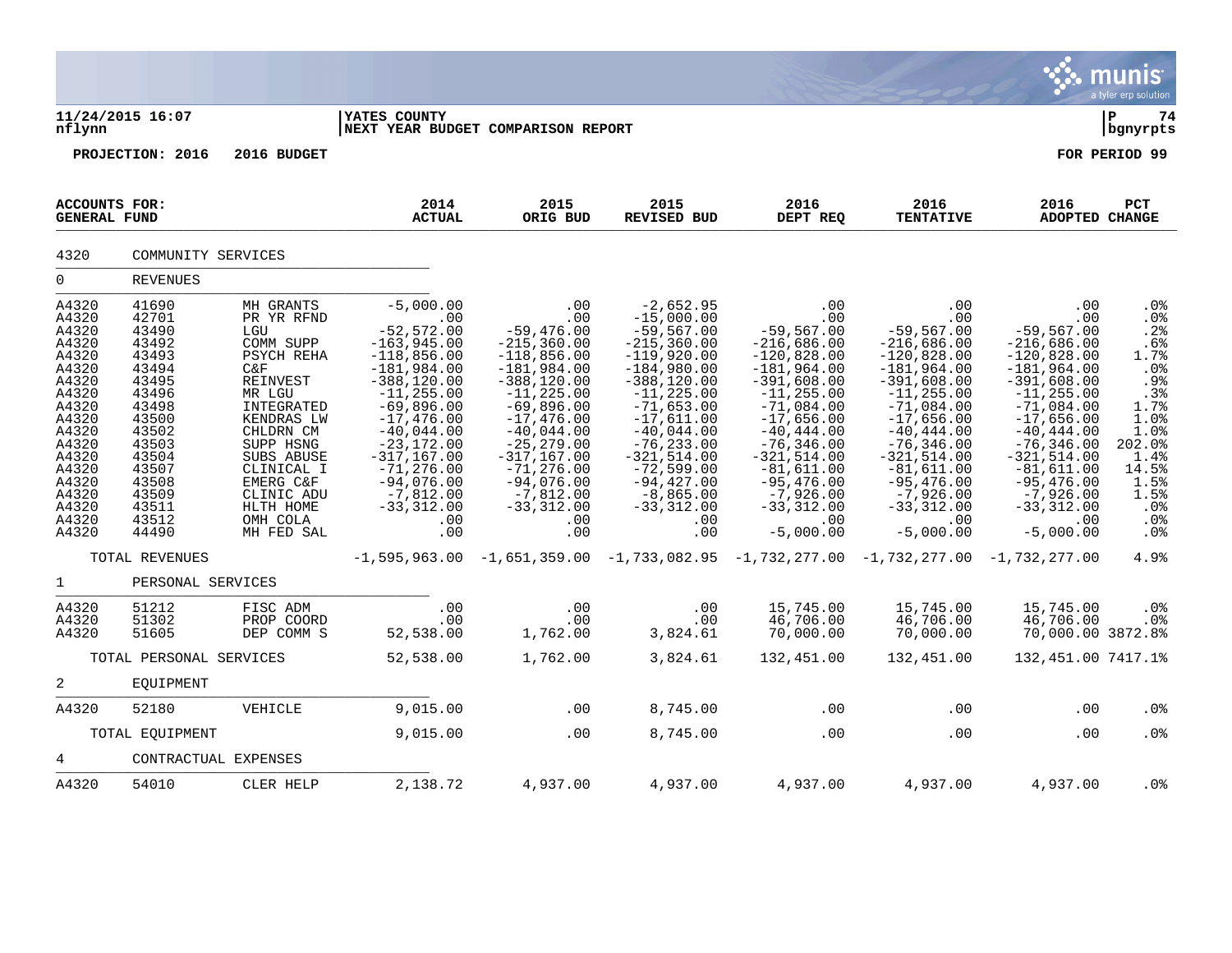

## **11/24/2015 16:07 |YATES COUNTY |P 75 nflynn |NEXT YEAR BUDGET COMPARISON REPORT |bgnyrpts**

| <b>ACCOUNTS FOR:</b><br><b>GENERAL FUND</b> |                            |                  | 2014<br><b>ACTUAL</b>                                    | 2015<br>ORIG BUD         | 2015<br>REVISED BUD      | 2016<br>DEPT REQ         | 2016<br><b>TENTATIVE</b> | 2016<br><b>ADOPTED CHANGE</b>   | PCT             |
|---------------------------------------------|----------------------------|------------------|----------------------------------------------------------|--------------------------|--------------------------|--------------------------|--------------------------|---------------------------------|-----------------|
| A4320                                       | 54011                      | CONSULTANT       | 39,890.00                                                | 98,978.00                | 98,978.00                | 9,943.00                 | 9,943.00                 | 9,943.00                        | $-90.0%$        |
| A4320                                       | 54015                      | COST ALLOC       | 297.00                                                   | 297.00                   | 297.00                   | 297.00                   | 297.00                   | 297.00                          | $.0\%$          |
| A4320                                       | 54054                      | SP ENTRY         | 59,659.64                                                | 70,397.00                | 70,397.00                | 22,811.00                | 22,811.00                | 22,811.00                       | $-67.6%$        |
| A4320                                       | 54110                      | PSYCH CONS       | 44,256.00                                                | 44,256.00                | 44,256.00                | 44,256.00                | 44,256.00                | 44,256.00                       | .0 <sub>8</sub> |
| A4320                                       | 54252                      | CCSI             |                                                          | 10,558.00                | 10,558.00                | 10,558.00                | 10,558.00                | 10,558.00                       | .0%             |
| A4320                                       | 54255                      | COMM INTER       | 8,440.75<br>127,558.00                                   | .00                      | .00                      | .00                      | $.00 \,$                 | $.00 \,$                        | .0%             |
| A4320                                       | 54257                      | DROP IN          |                                                          | 24,674.00                | 25,068.00                | 24,744.00                | 24,744.00                | 24,744.00                       | .3%             |
| A4320                                       | 54258                      | FAM SUPP         | $24,674.00$<br>$47,319.00$                               | 47,319.00                | 47,319.00                | 47,319.00                | 47,319.00                | 47,319.00                       | .0%             |
| A4320                                       | 54260                      | HOME INTER       | 112,528.00                                               | 112,528.00               | 114,838.00               | 113,926.00               | 113,926.00               | 113,926.00                      | 1.2%            |
| A4320                                       | 54261                      | ICM-ADULT        | 2,039.40                                                 | 6,736.00                 | 6,736.00<br>16,259.00    | 6,732.00                 | 6,732.00                 | 6,732.00                        | $-.1$ %         |
| A4320                                       | 54262                      | KENDRAS LA       | .00                                                      | 16,124.00                |                          | 16,304.00                | 16, 304.00               | 16,304.00                       | 1.1%            |
| A4320                                       | 54264                      | LOC-YTH          | 29,398.00                                                | 29,398.00                | 29,398.00                | 27,358.00                | 27,358.00                | 27,358.00                       | $-6.9%$         |
| A4320                                       | 54265                      | EMPL-ADULT       | 2,980.15                                                 | 3,014.00                 | 3,014.00                 |                          | 3,014.00                 | 3,014.00                        | $.0\%$          |
| A4320                                       | 54266                      | EMP-YTH          | 7,213.84                                                 | 7,218.00                 | 7,218.00                 | 3,014.00<br>7,218.00     | 7,218.00                 | 7,218.00                        | .0%             |
| A4320                                       | 54267                      | MICA             | 3,120.00<br>98,386.69                                    |                          |                          | 3, 352.00<br>232, 095.00 |                          | 3,352.00                        | .0%             |
| A4320                                       | 54268                      | OUTREACH         |                                                          | 3, 352.00<br>229, 222.00 | 3, 352.00<br>220, 634.00 |                          | 3, 352.00<br>232, 095.00 | 232,095.00                      | 1.3%            |
| A4320                                       | 54270                      | RECREATN         | 37,197.00                                                | 37,197.00                | 37,197.00                | 37,665.00                | 37,665.00                | 37,665.00                       | 1.3%            |
| A4320                                       | 54272                      | RESPITE          | 27, 212.70<br>58, 599.00                                 | 30,240.00                | 30,240.00                | 30,240.00                | 30,240.00                | 30,240.00                       | .0%             |
| A4320                                       | 54274                      | SOCIAL           |                                                          | 58,449.00                | 58,449.00                | 58,894.00                | 58,894.00                | 58,894.00                       | .8%             |
| A4320                                       | 54276                      | SUPP HSG         | 23, 172.01                                               | 25,279.00                | 76, 233.00               | 76,346.00                | 76, 346.00               | 76,346.00                       | 202.0%          |
| A4320                                       | 54277                      | VOCATION         | 233, 723.00                                              | 233,723.00               | 237,187.00               | 237,264.00               | 237, 264.00              | 237,264.00                      | 1.5%            |
| A4320                                       | 54278                      | CASE MGMT        | 26,577.00                                                | 26,576.00                | 26,578.00                | 26,578.00                |                          | 26,578.00                       | .0%             |
| A4320                                       | 54279                      | ICM-YTH          | 9,465.38                                                 | 13,468.00                | 13,468.00                | 13,468.00                | 26,578.00<br>13,468.00   | 13,468.00                       | .0%             |
| A4320                                       | 54280                      | <b>DRUGS</b>     | 65.38                                                    | 1,352.00                 | 1,352.00                 | 1,352.00                 | 1,352.00                 | 1,352.00                        | .0%             |
| A4320                                       | 54282                      | SUIC PREV        | .00                                                      | .00                      | 2,652.95                 | .00                      | .00                      | .00                             | .0%             |
| A4320                                       | 54283                      | PREV SUBS        | 233,042.00                                               | 233,042.00               | 235,522.00               | 235,522.00               | 235,522.00               | 235,522.00                      | 1.1%            |
| A4320                                       | 54284                      | <b>SCHL PROG</b> | 51,480.00                                                | 51,480.00                | 51,480.00                | 51,480.00                | 51,480.00                | 51,480.00                       | .0%             |
| A4320                                       | 54286                      | SYS CARE         | $3,487.53$<br>$84,125.00$<br>$119,977.00$<br>$14,511.00$ | .00                      | .00                      | .00                      | .00                      | .00                             | .0%             |
| A4320                                       | 54288                      | SUBS ABUSE       |                                                          | 84,125.00                | 85,992.00                | 85,992.00                | 85,992.00                | 85,992.00                       | 2.2%            |
| A4320                                       | 54289                      | MH CLIN TX       |                                                          | 119,977.00               | 121,030.00               | 119,977.00               | 119,977.00               | 119,977.00                      | .0%             |
| A4320                                       | 54292                      | MH ADVOCAC       |                                                          | .00                      | .00                      | .00                      | .00                      | .00                             | $.0\%$          |
| A4320                                       | 54293                      | CRISIS OUT       | 11,629.00                                                | 11,629.00                | 21,629.00                | 22,885.00                | 22,885.00                | 22,885.00                       | 96.8%           |
| A4320                                       | 54294                      | HLTH HOME        | 26,576.00                                                |                          | 26,576.00                | 26,576.00                | 26,576.00                | 26,576.00                       | .0%             |
| A4320                                       | 54470                      | SUPP:OFF         | .00                                                      | 26,576.00<br>250.00      | 250.00                   | 250.00                   | 250.00                   | 250.00                          | .0%             |
| A4320                                       | 54507                      | COPIER CHR       | 141.75                                                   | 300.00                   | 300.00                   | 300.00                   | 300.00                   | 300.00                          | .0%             |
| A4320                                       | 54515                      | POSTAGE          | 65.58                                                    | 100.00                   | 100.00                   | 100.00                   | 100.00                   | 100.00                          | .0%             |
| A4320                                       | 54660                      | TRAVEL EXP       | 1,100.32                                                 | .00                      | .00                      | 1,100.00                 | 1,100.00                 | 1,100.00                        | .0%             |
| A4320                                       | 54682                      | TEL/FAX          | 367.89                                                   | 400.00                   | 400.00                   | 400.00                   | 400.00                   | 400.00                          | .0%             |
| A4320                                       | 54907                      | <b>DUES</b>      | 1,380.00                                                 | 1,421.00                 | 1,421.00                 | 1,421.00                 | 1,421.00                 | 1,421.00                        | .0%             |
| A4320                                       | 54916                      | PUBLICATN        | 232.28                                                   | 300.00                   | 300.00                   | 300.00                   | 300.00                   | 300.00                          | .0%             |
|                                             | TOTAL CONTRACTUAL EXPENSES |                  |                                                          |                          |                          |                          | 1,602,974.00             | 1,602,974.00                    | $-3.7%$         |
| 8                                           | EMPLOYEE BENEFITS          |                  |                                                          |                          |                          |                          |                          |                                 |                 |
| A4320                                       | 58100                      | FICA/MED         | 4,019.15                                                 | 135.00                   | 292.58                   | 10,133.00                |                          | 10,133.00   10,133.00   7405.9% |                 |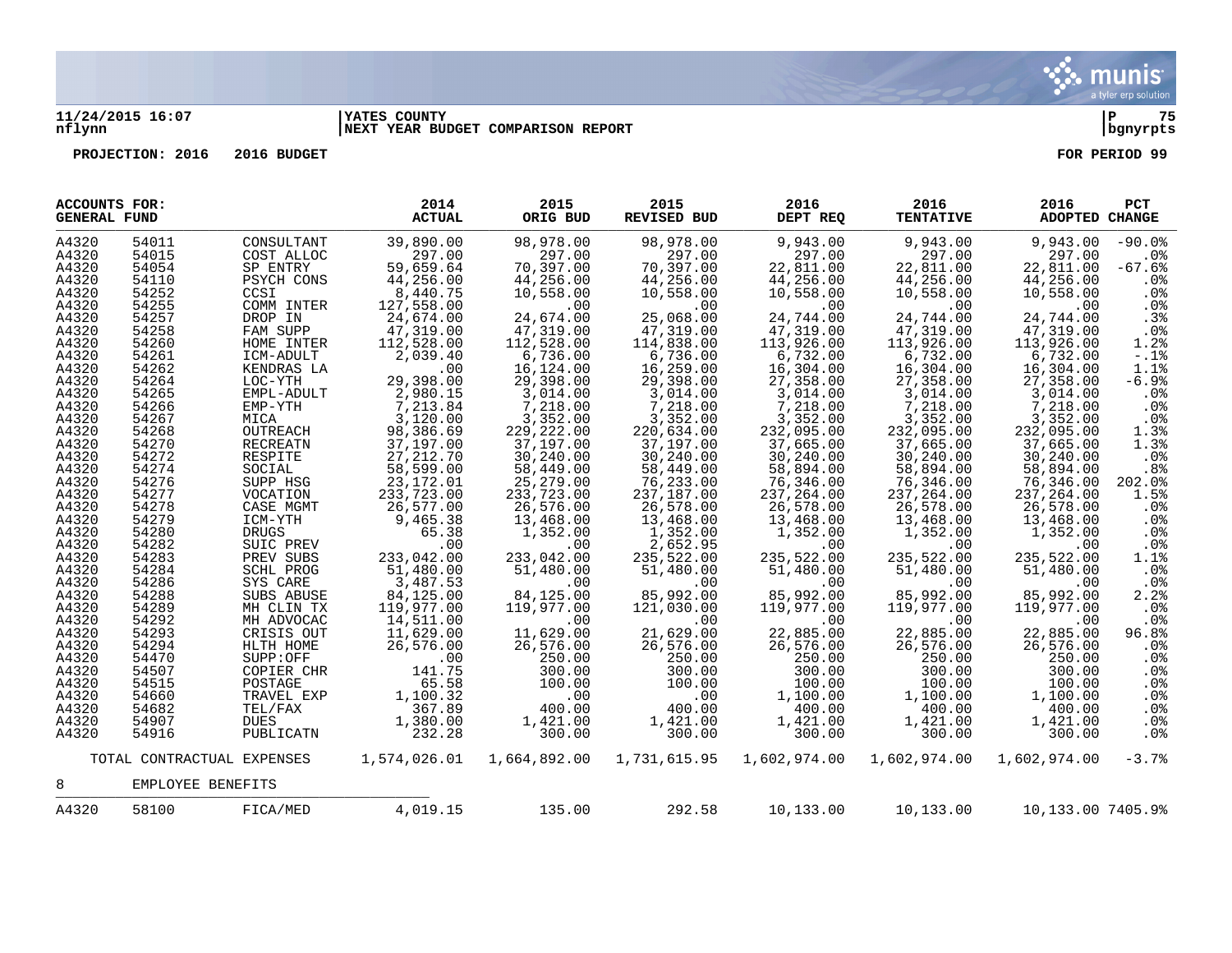|                                      |             |                        |                               |                            |                  |                          |                        | munis<br>a tyler erp solution |
|--------------------------------------|-------------|------------------------|-------------------------------|----------------------------|------------------|--------------------------|------------------------|-------------------------------|
| 11/24/2015 16:07<br>nflynn           |             | YATES COUNTY<br>  NEXT | YEAR BUDGET COMPARISON REPORT |                            |                  |                          |                        | 76<br>P<br>bgnyrpts           |
| PROJECTION: 2016                     | 2016 BUDGET |                        |                               |                            |                  |                          |                        | FOR PERIOD 99                 |
| ACCOUNTS FOR:<br><b>GENERAL FUND</b> |             | 2014<br><b>ACTUAL</b>  | 2015<br>ORIG BUD              | 2015<br><b>REVISED BUD</b> | 2016<br>DEPT REQ | 2016<br><b>TENTATIVE</b> | 2016<br>ADOPTED CHANGE | PCT                           |
| TOTAL EMPLOYEE BENEFITS              |             | 4,019.15               | 135.00                        | 292.58                     | 10,133.00        | 10,133.00                | 10,133.00 7405.9%      |                               |

TOTAL COMMUNITY SERVICES 43,635.16 15,430.00 11,395.19 13,281.00 13,281.00 13,281.00 -13.9%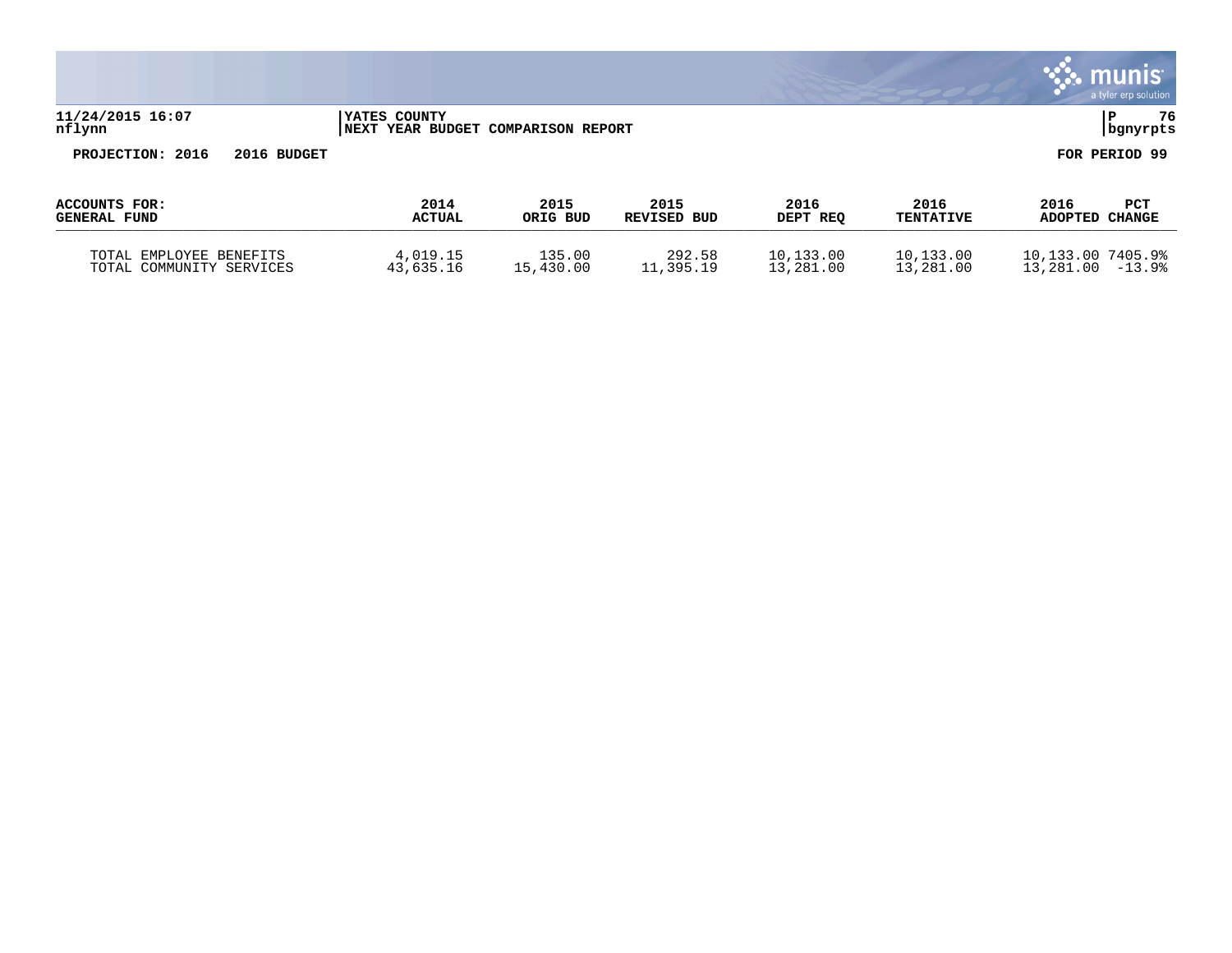|                                             |                                                            |                                            |                          |                            |                        |                          |                        | <u>munis l</u><br>a tyler erp solution |
|---------------------------------------------|------------------------------------------------------------|--------------------------------------------|--------------------------|----------------------------|------------------------|--------------------------|------------------------|----------------------------------------|
| nflynn                                      | 11/24/2015 16:07                                           | YATES COUNTY<br>NEXT<br><b>YEAR BUDGET</b> | <b>COMPARISON REPORT</b> |                            |                        |                          |                        | 77<br>PΡ<br>bgnyrpts                   |
|                                             | PROJECTION: 2016<br>2016 BUDGET                            |                                            |                          |                            |                        |                          |                        | FOR PERIOD 99                          |
| <b>ACCOUNTS FOR:</b><br><b>GENERAL FUND</b> |                                                            | 2014<br><b>ACTUAL</b>                      | 2015<br>ORIG BUD         | 2015<br><b>REVISED BUD</b> | 2016<br>DEPT REQ       | 2016<br><b>TENTATIVE</b> | 2016<br><b>ADOPTED</b> | PCT<br><b>CHANGE</b>                   |
| 4330                                        | CS SCHOOL BASED COUNSELOR                                  |                                            |                          |                            |                        |                          |                        |                                        |
| 4                                           | CONTRACTUAL<br>EXPENSES                                    |                                            |                          |                            |                        |                          |                        |                                        |
| A4330                                       | 54251<br>ARC                                               | 10,000.00                                  | 5,000.00                 | 5,000.00                   | 10,000.00              | 5,000.00                 | 5,000.00               | $100.0$ <sup>8</sup>                   |
|                                             | TOTAL CONTRACTUAL EXPENSES<br>TOTAL CS SCHOOL BASED COUNSE | 10,000.00<br>10,000.00                     | 5,000.00<br>5,000.00     | 5,000.00<br>5,000.00       | 10,000.00<br>10,000.00 | 5,000.00<br>5,000.00     | 5,000.00<br>5,000.00   | 100.0%<br>100.0%                       |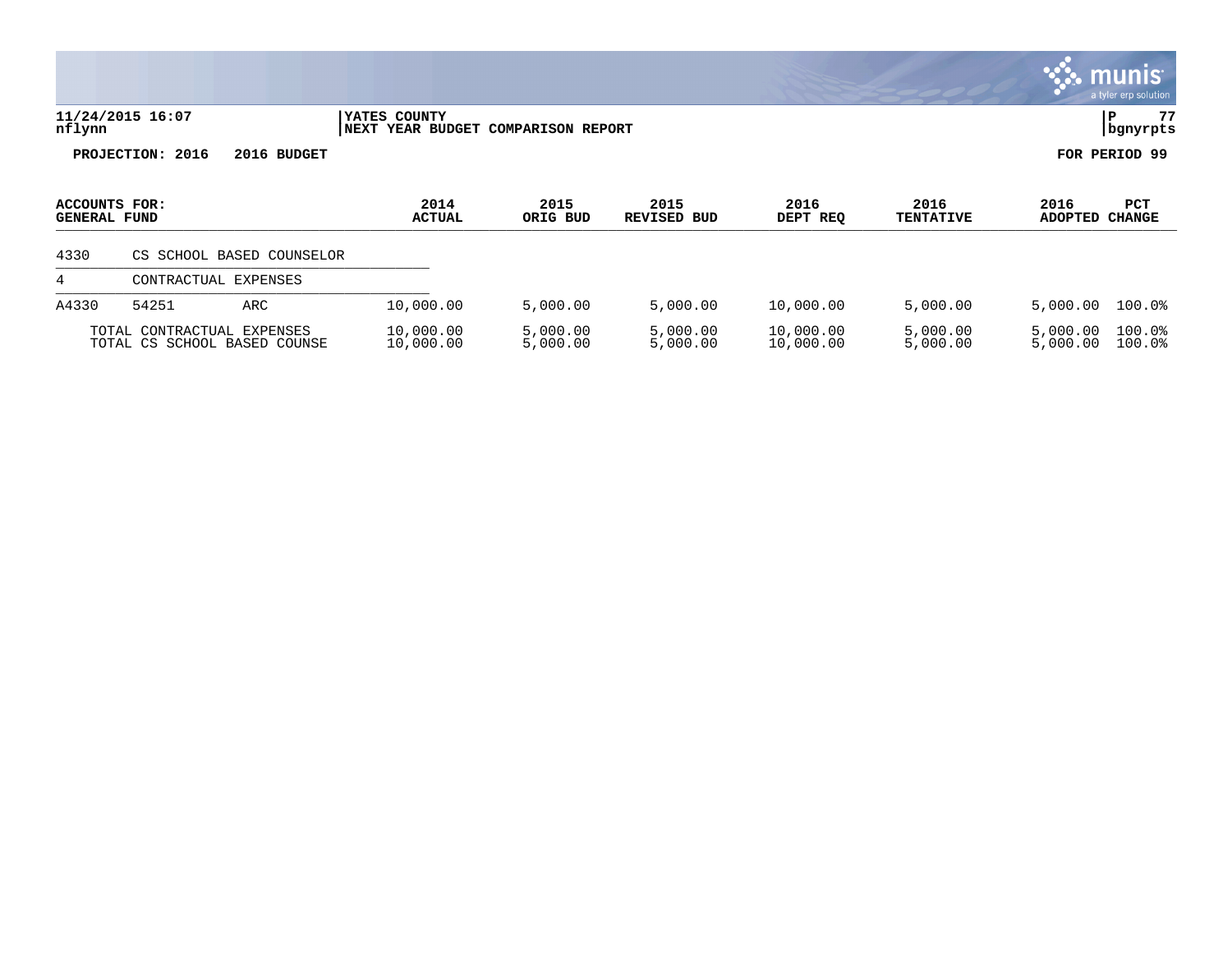|                                      |                                               |             |                                         |            |                          |                     |                      |                          |                        | <b>munis</b><br>a tyler erp solution |
|--------------------------------------|-----------------------------------------------|-------------|-----------------------------------------|------------|--------------------------|---------------------|----------------------|--------------------------|------------------------|--------------------------------------|
| nflynn                               | 11/24/2015 16:07                              |             | YATES COUNTY<br><b>NEXT YEAR BUDGET</b> |            | <b>COMPARISON REPORT</b> |                     |                      |                          |                        | 78<br>l P<br>  bgnyrpts              |
|                                      | PROJECTION: 2016                              | 2016 BUDGET |                                         |            |                          |                     |                      |                          |                        | FOR PERIOD 99                        |
| ACCOUNTS FOR:<br><b>GENERAL FUND</b> |                                               |             | 2014<br><b>ACTUAL</b>                   |            | 2015<br>ORIG BUD         | 2015<br>REVISED BUD | 2016<br>DEPT REQ     | 2016<br><b>TENTATIVE</b> | 2016<br>ADOPTED CHANGE | PCT                                  |
| 4540                                 | AMBULANCE                                     |             |                                         |            |                          |                     |                      |                          |                        |                                      |
| 4                                    | CONTRACTUAL EXPENSES                          |             |                                         |            |                          |                     |                      |                          |                        |                                      |
| A4540                                | 54219                                         | MERCY FLGT  |                                         | .00        | .00                      | .00                 | 5,000.00             | .00                      | .00                    | .0%                                  |
|                                      | TOTAL CONTRACTUAL EXPENSES<br>TOTAL AMBULANCE |             |                                         | .00<br>.00 | .00<br>.00               | .00<br>.00          | 5,000.00<br>5,000.00 | .00<br>.00               | .00<br>.00             | .0%<br>.0%                           |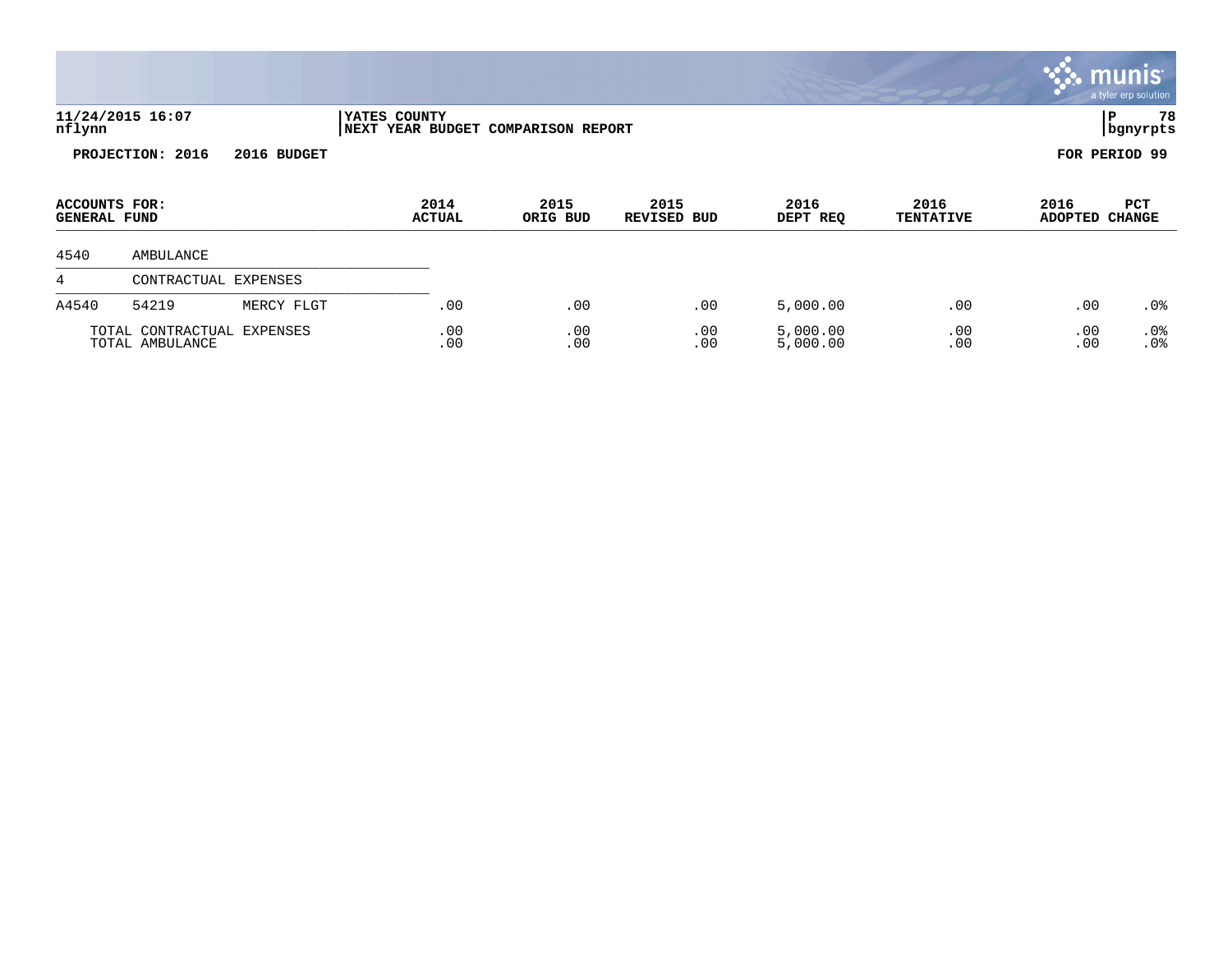|                                                                                                                                                                                                                               |                                                                                                                                                                                                                               |                                                                                                                                                                                                                                                                                                                         |                                                                                                                                                                                                                                                                                                                                      |                                                                                                                                                                                                                                                                                                                        |                                                                                                                                                                                                                                                                                                                         |                                                                                                                                                                                                                                                                                                                       |                                                                                                                                                                                                                                                                                                                       |                                                                                                                                                                                                                                                                                                                | a tyler erp solution                                                                                                                                                                                           |
|-------------------------------------------------------------------------------------------------------------------------------------------------------------------------------------------------------------------------------|-------------------------------------------------------------------------------------------------------------------------------------------------------------------------------------------------------------------------------|-------------------------------------------------------------------------------------------------------------------------------------------------------------------------------------------------------------------------------------------------------------------------------------------------------------------------|--------------------------------------------------------------------------------------------------------------------------------------------------------------------------------------------------------------------------------------------------------------------------------------------------------------------------------------|------------------------------------------------------------------------------------------------------------------------------------------------------------------------------------------------------------------------------------------------------------------------------------------------------------------------|-------------------------------------------------------------------------------------------------------------------------------------------------------------------------------------------------------------------------------------------------------------------------------------------------------------------------|-----------------------------------------------------------------------------------------------------------------------------------------------------------------------------------------------------------------------------------------------------------------------------------------------------------------------|-----------------------------------------------------------------------------------------------------------------------------------------------------------------------------------------------------------------------------------------------------------------------------------------------------------------------|----------------------------------------------------------------------------------------------------------------------------------------------------------------------------------------------------------------------------------------------------------------------------------------------------------------|----------------------------------------------------------------------------------------------------------------------------------------------------------------------------------------------------------------|
| nflynn                                                                                                                                                                                                                        | 11/24/2015 16:07                                                                                                                                                                                                              |                                                                                                                                                                                                                                                                                                                         | <b>YATES COUNTY</b><br>NEXT YEAR BUDGET COMPARISON REPORT                                                                                                                                                                                                                                                                            |                                                                                                                                                                                                                                                                                                                        |                                                                                                                                                                                                                                                                                                                         |                                                                                                                                                                                                                                                                                                                       |                                                                                                                                                                                                                                                                                                                       |                                                                                                                                                                                                                                                                                                                | l P<br>79<br>  bgnyrpts                                                                                                                                                                                        |
|                                                                                                                                                                                                                               | PROJECTION: 2016                                                                                                                                                                                                              | 2016 BUDGET                                                                                                                                                                                                                                                                                                             |                                                                                                                                                                                                                                                                                                                                      |                                                                                                                                                                                                                                                                                                                        |                                                                                                                                                                                                                                                                                                                         |                                                                                                                                                                                                                                                                                                                       |                                                                                                                                                                                                                                                                                                                       |                                                                                                                                                                                                                                                                                                                | FOR PERIOD 99                                                                                                                                                                                                  |
| <b>ACCOUNTS FOR:</b><br><b>GENERAL FUND</b>                                                                                                                                                                                   |                                                                                                                                                                                                                               |                                                                                                                                                                                                                                                                                                                         | 2014<br><b>ACTUAL</b>                                                                                                                                                                                                                                                                                                                | 2015<br>ORIG BUD                                                                                                                                                                                                                                                                                                       | 2015<br><b>REVISED BUD</b>                                                                                                                                                                                                                                                                                              | 2016<br>DEPT REQ                                                                                                                                                                                                                                                                                                      | 2016<br><b>TENTATIVE</b>                                                                                                                                                                                                                                                                                              | 2016<br>ADOPTED CHANGE                                                                                                                                                                                                                                                                                         | PCT                                                                                                                                                                                                            |
| 6010                                                                                                                                                                                                                          |                                                                                                                                                                                                                               | SOC SERVCS ADMINISTRATION                                                                                                                                                                                                                                                                                               |                                                                                                                                                                                                                                                                                                                                      |                                                                                                                                                                                                                                                                                                                        |                                                                                                                                                                                                                                                                                                                         |                                                                                                                                                                                                                                                                                                                       |                                                                                                                                                                                                                                                                                                                       |                                                                                                                                                                                                                                                                                                                |                                                                                                                                                                                                                |
| $\mathbf 0$                                                                                                                                                                                                                   | <b>REVENUES</b>                                                                                                                                                                                                               |                                                                                                                                                                                                                                                                                                                         |                                                                                                                                                                                                                                                                                                                                      |                                                                                                                                                                                                                                                                                                                        |                                                                                                                                                                                                                                                                                                                         |                                                                                                                                                                                                                                                                                                                       |                                                                                                                                                                                                                                                                                                                       |                                                                                                                                                                                                                                                                                                                |                                                                                                                                                                                                                |
| A6010<br>A6010<br>A6010<br>A6010<br>A6010<br>A6010<br>A6010<br>A6010                                                                                                                                                          | 41810<br>41811<br>42701<br>43610<br>43654<br>44610<br>44615<br>44655                                                                                                                                                          | REPAY ADM<br>INCENTIVES<br>PR YR RFND<br>SS ADM<br>CH CARE RE<br>SS ADM<br>FFFS<br>DAY CARE                                                                                                                                                                                                                             | $-12, 345.63$<br>$-20, 258.24$<br>.00<br>$-987,755.00$<br>$-28,502.00$<br>$-1, 171, 940.00$<br>$-1,077,800.00$<br>$-265, 242.00$                                                                                                                                                                                                     | $-9,000.00$<br>$-20,000.00$<br>.00<br>$-821,679.00$<br>$-30,000.00$<br>$-1, 105, 716.00$<br>$-728,802.00$<br>$-270,081.00$                                                                                                                                                                                             | $-9,000.00$<br>$-20,000.00$<br>.00<br>$-821, 679.00$<br>$-30,000.00$<br>$-1,128,701.00$<br>$-343,776.00$<br>$-78,081.00$                                                                                                                                                                                                | $-9,000.00$<br>$-20,000.00$<br>.00<br>$-760,000.00$<br>$-28,502.00$<br>$-1, 200, 000.00$<br>$-330,000.00$<br>$-80,000.00$                                                                                                                                                                                             | $-9,000.00$<br>$-20,000.00$<br>.00<br>$-760,000.00$<br>$-28,502.00$<br>$-1, 200, 000.00$<br>$-330,000.00$<br>$-80,000.00$                                                                                                                                                                                             | $-9,000.00$<br>$-20,000.00$<br>$.00 \,$<br>$-760,000.00$<br>$-28,502.00$<br>$-1, 200, 000.00$<br>$-330.000.00$<br>$-80,000.00$                                                                                                                                                                                 | .0%<br>.0%<br>.0%<br>$-7.5%$<br>$-5.0%$<br>8.5%<br>$-54.7%$<br>$-70.4%$                                                                                                                                        |
|                                                                                                                                                                                                                               | TOTAL REVENUES                                                                                                                                                                                                                |                                                                                                                                                                                                                                                                                                                         |                                                                                                                                                                                                                                                                                                                                      |                                                                                                                                                                                                                                                                                                                        |                                                                                                                                                                                                                                                                                                                         | $-3,563,842.87$ $-2,985,278.00$ $-2,431,237.00$ $-2,427,502.00$ $-2,427,502.00$ $-2,427,502.00$                                                                                                                                                                                                                       |                                                                                                                                                                                                                                                                                                                       |                                                                                                                                                                                                                                                                                                                | $-18.7%$                                                                                                                                                                                                       |
| $\mathbf{1}$                                                                                                                                                                                                                  | PERSONAL SERVICES                                                                                                                                                                                                             |                                                                                                                                                                                                                                                                                                                         |                                                                                                                                                                                                                                                                                                                                      |                                                                                                                                                                                                                                                                                                                        |                                                                                                                                                                                                                                                                                                                         |                                                                                                                                                                                                                                                                                                                       |                                                                                                                                                                                                                                                                                                                       |                                                                                                                                                                                                                                                                                                                |                                                                                                                                                                                                                |
| A6010<br>A6010<br>A6010<br>A6010<br>A6010<br>A6010<br>A6010<br>A6010<br>A6010<br>A6010<br>A6010<br>A6010<br>A6010<br>A6010<br>A6010<br>A6010<br>A6010<br>A6010<br>A6010<br>A6010<br>A6010<br>A6010<br>A6010<br>A6010<br>A6010 | 51052<br>51102<br>51125<br>51200<br>51201<br>51212<br>51220<br>51246<br>51247<br>51270<br>51271<br>51290<br>51291<br>51301<br>51351<br>51352<br>51353<br>51354<br>51355<br>51356<br>51357<br>51359<br>51360<br>51361<br>51362 | COMMISS-DS<br>DIR SERV<br>DIR INC MA<br>ACCT CL TY<br>ACT<br>FISC ADM<br><b>CLERK</b><br>RECEPT/TYP<br>REC/TYPIST<br>SR ACT<br>SR ACT<br>TYPIST<br>TYPIST<br>E&T SUPERV<br>CASE SUPER<br>CASE WORK<br>CASE WORK<br>CASE WORK<br>CASE WORK<br>CASE WORK<br>CASE WORK<br>CASE WORK<br>CASE WORK<br>CASE WORK<br>CASE WORK | 62, 424.00<br>55,142.00<br>53,183.00<br>34, 219.72<br>30,744.30<br>42, 491.31<br>1,379.56<br>25,638.76<br>29,670.48<br>35,005.32<br>35,005.32<br>30, 474.36<br>2,527.70<br>49,786.64<br>53,732.12<br>45,128.90<br>46,387.59<br>46,387.54<br>42,724.27<br>44,202.32<br>42, 449.34<br>38,951.95<br>46,387.61<br>46,387.58<br>46,387.62 | 62,424.00<br>55,142.00<br>53,183.00<br>35, 243.00<br>31,735.00<br>44,360.00<br>.00<br>28,563.00<br>31,212.00<br>36,047.00<br>36,047.00<br>31,388.00<br>.00<br>51,796.00<br>55,340.00<br>47,499.00<br>47,777.00<br>47,777.00<br>46,066.00<br>43,908.00<br>44,807.00<br>43,912.00<br>47,777.00<br>47,777.00<br>47,777.00 | 63,673.00<br>56,245.00<br>54, 247.00<br>35, 243.00<br>31,735.00<br>44,360.00<br>28,563.00<br>.00<br>31,212.00<br>36,047.00<br>36,047.00<br>31,388.00<br>.00<br>50,516.47<br>55,340.00<br>47,499.00<br>47,777.00<br>47,777.00<br>46,066.00<br>43,908.00<br>44,807.00<br>43,912.00<br>47,777.00<br>47,777.00<br>47,777.00 | 63,673.00<br>56,245.00<br>56,245.00<br>36,303.00<br>32,998.00<br>45,694.00<br>29,915.00<br>.00<br>32,338.00<br>37,125.00<br>37,640.00<br>32,528.00<br>.00<br>56,108.00<br>57,003.00<br>49,202.00<br>49,202.00<br>49,202.00<br>48,492.00<br>46,321.00<br>47,241.00<br>46,325.00<br>49,701.00<br>49,202.00<br>49,559.00 | 63,673.00<br>56,245.00<br>56,245.00<br>36,303.00<br>32,998.00<br>45,694.00<br>29,915.00<br>.00<br>32,338.00<br>37,125.00<br>37,640.00<br>32,528.00<br>.00<br>56,108.00<br>57,003.00<br>49,202.00<br>49,202.00<br>49,202.00<br>48,492.00<br>46,321.00<br>47,241.00<br>46,325.00<br>49,701.00<br>49,202.00<br>49,559.00 | 63,673.00<br>56,245.00<br>56,245.00<br>36,303.00<br>32,998.00<br>45,694.00<br>29,915.00<br>32,338.00<br>37,125.00<br>37,640.00<br>32,528.00<br>.00<br>56,108.00<br>57,003.00<br>49,202.00<br>49,202.00<br>49,202.00<br>48,492.00<br>46,321.00<br>47,241.00<br>46,325.00<br>49,701.00<br>49,202.00<br>49,559.00 | 2.0%<br>2.0%<br>5.8%<br>3.0%<br>4.0%<br>3.0%<br>.0%<br>$.00 - 100.0$<br>3.6%<br>3.0%<br>4.4%<br>3.6%<br>$.0\%$<br>8.3%<br>3.0%<br>3.6%<br>3.0%<br>3.0%<br>5.3%<br>5.5%<br>5.4%<br>5.5%<br>4.0%<br>3.0%<br>3.7% |

 $\ddot{\mathbf{w}}$  munis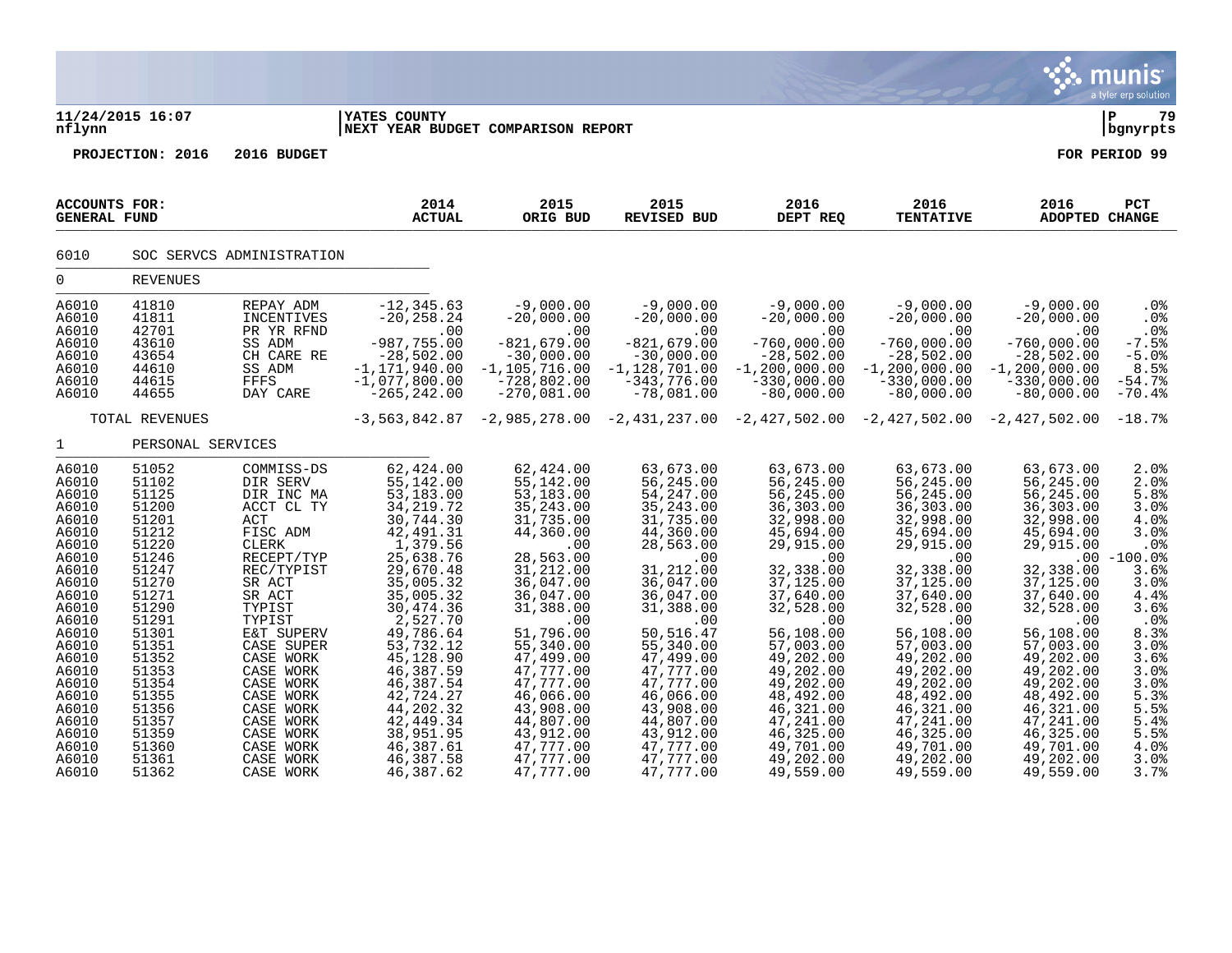

## **11/24/2015 16:07 |YATES COUNTY |P 80 nflynn |NEXT YEAR BUDGET COMPARISON REPORT |bgnyrpts**

| ACCOUNTS FOR:<br><b>GENERAL FUND</b>                                                                                                                           |                                                                                                                                                                |                                                                                                                                                                                                              | 2014<br><b>ACTUAL</b>                                                                                                                                                                                                                            | 2015<br>ORIG BUD                                                                                                                                                                                                                        | 2015<br>REVISED BUD                                                                                                                                                                                                                     | 2016<br>DEPT REQ                                                                                                                                                                                                                        | 2016<br><b>TENTATIVE</b>                                                                                                                                                                                                                | 2016<br>ADOPTED CHANGE                                                                                                                                                                                                                 | PCT                                                                                                                                                           |
|----------------------------------------------------------------------------------------------------------------------------------------------------------------|----------------------------------------------------------------------------------------------------------------------------------------------------------------|--------------------------------------------------------------------------------------------------------------------------------------------------------------------------------------------------------------|--------------------------------------------------------------------------------------------------------------------------------------------------------------------------------------------------------------------------------------------------|-----------------------------------------------------------------------------------------------------------------------------------------------------------------------------------------------------------------------------------------|-----------------------------------------------------------------------------------------------------------------------------------------------------------------------------------------------------------------------------------------|-----------------------------------------------------------------------------------------------------------------------------------------------------------------------------------------------------------------------------------------|-----------------------------------------------------------------------------------------------------------------------------------------------------------------------------------------------------------------------------------------|----------------------------------------------------------------------------------------------------------------------------------------------------------------------------------------------------------------------------------------|---------------------------------------------------------------------------------------------------------------------------------------------------------------|
| A6010<br>A6010<br>A6010<br>A6010<br>A6010<br>A6010<br>A6010<br>A6010<br>A6010<br>A6010<br>A6010<br>A6010<br>A6010<br>A6010<br>A6010<br>A6010<br>A6010<br>A6010 | 51365<br>51370<br>51371<br>51375<br>51376<br>51380<br>51381<br>51385<br>51390<br>51391<br>51392<br>51393<br>51394<br>51395<br>51396<br>51397<br>51398<br>51405 | CW ASST<br>PR SW EXAM<br>PR SW EXAM<br>SR CASEWRK<br>SR CW<br>SR SW EXAM<br>SR SW EXAM<br>SR SUPP IN<br>SW EXAM<br>SW EXAM<br>SW EXAM<br>SW EXAM<br>SW EXAM<br>SW EXAM<br>SW EXAM<br>SWE<br>SWE<br>STAFF DEV | 39,280.54<br>41, 335.22<br>41,801.76<br>48,378.96<br>47,701.12<br>36,777.61<br>35,786.08<br>38,565.66<br>26,308.71<br>33, 342. 75<br>36, 172. 22<br>32, 174.80<br>32,535.23<br>34, 178. 41<br>34, 201.44<br>26,709.17<br>33, 342.80<br>50,279.04 | 40,577.00<br>43,063.00<br>43,063.00<br>49,823.00<br>50,755.00<br>38,101.00<br>36,508.00<br>40,469.00<br>37,746.00<br>34,936.00<br>37,746.00<br>33,798.00<br>34,348.00<br>35,225.00<br>35,225.00<br>32,023.00<br>34, 348.00<br>51,796.00 | 40,577.00<br>43,063.00<br>43,063.00<br>49,823.00<br>50,755.00<br>38,101.00<br>36,508.00<br>40,469.00<br>37,746.00<br>34,936.00<br>37,746.00<br>33,798.00<br>34,348.00<br>35,225.00<br>35,225.00<br>32,023.00<br>34, 348.00<br>51,796.00 | 42,624.00<br>44,360.00<br>44,360.00<br>51,321.00<br>52,271.00<br>39,939.00<br>38,221.00<br>41,674.00<br>38,879.00<br>36,285.00<br>38,879.00<br>35,371.00<br>35,371.00<br>36,285.00<br>36,285.00<br>32,448.00<br>35, 371.00<br>53,349.00 | 42,624.00<br>44,360.00<br>44,360.00<br>51,321.00<br>52, 271.00<br>39,939.00<br>38,221.00<br>41,674.00<br>38,879.00<br>36,285.00<br>38,879.00<br>35,371.00<br>35,371.00<br>36,285.00<br>36,285.00<br>32,448.00<br>35,371.00<br>53,349.00 | 42,624.00<br>44,360.00<br>44,360.00<br>51,321.00<br>52,271.00<br>39,939.00<br>38,221.00<br>41,674.00<br>38,879.00<br>36,285.00<br>38,879.00<br>35,371.00<br>35,371.00<br>36,285.00<br>36,285.00<br>32,448.00<br>35,371.00<br>53,349.00 | 5.0%<br>3.0%<br>3.0%<br>3.0%<br>3.0%<br>4.8%<br>4.7%<br>3.0%<br>3.0%<br>3.9%<br>3.0%<br>4.7%<br>3.0%<br>3.0%<br>3.0%<br>1.3%<br>3.0%<br>3.0%                  |
| A6010<br>A6010<br>A6010<br>A6010<br>A6010<br>A6010<br>A6010<br>A6010<br>A6010<br>A6010<br>A6010<br>A6010<br>A6010<br>A6010<br>A6010                            | 51410<br>51411<br>51416<br>51500<br>51502<br>51504<br>51505<br>51506<br>51508<br>51509<br>51520<br>51645<br>51646<br>51660<br>51661                            | SUPP INV<br>SUPP INV<br>INF SYS<br>CB CSEA<br>HOLIDAY OT<br>ON CALL<br>OVERTIME<br>PHONE WORK<br>35-40 HRS<br>COMP CSEA<br>INS BO<br>DSS ATTY<br>SECRETARY<br>INS BUYOUT<br>COMP NONUN                       | 34, 311.06<br>34, 311.06<br>33,632.46<br>95.21<br>358.75<br>5,137.13<br>7,507.80<br>8,721.00<br>34, 416. 45<br>87.15<br>6,368.16<br>59,497.00<br>.00<br>3,409.20<br>.00                                                                          | 35,335.00<br>35,335.00<br>37,401.00<br>150.00<br>150.00<br>5,200.00<br>2,000.00<br>8,000.00<br>20,000.00<br>.00<br>6,783.00<br>59,497.00<br>.00<br>3,410.00<br>.00                                                                      | 35, 335.00<br>35, 335.00<br>.00<br>150.00<br>339.39<br>5,200.00<br>5,320.09<br>8,000.00<br>19,159.58<br>404.79<br>9,684.54<br>60,687.00<br>919.00<br>3,635.00<br>435.63                                                                 | 36,394.00<br>37,112.00<br>.00<br>150.00<br>150.00<br>5,200.00<br>4,000.00<br>8,000.00<br>22,000.00<br>.00<br>14,979.00<br>60,687.00<br>3,676.00<br>.00<br>.00                                                                           | 36,394.00<br>37,112.00<br>.00<br>150.00<br>150.00<br>5,200.00<br>4,000.00<br>8,000.00<br>22,000.00<br>.00<br>15,822.00<br>60,687.00<br>3,676.00<br>.00<br>.00                                                                           | 36,394.00<br>37, 112.00<br>150.00<br>150.00<br>5,200.00<br>4,000.00<br>8,000.00<br>22,000.00<br>.00<br>15,822.00<br>60,687.00<br>3,676.00<br>.00                                                                                       | 3.0%<br>5.0%<br>$.00 - 100.0$<br>.0 <sup>8</sup><br>.0%<br>.0%<br>100.0%<br>.0%<br>10.0%<br>.0 <sub>8</sub><br>120.8%<br>2.0%<br>.0%<br>$.00 - 100.0%$<br>.0% |
|                                                                                                                                                                | TOTAL PERSONAL SERVICES                                                                                                                                        |                                                                                                                                                                                                              | 1,883,543.26                                                                                                                                                                                                                                     | 1,940,368.00                                                                                                                                                                                                                            | 1,913,848.49                                                                                                                                                                                                                            | 1,983,903.00                                                                                                                                                                                                                            | 1,984,746.00                                                                                                                                                                                                                            | 1,984,746.00                                                                                                                                                                                                                           | 2.2%                                                                                                                                                          |
| 2                                                                                                                                                              | EQUIPMENT                                                                                                                                                      |                                                                                                                                                                                                              |                                                                                                                                                                                                                                                  |                                                                                                                                                                                                                                         |                                                                                                                                                                                                                                         |                                                                                                                                                                                                                                         |                                                                                                                                                                                                                                         |                                                                                                                                                                                                                                        |                                                                                                                                                               |
| A6010<br>A6010<br>A6010                                                                                                                                        | 52115<br>52120<br>52180                                                                                                                                        | COMP HRDWR<br>COPIER<br>VEHICLE                                                                                                                                                                              | 3,272.00<br>.00<br>.00                                                                                                                                                                                                                           | 5,000.00<br>6,500.00<br>.00                                                                                                                                                                                                             | 5,000.00<br>6,500.00<br>22,000.00                                                                                                                                                                                                       | 5,000.00<br>.00.<br>22,000.00                                                                                                                                                                                                           | 5,000.00<br>.00<br>.00                                                                                                                                                                                                                  | 5,000.00<br>.00                                                                                                                                                                                                                        | .0 <sub>8</sub><br>$.00 - 100.0$<br>.0%                                                                                                                       |
|                                                                                                                                                                | TOTAL EQUIPMENT                                                                                                                                                |                                                                                                                                                                                                              | 3,272.00                                                                                                                                                                                                                                         | 11,500.00                                                                                                                                                                                                                               | 33,500.00                                                                                                                                                                                                                               | 27,000.00                                                                                                                                                                                                                               | 5,000.00                                                                                                                                                                                                                                | 5,000.00                                                                                                                                                                                                                               | 134.8%                                                                                                                                                        |
| 4                                                                                                                                                              |                                                                                                                                                                | CONTRACTUAL EXPENSES                                                                                                                                                                                         |                                                                                                                                                                                                                                                  |                                                                                                                                                                                                                                         |                                                                                                                                                                                                                                         |                                                                                                                                                                                                                                         |                                                                                                                                                                                                                                         |                                                                                                                                                                                                                                        |                                                                                                                                                               |
| A6010                                                                                                                                                          | 54004                                                                                                                                                          | ATTY FEES                                                                                                                                                                                                    | 4,120.58                                                                                                                                                                                                                                         | 3,000.00                                                                                                                                                                                                                                | 3,738.89                                                                                                                                                                                                                                | 3,000.00                                                                                                                                                                                                                                | 3,000.00                                                                                                                                                                                                                                | 3,000.00                                                                                                                                                                                                                               | .0%                                                                                                                                                           |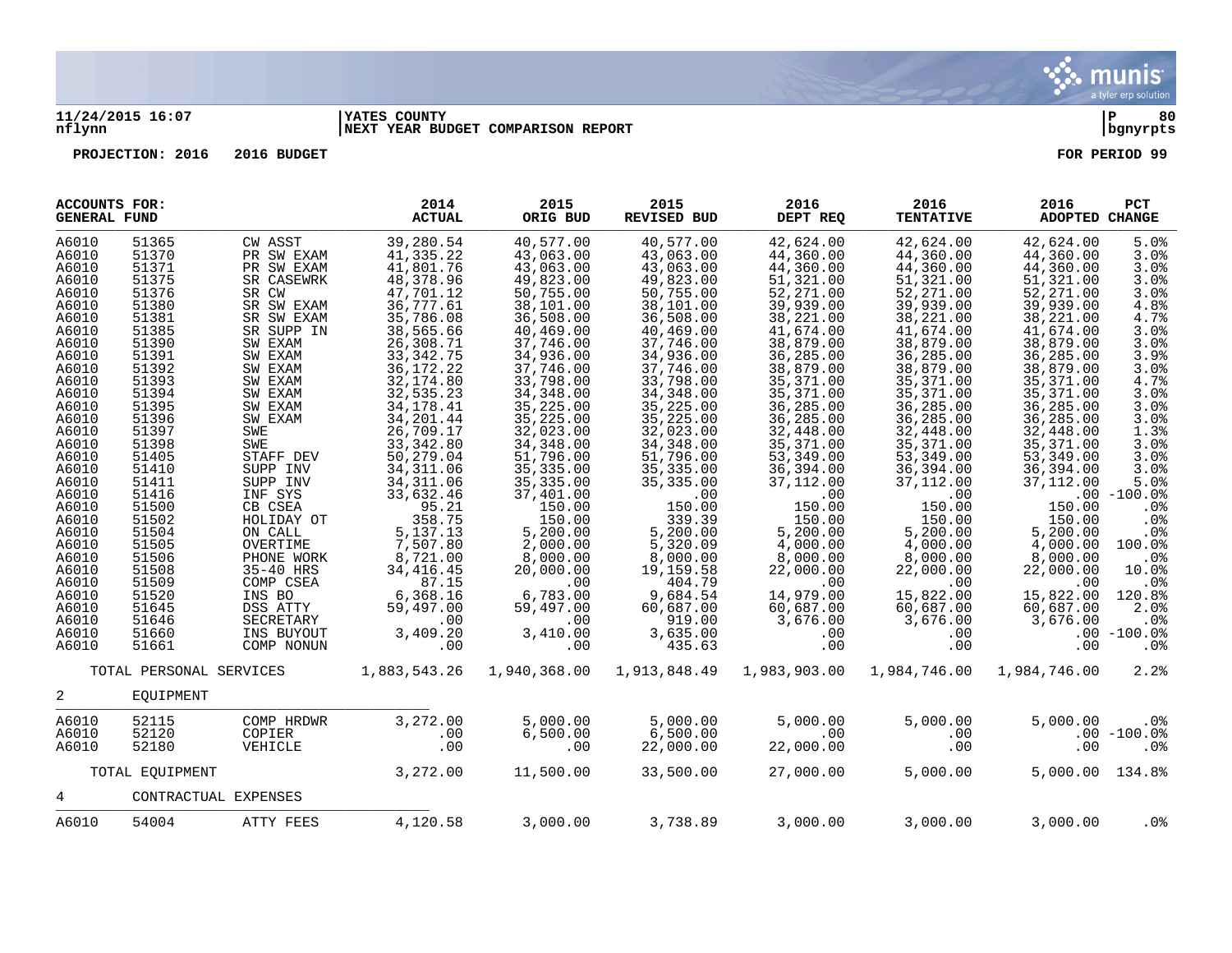

## **11/24/2015 16:07 |YATES COUNTY |P 81 nflynn |NEXT YEAR BUDGET COMPARISON REPORT |bgnyrpts**

| <b>ACCOUNTS FOR:</b><br><b>GENERAL FUND</b> |                   |                            | 2014<br><b>ACTUAL</b> | 2015<br>ORIG BUD | 2015<br><b>REVISED BUD</b> | 2016<br>DEPT REQ | 2016<br><b>TENTATIVE</b> | 2016<br>ADOPTED CHANGE | PCT             |
|---------------------------------------------|-------------------|----------------------------|-----------------------|------------------|----------------------------|------------------|--------------------------|------------------------|-----------------|
| A6010                                       | 54005             | AUDIT FEES                 | 5,990.00              | 7,333.00         | 7,333.00                   | 7,333.00         | 7,333.00                 | 7,333.00               | . 0 %           |
| A6010                                       | 54015             | COST ALLOC                 | 3,442.80              | 5,533.00         | 5,533.00                   | 5,533.00         | 5,533.00                 | 5,533.00               | .0 <sub>8</sub> |
| A6010                                       | 54021             | SUBSTANCE                  | 340.00                | 500.00           | 535.00                     | 500.00           | 500.00                   | 500.00                 | .0%             |
| A6010                                       | 54027             | MISC CONTR                 | 4,377.03              | 4,000.00         | 4,635.72                   | 4,000.00         | 4,000.00                 | 4,000.00               | .0%             |
| A6010                                       | 54041             | SEC DSS AT                 | 4,749.96              | 4,750.00         | 3,562.47                   | .00              | .00                      |                        | $.00 - 100.0$   |
| A6010                                       | 54048             | WD CONTR                   | 7,631.80              | 8,362.00         | 16,379.90                  | 8,280.00         | 8,280.00                 | 8,280.00               | $-1.0%$         |
| A6010                                       | 54052             | BLOOD TEST                 | 1,705.00              | 2,500.00         | 2,500.00                   | 2,500.00         | 2,500.00                 | 2,500.00               | .0%             |
| A6010                                       | 54079             | COMP TECH                  | $.00 \,$              | .00              | 25,000.00                  | 35,000.00        | 35,000.00                | 35,000.00              | .0%             |
| A6010                                       | 54152             | CONFERENCE                 | 164.00                | 300.00           | 379.00                     | 900.00           | 900.00                   | 900.00                 | 200.0%          |
| A6010                                       | 54156             | TRAINING                   | 65.00                 | 100.00           | 100.00                     | 100.00           | 100.00                   | 100.00                 | .0 <sub>8</sub> |
| A6010                                       | 54204             | FS NUT ED                  | 16, 148.63            | .00              | .00                        | .00              | .00                      | .00                    | .0%             |
| A6010                                       | 54299             | EMPL PROJ                  | 56,066.55             | 57,530.00        | 57,530.00                  | 99,611.00        | 99,611.00                | 99,611.00              | 73.1%           |
| A6010                                       | 54301             | LOC CHRGBK                 | 24,126.00             | 15,000.00        | 15,000.00                  | 15,000.00        | 15,000.00                | 15,000.00              | .0 <sup>8</sup> |
| A6010                                       | 54309             | HEAP ADM                   | 17, 176.83            | 5,109.00         | 5,109.00                   | 21,208.00        | 21,208.00                | 21,208.00              | 315.1%          |
| A6010                                       | 54313             | DOM VIOL                   | 4,750.00              | 4,750.00         | 4,750.00                   | 4,750.00         | 4,750.00                 | 4,750.00               | .0 <sup>8</sup> |
| A6010                                       | 54321             | SAFE HARBR                 | 7,000.00              | $.00 \,$         | 20,499.00                  | 24,999.00        | 24,999.00                | 24,999.00              | .0 <sup>8</sup> |
| A6010                                       | 54322             | CLIENT EXP                 | .00                   | 50.00            | 50.00                      | 200.00           | 200.00                   | 200.00                 | 300.0%          |
| A6010                                       | 54328             | KINSHIP                    | 77,300.03             | 80,000.00        | 80,000.00                  | .00              | .00                      |                        | $.00 - 100.0$   |
| A6010                                       | 54329             | PUB HLTH                   | 23, 321.33            | 30,000.00        | 30,000.00                  | 30,000.00        | 30,000.00                | 30,000.00              | .0%             |
| A6010                                       | 54337             | LIFE SKILL                 | 32,062.00             | 32,562.00        | 32,562.00                  | 33, 213.00       | 33, 213.00               | 33, 213.00             | 2.0%            |
| A6010                                       | 54344             | YC PROB                    | 7,592.36              | .00              | .00                        | .00              | .00                      | .00                    | $.0\%$          |
| A6010                                       | 54381             | SUMM YTH E                 | 43,876.92             | 43,956.00        | 46,442.00                  | 46,000.00        | 46,000.00                | 46,000.00              | 4.7%            |
| A6010                                       | 54384             | CHLD REGIS                 | 28,502.00             | 30,000.00        | 30,000.00                  | 28,502.00        | 28,502.00                | 28,502.00              | $-5.0%$         |
| A6010                                       | 54408             | EQ MAINT                   | 94.50                 | .00              | .00                        | .00              | .00                      | .00                    | .0%             |
| A6010                                       | 54457             | SUPP: COMP                 | .00                   | 300.00           | 300.00                     | 300.00           | 300.00                   | 300.00                 | .0%             |
| A6010                                       | 54470             | SUPP:OFF                   | 10,347.31             | 10,000.00        | 9,903.76                   | 10,000.00        | 15,000.00                | 15,000.00              | .0 <sub>8</sub> |
| A6010                                       | 54507             | COPIER CHR                 | 6,529.94              | 9,000.00         | 9,000.00                   | 9,000.00         | 9,000.00                 | 9,000.00               | .0%             |
| A6010                                       | 54515             | POSTAGE                    | 11,286.34             | 12,500.00        | 12,500.00                  | 12,500.00        | 12,500.00                | 12,500.00              | .0%             |
| A6010                                       | 54516             | PRINTING                   | 1,290.00              | 800.00           | 985.16                     | 1,000.00         | 1,000.00                 | 1,000.00               | 25.0%           |
| A6010                                       | 54522             | SHIPMENTS                  | 10.24                 | .00              | .00                        | .00              | .00                      | .00                    | .0%             |
| A6010                                       | 54571             | COMP SOFT                  | 8,614.31              | .00              | .00                        | .00              | .00                      | .00                    | .0%             |
| A6010                                       | 54653             | GASOLINE                   | 3,710.51              | 4,000.00         | 4,000.00                   | 3,000.00         | 3,000.00                 | 3,000.00               | $-25.0%$        |
| A6010                                       | 54654             | MILEAGE                    | 10,171.75             | 12,000.00        | 12,000.00                  | 12,000.00        | 9,000.00                 | 9,000.00               | .0%             |
| A6010                                       | 54660             | TRAVEL EXP                 | 2,892.17              | 2,000.00         | 2,489.04                   | 3,000.00         | 3,000.00                 | 3,000.00               | 50.0%           |
| A6010                                       | 54661             | VEH MAINT                  | 2,353.89              | 4,500.00         | 5,426.42                   | 6,500.00         | 6,500.00                 | 6,500.00               | 44.4%           |
| A6010                                       | 54676             | UTIL: CELL                 | 1,470.02              | 2,000.00         | 2,000.00                   | 2,000.00         | 2,000.00                 | 2,000.00               | .0%             |
| A6010                                       | 54682             | TEL/FAX                    | 10,141.48             | 12,000.00        | 12,000.00                  | 12,000.00        | 12,000.00                | 12,000.00              | .0%             |
| A6010                                       | 54721             | FRAUD ACT                  | 40,487.00             | 30,528.00        | 30,528.00                  | 51,198.00        | 51,198.00                | 51,198.00              | 67.7%           |
| A6010                                       | 54907             | <b>DUES</b>                | 1,431.00              | 1,505.00         | 1,505.00                   | 1,600.00         | 1,600.00                 | 1,600.00               | 6.3%            |
| A6010                                       | 54916             | PUBLICATN                  | .00                   | .00              | 96.24                      | .00              | .00                      | .00                    | .0%             |
|                                             |                   | TOTAL CONTRACTUAL EXPENSES | 481,339.28            | 436,468.00       | 494,372.60                 | 494,727.00       | 496,727.00               | 496,727.00             | 13.3%           |
| 8                                           | EMPLOYEE BENEFITS |                            |                       |                  |                            |                  |                          |                        |                 |
| A6010                                       | 58100             | FICA/MED                   | 135,328.53            | 140,670.00       | 141,092.31                 | 144,764.00       | 144,409.00               | 144,409.00             | 2.9%            |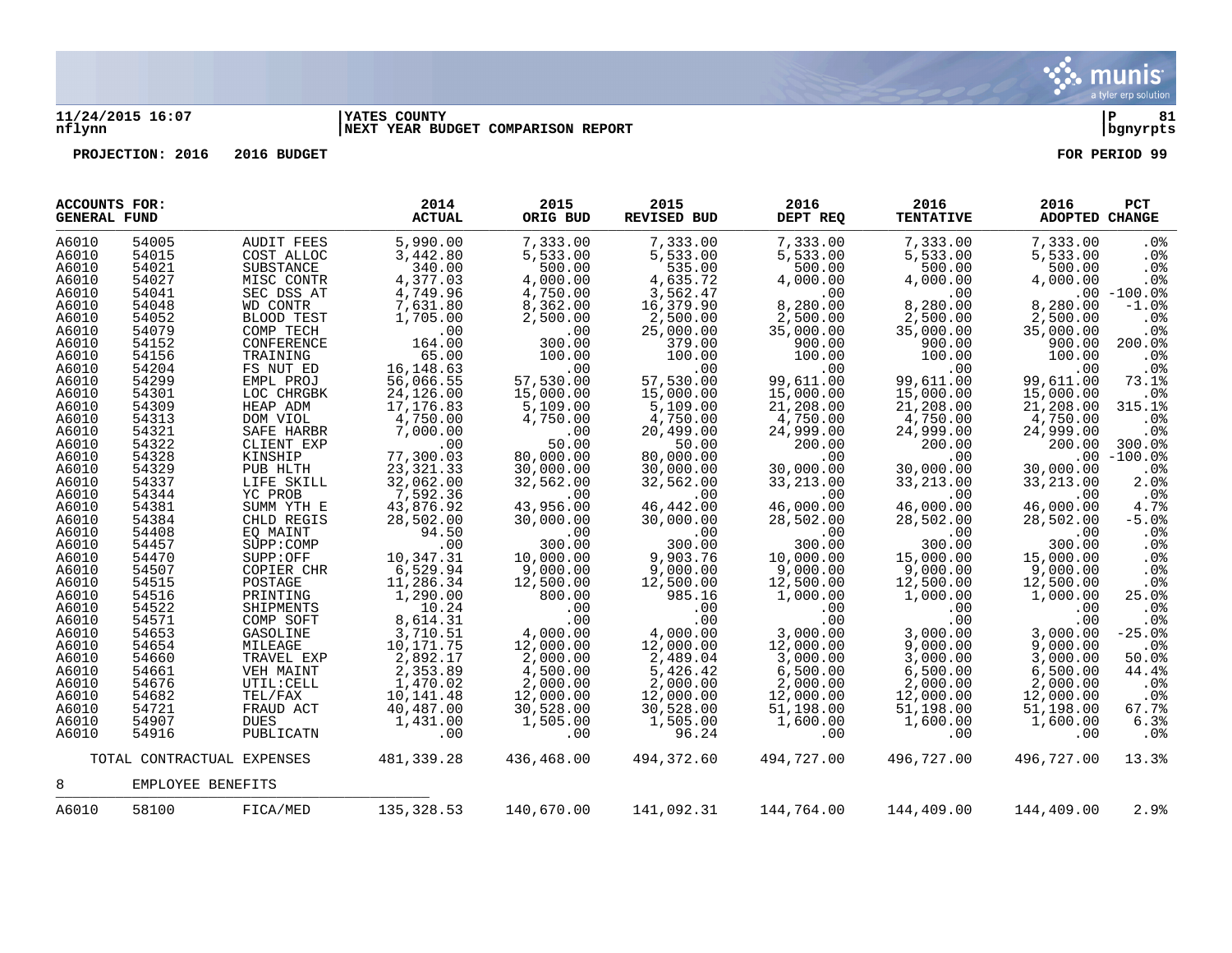

# **11/24/2015 16:07 |YATES COUNTY |P 82 nflynn |NEXT YEAR BUDGET COMPARISON REPORT |bgnyrpts**

| ACCOUNTS FOR:<br><b>GENERAL FUND</b> |                                                         |                        | 2014<br><b>ACTUAL</b>       | 2015<br>ORIG BUD        | 2015<br>REVISED BUD      | 2016<br>DEPT REQ         | 2016<br><b>TENTATIVE</b> | 2016<br>ADOPTED                  | PCT<br>CHANGE  |
|--------------------------------------|---------------------------------------------------------|------------------------|-----------------------------|-------------------------|--------------------------|--------------------------|--------------------------|----------------------------------|----------------|
| A6010<br>A6010                       | 58303<br>58305                                          | INS-CSEA<br>INS-NON UN | 431,704.35<br>21,723.96     | 449,919.00<br>21,724.00 | 449,919.00<br>28,206.70  | 487.001.00<br>50,829.00  | 487,153.00<br>50,137.00  | 487.153.00<br>50,137.00          | 8.2%<br>134.0% |
|                                      | TOTAL EMPLOYEE BENEFITS<br>TOTAL SOC SERVCS ADMINISTRAT |                        | 588,756.84<br>$-606.931.49$ | 612,313.00<br>15,371.00 | 619,218.01<br>629,702.10 | 682,594.00<br>760,722.00 | 681,699.00<br>740,670.00 | 681,699.00<br>740,670.00 4849.1% | 11.5%          |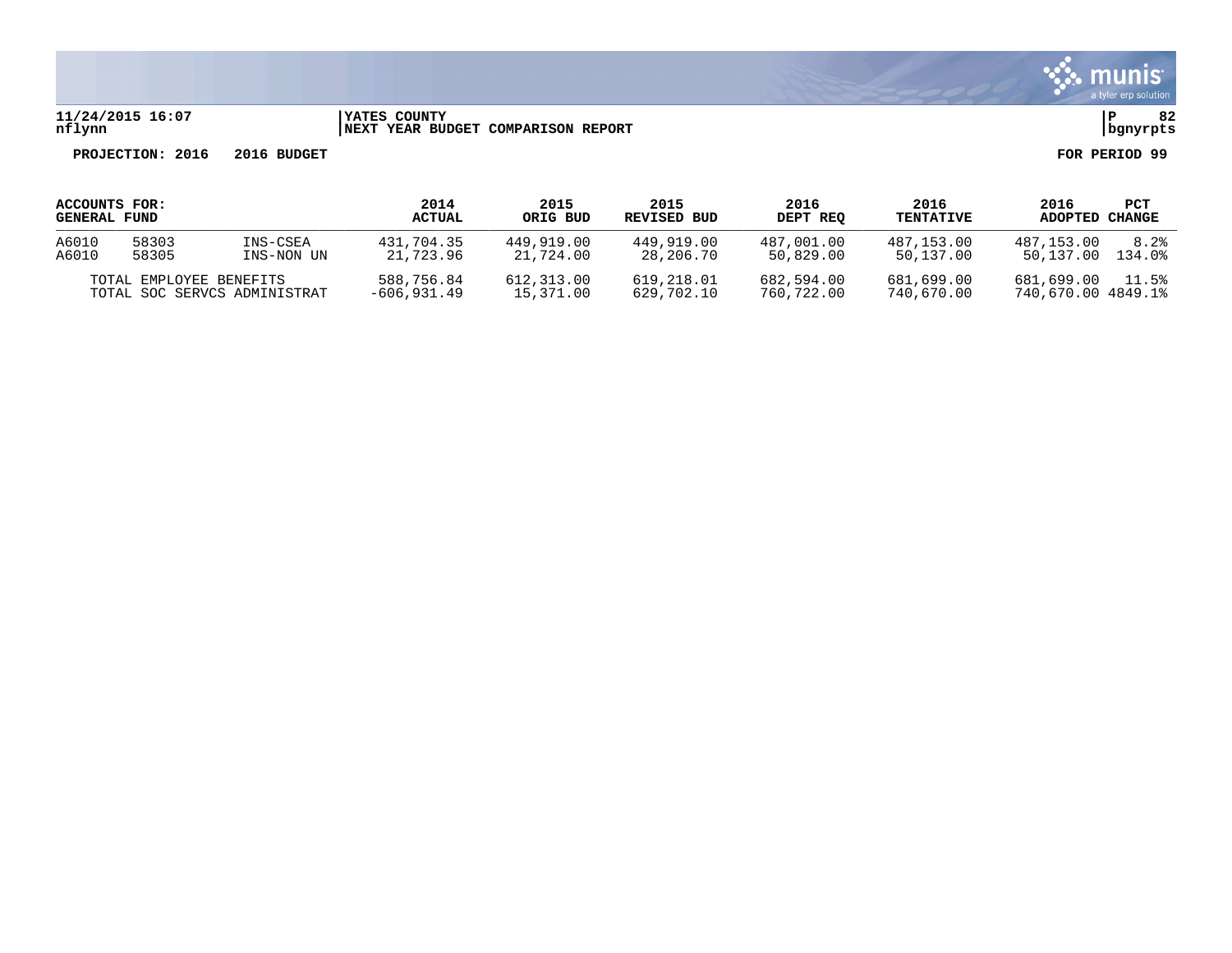|                                             |                                              |                                                |                                                                  |                                          |                                                    |                                           |                                           | n                                              | a tyler erp solution                      |
|---------------------------------------------|----------------------------------------------|------------------------------------------------|------------------------------------------------------------------|------------------------------------------|----------------------------------------------------|-------------------------------------------|-------------------------------------------|------------------------------------------------|-------------------------------------------|
| nflynn                                      | 11/24/2015 16:07                             |                                                | <b>YATES COUNTY</b><br><b>NEXT YEAR BUDGET COMPARISON REPORT</b> |                                          |                                                    |                                           |                                           |                                                | 83<br>P<br>bgnyrpts                       |
|                                             | PROJECTION: 2016                             | 2016 BUDGET                                    |                                                                  |                                          |                                                    |                                           |                                           |                                                | FOR PERIOD 99                             |
| <b>ACCOUNTS FOR:</b><br><b>GENERAL FUND</b> |                                              |                                                | 2014<br><b>ACTUAL</b>                                            | 2015<br>ORIG BUD                         | 2015<br>REVISED BUD                                | 2016<br>DEPT REQ                          | 2016<br><b>TENTATIVE</b>                  | 2016<br><b>ADOPTED</b>                         | <b>PCT</b><br><b>CHANGE</b>               |
| 6055                                        | DAY CARE                                     |                                                |                                                                  |                                          |                                                    |                                           |                                           |                                                |                                           |
| 0                                           | REVENUES                                     |                                                |                                                                  |                                          |                                                    |                                           |                                           |                                                |                                           |
| A6055<br>A6055<br>A6055<br>A6055            | 41855<br>42701<br>43655<br>44655             | REPAY-DC<br>PR YR RFND<br>DAY CARE<br>DAY CARE | $-4,985.50$<br>.00<br>$-4,625.00$<br>.00                         | $-2,000.00$<br>.00<br>$-4,500.00$<br>.00 | $-2,000.00$<br>.00<br>$-4,500.00$<br>$-192,000.00$ | .00<br>.00<br>$-900.00$<br>$-197, 400.00$ | .00<br>.00<br>$-900.00$<br>$-197, 400.00$ | $.00 \,$<br>.00<br>$-900.00$<br>$-197, 400.00$ | $-100.0%$<br>$.0\%$<br>$-80.0%$<br>$.0\%$ |
|                                             | TOTAL REVENUES                               |                                                | $-9,610.50$                                                      | $-6,500.00$                              | $-198,500.00$                                      | $-198,300.00$                             | $-198,300.00$                             | $-198,300.00$ 2950.8%                          |                                           |
| 4                                           | CONTRACTUAL EXPENSES                         |                                                |                                                                  |                                          |                                                    |                                           |                                           |                                                |                                           |
| A6055                                       | 54303                                        | DAY CARE                                       | 196,915.80                                                       | 210,000.00                               | 210,000.00                                         | 210,000.00                                | 210,000.00                                | 210,000.00                                     | $.0\%$                                    |
|                                             | TOTAL CONTRACTUAL EXPENSES<br>TOTAL DAY CARE |                                                | 196,915.80<br>187,305.30                                         | 210,000.00<br>203,500.00                 | 210,000.00<br>11,500.00                            | 210,000.00<br>11,700.00                   | 210,000.00<br>11,700.00                   | 210,000.00<br>11,700.00                        | $.0\%$<br>$-94.3%$                        |

 $\ddot{\mathbf{w}}$  munis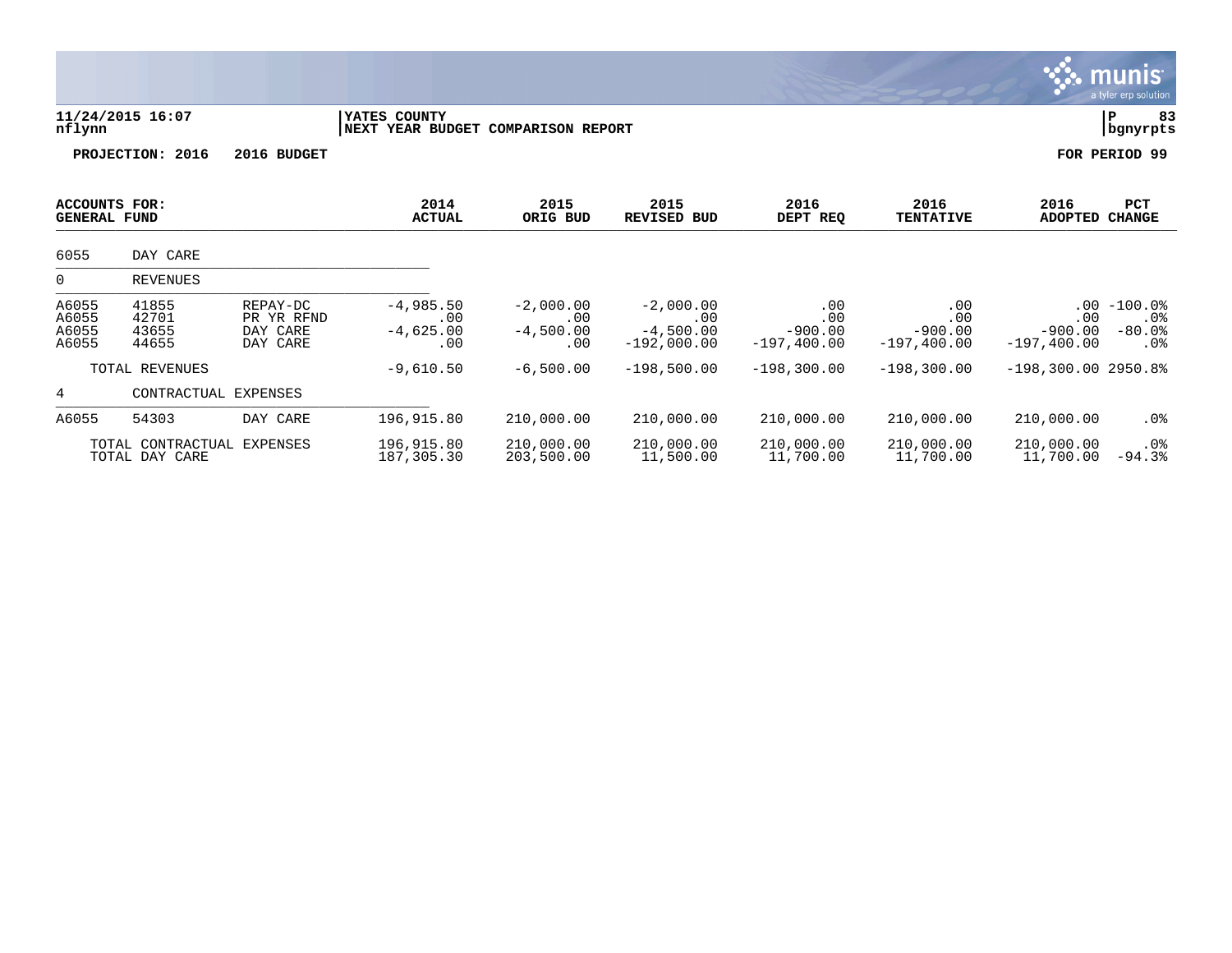|                                             |                                                            |                                              |                                           |                                            |                                                |                                            |                                            |                                            | munis<br>a tyler erp solution    |
|---------------------------------------------|------------------------------------------------------------|----------------------------------------------|-------------------------------------------|--------------------------------------------|------------------------------------------------|--------------------------------------------|--------------------------------------------|--------------------------------------------|----------------------------------|
| nflynn                                      | 11/24/2015 16:07                                           |                                              | YATES COUNTY<br>NEXT YEAR BUDGET          | <b>COMPARISON REPORT</b>                   |                                                |                                            |                                            |                                            | ΙP<br>84<br>bgnyrpts             |
|                                             | PROJECTION: 2016                                           | 2016 BUDGET                                  |                                           |                                            |                                                |                                            |                                            |                                            | FOR PERIOD 99                    |
| <b>ACCOUNTS FOR:</b><br><b>GENERAL FUND</b> |                                                            |                                              | 2014<br><b>ACTUAL</b>                     | 2015<br>ORIG BUD                           | 2015<br><b>REVISED BUD</b>                     | 2016<br>DEPT REQ                           | 2016<br><b>TENTATIVE</b>                   | 2016<br><b>ADOPTED</b>                     | <b>PCT</b><br><b>CHANGE</b>      |
| 6070                                        |                                                            | SERVICES FOR RECIPIENTS                      |                                           |                                            |                                                |                                            |                                            |                                            |                                  |
| 0                                           | <b>REVENUES</b>                                            |                                              |                                           |                                            |                                                |                                            |                                            |                                            |                                  |
| A6070<br>A6070                              | 41870<br>44670                                             | REPAY RECI<br>RECIPIENT                      | $-1,741.32$<br>$-79, 153.00$              | .00<br>$-102, 555.00$                      | .00<br>$-102, 555.00$                          | .00<br>$-71,700.00$                        | .00<br>$-71,700.00$                        | .00<br>$-71,700.00$                        | $.0\%$<br>$-30.1%$               |
|                                             | TOTAL REVENUES                                             |                                              | $-80,894.32$                              | $-102, 555.00$                             | $-102,555.00$                                  | $-71,700.00$                               | $-71,700.00$                               | $-71,700,00$                               | $-30.1%$                         |
| 4                                           | CONTRACTUAL EXPENSES                                       |                                              |                                           |                                            |                                                |                                            |                                            |                                            |                                  |
| A6070<br>A6070<br>A6070<br>A6070            | 54302<br>54303<br>54304<br>54318                           | COUNSEL<br>DAY CARE<br>FAM AID<br>VALIDATION | 46,136.46<br>1,807.74<br>78,208.41<br>.00 | 69,000.00<br>2,000.00<br>100,000.00<br>.00 | 69,000.00<br>2,000.00<br>98,675.00<br>1,325.00 | 69,000.00<br>2,000.00<br>110,000.00<br>.00 | 69,000.00<br>2,000.00<br>110,000.00<br>.00 | 69,000.00<br>2,000.00<br>110,000.00<br>.00 | $.0\%$<br>$.0\%$<br>10.0%<br>.0% |
|                                             | TOTAL CONTRACTUAL EXPENSES<br>TOTAL SERVICES FOR RECIPIENT |                                              | 126, 152.61<br>45, 258. 29                | 171,000.00<br>68,445.00                    | 171,000.00<br>68,445.00                        | 181,000.00<br>109,300.00                   | 181,000.00<br>109,300.00                   | 181,000.00<br>109,300.00                   | 5.8%<br>59.7%                    |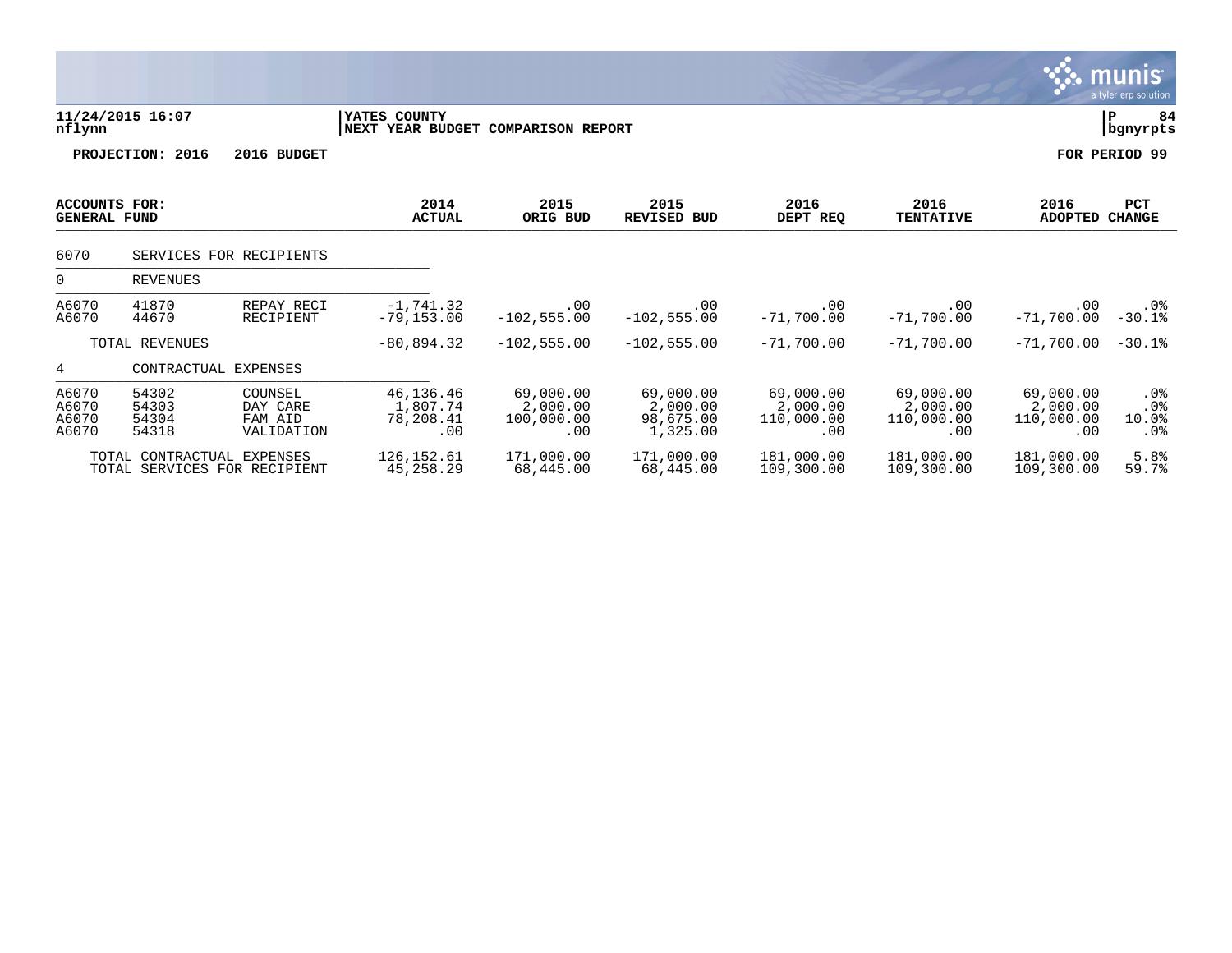|                                      |                                                        |                                       |                                                    |                                    |                                   |                            |                            |                          | munis <sup>.</sup><br>a tyler erp solution |
|--------------------------------------|--------------------------------------------------------|---------------------------------------|----------------------------------------------------|------------------------------------|-----------------------------------|----------------------------|----------------------------|--------------------------|--------------------------------------------|
| nflynn                               | 11/24/2015 16:07                                       |                                       | YATES COUNTY<br>NEXT YEAR BUDGET COMPARISON REPORT |                                    |                                   |                            |                            |                          | 85<br>P<br>  bgnyrpts                      |
|                                      | PROJECTION: 2016                                       | 2016 BUDGET                           |                                                    |                                    |                                   |                            |                            |                          | FOR PERIOD 99                              |
| ACCOUNTS FOR:<br><b>GENERAL FUND</b> |                                                        |                                       | 2014<br><b>ACTUAL</b>                              | 2015<br>ORIG BUD                   | 2015<br><b>REVISED BUD</b>        | 2016<br>DEPT REQ           | 2016<br><b>TENTATIVE</b>   | 2016<br><b>ADOPTED</b>   | PCT<br><b>CHANGE</b>                       |
| 6101                                 | MEDICAL ASSISTANCE                                     |                                       |                                                    |                                    |                                   |                            |                            |                          |                                            |
| $\Omega$                             | <b>REVENUES</b>                                        |                                       |                                                    |                                    |                                   |                            |                            |                          |                                            |
| A6101<br>A6101<br>A6101              | 41801<br>43601<br>44601                                | REPAY MED<br>MED ASSIST<br>MED ASSIST | $-79,715.99$<br>39,682.00<br>36,188.00             | .00<br>$-1, 250.00$<br>$-1,250.00$ | .00<br>$-1,250.00$<br>$-1,250.00$ | $-12,500.00$<br>.00<br>.00 | $-12,500.00$<br>.00<br>.00 | $-12,500.00$<br>$.00 \,$ | .0%<br>$.00 - 100.0$<br>$-100.0$ °         |
|                                      | TOTAL REVENUES                                         |                                       | $-3,845.99$                                        | $-2,500.00$                        | $-2,500.00$                       | $-12,500.00$               | $-12,500.00$               | $-12,500.00$             | 400.0%                                     |
| 4                                    | CONTRACTUAL EXPENSES                                   |                                       |                                                    |                                    |                                   |                            |                            |                          |                                            |
| A6101                                | 54311                                                  | MED ASSIST                            | 2,181.13                                           | 2,500.00                           | 2,500.00                          | 1,000.00                   | 1,000.00                   | 1,000.00                 | $-60.0$ %                                  |
|                                      | TOTAL CONTRACTUAL EXPENSES<br>TOTAL MEDICAL ASSISTANCE |                                       | 2,181.13<br>$-1,664.86$                            | 2,500.00<br>.00                    | 2,500.00<br>.00                   | 1,000.00<br>$-11,500.00$   | 1,000.00<br>$-11,500.00$   | 1,000.00<br>$-11,500.00$ | $-60.0$ %<br>$.0\%$                        |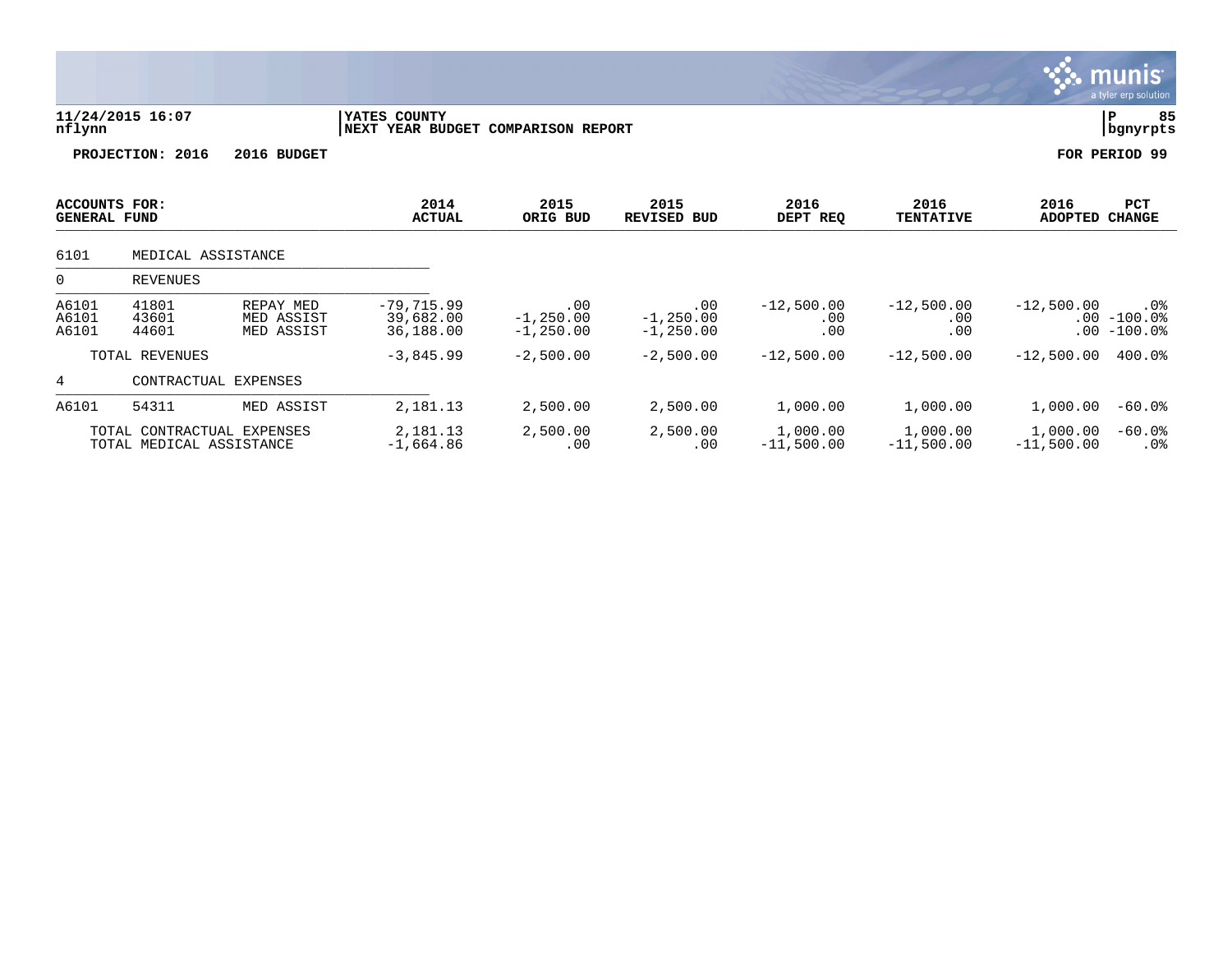|                               |                            |                              |                                                            |                              |                              |                              |                              |                              | <u>есе пішніз і</u><br>a tyler erp solution |
|-------------------------------|----------------------------|------------------------------|------------------------------------------------------------|------------------------------|------------------------------|------------------------------|------------------------------|------------------------------|---------------------------------------------|
| nflynn                        | 11/24/2015 16:07           |                              | <b>IYATES COUNTY</b><br>NEXT YEAR BUDGET COMPARISON REPORT |                              |                              |                              |                              |                              | 86<br>P<br>  bgnyrpts                       |
|                               | PROJECTION: 2016           | 2016 BUDGET                  |                                                            |                              |                              |                              |                              |                              | FOR PERIOD 99                               |
| ACCOUNTS FOR:<br>GENERAL FUND |                            |                              | 2014<br><b>ACTUAL</b>                                      | 2015<br>ORIG BUD             | 2015<br>REVISED BUD          | 2016<br>DEPT REQ             | 2016<br><b>TENTATIVE</b>     | 2016<br>ADOPTED CHANGE       | PCT                                         |
| 6102                          |                            | MEDICAID MGMT INFO SYSTEM    |                                                            |                              |                              |                              |                              |                              |                                             |
| 4                             | CONTRACTUAL EXPENSES       |                              |                                                            |                              |                              |                              |                              |                              |                                             |
| A6102                         | 54312                      | MMIS                         | 4,290,532.00                                               | 4,284,984.00                 | 4,284,984.00                 | 4,159,571.00                 | 4,159,571.00                 | 4,159,571.00                 | $-2.9%$                                     |
|                               | TOTAL CONTRACTUAL EXPENSES | TOTAL MEDICAID MGMT INFO SYS | 4,290,532.00<br>4,290,532.00                               | 4,284,984.00<br>4,284,984.00 | 4,284,984.00<br>4,284,984.00 | 4,159,571.00<br>4,159,571.00 | 4,159,571.00<br>4,159,571.00 | 4,159,571.00<br>4,159,571.00 | $-2.9%$<br>$-2.9%$                          |

 $\sim$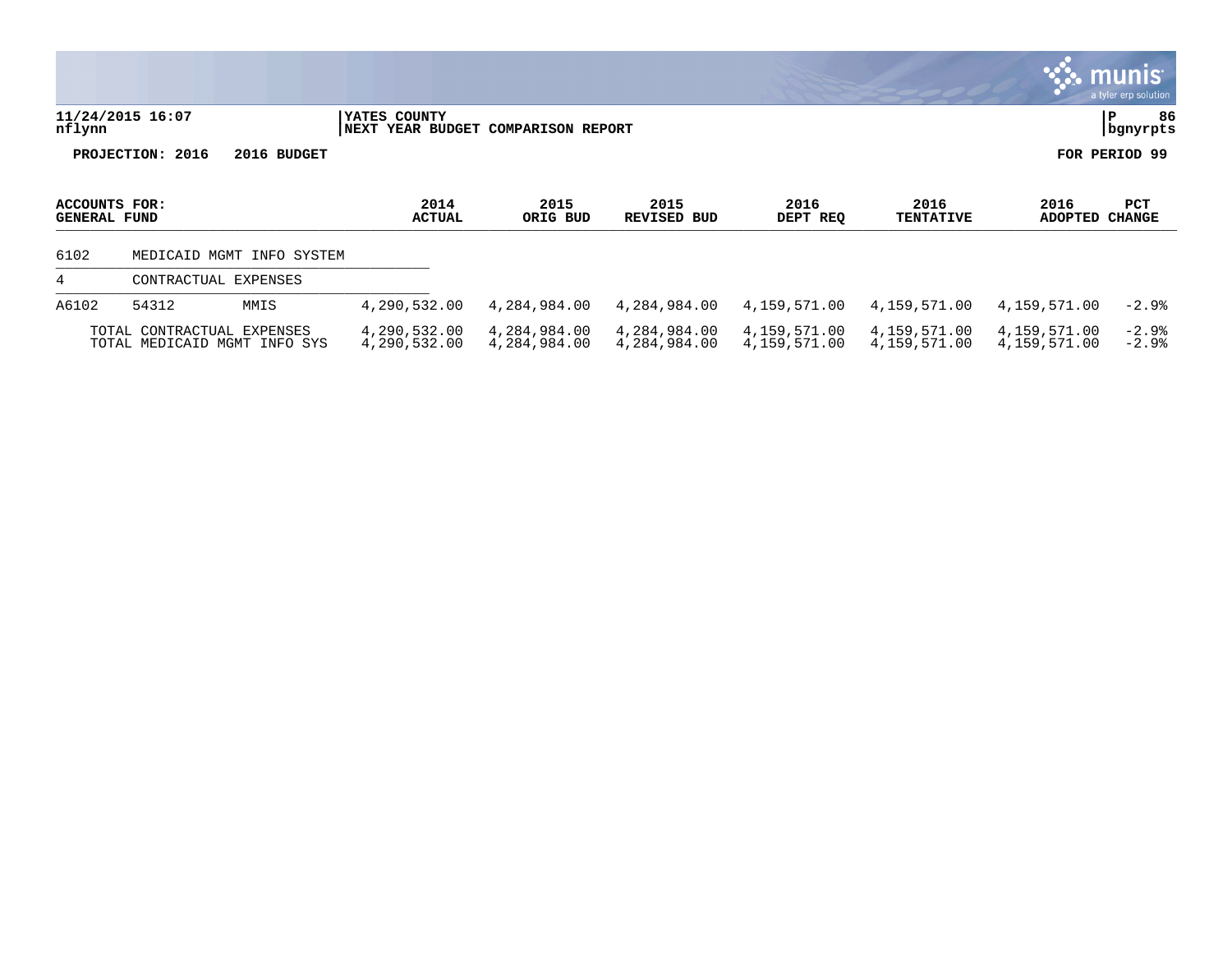|                                             |                                                       |                                                             |                                                                 |                                                               |                                                                                |                                                                         |                                                                            |                                                                          | a tyler erp solution                             |
|---------------------------------------------|-------------------------------------------------------|-------------------------------------------------------------|-----------------------------------------------------------------|---------------------------------------------------------------|--------------------------------------------------------------------------------|-------------------------------------------------------------------------|----------------------------------------------------------------------------|--------------------------------------------------------------------------|--------------------------------------------------|
| nflynn                                      | 11/24/2015 16:07                                      |                                                             | YATES COUNTY                                                    | NEXT YEAR BUDGET COMPARISON REPORT                            |                                                                                |                                                                         |                                                                            |                                                                          |                                                  |
|                                             | PROJECTION: 2016                                      | 2016 BUDGET                                                 |                                                                 |                                                               |                                                                                |                                                                         |                                                                            |                                                                          | FOR PERIOD 99                                    |
| <b>ACCOUNTS FOR:</b><br><b>GENERAL FUND</b> |                                                       |                                                             | 2014<br><b>ACTUAL</b>                                           | 2015<br>ORIG BUD                                              | 2015<br><b>REVISED BUD</b>                                                     | 2016<br>DEPT REQ                                                        | 2016<br><b>TENTATIVE</b>                                                   | 2016<br><b>ADOPTED</b>                                                   | PCT<br><b>CHANGE</b>                             |
| 6109                                        | FAMILY ASSISTANCE                                     |                                                             |                                                                 |                                                               |                                                                                |                                                                         |                                                                            |                                                                          |                                                  |
| 0                                           | <b>REVENUES</b>                                       |                                                             |                                                                 |                                                               |                                                                                |                                                                         |                                                                            |                                                                          |                                                  |
| A6109<br>A6109<br>A6109<br>A6109<br>A6109   | 41809<br>42701<br>43609<br>44609<br>44615             | REPAY-FAM<br>PR YR RFND<br>FAM ASSIST<br>FAM ASSIST<br>FFFS | $-100, 432.36$<br>.00<br>$-267,574.00$<br>$-567, 434.00$<br>.00 | $-90,000.00$<br>.00<br>$-138,978.00$<br>$-568, 369.00$<br>.00 | $-90,000.00$<br>$.00 \ \,$<br>$-138,978.00$<br>$-568, 369.00$<br>$-385,026.00$ | $-90,000.00$<br>.00<br>$-111, 200.00$<br>$-691,300.00$<br>$-365,000.00$ | $-90,000.00$<br>$.00 \,$<br>$-111, 200.00$<br>-691,300.00<br>$-365,000.00$ | $-90,000.00$<br>.00<br>$-111, 200.00$<br>$-691, 300.00$<br>$-365,000.00$ | $.0\%$<br>$.0\%$<br>$-20.0$ °<br>21.6%<br>$.0\%$ |
|                                             | TOTAL REVENUES                                        |                                                             | $-935, 440.36$                                                  | $-797,347.00$                                                 | $-1,182,373.00$                                                                | $-1, 257, 500.00$                                                       | $-1,257,500.00$                                                            | $-1, 257, 500.00$                                                        | 57.7%                                            |
| 4                                           | CONTRACTUAL EXPENSES                                  |                                                             |                                                                 |                                                               |                                                                                |                                                                         |                                                                            |                                                                          |                                                  |
| A6109                                       | 54305                                                 | FAM ASSIST                                                  | 1,909,093.43                                                    | 2,053,855.00                                                  | 1,988,009.69                                                                   | 1,350,000.00                                                            | 1,350,000.00                                                               | 1,350,000.00                                                             | $-34.3%$                                         |
|                                             | TOTAL CONTRACTUAL EXPENSES<br>TOTAL FAMILY ASSISTANCE |                                                             | 1,909,093.43<br>973,653.07                                      | 2,053,855.00<br>1,256,508.00                                  | 1,988,009.69<br>805,636.69                                                     | 1,350,000.00<br>92,500.00                                               | 1,350,000.00<br>92,500.00                                                  | 1,350,000.00<br>92,500.00                                                | $-34.3%$<br>$-92.6%$                             |

 $\sqrt{2}$  munis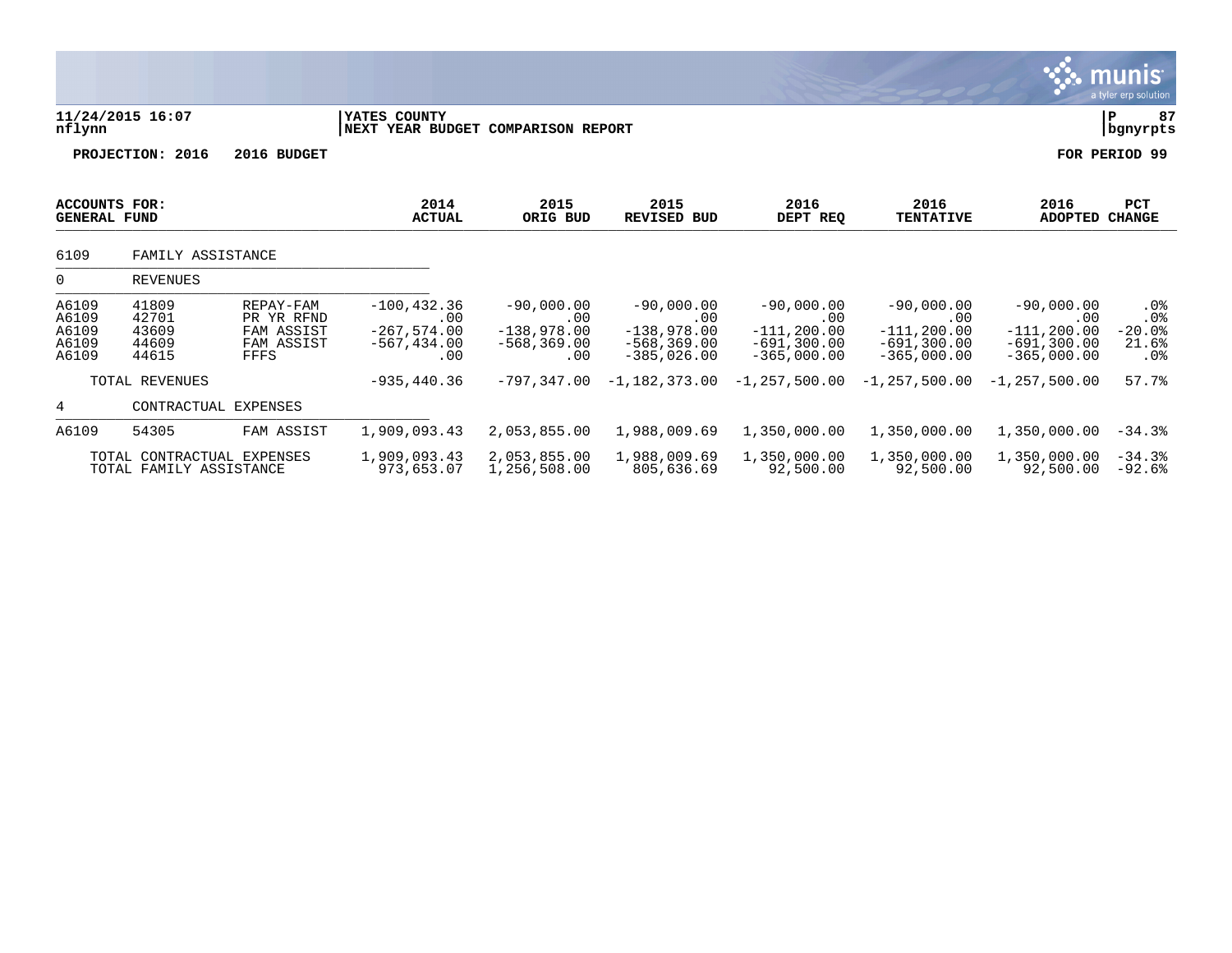|                                      |                                       |                                                |                                                                   |                                                                  |                                                                  |                                                                |                                                                |                                                                | munis <sup>.</sup><br>a tyler erp solution |
|--------------------------------------|---------------------------------------|------------------------------------------------|-------------------------------------------------------------------|------------------------------------------------------------------|------------------------------------------------------------------|----------------------------------------------------------------|----------------------------------------------------------------|----------------------------------------------------------------|--------------------------------------------|
| nflynn                               | 11/24/2015 16:07                      |                                                | YATES COUNTY<br>NEXT YEAR BUDGET COMPARISON REPORT                |                                                                  |                                                                  |                                                                |                                                                |                                                                | 88<br>P<br>bgnyrpts                        |
|                                      | PROJECTION: 2016                      | 2016 BUDGET                                    |                                                                   |                                                                  |                                                                  |                                                                |                                                                |                                                                | FOR PERIOD 99                              |
| ACCOUNTS FOR:<br><b>GENERAL FUND</b> |                                       |                                                | 2014<br><b>ACTUAL</b>                                             | 2015<br>ORIG BUD                                                 | 2015<br><b>REVISED BUD</b>                                       | 2016<br>DEPT REQ                                               | 2016<br><b>TENTATIVE</b>                                       | 2016<br><b>ADOPTED</b>                                         | <b>PCT</b><br><b>CHANGE</b>                |
| 6119                                 | CHILD CARE                            |                                                |                                                                   |                                                                  |                                                                  |                                                                |                                                                |                                                                |                                            |
| 0                                    | <b>REVENUES</b>                       |                                                |                                                                   |                                                                  |                                                                  |                                                                |                                                                |                                                                |                                            |
| A6119<br>A6119<br>A6119<br>A6119     | 41819<br>43619<br>44619<br>44661      | REPAY CC<br>CHILD CARE<br>CHILD CARE<br>F&C BG | $-115, 594.96$<br>$-189, 102.00$<br>$-50,061.00$<br>$-16, 325.00$ | $-130,000.00$<br>$-193, 360.00$<br>$-70, 340.00$<br>$-16,000.00$ | $-130,000.00$<br>$-193, 360.00$<br>$-70, 340.00$<br>$-16,000.00$ | $-30,000.00$<br>$-166, 462.00$<br>$-50,286.00$<br>$-16,000.00$ | $-30.000.00$<br>$-166, 462.00$<br>$-50,286.00$<br>$-16,000.00$ | $-30,000.00$<br>$-166, 462.00$<br>$-50.286.00$<br>$-16,000.00$ | $-76.9%$<br>$-13.9%$<br>$-28.5%$<br>$.0\%$ |
|                                      | TOTAL REVENUES                        |                                                | $-371,082.96$                                                     | $-409,700.00$                                                    | $-409,700.00$                                                    | $-262,748.00$                                                  | $-262,748.00$                                                  | $-262,748.00$                                                  | $-35.9%$                                   |
| 4                                    | CONTRACTUAL EXPENSES                  |                                                |                                                                   |                                                                  |                                                                  |                                                                |                                                                |                                                                |                                            |
| A6119                                | 54307                                 | FOSTER                                         | 439,779.92                                                        | 624,011.00                                                       | 624,011.00                                                       | 400,000.00                                                     | 400,000.00                                                     | 400,000.00                                                     | $-35.9%$                                   |
|                                      | TOTAL CONTRACTUAL<br>TOTAL CHILD CARE | EXPENSES                                       | 439,779.92<br>68,696.96                                           | 624,011.00<br>214, 311.00                                        | 624,011.00<br>214, 311.00                                        | 400,000.00<br>137,252.00                                       | 400,000.00<br>137,252.00                                       | 400,000,00<br>137,252.00                                       | $-35.9%$<br>$-36.0%$                       |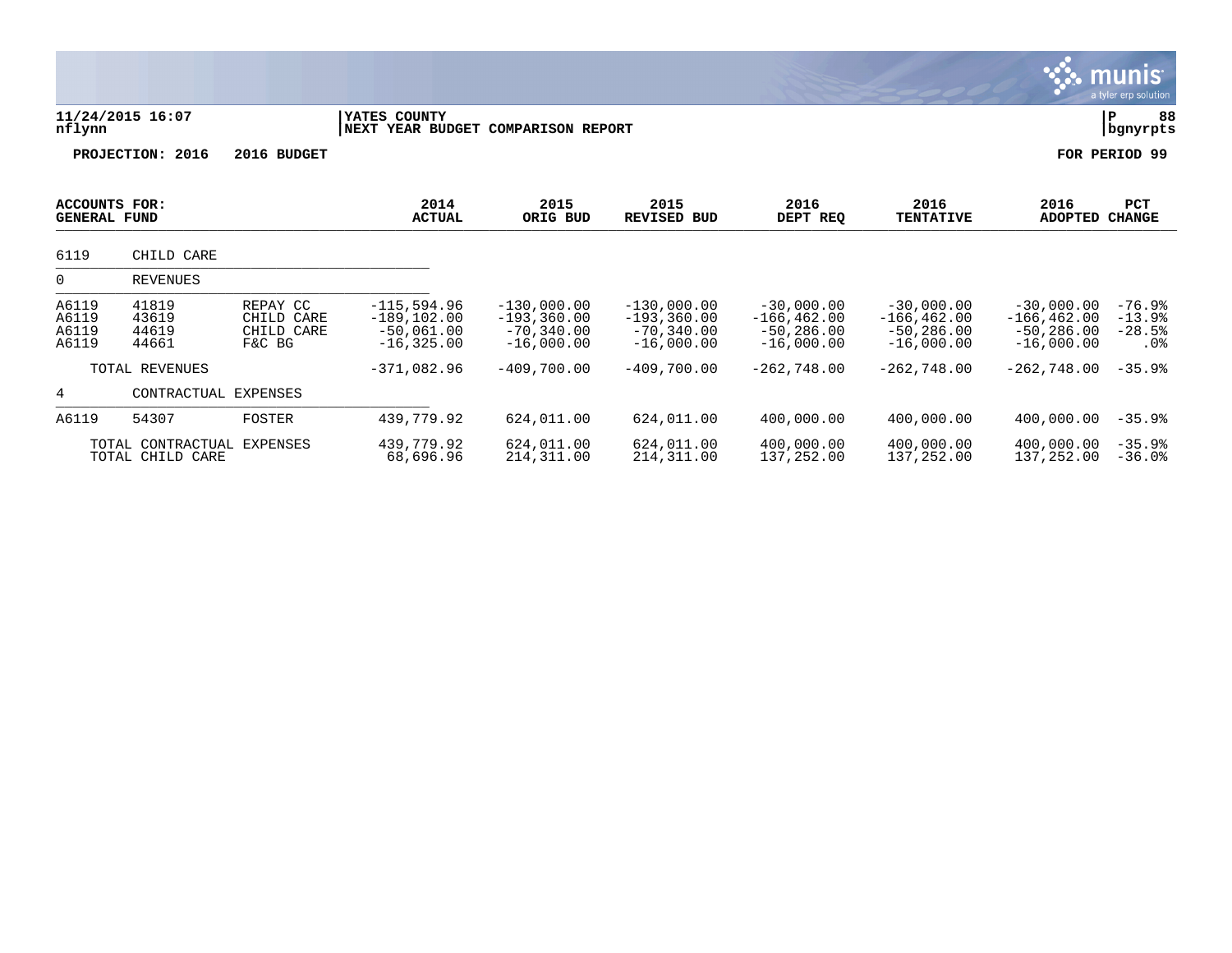|                                      |                            |                                |                                                    |                                     |                                     |                                     |                                     |                              | <b>munis</b><br>a tyler erp solution. |
|--------------------------------------|----------------------------|--------------------------------|----------------------------------------------------|-------------------------------------|-------------------------------------|-------------------------------------|-------------------------------------|------------------------------|---------------------------------------|
| nflynn                               | 11/24/2015 16:07           |                                | YATES COUNTY<br>NEXT YEAR BUDGET COMPARISON REPORT |                                     |                                     |                                     |                                     |                              | $\, {\bf P}$<br>89<br>bgnyrpts        |
|                                      | PROJECTION: 2016           | 2016 BUDGET                    |                                                    |                                     |                                     |                                     |                                     |                              | FOR PERIOD 99                         |
| ACCOUNTS FOR:<br><b>GENERAL FUND</b> |                            |                                | 2014<br><b>ACTUAL</b>                              | 2015<br>ORIG BUD                    | 2015<br>REVISED BUD                 | 2016<br>DEPT REQ                    | 2016<br><b>TENTATIVE</b>            | 2016<br>ADOPTED              | <b>PCT</b><br><b>CHANGE</b>           |
| 6123                                 |                            | JUVENILE DELINQUENT CARE       |                                                    |                                     |                                     |                                     |                                     |                              |                                       |
| $\Omega$                             | <b>REVENUES</b>            |                                |                                                    |                                     |                                     |                                     |                                     |                              |                                       |
| A6123<br>A6123<br>A6123              | 41823<br>43623<br>44623    | REPAY JD<br>JD CARE<br>JD CARE | $-1,915.00$<br>$-88,040.40$<br>$-2,392.00$         | .00<br>$-138,978.00$<br>$-1,482.00$ | .00<br>$-138,978.00$<br>$-1,482.00$ | $-9,500.00$<br>$-139,000.00$<br>.00 | $-9,500.00$<br>$-139,000.00$<br>.00 | $-9,500.00$<br>$-139,000.00$ | $.0\%$<br>$.0\%$<br>$.00 - 100.0%$    |
|                                      | TOTAL REVENUES             |                                | $-92,347.40$                                       | $-140, 460.00$                      | $-140, 460.00$                      | $-148,500.00$                       | $-148,500.00$                       | $-148,500.00$                | 5.7%                                  |
| 4                                    |                            | CONTRACTUAL EXPENSES           |                                                    |                                     |                                     |                                     |                                     |                              |                                       |
| A6123                                | 54310                      | JUV DELINO                     | 92,904.85                                          | 163,729.00                          | 196,561.99                          | 250,000.00                          | 250,000.00                          | 250,000.00                   | 52.7%                                 |
|                                      | TOTAL CONTRACTUAL EXPENSES | TOTAL JUVENILE DELINOUENT CA   | 92,904.85<br>557.45                                | 163,729.00<br>23,269.00             | 196,561.99<br>56,101.99             | 250,000.00<br>101,500.00            | 250,000.00<br>101,500.00            | 250,000.00<br>101,500.00     | 52.7%<br>336.2%                       |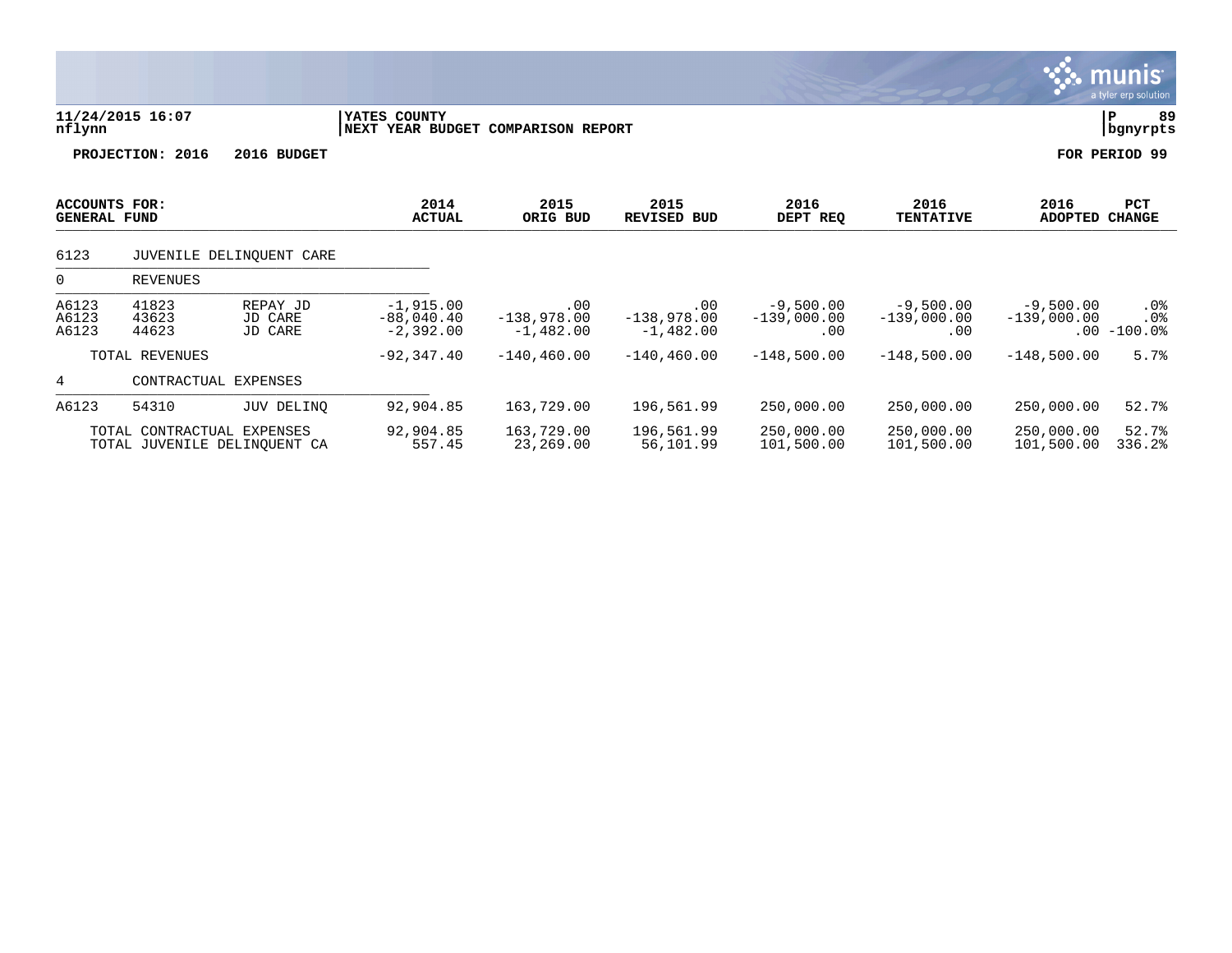|                                      |                            |                             |                                                    |                          |                          |                  |                          |                                                | <u>munis l</u><br>a tyler erp solution |
|--------------------------------------|----------------------------|-----------------------------|----------------------------------------------------|--------------------------|--------------------------|------------------|--------------------------|------------------------------------------------|----------------------------------------|
| nflynn                               | 11/24/2015 16:07           |                             | YATES COUNTY<br>NEXT YEAR BUDGET COMPARISON REPORT |                          |                          |                  |                          |                                                | 90<br>lР<br>  bgnyrpts                 |
|                                      | PROJECTION: 2016           | 2016 BUDGET                 |                                                    |                          |                          |                  |                          |                                                | FOR PERIOD 99                          |
| ACCOUNTS FOR:<br><b>GENERAL FUND</b> |                            |                             | 2014<br><b>ACTUAL</b>                              | 2015<br>ORIG BUD         | 2015<br>REVISED BUD      | 2016<br>DEPT REQ | 2016<br><b>TENTATIVE</b> | 2016<br>ADOPTED                                | PCT<br><b>CHANGE</b>                   |
| 6129                                 |                            | STATE TRAINING SCHOOL       |                                                    |                          |                          |                  |                          |                                                |                                        |
| 0                                    | <b>REVENUES</b>            |                             |                                                    |                          |                          |                  |                          |                                                |                                        |
| A6129                                | 41829                      | ST TRNG                     | $-100.00$                                          | .00                      | .00                      | .00              | .00                      | .00                                            | .0%                                    |
|                                      | TOTAL REVENUES             |                             | $-100.00$                                          | .00                      | .00                      | .00              | .00                      | .00                                            | $.0\%$                                 |
| 4                                    |                            | CONTRACTUAL EXPENSES        |                                                    |                          |                          |                  |                          |                                                |                                        |
| A6129                                | 54316                      | ST TRNG                     | 219,203.88                                         | 266,015.00               | 266,015.00               | .00              | 115,000.00               | $115,000.00 - 100.08$                          |                                        |
|                                      | TOTAL CONTRACTUAL EXPENSES | TOTAL STATE TRAINING SCHOOL | 219,203.88<br>219,103.88                           | 266,015.00<br>266,015.00 | 266,015.00<br>266,015.00 | .00<br>.00       | 115,000.00<br>115,000.00 | $115,000.00 - 100.08$<br>$115,000.00 - 100.08$ |                                        |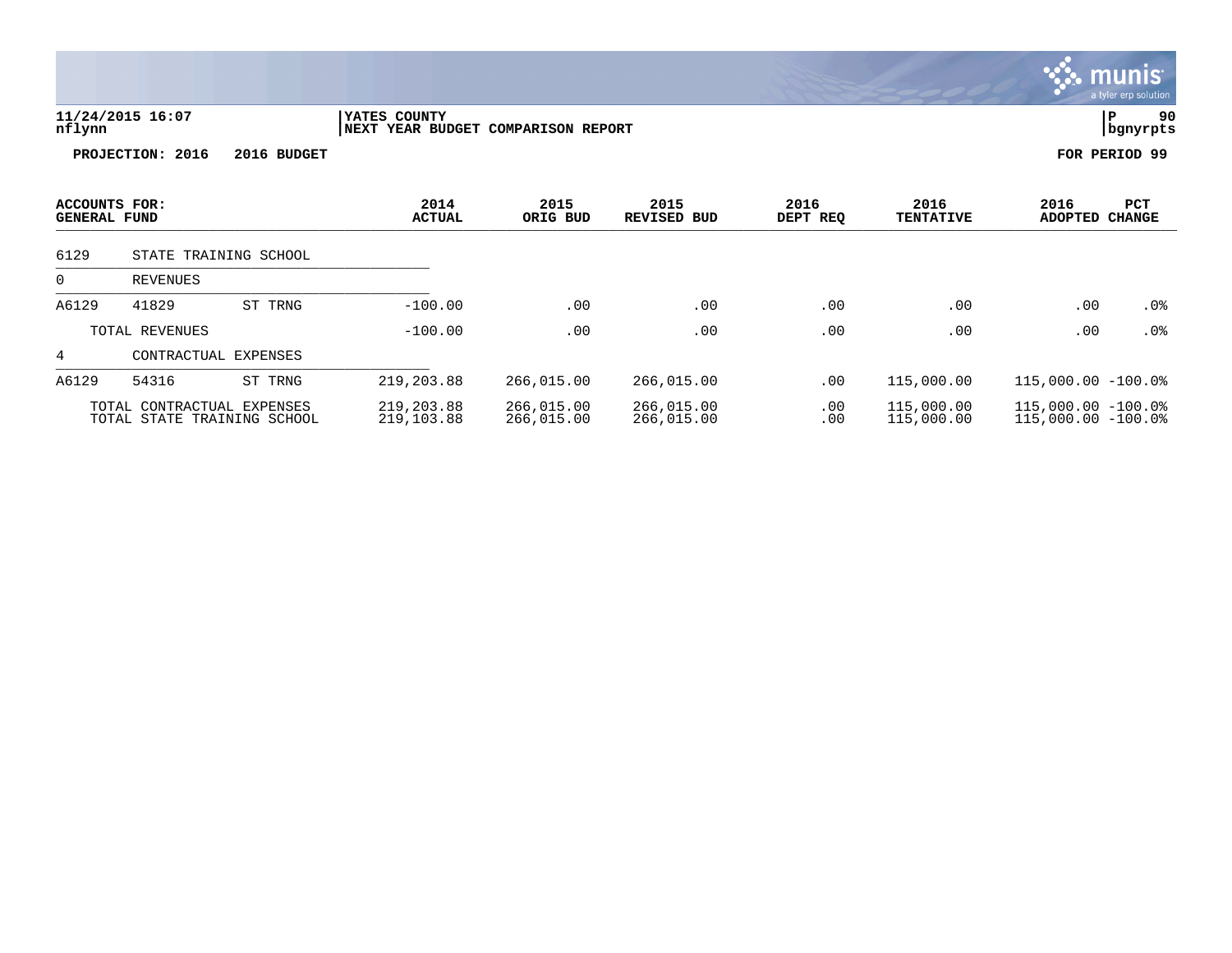|                                             |                                                |                                      |                                                    |                                      |                                      |                                      |                                      |                                      | munis <sup>.</sup><br>a tyler erp solution |
|---------------------------------------------|------------------------------------------------|--------------------------------------|----------------------------------------------------|--------------------------------------|--------------------------------------|--------------------------------------|--------------------------------------|--------------------------------------|--------------------------------------------|
| nflynn                                      | 11/24/2015 16:07                               |                                      | YATES COUNTY<br>NEXT YEAR BUDGET COMPARISON REPORT |                                      |                                      |                                      |                                      |                                      | $\, {\bf P}$<br>91<br>bgnyrpts             |
|                                             | PROJECTION: 2016                               | 2016 BUDGET                          |                                                    |                                      |                                      |                                      |                                      |                                      | FOR PERIOD 99                              |
| <b>ACCOUNTS FOR:</b><br><b>GENERAL FUND</b> |                                                |                                      | 2014<br><b>ACTUAL</b>                              | 2015<br>ORIG BUD                     | 2015<br><b>REVISED BUD</b>           | 2016<br>DEPT REQ                     | 2016<br><b>TENTATIVE</b>             | 2016<br><b>ADOPTED</b>               | <b>PCT</b><br><b>CHANGE</b>                |
| 6140                                        | SAFETY NET                                     |                                      |                                                    |                                      |                                      |                                      |                                      |                                      |                                            |
| $\Omega$                                    | <b>REVENUES</b>                                |                                      |                                                    |                                      |                                      |                                      |                                      |                                      |                                            |
| A6140<br>A6140<br>A6140                     | 41840<br>43640<br>44640                        | REPAY-SN<br>SAFETY NET<br>SAFETY NET | $-70, 283.74$<br>$-138, 406.00$<br>$-55.00$        | $-40,000.00$<br>$-133,865.00$<br>.00 | $-40,000.00$<br>$-133,865.00$<br>.00 | $-50,000.00$<br>$-188,036.00$<br>.00 | $-50,000.00$<br>$-188,036.00$<br>.00 | $-50,000.00$<br>$-188,036.00$<br>.00 | 25.0%<br>40.5%<br>. 0 %                    |
|                                             | TOTAL REVENUES                                 |                                      | $-208, 744.74$                                     | $-173,865.00$                        | $-173,865.00$                        | $-238,036.00$                        | $-238,036.00$                        | $-238,036.00$                        | 36.9%                                      |
| 4                                           | CONTRACTUAL EXPENSES                           |                                      |                                                    |                                      |                                      |                                      |                                      |                                      |                                            |
| A6140                                       | 54314                                          | SAFETY NET                           | 575, 428.14                                        | 570,000.00                           | 570,000.00                           | 720,000.00                           | 720,000.00                           | 720,000.00                           | 26.3%                                      |
|                                             | TOTAL CONTRACTUAL EXPENSES<br>TOTAL SAFETY NET |                                      | 575,428.14<br>366,683.40                           | 570,000.00<br>396,135.00             | 570,000.00<br>396,135.00             | 720,000.00<br>481,964.00             | 720,000.00<br>481,964.00             | 720,000.00<br>481,964.00             | 26.3%<br>21.7%                             |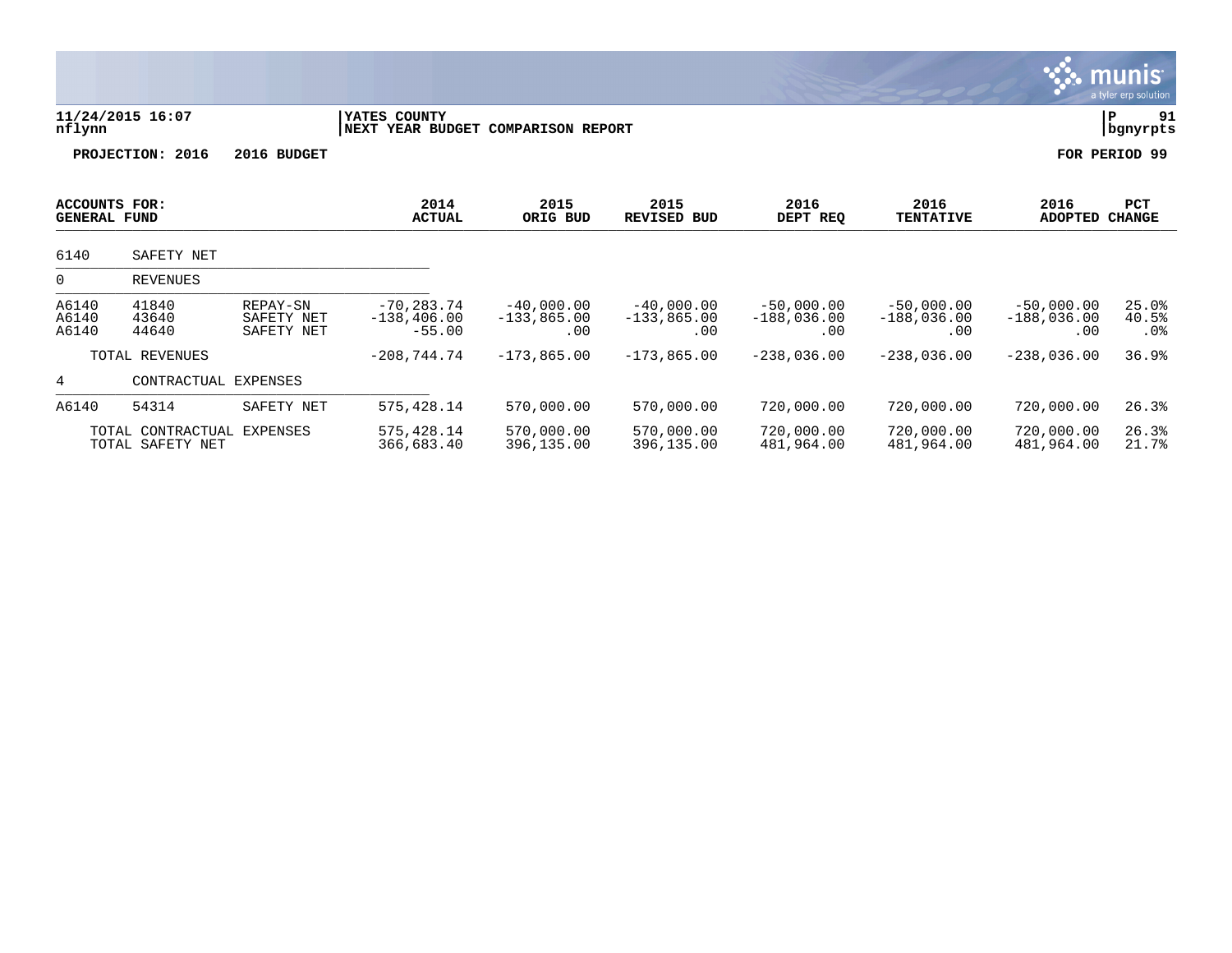|                                             |                                    |                           |                                                    |                          |                          |                          |                          |                          | munis'<br>a tyler erp solution |
|---------------------------------------------|------------------------------------|---------------------------|----------------------------------------------------|--------------------------|--------------------------|--------------------------|--------------------------|--------------------------|--------------------------------|
| nflynn                                      | 11/24/2015 16:07                   |                           | YATES COUNTY<br>NEXT YEAR BUDGET COMPARISON REPORT |                          |                          |                          |                          |                          | ΙP<br>92<br>  bgnyrpts         |
|                                             | PROJECTION: 2016                   | 2016 BUDGET               |                                                    |                          |                          |                          |                          |                          | FOR PERIOD 99                  |
| <b>ACCOUNTS FOR:</b><br><b>GENERAL FUND</b> |                                    |                           | 2014<br><b>ACTUAL</b>                              | 2015<br>ORIG BUD         | 2015<br>REVISED BUD      | 2016<br>DEPT REQ         | 2016<br><b>TENTATIVE</b> | 2016<br><b>ADOPTED</b>   | PCT<br><b>CHANGE</b>           |
| 6141                                        | H E A P                            |                           |                                                    |                          |                          |                          |                          |                          |                                |
| 0                                           | <b>REVENUES</b>                    |                           |                                                    |                          |                          |                          |                          |                          |                                |
| A6141<br>A6141                              | 41841<br>44641                     | REPAY HEAP<br><b>HEAP</b> | $-60, 285.61$<br>47,870.00                         | $-49,000.00$<br>.00      | $-49,000.00$<br>.00      | $-50,000.00$<br>.00      | $-50,000.00$<br>.00      | $-50,000.00$<br>.00      | 2.0%<br>.0%                    |
|                                             | TOTAL REVENUES                     |                           | $-12, 415.61$                                      | $-49,000.00$             | $-49,000.00$             | $-50,000.00$             | $-50,000.00$             | $-50,000.00$             | 2.0%                           |
| 4                                           | CONTRACTUAL EXPENSES               |                           |                                                    |                          |                          |                          |                          |                          |                                |
| A6141                                       | 54308                              | <b>HEAP</b>               | 12, 414.50                                         | 9,000.00                 | 9,000.00                 | 9,000.00                 | 9,000.00                 | 9,000.00                 | $.0\%$                         |
|                                             | TOTAL CONTRACTUAL<br>TOTAL H E A P | EXPENSES                  | 12,414.50<br>$-1.11$                               | 9,000.00<br>$-40,000.00$ | 9,000.00<br>$-40,000.00$ | 9,000.00<br>$-41,000.00$ | 9,000.00<br>$-41,000.00$ | 9,000.00<br>$-41,000.00$ | .0%<br>2.5%                    |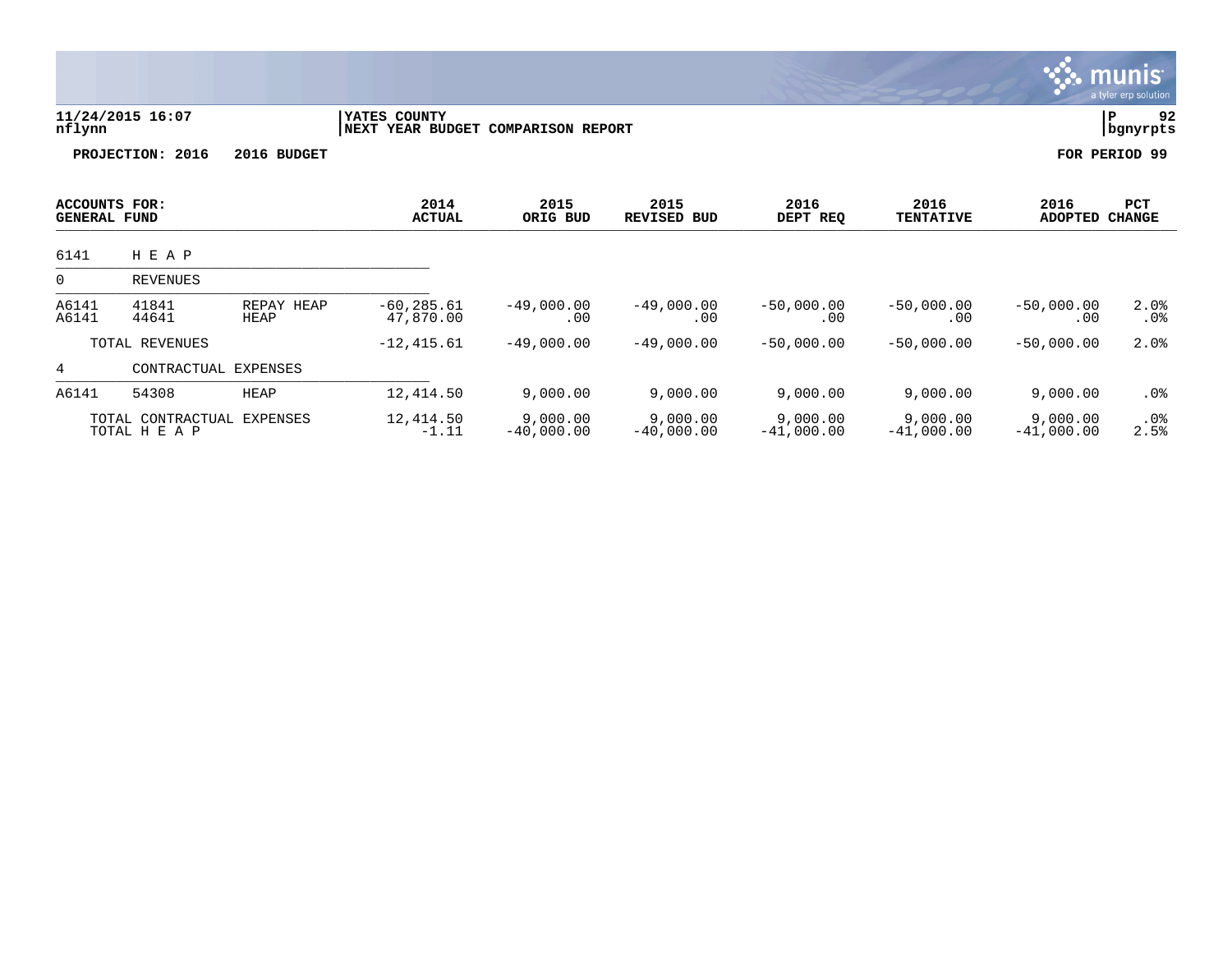|                                             |                            |                              |                                                    |                        |                            |                        |                          |                        | <b>munis</b><br>a tyler erp solution, |
|---------------------------------------------|----------------------------|------------------------------|----------------------------------------------------|------------------------|----------------------------|------------------------|--------------------------|------------------------|---------------------------------------|
| nflynn                                      | 11/24/2015 16:07           |                              | YATES COUNTY<br>NEXT YEAR BUDGET COMPARISON REPORT |                        |                            |                        |                          |                        | 93<br>ΙP<br>bgnyrpts                  |
|                                             | PROJECTION: 2016           | 2016 BUDGET                  |                                                    |                        |                            |                        |                          |                        | FOR PERIOD 99                         |
| <b>ACCOUNTS FOR:</b><br><b>GENERAL FUND</b> |                            |                              | 2014<br><b>ACTUAL</b>                              | 2015<br>ORIG BUD       | 2015<br><b>REVISED BUD</b> | 2016<br>DEPT REQ       | 2016<br><b>TENTATIVE</b> | 2016<br><b>ADOPTED</b> | <b>PCT</b><br><b>CHANGE</b>           |
| 6142                                        |                            | EMERGENCY AID FOR ADULTS     |                                                    |                        |                            |                        |                          |                        |                                       |
| 0                                           | REVENUES                   |                              |                                                    |                        |                            |                        |                          |                        |                                       |
| A6142<br>A6142                              | 41842<br>43642             | REPAY EAA<br>EAA             | $-233.63$<br>$-17,705.00$                          | .00<br>$-12,500.00$    | .00<br>$-12,500.00$        | .00<br>$-12,500.00$    | .00<br>$-12,500.00$      | .00<br>$-12,500.00$    | .0%<br>$.0\%$                         |
|                                             | TOTAL REVENUES             |                              | $-17,938.63$                                       | $-12,500.00$           | $-12,500.00$               | $-12,500.00$           | $-12,500.00$             | $-12,500.00$           | $.0\%$                                |
| 4                                           | CONTRACTUAL EXPENSES       |                              |                                                    |                        |                            |                        |                          |                        |                                       |
| A6142                                       | 54319                      | EAA                          | 35,685.79                                          | 25,000.00              | 25,000.00                  | 25,000.00              | 25,000.00                | 25,000.00              | $.0\%$                                |
|                                             | TOTAL CONTRACTUAL EXPENSES | TOTAL EMERGENCY AID FOR ADUL | 35,685.79<br>17,747.16                             | 25,000.00<br>12,500.00 | 25,000.00<br>12,500.00     | 25,000.00<br>12,500.00 | 25,000.00<br>12,500.00   | 25,000.00<br>12,500.00 | $.0\%$<br>.0%                         |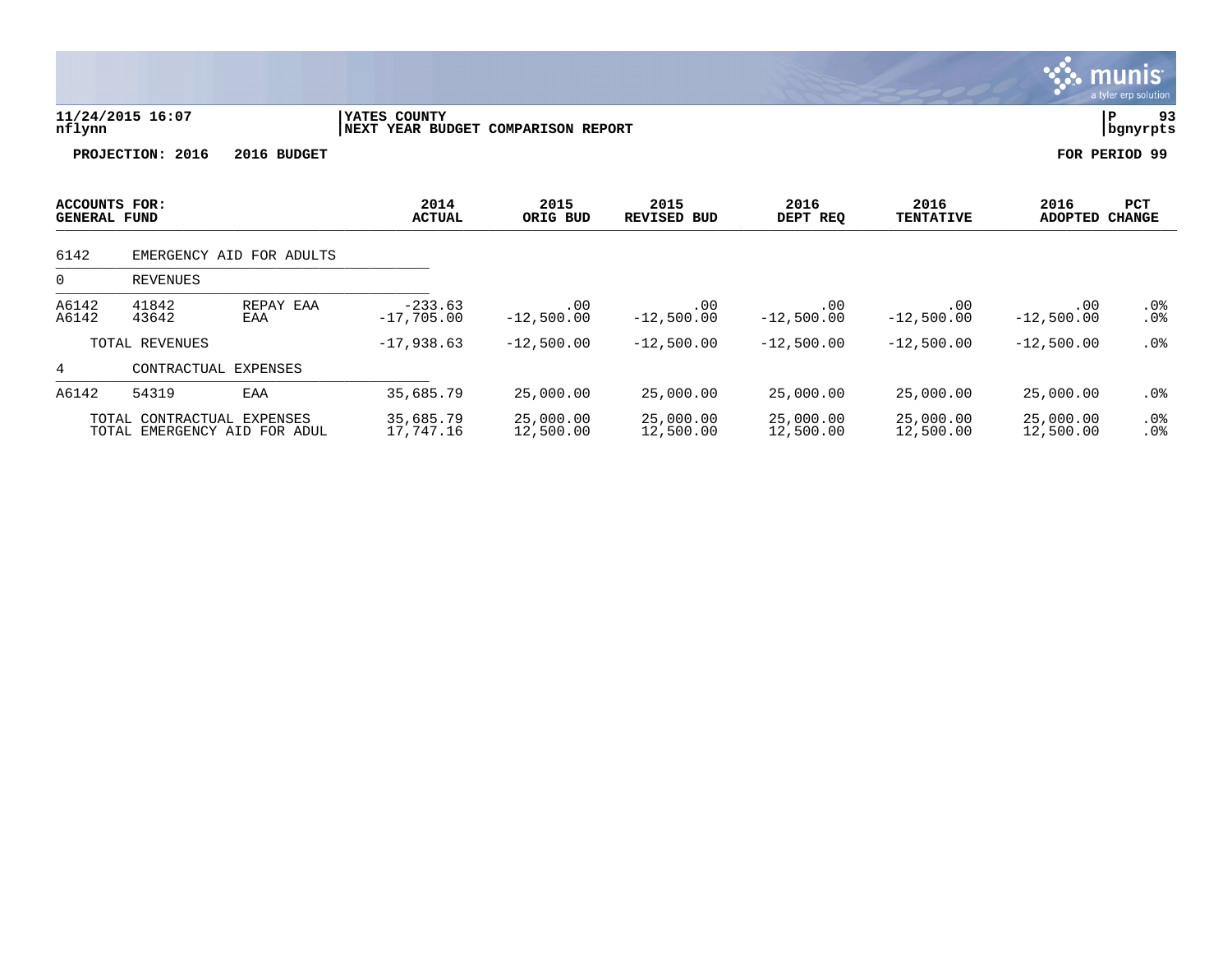| nflynn                               | 11/24/2015 16:07           |                    | YATES COUNTY<br>NEXT YEAR BUDGET |                   | 94<br>ΙP<br>bgnyrpts       |                         |                          |                         |                      |
|--------------------------------------|----------------------------|--------------------|----------------------------------|-------------------|----------------------------|-------------------------|--------------------------|-------------------------|----------------------|
|                                      | PROJECTION: 2016           | 2016 BUDGET        |                                  |                   |                            |                         |                          |                         | FOR PERIOD 99        |
| ACCOUNTS FOR:<br><b>GENERAL FUND</b> |                            |                    | 2014<br><b>ACTUAL</b>            | 2015<br>ORIG BUD  | 2015<br><b>REVISED BUD</b> | 2016<br>DEPT REQ        | 2016<br><b>TENTATIVE</b> | 2016<br><b>ADOPTED</b>  | PCT<br><b>CHANGE</b> |
| 6410                                 | ECON DEVELPMT - PUBLICITY  |                    |                                  |                   |                            |                         |                          |                         |                      |
| 0                                    | REVENUES                   |                    |                                  |                   |                            |                         |                          |                         |                      |
| A6410                                | 41113                      | ROOM TAX           | $-248,899.93$                    | $-417,000.00$     | $-417,000.00$              | $-428,000.00$           | $-428,000.00$            | $-428,000.00$           | 2.6%                 |
|                                      | TOTAL REVENUES             |                    | $-248,899.93$                    | $-417,000.00$     | $-417,000.00$              | $-428,000.00$           | $-428,000.00$            | $-428,000.00$           | 2.6%                 |
| 4                                    | CONTRACTUAL EXPENSES       |                    |                                  |                   |                            |                         |                          |                         |                      |
| A6410<br>A6410                       | 54203<br>54205             | YC TPA<br>PY HOTEL | 268,900.00<br>.00                | 251,000.00<br>.00 | 251,000.00<br>$.00 \,$     | 222,716.00<br>24,000.00 | 222,716.00<br>24,000.00  | 222,716.00<br>24,000.00 | $-11.3%$<br>$.0\%$   |
|                                      | TOTAL CONTRACTUAL EXPENSES |                    | 268,900.00                       | 251,000.00        | 251,000.00                 | 246,716.00              | 246,716.00               | 246,716.00              | $-1.7%$              |

**munis** 

TOTAL ECON DEVELPMT - PUBLIC 20,000.07 -166,000.00 -166,000.00 -181,284.00 -181,284.00 -181,284.00 9.2%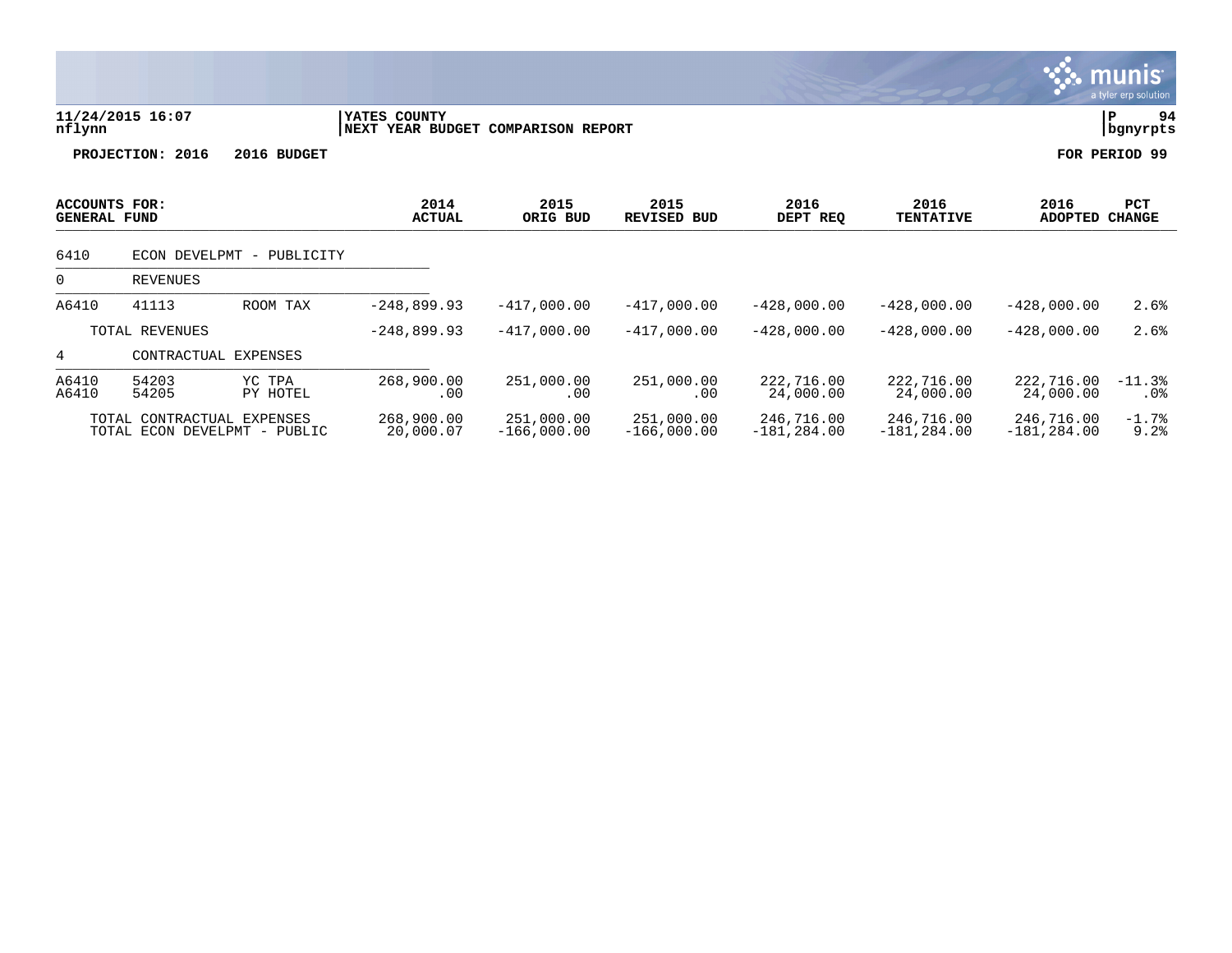|                               |                                                           |                          |                                                    |                        |                            |                        |                          |                        | munis <sup>.</sup><br>a tyler erp solution |
|-------------------------------|-----------------------------------------------------------|--------------------------|----------------------------------------------------|------------------------|----------------------------|------------------------|--------------------------|------------------------|--------------------------------------------|
| nflynn                        | 11/24/2015 16:07                                          |                          | YATES COUNTY<br>NEXT YEAR BUDGET COMPARISON REPORT |                        |                            |                        |                          |                        | 95<br>P<br>bgnyrpts                        |
|                               | PROJECTION: 2016                                          | 2016 BUDGET              |                                                    |                        |                            |                        |                          |                        | FOR PERIOD 99                              |
| ACCOUNTS FOR:<br>GENERAL FUND |                                                           |                          | 2014<br><b>ACTUAL</b>                              | 2015<br>ORIG BUD       | 2015<br><b>REVISED BUD</b> | 2016<br>DEPT REQ       | 2016<br><b>TENTATIVE</b> | 2016<br><b>ADOPTED</b> | PCT<br><b>CHANGE</b>                       |
| 6420                          |                                                           | PROMOTION OF INDUSTRY    |                                                    |                        |                            |                        |                          |                        |                                            |
| 4                             | CONTRACTUAL EXPENSES                                      |                          |                                                    |                        |                            |                        |                          |                        |                                            |
| A6420<br>A6420                | 54216<br>54222                                            | YC-HORIZON<br>LAKE ST PL | 46,545.93<br>34,177.00                             | 43,106.00<br>34,177.00 | 43,106.00<br>36, 374.03    | 41,887.00<br>35,706.00 | 41,887.00<br>35,706.00   | 41,887.00<br>35,706.00 | $-2.8%$<br>4.5%                            |
|                               | TOTAL CONTRACTUAL EXPENSES<br>TOTAL PROMOTION OF INDUSTRY |                          | 80,722.93<br>80,722.93                             | 77,283.00<br>77,283.00 | 79,480.03<br>79,480.03     | 77,593.00<br>77,593.00 | 77,593.00<br>77,593.00   | 77,593.00<br>77,593.00 | $.4\%$<br>.4%                              |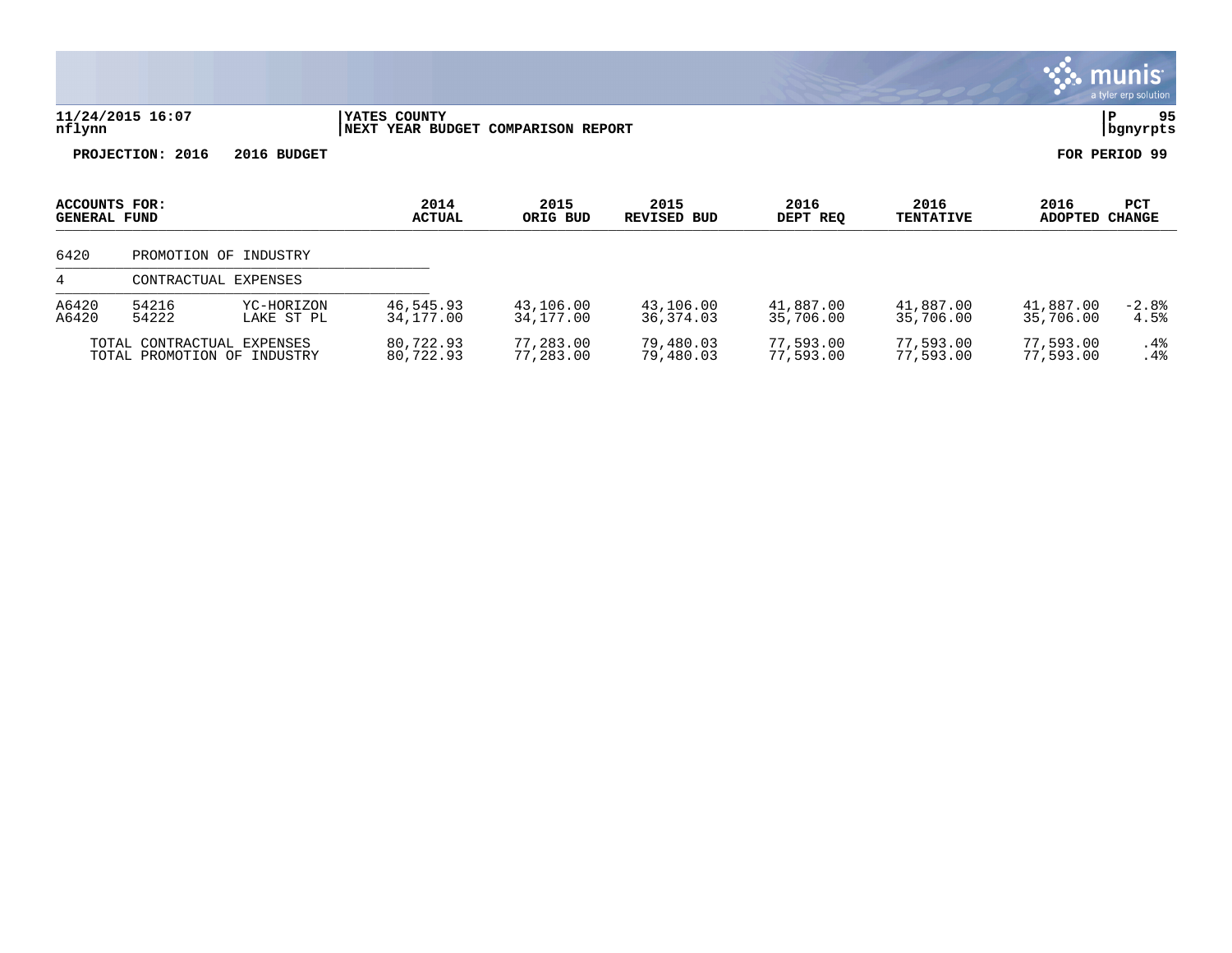|                                                                                                                            |                                                                                                                                                          |                                                                                                                                                                                |                                                                                                                                                    |                                                                                                                                                     |                                                                                                                                                          |                                                                                                                                                   |                                                                                                                                                   |                                                                                                                                                   | a tyler erp solution                                                                                                                                      |
|----------------------------------------------------------------------------------------------------------------------------|----------------------------------------------------------------------------------------------------------------------------------------------------------|--------------------------------------------------------------------------------------------------------------------------------------------------------------------------------|----------------------------------------------------------------------------------------------------------------------------------------------------|-----------------------------------------------------------------------------------------------------------------------------------------------------|----------------------------------------------------------------------------------------------------------------------------------------------------------|---------------------------------------------------------------------------------------------------------------------------------------------------|---------------------------------------------------------------------------------------------------------------------------------------------------|---------------------------------------------------------------------------------------------------------------------------------------------------|-----------------------------------------------------------------------------------------------------------------------------------------------------------|
| nflynn                                                                                                                     | 11/24/2015 16:07                                                                                                                                         |                                                                                                                                                                                | <b>IYATES COUNTY</b><br>NEXT YEAR BUDGET COMPARISON REPORT                                                                                         |                                                                                                                                                     |                                                                                                                                                          |                                                                                                                                                   |                                                                                                                                                   |                                                                                                                                                   | l P<br>96<br>  bgnyrpts                                                                                                                                   |
|                                                                                                                            | PROJECTION: 2016                                                                                                                                         | 2016 BUDGET                                                                                                                                                                    |                                                                                                                                                    |                                                                                                                                                     |                                                                                                                                                          |                                                                                                                                                   |                                                                                                                                                   |                                                                                                                                                   | FOR PERIOD 99                                                                                                                                             |
| <b>GENERAL FUND</b>                                                                                                        | <b>ACCOUNTS FOR:</b>                                                                                                                                     |                                                                                                                                                                                | 2014<br><b>ACTUAL</b>                                                                                                                              | 2015<br>ORIG BUD                                                                                                                                    | 2015<br><b>REVISED BUD</b>                                                                                                                               | 2016<br>DEPT REQ                                                                                                                                  | 2016<br><b>TENTATIVE</b>                                                                                                                          | 2016<br><b>ADOPTED CHANGE</b>                                                                                                                     | PCT                                                                                                                                                       |
| 6510                                                                                                                       | VETERANS SERVICES                                                                                                                                        |                                                                                                                                                                                |                                                                                                                                                    |                                                                                                                                                     |                                                                                                                                                          |                                                                                                                                                   |                                                                                                                                                   |                                                                                                                                                   |                                                                                                                                                           |
| $\mathsf{O}$                                                                                                               | <b>REVENUES</b>                                                                                                                                          |                                                                                                                                                                                |                                                                                                                                                    |                                                                                                                                                     |                                                                                                                                                          |                                                                                                                                                   |                                                                                                                                                   |                                                                                                                                                   |                                                                                                                                                           |
| A6510                                                                                                                      | 43710                                                                                                                                                    | <b>VET</b>                                                                                                                                                                     | $-8,529.00$                                                                                                                                        | $-8,654.00$                                                                                                                                         | $-8,654.00$                                                                                                                                              | $-8,654.00$                                                                                                                                       | $-8,654.00$                                                                                                                                       | $-8,654.00$                                                                                                                                       | $.0\%$                                                                                                                                                    |
|                                                                                                                            | TOTAL REVENUES                                                                                                                                           |                                                                                                                                                                                | $-8,529.00$                                                                                                                                        | $-8,654.00$                                                                                                                                         | $-8,654.00$                                                                                                                                              | $-8,654.00$                                                                                                                                       | $-8,654.00$                                                                                                                                       | $-8,654.00$                                                                                                                                       | .0%                                                                                                                                                       |
| $1 \quad$                                                                                                                  | PERSONAL SERVICES                                                                                                                                        |                                                                                                                                                                                |                                                                                                                                                    |                                                                                                                                                     |                                                                                                                                                          |                                                                                                                                                   |                                                                                                                                                   |                                                                                                                                                   |                                                                                                                                                           |
| A6510<br>A6510                                                                                                             | 51061<br>51215                                                                                                                                           | DIR VET<br>ADMIN ASST                                                                                                                                                          | 41,941.64<br>33, 342. 78                                                                                                                           | 42,103.00<br>34, 348.00                                                                                                                             | 45,000.00<br>34, 348.00                                                                                                                                  | 45,900.00<br>35, 371.00                                                                                                                           | 45,900.00<br>35, 371.00                                                                                                                           | 45,900.00<br>35, 371.00                                                                                                                           | 9.0%<br>3.0%                                                                                                                                              |
|                                                                                                                            | TOTAL PERSONAL SERVICES                                                                                                                                  |                                                                                                                                                                                | 75,284.42                                                                                                                                          | 76,451.00                                                                                                                                           | 79,348.00                                                                                                                                                | 81,271.00                                                                                                                                         | 81,271.00                                                                                                                                         | 81,271.00                                                                                                                                         | 6.3%                                                                                                                                                      |
| 2                                                                                                                          | EQUIPMENT                                                                                                                                                |                                                                                                                                                                                |                                                                                                                                                    |                                                                                                                                                     |                                                                                                                                                          |                                                                                                                                                   |                                                                                                                                                   |                                                                                                                                                   |                                                                                                                                                           |
| A6510                                                                                                                      | 52111                                                                                                                                                    | <b>DESK</b>                                                                                                                                                                    | .00                                                                                                                                                | .00                                                                                                                                                 | 874.00                                                                                                                                                   | .00                                                                                                                                               | .00                                                                                                                                               | .00                                                                                                                                               | .0%                                                                                                                                                       |
|                                                                                                                            | TOTAL EQUIPMENT                                                                                                                                          |                                                                                                                                                                                | .00                                                                                                                                                | .00                                                                                                                                                 | 874.00                                                                                                                                                   | .00                                                                                                                                               | .00                                                                                                                                               | .00                                                                                                                                               | .0 <sub>8</sub>                                                                                                                                           |
| 4                                                                                                                          | CONTRACTUAL EXPENSES                                                                                                                                     |                                                                                                                                                                                |                                                                                                                                                    |                                                                                                                                                     |                                                                                                                                                          |                                                                                                                                                   |                                                                                                                                                   |                                                                                                                                                   |                                                                                                                                                           |
| A6510<br>A6510<br>A6510<br>A6510<br>A6510<br>A6510<br>A6510<br>A6510<br>A6510<br>A6510<br>A6510<br>A6510<br>A6510<br>A6510 | 54011<br>54156<br>54470<br>54507<br>54515<br>54576<br>54653<br>54654<br>54660<br>54661<br>54676<br>54682<br>54907<br>54924<br>TOTAL CONTRACTUAL EXPENSES | CONSULTANT<br>TRAINING<br>SUPP:OFF<br>COPIER CHR<br>POSTAGE<br>COMP SFT A<br>GASOLINE<br>MILEAGE<br>TRAVEL EXP<br>VEH MAINT<br>UTIL: CELL<br>TEL/FAX<br><b>DUES</b><br>VET BUR | .00<br>.00<br>464.02<br>106.95<br>184.01<br>700.00<br>1,251.48<br>192.64<br>2,159.28<br>$-34.00$<br>.00<br>612.55<br>60.00<br>4,280.74<br>9,977.67 | .00<br>175.00<br>250.00<br>200.00<br>225.00<br>700.00<br>1,500.00<br>225.00<br>1,500.00<br>.00<br>50.00<br>700.00<br>100.00<br>3,000.00<br>8,625.00 | 1,000.00<br>175.00<br>270.67<br>200.00<br>231.00<br>700.00<br>1,379.33<br>325.00<br>2,012.00<br>.00<br>50.00<br>700.00<br>100.00<br>2,482.00<br>9,625.00 | .00<br>175.00<br>250.00<br>200.00<br>225.00<br>700.00<br>1,400.00<br>300.00<br>1,500.00<br>.00<br>.00<br>700.00<br>100.00<br>3,000.00<br>8,550.00 | .00<br>175.00<br>250.00<br>200.00<br>225.00<br>700.00<br>1,400.00<br>300.00<br>1,500.00<br>.00<br>.00<br>700.00<br>100.00<br>3,000.00<br>8,550.00 | .00<br>175.00<br>250.00<br>200.00<br>225.00<br>700.00<br>1,400.00<br>300.00<br>1,500.00<br>.00<br>.00<br>700.00<br>100.00<br>3,000.00<br>8,550.00 | .0%<br>.0%<br>.0 <sub>8</sub><br>.0%<br>.0%<br>.0%<br>$-6.7%$<br>33.3%<br>.0 <sub>8</sub><br>.0%<br>$-100.0%$<br>.0%<br>.0 <sub>8</sub><br>.0%<br>$-.9$ . |
| 8                                                                                                                          | EMPLOYEE BENEFITS                                                                                                                                        |                                                                                                                                                                                |                                                                                                                                                    |                                                                                                                                                     |                                                                                                                                                          |                                                                                                                                                   |                                                                                                                                                   |                                                                                                                                                   |                                                                                                                                                           |
| A6510                                                                                                                      | 58100                                                                                                                                                    | FICA/MED                                                                                                                                                                       | 5,436.11                                                                                                                                           | 5,849.00                                                                                                                                            | 6,071.00                                                                                                                                                 | 6,040.00                                                                                                                                          | 6,108.00                                                                                                                                          | 6,108.00                                                                                                                                          | 3.3%                                                                                                                                                      |

**Execution**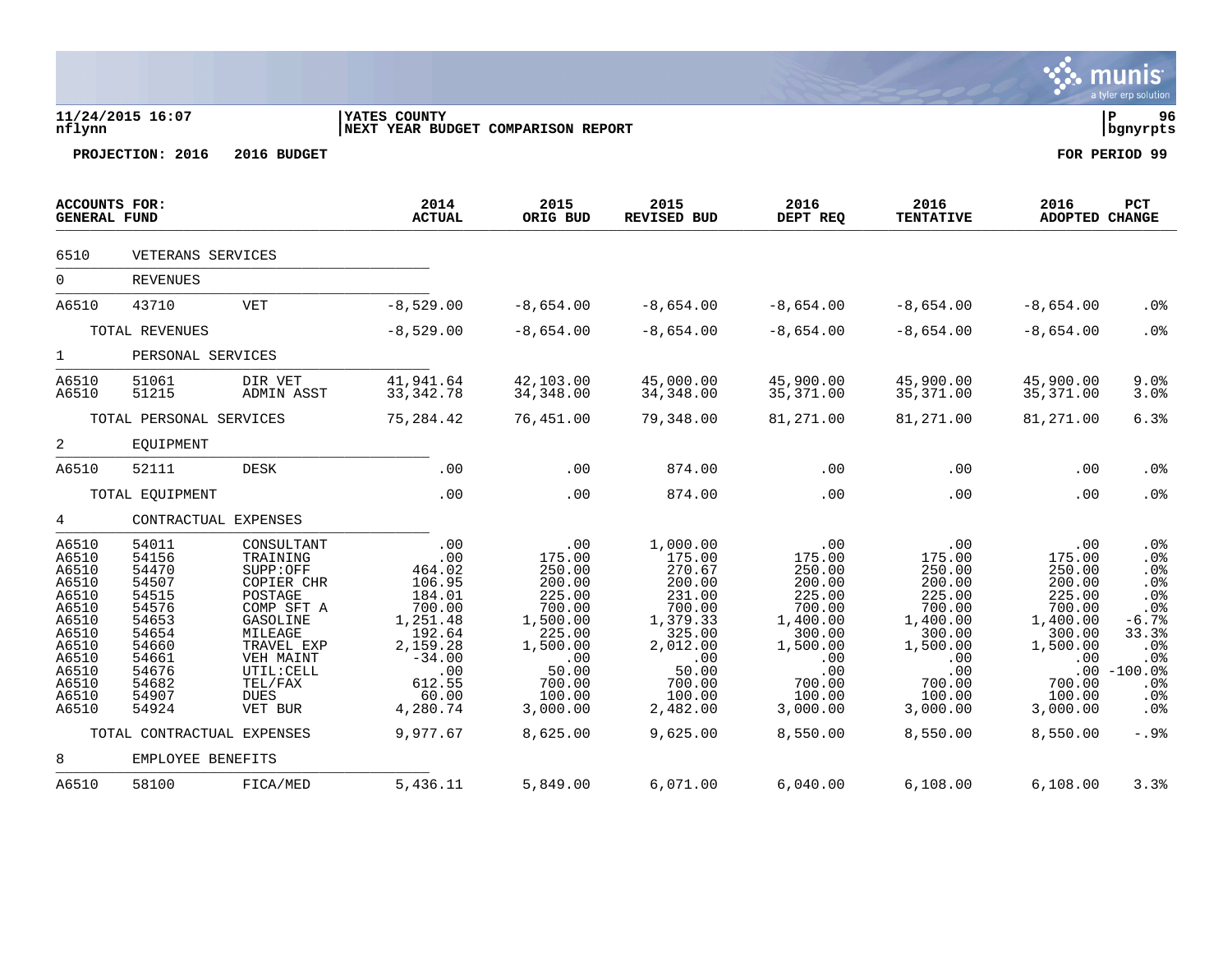

# **11/24/2015 16:07 |YATES COUNTY |P 97 nflynn |NEXT YEAR BUDGET COMPARISON REPORT |bgnyrpts**

| ACCOUNTS FOR:       |                                                    |            | 2014                    | 2015                    | 2015                    | 2016                   | 2016                   | 2016                   | PCT                 |
|---------------------|----------------------------------------------------|------------|-------------------------|-------------------------|-------------------------|------------------------|------------------------|------------------------|---------------------|
| <b>GENERAL FUND</b> |                                                    |            | <b>ACTUAL</b>           | ORIG BUD                | REVISED BUD             | DEPT REO               | <b>TENTATIVE</b>       | <b>ADOPTED</b>         | CHANGE              |
| A6510               | 58303                                              | INS-CSEA   | 6,432.60                | 6,851.00                | 6.851.00                | 8.099.00               | 8,102.00               | 8,102.00               | 18.2%               |
| A6510               | 58305                                              | INS-NON UN | 14,794.92               | 14,795.00               | 9,802.00                | .00                    | . 00                   |                        | $.00 - 100.0$       |
|                     | TOTAL EMPLOYEE BENEFITS<br>TOTAL VETERANS SERVICES |            | 26,663.63<br>103,396.72 | 27,495.00<br>103,917.00 | 22,724.00<br>103,917.00 | 14,139.00<br>95,306.00 | 14,210.00<br>95,377.00 | 14,210.00<br>95,377.00 | $-48.6%$<br>$-8.3%$ |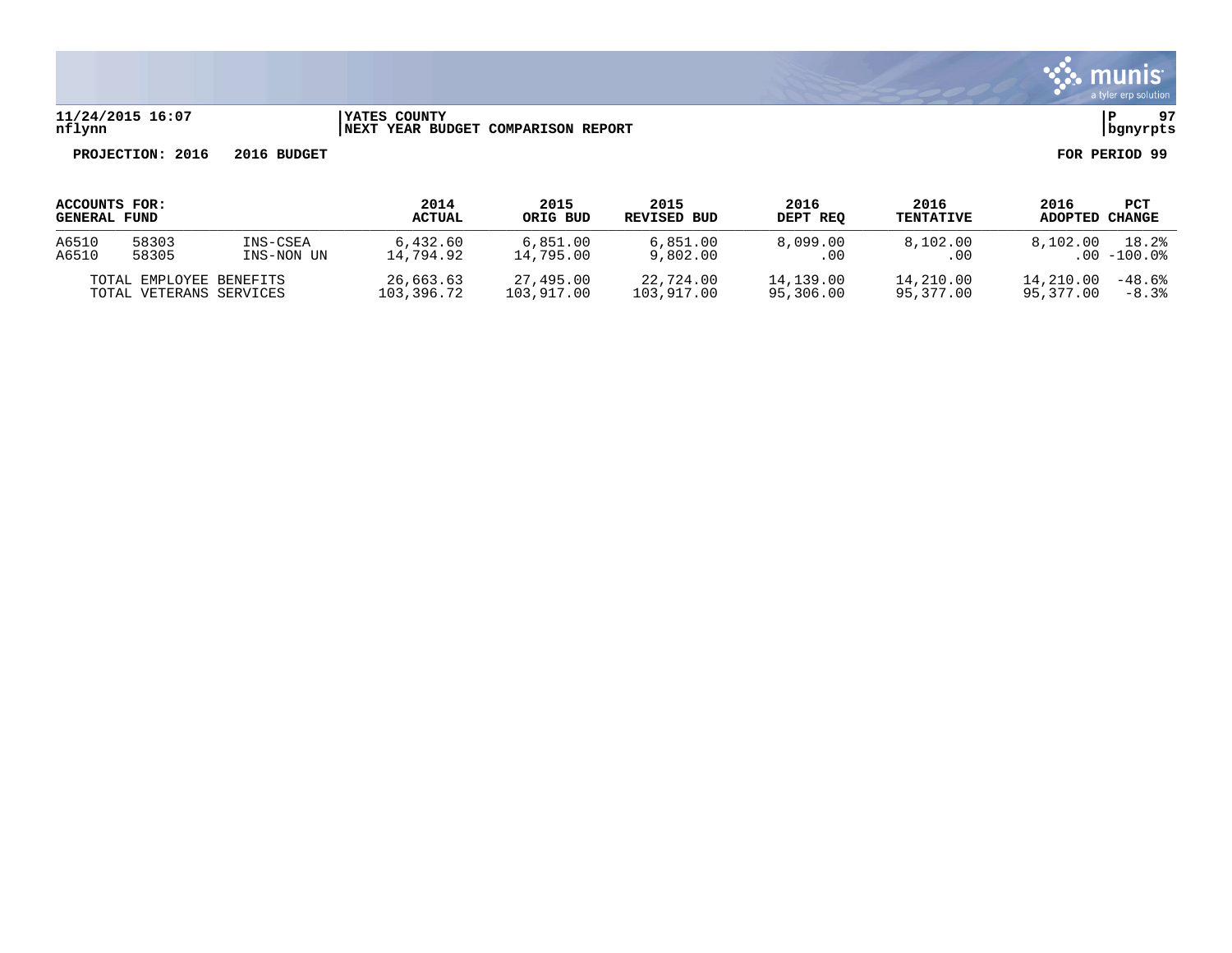| nflynn                                                      | 11/24/2015 16:07                                            |                                                                                      | YATES COUNTY<br>NEXT YEAR BUDGET COMPARISON REPORT       | 98<br> P<br>  bgnyrpts                                             |                                               |                                               |                                               |                                                                                                                      |
|-------------------------------------------------------------|-------------------------------------------------------------|--------------------------------------------------------------------------------------|----------------------------------------------------------|--------------------------------------------------------------------|-----------------------------------------------|-----------------------------------------------|-----------------------------------------------|----------------------------------------------------------------------------------------------------------------------|
|                                                             | PROJECTION: 2016                                            | 2016 BUDGET                                                                          |                                                          |                                                                    |                                               |                                               |                                               | FOR PERIOD 99                                                                                                        |
| <b>ACCOUNTS FOR:</b><br><b>GENERAL FUND</b>                 |                                                             |                                                                                      | 2014<br><b>ACTUAL</b>                                    | 2015<br>ORIG BUD                                                   | 2015<br><b>REVISED BUD</b>                    | 2016<br>DEPT REQ                              | 2016<br><b>TENTATIVE</b>                      | 2016<br>PCT<br>ADOPTED<br><b>CHANGE</b>                                                                              |
| 6610                                                        | <b>CONSUMER AFFAIRS</b>                                     |                                                                                      |                                                          |                                                                    |                                               |                                               |                                               |                                                                                                                      |
| $\mathbf 0$                                                 | <b>REVENUES</b>                                             |                                                                                      |                                                          |                                                                    |                                               |                                               |                                               |                                                                                                                      |
| A6610                                                       | 43789                                                       | PETROL                                                                               | $-1,900.19$                                              | $-1,450.00$                                                        | .00                                           | .00                                           | .00                                           | $.00 - 100.0%$                                                                                                       |
|                                                             | TOTAL REVENUES                                              |                                                                                      | $-1,900.19$                                              | $-1,450.00$                                                        | .00                                           | .00                                           | .00                                           | $.00 - 100.0%$                                                                                                       |
| $\mathbf 1$                                                 | PERSONAL SERVICES                                           |                                                                                      |                                                          |                                                                    |                                               |                                               |                                               |                                                                                                                      |
| A6610                                                       | 51610                                                       | DIR WTS&MS                                                                           | 24,049.00                                                | 22,000.00                                                          | .00                                           | .00                                           | .00                                           | $.00 - 100.0%$                                                                                                       |
|                                                             | TOTAL PERSONAL SERVICES                                     |                                                                                      | 24,049.00                                                | 22,000.00                                                          | .00                                           | .00                                           | .00                                           | $.00 - 100.0$                                                                                                        |
| 4                                                           | CONTRACTUAL EXPENSES                                        |                                                                                      |                                                          |                                                                    |                                               |                                               |                                               |                                                                                                                      |
| A6610<br>A6610<br>A6610<br>A6610<br>A6610<br>A6610<br>A6610 | 54152<br>54408<br>54470<br>54515<br>54653<br>54661<br>54930 | CONFERENCE<br>EQ MAINT<br>SUPP:OFF<br>POSTAGE<br>GASOLINE<br>VEH MAINT<br>PETRO TEST | 35.00<br>345.23<br>.00<br>.00<br>787.36<br>.00<br>107.02 | 50.00<br>300.00<br>100.00<br>25.00<br>1,000.00<br>800.00<br>150.00 | .00<br>.00<br>.00<br>.00<br>.00<br>.00<br>.00 | .00<br>.00<br>.00<br>.00<br>.00<br>.00<br>.00 | .00<br>.00<br>.00<br>.00<br>.00<br>.00<br>.00 | $.00 - 100.0$<br>$.00 - 100.0$<br>$.00 - 100.0%$<br>$.00 - 100.0$<br>$.00 - 100.0$<br>$.00 - 100.0$<br>$.00 - 100.0$ |
|                                                             | TOTAL CONTRACTUAL EXPENSES                                  |                                                                                      | 1,274.61                                                 | 2,425.00                                                           | .00                                           | .00                                           | .00                                           | $.00 - 100.0$                                                                                                        |
| 8                                                           | EMPLOYEE BENEFITS                                           |                                                                                      |                                                          |                                                                    |                                               |                                               |                                               |                                                                                                                      |
| A6610                                                       | 58100                                                       | FICA/MED                                                                             | 1,839.79                                                 | 1,683.00                                                           | .00                                           | .00                                           | .00                                           | $.00 - 100.0%$                                                                                                       |
|                                                             | TOTAL EMPLOYEE BENEFITS<br>TOTAL CONSUMER AFFAIRS           |                                                                                      | 1,839.79<br>25, 263. 21                                  | 1,683.00<br>24,658.00                                              | .00<br>.00                                    | .00<br>.00                                    | .00<br>.00                                    | $.00 - 100.0$<br>$.00 - 100.0$                                                                                       |

 $\sqrt{3}$  munis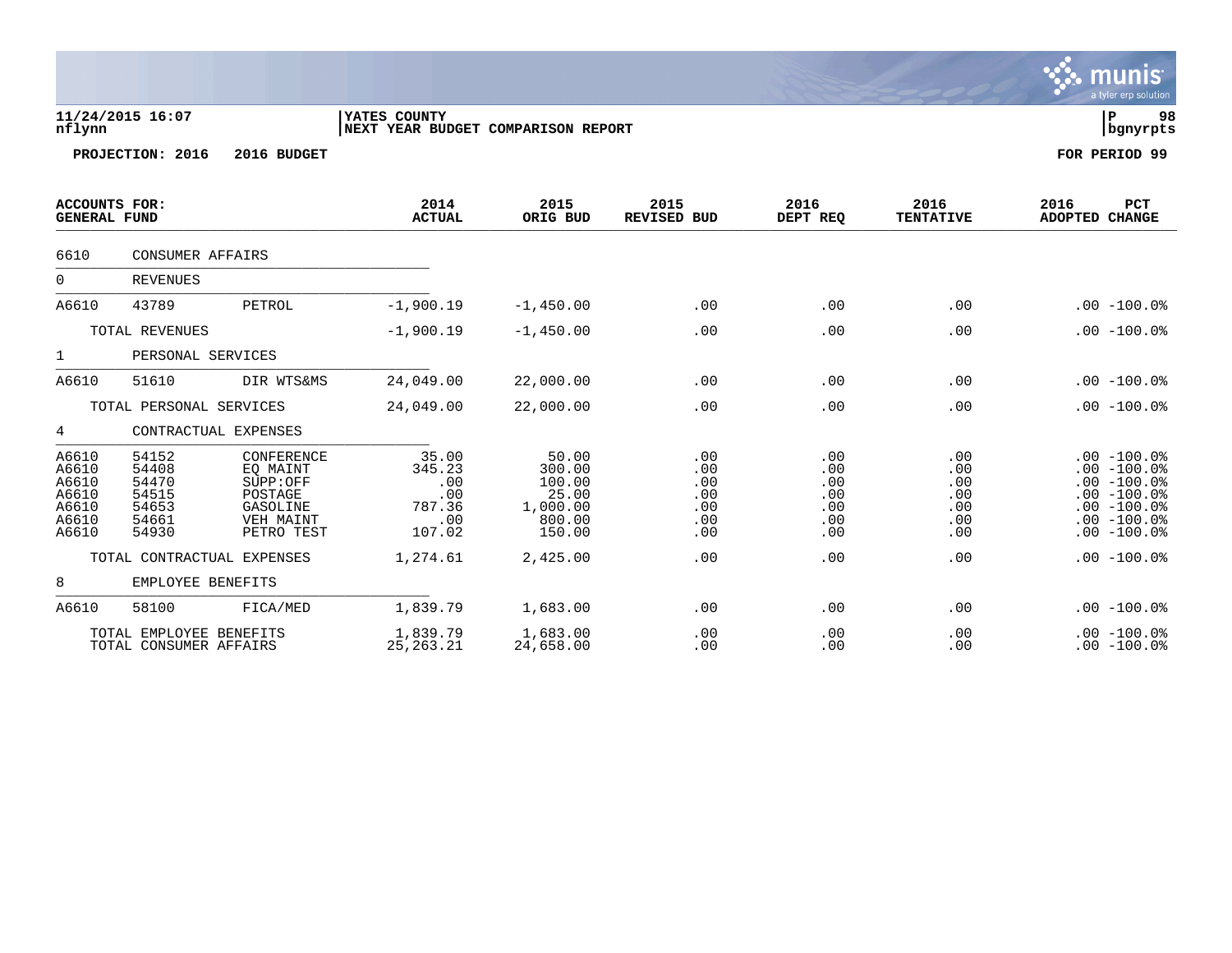|                                             |                                                        |                                                    |                        |                               |                        |                          |                        | munis <sup>®</sup><br>a tyler erp solution |
|---------------------------------------------|--------------------------------------------------------|----------------------------------------------------|------------------------|-------------------------------|------------------------|--------------------------|------------------------|--------------------------------------------|
| nflynn                                      | 11/24/2015 16:07                                       | YATES COUNTY<br>NEXT YEAR BUDGET COMPARISON REPORT |                        |                               |                        |                          | ∣P                     | 99<br>bgnyrpts                             |
|                                             | PROJECTION: 2016<br>2016 BUDGET                        |                                                    |                        |                               |                        |                          |                        | FOR PERIOD 99                              |
| <b>ACCOUNTS FOR:</b><br><b>GENERAL FUND</b> |                                                        | 2014<br><b>ACTUAL</b>                              | 2015<br>ORIG BUD       | 2015<br><b>REVISED</b><br>BUD | 2016<br>DEPT REQ       | 2016<br><b>TENTATIVE</b> | 2016<br>ADOPTED CHANGE | PCT                                        |
| 6772                                        | PROGRAMS FOR AGING                                     |                                                    |                        |                               |                        |                          |                        |                                            |
| 4                                           | CONTRACTUAL EXPENSES                                   |                                                    |                        |                               |                        |                          |                        |                                            |
| A6772                                       | 54208<br>YC PROACTN                                    | 85,284.00                                          | 85,284.00              | 85,284.00                     | 93,661.00              | 93,661.00                | 93,661.00              | 9.8%                                       |
|                                             | TOTAL CONTRACTUAL EXPENSES<br>TOTAL PROGRAMS FOR AGING | 85,284.00<br>85,284.00                             | 85,284.00<br>85,284.00 | 85,284.00<br>85,284.00        | 93,661.00<br>93,661.00 | 93,661.00<br>93,661.00   | 93,661.00<br>93,661.00 | 9.8%<br>9.8%                               |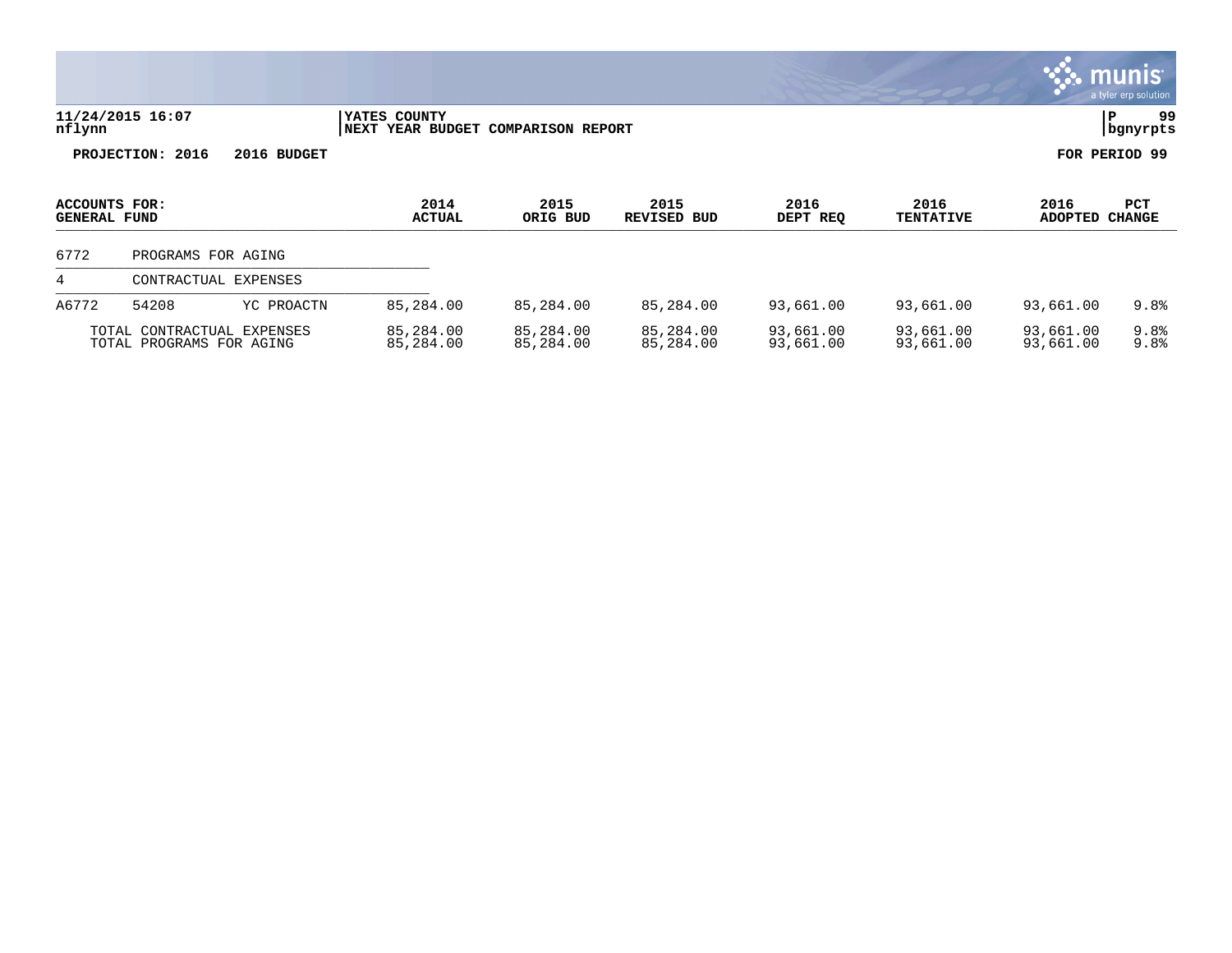|                                                                                                                                                                                  |                                                                                                                                                                                  |                                                                                                                                                                                                                                                                                     |                                                                                                                                                                                                               |                                                                                                                                                                                                                        |                                                                                                                                                                                                                |                                                                                                                                                                                                                    |                                                                                                                                                                                                                   |                                                                                                                                                                                                                   | munis<br>a tyler erp solution                                                                                                                                                                     |
|----------------------------------------------------------------------------------------------------------------------------------------------------------------------------------|----------------------------------------------------------------------------------------------------------------------------------------------------------------------------------|-------------------------------------------------------------------------------------------------------------------------------------------------------------------------------------------------------------------------------------------------------------------------------------|---------------------------------------------------------------------------------------------------------------------------------------------------------------------------------------------------------------|------------------------------------------------------------------------------------------------------------------------------------------------------------------------------------------------------------------------|----------------------------------------------------------------------------------------------------------------------------------------------------------------------------------------------------------------|--------------------------------------------------------------------------------------------------------------------------------------------------------------------------------------------------------------------|-------------------------------------------------------------------------------------------------------------------------------------------------------------------------------------------------------------------|-------------------------------------------------------------------------------------------------------------------------------------------------------------------------------------------------------------------|---------------------------------------------------------------------------------------------------------------------------------------------------------------------------------------------------|
| nflynn                                                                                                                                                                           | 11/24/2015 16:07                                                                                                                                                                 |                                                                                                                                                                                                                                                                                     | YATES COUNTY<br>NEXT YEAR BUDGET COMPARISON REPORT                                                                                                                                                            |                                                                                                                                                                                                                        |                                                                                                                                                                                                                |                                                                                                                                                                                                                    |                                                                                                                                                                                                                   |                                                                                                                                                                                                                   | l P<br>100<br>bgnyrpts                                                                                                                                                                            |
|                                                                                                                                                                                  | PROJECTION: 2016                                                                                                                                                                 | 2016 BUDGET                                                                                                                                                                                                                                                                         |                                                                                                                                                                                                               |                                                                                                                                                                                                                        |                                                                                                                                                                                                                |                                                                                                                                                                                                                    |                                                                                                                                                                                                                   |                                                                                                                                                                                                                   | FOR PERIOD 99                                                                                                                                                                                     |
| <b>ACCOUNTS FOR:</b><br><b>GENERAL FUND</b>                                                                                                                                      |                                                                                                                                                                                  |                                                                                                                                                                                                                                                                                     | 2014<br><b>ACTUAL</b>                                                                                                                                                                                         | 2015<br>ORIG BUD                                                                                                                                                                                                       | 2015<br>REVISED BUD                                                                                                                                                                                            | 2016<br>DEPT REQ                                                                                                                                                                                                   | 2016<br><b>TENTATIVE</b>                                                                                                                                                                                          | 2016<br>ADOPTED CHANGE                                                                                                                                                                                            | PCT                                                                                                                                                                                               |
| 7310                                                                                                                                                                             | YOUTH PROGRAM                                                                                                                                                                    |                                                                                                                                                                                                                                                                                     |                                                                                                                                                                                                               |                                                                                                                                                                                                                        |                                                                                                                                                                                                                |                                                                                                                                                                                                                    |                                                                                                                                                                                                                   |                                                                                                                                                                                                                   |                                                                                                                                                                                                   |
| 0                                                                                                                                                                                | <b>REVENUES</b>                                                                                                                                                                  |                                                                                                                                                                                                                                                                                     |                                                                                                                                                                                                               |                                                                                                                                                                                                                        |                                                                                                                                                                                                                |                                                                                                                                                                                                                    |                                                                                                                                                                                                                   |                                                                                                                                                                                                                   |                                                                                                                                                                                                   |
| A7310                                                                                                                                                                            | 43820                                                                                                                                                                            | YOUTH                                                                                                                                                                                                                                                                               | $-28,037.00$                                                                                                                                                                                                  | $-26, 478.00$                                                                                                                                                                                                          | $-28,747.00$                                                                                                                                                                                                   | $-28,037.00$                                                                                                                                                                                                       | $-28,037.00$                                                                                                                                                                                                      | $-28,037.00$                                                                                                                                                                                                      | 5.9%                                                                                                                                                                                              |
|                                                                                                                                                                                  | TOTAL REVENUES                                                                                                                                                                   |                                                                                                                                                                                                                                                                                     | $-28,037.00$                                                                                                                                                                                                  | $-26, 478.00$                                                                                                                                                                                                          | $-28,747.00$                                                                                                                                                                                                   | $-28,037.00$                                                                                                                                                                                                       | $-28,037.00$                                                                                                                                                                                                      | $-28,037.00$                                                                                                                                                                                                      | 5.9%                                                                                                                                                                                              |
| $\mathbf{1}$                                                                                                                                                                     | PERSONAL SERVICES                                                                                                                                                                |                                                                                                                                                                                                                                                                                     |                                                                                                                                                                                                               |                                                                                                                                                                                                                        |                                                                                                                                                                                                                |                                                                                                                                                                                                                    |                                                                                                                                                                                                                   |                                                                                                                                                                                                                   |                                                                                                                                                                                                   |
| A7310                                                                                                                                                                            | 51657                                                                                                                                                                            | YB DIR                                                                                                                                                                                                                                                                              | 19,633.00                                                                                                                                                                                                     | 19,633.00                                                                                                                                                                                                              | 20,026.00                                                                                                                                                                                                      | 20,026.00                                                                                                                                                                                                          | 20,026.00                                                                                                                                                                                                         | 20,026.00                                                                                                                                                                                                         | 2.0%                                                                                                                                                                                              |
|                                                                                                                                                                                  | TOTAL PERSONAL SERVICES                                                                                                                                                          |                                                                                                                                                                                                                                                                                     | 19,633.00                                                                                                                                                                                                     | 19,633.00                                                                                                                                                                                                              | 20,026.00                                                                                                                                                                                                      | 20,026.00                                                                                                                                                                                                          | 20,026.00                                                                                                                                                                                                         | 20,026.00                                                                                                                                                                                                         | 2.0%                                                                                                                                                                                              |
| 4                                                                                                                                                                                | CONTRACTUAL EXPENSES                                                                                                                                                             |                                                                                                                                                                                                                                                                                     |                                                                                                                                                                                                               |                                                                                                                                                                                                                        |                                                                                                                                                                                                                |                                                                                                                                                                                                                    |                                                                                                                                                                                                                   |                                                                                                                                                                                                                   |                                                                                                                                                                                                   |
| A7310<br>A7310<br>A7310<br>A7310<br>A7310<br>A7310<br>A7310<br>A7310<br>A7310<br>A7310<br>A7310<br>A7310<br>A7310<br>A7310<br>A7310<br>A7310<br>A7310<br>A7310<br>A7310<br>A7310 | 54152<br>54352<br>54353<br>54354<br>54355<br>54357<br>54365<br>54368<br>54371<br>54372<br>54373<br>54457<br>54470<br>54480<br>54515<br>54653<br>54654<br>54682<br>54907<br>54916 | CONFERENCE<br>CFRC/FLS<br>YNG PARENT<br><b>DUNDEE YTH</b><br>LIFEGUARD<br>PROACT YDD<br>SAFE HARB<br>SUMMER REC<br><b>BIG BR&amp;SIS</b><br>KINSP SDPP<br>DUND LIBR<br>SUPP:COMP<br>SUPP:OFF<br>SUPP: PROG<br>POSTAGE<br>GASOLINE<br>MILEAGE<br>TEL/FAX<br><b>DUES</b><br>PUBLICATN | 205.00<br>2,432.00<br>1,182.00<br>1,182.00<br>11,286.00<br>2,182.00<br>1,261.00<br>8,030.00<br>1,407.00<br>2,382.00<br>1,582.00<br>.00<br>159.58<br>92.01<br>79.34<br>.00<br>341.60<br>48.00<br>165.00<br>.00 | 300.00<br>2,250.00<br>1,000.00<br>1,000.00<br>12,312.00<br>2,000.00<br>1,079.00<br>7,120.00<br>1,225.00<br>2,200.00<br>1,400.00<br>100.00<br>50.00<br>150.00<br>140.00<br>42.00<br>333.00<br>48.00<br>165.00<br>100.00 | 300.00<br>3,500.00<br>.00<br>1,100.00<br>12,312.00<br>2,100.00<br>1,268.00<br>8,675.00<br>1,100.00<br>2,400.00<br>1,400.00<br>.00<br>150.00<br>198.25<br>140.00<br>7.57<br>367.43<br>48.00<br>165.00<br>100.00 | 300.00<br>3,500.00<br>.00<br>1,100.00<br>12, 312.00<br>2,100.00<br>1,260.00<br>8,675.00<br>1,350.00<br>2,400.00<br>1,400.00<br>100.00<br>50.00<br>150.00<br>140.00<br>42.00<br>333.00<br>48.00<br>165.00<br>100.00 | 300.00<br>3,500.00<br>.00<br>1,100.00<br>12,312.00<br>2,100.00<br>1,260.00<br>8,675.00<br>1,350.00<br>2,400.00<br>1,400.00<br>100.00<br>50.00<br>150.00<br>140.00<br>42.00<br>333.00<br>48.00<br>165.00<br>100.00 | 300.00<br>3,500.00<br>.00<br>1,100.00<br>12,312.00<br>2,100.00<br>1,260.00<br>8,675.00<br>1,350.00<br>2,400.00<br>1,400.00<br>100.00<br>50.00<br>150.00<br>140.00<br>42.00<br>333.00<br>48.00<br>165.00<br>100.00 | .0%<br>55.6%<br>$-100.0%$<br>10.0%<br>.0%<br>5.0%<br>16.8%<br>21.8%<br>10.2%<br>9.1%<br>.0%<br>.0%<br>.0%<br>.0 <sub>8</sub><br>. $0o$<br>.0%<br>.0 <sub>8</sub><br>.0%<br>.0%<br>.0 <sub>8</sub> |
|                                                                                                                                                                                  | TOTAL CONTRACTUAL EXPENSES                                                                                                                                                       |                                                                                                                                                                                                                                                                                     | 34,016.53                                                                                                                                                                                                     | 33,014.00                                                                                                                                                                                                              | 35, 331.25                                                                                                                                                                                                     | 35,525.00                                                                                                                                                                                                          | 35,525.00                                                                                                                                                                                                         | 35,525.00                                                                                                                                                                                                         | 7.6%                                                                                                                                                                                              |
| 8                                                                                                                                                                                | EMPLOYEE BENEFITS                                                                                                                                                                |                                                                                                                                                                                                                                                                                     |                                                                                                                                                                                                               |                                                                                                                                                                                                                        |                                                                                                                                                                                                                |                                                                                                                                                                                                                    |                                                                                                                                                                                                                   |                                                                                                                                                                                                                   |                                                                                                                                                                                                   |

A7310 58100 FICA/MED 1,502.06 1,502.00 1,532.00 1,532.00 1,532.00 1,532.00 2.0%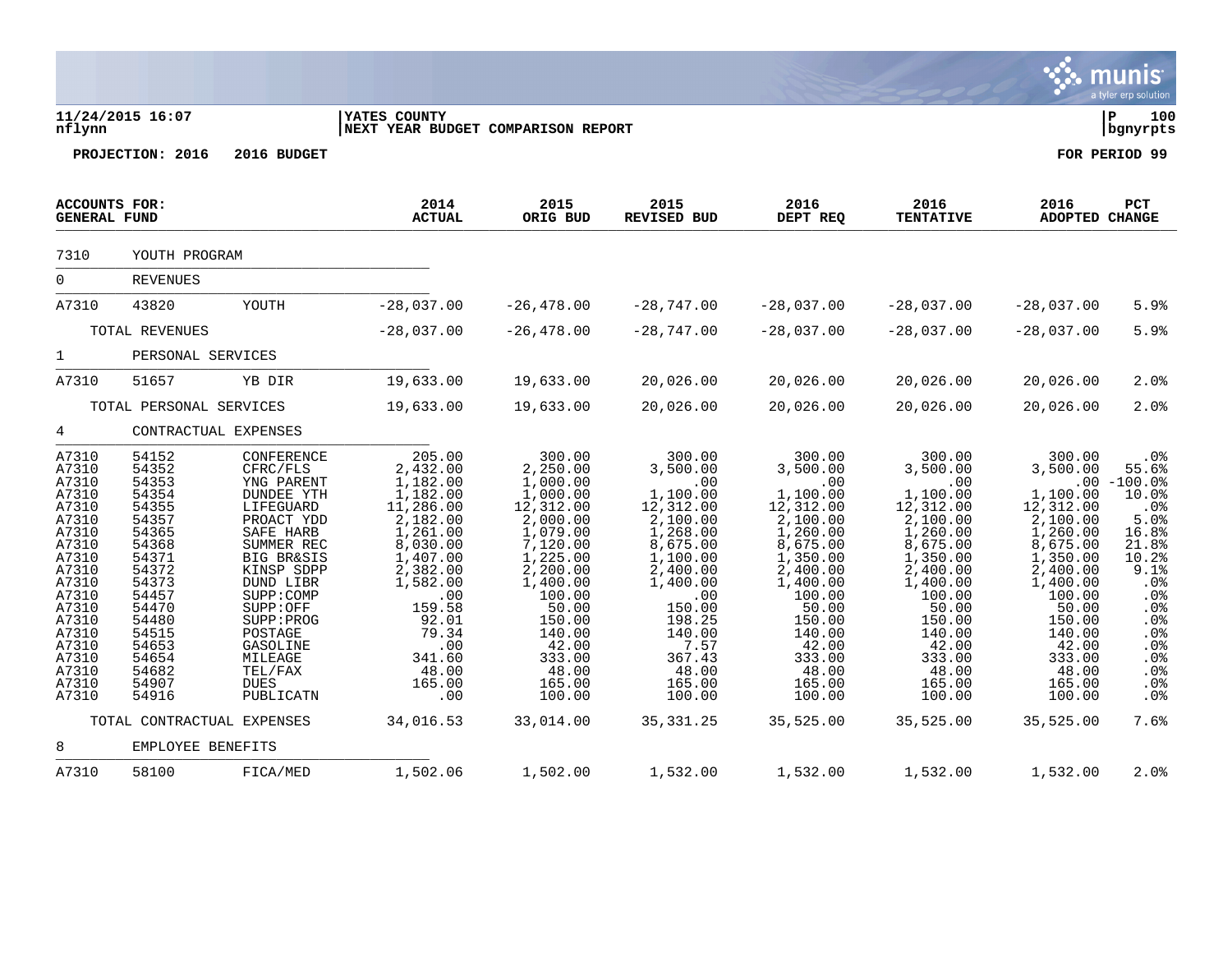|                                                |                                                    |                       |                            |                       |                          |                        | munis<br>a tyler erp solution |
|------------------------------------------------|----------------------------------------------------|-----------------------|----------------------------|-----------------------|--------------------------|------------------------|-------------------------------|
| 11/24/2015 16:07<br>nflynn                     | YATES COUNTY<br>NEXT YEAR BUDGET COMPARISON REPORT |                       |                            |                       |                          |                        | P<br>101<br>bgnyrpts          |
| PROJECTION: 2016<br>2016 BUDGET                |                                                    |                       |                            |                       |                          |                        | FOR PERIOD 99                 |
| <b>ACCOUNTS FOR:</b><br><b>GENERAL FUND</b>    | 2014<br><b>ACTUAL</b>                              | 2015<br>ORIG BUD      | 2015<br><b>REVISED BUD</b> | 2016<br>DEPT REQ      | 2016<br><b>TENTATIVE</b> | 2016<br>ADOPTED CHANGE | <b>PCT</b>                    |
| TOTAL EMPLOYEE BENEFITS<br>TOTAL YOUTH PROGRAM | 1,502.06<br>27, 114.59                             | 1,502.00<br>27,671.00 | 1,532.00<br>28, 142. 25    | 1,532.00<br>29,046.00 | 1,532.00<br>29,046.00    | 1,532.00<br>29,046.00  | 2.0%<br>5.0%                  |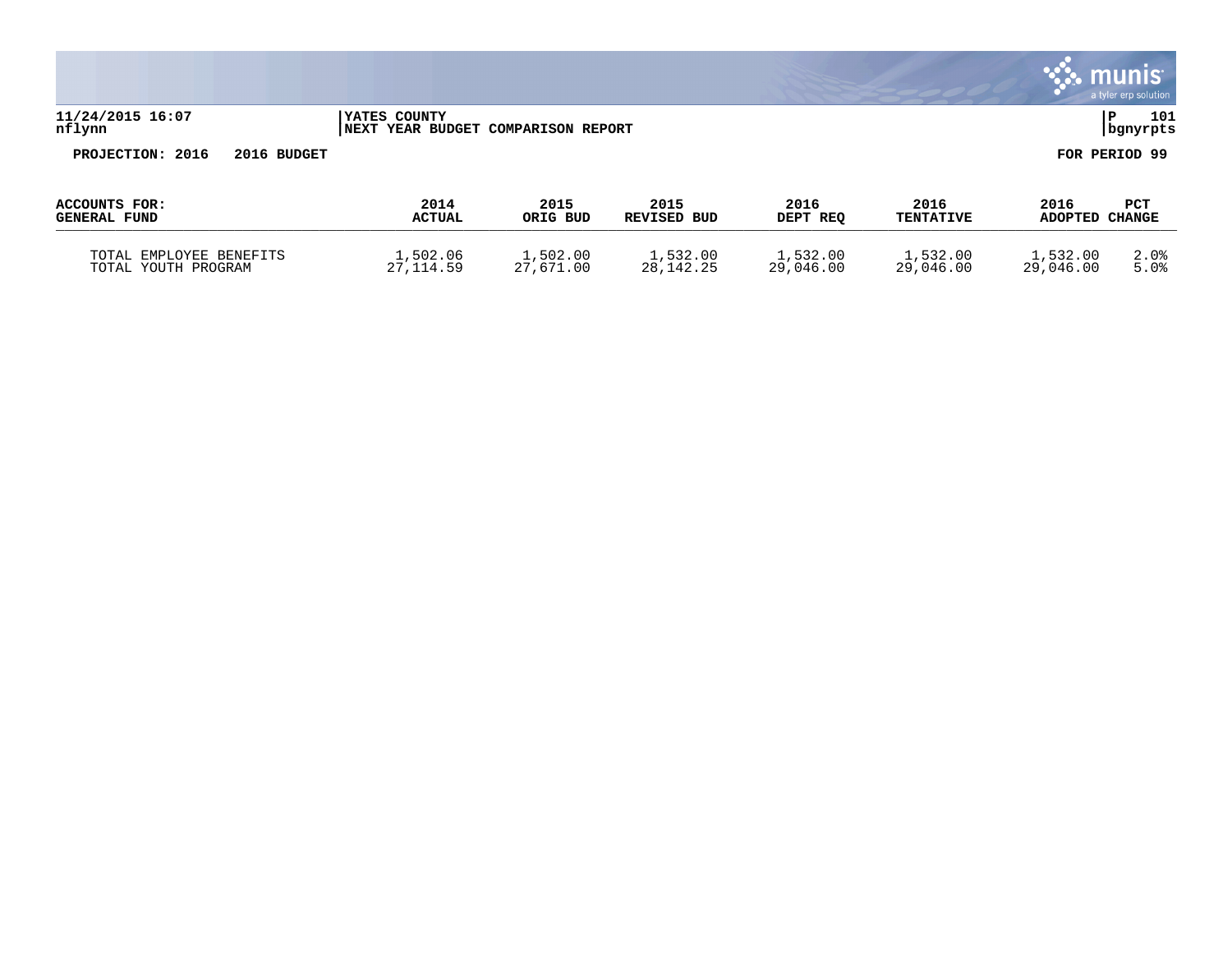|                                             |                            |                              |                             |                               |                            |                      |                          |                        | munis<br>a tyler erp solution |
|---------------------------------------------|----------------------------|------------------------------|-----------------------------|-------------------------------|----------------------------|----------------------|--------------------------|------------------------|-------------------------------|
| nflynn                                      | 11/24/2015 16:07           |                              | YATES COUNTY<br><b>NEXT</b> | YEAR BUDGET COMPARISON REPORT |                            |                      |                          |                        | 102<br>P<br>bgnyrpts          |
|                                             | PROJECTION: 2016           | 2016 BUDGET                  |                             |                               |                            |                      |                          |                        | FOR PERIOD 99                 |
| <b>ACCOUNTS FOR:</b><br><b>GENERAL FUND</b> |                            |                              | 2014<br><b>ACTUAL</b>       | 2015<br>ORIG BUD              | 2015<br><b>REVISED BUD</b> | 2016<br>DEPT REQ     | 2016<br><b>TENTATIVE</b> | 2016<br><b>ADOPTED</b> | PCT<br><b>CHANGE</b>          |
| 7450                                        |                            | Y C HISTORICAL SOCIETY       |                             |                               |                            |                      |                          |                        |                               |
| 4                                           |                            | CONTRACTUAL EXPENSES         |                             |                               |                            |                      |                          |                        |                               |
| A7450                                       | 54206                      | YC HIST                      | 1,000.00                    | 1,000.00                      | 1,000.00                   | 3,000.00             | 1,000.00                 | 1,000.00               | $200.0$ <sup>8</sup>          |
|                                             | TOTAL CONTRACTUAL EXPENSES | TOTAL Y C HISTORICAL SOCIETY | 1,000.00<br>1,000.00        | 1,000.00<br>1,000.00          | 1,000.00<br>1,000.00       | 3,000.00<br>3,000.00 | 1,000.00<br>1,000.00     | 1,000.00<br>1,000.00   | 200.0%<br>200.0%              |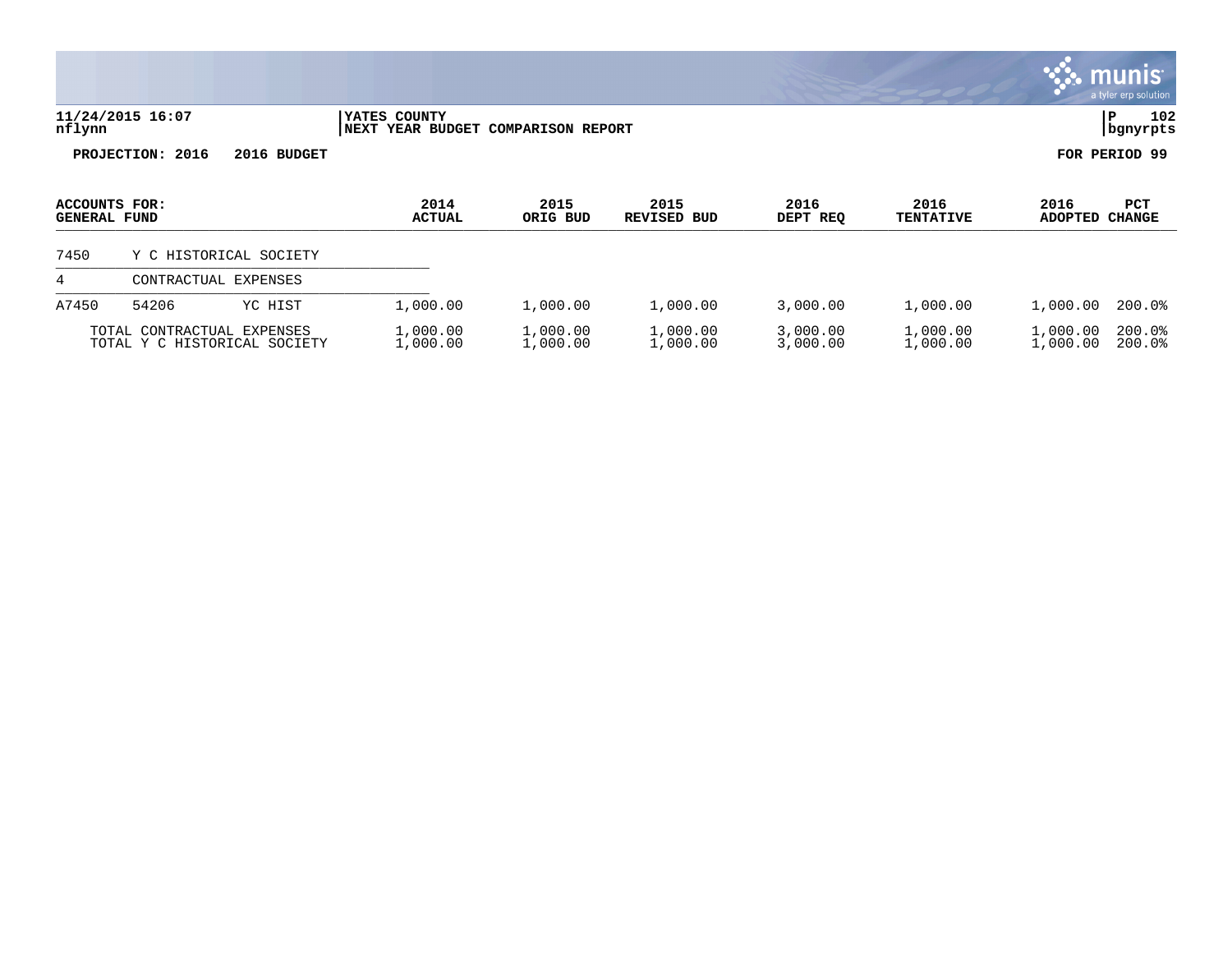|                                             |                                            |                                                          |                                                           |                                                |                                                |                                                |                                                |                                                | munis <sup>®</sup><br>a tyler erp solution |
|---------------------------------------------|--------------------------------------------|----------------------------------------------------------|-----------------------------------------------------------|------------------------------------------------|------------------------------------------------|------------------------------------------------|------------------------------------------------|------------------------------------------------|--------------------------------------------|
| nflynn                                      | 11/24/2015 16:07                           |                                                          | <b>YATES COUNTY</b><br>NEXT YEAR BUDGET COMPARISON REPORT |                                                |                                                |                                                |                                                |                                                | l P<br>103<br>  bgnyrpts                   |
|                                             | PROJECTION: 2016                           | 2016 BUDGET                                              |                                                           |                                                |                                                |                                                |                                                |                                                | FOR PERIOD 99                              |
| <b>ACCOUNTS FOR:</b><br><b>GENERAL FUND</b> |                                            |                                                          | 2014<br><b>ACTUAL</b>                                     | 2015<br>ORIG BUD                               | 2015<br><b>REVISED BUD</b>                     | 2016<br>DEPT REQ                               | 2016<br><b>TENTATIVE</b>                       | 2016<br><b>ADOPTED CHANGE</b>                  | PCT                                        |
| 7510                                        | HISTORIAN                                  |                                                          |                                                           |                                                |                                                |                                                |                                                |                                                |                                            |
| $\overline{0}$                              | <b>REVENUES</b>                            |                                                          |                                                           |                                                |                                                |                                                |                                                |                                                |                                            |
| A7510                                       | 42091                                      | HISTORIAN                                                | $-1, 260.56$                                              | $-1,300.00$                                    | $-1,300.00$                                    | $-1,300.00$                                    | $-1,300.00$                                    | $-1,300.00$                                    | .0%                                        |
| TOTAL REVENUES                              |                                            | $-1, 260.56$                                             | $-1,300.00$                                               | $-1,300.00$                                    | $-1,300.00$                                    | $-1,300.00$                                    | $-1,300.00$                                    | .0%                                            |                                            |
| $\mathbf{1}$                                | PERSONAL SERVICES                          |                                                          |                                                           |                                                |                                                |                                                |                                                |                                                |                                            |
| A7510<br>A7510                              | 51075<br>51660                             | HISTORIAN<br>INS BUYOUT                                  | 42,105.00<br>1,286.64                                     | 42,105.00<br>.00                               | 42,948.00<br>.00                               | 42,948.00<br>.00                               | 42,948.00<br>.00                               | 42,948.00<br>.00                               | 2.0%<br>.0%                                |
|                                             | TOTAL PERSONAL SERVICES                    |                                                          | 43,391.64                                                 | 42,105.00                                      | 42,948.00                                      | 42,948.00                                      | 42,948.00                                      | 42,948.00                                      | 2.0%                                       |
| $4\overline{ }$                             |                                            | CONTRACTUAL EXPENSES                                     |                                                           |                                                |                                                |                                                |                                                |                                                |                                            |
| A7510<br>A7510<br>A7510<br>A7510<br>A7510   | 54408<br>54470<br>54507<br>54515<br>54682  | EO MAINT<br>SUPP:OFF<br>COPIER CHR<br>POSTAGE<br>TEL/FAX | .00<br>.00<br>112.00<br>89.88<br>118.23                   | 150.00<br>200.00<br>200.00<br>150.00<br>150.00 | 150.00<br>200.00<br>200.00<br>150.00<br>150.00 | 150.00<br>200.00<br>200.00<br>150.00<br>150.00 | 150.00<br>200.00<br>200.00<br>150.00<br>150.00 | 150.00<br>200.00<br>200.00<br>150.00<br>150.00 | .0%<br>.0%<br>.0%<br>.0%<br>.0%            |
|                                             |                                            | TOTAL CONTRACTUAL EXPENSES                               | 320.11                                                    | 850.00                                         | 850.00                                         | 850.00                                         | 850.00                                         | 850.00                                         | .0%                                        |
| 8                                           | EMPLOYEE BENEFITS                          |                                                          |                                                           |                                                |                                                |                                                |                                                |                                                |                                            |
| A7510<br>A7510                              | 58100<br>58305                             | FICA/MED<br>INS-NON UN                                   | 3,227.49<br>.00                                           | 3,214.00<br>6,433.00                           | 3,278.00<br>5,430.00                           | 3,048.00<br>6,413.00                           | 3,056.00<br>6,186.00                           | 3,056.00<br>6,186.00                           | $-5.2%$<br>$-.3%$                          |
|                                             | TOTAL EMPLOYEE BENEFITS<br>TOTAL HISTORIAN |                                                          | 3, 227.49<br>45,678.68                                    | 9,647.00<br>51,302.00                          | 8,708.00<br>51,206.00                          | 9,461.00<br>51,959.00                          | 9,242.00<br>51,740.00                          | 9,242.00<br>51,740.00                          | $-1.9%$<br>1.3%                            |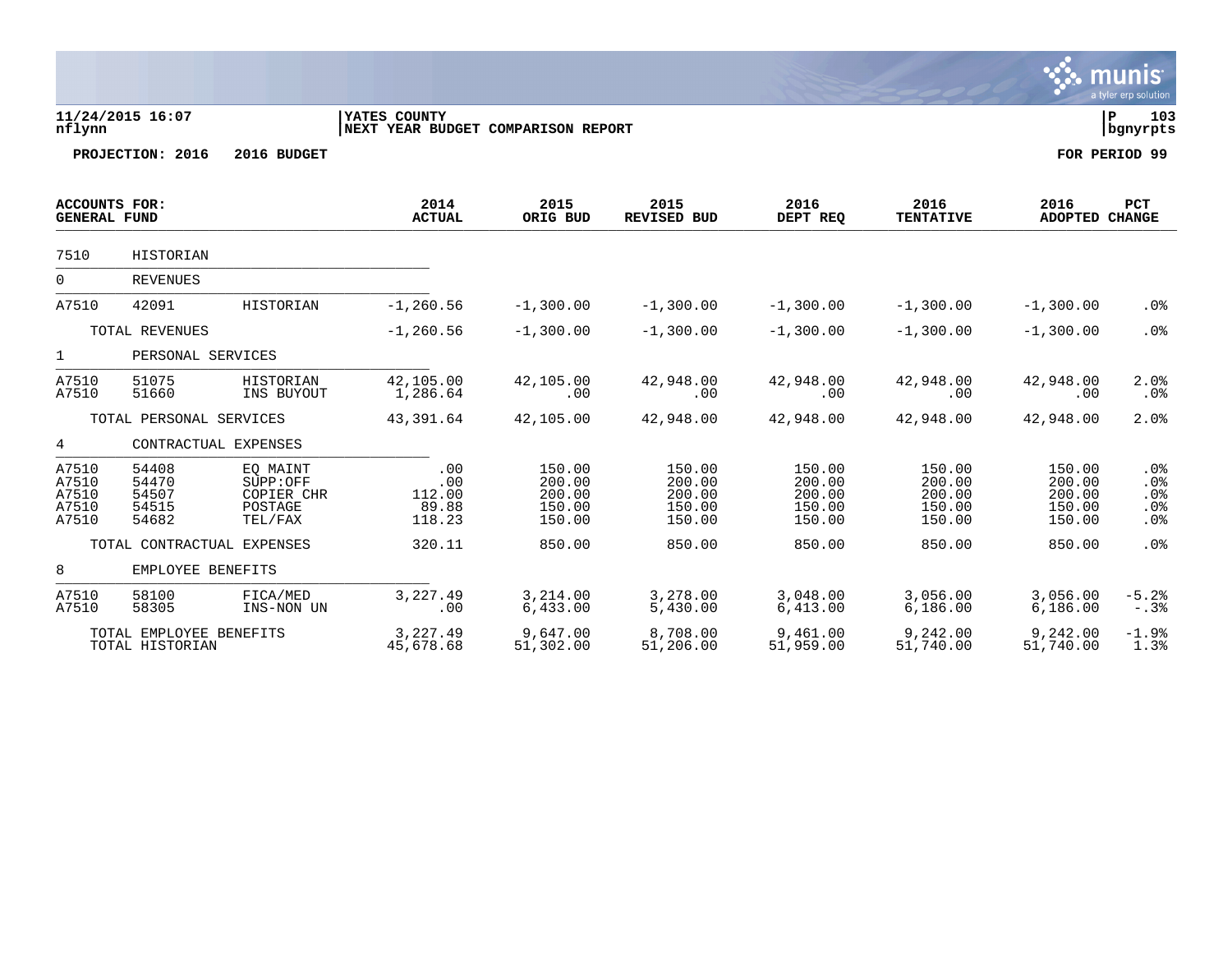|                                                                                                                                                       |                                                                                                                                                       |                                                                                                                                                                                                                            |                                                                                                                                                                     |                                                                                                                                                                                     |                                                                                                                                                                                      |                                                                                                                                                                                   |                                                                                                                                                                                   |                                                                                                                                                                                   | munis <sup>.</sup><br>a tyler erp solution                                                                                          |
|-------------------------------------------------------------------------------------------------------------------------------------------------------|-------------------------------------------------------------------------------------------------------------------------------------------------------|----------------------------------------------------------------------------------------------------------------------------------------------------------------------------------------------------------------------------|---------------------------------------------------------------------------------------------------------------------------------------------------------------------|-------------------------------------------------------------------------------------------------------------------------------------------------------------------------------------|--------------------------------------------------------------------------------------------------------------------------------------------------------------------------------------|-----------------------------------------------------------------------------------------------------------------------------------------------------------------------------------|-----------------------------------------------------------------------------------------------------------------------------------------------------------------------------------|-----------------------------------------------------------------------------------------------------------------------------------------------------------------------------------|-------------------------------------------------------------------------------------------------------------------------------------|
| nflynn                                                                                                                                                | 11/24/2015 16:07                                                                                                                                      |                                                                                                                                                                                                                            | <b>YATES COUNTY</b><br>NEXT YEAR BUDGET COMPARISON REPORT                                                                                                           |                                                                                                                                                                                     |                                                                                                                                                                                      |                                                                                                                                                                                   |                                                                                                                                                                                   |                                                                                                                                                                                   | ΙP<br>104<br>  bgnyrpts                                                                                                             |
|                                                                                                                                                       | PROJECTION: 2016                                                                                                                                      | 2016 BUDGET                                                                                                                                                                                                                |                                                                                                                                                                     |                                                                                                                                                                                     |                                                                                                                                                                                      |                                                                                                                                                                                   |                                                                                                                                                                                   |                                                                                                                                                                                   | FOR PERIOD 99                                                                                                                       |
| <b>ACCOUNTS FOR:</b><br><b>GENERAL FUND</b>                                                                                                           |                                                                                                                                                       |                                                                                                                                                                                                                            | 2014<br><b>ACTUAL</b>                                                                                                                                               | 2015<br>ORIG BUD                                                                                                                                                                    | 2015<br>REVISED BUD                                                                                                                                                                  | 2016<br>DEPT REQ                                                                                                                                                                  | 2016<br><b>TENTATIVE</b>                                                                                                                                                          | 2016<br>ADOPTED CHANGE                                                                                                                                                            | PCT                                                                                                                                 |
| 8020                                                                                                                                                  | PLANNING                                                                                                                                              |                                                                                                                                                                                                                            |                                                                                                                                                                     |                                                                                                                                                                                     |                                                                                                                                                                                      |                                                                                                                                                                                   |                                                                                                                                                                                   |                                                                                                                                                                                   |                                                                                                                                     |
| $\mathbf{1}$                                                                                                                                          | PERSONAL SERVICES                                                                                                                                     |                                                                                                                                                                                                                            |                                                                                                                                                                     |                                                                                                                                                                                     |                                                                                                                                                                                      |                                                                                                                                                                                   |                                                                                                                                                                                   |                                                                                                                                                                                   |                                                                                                                                     |
| A8020                                                                                                                                                 | 51085                                                                                                                                                 | PLANNER                                                                                                                                                                                                                    | 64,486.00                                                                                                                                                           | 64,486.00                                                                                                                                                                           | 65,776.00                                                                                                                                                                            | 65,776.00                                                                                                                                                                         | 65,776.00                                                                                                                                                                         | 65,776.00                                                                                                                                                                         | 2.0%                                                                                                                                |
|                                                                                                                                                       | TOTAL PERSONAL SERVICES                                                                                                                               |                                                                                                                                                                                                                            | 64,486.00                                                                                                                                                           | 64,486.00                                                                                                                                                                           | 65,776.00                                                                                                                                                                            | 65,776.00                                                                                                                                                                         | 65,776.00                                                                                                                                                                         | 65,776.00                                                                                                                                                                         | 2.0%                                                                                                                                |
| 4                                                                                                                                                     |                                                                                                                                                       | CONTRACTUAL EXPENSES                                                                                                                                                                                                       |                                                                                                                                                                     |                                                                                                                                                                                     |                                                                                                                                                                                      |                                                                                                                                                                                   |                                                                                                                                                                                   |                                                                                                                                                                                   |                                                                                                                                     |
| A8020<br>A8020<br>A8020<br>A8020<br>A8020<br>A8020<br>A8020<br>A8020<br>A8020<br>A8020<br>A8020<br>A8020<br>A8020<br>A8020<br>A8020<br>A8020<br>A8020 | 54011<br>54068<br>54152<br>54156<br>54207<br>54210<br>54470<br>54501<br>54507<br>54515<br>54580<br>54653<br>54654<br>54660<br>54682<br>54907<br>54916 | CONSULTANT<br>FIBER SUST<br>CONFERENCE<br>TRAINING<br>YC PLNG BD<br>YC GFL PLG<br>SUPP:OFF<br>ADVERTISNG<br>COPIER CHR<br>POSTAGE<br>GIS MAINT<br>GASOLINE<br>MILEAGE<br>TRAVEL EXP<br>TEL/FAX<br><b>DUES</b><br>PUBLICATN | 17,235.00<br>.00<br>583.08<br>258.56<br>486.37<br>6,647.00<br>86.93<br>112.13<br>654.90<br>402.43<br>12,357.66<br>.00<br>77.28<br>2.00<br>132.69<br>75.00<br>100.00 | 33,000.00<br>32,000.00<br>1,000.00<br>250.00<br>1,000.00<br>6,647.00<br>250.00<br>175.00<br>1,300.00<br>700.00<br>12,450.00<br>.00<br>115.00<br>160.00<br>200.00<br>340.00<br>75.00 | 33,000.00<br>32,000.00<br>1,000.00<br>250.00<br>1,000.00<br>6,647.00<br>257.02<br>167.98<br>1,300.00<br>700.00<br>12,450.00<br>8.14<br>115.00<br>151.86<br>200.00<br>350.00<br>65.00 | 33,000.00<br>47,500.00<br>750.00<br>250.00<br>1,000.00<br>6,647.00<br>250.00<br>175.00<br>1,300.00<br>700.00<br>12,450.00<br>.00<br>115.00<br>160.00<br>200.00<br>340.00<br>75.00 | 21,000.00<br>47,500.00<br>750.00<br>250.00<br>1,000.00<br>6,647.00<br>250.00<br>175.00<br>1,300.00<br>700.00<br>12,450.00<br>.00<br>115.00<br>160.00<br>200.00<br>340.00<br>75.00 | 21,000.00<br>47,500.00<br>750.00<br>250.00<br>1,000.00<br>6,647.00<br>250.00<br>175.00<br>1,300.00<br>700.00<br>12,450.00<br>.00<br>115.00<br>160.00<br>200.00<br>340.00<br>75.00 | $.0\%$<br>48.4%<br>$-25.0%$<br>$.0\%$<br>.0%<br>.0%<br>.0%<br>.0%<br>.0%<br>.0%<br>.0%<br>.0%<br>.0%<br>.0%<br>$.0\%$<br>.0%<br>.0% |
|                                                                                                                                                       |                                                                                                                                                       | TOTAL CONTRACTUAL EXPENSES                                                                                                                                                                                                 | 39, 211.03                                                                                                                                                          | 89,662.00                                                                                                                                                                           | 89,662.00                                                                                                                                                                            | 104,912.00                                                                                                                                                                        | 92,912.00                                                                                                                                                                         | 92,912.00                                                                                                                                                                         | 17.0%                                                                                                                               |
| 8                                                                                                                                                     | EMPLOYEE BENEFITS                                                                                                                                     |                                                                                                                                                                                                                            |                                                                                                                                                                     |                                                                                                                                                                                     |                                                                                                                                                                                      |                                                                                                                                                                                   |                                                                                                                                                                                   |                                                                                                                                                                                   |                                                                                                                                     |
| A8020<br>A8020                                                                                                                                        | 58100<br>58305                                                                                                                                        | FICA/MED<br>INS-NON UN                                                                                                                                                                                                     | 4,636.06<br>17,045.88                                                                                                                                               | 4,915.00<br>17,046.00                                                                                                                                                               | 5,014.00<br>16,578.00                                                                                                                                                                | 4,598.00<br>19,578.00                                                                                                                                                             | 4,580.00<br>18,883.00                                                                                                                                                             | 4,580.00<br>18,883.00                                                                                                                                                             | $-6.4%$<br>14.9%                                                                                                                    |
|                                                                                                                                                       | TOTAL EMPLOYEE BENEFITS<br>TOTAL PLANNING                                                                                                             |                                                                                                                                                                                                                            | 21,681.94<br>125,378.97                                                                                                                                             | 21,961.00<br>176,109.00                                                                                                                                                             | 21,592.00<br>177,030.00                                                                                                                                                              | 24,176.00<br>194,864.00                                                                                                                                                           | 23,463.00<br>182,151.00                                                                                                                                                           | 23,463.00<br>182,151.00                                                                                                                                                           | 10.1%<br>10.6%                                                                                                                      |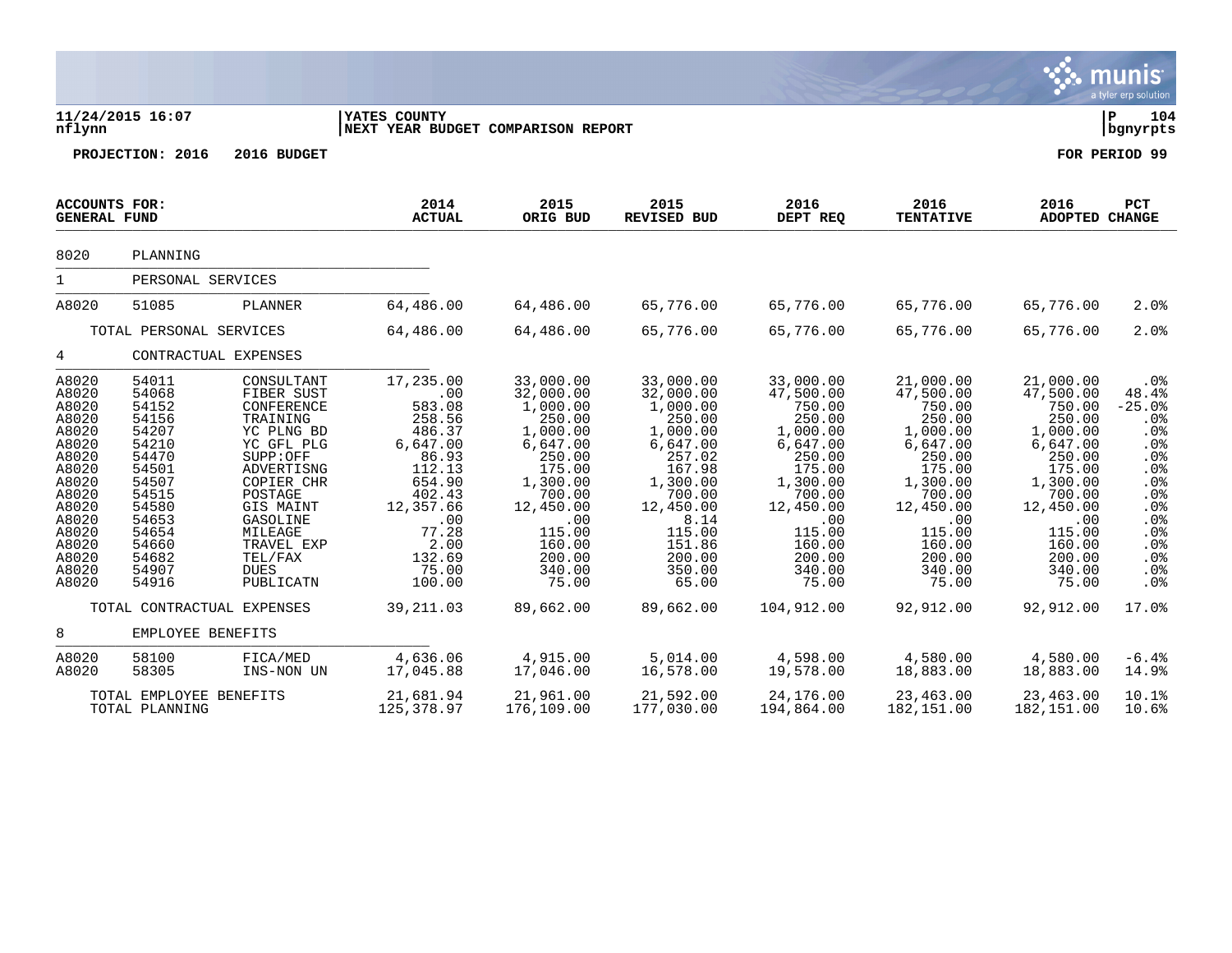|                                                    |                                                        |                                                                                  |                                                                 |                                                                   |                                                                   |                                                                    |                                                               | munis<br>a tyler erp solution                                                                                                                          |
|----------------------------------------------------|--------------------------------------------------------|----------------------------------------------------------------------------------|-----------------------------------------------------------------|-------------------------------------------------------------------|-------------------------------------------------------------------|--------------------------------------------------------------------|---------------------------------------------------------------|--------------------------------------------------------------------------------------------------------------------------------------------------------|
| nflynn                                             | 11/24/2015 16:07                                       |                                                                                  | YATES COUNTY<br><b>NEXT YEAR BUDGET</b>                         | <b>COMPARISON REPORT</b>                                          |                                                                   |                                                                    |                                                               | 105<br>P<br>bgnyrpts                                                                                                                                   |
|                                                    | PROJECTION: 2016                                       | 2016 BUDGET                                                                      |                                                                 |                                                                   |                                                                   |                                                                    |                                                               | FOR PERIOD 99                                                                                                                                          |
| ACCOUNTS FOR:<br><b>GENERAL FUND</b>               |                                                        |                                                                                  | 2014<br><b>ACTUAL</b>                                           | 2015<br>ORIG BUD                                                  | 2015<br><b>REVISED BUD</b>                                        | 2016<br>DEPT REQ                                                   | 2016<br><b>TENTATIVE</b>                                      | 2016<br>PCT<br><b>ADOPTED</b><br><b>CHANGE</b>                                                                                                         |
| 8160                                               | REFUSE AND GARBAGE                                     |                                                                                  |                                                                 |                                                                   |                                                                   |                                                                    |                                                               |                                                                                                                                                        |
| 4                                                  |                                                        | CONTRACTUAL EXPENSES                                                             |                                                                 |                                                                   |                                                                   |                                                                    |                                                               |                                                                                                                                                        |
| A8160<br>A8160<br>A8160<br>A8160<br>A8160<br>A8160 | 54412<br>54413<br>54501<br>54521<br>54677<br>54682     | <b>ENGINEER</b><br>LEACHATE<br>ADVERTISIN<br>TRASH REM<br>UTIL: ELECT<br>TEL/FAX | 42,901.40<br>20,501.16<br>.00<br>2,620.00<br>1,100.49<br>449.67 | 57,000.00<br>15,000.00<br>75.00<br>2,500.00<br>1,400.00<br>450.00 | 88,322.52<br>15,000.00<br>79.70<br>2,500.00<br>1,400.00<br>450.00 | 46,100.00<br>15,000.00<br>175.00<br>2,500.00<br>1,400.00<br>450.00 | 46,100.00<br>15,000.00<br>175.00<br>.00<br>1,400.00<br>450.00 | 46,100.00<br>$-19.1$ $8$<br>15,000.00<br>.0 <sub>8</sub><br>133.3%<br>175.00<br>.00<br>.0%<br>1,400.00<br>.0 <sub>8</sub><br>450.00<br>.0 <sub>8</sub> |
|                                                    | TOTAL CONTRACTUAL EXPENSES<br>TOTAL REFUSE AND GARBAGE |                                                                                  | 67,572.72<br>67,572.72                                          | 76,425.00<br>76,425.00                                            | 107,752.22<br>107,752.22                                          | 65,625.00<br>65,625.00                                             | 63,125.00<br>63,125.00                                        | 63,125.00<br>$-14.1%$<br>63,125.00<br>$-14.1%$                                                                                                         |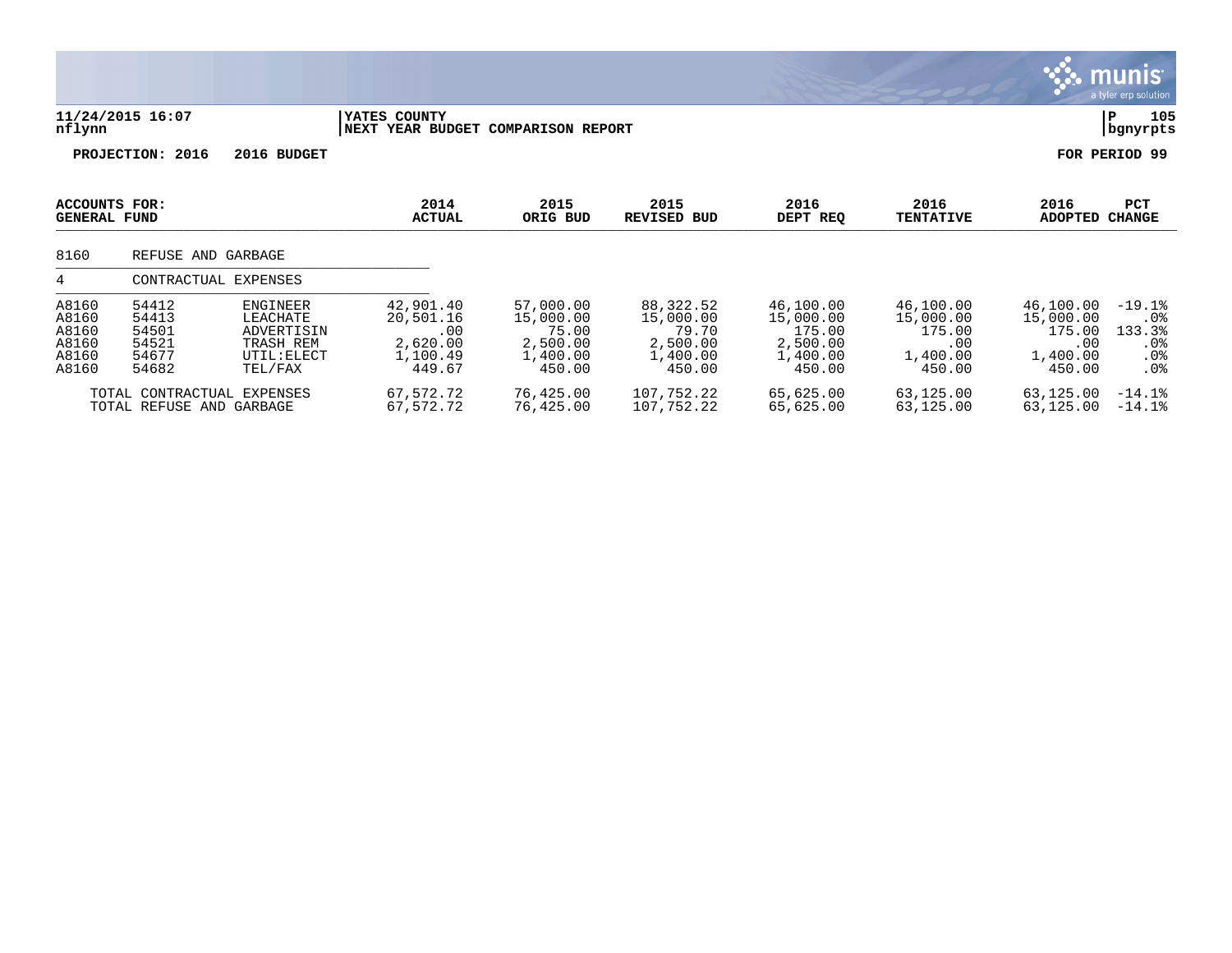|                                             |                                                           |                       |                                                    |                          |                            |                          |                          |                          | a tyler erp solution        |
|---------------------------------------------|-----------------------------------------------------------|-----------------------|----------------------------------------------------|--------------------------|----------------------------|--------------------------|--------------------------|--------------------------|-----------------------------|
| nflynn                                      | 11/24/2015 16:07                                          |                       | YATES COUNTY<br>NEXT YEAR BUDGET COMPARISON REPORT |                          |                            |                          |                          | P                        | 106<br>bgnyrpts             |
|                                             | PROJECTION: 2016                                          | 2016 BUDGET           |                                                    |                          |                            |                          |                          | FOR PERIOD 99            |                             |
| <b>ACCOUNTS FOR:</b><br><b>GENERAL FUND</b> |                                                           |                       | 2014<br><b>ACTUAL</b>                              | 2015<br>ORIG BUD         | 2015<br><b>REVISED BUD</b> | 2016<br>DEPT REQ         | 2016<br><b>TENTATIVE</b> | 2016<br><b>ADOPTED</b>   | <b>PCT</b><br><b>CHANGE</b> |
| 8710                                        |                                                           | CONSERVATION PROGRAMS |                                                    |                          |                            |                          |                          |                          |                             |
| 4                                           | CONTRACTUAL EXPENSES                                      |                       |                                                    |                          |                            |                          |                          |                          |                             |
| A8710<br>A8710                              | 54204<br>54212                                            | YC COOP EX<br>YC S&W  | 240, 153.00<br>92,601.00                           | 240,153.00<br>92,600.00  | 240,153.00<br>92,600.00    | 240,153.00<br>92,600.00  | 240,153.00<br>92,600.00  | 240,153.00<br>92,600.00  | .0%<br>.0 <sub>8</sub>      |
|                                             | TOTAL CONTRACTUAL EXPENSES<br>TOTAL CONSERVATION PROGRAMS |                       | 332,754.00<br>332,754.00                           | 332,753.00<br>332,753.00 | 332,753.00<br>332,753.00   | 332,753.00<br>332,753.00 | 332,753.00<br>332,753.00 | 332,753.00<br>332,753.00 | $.0\%$<br>.0%               |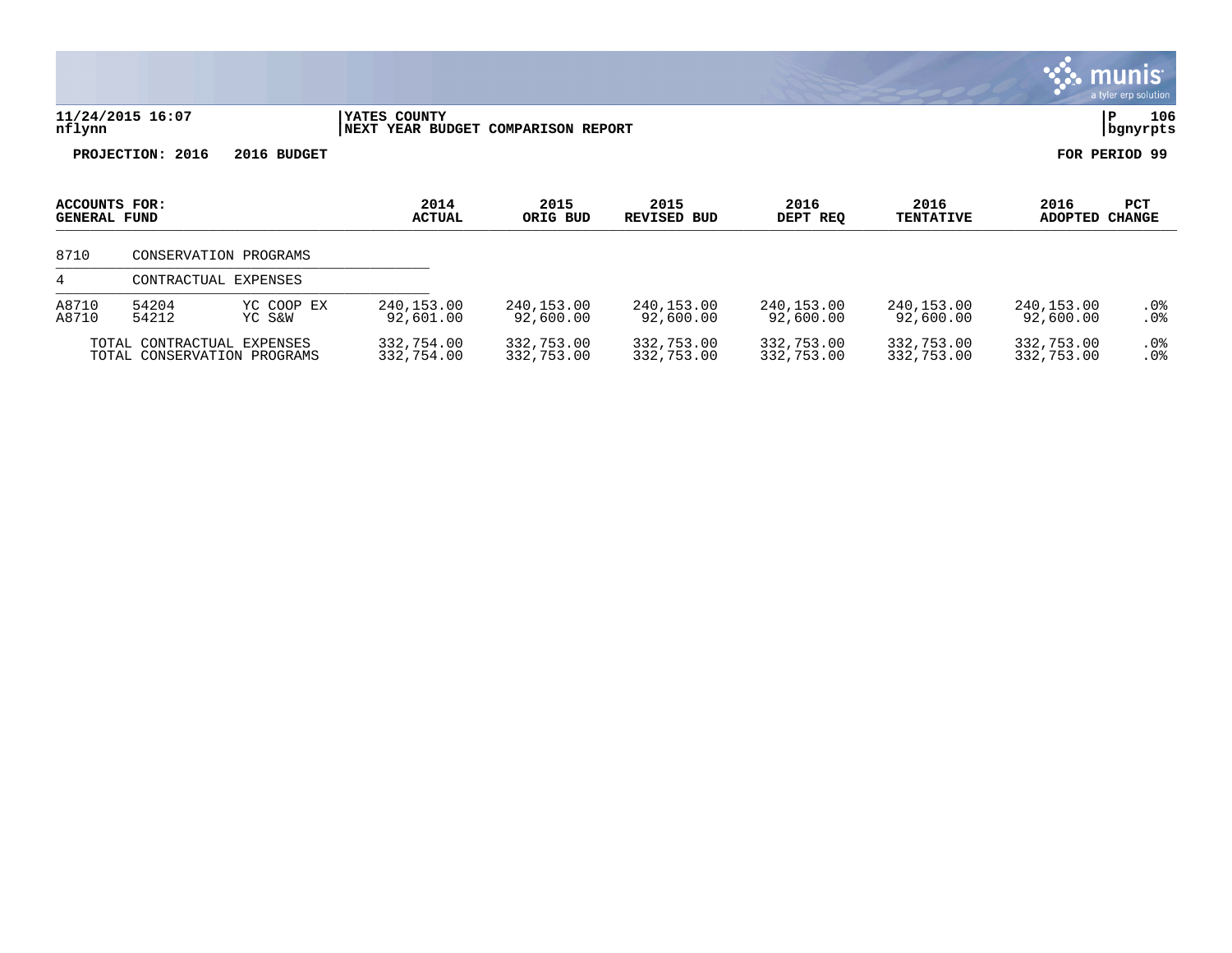|                                      |                                                        |                       |                                 |                               |                              |                              |                              |                              | <b>W. HUIL</b> IIS<br>a tyler erp solution |
|--------------------------------------|--------------------------------------------------------|-----------------------|---------------------------------|-------------------------------|------------------------------|------------------------------|------------------------------|------------------------------|--------------------------------------------|
| nflynn                               | 11/24/2015 16:07                                       |                       | YATES COUNTY<br><b>NEXT</b>     | YEAR BUDGET COMPARISON REPORT |                              |                              |                              |                              | 107<br>Р<br>bgnyrpts                       |
|                                      | PROJECTION: 2016                                       | 2016 BUDGET           |                                 |                               |                              |                              |                              |                              | FOR PERIOD 99                              |
| ACCOUNTS FOR:<br><b>GENERAL FUND</b> |                                                        |                       | 2014<br><b>ACTUAL</b>           | 2015<br>ORIG BUD              | 2015<br>REVISED<br>BUD       | 2016<br>DEPT REQ             | 2016<br><b>TENTATIVE</b>     | 2016<br>ADOPTED              | PCT<br>CHANGE                              |
| 9010                                 |                                                        | NYS RETIREMENT SYSTEM |                                 |                               |                              |                              |                              |                              |                                            |
| 8                                    | EMPLOYEE BENEFITS                                      |                       |                                 |                               |                              |                              |                              |                              |                                            |
| A9010                                | 58400                                                  | ST RETIRE             | 2,144,476.20                    | 2,056,000.00                  | 2,058,496.82                 | 1,968,525.00                 | 1,968,525.00                 | 1,968,525.00                 | $-4.3%$                                    |
|                                      | TOTAL EMPLOYEE BENEFITS<br>TOTAL NYS RETIREMENT SYSTEM |                       | 2,144,476.20<br>2, 144, 476. 20 | 2,056,000.00<br>2,056,000.00  | 2,058,496.82<br>2,058,496.82 | 1,968,525.00<br>1,968,525.00 | 1,968,525.00<br>1,968,525.00 | 1,968,525.00<br>1,968,525.00 | $-4.3%$<br>$-4.3%$                         |

 $\frac{1}{2}$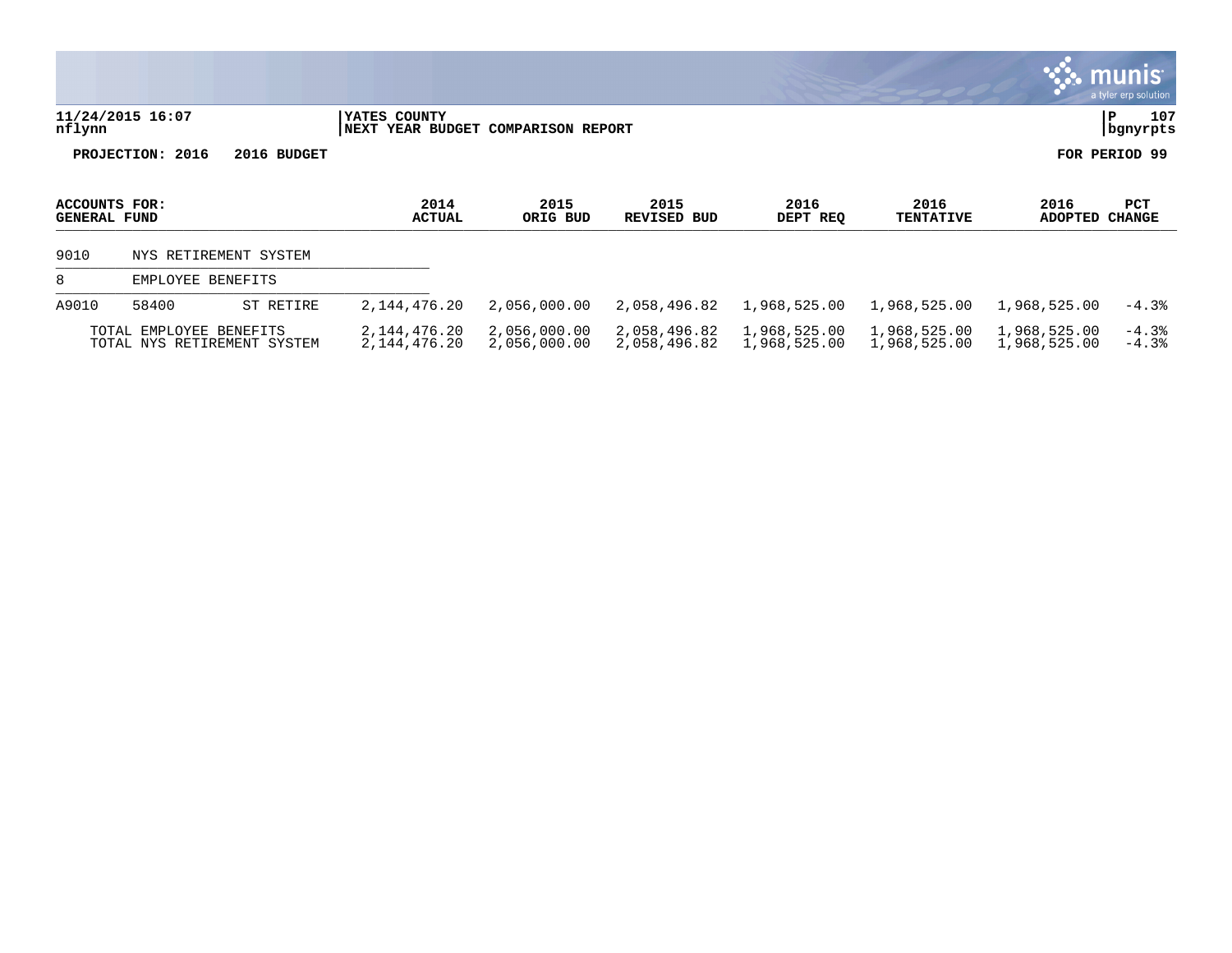|                                      |                         |                              |                            |                               |                            |                          |                          |                          | munis<br>a tyler erp solution |
|--------------------------------------|-------------------------|------------------------------|----------------------------|-------------------------------|----------------------------|--------------------------|--------------------------|--------------------------|-------------------------------|
| nflynn                               | 11/24/2015 16:07        |                              | YATES COUNTY<br>  NEXT     | YEAR BUDGET COMPARISON REPORT |                            |                          |                          |                          | 108<br>P<br>bgnyrpts          |
|                                      | PROJECTION: 2016        | 2016 BUDGET                  |                            |                               |                            |                          |                          |                          | FOR PERIOD 99                 |
| ACCOUNTS FOR:<br><b>GENERAL FUND</b> |                         |                              | 2014<br><b>ACTUAL</b>      | 2015<br>ORIG BUD              | 2015<br><b>REVISED BUD</b> | 2016<br>DEPT REQ         | 2016<br><b>TENTATIVE</b> | 2016<br><b>ADOPTED</b>   | PCT<br><b>CHANGE</b>          |
| 9060                                 |                         | HOSPITAL & MEDICAL INS       |                            |                               |                            |                          |                          |                          |                               |
| 8                                    | EMPLOYEE BENEFITS       |                              |                            |                               |                            |                          |                          |                          |                               |
| A9060                                | 58306                   | INS-RETIRE                   | 86, 272. 79                | 113,000.00                    | 105,487.17                 | 165,000.00               | 165,000.00               | 165,000.00               | 46.0%                         |
|                                      | TOTAL EMPLOYEE BENEFITS | TOTAL HOSPITAL & MEDICAL INS | 86, 272. 79<br>86, 272. 79 | 113,000.00<br>113,000.00      | 105,487.17<br>105,487.17   | 165,000.00<br>165,000.00 | 165,000.00<br>165,000.00 | 165,000.00<br>165,000.00 | 46.0%<br>46.0%                |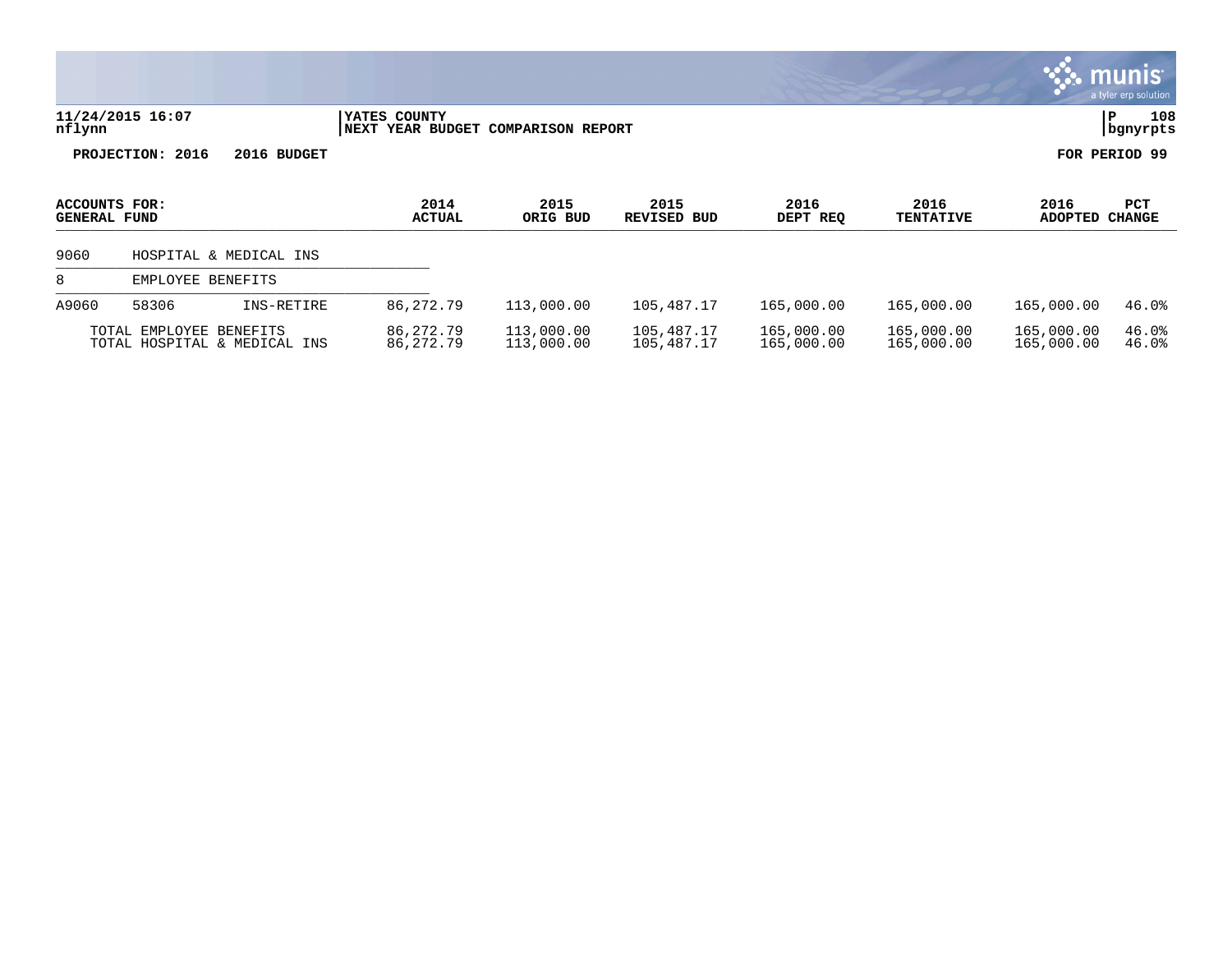|                                      |                                            |             |                                                    |                  |                               |                  |                          |                        | <u>munis l</u><br>a tyler erp solution |
|--------------------------------------|--------------------------------------------|-------------|----------------------------------------------------|------------------|-------------------------------|------------------|--------------------------|------------------------|----------------------------------------|
| nflynn                               | 11/24/2015 16:07                           |             | YATES COUNTY<br>NEXT YEAR BUDGET COMPARISON REPORT |                  |                               |                  |                          |                        | 109<br>ΙP<br>  bgnyrpts                |
|                                      | PROJECTION: 2016                           | 2016 BUDGET |                                                    |                  |                               |                  |                          |                        | FOR PERIOD 99                          |
| ACCOUNTS FOR:<br><b>GENERAL FUND</b> |                                            |             | 2014<br><b>ACTUAL</b>                              | 2015<br>ORIG BUD | 2015<br><b>REVISED</b><br>BUD | 2016<br>DEPT REQ | 2016<br><b>TENTATIVE</b> | 2016<br>ADOPTED CHANGE | PCT                                    |
| 9080                                 | SICK BANK                                  |             |                                                    |                  |                               |                  |                          |                        |                                        |
| 1                                    | PERSONAL SERVICES                          |             |                                                    |                  |                               |                  |                          |                        |                                        |
| A9080                                | 51507                                      | SICK BANK   | 2,106.30                                           | .00              | .00                           | .00              | .00                      | .00                    | .0%                                    |
|                                      | TOTAL PERSONAL SERVICES                    |             | 2,106.30                                           | .00              | .00                           | .00              | .00                      | .00                    | .0%                                    |
| 8                                    | EMPLOYEE BENEFITS                          |             |                                                    |                  |                               |                  |                          |                        |                                        |
| A9080                                | 58100                                      | FICA/MED    | 127.55                                             | .00              | .00                           | .00              | .00                      | .00                    | $.0\%$                                 |
|                                      | TOTAL EMPLOYEE BENEFITS<br>TOTAL SICK BANK |             | 127.55<br>2,233.85                                 | .00<br>.00       | .00<br>.00                    | .00<br>.00       | .00<br>.00               | .00<br>.00             | $.0\%$<br>.0%                          |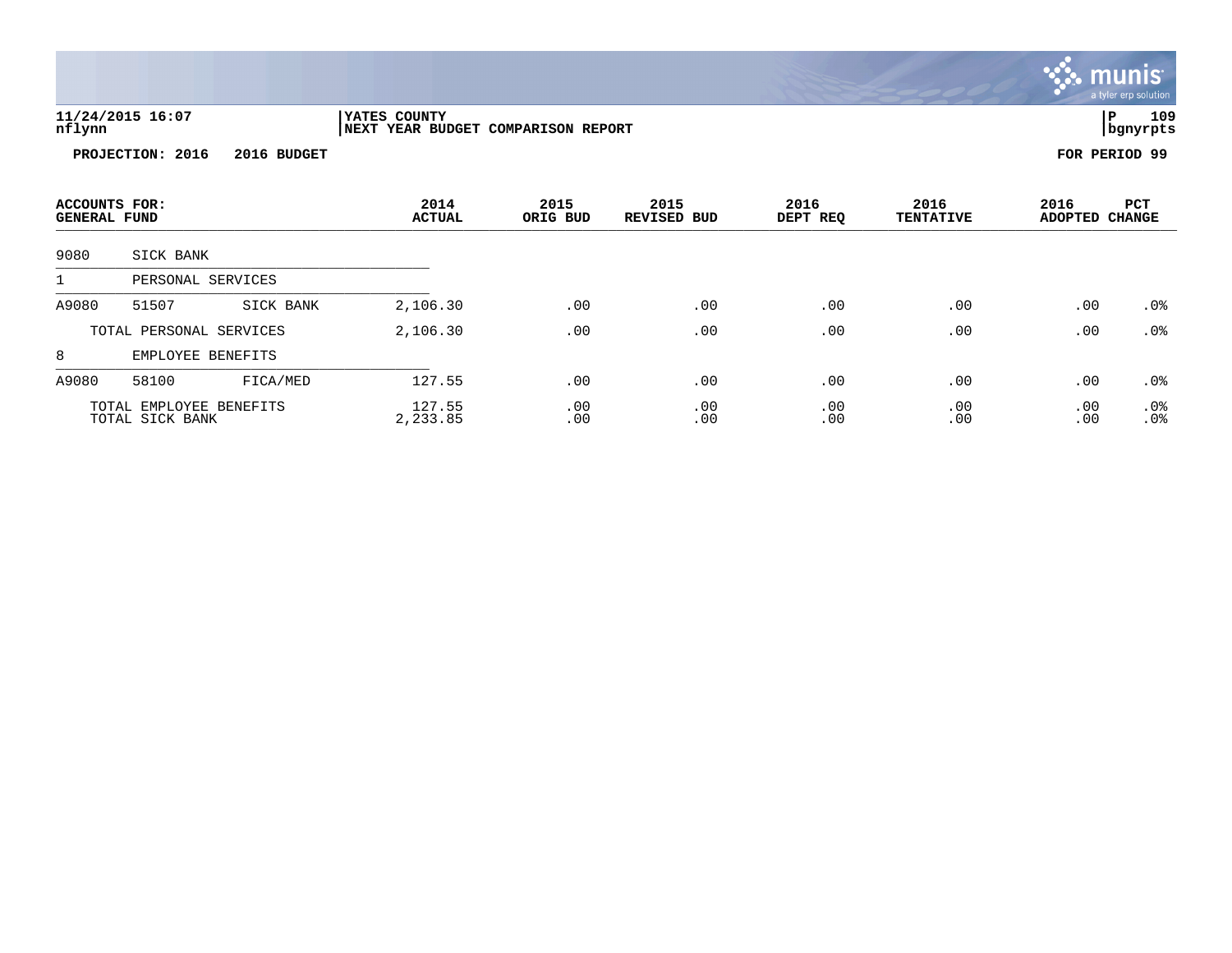|                                      |                         |                              |                                                    |                  |                            |                        |                          |                        | <u>munis'</u><br>a tyler erp solution |
|--------------------------------------|-------------------------|------------------------------|----------------------------------------------------|------------------|----------------------------|------------------------|--------------------------|------------------------|---------------------------------------|
| nflynn                               | 11/24/2015 16:07        |                              | YATES COUNTY<br>NEXT YEAR BUDGET COMPARISON REPORT |                  |                            |                        |                          | P                      | 110<br>  bgnyrpts                     |
|                                      | PROJECTION: 2016        | 2016 BUDGET                  |                                                    |                  |                            |                        |                          | FOR PERIOD 99          |                                       |
| ACCOUNTS FOR:<br><b>GENERAL FUND</b> |                         |                              | 2014<br><b>ACTUAL</b>                              | 2015<br>ORIG BUD | 2015<br><b>REVISED BUD</b> | 2016<br>DEPT REQ       | 2016<br><b>TENTATIVE</b> | 2016<br>ADOPTED CHANGE | PCT                                   |
| 9089                                 |                         | OTHER EMPLOYEE BENEFITS      |                                                    |                  |                            |                        |                          |                        |                                       |
| 8                                    | EMPLOYEE BENEFITS       |                              |                                                    |                  |                            |                        |                          |                        |                                       |
| A9089<br>A9089                       | 58600<br>58700          | <b>HRA</b><br>PENALTIES      | .00<br>.00                                         | .00<br>.00       | 31,807.00<br>.00           | 34,500.00<br>.00       | 34,500.00<br>.00         | 34,500.00<br>.00       | $.0\%$<br>.0 <sub>8</sub>             |
|                                      | TOTAL EMPLOYEE BENEFITS | TOTAL OTHER EMPLOYEE BENEFIT | .00<br>.00                                         | .00<br>.00       | 31,807.00<br>31,807.00     | 34,500.00<br>34,500.00 | 34,500.00<br>34,500.00   | 34,500.00<br>34,500.00 | .0 <sub>8</sub><br>.0 <sub>8</sub>    |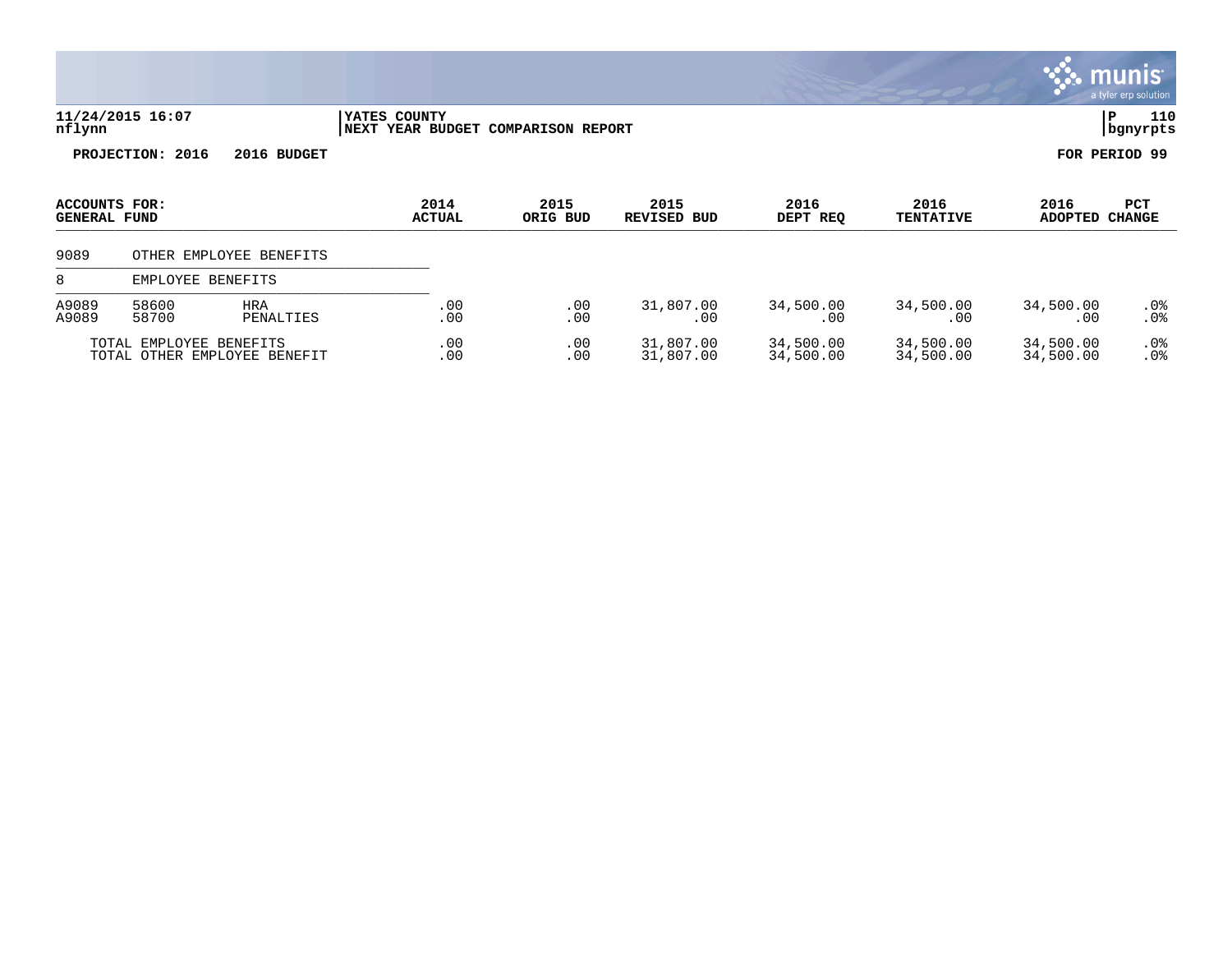|                                      |                         |                              |                                                    |                        |                        |                        |                          |                        | <b>munis</b><br>a tyler erp solution |
|--------------------------------------|-------------------------|------------------------------|----------------------------------------------------|------------------------|------------------------|------------------------|--------------------------|------------------------|--------------------------------------|
| nflynn                               | 11/24/2015 16:07        |                              | YATES COUNTY<br>NEXT YEAR BUDGET COMPARISON REPORT |                        |                        |                        |                          | ΙP                     | 111<br>  bgnyrpts                    |
|                                      | PROJECTION: 2016        | 2016 BUDGET                  |                                                    |                        |                        |                        |                          | FOR PERIOD 99          |                                      |
| ACCOUNTS FOR:<br><b>GENERAL FUND</b> |                         |                              | 2014<br><b>ACTUAL</b>                              | 2015<br>ORIG BUD       | 2015<br>REVISED BUD    | 2016<br>DEPT REQ       | 2016<br><b>TENTATIVE</b> | 2016<br>ADOPTED CHANGE | <b>PCT</b>                           |
| 9090                                 |                         | ADJUST DUE TO EMPLS VAC      |                                                    |                        |                        |                        |                          |                        |                                      |
| 8                                    | EMPLOYEE BENEFITS       |                              |                                                    |                        |                        |                        |                          |                        |                                      |
| A9090                                | 58000                   | D/T VC/CMP                   | 14,465.94                                          | 15,000.00              | 15,000.00              | 15,000.00              | 15,000.00                | 15,000.00              | $.0\%$                               |
|                                      | TOTAL EMPLOYEE BENEFITS | TOTAL ADJUST DUE TO EMPLS VA | 14,465.94<br>14,465.94                             | 15,000.00<br>15,000.00 | 15,000.00<br>15,000.00 | 15,000.00<br>15,000.00 | 15,000.00<br>15,000.00   | 15,000.00<br>15,000.00 | $.0\%$<br>.0 <sub>8</sub>            |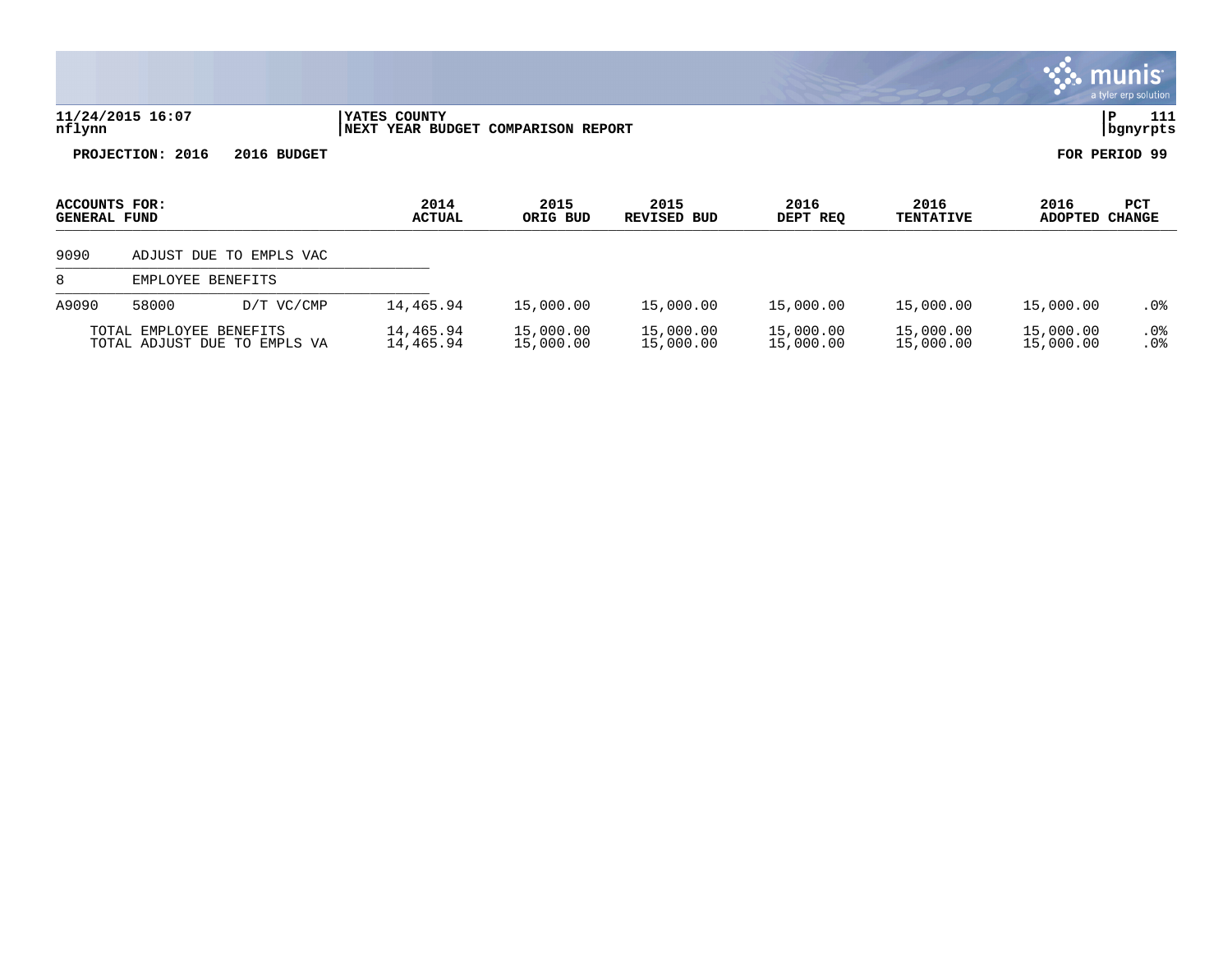|                                             |                                      |                          |                                                    |                            |                            |                            |                            |                            | munis <sup>®</sup><br>a tyler erp solution |
|---------------------------------------------|--------------------------------------|--------------------------|----------------------------------------------------|----------------------------|----------------------------|----------------------------|----------------------------|----------------------------|--------------------------------------------|
| nflynn                                      | 11/24/2015 16:07                     |                          | YATES COUNTY<br>NEXT YEAR BUDGET COMPARISON REPORT |                            |                            |                            |                            |                            | 112<br> P<br>  bgnyrpts                    |
|                                             | PROJECTION: 2016                     | 2016 BUDGET              |                                                    |                            |                            |                            |                            |                            | FOR PERIOD 99                              |
| <b>ACCOUNTS FOR:</b><br><b>GENERAL FUND</b> |                                      |                          | 2014<br><b>ACTUAL</b>                              | 2015<br>ORIG BUD           | 2015<br><b>REVISED BUD</b> | 2016<br>DEPT REQ           | 2016<br><b>TENTATIVE</b>   | 2016<br><b>ADOPTED</b>     | <b>PCT</b><br><b>CHANGE</b>                |
| 9710                                        | DEBT SERVICE                         |                          |                                                    |                            |                            |                            |                            |                            |                                            |
| 0                                           | <b>REVENUES</b>                      |                          |                                                    |                            |                            |                            |                            |                            |                                            |
| A9710                                       | 43089                                | <b>OTHER</b>             | $-49, 426.00$                                      | $-47,928.00$               | $-45.042.00$               | $-36, 446.00$              | $-36, 446.00$              | $-36, 446, 00$             | $-24.0%$                                   |
|                                             | TOTAL REVENUES                       |                          | $-49, 426.00$                                      | $-47,928.00$               | $-45,042.00$               | $-36, 446.00$              | $-36, 446.00$              | $-36, 446.00$              | $-24.0%$                                   |
| 6                                           | PRINCIPAL                            |                          |                                                    |                            |                            |                            |                            |                            |                                            |
| A9710<br>A9710                              | 56101<br>56102                       | PRINC-BLDG<br>PRINC-COMM | 1,285,211.00<br>174,789.00                         | 1,276,224.00<br>183,776.00 | 1,276,224.00<br>183,776.00 | 1,263,112.00<br>181,888.00 | 1,263,112.00<br>181,888.00 | 1,263,112.00<br>181,888.00 | $-1.0$ %<br>$-1.0$ %                       |
|                                             | TOTAL PRINCIPAL                      |                          | 1,460,000.00                                       | 1,460,000.00               | 1,460,000.00               | 1,445,000.00               | 1,445,000.00               | 1,445,000.00               | $-1.0$ $8$                                 |
| 7                                           | INTEREST                             |                          |                                                    |                            |                            |                            |                            |                            |                                            |
| A9710<br>A9710                              | 57101<br>57102                       | INT-BLDG<br>INT-COMM     | 297,508.00<br>20,379.50                            | 253,582.00<br>14,406.00    | 253,582.00<br>14,406.00    | 219,316.00<br>9,472.00     | 219,316.00<br>9,472.00     | 219,316.00<br>9,472.00     | $-13.5%$<br>$-34.2%$                       |
|                                             | TOTAL INTEREST<br>TOTAL DEBT SERVICE |                          | 317,887.50<br>1,728,461.50                         | 267,988.00<br>1,680,060.00 | 267,988.00<br>1,682,946.00 | 228,788.00<br>1,637,342.00 | 228,788.00<br>1,637,342.00 | 228,788.00<br>1,637,342.00 | $-14.6%$<br>$-2.5%$                        |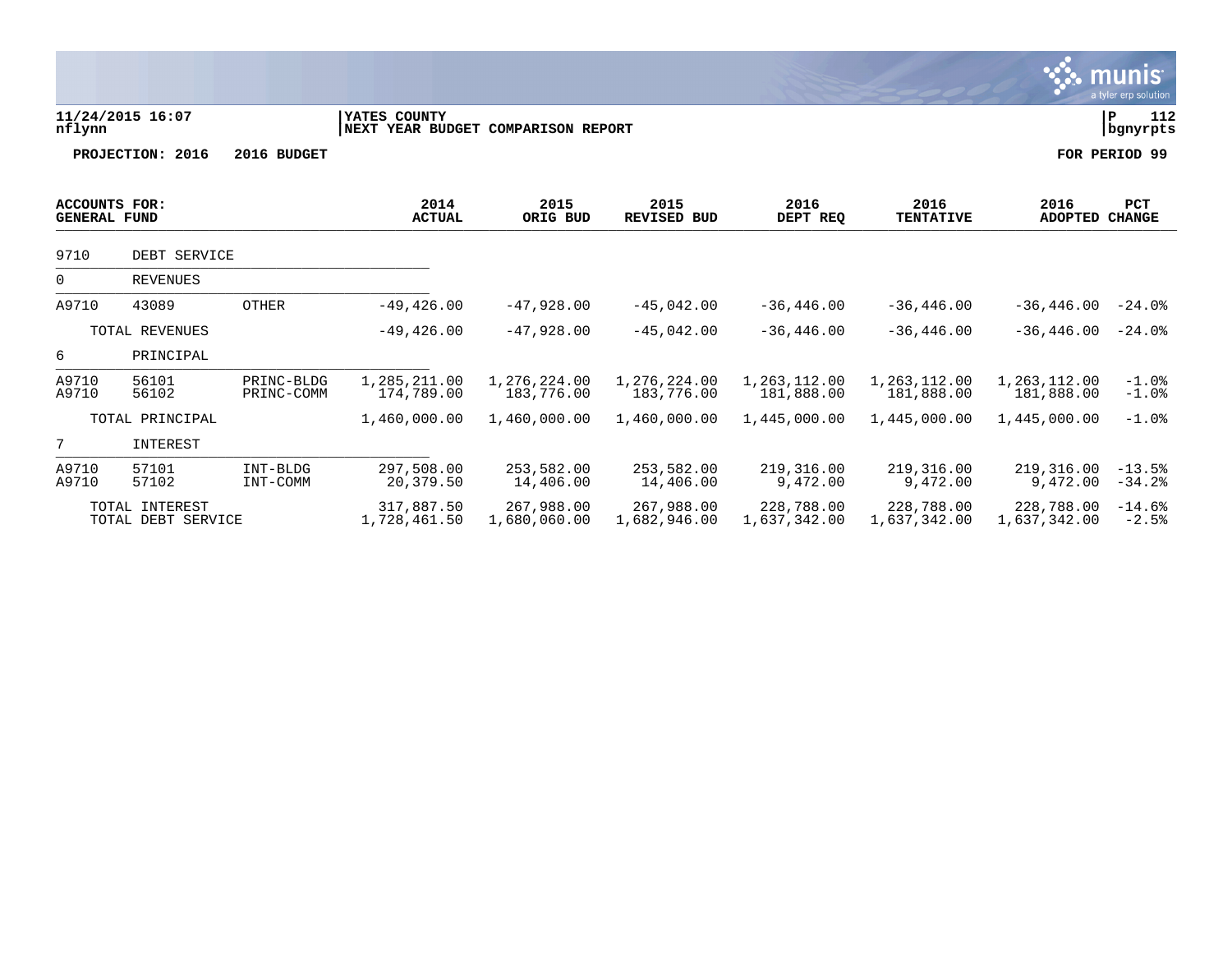|                                             |                                                 |                                 |                                                    |                                             |                                             |                                    |                                    |                             | munis<br>a tyler erp solution   |
|---------------------------------------------|-------------------------------------------------|---------------------------------|----------------------------------------------------|---------------------------------------------|---------------------------------------------|------------------------------------|------------------------------------|-----------------------------|---------------------------------|
| nflynn                                      | 11/24/2015 16:07                                |                                 | YATES COUNTY<br>NEXT YEAR BUDGET COMPARISON REPORT |                                             |                                             |                                    |                                    |                             | 113<br>$\, {\bf P}$<br>bgnyrpts |
|                                             | PROJECTION: 2016                                | 2016 BUDGET                     |                                                    |                                             |                                             |                                    |                                    |                             | FOR PERIOD 99                   |
| <b>ACCOUNTS FOR:</b><br><b>GENERAL FUND</b> |                                                 |                                 | 2014<br><b>ACTUAL</b>                              | 2015<br>ORIG BUD                            | 2015<br><b>REVISED BUD</b>                  | 2016<br>DEPT REQ                   | 2016<br><b>TENTATIVE</b>           | 2016<br><b>ADOPTED</b>      | <b>PCT</b><br><b>CHANGE</b>     |
| 9902                                        |                                                 | TRANSFER TO OTHER FUNDS         |                                                    |                                             |                                             |                                    |                                    |                             |                                 |
| 0                                           | REVENUES                                        |                                 |                                                    |                                             |                                             |                                    |                                    |                             |                                 |
| A9902<br>A9902<br>A9902                     | 42801<br>45031<br>45032                         | INTERFUND<br>UNEMPL INS<br>COMM | $-3,486.53$<br>.00<br>.00                          | $-2,500.00$<br>$-20,000.00$<br>$-75,000.00$ | $-2,500.00$<br>$-20,000.00$<br>$-75,000.00$ | $-3,500.00$<br>$-20,000.00$<br>.00 | $-3,500.00$<br>$-20,000.00$<br>.00 | $-3,500.00$<br>$-20,000.00$ | 40.0%<br>.0%<br>$.00 - 100.0$   |
|                                             | TOTAL REVENUES                                  |                                 | $-3,486.53$                                        | $-97,500.00$                                | $-97,500.00$                                | $-23,500.00$                       | $-23,500.00$                       | $-23,500.00$                | $-75.9%$                        |
| 9                                           | TRANSFERS                                       |                                 |                                                    |                                             |                                             |                                    |                                    |                             |                                 |
| A9902<br>A9902                              | 59130<br>59140                                  | UNEMPL INS<br>WORK COMP         | 18,000.00<br>284, 249.00                           | 18,000.00<br>287, 248.00                    | 18,000.00<br>287,248.00                     | 18,000.00<br>340,435.00            | 18,000.00<br>340,435.00            | 18,000.00<br>340,435.00     | .0%<br>18.5%                    |
|                                             | TOTAL TRANSFERS<br>TOTAL TRANSFER TO OTHER FUND |                                 | 302,249.00<br>298,762.47                           | 305,248.00<br>207,748.00                    | 305,248.00<br>207,748.00                    | 358,435.00<br>334,935.00           | 358,435.00<br>334,935.00           | 358,435.00<br>334,935.00    | 17.4%<br>61.2%                  |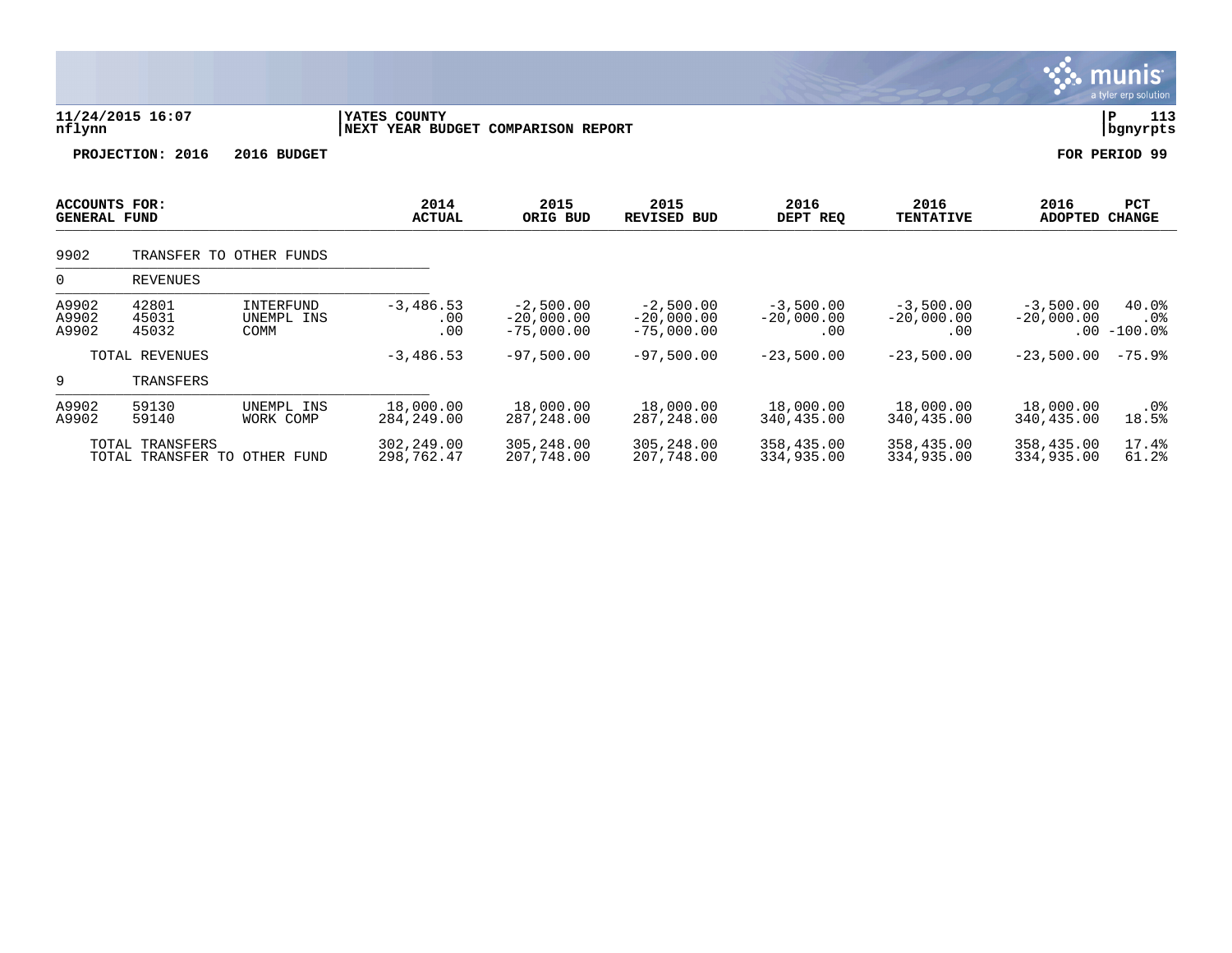|                                                             |                                                             |                                                                                  |                                                                                |                                         |                                                                                                                                                                                                                                                                                                      |                                                                 |                                                                           |                                                     | <b>munis</b><br>a tyler erp solution                                           |
|-------------------------------------------------------------|-------------------------------------------------------------|----------------------------------------------------------------------------------|--------------------------------------------------------------------------------|-----------------------------------------|------------------------------------------------------------------------------------------------------------------------------------------------------------------------------------------------------------------------------------------------------------------------------------------------------|-----------------------------------------------------------------|---------------------------------------------------------------------------|-----------------------------------------------------|--------------------------------------------------------------------------------|
| nflynn                                                      | 11/24/2015 16:07                                            |                                                                                  | YATES COUNTY                                                                   | NEXT YEAR BUDGET COMPARISON REPORT      |                                                                                                                                                                                                                                                                                                      |                                                                 |                                                                           |                                                     | 114<br>P<br>bgnyrpts                                                           |
|                                                             | PROJECTION: 2016                                            | 2016 BUDGET                                                                      |                                                                                |                                         |                                                                                                                                                                                                                                                                                                      |                                                                 |                                                                           |                                                     | FOR PERIOD 99                                                                  |
| <b>ACCOUNTS FOR:</b><br><b>GENERAL FUND</b>                 |                                                             |                                                                                  | 2014<br><b>ACTUAL</b>                                                          | 2015<br>ORIG BUD                        | 2015<br><b>REVISED BUD</b>                                                                                                                                                                                                                                                                           | 2016<br>DEPT REQ                                                | 2016<br><b>TENTATIVE</b>                                                  | 2016<br>ADOPTED CHANGE                              | <b>PCT</b>                                                                     |
| 9999                                                        | OTHER                                                       |                                                                                  |                                                                                |                                         |                                                                                                                                                                                                                                                                                                      |                                                                 |                                                                           |                                                     |                                                                                |
| $\Omega$                                                    | <b>REVENUES</b>                                             |                                                                                  |                                                                                |                                         |                                                                                                                                                                                                                                                                                                      |                                                                 |                                                                           |                                                     |                                                                                |
| A9999<br>A9999<br>A9999<br>A9999<br>A9999<br>A9999<br>A9999 | 41001<br>41081<br>41110<br>42401<br>42402<br>42771<br>43014 | RP TAX<br>PILOT<br>SALES TAX<br>INT-BLDG<br>INT-INFRAS<br>MISC REV<br>TRIBAL COM | $-11, 310, 669.58$<br>-123,198.97<br>.00<br>.00<br>$-217.21$<br>$-106, 440.56$ | $-12.00$<br>.00<br>.00<br>$-158,903.00$ | $.00 - 11,523,348.00$<br>$-132,701.00$ $-132,701.00$<br>$-10,925,943.12$ $-10,800,000.00$ $-10,800,000.00$ $-11,000,000.00$ $-11,000,000.00$ $-11,000,000.00$<br>$-12.00$<br>.00<br>.00<br>$-158,903.00$                                                                                             | $.00 \,$<br>$-173,007.00$<br>.00<br>.00<br>.00<br>$-140,000.00$ | $.00 \,$<br>$-173,007.00$<br>$.00 \,$<br>.00<br>$.00 \,$<br>$-140,000.00$ | .00<br>$-173,007.00$<br>.00<br>.00<br>$-140,000.00$ | .0%<br>30.4%<br>1.9%<br>$.00 - 100.0$<br>$.0\%$<br>.0 <sub>8</sub><br>$-11.9%$ |
|                                                             | TOTAL REVENUES<br>TOTAL OTHER<br>TOTAL GENERAL FUND         |                                                                                  |                                                                                |                                         | $-22,466,469.44$ $-11,091,616.00$ $-22,614,964.00$ $-11,313,007.00$ $-11,313,007.00$ $-11,313,007.00$<br>$-22,466,469.44$ $-11,091,616.00$ $-22,614,964.00$ $-11,313,007.00$ $-11,313,007.00$ $-11,313,007.00$<br>$-612,969.96$ 13,555,017.00 2,324,040.47 12,736,885.00 12,679,145.00 12,679,145.00 |                                                                 |                                                                           |                                                     | 2.0%<br>2.0%<br>$-6.0%$                                                        |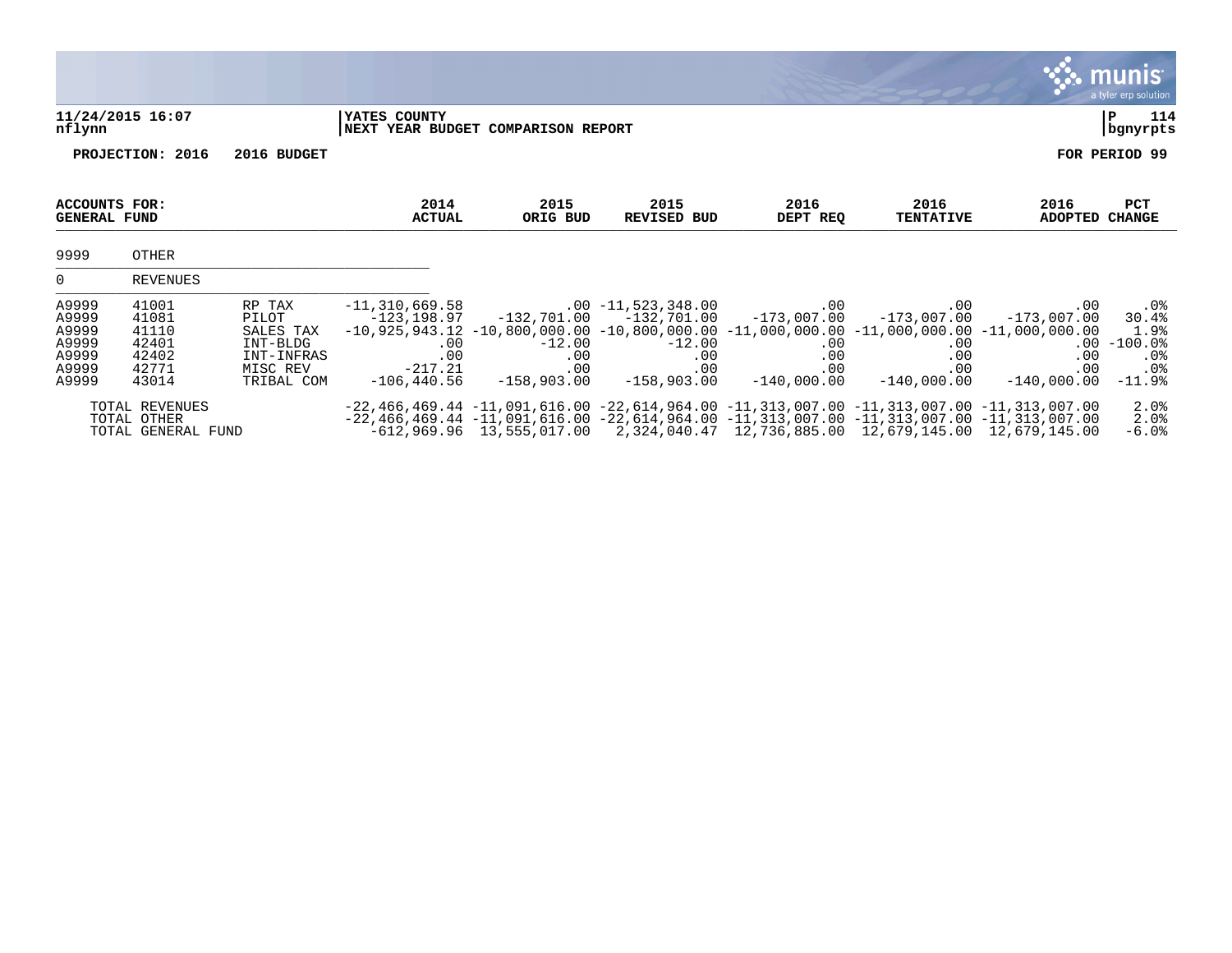|                                                                              |                                                                      |                                                                                                    |                                                                                           |                                                                                                       |                                                                                                       |                                                                                                   |                                                                                                   |                                                                                            | munis<br>a tyler erp solution                                              |
|------------------------------------------------------------------------------|----------------------------------------------------------------------|----------------------------------------------------------------------------------------------------|-------------------------------------------------------------------------------------------|-------------------------------------------------------------------------------------------------------|-------------------------------------------------------------------------------------------------------|---------------------------------------------------------------------------------------------------|---------------------------------------------------------------------------------------------------|--------------------------------------------------------------------------------------------|----------------------------------------------------------------------------|
| nflynn                                                                       | 11/24/2015 16:07                                                     |                                                                                                    | <b>YATES COUNTY</b><br>NEXT YEAR BUDGET COMPARISON REPORT                                 |                                                                                                       |                                                                                                       |                                                                                                   |                                                                                                   |                                                                                            | l P<br>115<br>  bgnyrpts                                                   |
|                                                                              | PROJECTION: 2016                                                     | 2016 BUDGET                                                                                        |                                                                                           |                                                                                                       |                                                                                                       |                                                                                                   |                                                                                                   |                                                                                            | FOR PERIOD 99                                                              |
| <b>ACCOUNTS FOR:</b><br><b>AIRPORT FUND</b>                                  |                                                                      |                                                                                                    | 2014<br><b>ACTUAL</b>                                                                     | 2015<br>ORIG BUD                                                                                      | 2015<br><b>REVISED BUD</b>                                                                            | 2016<br>DEPT REQ                                                                                  | 2016<br><b>TENTATIVE</b>                                                                          | 2016<br>ADOPTED CHANGE                                                                     | <b>PCT</b>                                                                 |
| 5610                                                                         | AIRPORT                                                              |                                                                                                    |                                                                                           |                                                                                                       |                                                                                                       |                                                                                                   |                                                                                                   |                                                                                            |                                                                            |
| $\overline{0}$                                                               | <b>REVENUES</b>                                                      |                                                                                                    |                                                                                           |                                                                                                       |                                                                                                       |                                                                                                   |                                                                                                   |                                                                                            |                                                                            |
| CT5610<br>CT5610<br>CT5610<br>CT5610<br>CT5610<br>CT5610<br>CT5610<br>CT5610 | 41771<br>41772<br>41773<br>42401<br>42402<br>42414<br>42417<br>45031 | REV-INFRAS<br>OTHER REV<br>FUEL FLOWG<br>INT<br>INT INFRAS<br>RENT-HANGR<br>T HANGAR<br>INTER TRAN | .00<br>$-640.54$<br>$-7, 148.59$<br>$-65.09$<br>.00<br>$-3,701.53$<br>$-15,441.27$<br>.00 | $-5,000.00$<br>$-641.00$<br>$-6,000.00$<br>$-67.00$<br>$-16.00$<br>$-4,615.00$<br>$-15,000.00$<br>.00 | $-5,000.00$<br>$-641.00$<br>$-6,000.00$<br>$-67.00$<br>$-16.00$<br>$-4,615.00$<br>$-15,000.00$<br>.00 | $-5,000.00$<br>$-641.00$<br>$-6,000.00$<br>$-60.00$<br>.00<br>$-1, 200.00$<br>$-15,600.00$<br>.00 | $-5,000.00$<br>$-641.00$<br>$-6,000.00$<br>$-60.00$<br>.00<br>$-1, 200.00$<br>$-15,600.00$<br>.00 | $-5,000.00$<br>$-641.00$<br>$-6,000.00$<br>$-60.00$<br>$-1, 200.00$<br>$-15,600.00$<br>.00 | .0%<br>.0%<br>.0%<br>$-10.4%$<br>$.00 - 100.0%$<br>$-74.0%$<br>4.0%<br>.0% |
|                                                                              | TOTAL REVENUES                                                       |                                                                                                    | $-26,997.02$                                                                              | $-31, 339.00$                                                                                         | $-31, 339.00$                                                                                         | $-28,501.00$                                                                                      | $-28,501.00$                                                                                      | $-28,501,00$                                                                               | $-9.1%$                                                                    |
| $4\overline{ }$                                                              |                                                                      | CONTRACTUAL EXPENSES                                                                               |                                                                                           |                                                                                                       |                                                                                                       |                                                                                                   |                                                                                                   |                                                                                            |                                                                            |
| CT5610<br>CT5610<br>CT5610<br>CT5610<br>CT5610<br>CT5610                     | 54100<br>54300<br>54661<br>54684<br>54686<br>54911                   | CONTR EXP<br>HANGAR EXP<br>VEH MAINT<br>UTIL: WAT/S<br>UTIL: HNGAR<br>INS                          | 4,184.46<br>$\sim$ 00<br>2,686.59<br>3,178.16<br>5,938.67<br>4,389.36                     | 5,000.00<br>1,000.00<br>3,500.00<br>400.00<br>8,500.00<br>4,600.00                                    | 5,000.00<br>1,000.00<br>3,500.00<br>958.40<br>7,941.60<br>4,600.00                                    | 6,000.00<br>.00<br>3,500.00<br>1,000.00<br>6,500.00<br>4,600.00                                   | 6,000.00<br>.00<br>3,500.00<br>1,000.00<br>6,500.00<br>4,600.00                                   | 6,000.00<br>3,500.00<br>1,000.00<br>6,500.00<br>4,600.00                                   | 20.0%<br>$.00 - 100.0$<br>$.0\%$<br>150.0%<br>$-23.5%$<br>$.0\%$           |
|                                                                              | TOTAL CONTRACTUAL EXPENSES                                           |                                                                                                    | 20,377.24                                                                                 | 23,000.00                                                                                             | 23,000.00                                                                                             | 21,600.00                                                                                         | 21,600.00                                                                                         | 21,600.00                                                                                  | $-6.1%$                                                                    |
| 41                                                                           |                                                                      | CONTRACTUAL EXPENSES                                                                               |                                                                                           |                                                                                                       |                                                                                                       |                                                                                                   |                                                                                                   |                                                                                            |                                                                            |
| CT5610                                                                       | 43                                                                   | HANGAR EXP                                                                                         | 890.05                                                                                    | .00                                                                                                   | .00                                                                                                   | .00                                                                                               | .00                                                                                               | .00                                                                                        | .0%                                                                        |
|                                                                              | TOTAL CONTRACTUAL EXPENSES<br>TOTAL AIRPORT                          |                                                                                                    | 890.05<br>$-5,729.73$                                                                     | .00<br>$-8,339.00$                                                                                    | .00<br>$-8,339.00$                                                                                    | .00<br>$-6,901.00$                                                                                | .00<br>$-6,901.00$                                                                                | .00<br>$-6,901.00 -17.2$                                                                   | $.0\%$                                                                     |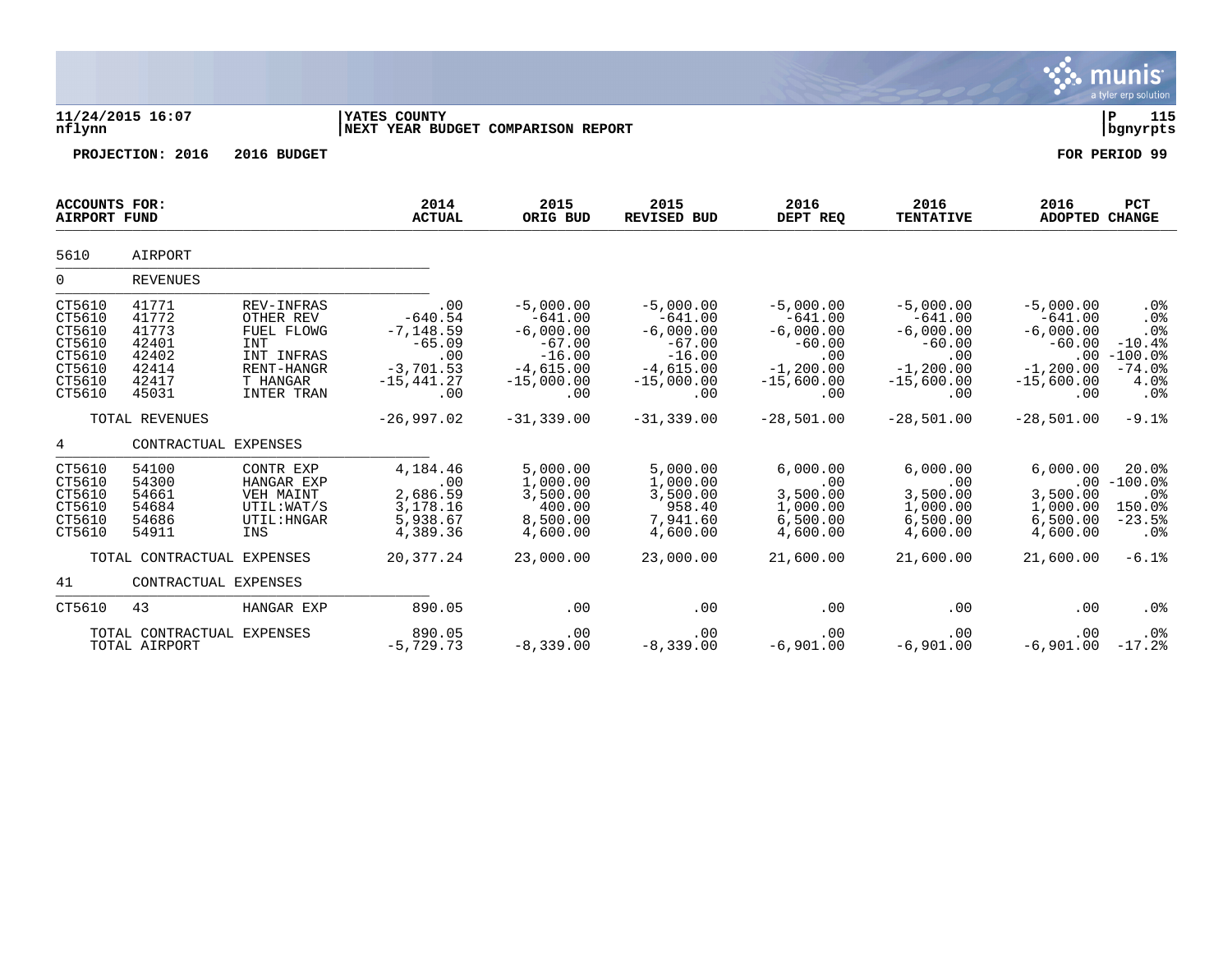|                                      |                                       |                              |                                                    |                                     |                                     |                                     |                                     |                                     | a tyler erp solution           |
|--------------------------------------|---------------------------------------|------------------------------|----------------------------------------------------|-------------------------------------|-------------------------------------|-------------------------------------|-------------------------------------|-------------------------------------|--------------------------------|
| nflynn                               | 11/24/2015 16:07                      |                              | YATES COUNTY<br>NEXT YEAR BUDGET COMPARISON REPORT |                                     |                                     |                                     |                                     |                                     | 116<br>P<br>bgnyrpts           |
|                                      | PROJECTION: 2016                      | 2016 BUDGET                  |                                                    |                                     |                                     |                                     |                                     |                                     | FOR PERIOD 99                  |
| ACCOUNTS FOR:<br><b>AIRPORT FUND</b> |                                       |                              | 2014<br><b>ACTUAL</b>                              | 2015<br>ORIG BUD                    | 2015<br><b>REVISED</b><br>BUD       | 2016<br>DEPT REQ                    | 2016<br><b>TENTATIVE</b>            | 2016<br><b>ADOPTED</b>              | PCT<br><b>CHANGE</b>           |
| 9951                                 |                                       | TRANSFER TO CAPITAL FUND     |                                                    |                                     |                                     |                                     |                                     |                                     |                                |
| 9                                    | TRANSFERS                             |                              |                                                    |                                     |                                     |                                     |                                     |                                     |                                |
| CT9951                               | 59106                                 | CAPITAL FU                   | 65, 191. 73                                        | 59,437.00                           | 59,437.00                           | 59,437.00                           | 72,501.00                           | 72,501.00                           | . 0 %                          |
|                                      | TOTAL TRANSFERS<br>TOTAL AIRPORT FUND | TOTAL TRANSFER TO CAPITAL FU | 65,191.73<br>65,191.73<br>59,462.00                | 59,437.00<br>59,437.00<br>51,098.00 | 59,437.00<br>59,437.00<br>51,098.00 | 59,437.00<br>59,437.00<br>52,536.00 | 72,501.00<br>72,501.00<br>65,600.00 | 72,501.00<br>72,501.00<br>65,600.00 | .0%<br>.0 <sub>8</sub><br>2.8% |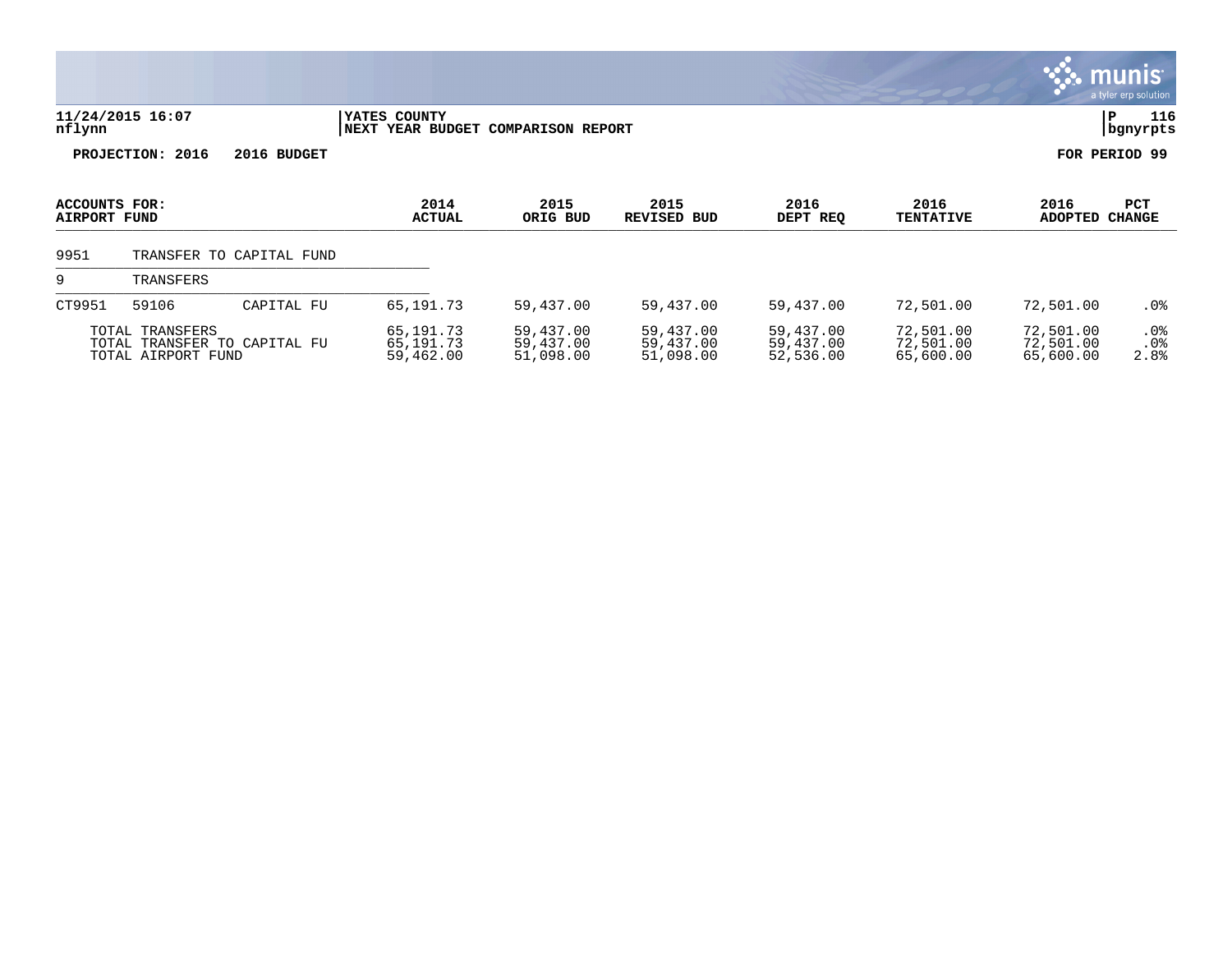|                                           |                                           |                                                                  |                                                           |                                                   |                                                        |                                                   |                                                   |                                                   | munis<br>a tyler erp solution          |
|-------------------------------------------|-------------------------------------------|------------------------------------------------------------------|-----------------------------------------------------------|---------------------------------------------------|--------------------------------------------------------|---------------------------------------------------|---------------------------------------------------|---------------------------------------------------|----------------------------------------|
| nflynn                                    | 11/24/2015 16:07                          |                                                                  | <b>YATES COUNTY</b><br>NEXT YEAR BUDGET COMPARISON REPORT |                                                   |                                                        |                                                   |                                                   |                                                   | l P<br>117<br>  bgnyrpts               |
|                                           | PROJECTION: 2016                          | 2016 BUDGET                                                      |                                                           |                                                   |                                                        |                                                   |                                                   |                                                   | FOR PERIOD 99                          |
| <b>ACCOUNTS FOR:</b>                      | COUNTY ROAD FUND                          |                                                                  | 2014<br><b>ACTUAL</b>                                     | 2015<br>ORIG BUD                                  | 2015<br>REVISED BUD                                    | 2016<br>DEPT REQ                                  | 2016<br><b>TENTATIVE</b>                          | 2016<br><b>ADOPTED CHANGE</b>                     | PCT                                    |
| 3310                                      | TRAFFIC                                   |                                                                  |                                                           |                                                   |                                                        |                                                   |                                                   |                                                   |                                        |
| $\overline{0}$                            | <b>REVENUES</b>                           |                                                                  |                                                           |                                                   |                                                        |                                                   |                                                   |                                                   |                                        |
| D3310                                     | 42655                                     | MINOR SALE                                                       | $-10,635.17$                                              | $-6,500.00$                                       | $-4,500.00$                                            | $-4,500.00$                                       | $-4,500.00$                                       | $-4,500.00 - 30.88$                               |                                        |
|                                           | TOTAL REVENUES                            |                                                                  | $-10,635.17$                                              | $-6,500.00$                                       | $-4,500.00$                                            | $-4,500.00$                                       | $-4,500.00$                                       | $-4,500.00 - 30.8$                                |                                        |
| $\mathbf{1}$                              | PERSONAL SERVICES                         |                                                                  |                                                           |                                                   |                                                        |                                                   |                                                   |                                                   |                                        |
| D3310<br>D3310<br>D3310<br>D3310<br>D3310 | 51450<br>51500<br>51505<br>51509<br>51510 | HWY - REG<br>CB CSEA<br>OVERTIME<br>COMP CSEA<br>CLOTHING        | 93, 375.82<br>36.81<br>2,854.04<br>.00<br>500.00          | 84,632.00<br>15.00<br>950.00<br>50.00<br>500.00   | 84,632.00<br>15.00<br>2,935.07<br>22.84<br>500.00      | 90,341.00<br>15.00<br>1,675.00<br>50.00<br>500.00 | 90,341.00<br>15.00<br>1,675.00<br>50.00<br>500.00 | 90,341.00<br>15.00<br>1,675.00<br>50.00<br>500.00 | 6.7%<br>.0%<br>76.3%<br>.0%<br>.0%     |
|                                           | TOTAL PERSONAL SERVICES                   |                                                                  | 96,766.67                                                 | 86,147.00                                         | 88,104.91                                              | 92,581.00                                         | 92,581.00                                         | 92,581.00                                         | 7.5%                                   |
| 4                                         | CONTRACTUAL EXPENSES                      |                                                                  |                                                           |                                                   |                                                        |                                                   |                                                   |                                                   |                                        |
| D3310<br>D3310<br>D3310<br>D3310<br>D3310 | 54020<br>54601<br>54627<br>54718<br>54748 | ENG SERV<br>APPL TRAFF<br>SIGN HRDWR<br>FLASHER PT<br>TRAFF CNTR | .00<br>61,755.05<br>14,297.97<br>107.28<br>406.02         | .00<br>64,500.00<br>14,500.00<br>125.00<br>950.00 | 1,101.00<br>69,858.75<br>14,500.00<br>125.00<br>950.00 | .00<br>70,000.00<br>14,500.00<br>125.00<br>950.00 | .00<br>70,000.00<br>14,500.00<br>125.00<br>950.00 | .00<br>70,000.00<br>14,500.00<br>125.00<br>950.00 | $.0\%$<br>8.5%<br>.0%<br>$.0\%$<br>.0% |
|                                           | TOTAL CONTRACTUAL EXPENSES                |                                                                  | 76,566.32                                                 | 80,075.00                                         | 86,534.75                                              | 85,575.00                                         | 85,575.00                                         | 85,575.00                                         | 6.9%                                   |
| 8                                         | EMPLOYEE BENEFITS                         |                                                                  |                                                           |                                                   |                                                        |                                                   |                                                   |                                                   |                                        |
| D3310                                     | 58100                                     | FICA/MED                                                         | 6,862.48                                                  | 6,590.00                                          | 6,590.00                                               | 6,445.00                                          | 6,397.00                                          | 6,397.00                                          | $-2.2%$                                |
|                                           | TOTAL EMPLOYEE BENEFITS<br>TOTAL TRAFFIC  |                                                                  | 6,862.48<br>169,560.30                                    | 6,590.00<br>166,312.00                            | 6,590.00<br>176,729.66                                 | 6,445.00<br>180,101.00                            | 6, 397.00<br>180,053.00                           | 6,397.00<br>180,053.00                            | $-2.2%$<br>8.3%                        |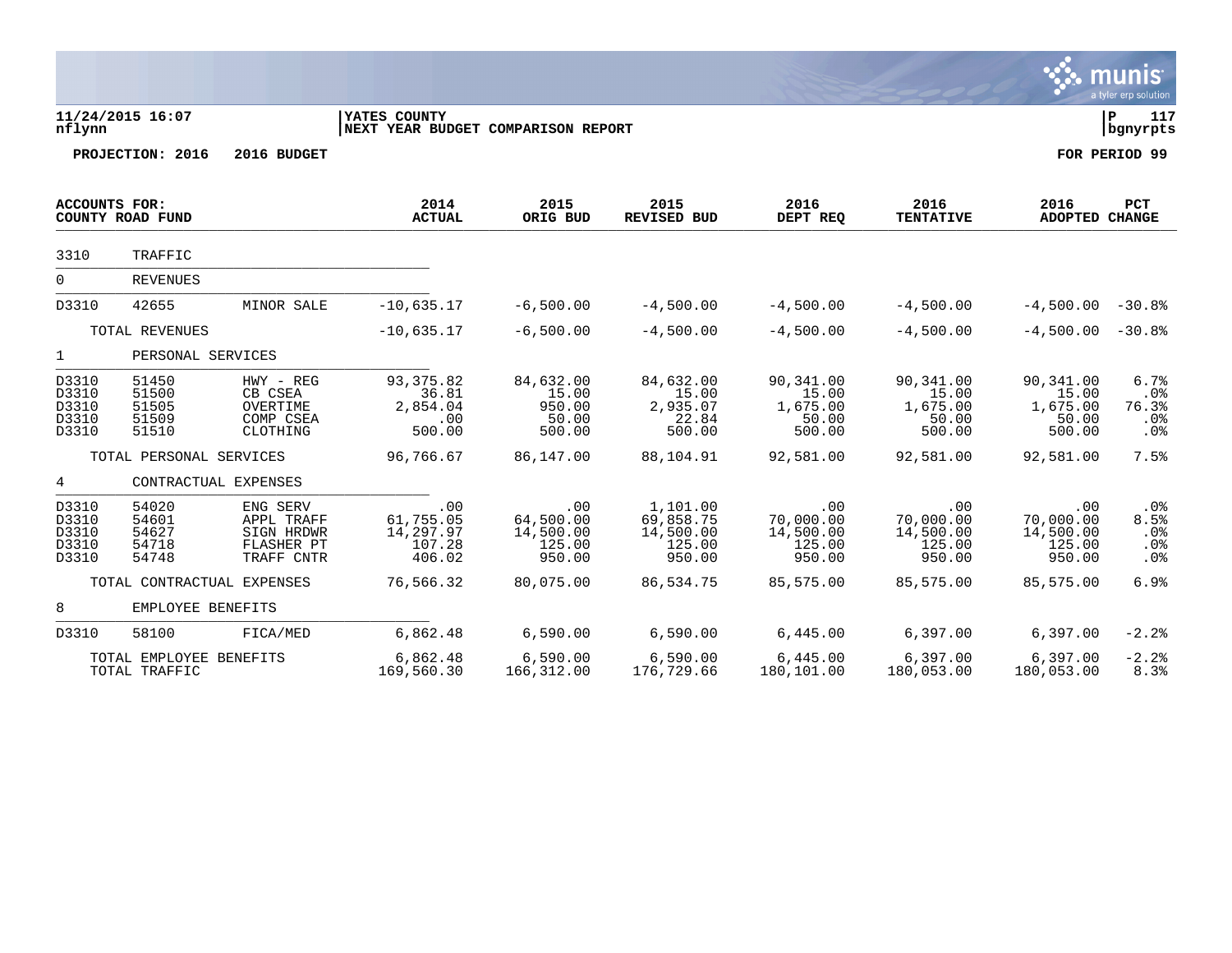|                                                                                                          |                                                                                                          |                                                                                                                                                                    |                                                                                                                               |                                                                                                                        |                                                                                                                          |                                                                                                                         |                                                                                                                         |                                                                                                                         | munis<br>a tyler erp solution                                                                                  |
|----------------------------------------------------------------------------------------------------------|----------------------------------------------------------------------------------------------------------|--------------------------------------------------------------------------------------------------------------------------------------------------------------------|-------------------------------------------------------------------------------------------------------------------------------|------------------------------------------------------------------------------------------------------------------------|--------------------------------------------------------------------------------------------------------------------------|-------------------------------------------------------------------------------------------------------------------------|-------------------------------------------------------------------------------------------------------------------------|-------------------------------------------------------------------------------------------------------------------------|----------------------------------------------------------------------------------------------------------------|
| nflynn                                                                                                   | 11/24/2015 16:07                                                                                         |                                                                                                                                                                    | <b>YATES COUNTY</b><br>NEXT YEAR BUDGET COMPARISON REPORT                                                                     |                                                                                                                        |                                                                                                                          |                                                                                                                         |                                                                                                                         |                                                                                                                         | ΙP<br>118<br>bgnyrpts                                                                                          |
|                                                                                                          | PROJECTION: 2016                                                                                         | 2016 BUDGET                                                                                                                                                        |                                                                                                                               |                                                                                                                        |                                                                                                                          |                                                                                                                         |                                                                                                                         |                                                                                                                         | FOR PERIOD 99                                                                                                  |
| ACCOUNTS FOR:                                                                                            | COUNTY ROAD FUND                                                                                         |                                                                                                                                                                    | 2014<br><b>ACTUAL</b>                                                                                                         | 2015<br>ORIG BUD                                                                                                       | 2015<br><b>REVISED BUD</b>                                                                                               | 2016<br>DEPT REQ                                                                                                        | 2016<br><b>TENTATIVE</b>                                                                                                | 2016<br>ADOPTED CHANGE                                                                                                  | PCT                                                                                                            |
| 5010                                                                                                     | ADMINISTRATION                                                                                           |                                                                                                                                                                    |                                                                                                                               |                                                                                                                        |                                                                                                                          |                                                                                                                         |                                                                                                                         |                                                                                                                         |                                                                                                                |
| $\Omega$                                                                                                 | <b>REVENUES</b>                                                                                          |                                                                                                                                                                    |                                                                                                                               |                                                                                                                        |                                                                                                                          |                                                                                                                         |                                                                                                                         |                                                                                                                         |                                                                                                                |
| D5010<br>D5010                                                                                           | 42401<br>42701                                                                                           | <b>INT</b><br>PR YR RFND                                                                                                                                           | $-757.59$<br>.00                                                                                                              | $-1,000.00$<br>$-500.00$                                                                                               | $-1,000.00$<br>$-500.00$                                                                                                 | $-750.00$<br>.00                                                                                                        | $-750.00$<br>.00                                                                                                        | $-750.00$                                                                                                               | $-25.0\%$<br>$.00 - 100.0$                                                                                     |
|                                                                                                          | TOTAL REVENUES                                                                                           |                                                                                                                                                                    | $-757.59$                                                                                                                     | $-1,500.00$                                                                                                            | $-1,500.00$                                                                                                              | $-750.00$                                                                                                               | $-750.00$                                                                                                               | $-750.00$                                                                                                               | $-50.0%$                                                                                                       |
| $\mathbf{1}$                                                                                             | PERSONAL SERVICES                                                                                        |                                                                                                                                                                    |                                                                                                                               |                                                                                                                        |                                                                                                                          |                                                                                                                         |                                                                                                                         |                                                                                                                         |                                                                                                                |
| D5010<br>D5010<br>D5010<br>D5010<br>D5010<br>D5010                                                       | 51074<br>51100<br>51119<br>51200<br>51509<br>51661                                                       | HWY SUPER<br>ADMIN ASST<br>DEP HWY SU<br>ACCT CL TY<br>COMP CSEA<br>COMP NONUN                                                                                     | 76,283.00<br>36,995.00<br>59,160.00<br>31,381.85<br>.00<br>.00                                                                | 76,283.00<br>41,197.00<br>59,160.00<br>36,005.00<br>.00<br>.00                                                         | 77,808.00<br>41,197.00<br>60,344.00<br>36,005.00<br>2.16<br>25.00                                                        | 77,809.00<br>42,429.00<br>60, 344.00<br>37, 355.00<br>.00<br>.00                                                        | 77,809.00<br>42,429.00<br>60, 344.00<br>37,355.00<br>.00<br>.00                                                         | 77,809.00<br>42,429.00<br>60, 344.00<br>37,355.00<br>.00<br>.00                                                         | 2.0%<br>3.0%<br>2.0%<br>3.7%<br>.0%<br>.0%                                                                     |
|                                                                                                          | TOTAL PERSONAL SERVICES                                                                                  |                                                                                                                                                                    | 203,819.85                                                                                                                    | 212,645.00                                                                                                             | 215, 381. 16                                                                                                             | 217,937.00                                                                                                              | 217,937.00                                                                                                              | 217,937.00                                                                                                              | 2.5%                                                                                                           |
| $4\overline{ }$                                                                                          | CONTRACTUAL EXPENSES                                                                                     |                                                                                                                                                                    |                                                                                                                               |                                                                                                                        |                                                                                                                          |                                                                                                                         |                                                                                                                         |                                                                                                                         |                                                                                                                |
| D5010<br>D5010<br>D5010<br>D5010<br>D5010<br>D5010<br>D5010<br>D5010<br>D5010<br>D5010<br>D5010<br>D5010 | 54005<br>54152<br>54156<br>54470<br>54501<br>54507<br>54515<br>54516<br>54571<br>54574<br>54660<br>54907 | <b>AUDIT FEES</b><br>CONFERENCE<br>TRAINING<br>SUPP:OFF<br>ADVERTISIN<br>COPIER CHR<br>POSTAGE<br>PRINTING<br>COMP SOFT<br>COMP MAINT<br>TRAVEL EXP<br><b>DUES</b> | 2,700.00<br>350.00<br>300.00<br>728.52<br>1,013.29<br>383.36<br>154.10<br>421.93<br>18,750.00<br>216.00<br>1,625.29<br>300.00 | 2,565.00<br>350.00<br>80.00<br>750.00<br>275.00<br>440.00<br>130.00<br>515.00<br>.00<br>2,720.00<br>1,250.00<br>300.00 | 2,565.00<br>350.00<br>150.00<br>951.15<br>405.98<br>425.00<br>71.37<br>1,442.00<br>.00<br>2,720.00<br>1,283.49<br>300.00 | 2,565.00<br>350.00<br>160.00<br>725.00<br>275.00<br>440.00<br>125.00<br>500.00<br>.00<br>2,800.00<br>1,450.00<br>300.00 | 2,565.00<br>350.00<br>160.00<br>725.00<br>275.00<br>440.00<br>125.00<br>500.00<br>.00<br>2,800.00<br>1,450.00<br>300.00 | 2,565.00<br>350.00<br>160.00<br>725.00<br>275.00<br>440.00<br>125.00<br>500.00<br>.00<br>2,800.00<br>1,450.00<br>300.00 | .0%<br>.0%<br>100.0%<br>$-3.3%$<br>.0%<br>.0%<br>$-3.8%$<br>$-2.9%$<br>.0 <sub>8</sub><br>2.9%<br>16.0%<br>.0% |
|                                                                                                          | TOTAL CONTRACTUAL EXPENSES                                                                               |                                                                                                                                                                    | 26,942.49                                                                                                                     | 9,375.00                                                                                                               | 10,663.99                                                                                                                | 9,690.00                                                                                                                | 9,690.00                                                                                                                | 9,690.00                                                                                                                | 3.4%                                                                                                           |
| 8                                                                                                        | EMPLOYEE BENEFITS                                                                                        |                                                                                                                                                                    |                                                                                                                               |                                                                                                                        |                                                                                                                          |                                                                                                                         |                                                                                                                         |                                                                                                                         |                                                                                                                |
| D5010<br>D5010<br>D5010                                                                                  | 58100<br>58303<br>58305                                                                                  | FICA/MED<br>INS-CSEA<br>INS-NON UN                                                                                                                                 | 14,810.61<br>5,628.52<br>48,886.68                                                                                            | 16,207.00<br>22,698.00<br>36,309.00                                                                                    | 16,414.00<br>22,698.00<br>33, 155.00                                                                                     | 15,614.00<br>26,726.00<br>39,155.00                                                                                     | 15,604.00<br>26,735.00<br>37,766.00                                                                                     | 15,604.00<br>26,735.00<br>37,766.00                                                                                     | $-3.7%$<br>17.7%<br>7.8%                                                                                       |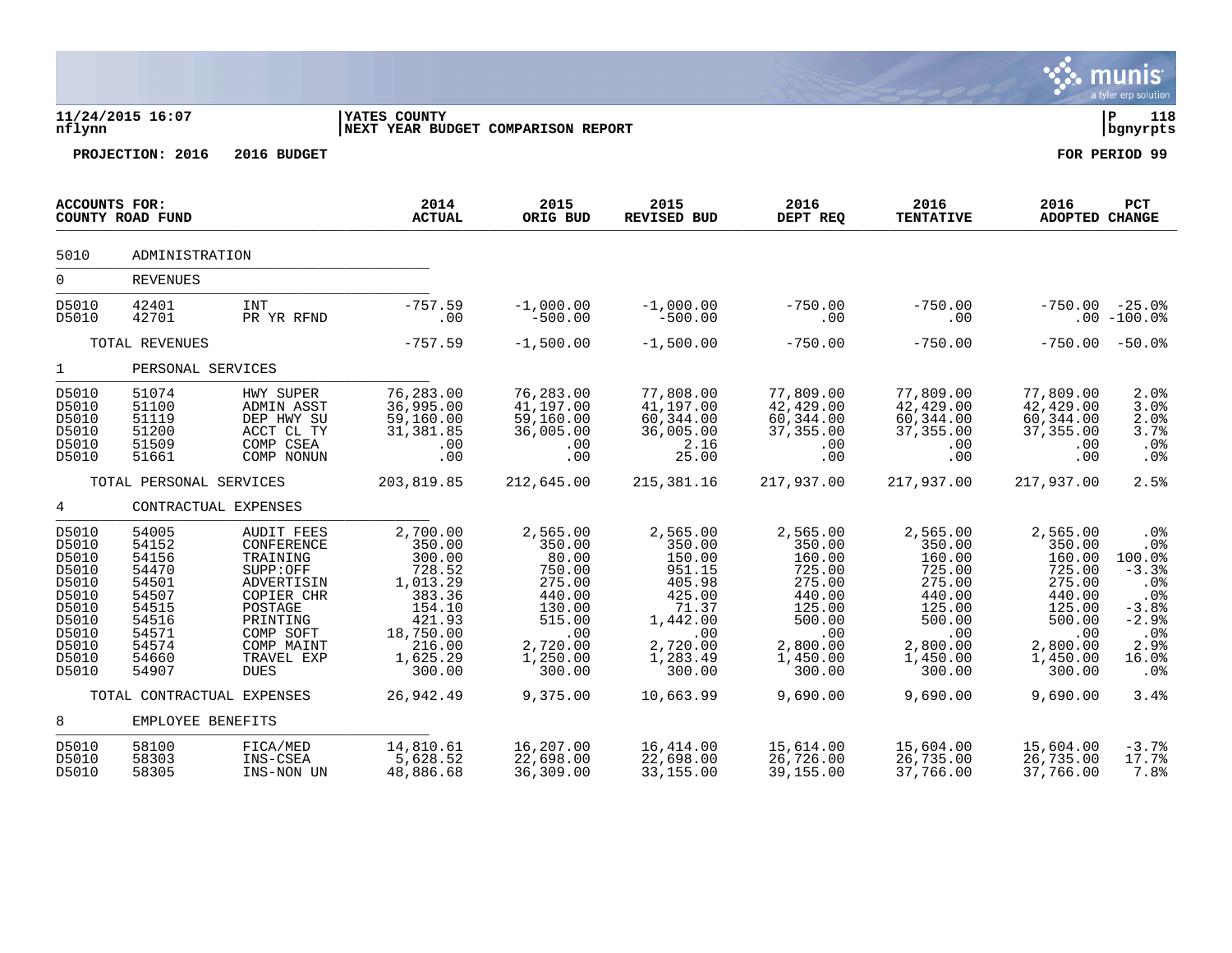|                                   |             |                                                    |                  |                            |                  |                          |                        | <b>Munis</b><br>a tyler erp solution |
|-----------------------------------|-------------|----------------------------------------------------|------------------|----------------------------|------------------|--------------------------|------------------------|--------------------------------------|
| 11/24/2015 16:07<br>nflynn        |             | YATES COUNTY<br>NEXT YEAR BUDGET COMPARISON REPORT |                  |                            |                  |                          |                        | 119<br>P<br>bgnyrpts                 |
| PROJECTION: 2016                  | 2016 BUDGET |                                                    |                  |                            |                  |                          |                        | FOR PERIOD 99                        |
| ACCOUNTS FOR:<br>COUNTY ROAD FUND |             | 2014<br><b>ACTUAL</b>                              | 2015<br>ORIG BUD | 2015<br><b>REVISED BUD</b> | 2016<br>DEPT REQ | 2016<br><b>TENTATIVE</b> | 2016<br>ADOPTED CHANGE | PCT                                  |
| TOTAL EMPLOYEE BENEFITS           |             | 69,325.81                                          | 75,214.00        | 72,267.00                  | 81,495.00        | 80,105.00                | 80,105.00              | 8.4%                                 |

TOTAL ADMINISTRATION 299,330.56 295,734.00 296,812.15 308,372.00 306,982.00 306,982.00 4.3%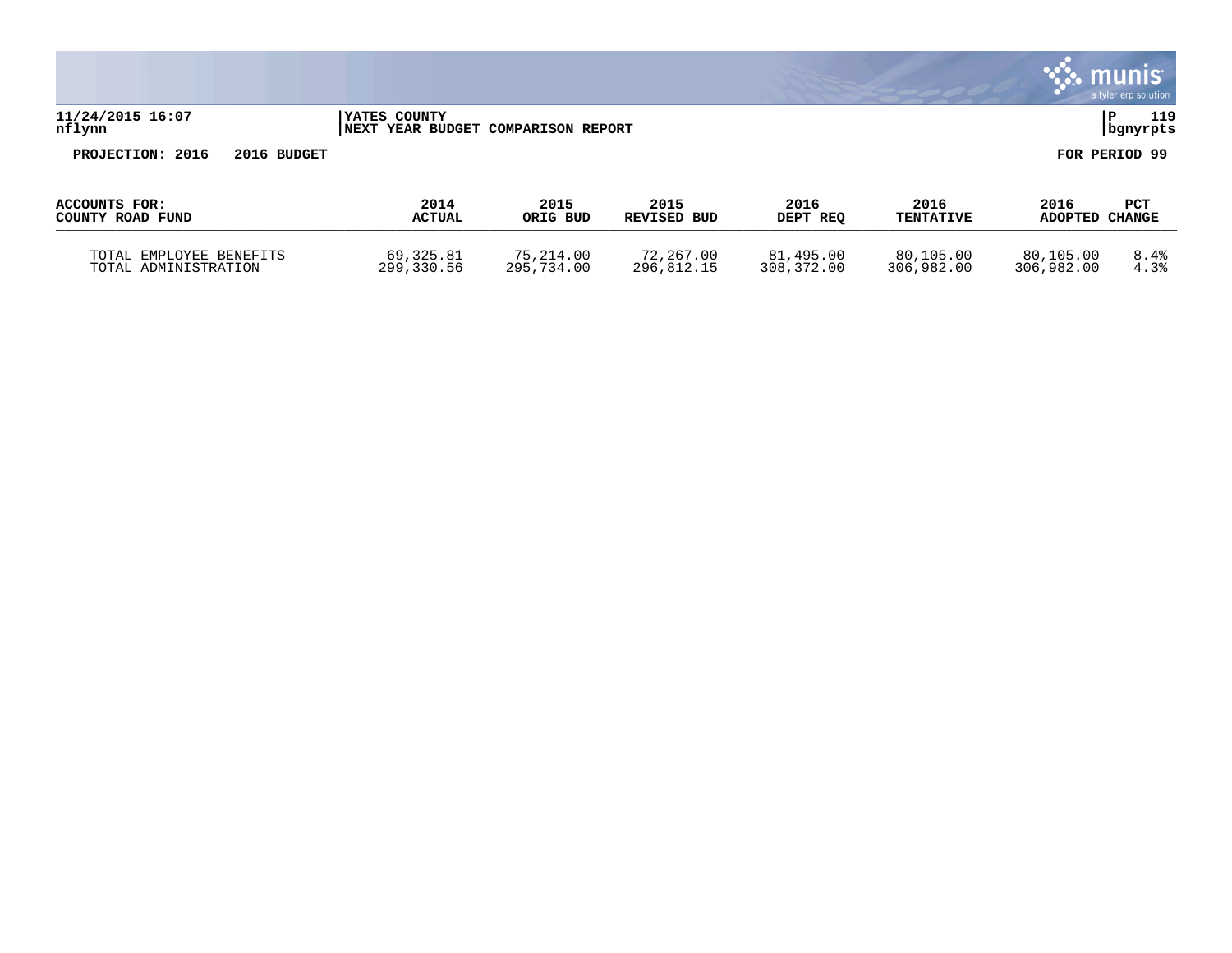|                                                                      |                                                                      |                                                                                           |                                                                                            |                                                                                      |                                                                                              |                                                                                          |                                                                                     |                                                                                     | munis<br>a tyler erp solution                                     |
|----------------------------------------------------------------------|----------------------------------------------------------------------|-------------------------------------------------------------------------------------------|--------------------------------------------------------------------------------------------|--------------------------------------------------------------------------------------|----------------------------------------------------------------------------------------------|------------------------------------------------------------------------------------------|-------------------------------------------------------------------------------------|-------------------------------------------------------------------------------------|-------------------------------------------------------------------|
| nflynn                                                               | 11/24/2015 16:07                                                     |                                                                                           | <b>YATES COUNTY</b><br>NEXT YEAR BUDGET COMPARISON REPORT                                  |                                                                                      |                                                                                              |                                                                                          |                                                                                     |                                                                                     | ΙP<br>120<br>bgnyrpts                                             |
|                                                                      | PROJECTION: 2016                                                     | 2016 BUDGET                                                                               |                                                                                            |                                                                                      |                                                                                              |                                                                                          |                                                                                     |                                                                                     | FOR PERIOD 99                                                     |
| <b>ACCOUNTS FOR:</b>                                                 | COUNTY ROAD FUND                                                     |                                                                                           | 2014<br><b>ACTUAL</b>                                                                      | 2015<br>ORIG BUD                                                                     | 2015<br>REVISED BUD                                                                          | 2016<br>DEPT REQ                                                                         | 2016<br><b>TENTATIVE</b>                                                            | 2016<br><b>ADOPTED CHANGE</b>                                                       | PCT                                                               |
| 5110                                                                 |                                                                      | MAINTENANCE-ROAD & BRIDGE                                                                 |                                                                                            |                                                                                      |                                                                                              |                                                                                          |                                                                                     |                                                                                     |                                                                   |
| $\overline{0}$                                                       | REVENUES                                                             |                                                                                           |                                                                                            |                                                                                      |                                                                                              |                                                                                          |                                                                                     |                                                                                     |                                                                   |
| D5110<br>D5110<br>D5110<br>D5110<br>D5110<br>D5110                   | 41711<br>42650<br>42655<br>43960<br>44960<br>44961                   | PUB WRKS<br>SCRAP SALE<br>MINOR SALE<br>HMLND-FEMA<br>HMLND-FEMA<br>EMERG REPA            | $-4,500.00$<br>$-3, 332.30$<br>.00<br>$-256, 675.75$<br>$-802, 011.41$<br>$-93,552.68$     | $-3,000.00$<br>$-7,500.00$<br>.00<br>.00<br>.00<br>.00                               | $-3,000.00$<br>$-7,500.00$<br>$-500.00$<br>.00<br>.00<br>.00                                 | $-3,500.00$<br>$-5,000.00$<br>$-500.00$<br>.00<br>.00<br>.00                             | $-3,500.00$<br>$-5,000.00$<br>$-500.00$<br>.00<br>.00<br>.00                        | $-3,500.00$<br>$-5,000.00$<br>$-500.00$<br>.00<br>.00<br>.00                        | 16.7%<br>$-33.3$<br>.0 <sub>8</sub><br>.0%<br>.0%<br>.0%          |
|                                                                      | TOTAL REVENUES                                                       |                                                                                           | $-1, 160, 072.14$                                                                          | $-10,500.00$                                                                         | $-11,000.00$                                                                                 | $-9,000.00$                                                                              | $-9,000.00$                                                                         | $-9,000.00$                                                                         | $-14.3%$                                                          |
| $\mathbf{1}$                                                         | PERSONAL SERVICES                                                    |                                                                                           |                                                                                            |                                                                                      |                                                                                              |                                                                                          |                                                                                     |                                                                                     |                                                                   |
| D5110<br>D5110<br>D5110<br>D5110<br>D5110<br>D5110<br>D5110<br>D5110 | 51450<br>51500<br>51505<br>51509<br>51510<br>51520<br>51636<br>51670 | HWY - REG<br>CB CSEA<br>OVERTIME<br>COMP CSEA<br>CLOTHING<br>INS BO<br>HWY PT<br>OT NU/PT | 519,597.13<br>215.17<br>27,397.60<br>684.97<br>4,000.00<br>5,515.86<br>19,420.70<br>836.06 | 441,141.00<br>150.00<br>10,155.00<br>1,250.00<br>4,250.00<br>.00<br>22,000.00<br>.00 | 441,141.00<br>150.00<br>10,896.80<br>2,065.46<br>4,250.00<br>1,851.70<br>20,761.43<br>173.85 | 445,772.00<br>125.00<br>9,700.00<br>2,100.00<br>4,250.00<br>3,660.00<br>22,667.00<br>.00 | 445,772.00<br>125.00<br>9,700.00<br>2,100.00<br>4,250.00<br>.00<br>22,667.00<br>.00 | 445,772.00<br>125.00<br>9,700.00<br>2,100.00<br>4,250.00<br>.00<br>22,667.00<br>.00 | 1.0%<br>$-16.7%$<br>$-4.5%$<br>68.0%<br>.0%<br>.0%<br>3.0%<br>.0% |
|                                                                      | TOTAL PERSONAL SERVICES                                              |                                                                                           | 577,667.49                                                                                 | 478,946.00                                                                           | 481,290.24                                                                                   | 488,274.00                                                                               | 484,614.00                                                                          | 484,614.00                                                                          | 1.9%                                                              |
| 4                                                                    | CONTRACTUAL EXPENSES                                                 |                                                                                           |                                                                                            |                                                                                      |                                                                                              |                                                                                          |                                                                                     |                                                                                     |                                                                   |
| D5110<br>D5110<br>D5110<br>D5110<br>D5110<br>D5110                   | 54032<br>54602<br>54629<br>54632<br>54636<br>54638                   | PERS-GOVTS<br>BIT MAT<br>STONE/GRAV<br>WEED SPRAY<br>CRCK SEAL<br>HWY MAINT               | .00<br>132,979.90<br>145, 186. 48<br>.00<br>.00<br>28,735.87                               | .00<br>180,000.00<br>85,000.00<br>12,750.00<br>62,500.00<br>1,500.00                 | .00<br>163,014.63<br>117,000.00<br>10,008.25<br>105,520.58<br>1,637.86                       | 14,850.00<br>390,000.00<br>82,500.00<br>11,750.00<br>95,000.00<br>1,500.00               | 14,850.00<br>390,000.00<br>82,500.00<br>11,750.00<br>95,000.00<br>1,500.00          | 14,850.00<br>390,000.00<br>82,500.00<br>11,750.00<br>95,000.00<br>1,500.00          | .0%<br>116.7%<br>$-2.9%$<br>$-7.8%$<br>52.0%<br>$.0\%$            |
|                                                                      | TOTAL CONTRACTUAL EXPENSES                                           |                                                                                           | 306,902.25                                                                                 | 341,750.00                                                                           | 397, 181.32                                                                                  | 595,600.00                                                                               | 595,600.00                                                                          | 595,600.00                                                                          | 74.3%                                                             |
| 8                                                                    | EMPLOYEE BENEFITS                                                    |                                                                                           |                                                                                            |                                                                                      |                                                                                              |                                                                                          |                                                                                     |                                                                                     |                                                                   |
| D5110                                                                | 58100                                                                | FICA/MED                                                                                  | 41,944.13                                                                                  | 36,640.00                                                                            | 36,640.00                                                                                    | 34,737.00                                                                                | 34,878.00                                                                           | 34,878.00                                                                           | $-5.2%$                                                           |
|                                                                      | TOTAL EMPLOYEE BENEFITS<br>TOTAL MAINTENANCE-ROAD & BRI              |                                                                                           | 41,944.13<br>$-233, 558.27$                                                                | 36,640.00<br>846,836.00                                                              | 36,640.00<br>904, 111.56                                                                     | 34,737.00<br>1,109,611.00                                                                | 34,878.00<br>1,106,092.00                                                           | 34,878.00<br>1,106,092.00                                                           | $-5.2%$<br>31.0%                                                  |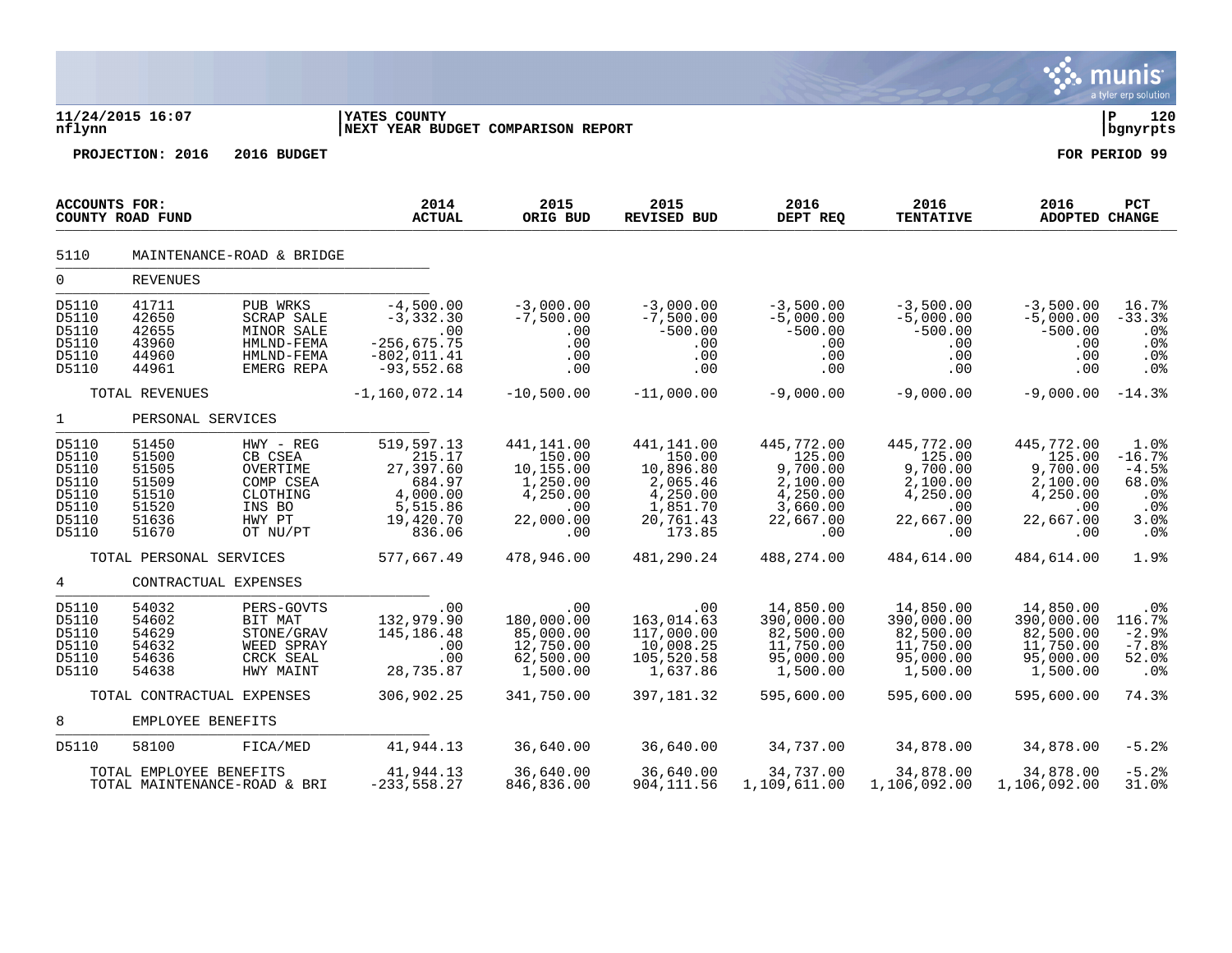|                                  |                                                    |                                                    |                                                    |                                                    |                                                                         |                                                    |                                                    |                                                    | a tyler erp solution          |
|----------------------------------|----------------------------------------------------|----------------------------------------------------|----------------------------------------------------|----------------------------------------------------|-------------------------------------------------------------------------|----------------------------------------------------|----------------------------------------------------|----------------------------------------------------|-------------------------------|
| nflynn                           | 11/24/2015 16:07                                   |                                                    | YATES COUNTY<br>NEXT YEAR BUDGET COMPARISON REPORT |                                                    |                                                                         |                                                    |                                                    |                                                    | P<br>121<br>  bgnyrpts        |
|                                  | PROJECTION: 2016                                   | 2016 BUDGET                                        |                                                    |                                                    |                                                                         |                                                    |                                                    |                                                    | FOR PERIOD 99                 |
| <b>ACCOUNTS FOR:</b>             | COUNTY ROAD FUND                                   |                                                    | 2014<br><b>ACTUAL</b>                              | 2015<br>ORIG BUD                                   | 2015<br><b>REVISED BUD</b>                                              | 2016<br>DEPT REQ                                   | 2016<br><b>TENTATIVE</b>                           | 2016<br><b>ADOPTED CHANGE</b>                      | PCT                           |
| 5112                             | ROAD CONSTRUCTION                                  |                                                    |                                                    |                                                    |                                                                         |                                                    |                                                    |                                                    |                               |
| $\overline{0}$                   | <b>REVENUES</b>                                    |                                                    |                                                    |                                                    |                                                                         |                                                    |                                                    |                                                    |                               |
| D5112                            | 43510                                              | CHIPS                                              | $-1.274.057.01$                                    |                                                    | $-1,168,795.00 -1,300,294.16 -1,168,475.00$                             |                                                    |                                                    | $-1, 168, 475.00 -1, 168, 475.00$                  | $.0\%$                        |
|                                  | TOTAL REVENUES                                     |                                                    |                                                    |                                                    | $-1, 274, 057.01$ $-1, 168, 795.00$ $-1, 300, 294.16$ $-1, 168, 475.00$ |                                                    |                                                    | $-1, 168, 475.00 -1, 168, 475.00$                  | .0%                           |
| $\mathbf{1}$                     | PERSONAL SERVICES                                  |                                                    |                                                    |                                                    |                                                                         |                                                    |                                                    |                                                    |                               |
| D5112<br>D5112                   | 51450<br>51505                                     | $HWY - REG$<br>OVERTIME                            | 101,496.56<br>3,406.44                             | 179,844.00<br>4,126.00                             | 176,247.08<br>4,023.01                                                  | 181,565.00<br>2,675.00                             | 181,565.00<br>2,675.00                             | 181,565.00<br>2,675.00                             | 1.0%<br>$-35.2%$              |
|                                  | TOTAL PERSONAL SERVICES                            |                                                    | 104,903.00                                         | 183,970.00                                         | 180,270.09                                                              | 184,240.00                                         | 184,240.00                                         | 184,240.00                                         | .1%                           |
| 4                                | CONTRACTUAL EXPENSES                               |                                                    |                                                    |                                                    |                                                                         |                                                    |                                                    |                                                    |                               |
| D5112<br>D5112<br>D5112<br>D5112 | 54602<br>54629<br>54634<br>54962                   | BIT MAT<br>STONE/GRAV<br>HYDRO-SEED<br>LEASE: OUTS | 1,848,686.19<br>.00<br>12,487.50<br>97,343.02      | 1,842,090.00<br>3,000.00<br>12,300.00<br>95,000.00 | 1,716,730.90<br>3,000.00<br>12,300.00<br>96, 422.26                     | 1,669,825.00<br>3,000.00<br>12,350.00<br>96,500.00 | 1,919,825.00<br>3,000.00<br>12,350.00<br>96,500.00 | 1,919,825.00<br>3,000.00<br>12,350.00<br>96,500.00 | $-9.4%$<br>.0%<br>.4%<br>1.6% |
|                                  | TOTAL CONTRACTUAL EXPENSES                         |                                                    | 1,958,516.71                                       | 1,952,390.00                                       | 1,828,453.16                                                            | 1,781,675.00                                       | 2,031,675.00                                       | 2,031,675.00                                       | $-8.7%$                       |
| 8                                | EMPLOYEE BENEFITS                                  |                                                    |                                                    |                                                    |                                                                         |                                                    |                                                    |                                                    |                               |
| D5112                            | 58100                                              | FICA/MED                                           | 7,610.16                                           | 14,074.00                                          | 14,049.01                                                               | 13,206.00                                          | 13,200.00                                          | 13,200.00                                          | $-6.2%$                       |
|                                  | TOTAL EMPLOYEE BENEFITS<br>TOTAL ROAD CONSTRUCTION |                                                    | 7,610.16<br>796,972.86                             | 14,074.00<br>981,639.00                            | 14,049.01<br>722,478.10                                                 | 13,206.00<br>810,646.00                            | 13,200.00<br>1,060,640.00                          | 13,200.00<br>1,060,640.00                          | $-6.2%$<br>$-17.4%$           |

**V** munis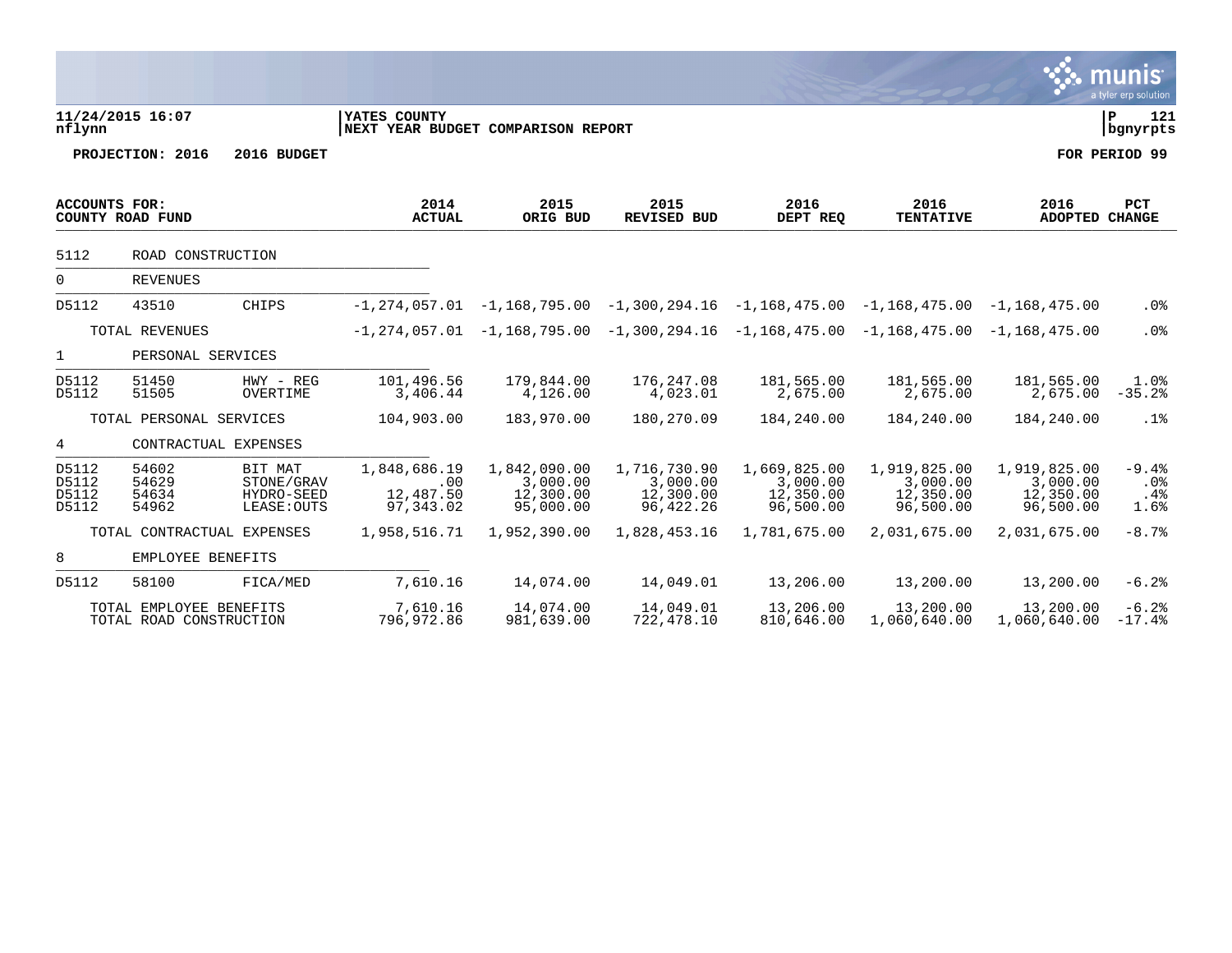|                                                                      |                                                                      |                                                                                                         |                                                                                                   |                                                                                   |                                                                                                 |                                                                                       |                                                                                                 |                                                                                | a tyrch cip solution.                                                                   |
|----------------------------------------------------------------------|----------------------------------------------------------------------|---------------------------------------------------------------------------------------------------------|---------------------------------------------------------------------------------------------------|-----------------------------------------------------------------------------------|-------------------------------------------------------------------------------------------------|---------------------------------------------------------------------------------------|-------------------------------------------------------------------------------------------------|--------------------------------------------------------------------------------|-----------------------------------------------------------------------------------------|
| nflynn                                                               | 11/24/2015 16:07                                                     |                                                                                                         | YATES COUNTY<br>NEXT YEAR BUDGET COMPARISON REPORT                                                |                                                                                   |                                                                                                 |                                                                                       |                                                                                                 |                                                                                | l P<br>122<br>  bgnyrpts                                                                |
|                                                                      | PROJECTION: 2016                                                     | 2016 BUDGET                                                                                             |                                                                                                   |                                                                                   |                                                                                                 |                                                                                       |                                                                                                 |                                                                                | FOR PERIOD 99                                                                           |
| <b>ACCOUNTS FOR:</b>                                                 | COUNTY ROAD FUND                                                     |                                                                                                         | 2014<br><b>ACTUAL</b>                                                                             | 2015<br>ORIG BUD                                                                  | 2015<br><b>REVISED BUD</b>                                                                      | 2016<br>DEPT REQ                                                                      | 2016<br><b>TENTATIVE</b>                                                                        | 2016<br>ADOPTED CHANGE                                                         | PCT                                                                                     |
| 5120                                                                 | BRIDGES & CULVERTS                                                   |                                                                                                         |                                                                                                   |                                                                                   |                                                                                                 |                                                                                       |                                                                                                 |                                                                                |                                                                                         |
| $\mathbf 0$                                                          | <b>REVENUES</b>                                                      |                                                                                                         |                                                                                                   |                                                                                   |                                                                                                 |                                                                                       |                                                                                                 |                                                                                |                                                                                         |
| D5120<br>D5120<br>D5120                                              | 42655<br>43589<br>44589                                              | MINOR SALE<br>MARCHISELL<br>DOT.                                                                        | .00<br>$-81,657.71$<br>$-432, 943.81$                                                             | .00<br>$-137, 250.00$<br>$-732,000.00$                                            | $-100.00$<br>$-137, 250.00$<br>$-732,000.00$                                                    | .00<br>.00<br>.00                                                                     | .00<br>.00<br>$.00 \,$                                                                          | .00                                                                            | $.0\%$<br>$.00 - 100.0%$<br>$.00 - 100.0%$                                              |
|                                                                      | TOTAL REVENUES                                                       |                                                                                                         | $-514,601.52$                                                                                     | $-869, 250.00$                                                                    | $-869, 350.00$                                                                                  | .00                                                                                   | .00                                                                                             |                                                                                | $.00 - 100.0%$                                                                          |
| $\mathbf{1}$                                                         | PERSONAL SERVICES                                                    |                                                                                                         |                                                                                                   |                                                                                   |                                                                                                 |                                                                                       |                                                                                                 |                                                                                |                                                                                         |
| D5120<br>D5120                                                       | 51450<br>51505                                                       | $HWY - REG$<br>OVERTIME                                                                                 | 27,925.23<br>700.79                                                                               | 42,316.00<br>635.00                                                               | 45,912.92<br>699.76                                                                             | 42,721.00<br>645.00                                                                   | 42,721.00<br>645.00                                                                             | 42,721.00<br>645.00                                                            | 1.0%<br>1.6%                                                                            |
|                                                                      | TOTAL PERSONAL SERVICES                                              |                                                                                                         | 28,626.02                                                                                         | 42,951.00                                                                         | 46,612.68                                                                                       | 43,366.00                                                                             | 43,366.00                                                                                       | 43,366.00                                                                      | 1.0%                                                                                    |
| 4                                                                    | CONTRACTUAL EXPENSES                                                 |                                                                                                         |                                                                                                   |                                                                                   |                                                                                                 |                                                                                       |                                                                                                 |                                                                                |                                                                                         |
| D5120<br>D5120<br>D5120<br>D5120<br>D5120<br>D5120<br>D5120<br>D5120 | 54020<br>54606<br>54629<br>54637<br>54913<br>54991<br>54992<br>54994 | ENG SERV<br>CULV PIPE<br>STONE/GRAV<br>X-OVER ASP<br>MISC ITEMS<br>OLD ELR BR<br>VINE VALLE<br>WEST AVE | 33, 235. 42<br>448,830.33<br>21,535.26<br>7,435.54<br>3,077.76<br>496, 312.91<br>40,615.09<br>.00 | .00<br>50,000.00<br>23,500.00<br>9,000.00<br>2,500.00<br>.00<br>915,000.00<br>.00 | 3, 111.53<br>50,000.00<br>54,350.00<br>19,019.85<br>11,067.12<br>.00<br>915,000.00<br>23,400.00 | 22,500.00<br>45,000.00<br>23,250.00<br>7,500.00<br>500.00<br>.00<br>.00<br>225,000.00 | 22,500.00<br>45,000.00<br>23,250.00<br>7,500.00<br>500.00<br>$.00 \,$<br>$.00 \,$<br>225,000.00 | 22,500.00<br>45,000.00<br>23,250.00<br>7,500.00<br>500.00<br>.00<br>225,000.00 | $.0\%$<br>$-10.0%$<br>$-1.1$ $8$<br>$-16.7%$<br>$-80.0%$<br>.0%<br>$.00 - 100.0$<br>.0% |
|                                                                      | TOTAL CONTRACTUAL EXPENSES                                           |                                                                                                         | 1,051,042.31                                                                                      | 1,000,000.00                                                                      | 1,075,948.50                                                                                    | 323,750.00                                                                            | 323,750.00                                                                                      | 323,750.00                                                                     | $-67.6%$                                                                                |
| 8                                                                    | EMPLOYEE BENEFITS                                                    |                                                                                                         |                                                                                                   |                                                                                   |                                                                                                 |                                                                                       |                                                                                                 |                                                                                |                                                                                         |
| D5120                                                                | 58100                                                                | FICA/MED                                                                                                | 2,046.01                                                                                          | 3,286.00                                                                          | 3,310.99                                                                                        | 3,110.00                                                                              | 3,108.00                                                                                        | 3,108.00                                                                       | $-5.4%$                                                                                 |
|                                                                      | TOTAL EMPLOYEE BENEFITS<br>TOTAL BRIDGES & CULVERTS                  |                                                                                                         | 2,046.01<br>567, 112.82                                                                           | 3,286.00<br>176,987.00                                                            | 3,310.99<br>256,522.17                                                                          | 3,110.00<br>370,226.00                                                                | 3,108.00<br>370, 224.00                                                                         | 3,108.00<br>370,224.00                                                         | $-5.4%$<br>109.2%                                                                       |

 $\ddot{\mathbf{w}}$  munis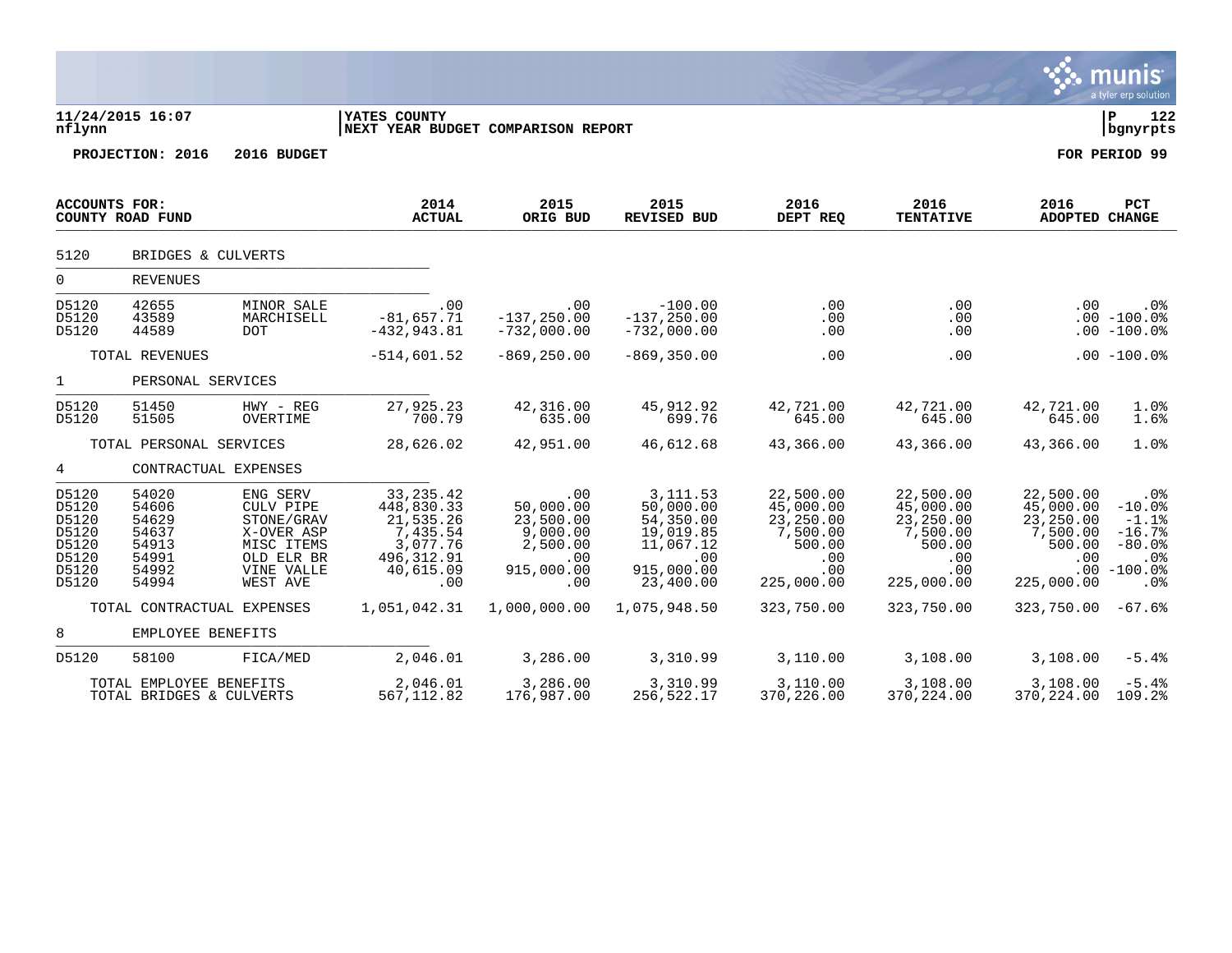|                                           |                                                        |                                                                |                                                             |                                                               |                                                                  |                                                               |                                                               |                                                               | a tyler erp solution                      |
|-------------------------------------------|--------------------------------------------------------|----------------------------------------------------------------|-------------------------------------------------------------|---------------------------------------------------------------|------------------------------------------------------------------|---------------------------------------------------------------|---------------------------------------------------------------|---------------------------------------------------------------|-------------------------------------------|
| nflynn                                    | 11/24/2015 16:07                                       |                                                                | YATES COUNTY<br>NEXT YEAR BUDGET COMPARISON REPORT          |                                                               |                                                                  |                                                               |                                                               |                                                               | İР<br>123<br>  bgnyrpts                   |
|                                           | PROJECTION: 2016                                       | 2016 BUDGET                                                    |                                                             |                                                               |                                                                  |                                                               |                                                               |                                                               | FOR PERIOD 99                             |
| <b>ACCOUNTS FOR:</b>                      | COUNTY ROAD FUND                                       |                                                                | 2014<br><b>ACTUAL</b>                                       | 2015<br>ORIG BUD                                              | 2015<br><b>REVISED BUD</b>                                       | 2016<br>DEPT REQ                                              | 2016<br><b>TENTATIVE</b>                                      | 2016<br>ADOPTED CHANGE                                        | <b>PCT</b>                                |
| 5142                                      |                                                        | SNOW REMOVAL - COUNTY                                          |                                                             |                                                               |                                                                  |                                                               |                                                               |                                                               |                                           |
| $\overline{0}$                            | <b>REVENUES</b>                                        |                                                                |                                                             |                                                               |                                                                  |                                                               |                                                               |                                                               |                                           |
| D5142<br>D5142                            | 42302<br>42655                                         | SNOW REMOV<br>MINOR SALE                                       | .00<br>.00                                                  | .00<br>.00                                                    | .00<br>$-1,400.00$                                               | .00<br>.00                                                    | .00<br>.00                                                    | .00<br>.00                                                    | .0%<br>.0%                                |
|                                           | TOTAL REVENUES                                         |                                                                | .00                                                         | .00                                                           | $-1,400.00$                                                      | .00                                                           | .00                                                           | .00                                                           | .0 <sub>8</sub>                           |
| $\mathbf{1}$                              | PERSONAL SERVICES                                      |                                                                |                                                             |                                                               |                                                                  |                                                               |                                                               |                                                               |                                           |
| D5142<br>D5142<br>D5142<br>D5142          | 51450<br>51500<br>51504<br>51505                       | $HWY - REG$<br>CB CSEA<br>ON CALL<br>OVERTIME                  | 64,629.12<br>2,032.71<br>1,726.36<br>9,030.07               | 105,790.00<br>1,700.00<br>1,750.00<br>13,806.00               | 105,790.00<br>1,700.00<br>1,750.00<br>28,806.00                  | 106,803.00<br>1,850.00<br>1,750.00<br>15,800.00               | 106,803.00<br>1,850.00<br>1,750.00<br>15,800.00               | 106,803.00<br>1,850.00<br>1,750.00<br>15,800.00               | 1.0%<br>8.8%<br>$.0\%$<br>14.4%           |
|                                           | TOTAL PERSONAL SERVICES                                |                                                                | 77,418.26                                                   | 123,046.00                                                    | 138,046.00                                                       | 126,203.00                                                    | 126,203.00                                                    | 126,203.00                                                    | 2.6%                                      |
| 4                                         | CONTRACTUAL EXPENSES                                   |                                                                |                                                             |                                                               |                                                                  |                                                               |                                                               |                                                               |                                           |
| D5142<br>D5142<br>D5142<br>D5142<br>D5142 | 54032<br>54624<br>54625<br>54639<br>54961              | PERS-GOVTS<br>SALT-CO<br>SLT-GOVT<br>SNOW FENCE<br>LEASE: GOVT | 46,535.95<br>95,224.44<br>66,742.19<br>537.45<br>126,800.53 | 47,500.00<br>80,000.00<br>80,000.00<br>1,500.00<br>125,000.00 | 59,700.00<br>108,000.00<br>93, 243. 98<br>1,500.00<br>164,556.02 | 61,500.00<br>99,750.00<br>89,950.00<br>1,500.00<br>130,000.00 | 61,500.00<br>99,750.00<br>89,950.00<br>1,500.00<br>130,000.00 | 61,500.00<br>99,750.00<br>89,950.00<br>1,500.00<br>130,000.00 | 29.5%<br>24.7%<br>12.4%<br>$.0\%$<br>4.0% |
|                                           | TOTAL CONTRACTUAL EXPENSES                             |                                                                | 335,840.56                                                  | 334,000.00                                                    | 427,000.00                                                       | 382,700.00                                                    | 382,700.00                                                    | 382,700.00                                                    | 14.6%                                     |
| 8                                         | EMPLOYEE BENEFITS                                      |                                                                |                                                             |                                                               |                                                                  |                                                               |                                                               |                                                               |                                           |
| D5142                                     | 58100                                                  | FICA/MED                                                       | 5,552.86                                                    | 9,413.00                                                      | 9,413.00                                                         | 9,134.00                                                      | 9,130.00                                                      | 9,130.00                                                      | $-3.0%$                                   |
|                                           | TOTAL EMPLOYEE BENEFITS<br>TOTAL SNOW REMOVAL - COUNTY |                                                                | 5,552.86<br>418,811.68                                      | 9,413.00<br>466,459.00                                        | 9,413.00<br>573,059.00                                           | 9,134.00<br>518,037.00                                        | 9,130.00<br>518,033.00                                        | 9,130.00<br>518,033.00                                        | $-3.0%$<br>11.1%                          |

 $\ddot{\ddot{\mathbf{u}}}$  munis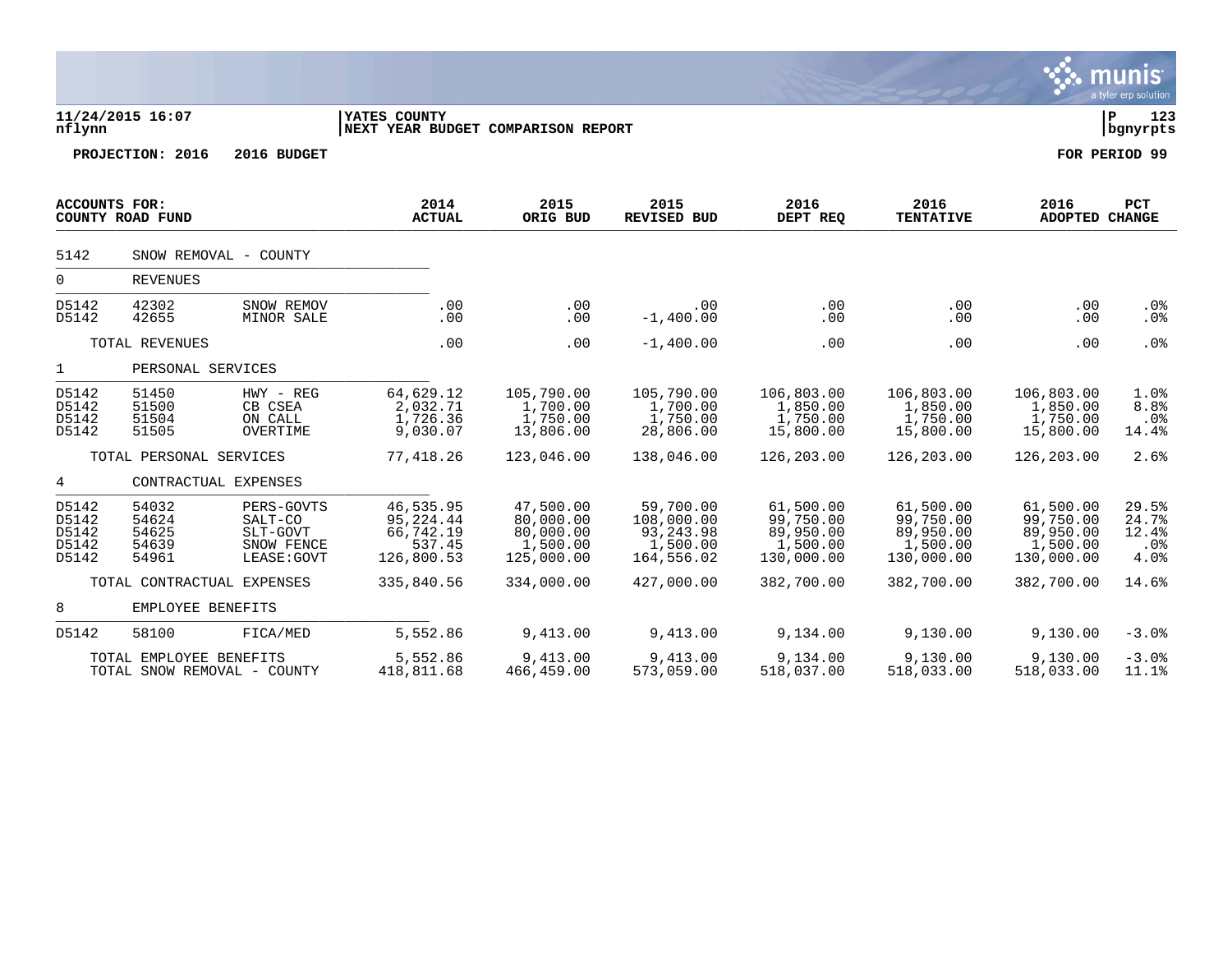|               |                                                        |             |                                                    |                          |                            |                          |                          |                          | munis <sup>®</sup><br>a tyler erp solution |
|---------------|--------------------------------------------------------|-------------|----------------------------------------------------|--------------------------|----------------------------|--------------------------|--------------------------|--------------------------|--------------------------------------------|
| nflynn        | 11/24/2015 16:07                                       |             | YATES COUNTY<br>NEXT YEAR BUDGET COMPARISON REPORT |                          |                            |                          |                          |                          | 124<br>P<br>bgnyrpts                       |
|               | PROJECTION: 2016                                       | 2016 BUDGET |                                                    |                          |                            |                          |                          |                          | FOR PERIOD 99                              |
| ACCOUNTS FOR: | COUNTY ROAD FUND                                       |             | 2014<br><b>ACTUAL</b>                              | 2015<br>ORIG BUD         | 2015<br><b>REVISED BUD</b> | 2016<br>DEPT REQ         | 2016<br><b>TENTATIVE</b> | 2016<br><b>ADOPTED</b>   | PCT<br><b>CHANGE</b>                       |
| 9010          | NYS RETIREMENT SYSTEM                                  |             |                                                    |                          |                            |                          |                          |                          |                                            |
| 8             | EMPLOYEE BENEFITS                                      |             |                                                    |                          |                            |                          |                          |                          |                                            |
| D9010         | 58400                                                  | ST RETIRE   | 200,430.37                                         | 188,000.00               | 188,000.00                 | 181,500.00               | 181,500.00               | 181,500.00               | $-3.5%$                                    |
|               | TOTAL EMPLOYEE BENEFITS<br>TOTAL NYS RETIREMENT SYSTEM |             | 200,430.37<br>200,430.37                           | 188,000.00<br>188,000.00 | 188,000.00<br>188,000.00   | 181,500.00<br>181,500.00 | 181,500.00<br>181,500.00 | 181,500.00<br>181,500.00 | $-3.5%$<br>$-3.5%$                         |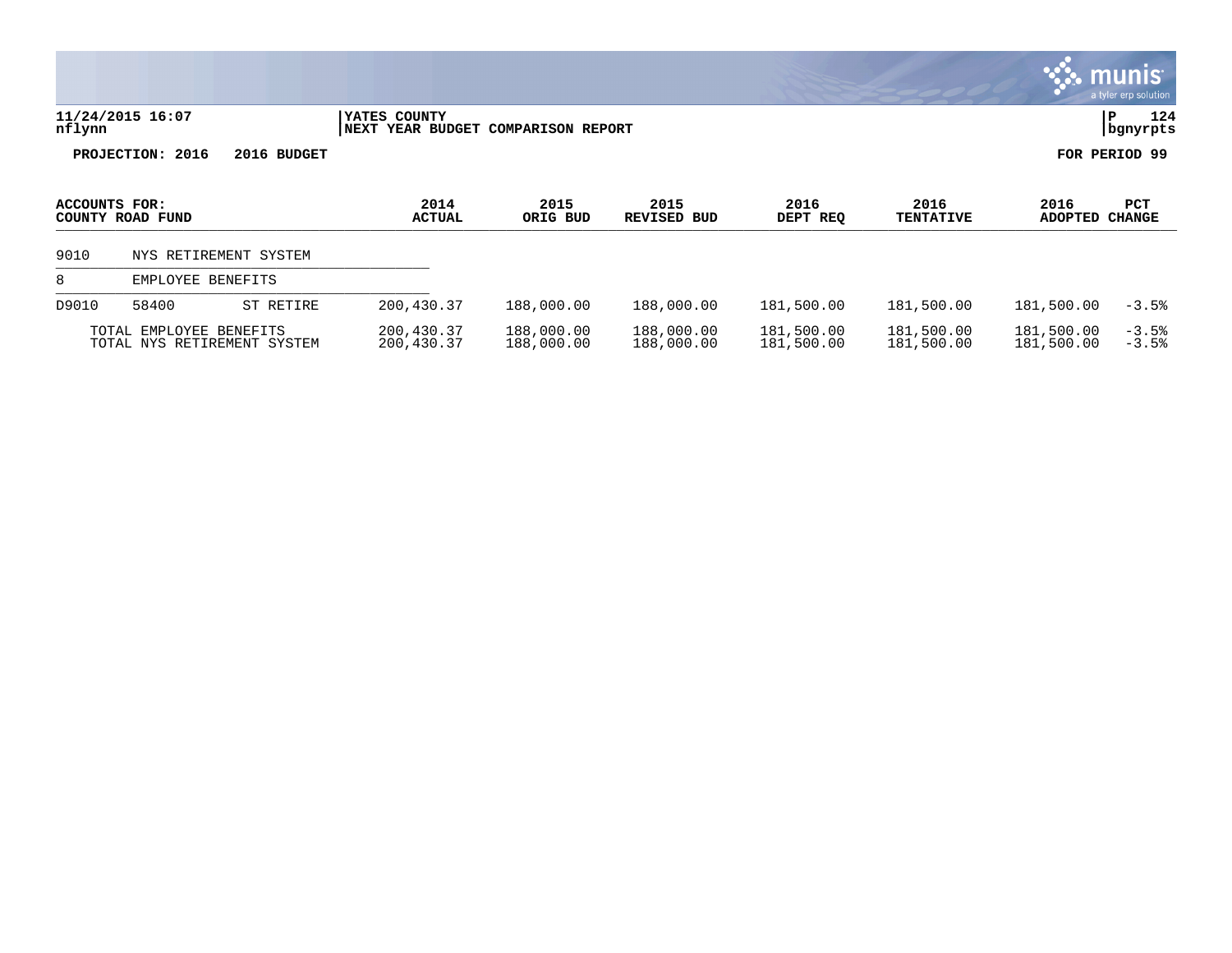|                |                         |                               |                                                    |                          |                           |                          |                          |                          | munis <sup>.</sup><br>a tyler erp solution |
|----------------|-------------------------|-------------------------------|----------------------------------------------------|--------------------------|---------------------------|--------------------------|--------------------------|--------------------------|--------------------------------------------|
| nflynn         | 11/24/2015 16:07        |                               | YATES COUNTY<br>NEXT YEAR BUDGET COMPARISON REPORT |                          |                           |                          |                          |                          | 125<br>P<br>bgnyrpts                       |
|                | PROJECTION: 2016        | 2016 BUDGET                   |                                                    |                          |                           |                          |                          |                          | FOR PERIOD 99                              |
| ACCOUNTS FOR:  | COUNTY ROAD FUND        |                               | 2014<br><b>ACTUAL</b>                              | 2015<br>ORIG BUD         | 2015<br>REVISED BUD       | 2016<br>DEPT REQ         | 2016<br><b>TENTATIVE</b> | 2016<br><b>ADOPTED</b>   | PCT<br><b>CHANGE</b>                       |
| 9060           |                         | HOSPITAL & MEDICAL INS        |                                                    |                          |                           |                          |                          |                          |                                            |
| 8              | EMPLOYEE BENEFITS       |                               |                                                    |                          |                           |                          |                          |                          |                                            |
| D9060<br>D9060 | 58303<br>58307          | INS-CSEA<br><b>EYEGLASSES</b> | 223, 378.66<br>380.04                              | 280,776.00<br>325.00     | 275,959.54<br>325.00      | 305,661.00<br>325.00     | 306,884.00<br>325.00     | 306,884.00<br>325.00     | 8.9%<br>.0 <sub>8</sub>                    |
|                | TOTAL EMPLOYEE BENEFITS | TOTAL HOSPITAL & MEDICAL INS  | 223,758.70<br>223,758.70                           | 281,101.00<br>281,101.00 | 276, 284.54<br>276,284.54 | 305,986.00<br>305,986.00 | 307,209.00<br>307,209.00 | 307,209.00<br>307,209.00 | 8.9%<br>8.9%                               |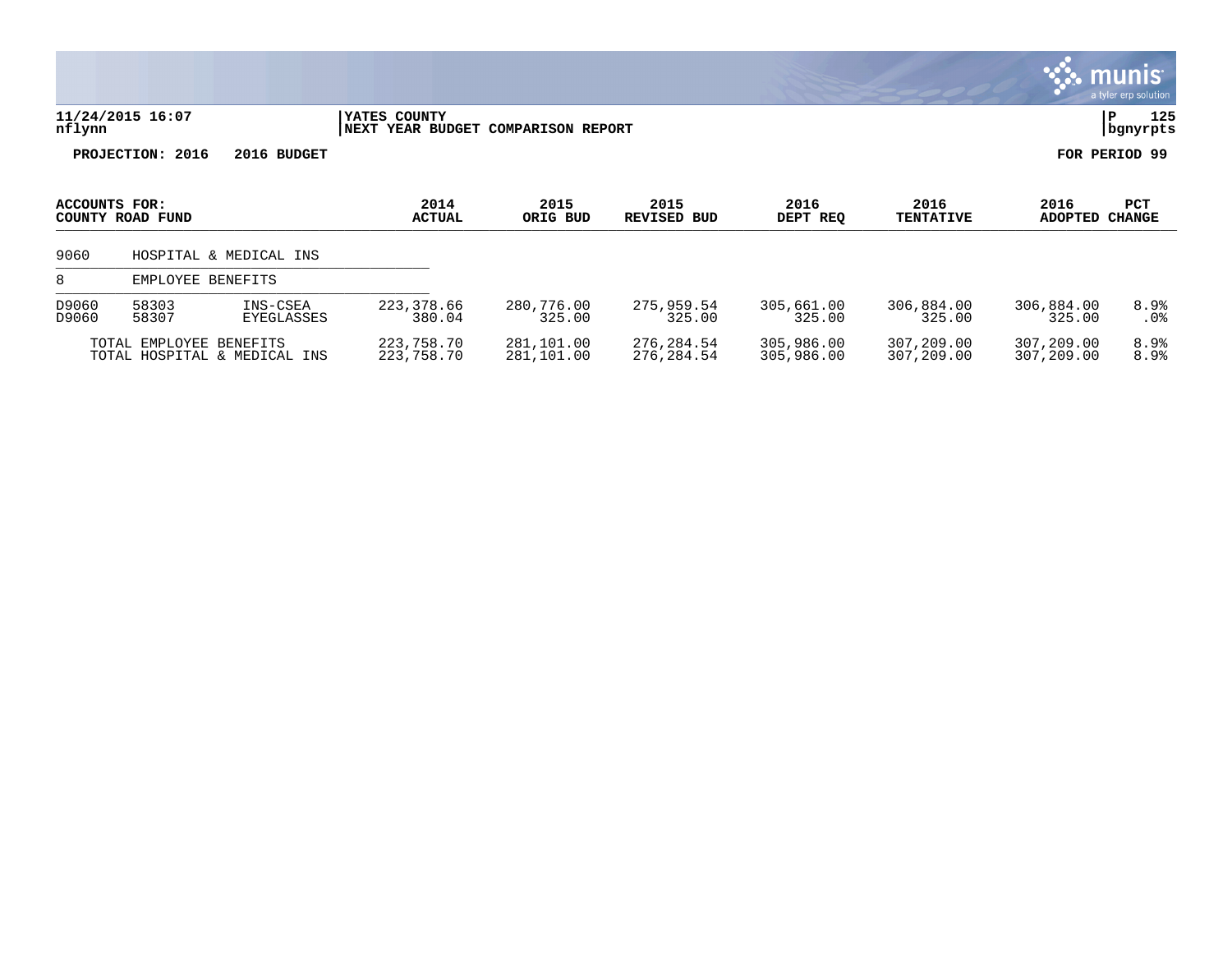|               |                                                         |                       |                               |                            |                      |                          |                        | <u>munis </u><br>a tyler erp solution |
|---------------|---------------------------------------------------------|-----------------------|-------------------------------|----------------------------|----------------------|--------------------------|------------------------|---------------------------------------|
| nflynn        | 11/24/2015 16:07                                        | YATES COUNTY<br>NEXT  | YEAR BUDGET COMPARISON REPORT |                            |                      |                          | P                      | 126<br>  bgnyrpts                     |
|               | PROJECTION: 2016<br>2016 BUDGET                         |                       |                               |                            |                      |                          | FOR PERIOD 99          |                                       |
| ACCOUNTS FOR: | COUNTY ROAD FUND                                        | 2014<br><b>ACTUAL</b> | 2015<br>ORIG BUD              | 2015<br><b>REVISED BUD</b> | 2016<br>DEPT REQ     | 2016<br><b>TENTATIVE</b> | 2016<br><b>ADOPTED</b> | PCT<br><b>CHANGE</b>                  |
| 9089          | OTHER EMPLOYEE BENEFITS                                 |                       |                               |                            |                      |                          |                        |                                       |
| 8             | EMPLOYEE BENEFITS                                       |                       |                               |                            |                      |                          |                        |                                       |
| D9089         | 58600<br><b>HRA</b>                                     | .00                   | .00                           | 4,000.00                   | 2,000.00             | 2,000.00                 | 2,000.00               | .0 <sub>8</sub>                       |
|               | TOTAL EMPLOYEE BENEFITS<br>TOTAL OTHER EMPLOYEE BENEFIT | .00<br>.00            | .00<br>.00                    | 4,000.00<br>4,000.00       | 2,000.00<br>2,000.00 | 2,000.00<br>2,000.00     | 2,000.00<br>2,000.00   | .0%<br>.0%                            |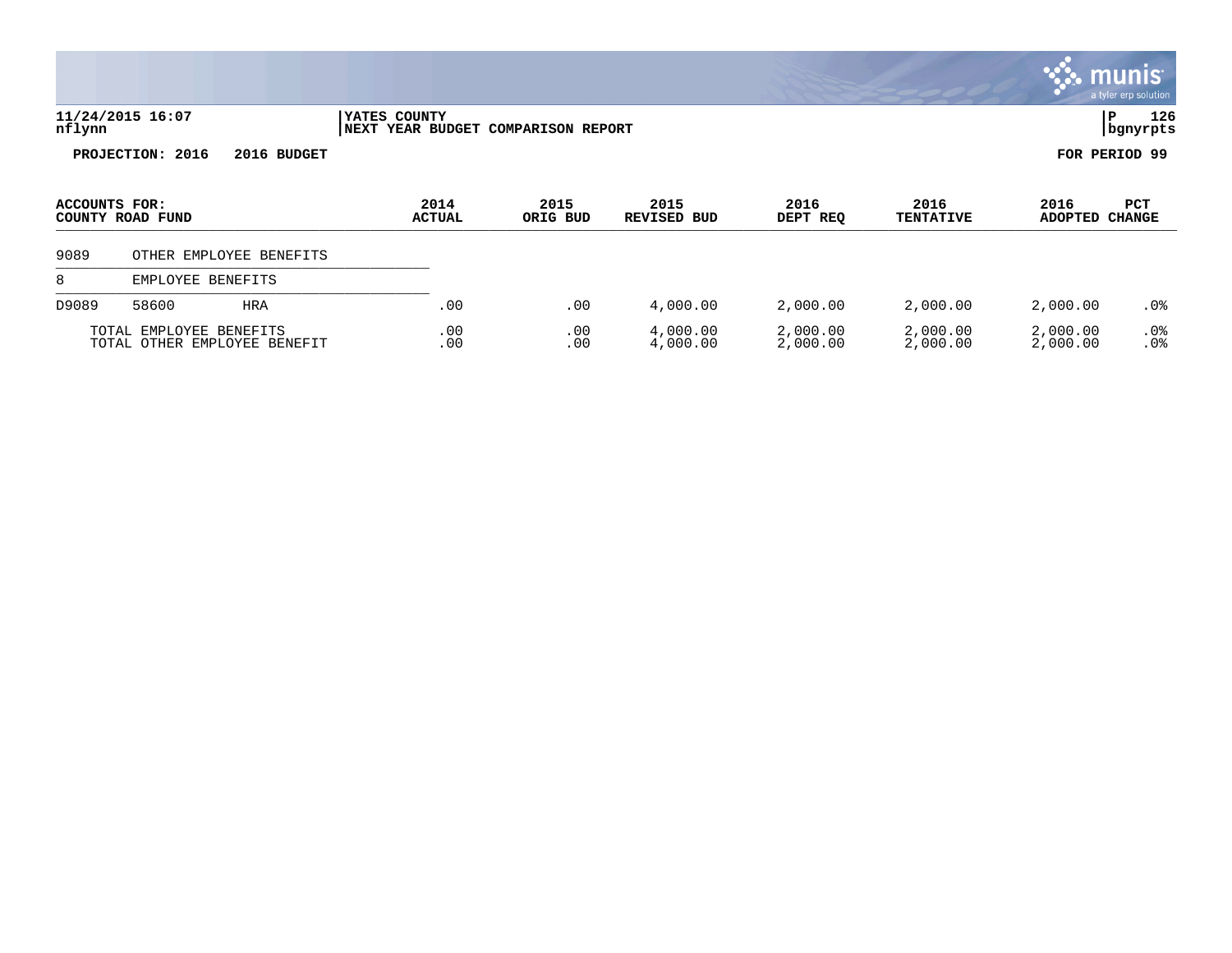|               |                         |                              |                                                              |                      |                               |                      |                          |                        | munis<br>a tyler erp solution |
|---------------|-------------------------|------------------------------|--------------------------------------------------------------|----------------------|-------------------------------|----------------------|--------------------------|------------------------|-------------------------------|
| nflynn        | 11/24/2015 16:07        |                              | YATES COUNTY<br>YEAR BUDGET COMPARISON REPORT<br><b>NEXT</b> |                      |                               |                      |                          |                        | 127<br>ΙP<br>  bgnyrpts       |
|               | PROJECTION: 2016        | 2016 BUDGET                  |                                                              |                      |                               |                      |                          |                        | FOR PERIOD 99                 |
| ACCOUNTS FOR: | COUNTY ROAD FUND        |                              | 2014<br><b>ACTUAL</b>                                        | 2015<br>ORIG BUD     | 2015<br><b>REVISED</b><br>BUD | 2016<br>DEPT REQ     | 2016<br><b>TENTATIVE</b> | 2016<br><b>ADOPTED</b> | PCT<br><b>CHANGE</b>          |
| 9090          |                         | ADJUST DUE TO EMPLS VAC      |                                                              |                      |                               |                      |                          |                        |                               |
| 8             | EMPLOYEE BENEFITS       |                              |                                                              |                      |                               |                      |                          |                        |                               |
| D9090         | 58000                   | D/T VC/CMP                   | 6,054.61                                                     | 4,916.00             | 2,000.00                      | 6,000.00             | 6,000.00                 | 6,000.00               | 22.1%                         |
|               | TOTAL EMPLOYEE BENEFITS | TOTAL ADJUST DUE TO EMPLS VA | 6,054.61<br>6,054.61                                         | 4,916.00<br>4,916.00 | 2,000.00<br>2,000.00          | 6,000.00<br>6,000.00 | 6,000.00<br>6,000.00     | 6,000.00<br>6,000.00   | 22.1%<br>22.1%                |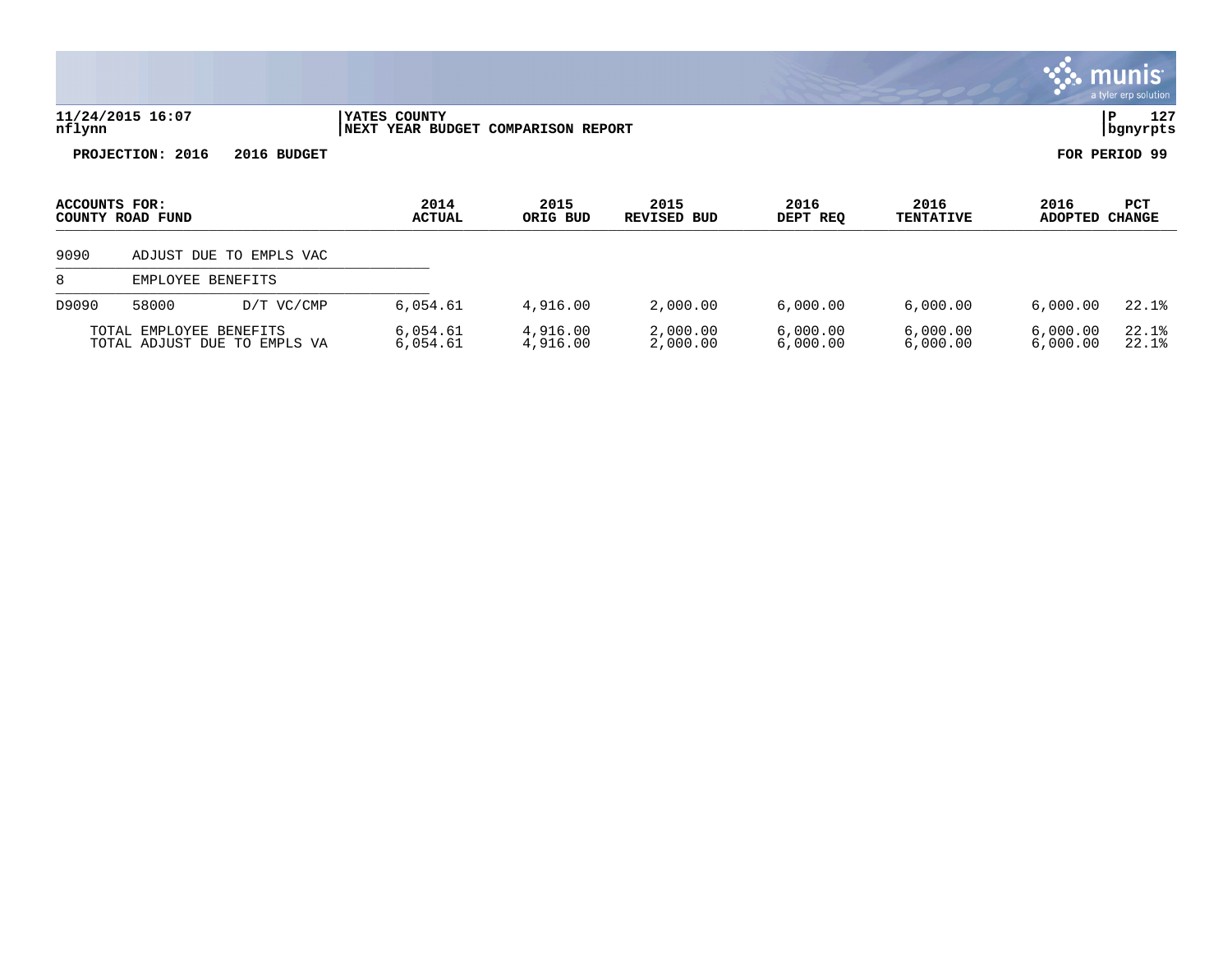|                |                                |                         |                                         |                          |                            |                        |                          |                        | a tyler erp solution    |
|----------------|--------------------------------|-------------------------|-----------------------------------------|--------------------------|----------------------------|------------------------|--------------------------|------------------------|-------------------------|
| nflynn         | 11/24/2015 16:07               |                         | YATES COUNTY<br><b>NEXT YEAR BUDGET</b> | <b>COMPARISON REPORT</b> |                            |                        |                          |                        | 128<br>P<br>bgnyrpts    |
|                | PROJECTION: 2016               | 2016 BUDGET             |                                         |                          |                            |                        |                          |                        | FOR PERIOD 99           |
| ACCOUNTS FOR:  | COUNTY ROAD FUND               |                         | 2014<br><b>ACTUAL</b>                   | 2015<br>ORIG BUD         | 2015<br><b>REVISED BUD</b> | 2016<br>DEPT REQ       | 2016<br><b>TENTATIVE</b> | 2016<br><b>ADOPTED</b> | PCT<br><b>CHANGE</b>    |
| 9902           |                                | TRANSFER TO OTHER FUNDS |                                         |                          |                            |                        |                          |                        |                         |
| 9              | TRANSFERS                      |                         |                                         |                          |                            |                        |                          |                        |                         |
| D9902<br>D9902 | 59130<br>59140                 | UNEMPL INS<br>WORK COMP | 1,400.00<br>27,475.00                   | 1,400.00<br>28,607.00    | 1,400.00<br>28,607.00      | 1,400.00<br>30,453.00  | 1,400.00<br>30,453.00    | 1,400.00<br>30,453.00  | .0 <sub>8</sub><br>6.5% |
| TOTAL          | TOTAL TRANSFERS<br>TRANSFER TO | OTHER FUND              | 28,875.00<br>28,875.00                  | 30,007.00<br>30,007.00   | 30,007.00<br>30,007.00     | 31,853.00<br>31,853.00 | 31,853.00<br>31,853.00   | 31,853.00<br>31,853.00 | 6.2%<br>6.2%            |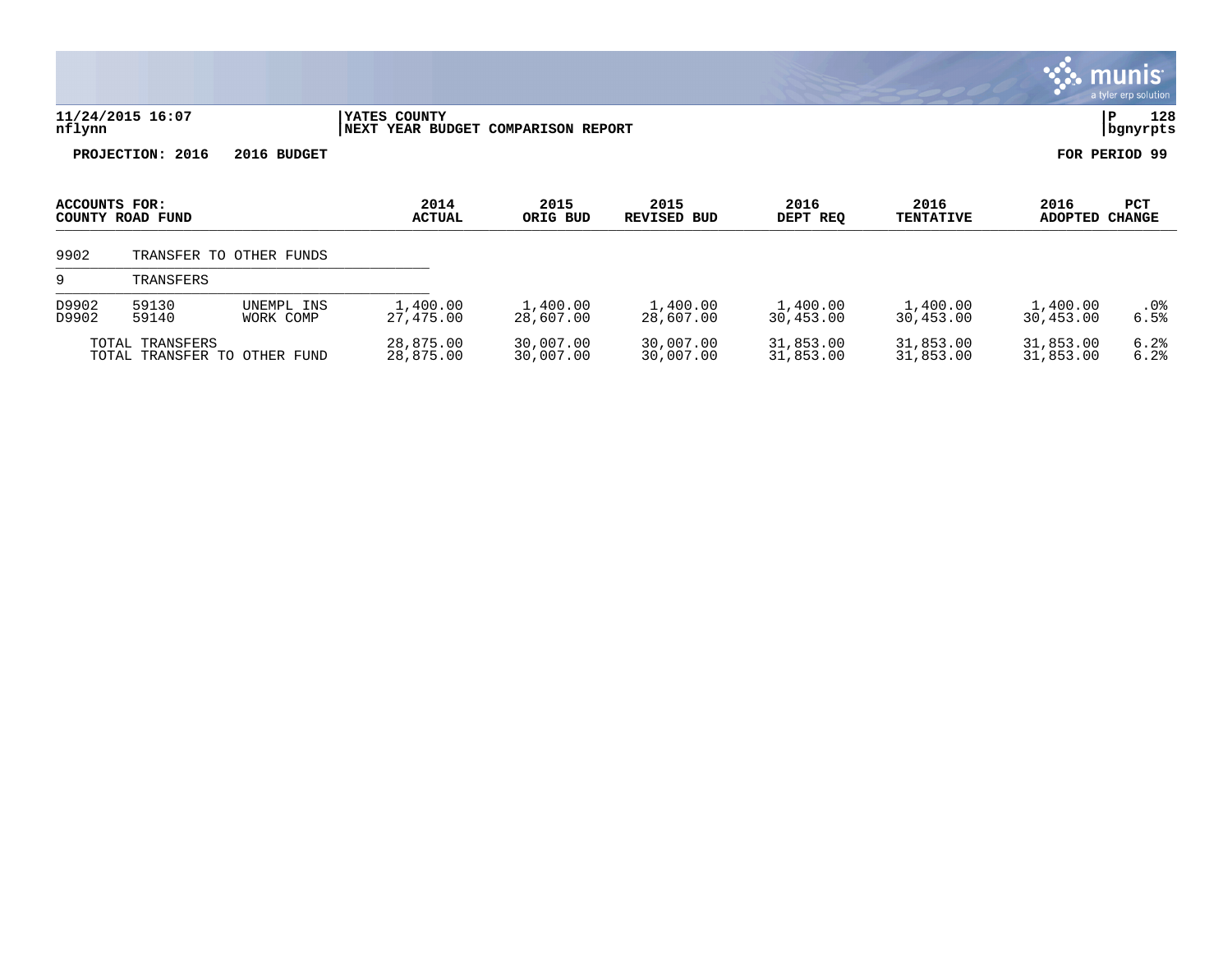|                |                                                         |             |                                                            |                            |                                                   |                            |                            |                            | <b>munis</b><br>a tyler erp solution |
|----------------|---------------------------------------------------------|-------------|------------------------------------------------------------|----------------------------|---------------------------------------------------|----------------------------|----------------------------|----------------------------|--------------------------------------|
| nflynn         | 11/24/2015 16:07                                        |             | <b>IYATES COUNTY</b><br>NEXT YEAR BUDGET COMPARISON REPORT |                            |                                                   |                            |                            |                            | 129<br> P<br>  bgnyrpts              |
|                | PROJECTION: 2016                                        | 2016 BUDGET |                                                            |                            |                                                   |                            |                            |                            | FOR PERIOD 99                        |
| ACCOUNTS FOR:  | COUNTY ROAD FUND                                        |             | 2014<br><b>ACTUAL</b>                                      | 2015<br>ORIG BUD           | 2015<br><b>REVISED BUD</b>                        | 2016<br>DEPT REQ           | 2016<br><b>TENTATIVE</b>   | 2016<br><b>ADOPTED</b>     | PCT<br><b>CHANGE</b>                 |
| 9999           | OTHER                                                   |             |                                                            |                            |                                                   |                            |                            |                            |                                      |
| $\overline{0}$ | <b>REVENUES</b>                                         |             |                                                            |                            |                                                   |                            |                            |                            |                                      |
| D9999          | 41001                                                   | RP TAX      | $-3,402,387.00$                                            | $.00 \,$                   | $-3,437,991.00$                                   | .00                        | .00                        | .00                        | $.0\%$                               |
|                | TOTAL REVENUES<br>TOTAL OTHER<br>TOTAL COUNTY ROAD FUND |             | $-3,402,387.00$<br>$-3,402,387.00$<br>$-925,038.37$        | .00<br>.00<br>3,437,991.00 | $-3,437,991.00$<br>$-3,437,991.00$<br>$-7,986.82$ | .00<br>.00<br>3,824,332.00 | .00<br>.00<br>4,070,586.00 | .00<br>.00<br>4,070,586.00 | $.0\%$<br>.0 <sub>8</sub><br>11.2%   |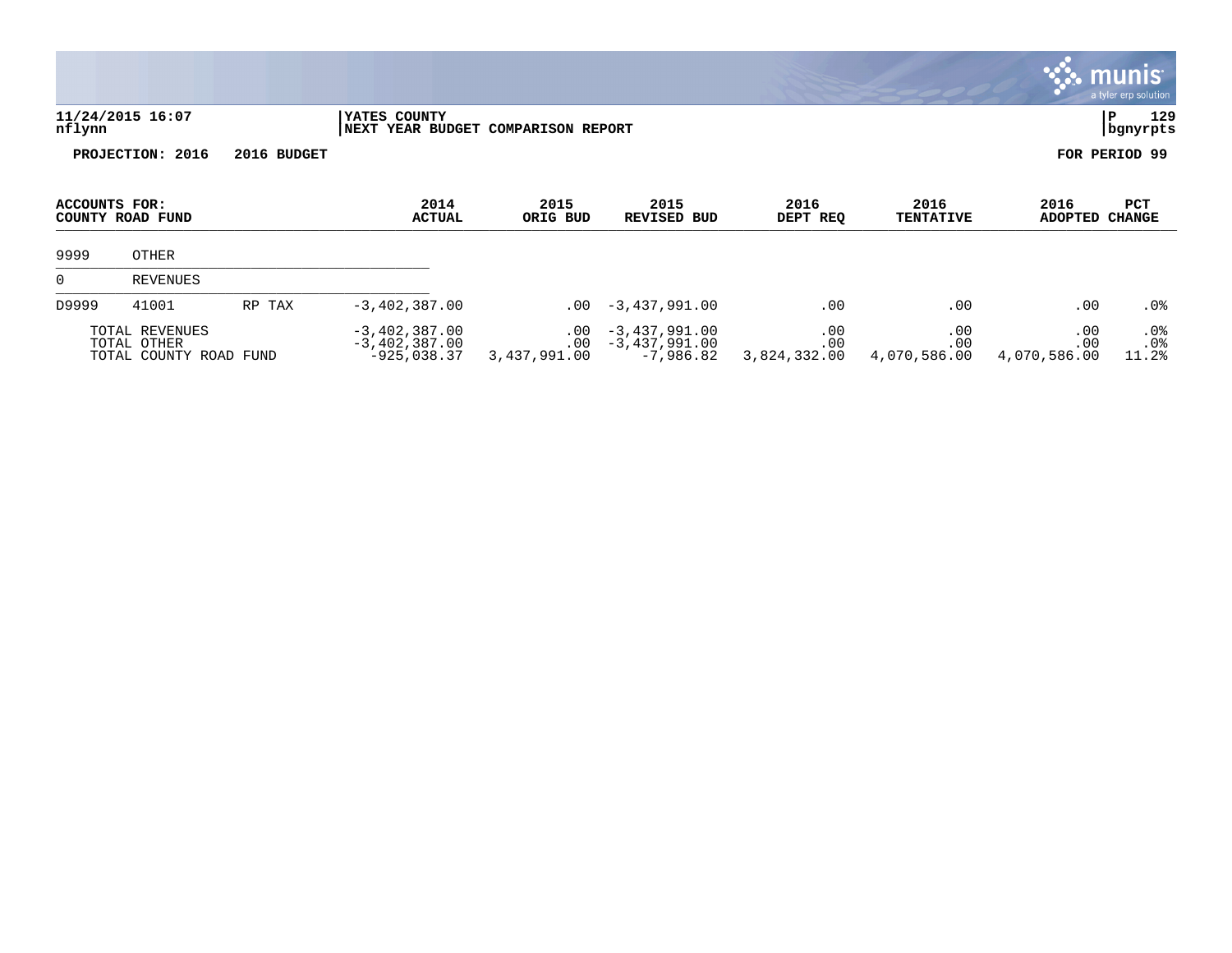|                                                                                        |                                                                               |                                                                                                                          |                                                                                                                     |                                                                                                     |                                                                                                     |                                                                                                     |                                                                                                     |                                                                                                     | munis<br>a tyler erp solution                                                       |
|----------------------------------------------------------------------------------------|-------------------------------------------------------------------------------|--------------------------------------------------------------------------------------------------------------------------|---------------------------------------------------------------------------------------------------------------------|-----------------------------------------------------------------------------------------------------|-----------------------------------------------------------------------------------------------------|-----------------------------------------------------------------------------------------------------|-----------------------------------------------------------------------------------------------------|-----------------------------------------------------------------------------------------------------|-------------------------------------------------------------------------------------|
| nflynn                                                                                 | 11/24/2015 16:07                                                              |                                                                                                                          | YATES COUNTY<br>NEXT YEAR BUDGET COMPARISON REPORT                                                                  |                                                                                                     | ∣ P<br>130<br>  bgnyrpts                                                                            |                                                                                                     |                                                                                                     |                                                                                                     |                                                                                     |
|                                                                                        | PROJECTION: 2016                                                              | 2016 BUDGET                                                                                                              |                                                                                                                     |                                                                                                     |                                                                                                     |                                                                                                     |                                                                                                     |                                                                                                     | FOR PERIOD 99                                                                       |
| <b>ACCOUNTS FOR:</b>                                                                   | ROAD MACHINERY FUND                                                           |                                                                                                                          | 2014<br><b>ACTUAL</b>                                                                                               | 2015<br>ORIG BUD                                                                                    | 2015<br><b>REVISED BUD</b>                                                                          | 2016<br>DEPT REQ                                                                                    | 2016<br><b>TENTATIVE</b>                                                                            | 2016<br>ADOPTED CHANGE                                                                              | <b>PCT</b>                                                                          |
| 5130                                                                                   | MACHINERY                                                                     |                                                                                                                          |                                                                                                                     |                                                                                                     |                                                                                                     |                                                                                                     |                                                                                                     |                                                                                                     |                                                                                     |
| 0                                                                                      | <b>REVENUES</b>                                                               |                                                                                                                          |                                                                                                                     |                                                                                                     |                                                                                                     |                                                                                                     |                                                                                                     |                                                                                                     |                                                                                     |
| DM5130<br>DM5130<br>DM5130<br>DM5130<br>DM5130                                         | 42401<br>42655<br>42656<br>42657<br>42665                                     | <b>INT</b><br>FUEL SALES<br>MINOR SALE<br>FUEL SYS<br>SALE OF EQ                                                         | $-95.58$<br>$-36,983.40$<br>$-2,020.57$<br>.00<br>$-5,590.00$                                                       | $-95.00$<br>$-36,500.00$<br>$-1,500.00$<br>$-5,500.00$<br>$-5,000.00$                               | $-95.00$<br>$-36,500.00$<br>$-1,500.00$<br>$-5,500.00$<br>$-5,000.00$                               | $-95.00$<br>$-36,500.00$<br>$-1,500.00$<br>.00<br>$-5,000.00$                                       | $-95.00$<br>$-36,500.00$<br>$-1,500.00$<br>$.00 \,$<br>$-5,000.00$                                  | $-95.00$<br>$-36,500.00$<br>$-1,500.00$<br>$-5,000.00$                                              | .0%<br>.0%<br>.0%<br>$.00 - 100.0$<br>.0 <sub>8</sub>                               |
|                                                                                        | TOTAL REVENUES                                                                |                                                                                                                          | $-44,689.55$                                                                                                        | $-48,595.00$                                                                                        | $-48,595.00$                                                                                        | $-43,095.00$                                                                                        | $-43,095.00$                                                                                        | $-43,095.00$                                                                                        | $-11.3%$                                                                            |
| $\mathbf{1}$                                                                           | PERSONAL SERVICES                                                             |                                                                                                                          |                                                                                                                     |                                                                                                     |                                                                                                     |                                                                                                     |                                                                                                     |                                                                                                     |                                                                                     |
| DM5130<br>DM5130<br>DM5130<br>DM5130<br>DM5130                                         | 51450<br>51500<br>51505<br>51509<br>51510                                     | HWY - REG<br>CB CSEA<br>OVERTIME<br>COMP CSEA<br>CLOTHING                                                                | 188,936.73<br>70.37<br>5,406.37<br>23.98<br>1,000.00                                                                | 194,854.00<br>10.00<br>3,897.00<br>.00<br>1,000.00                                                  | 194,854.00<br>10.00<br>7,897.00<br>.00<br>1,000.00                                                  | 200,828.00<br>90.00<br>5,500.00<br>30.00<br>1,000.00                                                | 200,828.00<br>90.00<br>5,500.00<br>30.00<br>1,000.00                                                | 200,828.00<br>90.00<br>5,500.00<br>30.00<br>1,000.00                                                | 3.1%<br>800.0%<br>41.1%<br>.0%<br>.0%                                               |
|                                                                                        | TOTAL PERSONAL SERVICES                                                       |                                                                                                                          | 195,437.45                                                                                                          | 199,761.00                                                                                          | 203,761.00                                                                                          | 207,448.00                                                                                          | 207,448.00                                                                                          | 207,448.00                                                                                          | 3.8%                                                                                |
| 2                                                                                      | EQUIPMENT                                                                     |                                                                                                                          |                                                                                                                     |                                                                                                     |                                                                                                     |                                                                                                     |                                                                                                     |                                                                                                     |                                                                                     |
| DM5130<br>DM5130<br>DM5130<br>DM5130                                                   | 52314<br>52319<br>52331<br>52336                                              | TRUCK<br>TANDEM DMP<br>SUV<br>TRACT MOW                                                                                  | .00<br>1,241.50<br>.00<br>.00                                                                                       | .00<br>.00<br>31,000.00<br>95,000.00                                                                | .00<br>.00<br>28,571.73<br>95,865.84                                                                | 60,000.00<br>232,000.00<br>29,000.00<br>.00                                                         | 60,000.00<br>232,000.00<br>29,000.00<br>$.00 \,$                                                    | 60,000.00<br>232,000.00<br>29,000.00                                                                | .0%<br>$.0\%$<br>$-6.5%$<br>$.00 - 100.0$                                           |
|                                                                                        | TOTAL EOUIPMENT                                                               |                                                                                                                          | 1,241.50                                                                                                            | 126,000.00                                                                                          | 124,437.57                                                                                          | 321,000.00                                                                                          | 321,000.00                                                                                          | 321,000.00                                                                                          | 154.8%                                                                              |
| 4                                                                                      | CONTRACTUAL EXPENSES                                                          |                                                                                                                          |                                                                                                                     |                                                                                                     |                                                                                                     |                                                                                                     |                                                                                                     |                                                                                                     |                                                                                     |
| DM5130<br>DM5130<br>DM5130<br>DM5130<br>DM5130<br>DM5130<br>DM5130<br>DM5130<br>DM5130 | 54156<br>54404<br>54411<br>54433<br>54456<br>54467<br>54474<br>54477<br>54510 | TRAINING<br>BLDG MAINT<br>PARTS/REP<br>MAINT STRP<br>SUPP: CLEAN<br>SUPP:MOW<br>SUPP: SAFTY<br>SUPP: WELDG<br>LP HEATERS | $\overline{00}$<br>24,905.39<br>102,840.01<br>1,836.73<br>4, 411.32<br>6,648.94<br>1,826.20<br>1,923.19<br>1,332.72 | .00<br>6,000.00<br>112,500.00<br>2,500.00<br>4,400.00<br>8,700.00<br>2,250.00<br>2,900.00<br>800.00 | .00<br>6,000.00<br>112,500.00<br>2,500.00<br>4,400.00<br>8,700.00<br>2,250.00<br>2,900.00<br>800.00 | .00<br>8,500.00<br>112,500.00<br>1,950.00<br>4,400.00<br>8,250.00<br>2,250.00<br>2,875.00<br>725.00 | .00<br>8,500.00<br>112,500.00<br>1,950.00<br>4,400.00<br>8,250.00<br>2,250.00<br>2,875.00<br>725.00 | .00<br>8,500.00<br>112,500.00<br>1,950.00<br>4,400.00<br>8,250.00<br>2,250.00<br>2,875.00<br>725.00 | .0%<br>41.7%<br>.0%<br>$-22.0$ $8$<br>.0%<br>$-5.2%$<br>$.0\%$<br>$-.9%$<br>$-9.4%$ |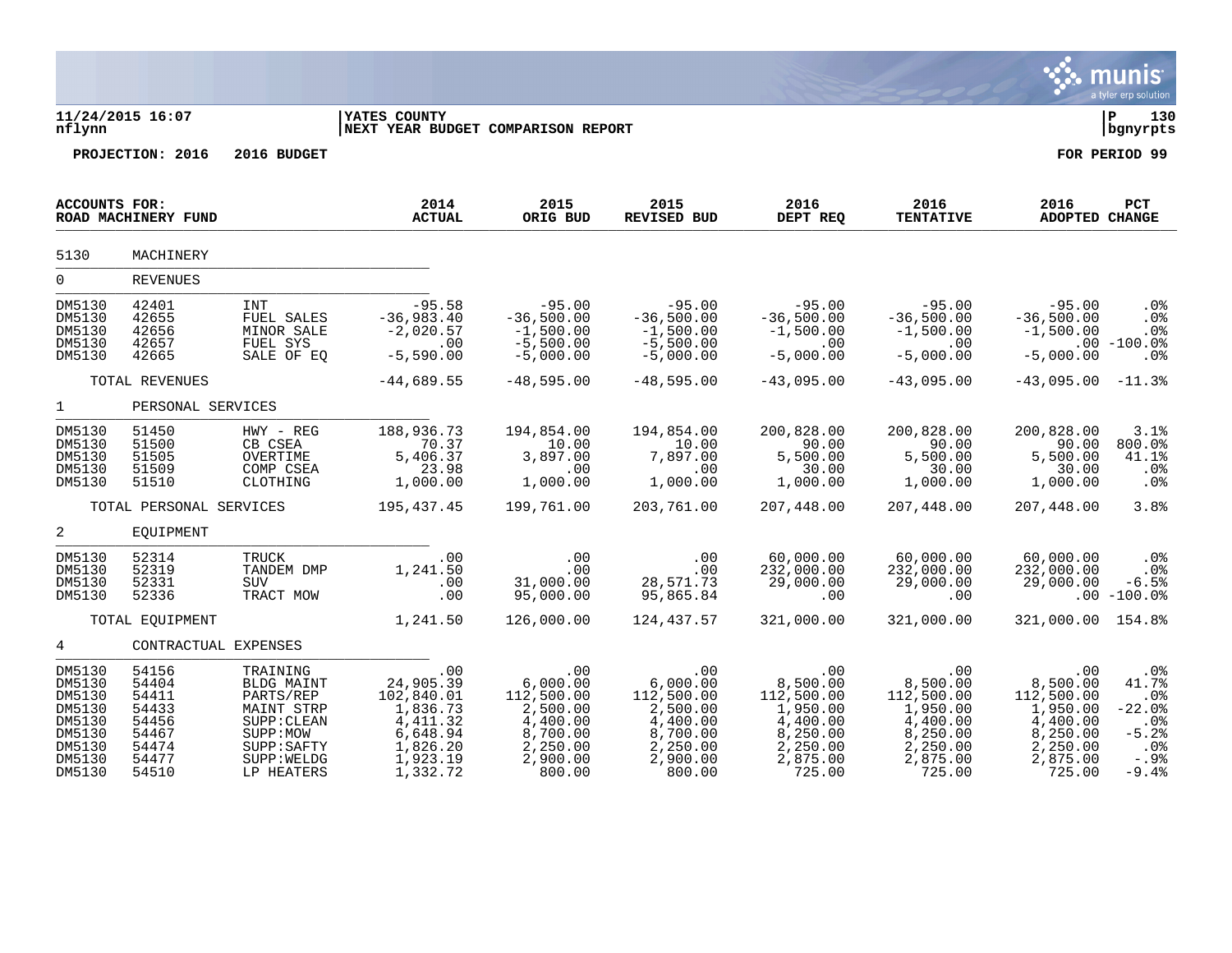

## **11/24/2015 16:07 |YATES COUNTY |P 131 nflynn |NEXT YEAR BUDGET COMPARISON REPORT |bgnyrpts**

**PROJECTION: 2016 2016 BUDGET FOR PERIOD 99**

| ACCOUNTS FOR:           | ROAD MACHINERY FUND        |                 | 2014<br><b>ACTUAL</b> | 2015<br>ORIG BUD | 2015<br><b>REVISED BUD</b> | 2016<br>DEPT REO | 2016<br><b>TENTATIVE</b> | 2016<br><b>ADOPTED</b> | <b>PCT</b><br>CHANGE |
|-------------------------|----------------------------|-----------------|-----------------------|------------------|----------------------------|------------------|--------------------------|------------------------|----------------------|
| DM5130                  | 54520                      | <b>TOOLS</b>    | 1,161.07              | 875.00           | 875.00                     | 850.00           | 850.00                   | 850.00                 | $-2.9%$              |
| DM5130                  | 54521                      | TRASH REM       | 1,260.00              | 1,260.00         | 1,260.00                   | 1,260.00         | 1,260.00                 | 1,260.00               | $.0\%$               |
| DM5130                  | 54574                      | COMP MAINT      | 3,876.98              | 3,960.00         | 3,960.00                   | 4,100.00         | 4,100.00                 | 4,100.00               | 3.5%                 |
| DM5130                  | 54609                      | FUEL DIST       | 470.77                | 750.00           | 750.00                     | 750.00           | 750.00                   | 750.00                 | $.0\%$               |
| DM5130                  | 54618                      | HEAT FUEL       | 44,406.52             | 32,000.00        | 32,000.00                  | 30,850.00        | 30,850.00                | 30,850.00              | $-3.6%$              |
| DM5130                  | 54621                      | OVRHD DOOR      | 2,523.00              | 1,200.00         | 1,200.00                   | 1,200.00         | 1,200.00                 | 1,200.00               | $.0\%$               |
| DM5130                  | 54628                      | <b>STEEL</b>    | 640.00                | 1,000.00         | 1,188.07                   | 1,000.00         | 1,000.00                 | 1,000.00               | $.0\%$               |
| DM5130                  | 54640                      | WATER DISP      | 200.00                | 300.00           | 300.00                     | 300.00           | 300.00                   | 300.00                 | $.0\%$               |
| DM5130                  | 54652                      | <b>DSL FUEL</b> | 153,621.71            | 176,500.00       | 150, 255. 25               | 164,000.00       | 164,000.00               | 164,000.00             | $-7.1$ %             |
| DM5130                  | 54653                      | GASOLINE        | 53,170.82             | 55,000.00        | 55,000.00                  | 55,000.00        | 55,000.00                | 55,000.00              | .0%                  |
| DM5130                  | 54656                      | OIL/GREASE      | 11,886.76             | 13,500.00        | 13,500.00                  | 13,500.00        | 13,500.00                | 13,500.00              | $.0\%$               |
| DM5130                  | 54657                      | TIRES/TUBE      | 19, 122. 26           | 20,000.00        | 29,082.06                  | 20,000.00        | 20,000.00                | 20,000.00              | $.0\%$               |
| DM5130                  | 54662                      | REPAIR-OUT      | 9,140.28              | 13,800.00        | 32,337.05                  | 16,000.00        | 16,000.00                | 16,000.00              | 15.9%                |
| DM5130                  | 54676                      | UTIL: CELL      | 1,691.19              | 1,650.00         | 1,650.00                   | 1,650.00         | 1,650.00                 | 1,650.00               | $.0\%$               |
| DM5130                  | 54677                      | UTIL: ELECT     | 9,573.37              | 10,000.00        | 10,000.00                  | 9,800.00         | 9,800.00                 | 9,800.00               | $-2.0%$              |
| DM5130                  | 54682                      | TEL/FAX         | 1,076.67              | 1,120.00         | 1,120.00                   | 1,150.00         | 1,150.00                 | 1,150.00               | 2.7%                 |
| DM5130                  | 54684                      | UTIL:WAT/S      | 777.48                | 875.00           | 875.00                     | 800.00           | 800.00                   | 800.00                 | $-8.6%$              |
| DM5130                  | 54734                      | RADIO PART      | 249.24                | 325.00           | 325.00                     | 325.00           | 325.00                   | 325.00                 | $.0\%$               |
| DM5130                  | 54911                      | INS             | 42,660.93             | 46,500.00        | 42,500.00                  | 43,000.00        | 39,350.00                | 39,350.00              | $-7.5%$              |
|                         | TOTAL CONTRACTUAL EXPENSES |                 | 503, 233.55           | 520,665.00       | 518, 227.43                | 506,985.00       | 503,335.00               | 503,335.00             | $-2.6%$              |
| 8                       | EMPLOYEE BENEFITS          |                 |                       |                  |                            |                  |                          |                        |                      |
| DM5130                  | 58100                      | FICA/MED        | 14,336.75             | 15,238.00        | 15,238.00                  | 15,181.00        | 15,181.00                | 15,181.00              | $-.4%$               |
| DM5130                  | 58303                      | INS-CSEA        | 40,524.36             | 43,159.00        | 43,159.00                  | 51,022.00        | 51,039.00                | 51,039.00              | 18.2%                |
| TOTAL EMPLOYEE BENEFITS |                            | 54,861.11       | 58,397.00             | 58,397.00        | 66,203.00                  | 66,220.00        | 66,220.00                | 13.4%                  |                      |
| TOTAL MACHINERY         |                            | 710,084.06      | 856,228.00            | 856,228.00       | 1,058,541.00               | 1,054,908.00     | 1,054,908.00             | 23.6%                  |                      |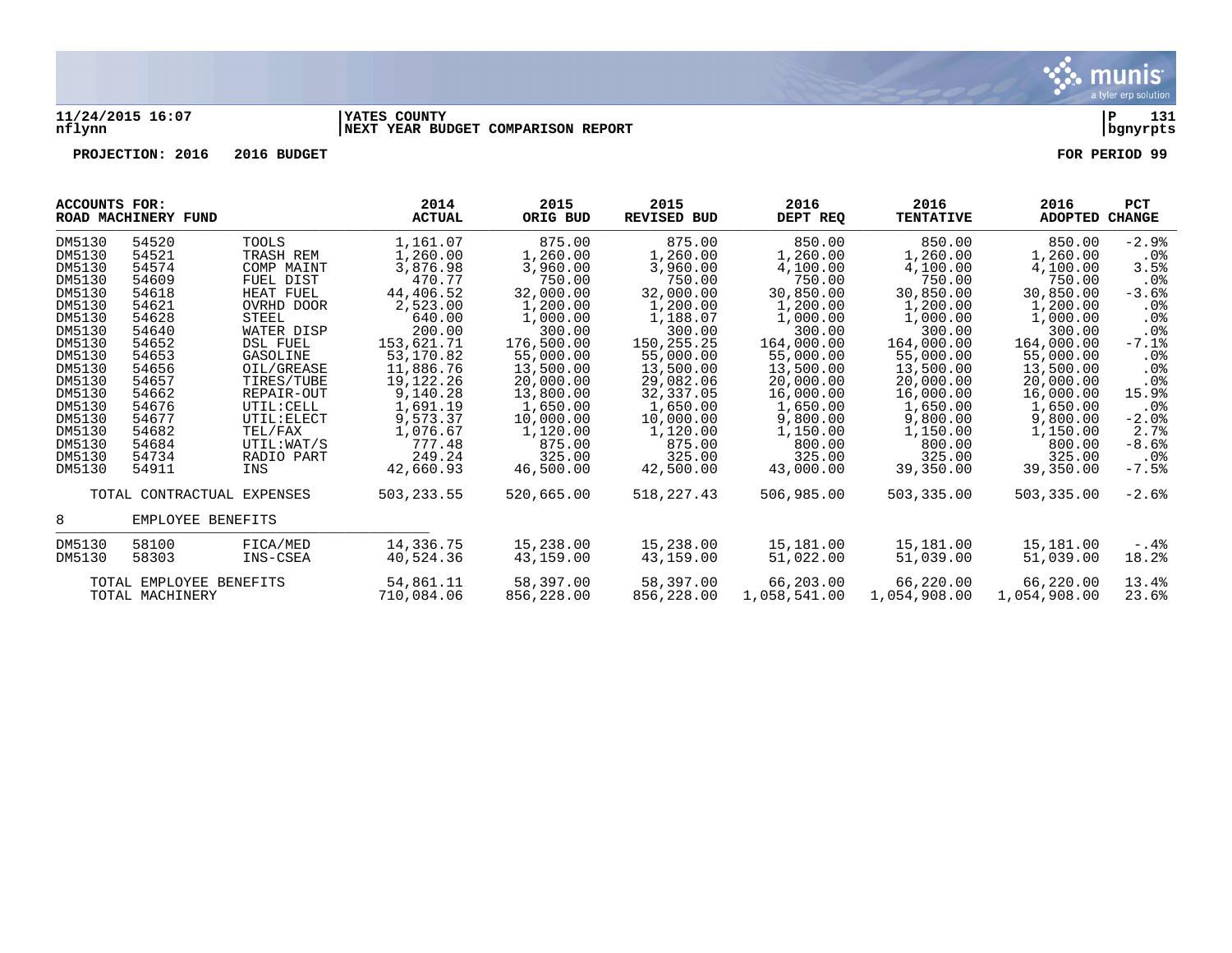|                                                        |                       |             |                                                    |                        |                            |                        |                          |                               | munis'<br>a tyler erp solution |
|--------------------------------------------------------|-----------------------|-------------|----------------------------------------------------|------------------------|----------------------------|------------------------|--------------------------|-------------------------------|--------------------------------|
| nflynn                                                 | 11/24/2015 16:07      |             | YATES COUNTY<br>NEXT YEAR BUDGET COMPARISON REPORT |                        |                            |                        |                          |                               | 132<br>P<br>  bgnyrpts         |
|                                                        | PROJECTION: 2016      | 2016 BUDGET |                                                    |                        |                            |                        |                          |                               | FOR PERIOD 99                  |
| ACCOUNTS FOR:<br>ROAD MACHINERY FUND                   |                       |             | 2014<br><b>ACTUAL</b>                              | 2015<br>ORIG BUD       | 2015<br><b>REVISED BUD</b> | 2016<br>DEPT REQ       | 2016<br><b>TENTATIVE</b> | 2016<br><b>ADOPTED CHANGE</b> | <b>PCT</b>                     |
| 9010                                                   | NYS RETIREMENT SYSTEM |             |                                                    |                        |                            |                        |                          |                               |                                |
| 8                                                      | EMPLOYEE BENEFITS     |             |                                                    |                        |                            |                        |                          |                               |                                |
| DM9010                                                 | 58400                 | ST RETIRE   | 37,538.96                                          | 36,000.00              | 36,000.00                  | 35,000.00              | 35,000.00                | 35,000.00                     | $-2.8%$                        |
| TOTAL EMPLOYEE BENEFITS<br>TOTAL NYS RETIREMENT SYSTEM |                       |             | 37,538.96<br>37,538.96                             | 36,000.00<br>36,000.00 | 36,000.00<br>36,000.00     | 35,000.00<br>35,000.00 | 35,000.00<br>35,000.00   | 35,000.00<br>35,000.00        | $-2.8%$<br>$-2.8%$             |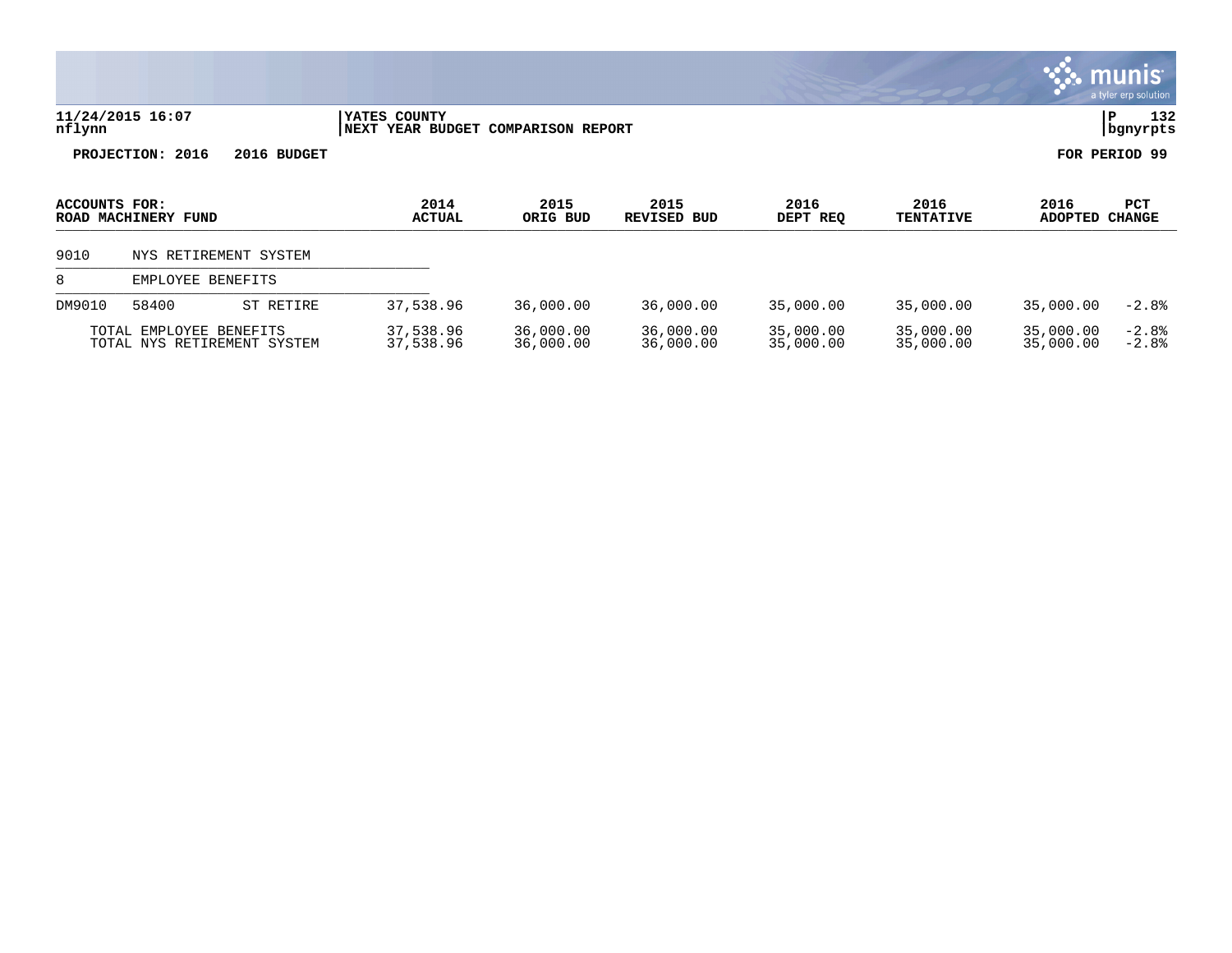|               |                         |                              |                                                    |                  |                            |                  |                          |                        | munis <sup>.</sup><br>a tyler erp solution |
|---------------|-------------------------|------------------------------|----------------------------------------------------|------------------|----------------------------|------------------|--------------------------|------------------------|--------------------------------------------|
| nflynn        | 11/24/2015 16:07        |                              | YATES COUNTY<br>NEXT YEAR BUDGET COMPARISON REPORT |                  |                            |                  |                          |                        | 133<br>P<br>  bgnyrpts                     |
|               | PROJECTION: 2016        | 2016 BUDGET                  |                                                    |                  |                            |                  |                          |                        | FOR PERIOD 99                              |
| ACCOUNTS FOR: | ROAD MACHINERY FUND     |                              | 2014<br><b>ACTUAL</b>                              | 2015<br>ORIG BUD | 2015<br><b>REVISED BUD</b> | 2016<br>DEPT REQ | 2016<br><b>TENTATIVE</b> | 2016<br><b>ADOPTED</b> | PCT<br><b>CHANGE</b>                       |
| 9060          |                         | HOSPITAL & MEDICAL INS       |                                                    |                  |                            |                  |                          |                        |                                            |
| 8             | EMPLOYEE BENEFITS       |                              |                                                    |                  |                            |                  |                          |                        |                                            |
| DM9060        | 58307                   | <b>EYEGLASSES</b>            | 52.24                                              | 225.00           | 225.00                     | 225.00           | 225.00                   | 225.00                 | .0 <sub>8</sub>                            |
|               | TOTAL EMPLOYEE BENEFITS | TOTAL HOSPITAL & MEDICAL INS | 52.24<br>52.24                                     | 225.00<br>225.00 | 225.00<br>225.00           | 225.00<br>225.00 | 225.00<br>225.00         | 225.00<br>225.00       | .0%<br>.0%                                 |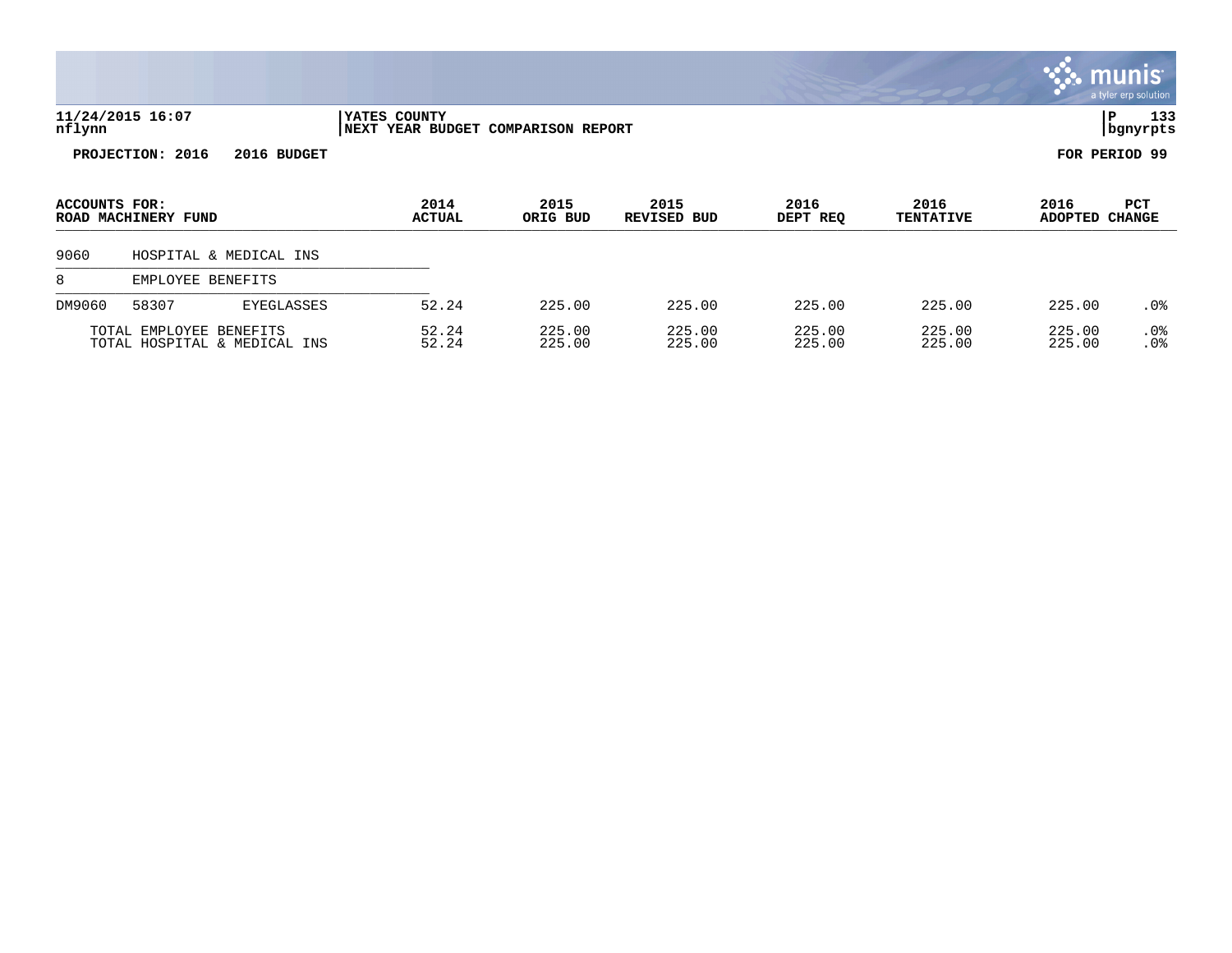|                                                         |                   |                         |                                                    |                        |                  |                          |                        |                      | <u>munis'</u><br>a tyler erp solution |
|---------------------------------------------------------|-------------------|-------------------------|----------------------------------------------------|------------------------|------------------|--------------------------|------------------------|----------------------|---------------------------------------|
| 11/24/2015 16:07<br>nflynn                              |                   |                         | YATES COUNTY<br>NEXT YEAR BUDGET COMPARISON REPORT |                        |                  |                          |                        |                      | 134<br>Р<br>bgnyrpts                  |
|                                                         | PROJECTION: 2016  | 2016 BUDGET             |                                                    |                        |                  |                          |                        |                      | FOR PERIOD 99                         |
| ACCOUNTS FOR:<br>ROAD MACHINERY FUND                    |                   | 2014<br><b>ACTUAL</b>   | 2015<br>ORIG BUD                                   | 2015<br>REVISED<br>BUD | 2016<br>DEPT REQ | 2016<br><b>TENTATIVE</b> | 2016<br><b>ADOPTED</b> | PCT<br><b>CHANGE</b> |                                       |
| 9090                                                    |                   | ADJUST DUE TO EMPLS VAC |                                                    |                        |                  |                          |                        |                      |                                       |
| 8                                                       | EMPLOYEE BENEFITS |                         |                                                    |                        |                  |                          |                        |                      |                                       |
| DM9090                                                  | 58000             | $D/T$ VC/CMP            | 1,820.35                                           | 750.00                 | 750.00           | 1,000.00                 | 1,000.00               | 1,000.00             | 33.3%                                 |
| TOTAL EMPLOYEE BENEFITS<br>TOTAL ADJUST DUE TO EMPLS VA |                   |                         | 1,820.35<br>1,820.35                               | 750.00<br>750.00       | 750.00<br>750.00 | 1,000.00<br>1,000.00     | 1,000.00<br>1,000.00   | 1,000.00<br>1,000.00 | 33.3%<br>33.3%                        |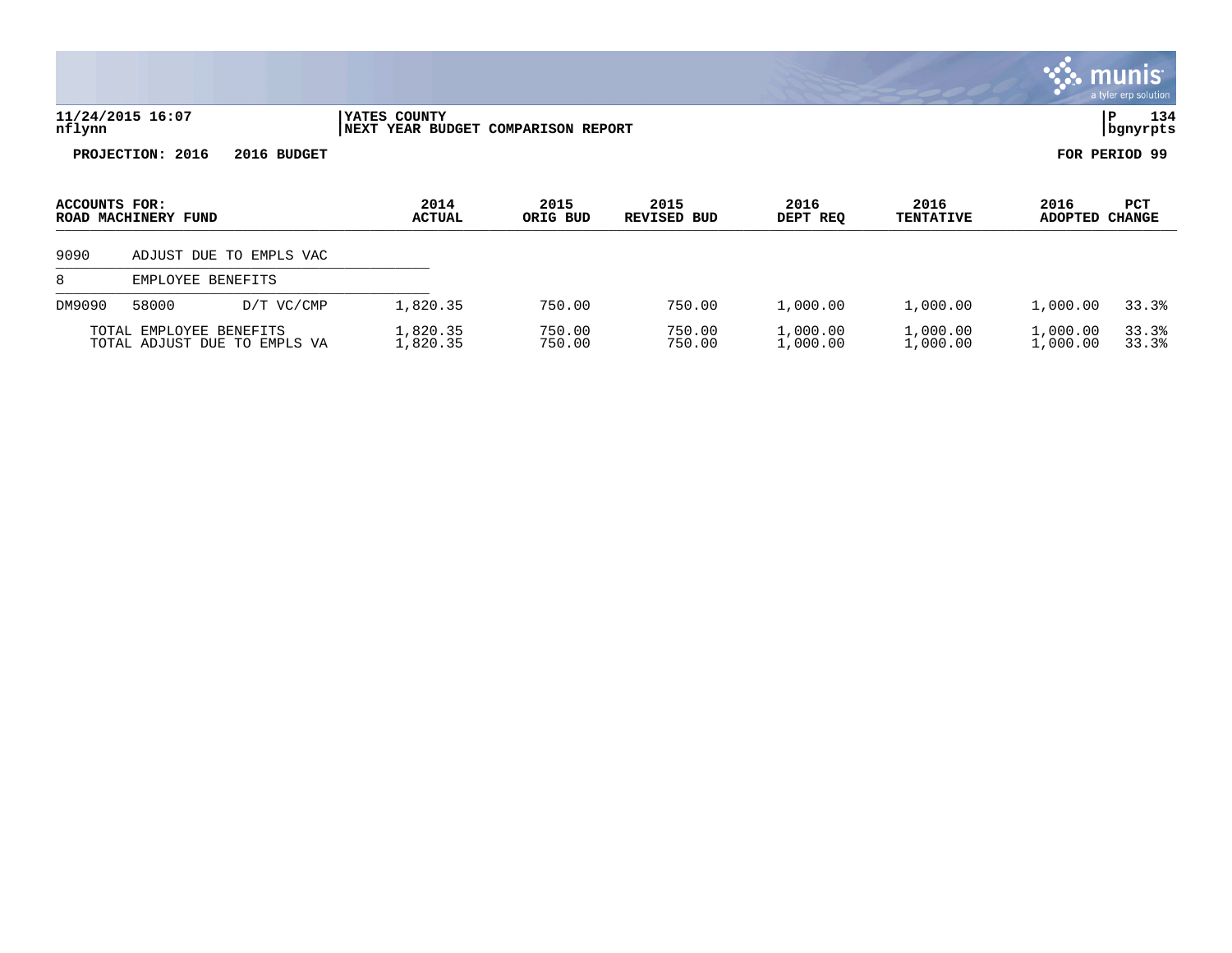|                      |                                                 |                         |                                                    |                      |                            |                      |                          | mu                     | a tyler erp solution |
|----------------------|-------------------------------------------------|-------------------------|----------------------------------------------------|----------------------|----------------------------|----------------------|--------------------------|------------------------|----------------------|
| nflynn               | 11/24/2015 16:07                                |                         | YATES COUNTY<br>NEXT YEAR BUDGET COMPARISON REPORT |                      |                            |                      |                          |                        | 135<br>P<br>bgnyrpts |
|                      | PROJECTION: 2016                                | 2016 BUDGET             |                                                    |                      |                            |                      |                          |                        | FOR PERIOD 99        |
| <b>ACCOUNTS FOR:</b> | ROAD MACHINERY FUND                             |                         | 2014<br><b>ACTUAL</b>                              | 2015<br>ORIG BUD     | 2015<br><b>REVISED BUD</b> | 2016<br>DEPT REQ     | 2016<br><b>TENTATIVE</b> | 2016<br><b>ADOPTED</b> | PCT<br><b>CHANGE</b> |
| 9902                 | TRANSFER TO                                     | OTHER FUNDS             |                                                    |                      |                            |                      |                          |                        |                      |
| 9                    | TRANSFERS                                       |                         |                                                    |                      |                            |                      |                          |                        |                      |
| DM9902<br>DM9902     | 59130<br>59140                                  | UNEMPL INS<br>WORK COMP | 600.00<br>5,221.00                                 | 600.00<br>5,190.00   | 600.00<br>5,190.00         | 600.00<br>5,465.00   | 600.00<br>5,465.00       | 600.00<br>5,465.00     | .0%<br>5.3%          |
|                      | TOTAL TRANSFERS<br>TOTAL TRANSFER TO OTHER FUND |                         | 5,821.00<br>5,821.00                               | 5,790.00<br>5,790.00 | 5,790.00<br>5,790.00       | 6,065.00<br>6,065.00 | 6,065.00<br>6,065.00     | 6,065.00<br>6,065.00   | 4.7%<br>4.7%         |